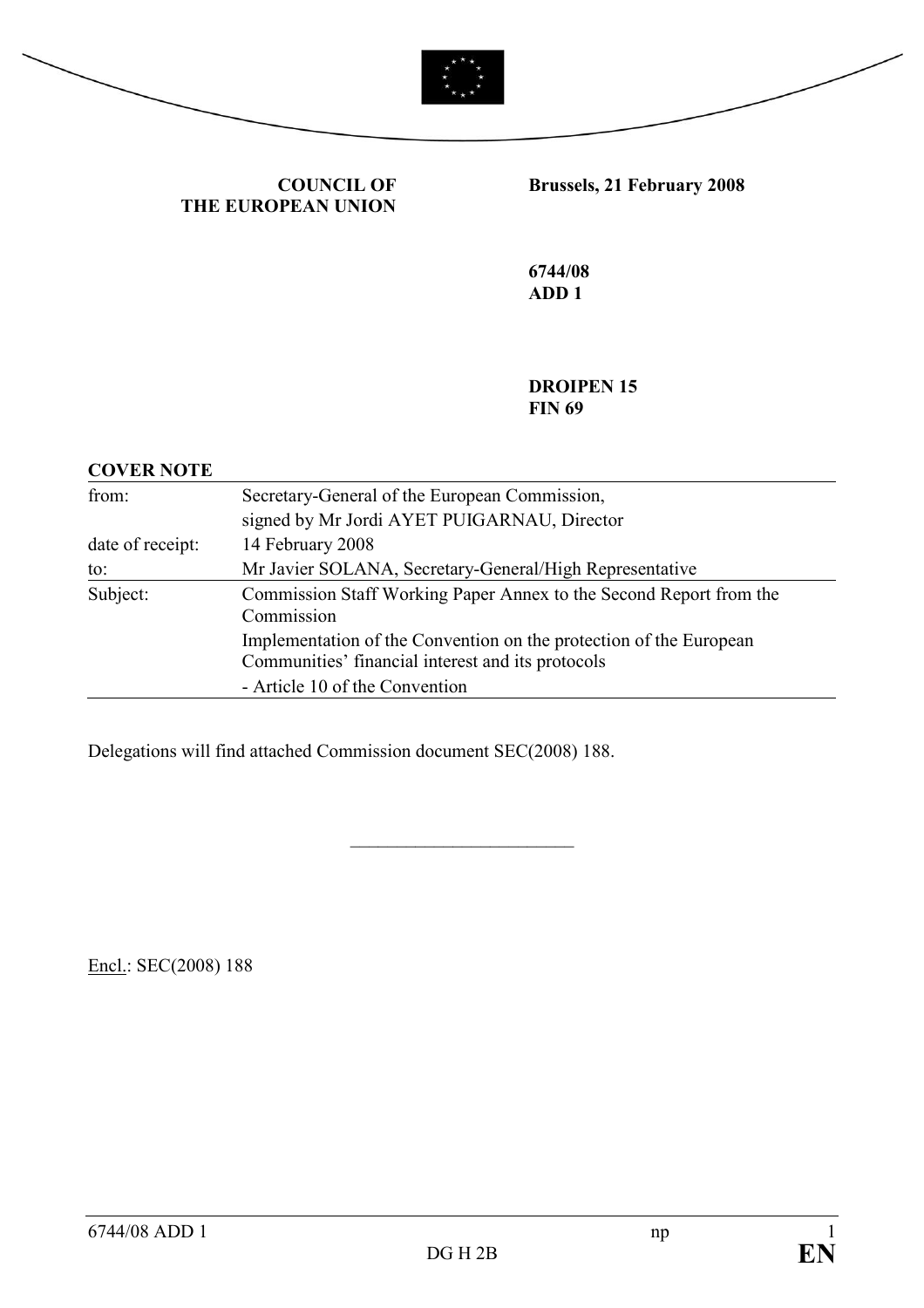

Brussels, 14.2.2008 SEC(2008) 188

# COMMISSION STAFF WORKING PAPER

# Annex to the

## SECOND REPORT FROM THE COMMISSION

Implementation of the Convention on the protection of the European Communities' financial interests and its protocols

Article 10 of the Convention

{COM(2008) 77 final}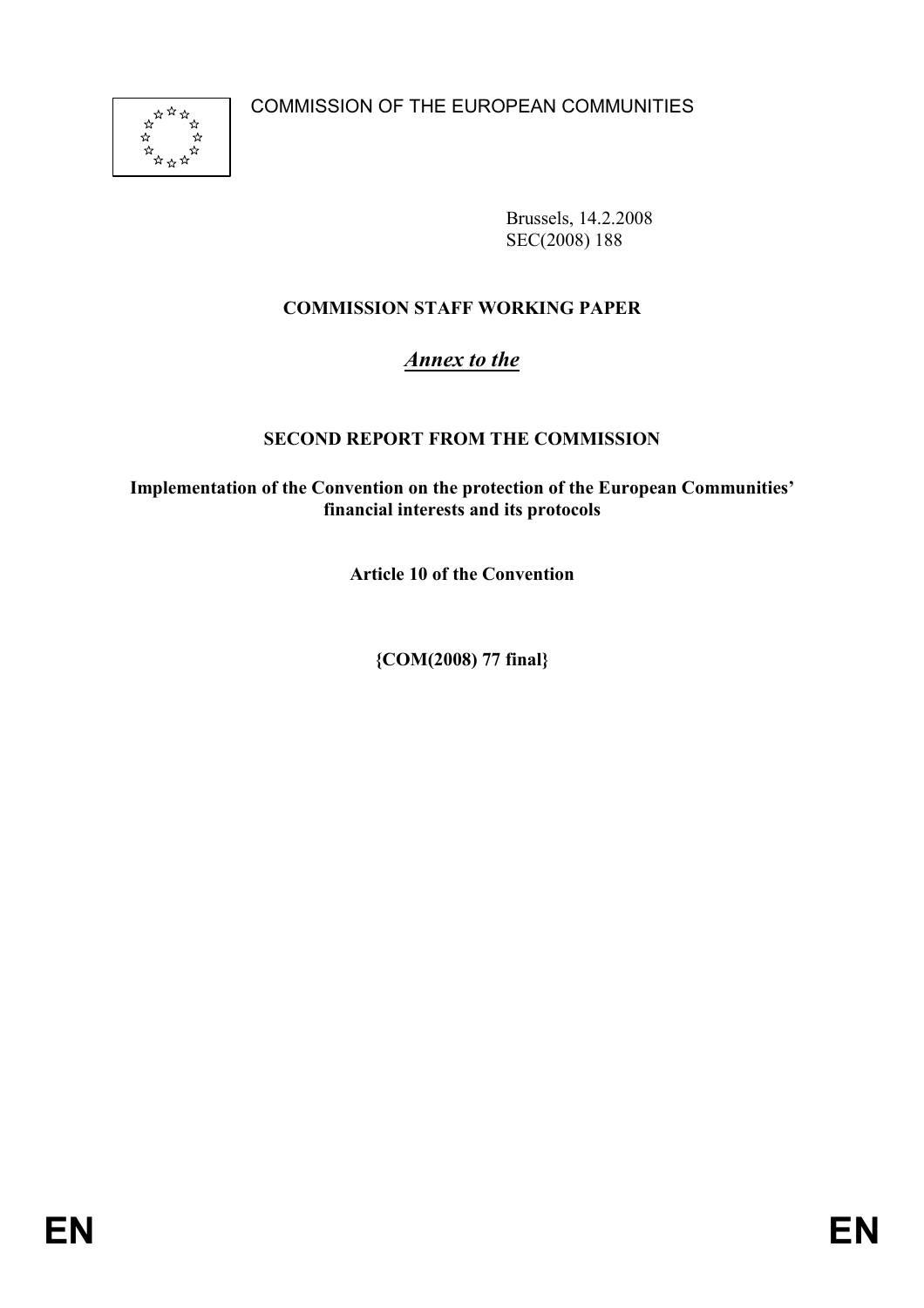| 1.     |                                                                                                                                                                         |  |
|--------|-------------------------------------------------------------------------------------------------------------------------------------------------------------------------|--|
| 1.1.   | State of play with ratification of and accession to the Convention on the protection of                                                                                 |  |
| 1.2.   | State of play with the Commission's proposal for a European Parliament and Council<br>Directive on the criminal-law protection of the Community's financial interests 8 |  |
| 2.     |                                                                                                                                                                         |  |
| 3.     |                                                                                                                                                                         |  |
| 3.1.   |                                                                                                                                                                         |  |
| 3.1.1. |                                                                                                                                                                         |  |
| 3.1.2. | Assessing successful establishment of effective EU-wide protection of the                                                                                               |  |
| 3.2.   | Applying the method to different legal situations across Member States 14                                                                                               |  |
| 3.3.   | Using the dispute-settlement mechanisms to enforce the PFI instruments 15                                                                                               |  |
| 3.3.1. |                                                                                                                                                                         |  |
| 3.3.2. |                                                                                                                                                                         |  |
| 4.     |                                                                                                                                                                         |  |
| 4.1.   |                                                                                                                                                                         |  |
| 4.1.1. |                                                                                                                                                                         |  |
| 4.1.2. | Legislative implementation in the Member States which joined the EU on 1 May                                                                                            |  |
| 4.1.3. |                                                                                                                                                                         |  |
|        |                                                                                                                                                                         |  |
| 4.3.   |                                                                                                                                                                         |  |
| 5.     | OFFENCES THAT HAVE TO BE PROVIDED FOR IN SUBSTANTIVE                                                                                                                    |  |
| 5.1.   |                                                                                                                                                                         |  |
| 5.1.1. |                                                                                                                                                                         |  |
| 5.1.2. |                                                                                                                                                                         |  |
| 5.1.3. | Intentional preparation or supply of false, incorrect or incomplete statements or                                                                                       |  |
| 5.1.4. |                                                                                                                                                                         |  |
| 5.1.5. | Assimilation of Community officials and members of the institutions as regards fraud                                                                                    |  |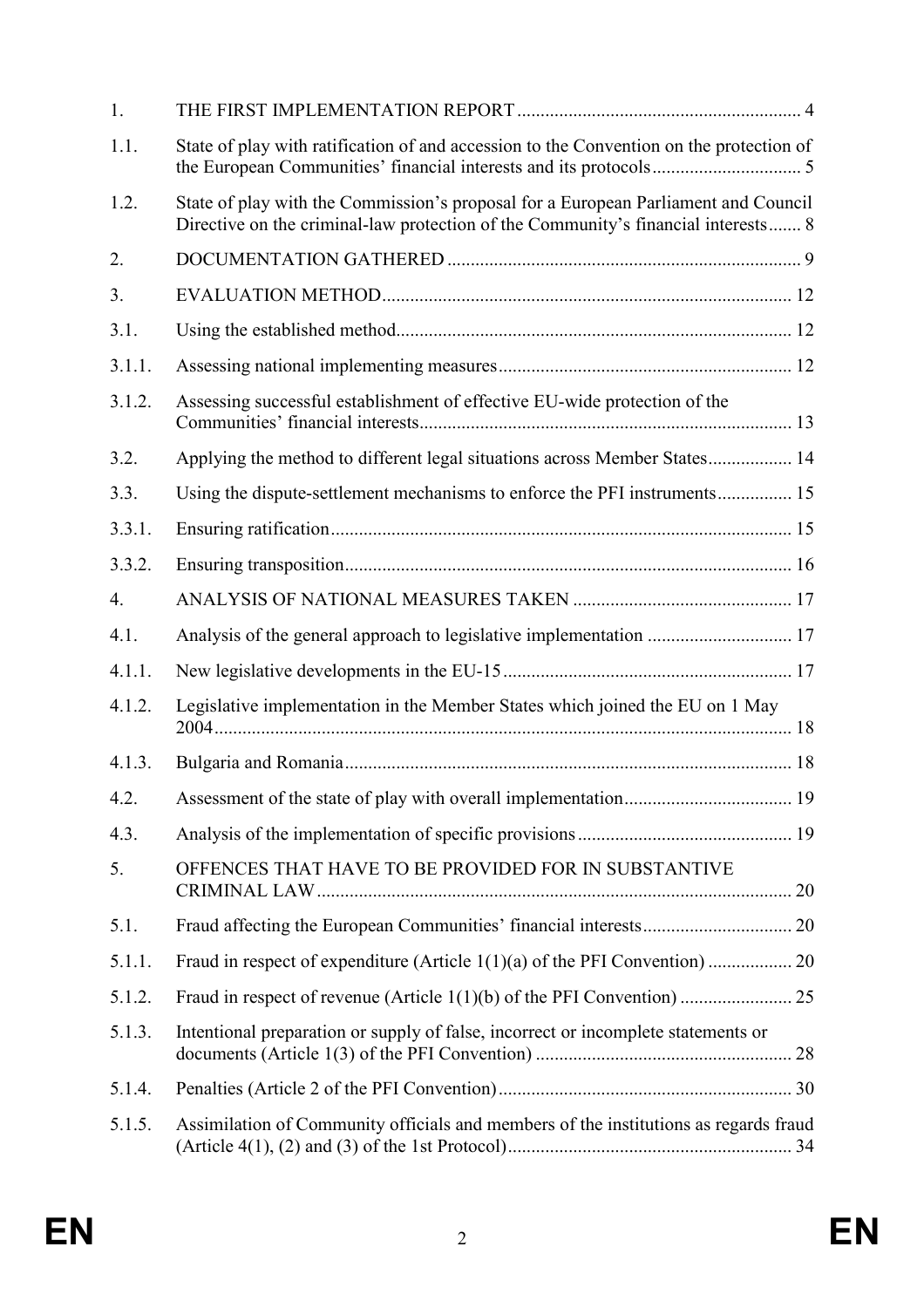| 5.2.   |                                                                                                                                                                     |  |
|--------|---------------------------------------------------------------------------------------------------------------------------------------------------------------------|--|
| 5.2.1. |                                                                                                                                                                     |  |
| 5.2.2. |                                                                                                                                                                     |  |
| 5.2.3. | Assimilation of members of the institutions as regards corruption (Article 4(2)                                                                                     |  |
| 5.2.4. |                                                                                                                                                                     |  |
| 5.3.   |                                                                                                                                                                     |  |
| 6.     | PROVISIONS RELATING TO MORE GENERAL CONCEPTS OF                                                                                                                     |  |
| 6.1.   | Criminal liability of heads of businesses (Article 3 of the PFI Convention,                                                                                         |  |
| 6.2.   |                                                                                                                                                                     |  |
| 6.2.1. |                                                                                                                                                                     |  |
| 6.2.2. |                                                                                                                                                                     |  |
| 6.2.3. |                                                                                                                                                                     |  |
| 6.3.   |                                                                                                                                                                     |  |
| 7.     | ELEMENTS USUALLY RELATING TO CRIMINAL PROCEDURE  56                                                                                                                 |  |
| 7.1.   |                                                                                                                                                                     |  |
| 7.1.1. | Jurisdiction over fraud and money laundering (Article 4 of the PFI Convention, by                                                                                   |  |
| 7.1.2. |                                                                                                                                                                     |  |
| 7.2.   | Extradition and prosecution (Article 5 of the PFI Convention, by reference in                                                                                       |  |
| 7.3.   | "Ne bis in idem" (Article 7 of the PFI Convention, by reference in Article $7(2)$ of the                                                                            |  |
| 7.4.   | Preliminary rulings by the Court of Justice of the European Communities on the<br>Convention on the protection of the European Communities' financial interests and |  |
| 8.     |                                                                                                                                                                     |  |
| 9.     |                                                                                                                                                                     |  |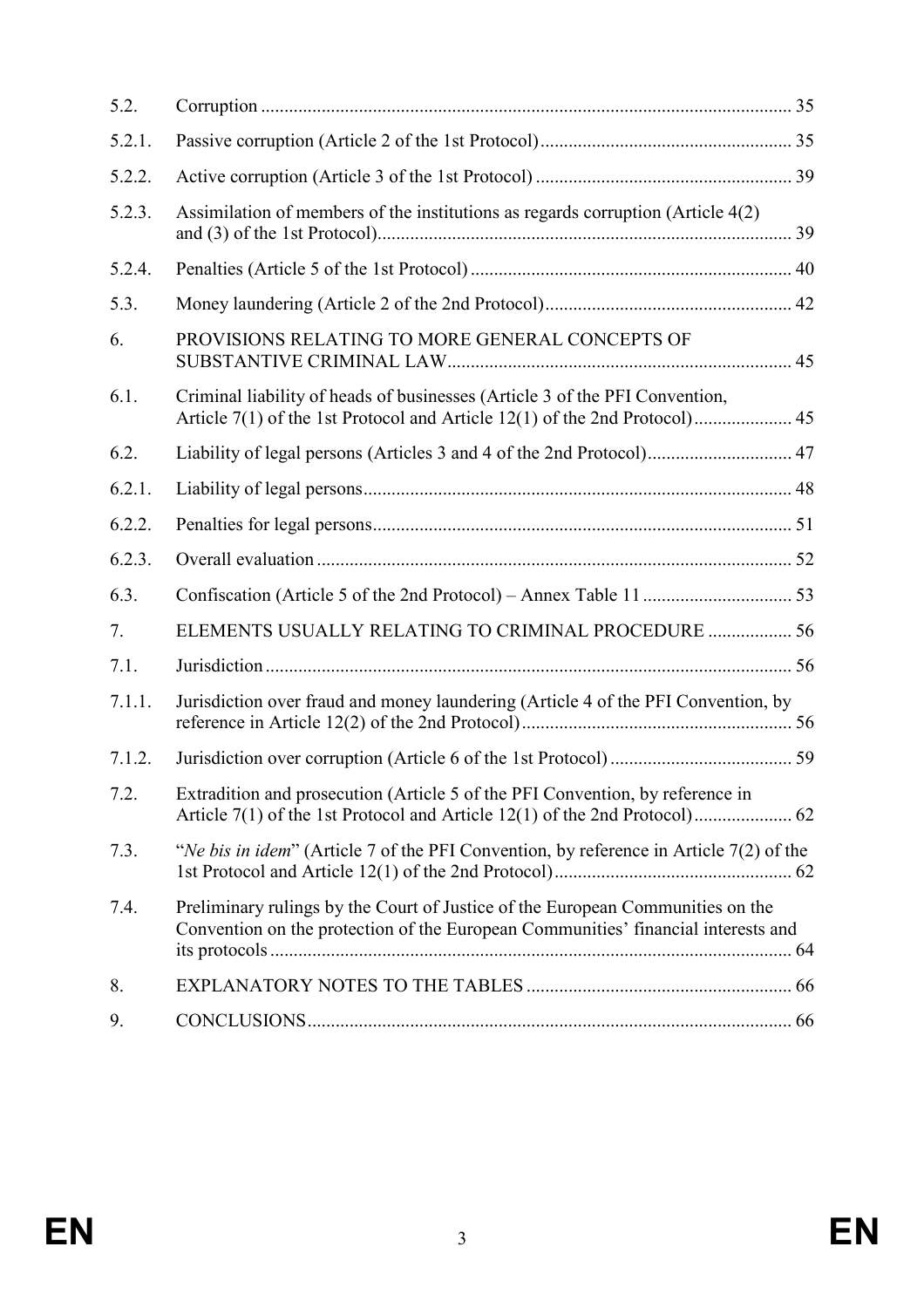#### 1. THE FIRST IMPLEMENTATION REPORT

On 25 October 2004 the Commission adopted a report on implementation by Member States of the Convention on the protection of the European Communities' financial interests and its protocols.<sup>1</sup> That report took stock of the progress made on protecting the EC's financial interests in the national criminal law of the Member States before the enlargement of 1 May 2004, in the light of the PFI Convention of 26 July 1995,<sup>2</sup> the 1st Protocol of 27 September 1996,<sup>3</sup> the ECJ Protocol of 29 November 1996<sup>4</sup> and the 2nd Protocol of 19 June 1997<sup>5</sup> ("the PFI instruments"), even if not all the Member States had ratified the 2nd Protocol. The first report was accompanied by a Commission Staff Working Paper (CSWP)<sup>6</sup> which gave a detailed evaluation of the provisions existing in national law to meet the obligations placed on the Member States by the PFI instruments.

Now, three years after the first report and enlargement, the time has come to take a fresh look at the situation with transposition. This CSWP serves the same purpose as the first, namely to supplement the report with a more in depth analysis of the Member States' implementing legislation. Since it is intended to be a continuation of the 2004 CSWP, it will address three aspects:

- the comments made on the analysis in the first CSWP by the EU-15 Member States, plus developments in the related criminal-law provisions in those Member States since 2004;
- the relevant criminal-law provisions of the ten Member States that joined the EU on 1 May 2004, including an analysis of the existing domestic law in the four Member States that have yet to ratify the PFI instruments (the Czech Republic, Hungary, Malta and Poland);
- the relevant criminal-law provisions of Bulgaria and Romania, which joined the EU on 1 January 2007, although the PFI instruments have not yet entered into force for them.

Evaluation of the criminal law of the acceding Member States, to which the PFI instruments are not yet applicable, is justified because compliance with the PFI instruments as of the date of enlargement was part of the accession negotiations under Chapter 24 (justice and home affairs). It can therefore be reasonably assumed that all the new Member States have the minimum criminal-law provisions necessary for them not only swiftly to ratify the PFI instruments, but also to contribute to the

<sup>1</sup> COM(2004) 709 final, 25.10.2004.

 $\overline{2}$  Convention on the protection of the European Communities' financial interests, OJ C 316, 27.11.1995, p. 49.

<sup>3</sup> Protocol to the Convention on the protection of the European Communities' financial interests, OJ C 313, 23.10.1996, p. 2.

<sup>4</sup> Protocol on the interpretation, by way of preliminary rulings, by the Court of Justice of the European Communities of the Convention on the protection of the European Communities' financial interests, OJ C 151, 20.5.1997, p. 2.

<sup>5</sup> Second Protocol to the Convention on the protection of the European Communities' financial interests, OJ C 221, 19.7.1997, p. 12.

<sup>6</sup> SEC(2004) 1299 final, 25.10.2004.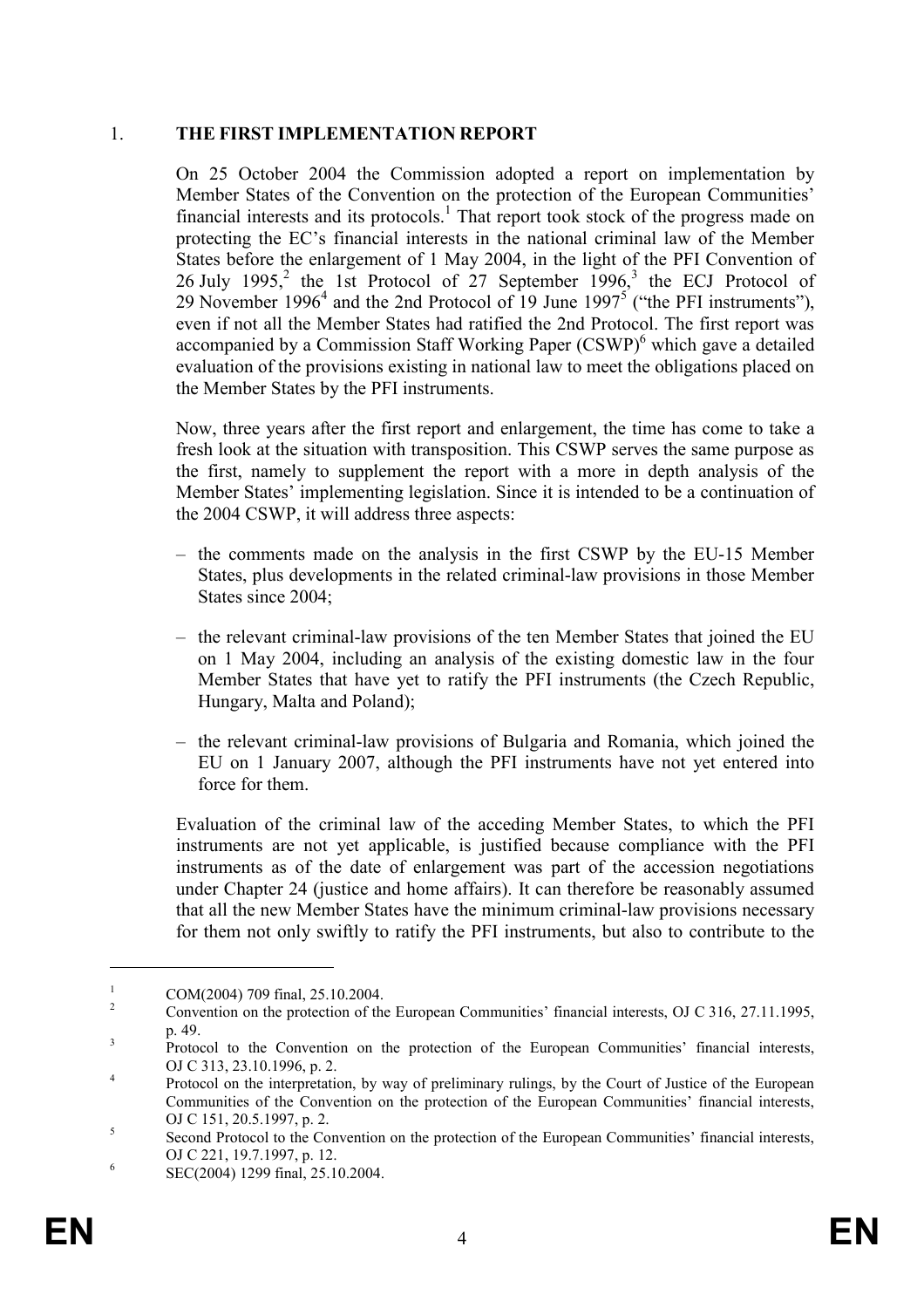objective of effective and equivalent protection of the EC's financial interests. In this context, as in the previous CSWP, it seems worth adding that the PFI instruments are based on the idea that any harmonisation would considerably strengthen protection of the Community's financial interests, which remains difficult due to the fragmentary nature of the European criminal-law enforcement area.

#### 1.1. State of play with ratification of and accession to the Convention on the protection of the European Communities' financial interests and its protocols

The previous  $\text{CSWP}^7$  contained a table showing the dates of notification by the EU-15 Member States. An updated table on the state of play with ratification now has to take into account not only enlargement, but also other developments:

- $-$  As regards the EU-15, Luxembourg<sup>8</sup> and Austria<sup>9</sup> have ratified the 2nd Protocol in the mean time. The only Member State which still has not ratified the 2nd Protocol is Italy, whose government approved, on 16 November 2007, a bill to start the legislative procedure for ratification of the 2nd Protocol.
- Under the first indent of Article 3(4) of the 2003 Act of Accession of the Czech Republic, Estonia, Cyprus, Latvia, Lithuania, Hungary, Malta, Poland, Slovenia and Slovakia,<sup>10</sup> those Member States undertook to accede to the conventions or instruments in the field of justice and home affairs drawn up in accordance with Title VI of the EU Treaty. These include the PFI instruments, which contain specific provisions on accession (Article 12 of the PFI Convention, Article 10 of the 1st Protocol, Article 6 of the ECJ Protocol and Article 17 of the 2nd Protocol). In the mean time Cyprus, Latvia, Lithuania, Slovenia and Slovakia have acceded to all the PFI instruments. Estonia has acceded to all but the ECJ Protocol. Notification of accession has still not been received from the Czech Republic, Hungary, Malta and Poland.
- The 2005 Act of Accession of Bulgaria and Romania<sup>11</sup> introduced a simplified system for the accession of these two Member States to certain conventions and protocols, including the PFI instruments.<sup>12</sup> Article 3(3) of the Act of Accession simply provides that Bulgaria and Romania accede to these conventions and protocols by virtue of the Act of Accession itself.

It is important to distinguish between ratification and entry into force:

– The situation for the EU-15 is unchanged: for all of them the PFI Convention, the 1st Protocol and the ECJ Protocol entered into force on 17 October 2002. The 2nd

<sup>7</sup> SEC(2004) 1299 final, 25.10.2004, page 6. 8

Law of 23 May 2005 (Official Journal of the Grand-Duché de Luxembourg, A-No 74 of 9 June 2005).

<sup>9</sup>  $P$ <sup>9</sup><br>Parliamentary resolution of 21 April 2006.

Act concerning the conditions of accession of the Czech Republic, the Republic of Estonia, the Republic of Cyprus, the Republic of Latvia, the Republic of Lithuania, the Republic of Hungary, the Republic of Malta, the Republic of Poland, the Republic of Slovenia and the Slovak Republic and the adjustments to the Treaties on which the European Union is founded, OJ L 236, 23.9.2003, p. 33.

<sup>&</sup>lt;sup>11</sup> Act concerning the conditions of accession of the Republic of Bulgaria and Romania and the adjustments to the Treaties on which the European Union is founded, OJ L 157, 21.6.2005, p. 203.

<sup>&</sup>lt;sup>12</sup> Annex I: List of conventions and protocols to which Bulgaria and Romania accede upon accession (referred to in Article 3(3) of the Act of Accession), OJ L 157, 21.6.2005, p. 221.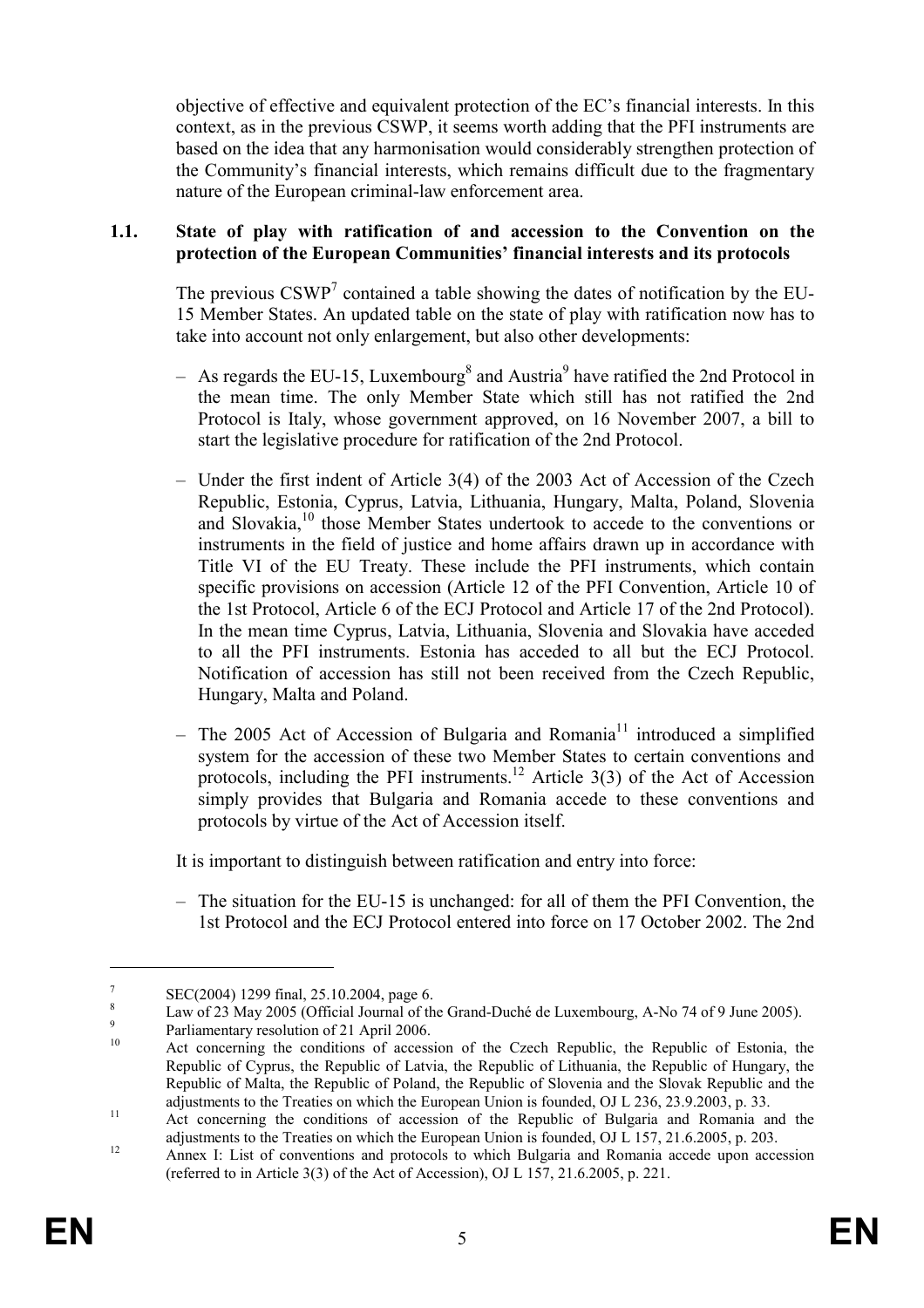Protocol has not yet entered into force due to the non-ratification by Italy, which was a member of the EU at the time of adoption of the Council Act drawing up the 2nd Protocol.

- For the Member States which joined the EU on 1 May 2004, the PFI Convention, the 1st Protocol and the ECJ Protocol entered into force within 90 days after deposit of the instrument of accession with the Secretary-General of the Council by the acceding Member State concerned. For those which have already ratified the 2nd Protocol, it will enter into force on the same date as for the EU-15. For those which have yet to accede to the 2nd Protocol, its entry into force with respect to them will depend on whether or not Italy has ratified it in the mean time.
- Differently, for Bulgaria and Romania, the Council has adopted Decision  $2008/40$ /JHA according to Article 3(4) of the 2005 Act of Accession.<sup>13</sup> Article 2(1) of that Decision sets the 6 December 2007 as date on which the PFI Convention, the 1st Protocol and the ECJ Protocol entered into force for Bulgaria and Romania. Entry into force of the 2nd Protocol with respect to them will depend on the entry into force with regard to Italy according to Article 2(2) of Decision 2008/40/JHA.

The updated table displays the dates of notification of ratification by the Member States, indicating in italics the dates of entry into force for each of the Member States which joined the EU on 1 May 2004:

|                | Table 1: Dates of notification on completion of constitutional requirements for adopting                                                                                                                                                                         | the PFI instruments per Member State                                                                                                                                                                                                                         |                                                                                                                                                                                                                                                             |                                                                                                                                                                                           |
|----------------|------------------------------------------------------------------------------------------------------------------------------------------------------------------------------------------------------------------------------------------------------------------|--------------------------------------------------------------------------------------------------------------------------------------------------------------------------------------------------------------------------------------------------------------|-------------------------------------------------------------------------------------------------------------------------------------------------------------------------------------------------------------------------------------------------------------|-------------------------------------------------------------------------------------------------------------------------------------------------------------------------------------------|
|                | <b>PFI Convention</b><br>(signed 26.7.1995;<br>entered into force<br>17.10.2002)                                                                                                                                                                                 | <b>ECJ</b> Protocol<br><b>1st Protocol (signed)</b><br>27.9.1996;<br>(signed 29.11.1996;<br>entered into force<br>entered into force<br>17.10.2002)<br>17.10.2002)                                                                                           |                                                                                                                                                                                                                                                             | 2nd Protocol<br>(signed 19.6.1997;<br>not yet entered into<br>force)                                                                                                                      |
|                | Date of notification in<br>accordance with<br>Article $11(2)$ . For Member<br>States which joined on or<br>after 1 May 2004, date of<br>notification in accordance<br>with Article $12(3)$ . The<br>date of entry into force is<br>indicated in <i>italics</i> . | Date of notification in<br>accordance with<br>Article 9(2). For Member<br>States which joined on or<br>after 1 May 2004, date of<br>notification in accordance<br>with Article $10(3)$ . The<br>date of entry into force is<br>indicated in <i>italics</i> . | Date of notification in<br>accordance with<br>Article 4(2). For Member<br>States which joined on or<br>after 1 May 2004, date of<br>notification in accordance<br>with Article $5(2)$ . The date<br>of entry into force is<br>indicated in <i>italics</i> . | Date of notification in<br>accordance with<br>Article 16(2). For Member<br>States which joined on or<br>after 1 May 2004, date of<br>notification in accordance<br>with Article $17(3)$ . |
| Belgium        | 12.3.2002                                                                                                                                                                                                                                                        | 12.3.2002                                                                                                                                                                                                                                                    | 12.3.2002                                                                                                                                                                                                                                                   | 12.3.2002                                                                                                                                                                                 |
| Bulgaria       | 6.12.2007<br>according<br>2008/40/JHA<br>(1.1.2008)                                                                                                                                                                                                              | 2(1)<br>Council<br>Decision<br>Article<br>of<br>to                                                                                                                                                                                                           |                                                                                                                                                                                                                                                             | Date of entry into<br>according<br>force<br>to<br>Article<br>of<br>2(2)<br>Council<br>Decision<br>$2008/40/JHA$ .                                                                         |
| Czech Republic | Not yet acceded                                                                                                                                                                                                                                                  | Not yet acceded                                                                                                                                                                                                                                              | Not yet acceded                                                                                                                                                                                                                                             | Not yet acceded                                                                                                                                                                           |

<sup>13</sup> Council Decision 2008/40/JHA concerning the accession of Bulgaria and Romania to the PFI instruments, OJ L 9, 12.1.2008, p. 23.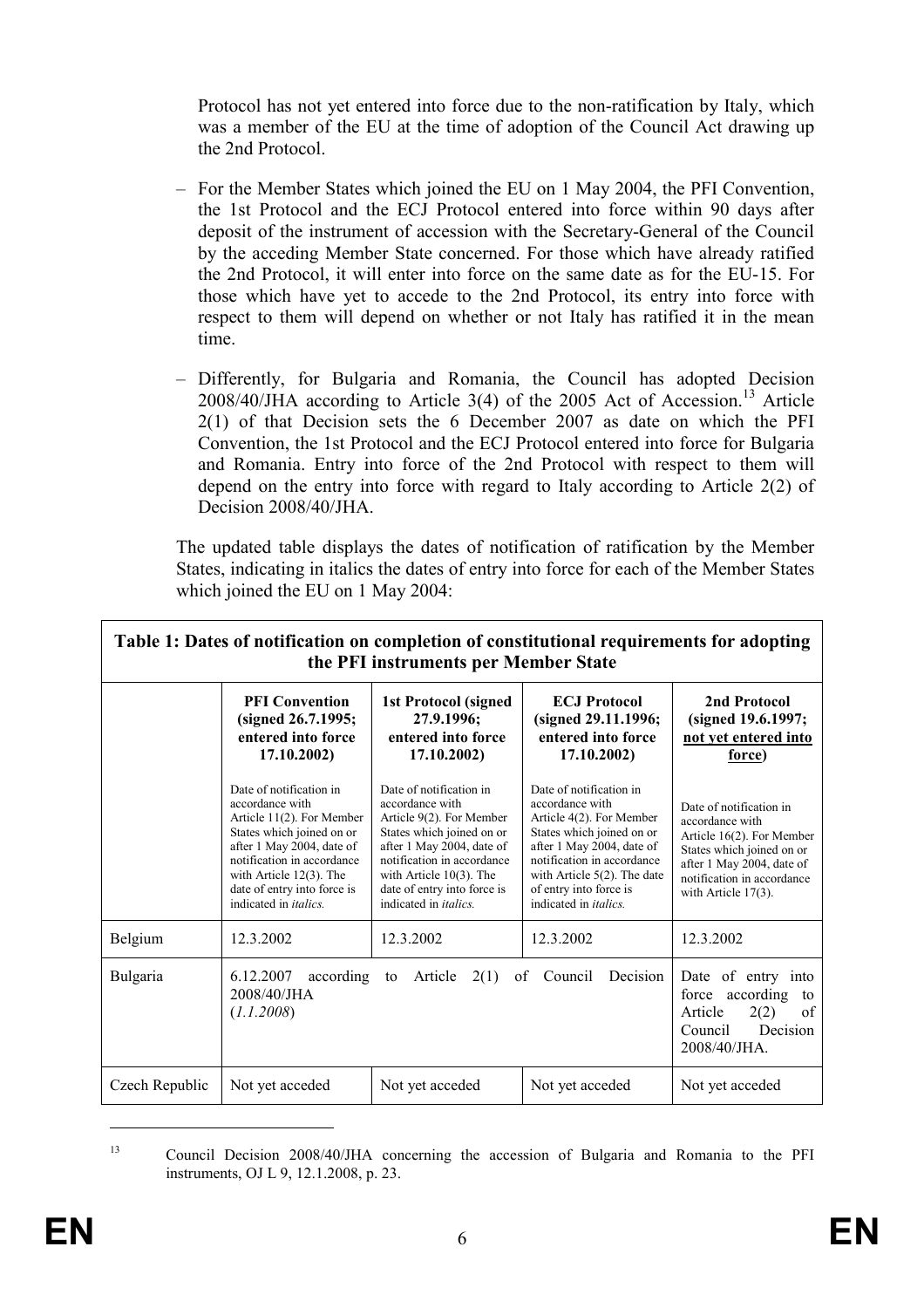| Denmark     | 2.10.2000                 | 2.10.2000<br>2.10.2000                                      |                                                                                                          | 2.10.2000        |
|-------------|---------------------------|-------------------------------------------------------------|----------------------------------------------------------------------------------------------------------|------------------|
| Germany     | 24.11.1998                | 24.11.1998                                                  | 3.7.2001<br>5.3.2003                                                                                     |                  |
| Estonia     | 3.2.2005<br>(4.5.2005)    | 3.2.2005<br>(4.5.2005)                                      | Not yet acceded                                                                                          | 3.2.2005         |
| Ireland     | 3.6.2002                  | 3.6.2002                                                    | 3.6.2002                                                                                                 | 3.6.2002         |
| Greece      | 26.7.2000                 | 26.7.2000                                                   | 26.7.2000                                                                                                | 26.7.2000        |
| Spain       | 20.1.2000                 | 20.1.2000                                                   | 20.1.2000                                                                                                | 20.1.2000        |
| France      | 4.8.2000                  | 4.8.2000                                                    | 4.8.2000                                                                                                 | 4.8.2000         |
| Italy       | 19.7.2002                 | 19.7.2002                                                   | 19.7.2002                                                                                                | Not yet ratified |
| Cyprus      | 31.3.2005<br>(29.6.2005)  | 31.3.2005<br>(29.6.2005)                                    | 31.3.2005<br>(29.6.2005)                                                                                 | 31.3.2005        |
| Latvia      | 31.8.2004<br>(30.11.2004) | 31.8.2004<br>(30.11.2004)                                   | 31.8.2004<br>(30.11.2004)                                                                                | 19.10.2005       |
| Lithuania   | 28.5.2004<br>(26.8.2004)  | 28.5.2004<br>(26.8.2004)                                    | 28.5.2004<br>(26.8.2004)                                                                                 | 28.5.2004        |
| Luxembourg  | 17.5.2001                 | 17.5.2001                                                   | 17.5.2001                                                                                                | 13.7.2005        |
| Hungary     | Not yet acceded           | Not yet acceded                                             | Not yet acceded                                                                                          | Not yet acceded  |
| Malta       | Not yet acceded           | Not yet acceded                                             | Not yet acceded                                                                                          | Not yet acceded  |
| Netherlands | 16.2.2001                 | 28.3.2002                                                   | 16.2.2001                                                                                                | 28.3.2002        |
| Austria     | 21.5.1999                 | 21.5.1999                                                   | 21.5.1999                                                                                                | 20.7.2006        |
| Poland      | Not yet acceded           | Not yet acceded                                             | Not yet acceded                                                                                          | Not yet acceded  |
| Portugal    | 15.1.2001                 | 15.1.2001                                                   | 15.1.2001                                                                                                | 15.1.2001        |
| Romania     | 2008/40/JHA<br>(1.1.2008) | $6.12.2007$ according to Article $2(1)$ of Council Decision | Date of entry into<br>force according to<br>Article<br>2(2)<br>of<br>Council<br>Decision<br>2008/40/JHA. |                  |
| Slovenia    | 17.4.2007<br>(16.7.2007)  | 17.4.2007<br>(16.7.2007)                                    | 17.4.2007<br>(16.7.2007)                                                                                 | 17.4.2007        |
| Slovakia    | 30.9.2004<br>(21.12.2004) | 30.9.2004<br>(21.12.2004)                                   | 30.9.2004<br>(21.12.2004)                                                                                | 30.9.2004        |
| Finland     | 18.12.1998                | 18.12.1998                                                  | 18.12.1998                                                                                               | 26.2.2003        |
| Sweden      | 10.6.1999                 | 10.6.1999                                                   | 10.6.1999                                                                                                | 12.3.2002        |
| UK          | 11.10.1999                | 11.10.1999                                                  | 11.10.1999                                                                                               | 11.10.1999       |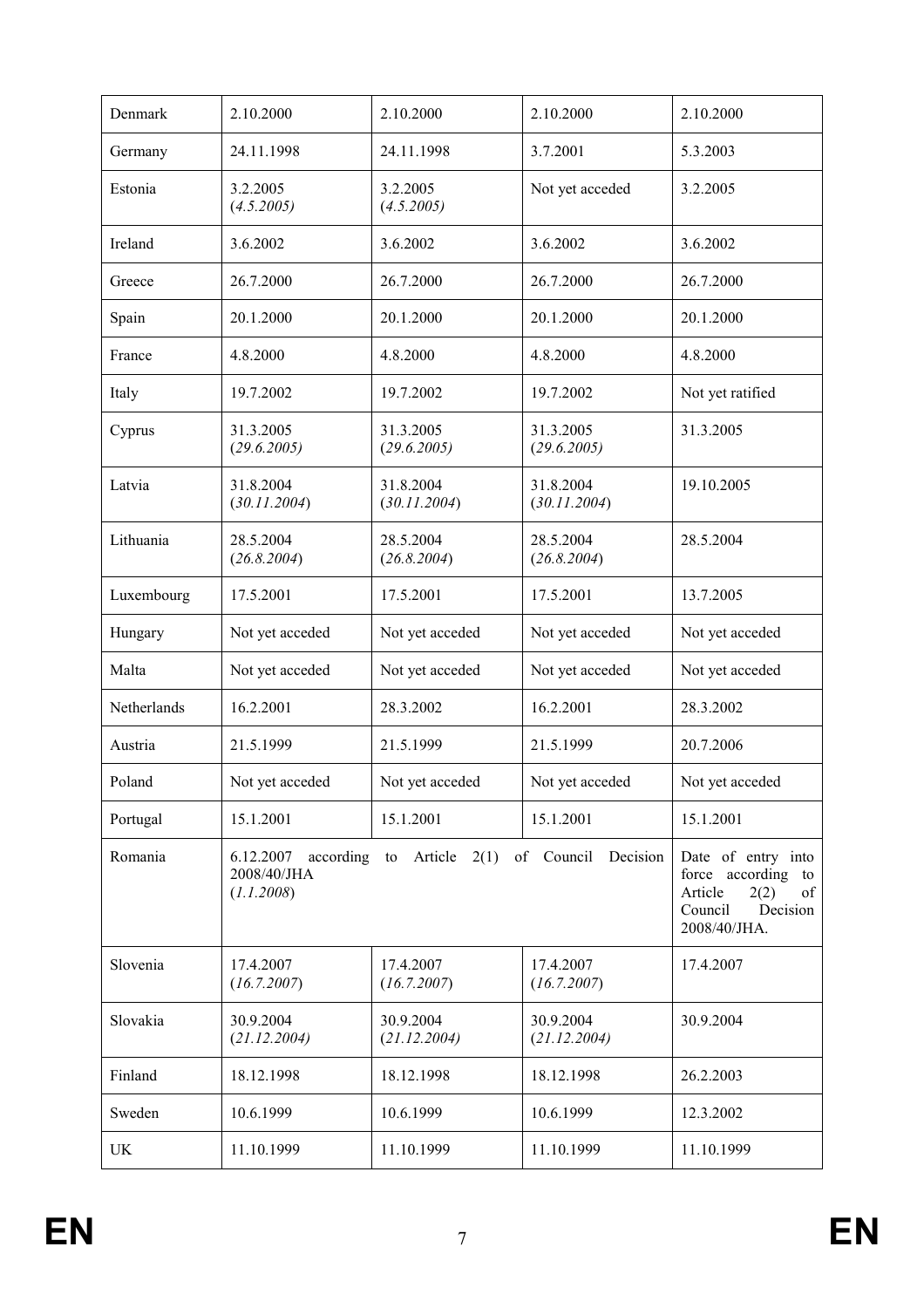#### 1.2. State of play with the Commission's proposal for a European Parliament and Council Directive on the criminal-law protection of the Community's financial interests

In 2001, frustrated with the delays in ratification of the PFI instruments, the Commission proposed a Directive on the criminal-law protection of the Community's financial interests on the basis of Article 280 of the EC Treaty.<sup>14</sup> Following the opinion of the European Parliament, adopted on first reading on 29 November  $2001$ ,<sup>15</sup> and the opinion of the Court of Auditors, adopted on 8 November 2001,<sup>16</sup> the Commission presented an amended proposal for a Directive.<sup>17</sup> The proposal incorporates all the provisions of the  $\Pr$  instruments relating to the definitions of offences, liability, penalties and cooperation with the Commission and is intended to offer the benefits that go with Community legislation.

After finding that so far not even the PFI instruments have resulted in effective and equivalent criminal-law protection of the EC's financial interests, the first report asked the Council to work towards adopting a common position on the amended proposal for a Directive on the criminal-law protection of the Communities' financial interests on the basis of Article 280 of the EC Treaty. The legislative procedure has been stalled ever since 2003.

Since the previous CSWP, the situation with regard to the PFI instruments has  $-$  at least formally – not improved: the 2nd Protocol has not yet entered into force and four acceding Member States still have not started the formal ratification procedure for the PFI instruments. De facto the current system of protection, based on conventions, creates a multi-speed situation. It results in a mixture of different legal situations in terms of the binding effect of the PFI instruments in the individual Member States' internal legal order. This situation does not produce the desired effective and dissuasive criminal-law protection. The harmonisation objective of the PFI instruments has therefore still not been formally achieved for all 27 Member States. Politically, the need for a Directive on criminal-law protection of the Communities' financial interests therefore persists.

In the mean time, a new development occurred in the form of the European Court of Justice (ECJ) judgment of 13 September 2005 in case C-176/03 Commission  $v$ Council<sup>18</sup> relating to Council Framework Decision 2003/80/JHA.<sup>19</sup> The judgment refers explicitly to Article 280(4) of the EC Treaty, stating that it is not possible to infer from this provision that any harmonisation of criminal law must be ruled out where it is necessary in order to ensure the effectiveness of Community law. However, the PFI instruments are not directly called into question as a result of the judgment as they had already been adopted before the introduction of Article 280(4) of the EC Treaty.

<sup>&</sup>lt;sup>14</sup> COM(2001) 272 final, 23.5.2001: OJ C 240 E, 28.8.2001, p. 125.

<sup>&</sup>lt;sup>15</sup> OJ C 153 E, 27.6.2002.

 $^{16}$  OJ C 14, 17.1.2002, p. 1.

<sup>&</sup>lt;sup>17</sup> COM(2002) 577 final, 16.10.2002: OJ C 71 E, 25.3.2003, p. 1.<br><sup>18</sup> ECP [2005] page J 7870, page repeated 52

<sup>&</sup>lt;sup>18</sup> ECR [2005], page I-7879, paragraph 52.

<sup>19</sup> Framework Decision 2003/80/JHA of 27 January 2003 on the protection of the environment through criminal law, OJ L 29, 5.2.2003, p. 55.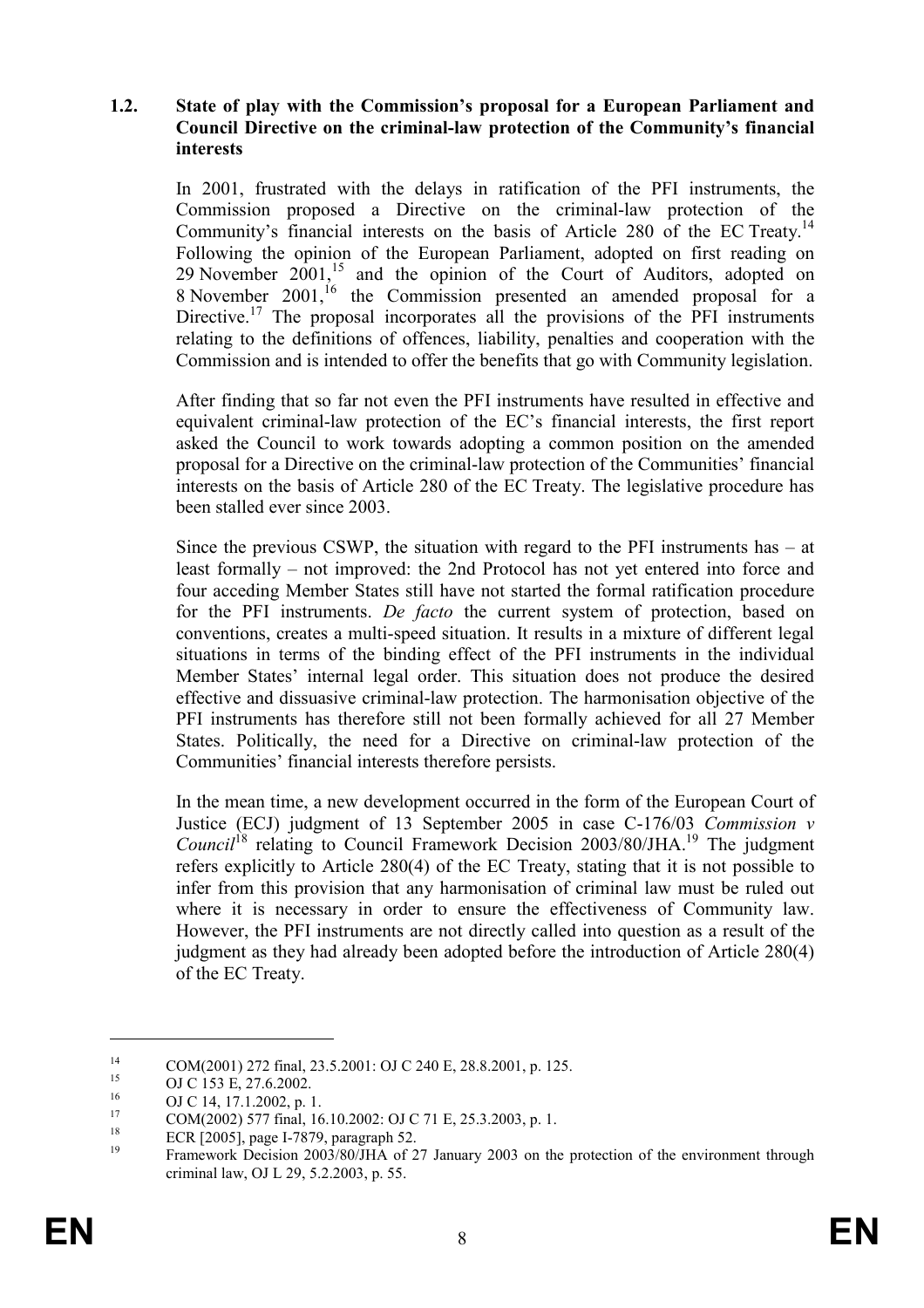Instead, that judgment underpins the Commission's argument in favour of its proposal, as expressed in the Commission Communication on the Court's judgment.<sup>20</sup> In the wake of that judgment, the European Parliament rightly called upon the Council "to abandon its rejectionist stance on strengthened protection for the Community's financial interests through criminal law measures and to move to the first-reading stage".<sup>21</sup>

#### 2. DOCUMENTATION GATHERED

Member States discussed the findings of the first report and the related CSWP at a meeting of the Council Working Group on Substantial Criminal Law on 30 May 2005. The Council Working Group decided not to draw up conclusions for the Council on the report. In the discussions Member States asked the Commission to have more trust in them insofar as application of the general principles of national criminal law are concerned, since it is up to the Member States to see how to implement the PFI instruments, as it is up to their judges, when interpreting national legislation, to take due account of European legislation. While respecting the discretion of Member States with regard to their own criminal-law systems, these general principles are, however, part of the overall objective of approximating criminal provisions in order to ensure better cooperation between different judicial authorities on protection of the Communities' financial interests.

Following up the first round of evaluation, Germany, Luxembourg, Austria, Portugal, Sweden, Finland and the UK contacted the Commission, either by sending their comments on the findings of the previous CSWP or by meeting the officials responsible to explain their point of view on the evaluation of their criminal law. Furthermore, national governments also invited the Commission to contribute to ongoing legislative work that could improve compliance with the PFI instruments at working level.

When launching the preparatory work on this CSWP, in September 2006 the Commission sent a letter to the Member States which joined the EU on 1 May 2004, asking them to supply documentation, as provided for by Article 10 of the PFI Convention. At the same time, the Commission invited the EU-15 Member States to submit comments on the first report and CSWP or new legislative material. In May 2007 the Commission also invited Bulgaria and Romania to contribute to this second round of evaluation.

The documentation which the Commission asked the Member States to supply is the main, though not the only, source of information for the analysis. The Commission also took into account, where appropriate, the information contained in the documents sent by the Member States to the Commission with a view to preparing the annual report on the measures taken to implement Article 280(5) of the EC Treaty.

<sup>&</sup>lt;sup>20</sup> Communication from the Commission to the European Parliament and the Council on the implications of the Court's judgment of 13 September 2005 (Case C-176/03 Commission v Council), COM(2005) 583 final.

<sup>&</sup>lt;sup>21</sup> Report A6-0185/2006 of 16 May 2006 on protection of the financial interests of the Communities and the fight against fraud – 2004 annual report (2005/2184(INI)), paragraph 74.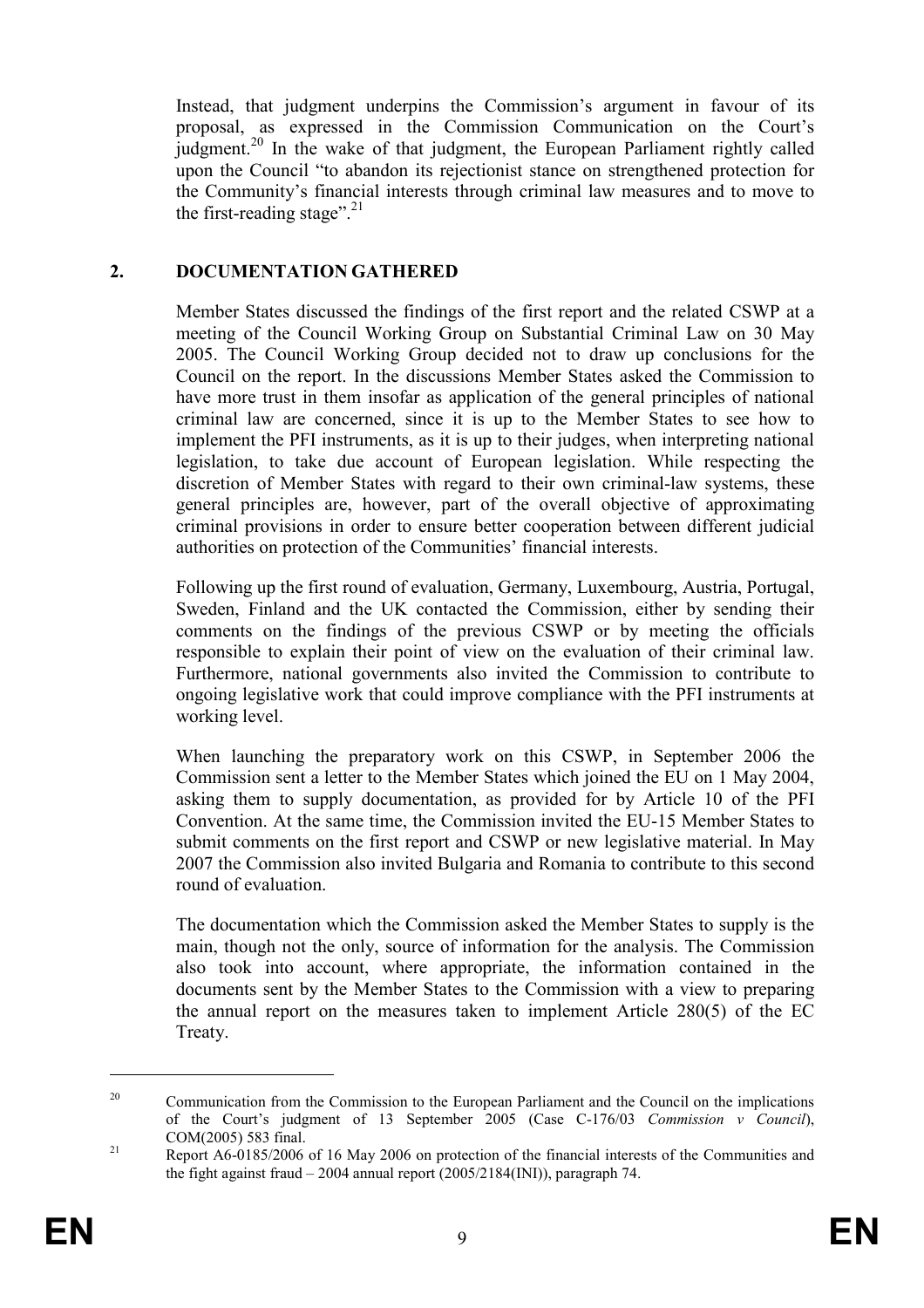As in the previous CSWP, the value of the analysis depends largely on the quality of the national information. Information provided up to October 2007 and, in exceptional cases, up to November 2007 has been taken into account. The analysis therefore takes stock of implementation based on the legislation forwarded to the Commission by that date. The tables in the Annexes specify, according to the information received by the Commission, the known national provisions transposing the relevant articles in the PFI instruments. The table below briefly indicates the documentation which Member States made available to the Commission.

#### Table 2: Transmission to the Commission of the texts transposing into domestic law the obligations imposed on Member States under the PFI instruments, by Member State

(Transmission in accordance with Article 10 of the PFI Convention, also referred to, as applicable, in Article 7(2) of the 1st Protocol and Article 12(1) of the 2nd Protocol)

|                | Date of latest<br>transmission | Comments                                                                                                                                                                                                                                                                                                                  |  |
|----------------|--------------------------------|---------------------------------------------------------------------------------------------------------------------------------------------------------------------------------------------------------------------------------------------------------------------------------------------------------------------------|--|
| Belgium        | 2.4.2004                       | Since the first report, Belgium has transmitted no further comments or<br>texts.                                                                                                                                                                                                                                          |  |
| Bulgaria       | 29.7.2007                      | In response to the Commission's letter of May 2007, Bulgaria provided<br>a short summary of the applicable provisions and the relevant legal<br>texts.                                                                                                                                                                    |  |
| Czech Republic | 30.11.2006                     | In response to the Commission's letter of September 2006, the Czech<br>Republic provided a short summary of the applicable provisions and<br>the relevant legal texts.                                                                                                                                                    |  |
| Denmark        | 3.12.2003                      | Since the first report, Denmark has transmitted no further comments or<br>texts. However, it informed the Commission about the revision of the<br>relevant offences in its Criminal Code in the 2005 annual report under<br>Article 280(5) of the EC Treaty.                                                              |  |
| Germany        | 4.7.2007                       | Germany contacted the Commission on its own initiative and met<br>Commission representatives about the previous CSWP. It also<br>submitted a document. In response to the Commission's letter of<br>September 2006, it submitted information about the ongoing revision<br>of the relevant offences in its Criminal Code. |  |
| Estonia        | 8.12.2006                      | In response to the Commission's letter of September 2006, Estonia<br>provided a short explanation of the applicable provisions and the<br>relevant legal texts.                                                                                                                                                           |  |
| Ireland        | 15.12.2003                     | Since the first report, Ireland has transmitted no further comments or<br>texts.                                                                                                                                                                                                                                          |  |
| Greece         | 6.12.2006                      | In response to the Commission's letter of September 2006, Greece<br>submitted a document on the previous CSWP and information about<br>the ongoing revision of the relevant offences in its Criminal Code.                                                                                                                |  |
| Spain          | 20.12.2006                     | In response to the Commission's letter of September 2006, Spain<br>submitted a document on the previous CSWP and information about<br>the ongoing revision of the relevant offences in its Criminal Code.                                                                                                                 |  |
| France         | 8.11.2006                      | In response to the Commission's letter of September 2006, France<br>submitted a document on the previous CSWP and information about                                                                                                                                                                                       |  |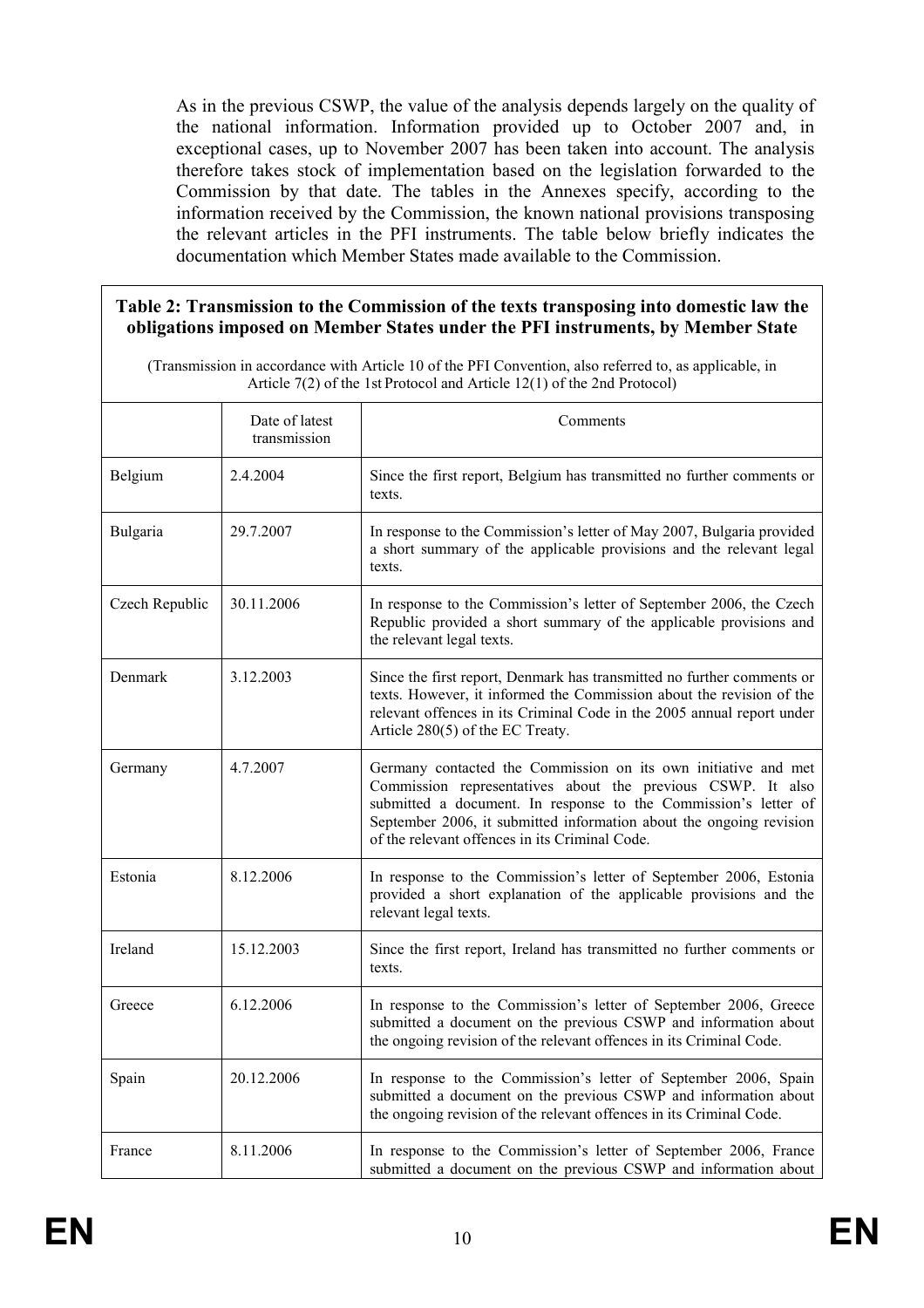|             |            | the ongoing revision of the relevant offences in its criminal legislation.                                                                                                                                                                                                |
|-------------|------------|---------------------------------------------------------------------------------------------------------------------------------------------------------------------------------------------------------------------------------------------------------------------------|
| Italy       | 6.11.2006  | In response to the Commission's letter of September 2006, Italy<br>submitted comments on the previous CSWP.                                                                                                                                                               |
| Cyprus      | 12.6.2007  | In response to the Commission's letter of September 2006, Cyprus<br>transmitted the Law on ratification of the PFI instruments.                                                                                                                                           |
| Latvia      | 28.5.2005  | Latvia submitted the implementing legislation on its own initiative. In<br>response to the Commission's letter of September 2006, Latvia<br>provided a short explanation and additional information on some<br>points to be clarified.                                    |
| Lithuania   | 29.12.2006 | In response to the Commission's letter of September 2006, Lithuania<br>provided a short explanation of the applicable provisions and the<br>relevant legal texts.                                                                                                         |
| Luxembourg  | 30.11.2006 | Luxembourg transmitted information on ratification of the 2nd<br>Protocol on its own initiative. In response to the Commission's letter of<br>September 2006, it submitted additional information and the relevant<br>legal texts.                                        |
| Hungary     | 8.2.2007   | In response to the Commission's letter of September 2006, Hungary<br>provided a short explanation of the applicable provisions and the<br>relevant legal texts.                                                                                                           |
| Malta       |            | Malta has transmitted no comments or texts.                                                                                                                                                                                                                               |
| Netherlands | 5.3.2007   | In response to the Commission's letter of September 2006, the<br>Netherlands submitted a document on the previous CSWP and relevant<br>background information.                                                                                                            |
| Austria     | 17.11.2006 | Austria submitted a document on the previous CSWP on its own<br>initiative. In response to the Commission's letter of September 2006, it<br>transmitted information on ratification of the 2nd Protocol.                                                                  |
| Poland      | 12.12.2006 | In response to the Commission's letter of September 2006, Poland<br>provided a short explanation of the applicable provisions and the<br>relevant legal texts.                                                                                                            |
| Portugal    | 12.7.2005  | Portugal submitted comments on the previous CSWP on its own<br>initiative.                                                                                                                                                                                                |
| Romania     | 4.10.2007  | In response to the Commission's letter of May 2007, Romania<br>provided a short summary of the applicable provisions and the relevant<br>legal texts.                                                                                                                     |
| Slovenia    | 24.11.2006 | In response to the Commission's letter of September 2006, Slovenia<br>transmitted the applicable provisions and the relevant legal texts.                                                                                                                                 |
| Slovakia    | 24.5.2007  | In response to the Commission's letter of September 2006, Slovakia<br>provided a short explanation of the applicable provisions and the<br>relevant legal texts. Slovakia also met Commission representatives to<br>explain its national implementing legislation better. |
| Finland     | 1.7.2005   | Finland submitted comments on the previous CSWP on its own<br>initiative.                                                                                                                                                                                                 |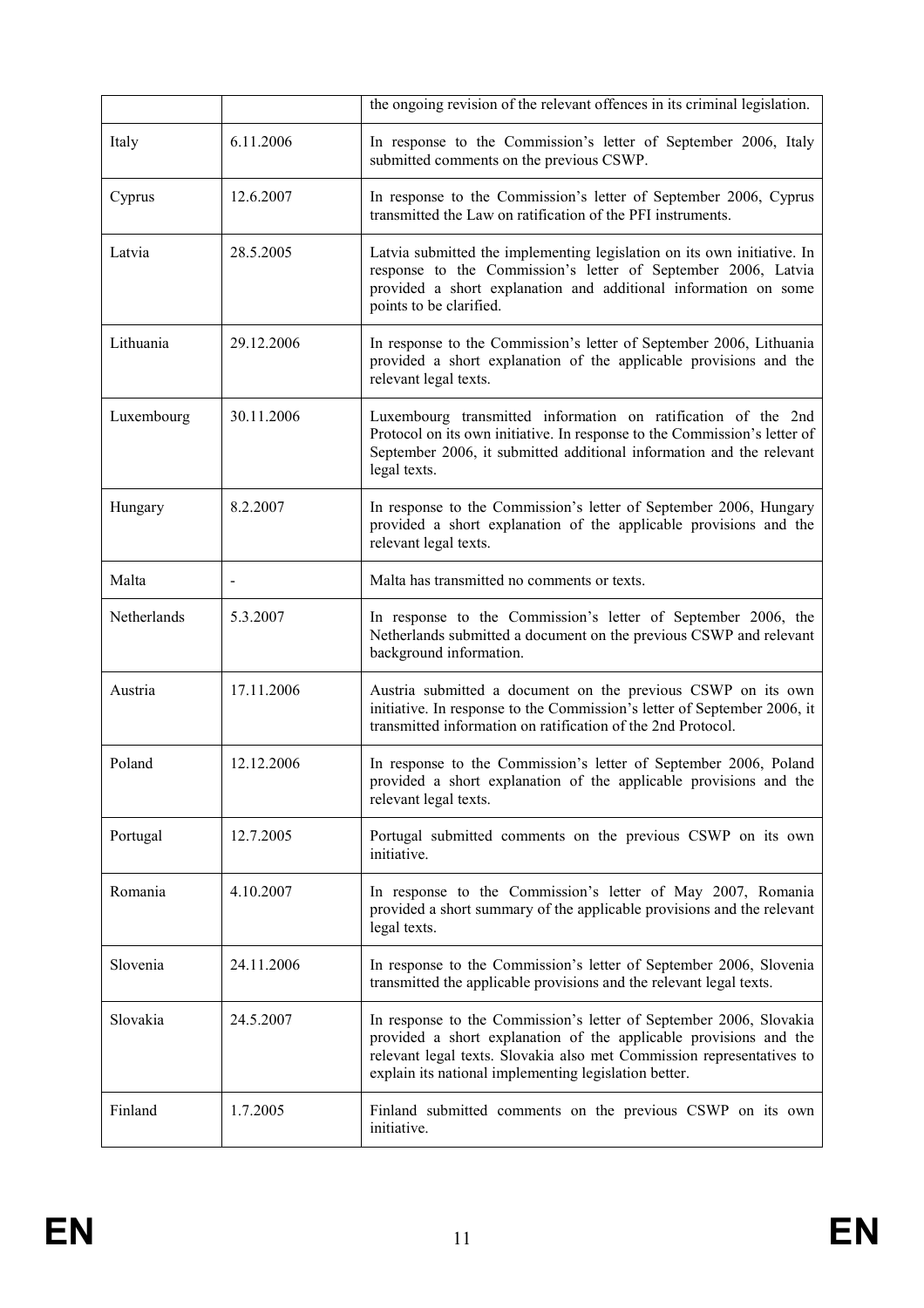| Sweden | 16.5.2006 | Sweden submitted comments on the previous CSWP and information<br>about new legislative developments of relevance to the offences<br>covered by the PFI instruments on its own initiative.                                                                                                                                                                                                                       |
|--------|-----------|------------------------------------------------------------------------------------------------------------------------------------------------------------------------------------------------------------------------------------------------------------------------------------------------------------------------------------------------------------------------------------------------------------------|
| UK     | 8.3.2007  | As regards England and Wales, the UK contacted the Commission on<br>its own initiative and met Commission representatives about the<br>previous CSWP. It also submitted a document. The UK consulted the<br>Commission on legislative initiatives on fraud and corruption. It also<br>informed the Commission about new legislative developments of<br>relevance to the offences covered by the PFI instruments. |

## 3. EVALUATION METHOD

#### 3.1. Using the established method

This analysis supplements the second report, just as the previous CSWP did the first report. For reasons of consistency and of fairness to the acceding Member States, the same method applies as that developed and used in the previous CSWP for evaluating implementation by Member States. That method consists of two elements: first assessing national implementing measures and then evaluating the contribution made by the national measures to successful establishment of effective EU-wide protection of the Communities' financial interests. For easier reference, the main elements of the two assessment steps are briefly reiterated below.

#### 3.1.1. Assessing national implementing measures

The general criteria developed with respect to directives and framework decisions are also applied to the PFI instruments:

- (1) The form and methods of implementation of the result to be achieved must be chosen in a manner which ensures that the legal instrument functions effectively with account being taken of its aims; $^{22}$
- (2) Each Member State is under an obligation to implement the instruments in a manner which satisfies the requirements of clarity and legal certainty and thus to transpose the provisions into mandatory national provisions.<sup>23</sup> In the specific field of criminal law, besides formal legality, conformity with the European approach to criminal law<sup>24</sup> demands that offences be accessible, precise and have foreseeable consequences, which also implies that the provisions concerned be interpreted strictly, in particular with regard to the prohibition of applying analogy in criminal law;

<sup>&</sup>lt;sup>22</sup> See relevant case law on the implementation of Directives: Case  $48/75$  Royer [1976] ECR 497, paragraph 73.

<sup>&</sup>lt;sup>23</sup> See relevant case law on the implementation of Directives: Case 239/85 *Commission v Belgium* [1986] ECR 3645, paragraph 7. See also Case 300/81 Commission v Italy [1983] ECR 449, paragraph 10.

<sup>&</sup>lt;sup>24</sup> The European approach to criminal law is essentially based on Article 7 of the European Convention on Human Rights that overcomes the difference between common law and continental countries (see M. Delmas-Marty and J.A.E. Vervaele "The implementation of the Corpus Juris in the Member States", Volume I, 2000, p. 34).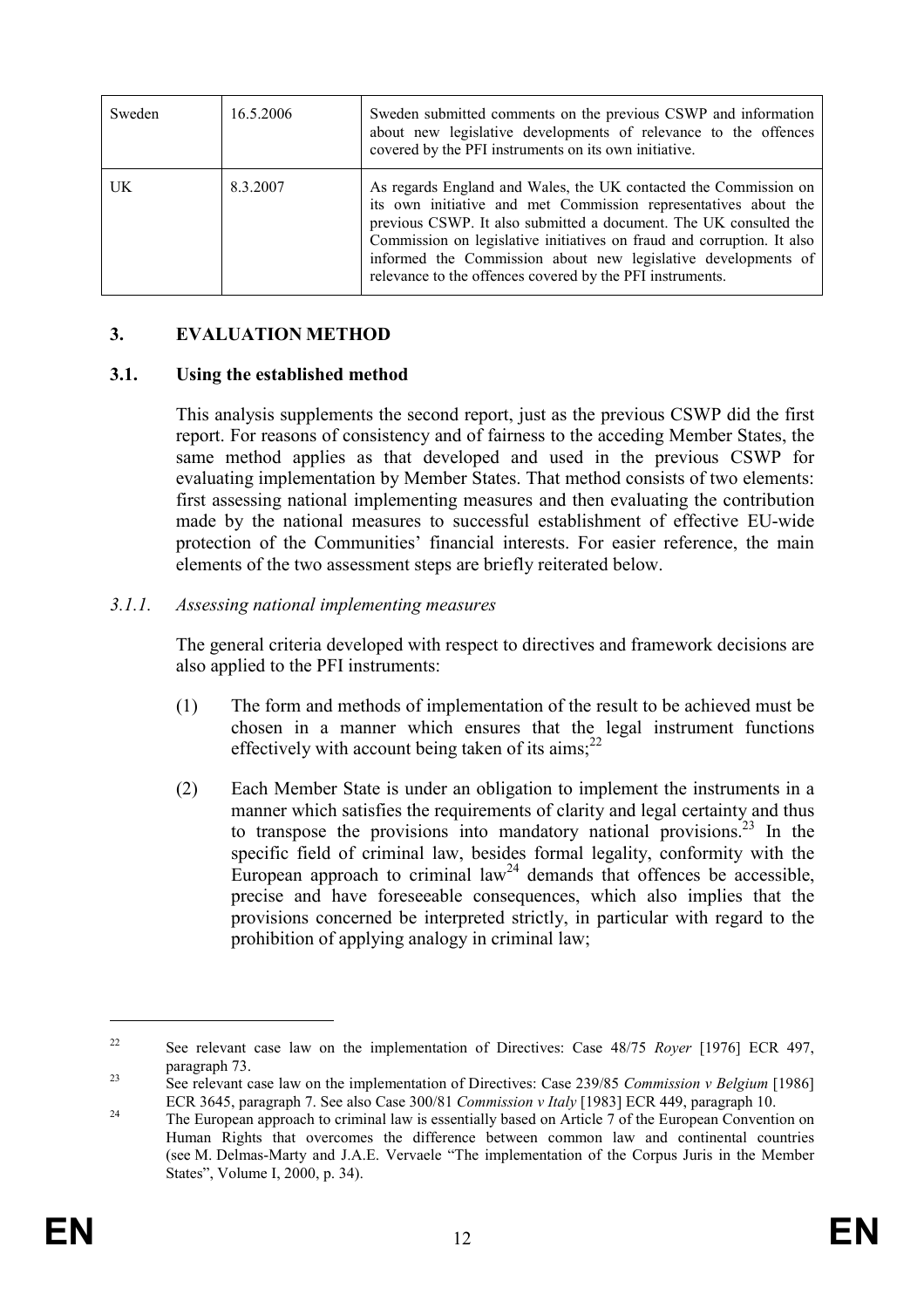(3) Transposition need not necessarily require enactment in precisely the same words in an express legal provision; thus a general legal context (such as appropriate existing measures) may be sufficient. However, full application of the legal instrument must be ensured in a sufficiently clear and precise manner.<sup>25</sup>

In accordance with established case law regarding Directives, it is important to determine the nature of each provision of the PFI instruments in order to gauge the extent of the obligation for implementation.<sup>26</sup> For compliance, it is essential that the legal situation resulting from national implementing measures be sufficiently precise and clear to enable individuals to know the extent of their rights and obligations.

One of the specific features of the PFI instruments is that some of their provisions require the necessary implementing measures to be taken "in accordance with the principles defined by ... national law", either explicitly, as in Article 3 of the PFI Convention, or implicitly, for instance for Articles  $1(3)$ ,  $2(1)$  and  $4(1)$  of the PFI Convention.<sup>27</sup> The reference to principles defined by national law aims to respect the different dogmatic foundations of criminal law in the Member States, particularly in the context of those provisions that touch on general aspects of substantive criminal law, such as the rules on participation and attempts. Where Member States are allowed to transpose obligations imposed by the PFI instruments in accordance with the principles defined by their national law, they are not automatically dispensed from taking any implementing action. Whether the Member States complied with the relevant obligations under the PFI instruments can only be assessed in terms of whether the result to be achieved is actually ensured.

Although the Commission notes the Member States' criticism that it should trust the working of the general principles of the national criminal law systems, this does not exclude evaluation of whether an equivalent level of criminal-law protection is attained. Member States may not argue that there is no need at all to amend their existing national law purely on the grounds of their general principles as long as the PFI instruments clearly provide for minimum harmonisation.

#### 3.1.2. Assessing successful establishment of effective EU-wide protection of the Communities' financial interests

Besides implementing individual provisions from the PFI instruments, national law must also comply with their general purpose of effective and equivalent protection of the financial interests of the Communities throughout the EU.

One useful tool to measure attainment of effective and equivalent protection of the financial interests of the Communities is to assess whether the shortcomings identified by the "Delmas-Marty report"<sup>28</sup> have been removed. The Delmas-Marty

<sup>&</sup>lt;sup>25</sup> See relevant case law on the implementation of Directives: Case 29/84 Commission v Germany [1985] ECR 1661, paragraph 23.

<sup>&</sup>lt;sup>26</sup> See relevant case law on the implementation of Directives: Case C-233/00 Commission v France [2003] ECR I-6625, paragraph 77.

<sup>&</sup>lt;sup>27</sup><br>
Explanatory report on the PFI Convention: OJ C 191, 23.6.1997.<br>
Relaxe Merits "Formerical little a between local systems and he

<sup>28</sup> Delmas-Marty, "Incompatibilities between legal systems and harmonisation measures: Final report of the working party on a comparative study on the protection of the financial interests of the Community"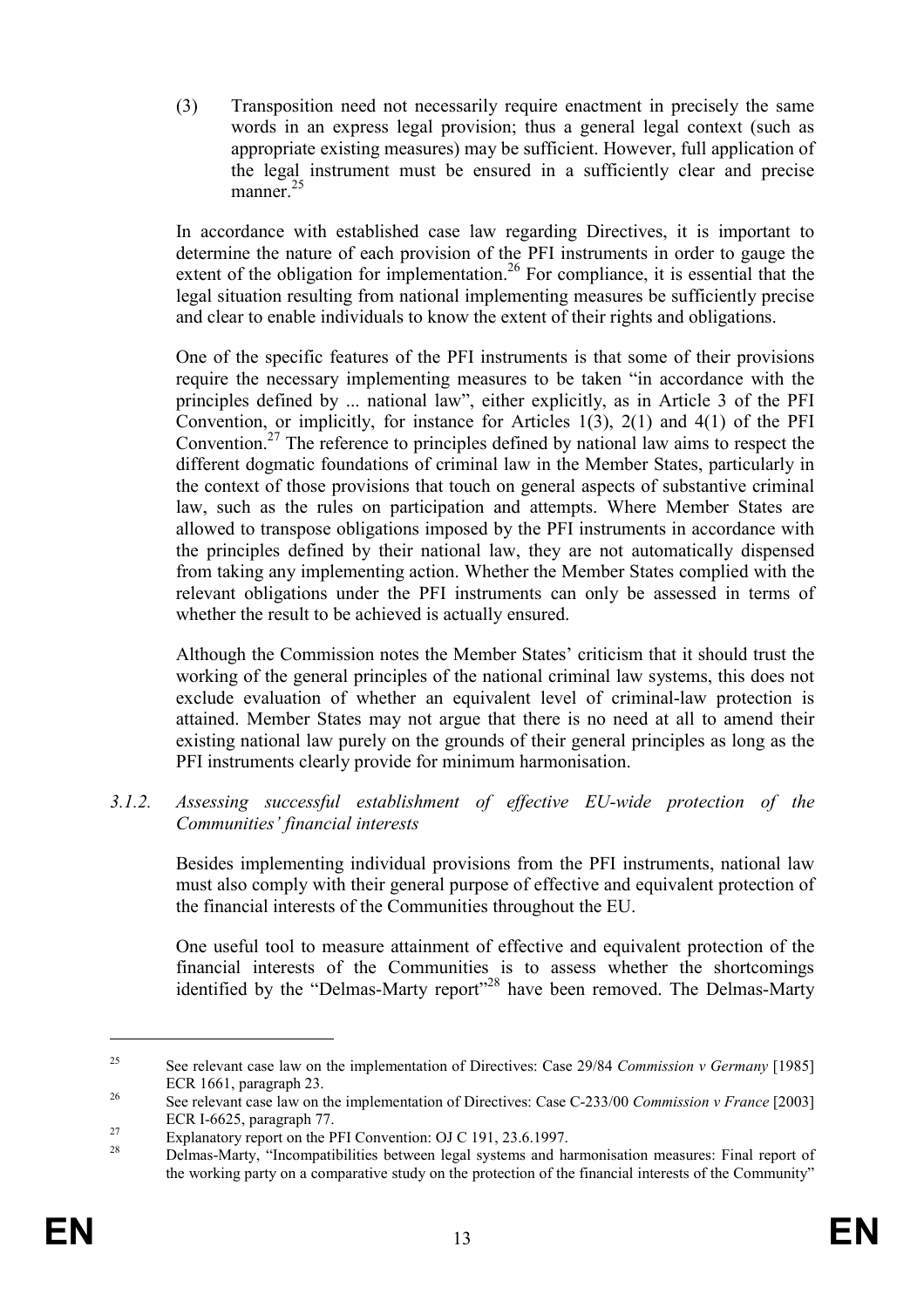report was drafted in the wake of the Council resolution of 13 November 1991 $^{29}$  in order to help draft the PFI instruments. That report indicated a need to reduce differences between domestic legislation, since criminal organisations committing transnational illegalities affecting the Communities' financial interests exploit these differences to go unpunished. It asked for greater convergence in the manner in which the Member States' criminal laws apprehend forms of illegal activities directed against the European Communities.

## 3.2. Applying the method to different legal situations across Member States

In the wake of enlargement, a mixture of different legal situations across Member States with regard to the PFI instruments has been created:

- For the EU-15, the evaluation in the previous CSWP remains valid in principle, unless the legislation has been amended or subject to case law handed down in the mean time or, as is the case for Austria and Luxembourg, the 2nd Protocol was ratified and implemented. Consequently, all that needs to be done is to add these developments to the evaluation.
- Within the Member States which acceded to the EU on 1 May 2004, the Member States which have ratified some or all of the PFI instruments are evaluated for the first time. The domestic law already existing in those Member States that have not ratified any of the PFI instruments is also analysed.
- Finally, for Bulgaria and Romania, the domestic law already existing to transpose the PFI instruments is also attached and analysed, since Council Decision 2008/40/JHA ensured the entry into force of the PIF Instruments apart from the 2nd Protocol for Bulgaria and Romania, .

At the end of the sections on the main provisions of the PFI instruments, a table gives an overview of the Member States which are considered to have completely or almost completely transposed the provision and of those assumed to have carried out no transposition or on which further information would be needed in order to ascertain whether their level of transposition is sufficient. However, the table is limited to the EU-15, with the exception of Italy for the 2nd Protocol, plus the "new" Member States which have acceded to the PFI instruments, except for Bulgaria and Romania due to the extremely short delay of entry into force of the PFI instruments for them on the basis of Council Decision 2008/40/JHA. The tables also draw a distinction between these two groups, since the EU-15 have already had an opportunity to hear the views of the Commission from the first report. At the very end, additional information on the other Member States is given to show where those to which the PFI instruments are not yet applicable stand.

In this context, it should be underlined that the evaluation is not complete on some aspects, on which further case law or legislative developments can be expected. Consequently, all the conclusions are preliminary and subject to revision. This is

<u>.</u>

in Commission of the European Communities, "The legal protection of the financial interests of the Community: Progress and prospects since the Brussels seminar of 1989", Brussels, 25 and 26 November 1993, p. 59.

<sup>29</sup> OJ C 328, 17.12.1991, p. 1.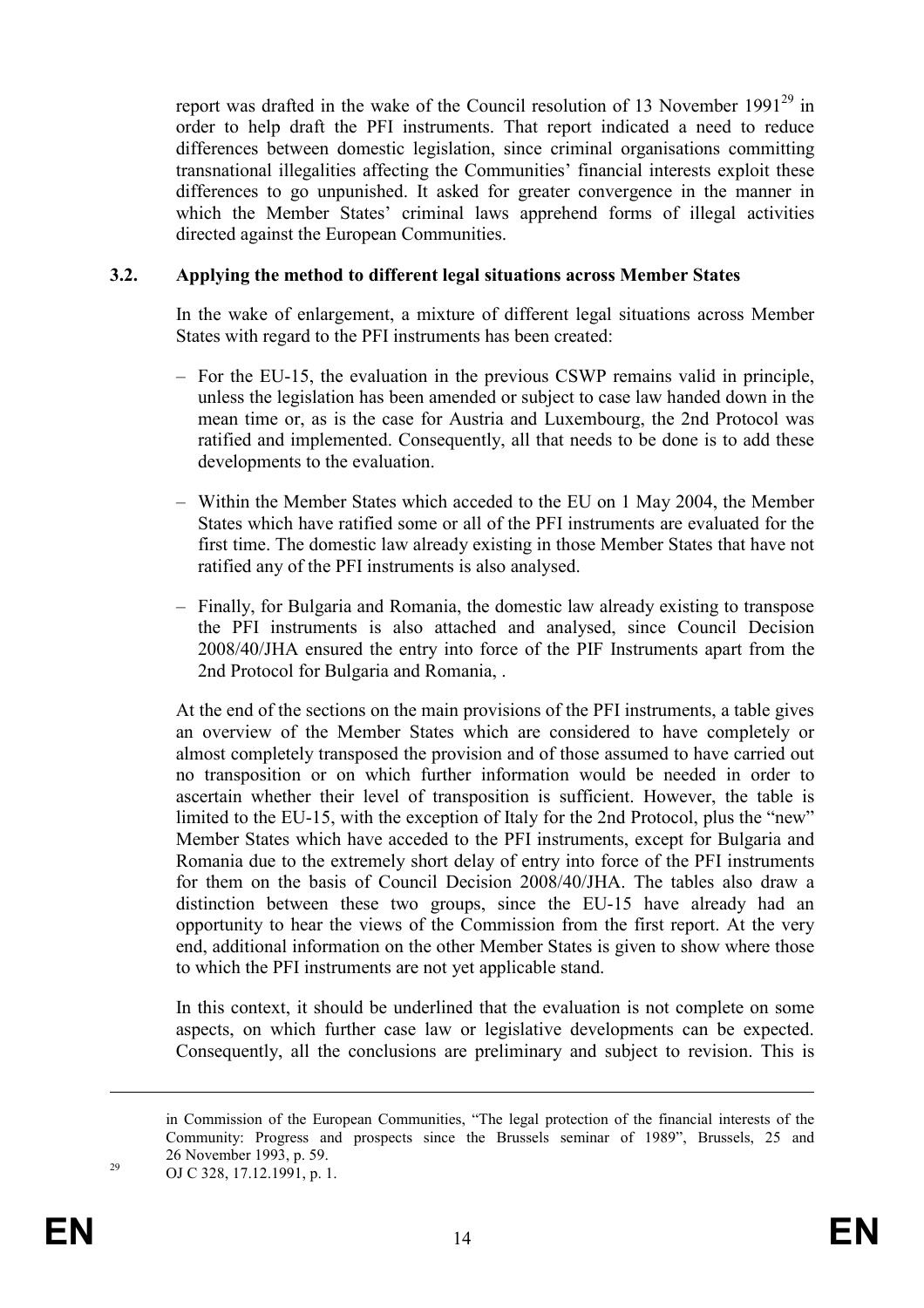particularly true for the assimilation provisions in Article 4 of the 1st Protocol, where the Commission will closely monitor future legislative developments.

## 3.3. Using the dispute-settlement mechanisms to enforce the PFI instruments

## 3.3.1. Ensuring ratification

It appears worth tackling the delay in ratification of the 2nd Protocol to the PFI Convention and accession to the PFI instruments by the Member States which joined the EU on 1 May 2004.

The Council, the European Parliament and the Commission have repeatedly invited Member States to ratify the 2nd Protocol without delay.<sup>30</sup> In 2006 the Commission addressed Italy specifically as the only EU-15 State that has still not ratified the 2nd Protocol.

This situation is undermining the desired effective and dissuasive protection of the EC's financial interests in criminal law, within the framework established by all the PFI instruments. Due to its non-ratification, Italy is indirectly impeding completion of the legal framework established by the PFI instruments, not only as regards the liability of legal persons but also with regard to the provisions on information exchange. Article 280 of the EC Treaty places an obligation on Member States to coordinate their action aimed at protecting the financial interests of the Community against fraud. It is, in the present case, against the idea of solidarity for one Member State to hold back, for a long time, entry into force of a unanimously agreed legal instrument across the EU as a whole, if this instrument is a necessary measure contributing to the fundamental aim of protecting the Communities' financial interests. This is, in particular, the case for the 2nd Protocol, which the Council considered "necessary … to improve the effectiveness of protection under criminal law of the European Communities' financial interests".<sup>31</sup> An unreasonable delay in ratification or accession is impeding attainment of the aims pursued by Article 280 of the EC Treaty.

For the EU-15 and for the Member States which joined the EU on 1 May 2004 Article 280 of the EC Treaty is applicable and enforceable as of the date of accession. In any case, an obligation exists to ratify and accede to the PFI instruments within a reasonable time.

This applies to the 2nd Protocol for EU-15 Member States and to the PFI instruments for newly acceded Member States alike. The lack of entry into force of the 2nd Protocol is indirectly impeding completion of the legal framework established by the PFI instruments to provide for effective and equivalent criminal-law protection of the Community's financial interests. The delay by some Member States which joined the

<sup>&</sup>lt;sup>30</sup> For example: Resolution concerning a comprehensive EU policy against corruption, adopted by the Justice and Home Affairs Council on 14 April 2005 (Council Doc. 6902/05, 6901/2/05); European Parliament resolution on the protection of the financial interests of the Communities and the fight against fraud (OJ C 124 E, 15.5.2006, p. 232, paragraph 41); Report from the Commission to the European Parliament and the Council – Protection of the Communities' financial interests, COM(2006) 378 final.

<sup>&</sup>lt;sup>31</sup> Recital to the Council Act of 26 July 1995 drawing up the Convention on the protection of the European Communities' financial interests, OJ C 316, 27.11.1995, p. 48.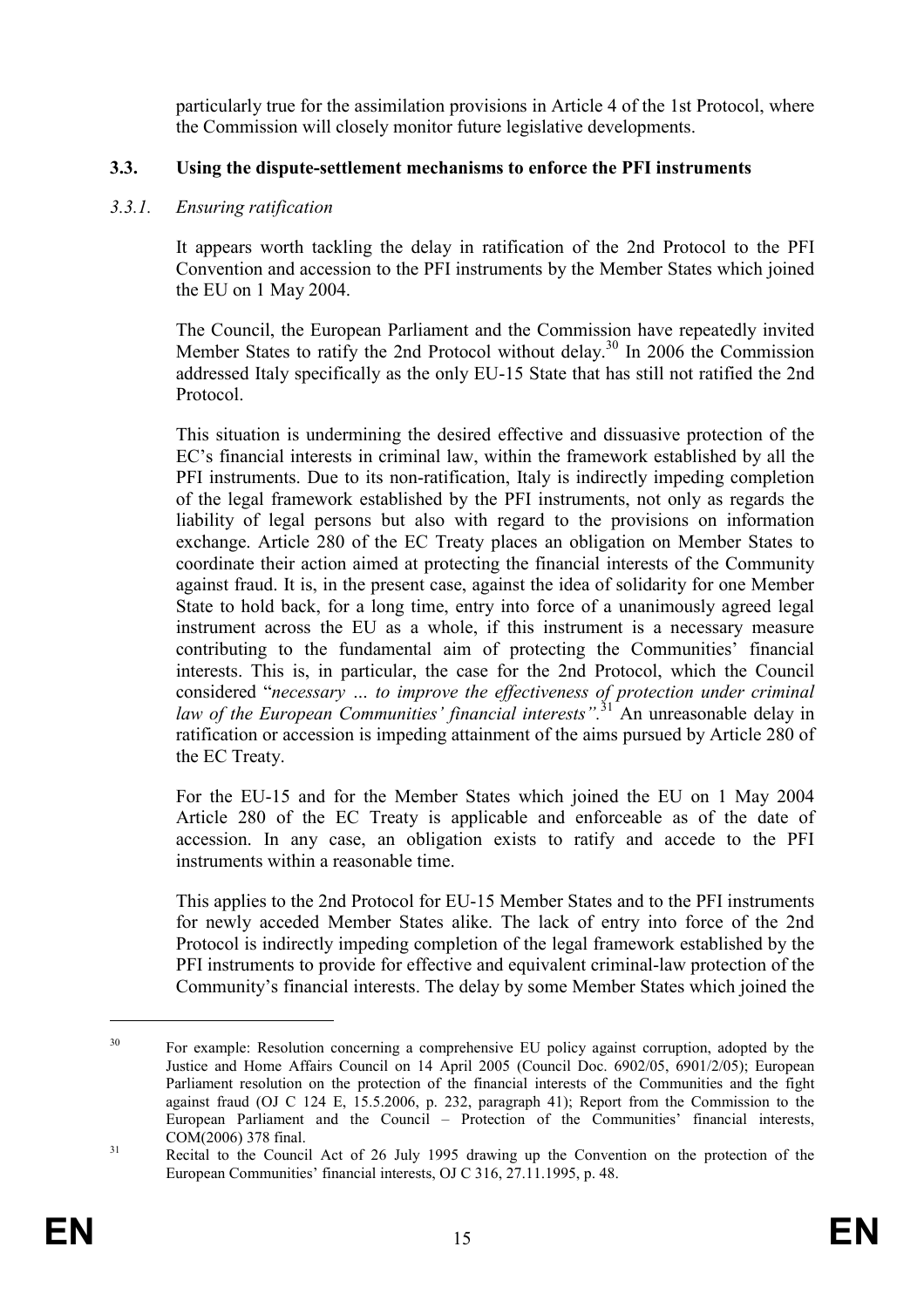EU on 1 May 2004 creates an unbalanced level of protection within the EU in terms of the binding effect of the PFI instruments.

## 3.3.2. Ensuring transposition

The PFI instruments were drawn up in accordance with the Maastricht version of the EU Treaty. At that time, the ECJ had no general jurisdiction over application of third-pillar conventions. As an exception to the rules applicable under the Maastricht Treaty at that time, Article 8(2) of the PFI Convention, Article 8(2) of the 1st Protocol and Article 13(2) of the 2nd Protocol state that, on Articles 1 and 10 of the PFI Convention, Articles 1(a) and (b), 2, 3 and 4 of the 1st Protocol and Articles 2, 7, 8, 10 and 12(2), fourth indent of the 2nd Protocol, jurisdiction is given to the ECJ to settle any persistent dispute between the Commission and one or more Member States on application of material provisions in the PFI instruments.

Article 35(7) of the EU Treaty, as amended by the Treaty of Amsterdam, provides for the possibility for the Commission to bring a legal action regarding interpretation and application of conventions established under Article 34(2)(d) of the EU Treaty before the ECJ. The question is whether the subsequent amendment of the EU Treaty by the Treaty of Amsterdam and the related extension of the ECJ's jurisdiction would allow the Commission to use the dispute-settlement provisions not only as regards implementation of the provisions specifically included in the PFI instruments, but also for all other provisions in the PFI instruments. The additional jurisdiction of the ECJ would therefore extend to implementation of the obligation to provide for, for instance, criminal liability of heads of businesses and the aspects of procedural law.

In the Commission's view, the acceptance by the Member States of a wider disputesettlement system, including jurisdiction of the ECJ in the Treaty of Amsterdam, also extends to instruments drafted and adopted before that Treaty entered into force. Since jurisdiction is a procedural issue, it is not connected to the time when a legal act that could be subject to such a procedure was drawn up. At the time when the Treaty of Amsterdam was drafted, the PFI instruments had yet to enter into force but the Member States were well aware of the consequences of extending jurisdiction. Should the Member States, when drafting that Treaty, have wanted to avoid such an extension of jurisdiction to previous instruments, it would have been sufficient to state so explicitly in the relevant provision in the Treaty or to include a transition provision.

The Commission will consider triggering the dispute-settlement procedure for promoting ratification under the EC Treaty and under Article 8(2) of the PFI Convention, depending on whether Member States take positions diverging from the outcome of this analysis on application of the relevant provisions in the PFI **instruments** 

The EU-15 Member States are already aware of the Commission's views, from the previous CSWP in 2004. The dispute-settlement system available may help to remove the shortcomings identified, if these persist according to the detailed analysis below. Specific measures to ensure compliance with the PFI instruments, both formally and materially, will be proposed at the end of the CSWP.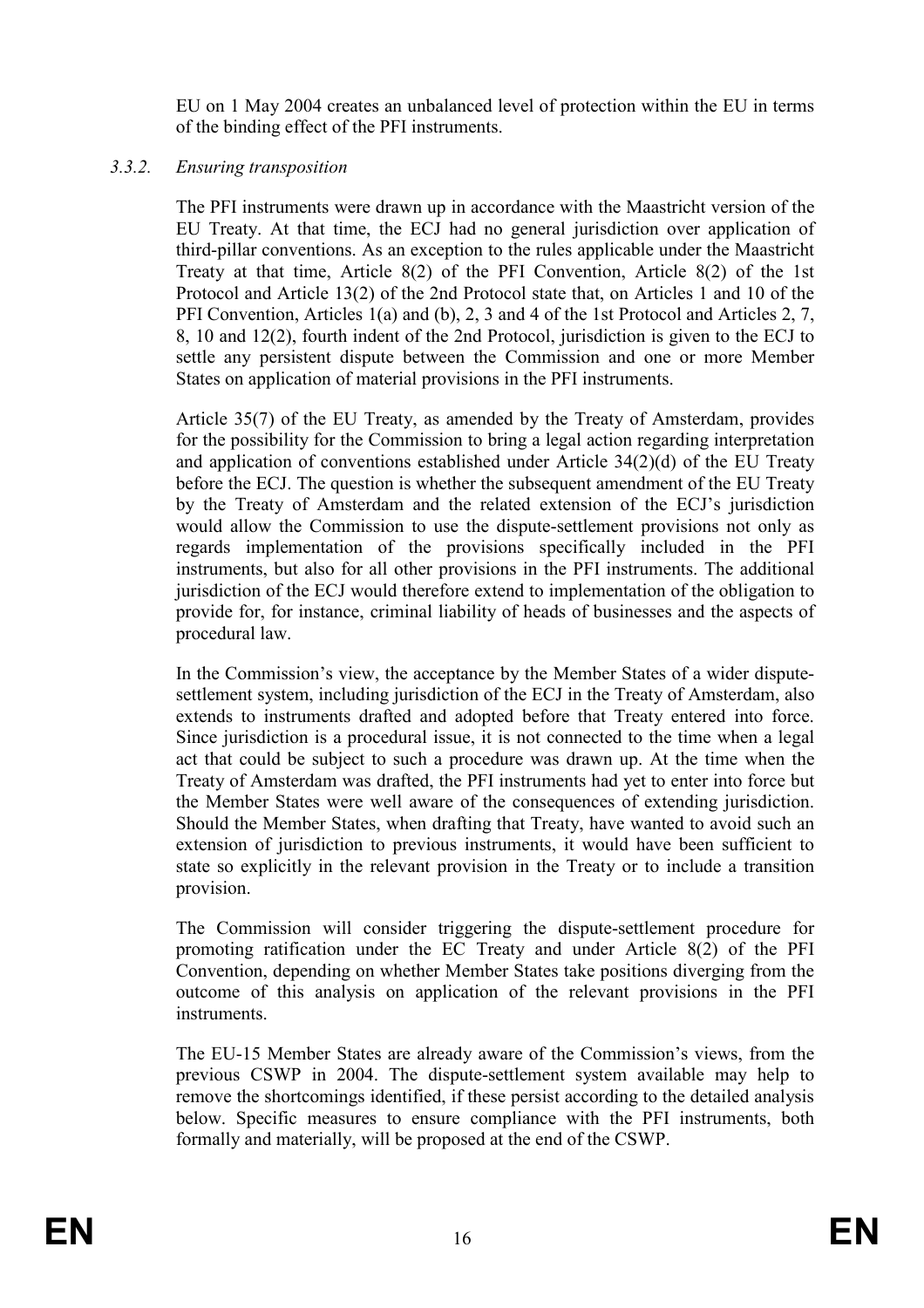## 4. ANALYSIS OF NATIONAL MEASURES TAKEN

## 4.1. Analysis of the general approach to legislative implementation<sup>32</sup>

#### 4.1.1. New legislative developments in the EU-15

The main development since 2004 has been ratification of the 2nd Protocol by Luxembourg and Austria. In Luxembourg, the ratifying law of 23 May 2005 also introduced the related amendments to the Criminal Code. In addition, the law of 1 August 2007 introduced provisions extending the possibilities for confiscation. Austria enacted a comprehensive law on the criminal liability of legal persons in 2005 and afterwards ratified the 2nd Protocol. Italy remains the only Member State which has still not ratified the 2nd Protocol. However, Italian Law No 2006/146 has put in place most of the required provisions of the 2nd Protocol, such as those on money laundering and on the liability of legal persons. In principle, Italy seems to comply with the majority of the requirements under the 2nd Protocol and could ratify it without any need for further substantial amendments to its criminal law.

Developments were also reported in criminal law in the other EU-15 Member States. In Belgium the law of 11 May 2007 amended the criminal and procedural provisions relating to corruption in order to extend their scope to officials of foreign countries and international organisations beyond the EU. Denmark amended the offence of EU fraud by Law No 366 of 24 May 2005 and rendered application thereof more comprehensible for all forms of fraudulent behaviour. Greece extended the list of predicate offences in its money laundering provision in Law No 3424/2005. France amended the liability of legal persons to render them liable for all criminal offences under French legislation by Law No 2004-204. With a view to complying with France's obligations under international law, Law No 2007-1598 made further amendments to the criminal and procedural provisions relating to corruption. With Law No 59/2007 Portugal also reformed its Criminal Code to provide for the liability of legal persons for all offences in its legislation. Sweden likewise amended its rules on the liability of legal persons in 2005. In 2006 the UK enacted a Fraud Act applicable to England, Wales and Northern Ireland. The Fraud Act is a major reform of the English criminal-law system which, amongst other things, introduced anew the general offence of fraud.

Reforms of the rules on corruption offences are currently underway in Germany, Austria and the UK, mainly with the intention of making them applicable to all officials of foreign countries and international organisations. The governments of Spain and Luxembourg are working on introducing criminal liability of legal persons in their legal systems. The Spanish proposal also envisages a reform of certain provisions relating to fraud and corruption offences.

| Table 3: EU-15 Member States – new developments with regard to the PFI instruments |                                                                              |            |  |  |
|------------------------------------------------------------------------------------|------------------------------------------------------------------------------|------------|--|--|
| Amendments of criminal law<br>since the first report (2004)                        | Proposals for amendments of<br>criminal law since the first report<br>(2004) | No changes |  |  |

<sup>32</sup> See also Annex Tables 1 to 4.

 $\overline{a}$ 

٦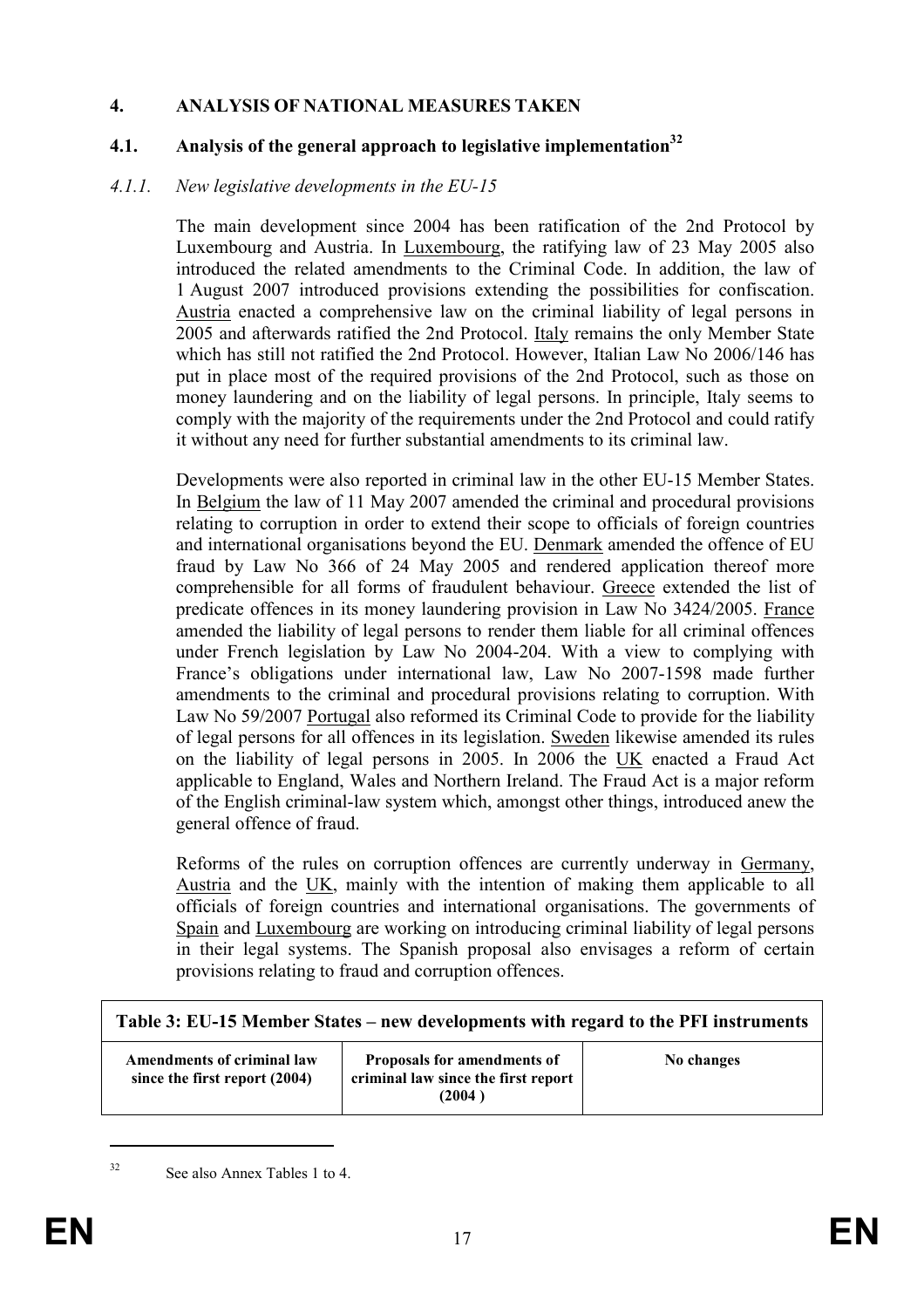| Belgium, Denmark, Greece,                                 | Spain, Luxembourg (liability of                             | Ireland, the Netherlands and |  |
|-----------------------------------------------------------|-------------------------------------------------------------|------------------------------|--|
| France, Italy, Luxembourg,<br>Portugal, Sweden and the UK | legal persons), Germany, Austria<br>and the UK (corruption) | Finland                      |  |

#### 4.1.2. Legislative implementation in the Member States which joined the EU on 1 May 2004

Of the "new" Member State which have acceded to the PFI instruments, Cyprus is the only one to have implemented and ratified the PFI instruments at once by enacting a new law. Estonia and Latvia have enacted new Criminal Codes that allow them to take the requirements of the PFI instruments into account. Lithuania, Slovenia and Slovakia amended their Criminal Codes before accession insofar as they considered necessary for compliance and ratified the PFI instruments separately after enlargement.

Whereas Hungary, Malta and Poland have already amended their criminal law to bring it into compliance with the PFI instruments in order to be ready to ratify them, the Czech Republic has not yet amended its Criminal Code and needs to do so at the time of ratification. In fact, the whole of Czech criminal law is currently subject to a reform.

In all these Member States, except Cyprus, the offences transposing the PFI instruments are generally to be found in the Criminal Codes. Whereas Cyprus provides for an offence of fraud concerning the EC's financial interests in its ratifying law, Hungary and Slovakia provide for such a specific fraud offence in their Criminal Code. In Estonia and Malta some offences relating to taxes and customs fraud may also be found in sectoral legislation. In Poland the offences transposing the PFI instruments are to be found in the general Criminal Code and in a specific Fiscal Criminal Code. In Cyprus and Malta money laundering is regulated by a separate law.

## Table 4: Member States which joined on 1 May 2004 by chosen method of implementation (those which have not ratified are indicated in italics)

| <b>Member States which have</b><br>introduced a completely new<br>criminal offence based on the PFI<br>instruments | <b>Member States which have</b><br>amended their criminal law<br>partially in order to implement<br>the PFI instruments |  |               | Member States which have taken<br>no implementing measures |                                          |
|--------------------------------------------------------------------------------------------------------------------|-------------------------------------------------------------------------------------------------------------------------|--|---------------|------------------------------------------------------------|------------------------------------------|
| Cyprus, <i>Hungary</i> and Slovakia (the<br>latter two in their Criminal Code)                                     | Lithuania,<br>Slovenia                                                                                                  |  | Malta, Poland |                                                            | and   Czech Republic, Estonia and Latvia |

#### 4.1.3. Bulgaria and Romania

The simplified system provided for in the 2005 Act of Accession ensures accession to these conventions and protocols by virtue of the Act of Accession itself, Council Decision 2008/40/JHA serves merely to set the date of entry into force. Despite this direct route to accession:

Bulgaria adopted a ratification law in accordance with its own constitutional requirements. This ratification law did not alter Bulgaria's criminal law in the light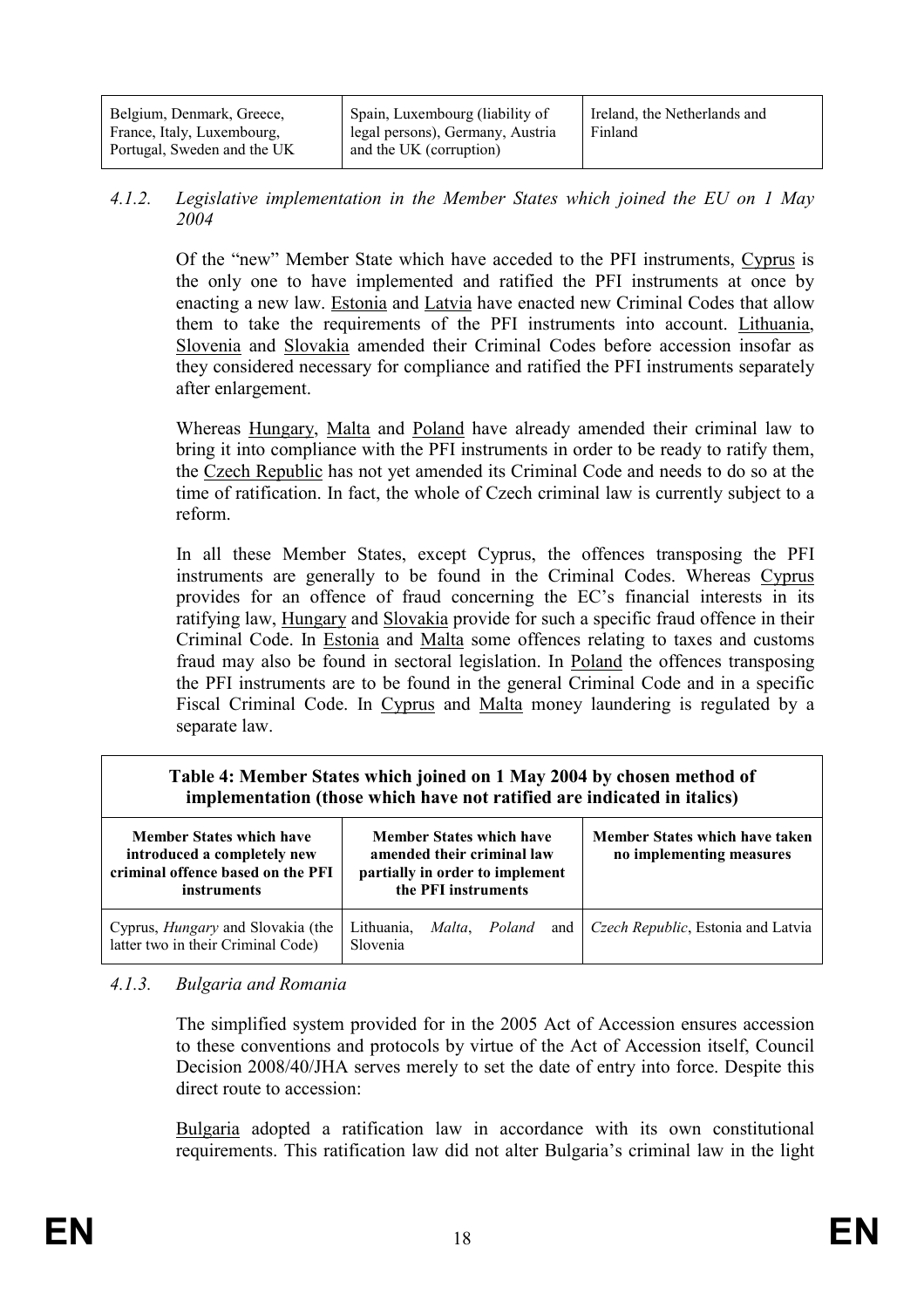of accession. Instead, Bulgaria had already amended its Criminal Code before accession in order to ensure compliance with the PFI instruments.

Romania did the same, i.e. it amended its Law No 78/2000 on preventing, discovering and sanctioning corruption ahead of accession with a view to compliance with the PFI instruments.

## 4.2. Assessment of the state of play with overall implementation

The Commission appreciates that 10 of the EU-15 Member States have made further efforts to improve their implementation of the PFI instruments, even if mostly linked to their other international law obligations. They have thereby partially overcome the lack of transposition identified in the previous CSWP.

Although none of the PFI instruments expressly requires them, specific offences for fraud, and even for active and passive corruption and money laundering, offer advantages. Besides Greece and Ireland, Cyprus now also provides for a set of specific new criminal offences with a view to protecting the EC's financial interests. In the analysis for the previous CSWP,<sup>33</sup> the Commission noted that "codified" national legislation with regard to the PFI instruments made it easier to provide clear references to the applicable legal provisions and a full understanding of the conduct constituting the offence. Denmark, Hungary and Slovakia provide for a separate offence of fraud against the Communities' financial interests. In Denmark and Ireland these fraud offences are formulated in such a manner that they apply, in a subsidiary way, to existing fraud offences. Italy and Austria also partially provide for offences shaped to protect only the Communities' financial interests, for instance in the field of agricultural subsidies (Italy) or export refunds (Austria). As in its previous  $\cos WP^{34}$  the Commission still believes that such specific offences remain desirable as a means of facilitating inquiry and prosecution.

## 4.3. Analysis of the implementation of specific provisions

As in the previous CSWP, transposition of each specific provision of the PFI instruments will now be analysed. However, the analysis does not take the articles of the PFI instruments in numerical order but examines first the offences that have to be provided for in substantive criminal law, then the provisions relating to more general concepts of substantive criminal law and, finally, those relating to criminal procedure.

Furthermore, the measures implementing each of the provisions of the PFI instruments are structured on the basis of:

- whether there are new developments and comments to be taken into account as regards the EU-15;
- what is the state of play with implementation in the Member States which joined on or after 1 May 2004, i.e. including Bulgaria and Romania, by establishing groups of Member States that take similar approaches; and

 $\text{SEC}(2004)$  1299 final, 25.10.2004, page 15.

SEC(2004) 1299 final, 25.10.2004, page 15.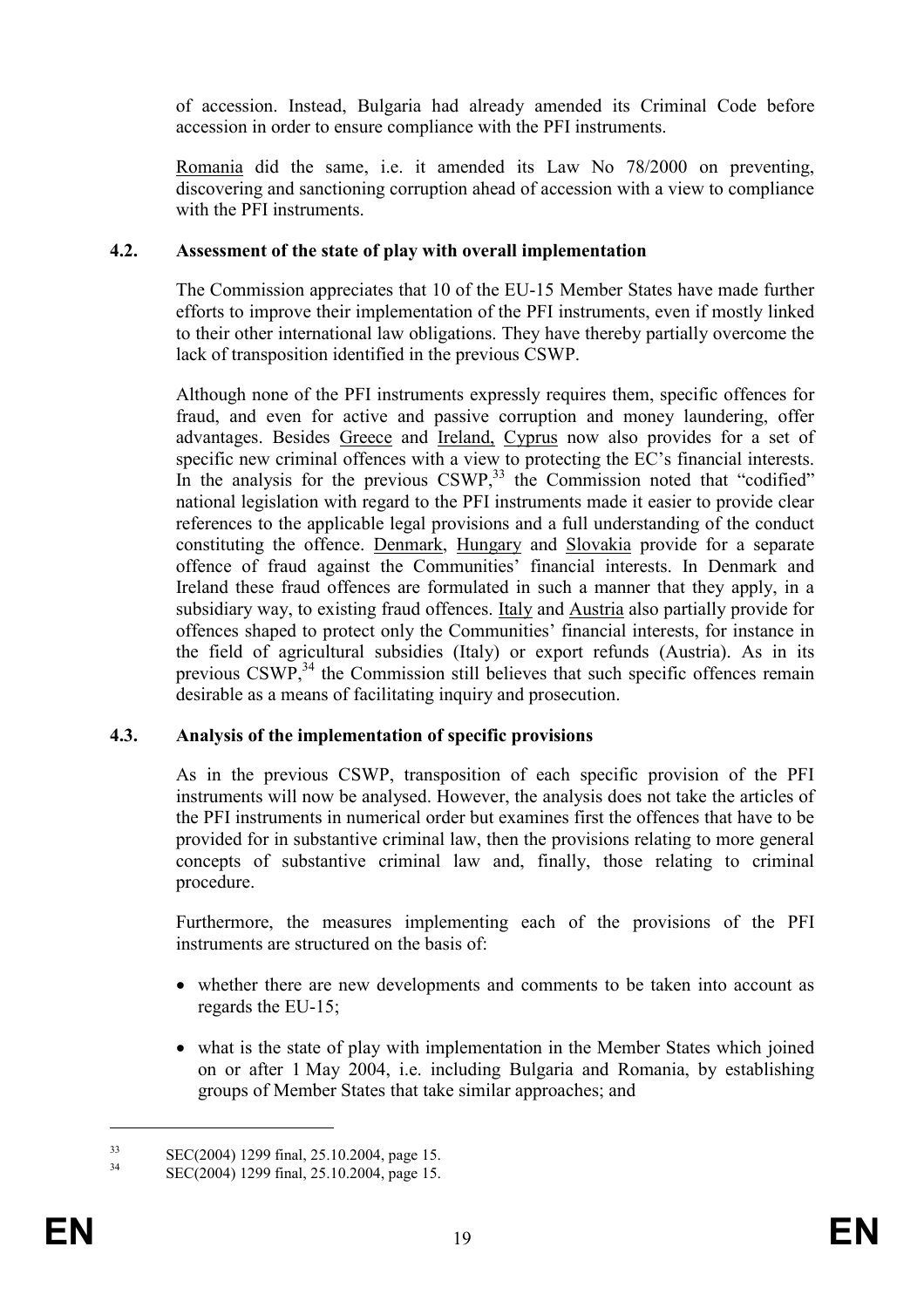• the overall picture for the EU as a whole based on the criteria applied in the previous CSWP.

## 5. OFFENCES THAT HAVE TO BE PROVIDED FOR IN SUBSTANTIVE CRIMINAL LAW

## 5.1. Fraud affecting the European Communities' financial interests

The definition of fraudulent conduct in Article 1 of the PFI Convention is the key to ensuring a common minimum level of criminal-law protection against fraud. To cover various types of fraud, Article 1(1) of the PFI Convention lays down two separate but matching definitions, one applying to expenditure, the other to revenue.

# 5.1.1. Fraud in respect of expenditure (Article  $1(1)(a)$  of the PFI Convention)<sup>35</sup>

The PFI Convention defines fraud in respect of expenditure as three different forms of conduct, namely:

- (1) use or presentation of false, incorrect or incomplete statements or documents;
- (2) non-disclosure of information in violation of a specific obligation; and
- (3) misapplication of funds.

## State of play with implementation in the EU-15 – Developments since the first report

As regards fraud in respect of expenditure, Denmark and two jurisdictions within the  $UK$  – England & Wales and Northern Ireland – have amended the applicable provisions since 2004. Denmark made the specific offence of fraud against the EC's financial interests applicable in a subsidiary way to other fraud offences in Danish criminal law. By contrast, for its jurisdictions of England & Wales and Northern Ireland, the UK completely revised the applicable law, by introducing a general fraud offence with the Fraud Act 2006. This offence covers all forms of public and private expenditure and may take three different forms, similar to those provided for in Article 1(1)(a) of the PFI Convention. Section 2 of the same Act covers fraud in the form of false presentation, Section 3 non-disclosure of information and Section 4 abuse of position.

The Netherlands, Germany, Austria, Portugal, Sweden and the UK (for the jurisdiction of Scotland) commented on the findings of the previous  $CSWP^{36}$  on fraud in respect of expenditure. The Netherlands, Portugal and Sweden argued that compliance in their countries does not fall short in that misapplication of funds does not cover all kinds of expenditure, given that, firstly, the concept "subsidy" is widely interpreted and, secondly, subsidiary offences give rise to criminal liability in cases of misapplication of funds for expenditure other than grants.

 $\frac{35}{36}$  See also Annex Table 5.

<sup>36</sup> SEC(2004) 1299 final, 25.10.2004, page 21.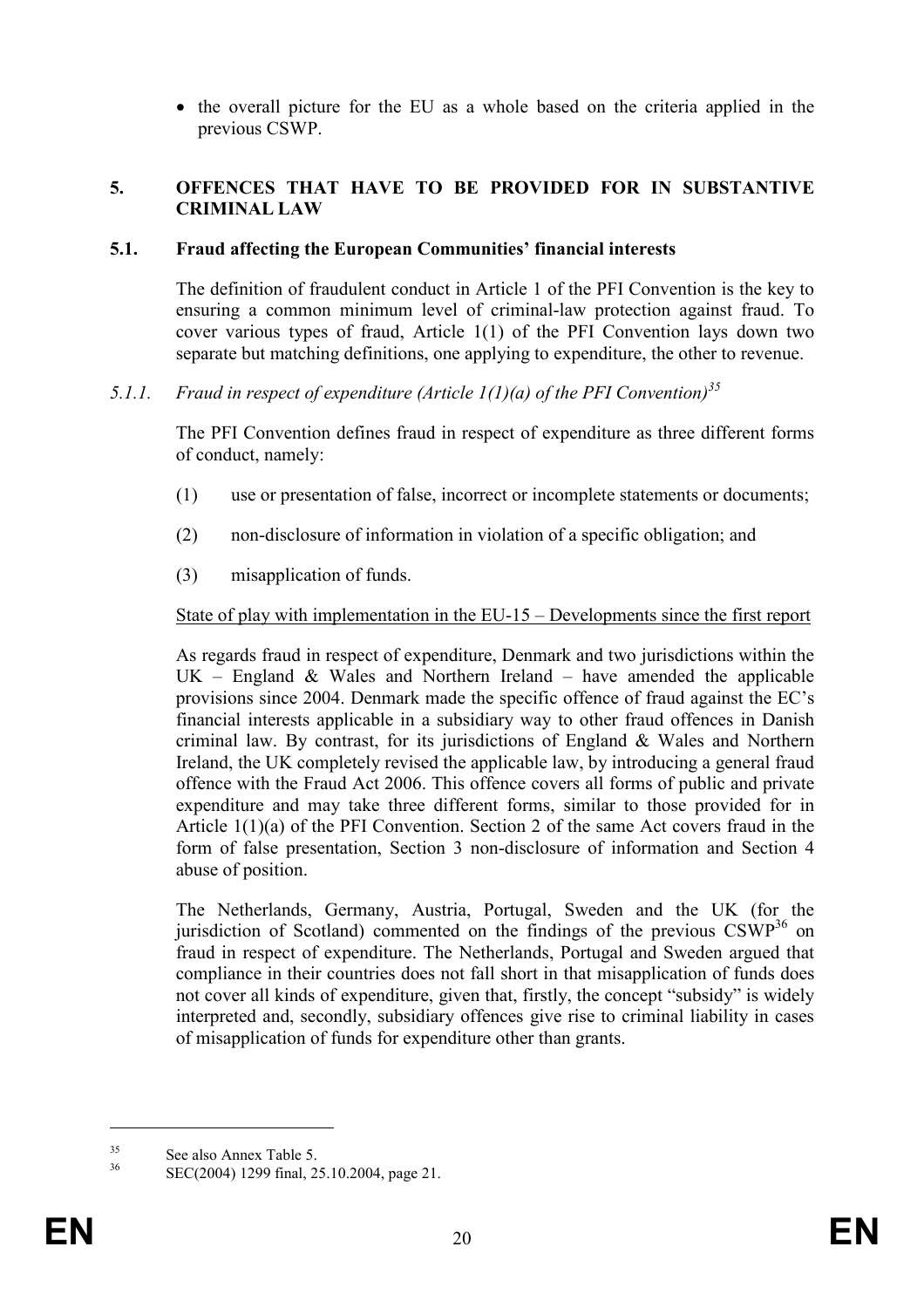Germany and Austria explained that it is inconceivable to commit fraud without the additional subjective element of enrichment provided for in their criminal law. However, this argument is flawed in view of the fact that Germany and Austria alike do not require this element in connection with general subsidy fraud under German criminal law or the specific fraud against export refunds under the Austrian criminal law. The impact of this argument on the Communities' financial interests, however, differs between Germany and Austria. Whereas Germany provides for a general offence of subsidy fraud applicable to most EC expenditure, Austria relies on the general fraud offence, except in the case of misapplication of funds. Consequently, Austrian law requires proof of intent to gain enrichment in the majority of fraud cases relating to expenditure of the Communities.

As regards the jurisdiction of Scotland, the UK explained that the common law offence of fraud and embezzlement also applies in case of violation of a contractual or statutory obligation to disclose.

State of play with implementation in the Member States which joined on or after 1 May 2004 – Fraud in the form of use or presentation of false, incorrect or incomplete statements or documents

Fraud affecting the Communities' expenditure committed in the form of use or presentation of false, incorrect or incomplete statements or documents is a specific offence in Cyprus, Slovakia and, although it has not yet ratified the PFI instruments, Hungary. The wording of the offence in Hungary refers to "assistance" and thus leaves open whether all forms of expenditure are covered.

Estonia, Latvia, Lithuania and Slovenia and, of the States yet to accede to the PFI Convention, the Czech Republic, Malta and Poland have enacted specific offences of fraud affecting public entities' expenditure. In the Czech Republic, the offence requires provision of factually false or severely distorted information, with the result that a simply incomplete statement is not sufficient. In Latvia, Lithuania and Poland, subsidy fraud requires additional elements – a subjective one in Latvia, that is knowingly providing false information, and an objective one in Lithuania, that is the misleading nature of the information, and also in Poland, where the statement must be made in writing.

In all these Member States, a subsidiary general offence of fraud applies to supplement subsidy fraud in cases where the expenditure was not drawn as a grant. In Estonia and Latvia this subsidiary offence requires the additional subjective element of knowingly causing misconception of existing facts. The subsidiary general offence of fraud in the Czech Republic, Lithuania and Poland requires the additional element of enrichment.

Bulgaria, in its Criminal Code, and Romania, in Law No 78/2000 on preventing, discovering and sanctioning corruption, provide for a specific offence of fraud affecting the Communities' expenditure committed in the form of use or presentation of false, incorrect or incomplete statements or documents.

State of play with implementation in the Member States which joined on or after 1 May 2004 – Fraud in the form of non-disclosure of information in violation of a specific obligation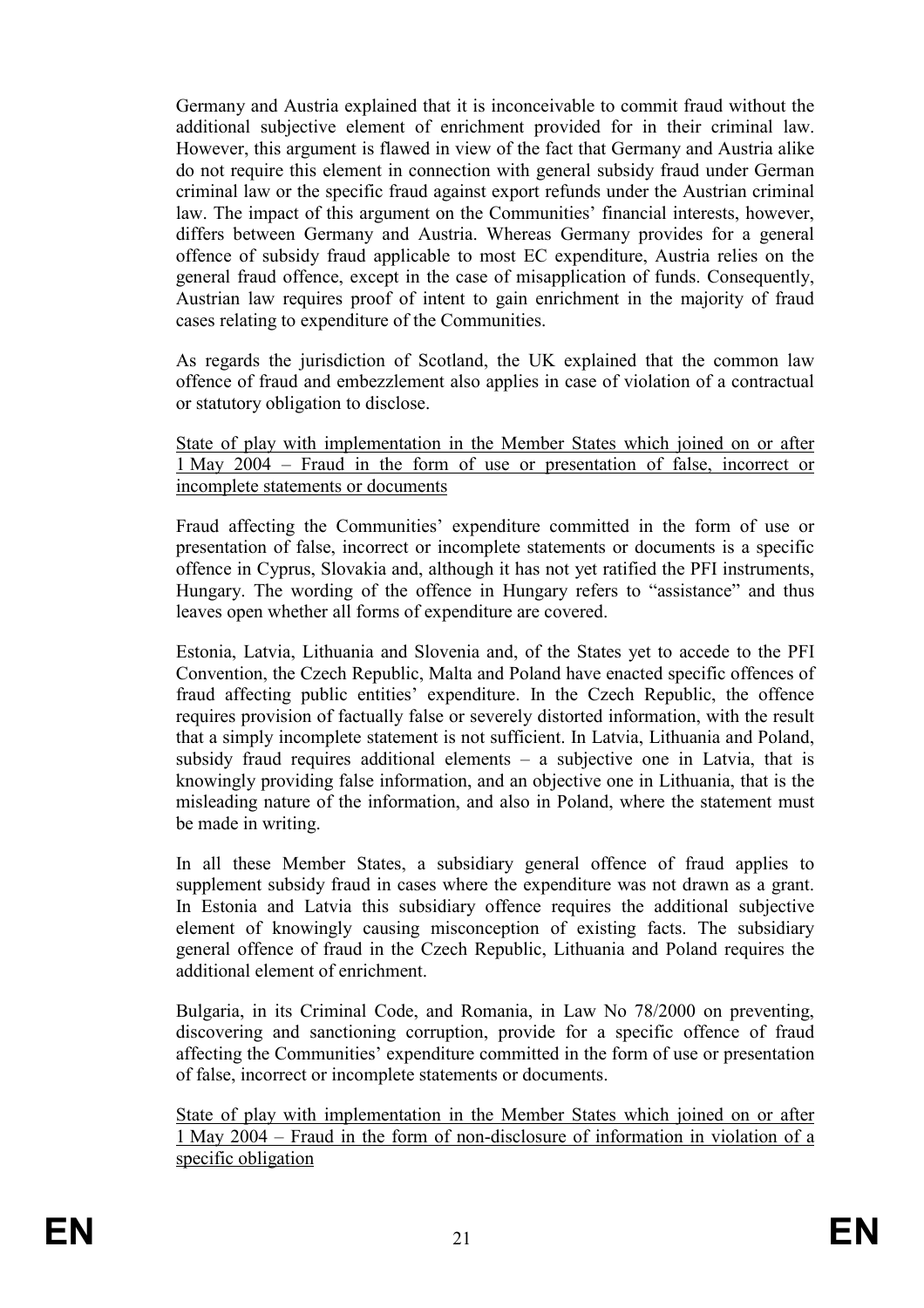The situation as regards fraudulent conduct affecting the Communities' expenditure committed in the form of non-disclosure of information in violation of a specific obligation is, in principle, similar to the situation with fraud in the form of use or presentation of false, incorrect or incomplete statements or documents, in particular in Member States, such as Cyprus, Hungary and Slovakia, which provide for one specific offence for all kinds of fraudulent conduct affecting the European Communities' expenditure, including omissions.

Estonia, Latvia, Lithuania, Slovenia and, of the States which have not yet ratified the PFI instruments, Malta cover subsidy fraud and general fraud through omission by the same provision as fraud in the form of use or presentation of false, incorrect or incomplete statements or documents. Poland provides for non-disclosure as a specific, alternative offence.

In the Czech Republic subsidy fraud by omission is committed only if important facts are withheld.

The specific offences contained in Bulgarian and Romanian criminal law also cover fraudulent conduct affecting the Communities' expenditure in the form of nondisclosure of information in violation of a specific obligation.

State of play with implementation in the Member States which joined on or after 1 May 2004 – Fraud in the form of misapplication of funds

As regards expenditure, misapplication of funds consists of misuse of funds which, although legally obtained, may subsequently have been wasted or used for purposes other than those for which they were granted.<sup>37</sup>

In Cyprus, Slovakia and Hungary, as in Bulgaria and Romania, fraud in the form of misapplication of funds is listed in the specific offences enacted to protect the EC's financial interests.

In Estonia, Latvia, Lithuania, Slovenia and, of the States which have not yet ratified the PFI instruments, the Czech Republic, Malta and Poland misapplication of funds is one of the possible forms of fraudulent conduct covered by the specific laws or provisions covering fraud concerning grants and subsidies. In Latvia the offence specifically requires use for a purpose other than provided for in the grant agreement. In Lithuania the offence is tied to a minimum amount. In the Czech Republic and Estonia it is doubtful whether a criminal offence covering misapplication of Community expenditure not labelled as a subsidy or grant exists, unless, under very specific circumstances, such conduct is punished as a breach of trust.

#### Evaluation

The PFI Convention requires Member States to provide for one or more criminal offences covering the elements set out in Article 1(1)(a) of the Convention. In assessing implementation of the offences mentioned in the PFI Convention, the principle that a provision of criminal law may not be applied extensively to the

 $\overline{a}$ 

<sup>37</sup> Explanatory report on the PFI Convention: OJ C 191, 23.6.1997.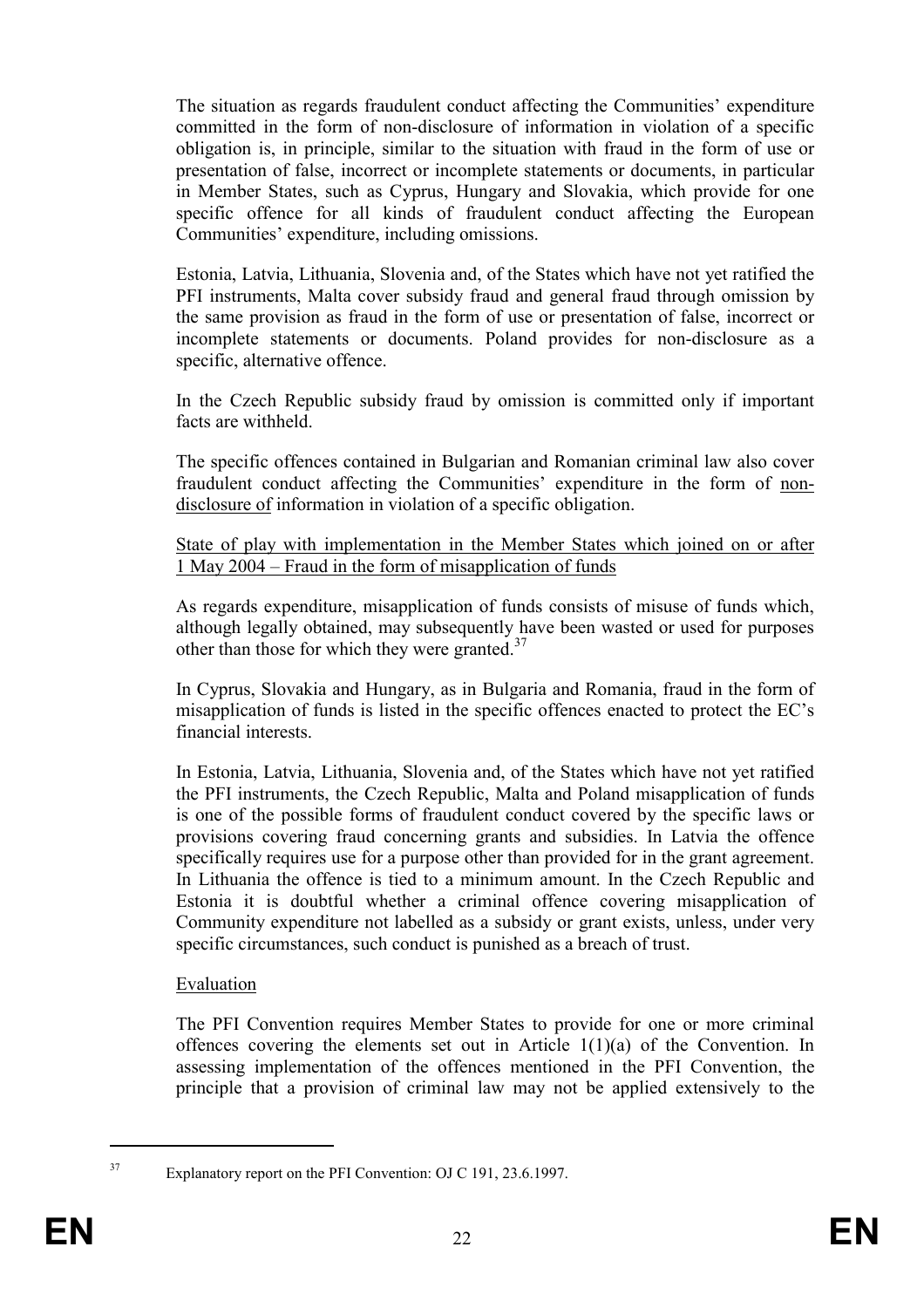detriment of the defendant must be observed when interpreting the different offences provided for in the Member States.

With this very cautious approach in mind, based on the additional information received, five EU-15 Member States (Denmark, Ireland, Greece, Spain and the Netherlands) and three of the Member States which joined the EU on 1 May 2004 and have already ratified the PFI instruments, namely Cyprus, Slovenia and Slovakia, appear to have fully complied with the requirements of the PFI Convention and to have criminalised every possible form of fraud affecting the Communities' expenditure.

A satisfactory level of criminalisation of fraud affecting the Communities' expenditure has been attained in four EU-15 Member States (Germany, Portugal, Finland and Sweden). In those Member States, the three forms of fraudulent conduct regarding Community expenditure cover subsidies and grants in the first place. Where subsidiary offences already apply in cases where the terms of a grant are not fulfilled (Portugal and Finland), they seem wide enough to catch possible criminal conduct and thereby to protect the Communities' financial interests. By contrast, where the offence requires additional enrichment (Germany and Sweden), the provisions cover only a very small portion of the Communities' financial interests.

Five EU-15 Member States (Belgium, France, Italy, Austria and Luxembourg) and three Member States which joined the EU on 1 May 2004 and have ratified the PFI instruments (Estonia, Latvia and Lithuania) appear not to have fully complied with Article 1(1)(a) of the PFI Convention.

In Italy compliance falls short given that misapplication of funds does not cover every kind of expenditure.<sup>38</sup> The same seems to apply to Estonia.

Although in Belgium, Latvia, Lithuania and Luxembourg the three forms of fraudulent conduct regarding Community expenditure cover subsidies and grants in the first place, the offences still require additional elements of intent not provided for in Article  $1(1)(a)$ .<sup>39</sup>

In France and Austria<sup>40</sup> the observation made in the previous CSWP has to be confirmed: the degree of protection of the Communities' financial interests against fraud on expenditure varies widely between the three different forms of committing the offence.

In Austria an additional subjective element, namely enrichment, is added to fraudulent conduct for subsidies and grants insofar as misapplication of funds is not concerned. Unlike other Member States, Austria generally requires this element in addition before the behaviour can be criminalised under Article 1(1)(a) and therefore exposes the Communities' financial interests to a risk of defraudment different from the risk in other Member States, where such additional elements are required only if a subsidiary fraud offence applies.

<sup>&</sup>lt;sup>38</sup> See the previous CSWP: SEC(2004) 1299 final, 25.10.2004, page 21.

<sup>&</sup>lt;sup>39</sup> See the previous CSWP: SEC(2004) 1299 final, 25.10.2004, page 21.

See the previous CSWP: SEC(2004) 1299 final, 25.10.2004, page 21.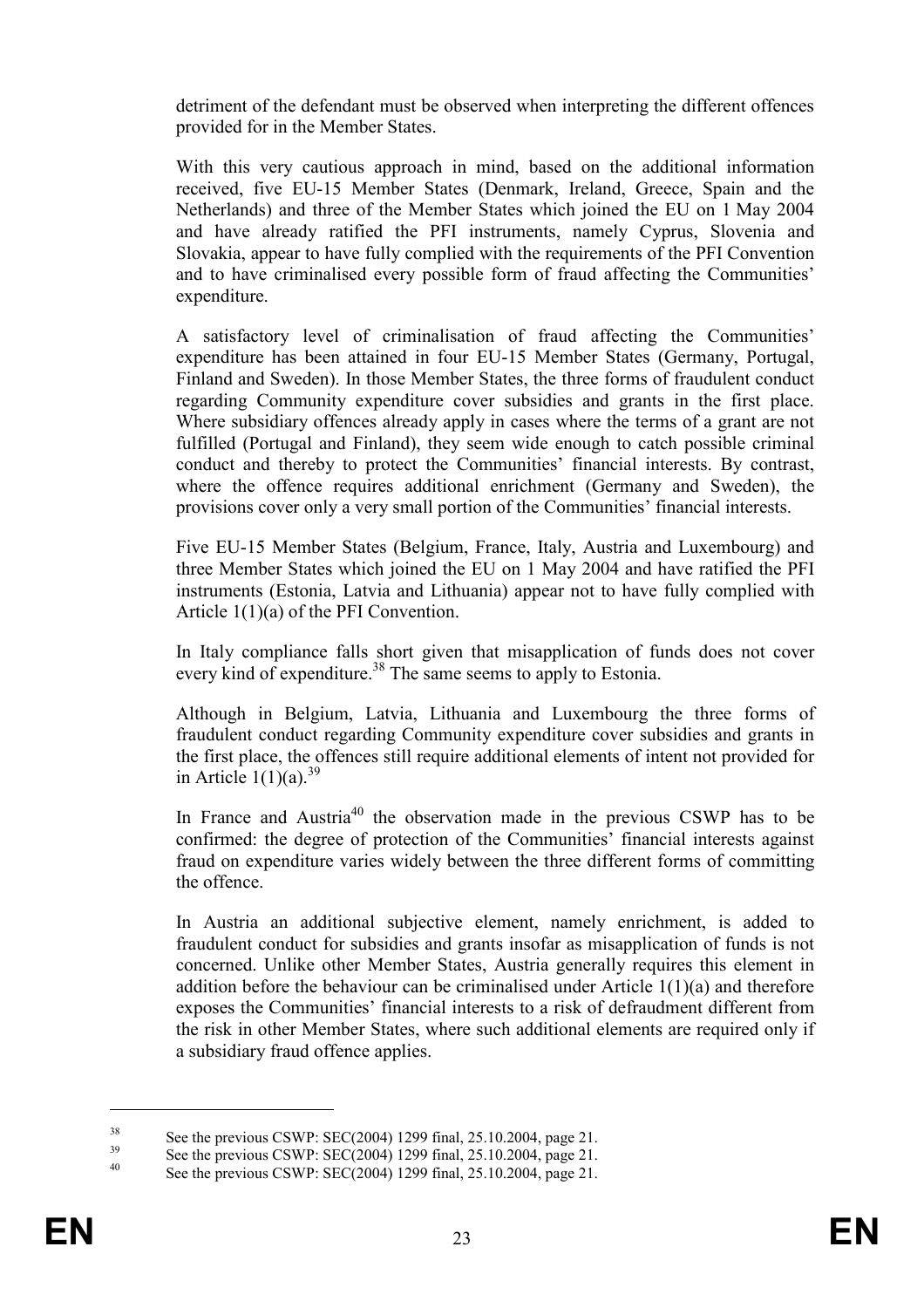In France fraud in the form of non-disclosure of information in violation of a specific obligation still seems to be punished only in exceptional cases and in accordance with the relevant case law, and additional elements are required to prove misapplication of funds.

Finally, no conclusive evaluation could be made on the UK: the recent reform of fraud law ensured that the jurisdictions of England & Wales and Northern Ireland now fully comply with the requirements of the PFI Convention and criminalised every possible form of fraud affecting the Communities' expenditure. As regards Scotland, however, it is still assumed that fraud in the form of non-disclosure of information in violation of a specific obligation is punishable only if there is a specific contractual or statutory obligation to disclose.<sup>41</sup>

| Table 5: Implementation overview – fraud in respect of expenditure                          |                                                                                                                                                      |                                                                                                 |  |  |
|---------------------------------------------------------------------------------------------|------------------------------------------------------------------------------------------------------------------------------------------------------|-------------------------------------------------------------------------------------------------|--|--|
| <b>Member States</b>                                                                        | <b>Transposition complete or</b><br>considered nearly complete                                                                                       | <b>Transposition incomplete or</b><br>further information required to<br>evaluate transposition |  |  |
| $EU-15$                                                                                     | Denmark, Germany, Ireland,<br>Greece, Spain, the Netherlands,<br>Portugal, Finland, Sweden and the<br>UK (England $&$ Wales and<br>Northern Ireland) | Belgium, France, Italy,<br>Luxembourg, Austria and the UK<br>(Scotland)                         |  |  |
| Member States which joined the<br>EU on 1 May 2004 and have<br>ratified the PFI instruments | Cyprus, Slovenia and Slovakia                                                                                                                        | Estonia, Latvia and Lithuania                                                                   |  |  |

Of those Member States which joined the EU on 1 May 2004 and have not yet ratified the PFI instruments, the criminal law of Malta provides for fraud offences ensuring protection of the Communities' expenditure. The same can be said of Bulgaria and Romania.

Hungary may fall short of full compliance depending on the coverage of all forms of expenditure form the EC budget.

Poland falls short of full compliance, since fraudulent conduct regarding Community expenditure covering subsidies and grants is limited to written statements and the subsidiary offence of fraud requires intent to gain enrichment.

The criminal law of the Czech Republic appears incomplete, since for subsidy fraud the requirement of false or severely distorted information goes beyond a simple incomplete or incorrect statement. Instead of criminalising fraudulent behaviour in the form of non-disclosure of information in violation of a specific obligation, Czech law requires that important facts must be withheld. The present fraud offences in Czech law therefore do not cover all the forms of fraudulent behaviour mentioned in Article 1(1)(a) of the PFI Convention.

 $\overline{a}$ 

<sup>41</sup> See the previous CSWP: SEC(2004) 1299 final, 25.10.2004, page 21.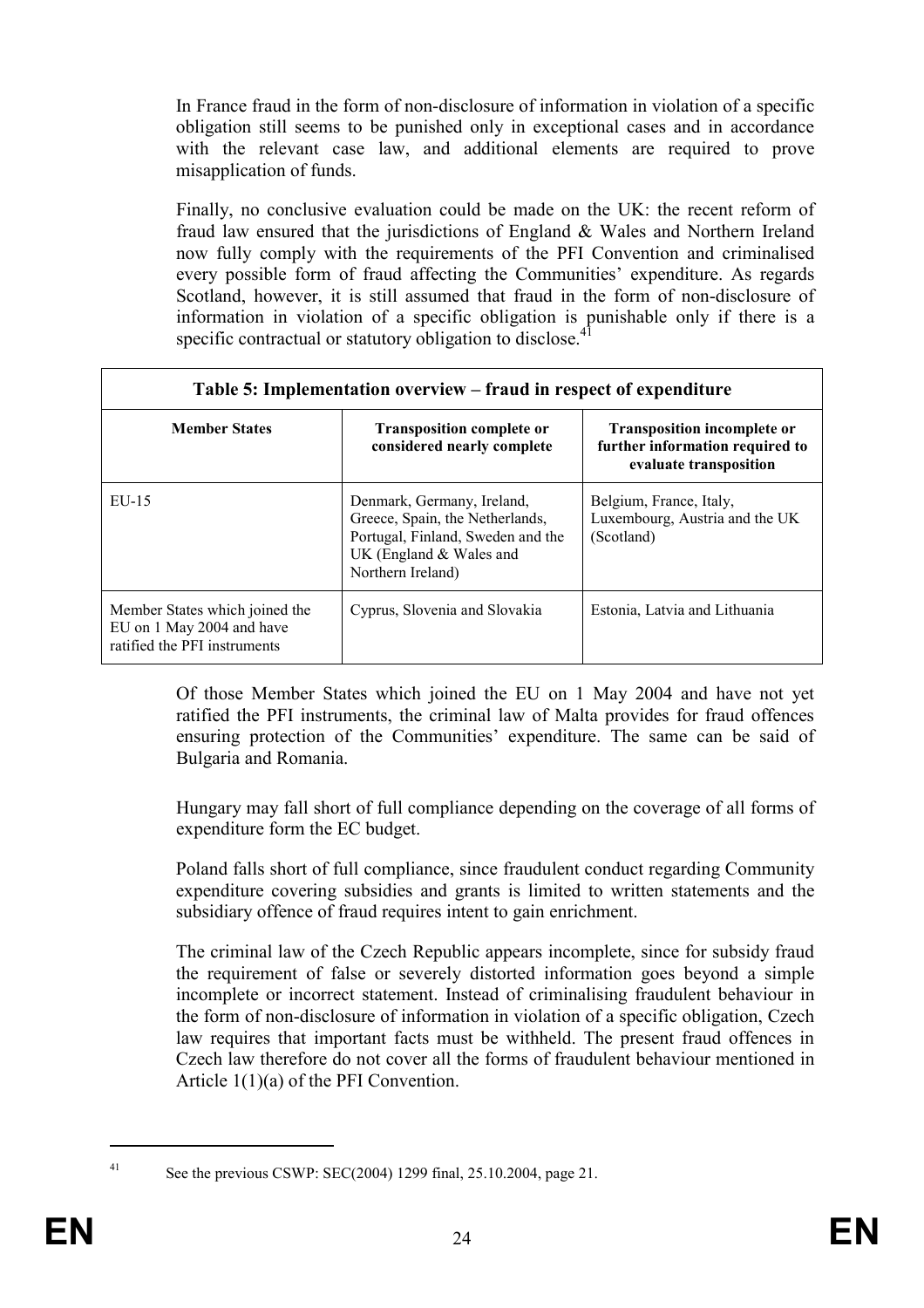## 5.1.2. Fraud in respect of revenue (Article 1(1)(b) of the PFI Convention)<sup>42</sup>

In the previous  $CSWP<sup>43</sup>$  the Commission expressed the view that the revenue resulting from application of a uniform rate to Member States' VAT assessment base is also protected by Article  $1(1)(b)$  of the PFI Convention, although the explanatory report considers VAT to be excluded from the PFI Convention because it is not "an own resource collected directly for the account of the Communities".<sup>44</sup> Although some Member States criticised this view, the Commission maintains its position, since Article 1(1)(b) of the PFI Convention nowhere states that revenue must be collected directly on the account of the Communities.

## State of play with implementation in the EU-15 – Developments since the first report

As stated earlier, Denmark and two jurisdictions of the UK – England  $&$  Wales and Northern Ireland – amended their criminal law provisions applicable to fraud as regards revenue too. The UK specifically clarified that it would consider that the offences in the Fraud Act 2006 also apply to fraudulent behaviour against public monies levied by foreign national and supranational authorities.

Sweden added to the findings of the previous CSWP<sup>45</sup> by clarifying that, besides the general fraud offences, specific laws provide for smuggling offences.

As regards the EU-15 Member States that introduced specific new provisions penalising fraudulent conduct against the Communities' financial interests (Denmark, Greece, Spain, Ireland and Luxembourg), the previous  $\text{CSWP}^{46}$  noted that these apply to EC revenue, yet that none of the offences mentioned outlines specifically what is meant by "revenue" and that there is reason to assume that, whereas agricultural levies, sugar and customs duties are clearly covered, none of these provisions refers to VAT. VAT fraud, hence, appears not necessarily to be criminalised by these specific offences. Greece was the only Member State to comment on this remark, stating that its interpretation of "revenue" in the context of the Communities' financial interests would, in fact, exclude VAT.

State of play with implementation in the Member States which joined on or after 1 May 2004 – Fraud in the form of use or presentation of false, incorrect or incomplete statements or documents

The specific offences in Cyprus, Slovakia and, of the States to which the PFI instruments are not yet applicable, in Hungary, Bulgaria and Romania aim at general protection of the financial interests of the EC. For these offences, the same question as for the EU-15 Member States arises: given the different positions on the scope of revenue to the EC budget, is there reason to assume that, whereas agricultural levies, sugar and customs duties are clearly covered, these provisions also include VAT? The Commission must consider, as a preliminary conclusion, that VAT fraud appears not necessarily to be criminalised by these specific offences. In Slovakia, however,

<sup>&</sup>lt;sup>42</sup> See also Annex Table 6.<br><sup>43</sup> SEG(2004) 1200  $\zeta$  1.2

 $\text{SEC}(2004)$  1299 final, 25.10.2004, page 22.

<sup>&</sup>lt;sup>44</sup> Explanatory report on the PFI Convention: OJ C 191, 23.6.1997.

 $\frac{45}{46}$  SEC(2004) 1299 final, 25.10.2004, page 23.

SEC(2004) 1299 final, 25.10.2004, page 23.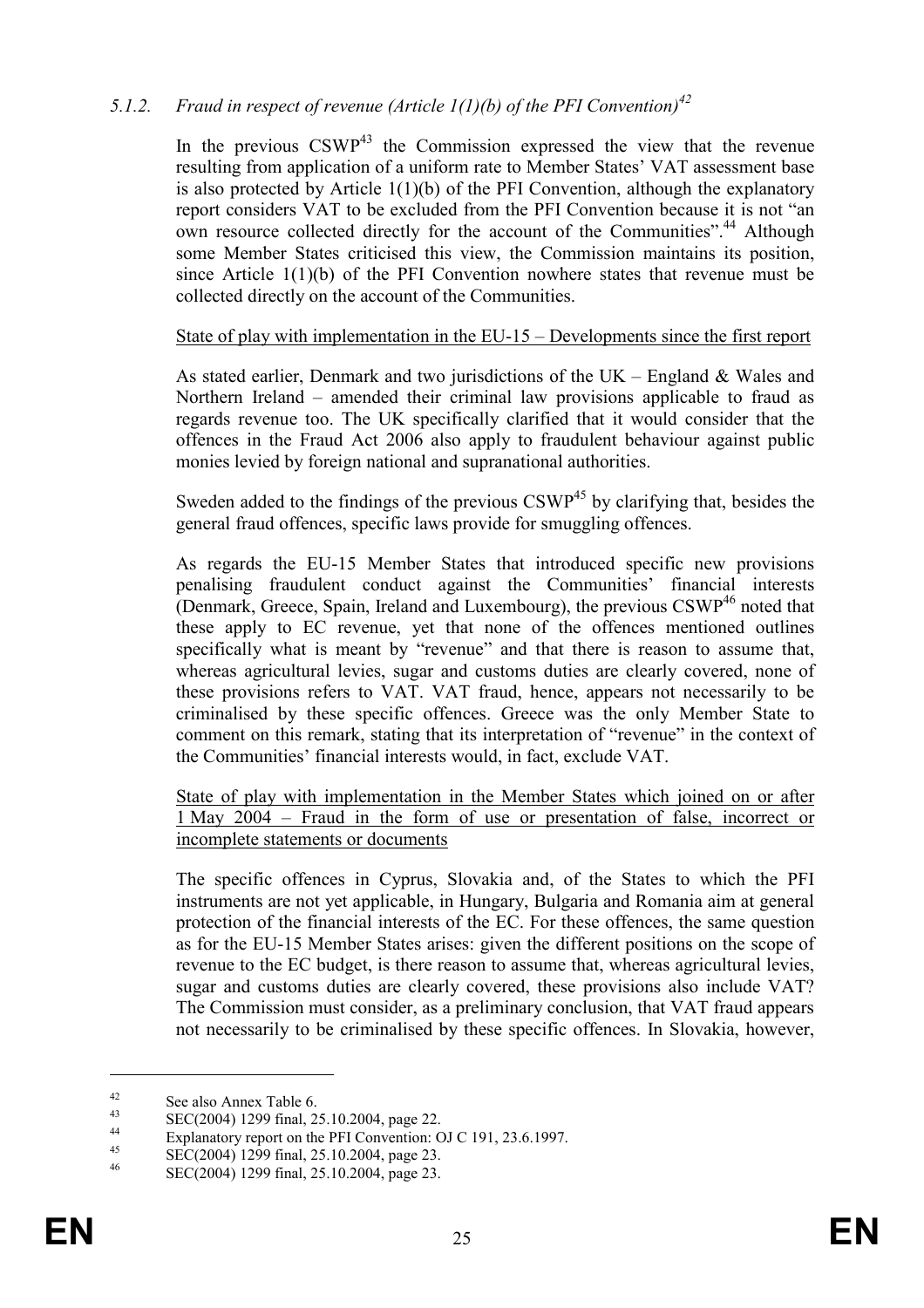tax fraud in general is criminalised by a specific provision. In Hungary, the wording refers to "payments" and thus leaves open whether all forms of resources to the EC budget are covered.

In Latvia and, of those States which have not ratified the PFI Convention, in the Czech Republic, the general fraud offence also applies to revenue. In Czech law, the offence is committed only if factually false or severely distorted information is provided, with the result that simply incomplete statements are not sufficient. In Latvia fraud implies the additional subjective element of knowingly providing false information.

In Estonia, Lithuania and Slovenia different offences in the national Criminal Codes apply to tax and customs fraud. However, all three countries apply thresholds to these offences: in Estonia the customs offence of illicit trafficking is restricted to "large quantities" without further explanation. Likewise, Slovenia requires that tax fraud must lead to a "large" pecuniary benefit. By contrast, the Lithuanian Criminal Code lays down set monetary thresholds for application of the provisions on smuggling or customs fraud and tax evasion.

Of those States which have not ratified the PFI Convention, Malta and Poland have specific legislation providing for offences affecting public revenue. In Malta customs offences are set out in the Customs Ordinance and VAT offences in the Value Added Tax Code. Other revenue offences fall under the general fraud offence. In Poland offences relating to taxes, including VAT, and offences concerning customs are set out in a specific Fiscal Criminal Code.

State of play with implementation in the Member States which joined on or after 1 May 2004 – Fraud in the form of failure to disclose information in violation of a specific obligation

In all these Member States, non-disclosure of information is treated similarly to, and in the same provisions as, use or presentation of false, incorrect or incomplete statements or documents, since tax and customs provisions usually provide for a specific obligation to declare events influencing the amount of duties levied or reimbursed. Furthermore, Lithuania provides for a specific offence of nonsubmission of declarations, accounts or other documents; however, this offence requires that the public authority has to remind the taxpayer, in writing, of the duty to submit the information.

## State of play with implementation in the Member States which joined on or after 1 May 2004 – Fraud in the form of misapplication of a legally obtained benefit

Whereas in Estonia, Cyprus, Latvia, Slovakia and, of those States which have not yet ratified the PFI instruments, Hungary and Malta, misapplication of a legally obtained benefit is one of the possible forms of fraudulent conduct criminalised with regard to EC revenue and is treated similarly to, and in the same provisions as, use or presentation of false, incorrect or incomplete statements or documents, Slovenia and, of those States which have not yet ratified the PFI instruments, Poland provide for specific offences in this regard. The Slovenian implementing measures again require that the fraudulent conduct must lead to a large pecuniary benefit.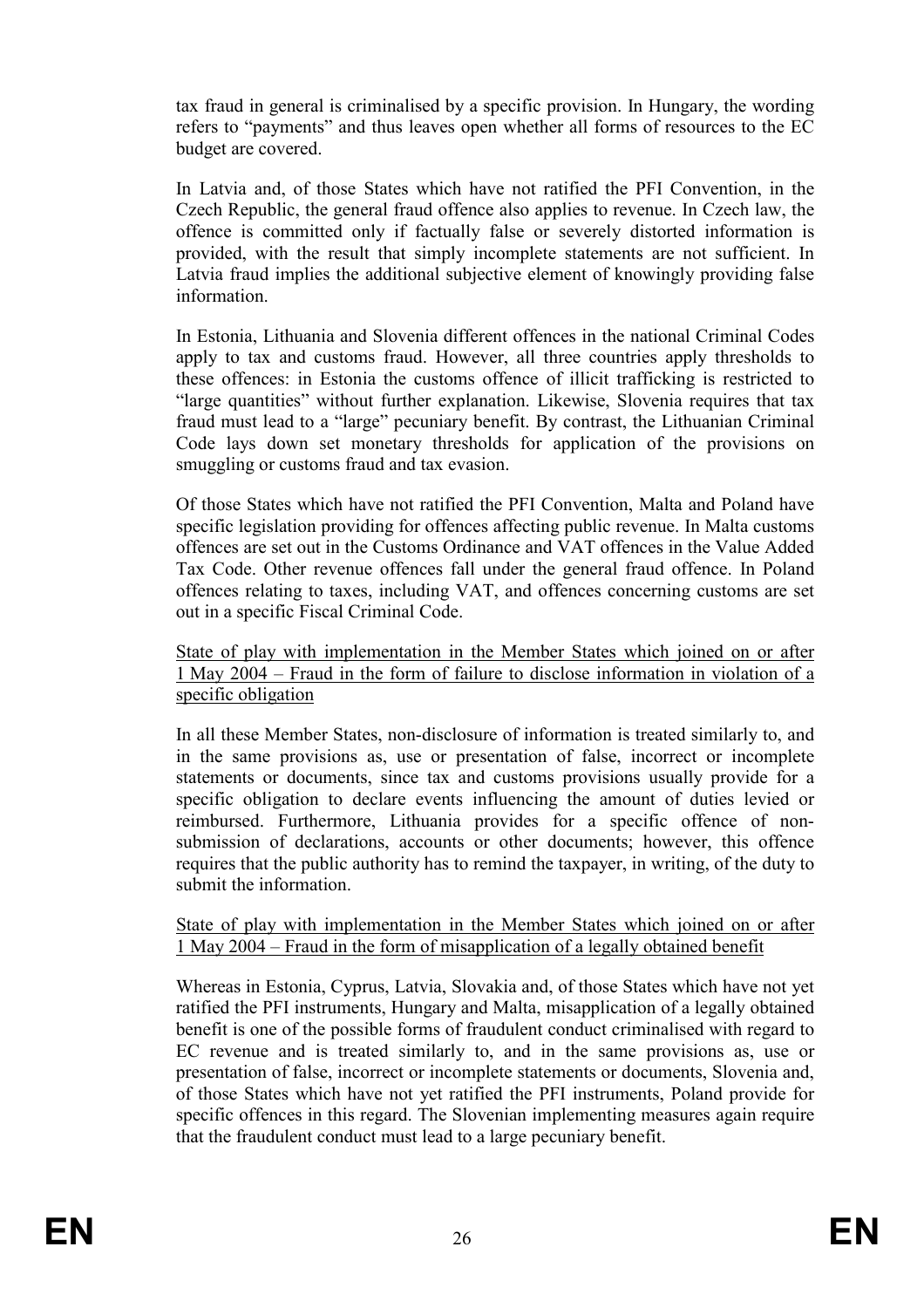The Lithuanian law contains no directly applicable offence of misapplication of a legally obtained benefit. However, such conduct may fall under other misapplication offences, which contain the element of wasting someone else's property and thus seem to fit in with the concept of misapplication of a legally obtained benefit.

In the Czech Republic misapplication of a legally obtained benefit is not penalised.

## Evaluation

After enlargement, compliance with the requirements of the PFI Convention regarding fraud affecting the Communities' revenue still appears more advanced than the corresponding measures on expenditure fraud. For instance, in addition to the eight EU-15 Member States (Germany, Spain, France, Italy, the Netherlands, Austria, Portugal and Finland) that were considered compliant in the previous  $CSWP<sup>47</sup>$  based on additional information submitted by Sweden and by the UK for the jurisdictions of England & Wales and Northern Ireland, these two States may also be deemed to cover every possible form of fraudulent conduct with regard to the revenue of the Communities.

For those Member States, regardless of whether EU-15 (Denmark, Greece, Ireland and Luxembourg) or later (Cyprus and Slovakia), that have enacted specific offences to protect the Communities' financial interests, compliance may fall short in the form of differences in the offences concerning VAT fraud. In Ireland and Slovakia fraud against VAT revenue is covered by other provisions. The same is presumably also true for all the other above-mentioned Member States, since VAT resources also contribute to the national budgets and national legislators have an interest in punishing anyone who evades any form of tax. Consequently, in those Member States too there appears, *a priori*, to be no risk of leaving revenue to the EC budget exposed and lacking protection under criminal law. Nevertheless, it remains to be seen how this is applied with regard to other Member States' VAT resources.

The situation is more complex in four of the Member States which joined the EU on 1 May 2004 and have ratified the PFI instruments (Estonia, Latvia, Lithuania and Slovenia). Estonia, however, provides for administrative punishments for low amounts of tax fraud. In Lithuania and Slovenia different revenue-related fraud offences apply to tax and customs offences. All of them set thresholds for applying the provisions. Although these thresholds are very low, Article 1(1)(b) of the PFI Convention makes no provision for any exemption from punishment, including administrative, for whatever minimum amount.

In Lithuania compliance may also fall short due to the additional requirements of the specific offence for non-submission of declarations.

In Latvia the same offences as for expenditure fraud apply. As a result, this evaluation must also conclude that the three forms of fraudulent conduct regarding EC revenue still require additional elements of intent not provided for in Article  $1(1)(b)$ .

 $\overline{a}$ 

<sup>47</sup> SEC(2004) 1299 final, 25.10.2004, page 25.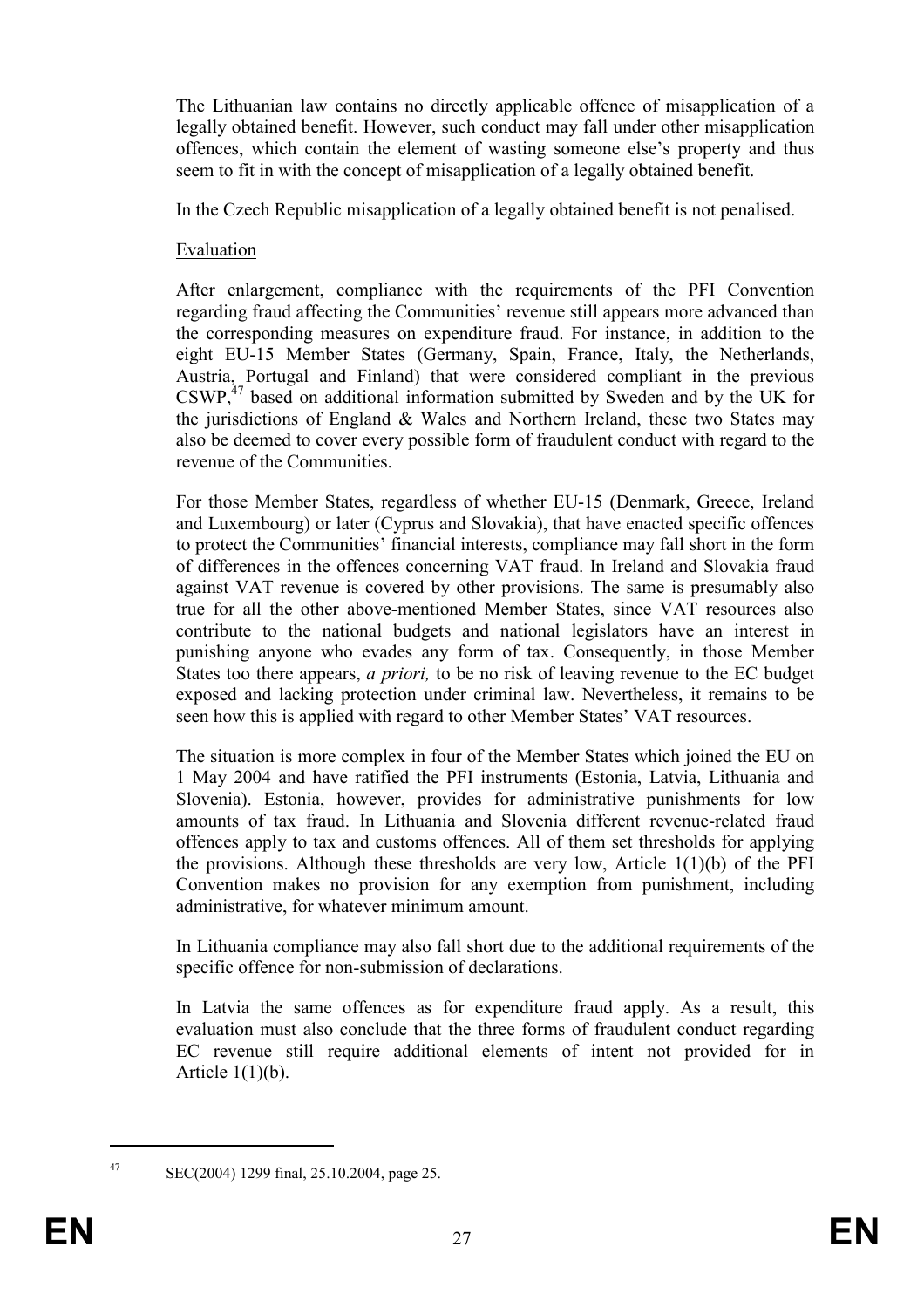Finally, in the EU-15, Belgium requires an additional element of intent, namely deceit, in the case of customs fraud.<sup>48</sup>

Again, no conclusive evaluation could be made on the whole of the UK, because of Scotland,<sup>49</sup> where it is not clear whether the general fraud offence may supplement the existing UK-wide offences regarding fraud and customs and under which conditions.

| Table 6: Implementation overview – fraud in respect of revenue                              |                                                                                                                                                                                           |                                                                                                 |
|---------------------------------------------------------------------------------------------|-------------------------------------------------------------------------------------------------------------------------------------------------------------------------------------------|-------------------------------------------------------------------------------------------------|
| <b>Member States</b>                                                                        | <b>Transposition complete or</b><br>considered nearly complete                                                                                                                            | <b>Transposition incomplete or</b><br>further information required to<br>evaluate transposition |
| $EU-15$                                                                                     | Denmark, Germany, Ireland,<br>Greece, Spain, France, Italy,<br>Luxembourg, the Netherlands,<br>Austria, Portugal, Finland, Sweden<br>and the UK (England & Wales and<br>Northern Ireland) | Belgium and the UK (Scotland)                                                                   |
| Member States which joined the<br>EU on 1 May 2004 and have<br>ratified the PFI instruments | Estonia, Cyprus and Slovakia                                                                                                                                                              | Latvia, Lithuania and Slovenia                                                                  |

Of the Member States which joined the EU on 1 May 2004 and have not yet ratified the PFI instruments, the criminal law of Malta and Poland seems to include fraud offences ensuring protection of the Communities' revenue. The situation is the same for Bulgaria and Romania, which joined the EU on 1 January 2007.

For Hungary, which provides for a specific offence to protect the Communities' financial interests, compliance must be verified to check whether this offence or others cover all forms of levies and duties concerning the resources to the EC budget, including VAT fraud.

The Czech Republic provides some protection of the Communities' revenue, but it appears to be incomplete, in that the general fraud offence alone applies and requires provision of factually false or severely distorted information. As a result, the evaluation of implementation must be no different to that on the Communities' expenditure, which found that the present fraud offences in Czech law do not cover all the forms of fraudulent behaviour mentioned in Article 1(1) of the PFI Convention.

5.1.3. Intentional preparation or supply of false, incorrect or incomplete statements or documents (Article 1(3) of the PFI Convention)<sup>50</sup>

To ensure effective punishment of preparatory acts, the PFI Convention proposes two approaches. Member States may define a criminal offence of preparing or

<sup>&</sup>lt;sup>48</sup> See the previous CSWP: SEC(2004) 1299 final, 25.10.2004, page 26.

<sup>&</sup>lt;sup>49</sup> See the previous CSWP: SEC(2004) 1299 final, 25.10.2004, page 26.

See also Annex Table 7.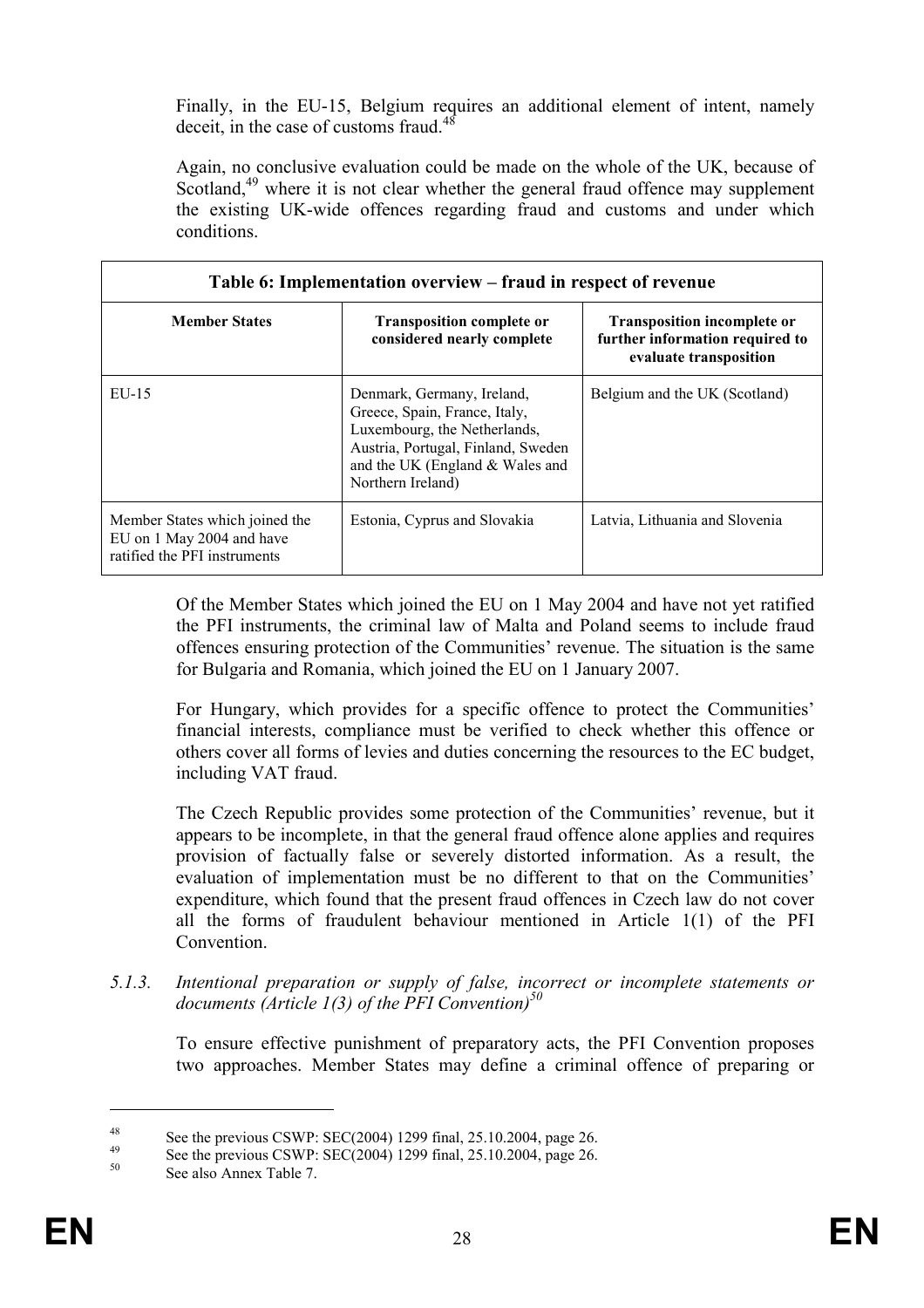supplying false, incorrect or incomplete statements or documents affecting the Communities' financial interests. According to the previous CSWP,<sup>51</sup> however, the majority of Member States have chosen a different approach, where such conduct is not in itself a criminal offence: prosecution is possible at least on the charge of participation in, instigation of or attempt to commit fraud, where the definitions of "participation", "instigation" and "attempt" in national criminal law apply.<sup>52</sup>

#### State of play with implementation in the EU-15 – Developments since the first report

In the wake of the fraud reform, the UK jurisdictions of England & Wales and Northern Ireland now penalise possession of articles for use in fraud and have specifically criminalised making or supplying articles for such use.

In their comments on the previous  $\text{CSWP}^{53}$  France and Portugal reiterated that the offences of document forgery supplement the provisions in their national criminallaw system on participation, instigation and attempt, thus allowing them to fulfil the requirements of Article 1(3) of the PFI Convention. This argument would apply to Belgium, Denmark, Germany, Spain, Ireland, Italy, Luxembourg and Finland alike.

Along the same lines, Austria explained that its unitary approach to participation in criminal conduct also guarantees that intentional preparation or supply of false, incorrect or incomplete statements or documents are penalised.

#### State of play with implementation in the Member States which joined on or after 1 May 2004

All of the Member States which joined on 1 May 2004 and have ratified the PFI instruments (Cyprus, Estonia, Latvia, Lithuania, Slovakia and Slovenia) likewise rely on the provisions made in their national criminal-law system on participation, instigation and attempt. Slovakia stands out in that it applies a unitary approach to participation in criminal conduct. Furthermore, Slovakia also punishes negligent behaviour affecting the Communities' financial interests.

In the same way, those States which have not ratified the PFI instruments (the Czech Republic, Malta, Hungary and Poland) or those to which the PFI instruments are not yet applicable (Bulgaria and Romania) consider that the general principles of their existing national criminal law already provide sufficient protection in this regard. However, the Czech Republic provides, in addition, for offences in the form of misrepresentation of economic results and assets and Polish law for an offence when public charges are exposed to reduction, which add to the legal framework.

#### Evaluation

The implication in Article 1(3) of the PFI Convention that, if the preparation or supply of false, incorrect or incomplete statements or documents is already punished as a principal offence or as participation in, instigation of or attempt to commit fraud, as defined by Article 1(1), there is no need for the Member States to take any

 $51$  SEC(2004) 1299 final, 25.10.2004, page 26.

 $^{52}$  Explanatory report on the PFI Convention: OJ C 191, 23.6.1997.

<sup>53</sup> SEC(2004) 1299 final, 25.10.2004, page 27.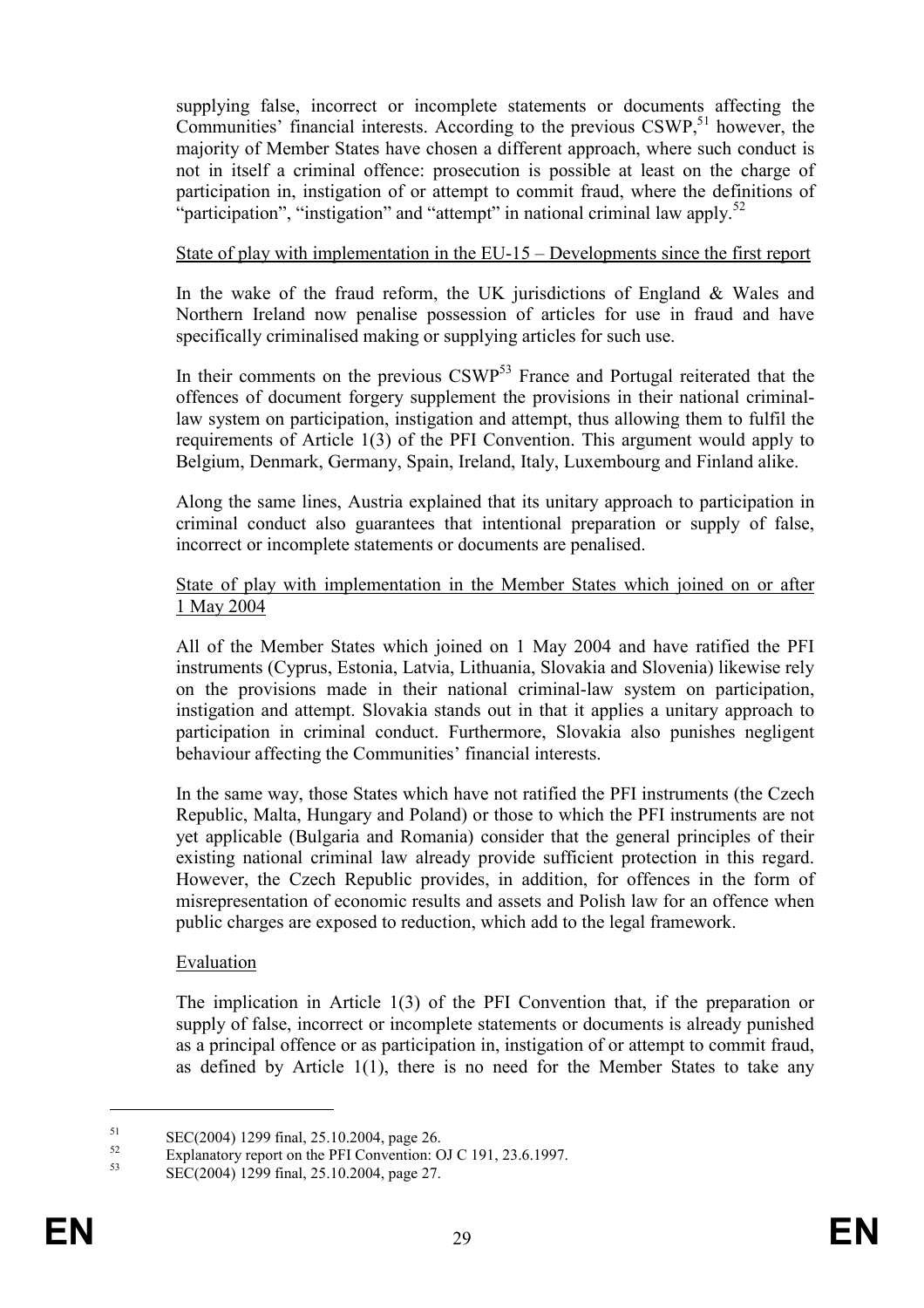implementing measure makes it tricky to assess the Member States' implementation. In the absence of firm evidence of whether the general criminal-law systems make it possible to criminalise this conduct even if, ultimately, no fraud was committed or attempted, an empirical evaluation would be needed. For the time being, it can reasonably be assumed that in Member States where either preparation or supply of false, incorrect or incomplete statements or documents already constitutes an offence (of the EU-15: Greece, the Netherlands, Sweden and the UK jurisdictions of England & Wales and Northern Ireland) or a unitary approach to participation in criminal conduct is taken (of the EU-15: Denmark, Italy and Austria; of the States which joined the EU on 1 May 2004 and have ratified the PFI instruments: Slovakia), incompatibilities have been reduced to avoid gaps or loopholes in implementation.

With regard to the other Member States, since they all rely on their general national rules on participation, instigation and attempt linked to the principal offence, it appears justified to presume full implementation only where the principal offence is also correctly and fully implemented. Therefore, by virtue of complying via implementation of the principal offences, six Member States (of the EU-15: Germany, Spain, Ireland, Portugal and Finland; of the States which joined the EU on 1 May 2004 and have ratified the PFI instruments: Cyprus) appear to have implemented Article 1(3) of the PFI Convention by reference to their general rules with regard to the result to be achieved.

At this stage, for the other Member States (of the EU-15: Belgium, France, Luxembourg and the UK jurisdiction of Scotland; of the States which joined the EU on 1 May 2004 and have ratified the PFI instruments: Estonia, Latvia, Lithuania and Slovenia), any evaluation of their compliance with Article 1(3) of the PFI Convention should be subject to further review.

For those Member States which joined the EU on 1 May 2004 and have not yet ratified the PFI instruments (the Czech Republic, Hungary, Malta and Poland) or to which the PFI instruments are not yet applicable (Bulgaria and Romania), instead it appears worth waiting to see whether they will alter their criminal-law framework with regard to preparation or supply of false, incorrect or incomplete statements or documents once ratification is completed.

## 5.1.4. Penalties (Article 2 of the PFI Convention)<sup>54</sup>

Article 2 of the PFI Convention is understood to require Member States to:

- provide at least for administrative, non-criminal penalties for conduct constituting fraud against the EC's financial interests, as defined in Article 1 of the PFI Convention, involving a total amount of less than  $64\,000$  ("minor fraud");
- lay down effective, proportionate and dissuasive criminal penalties for fraudulent conduct involving a total amount of more than  $\epsilon$ 4 000; and
- always impose proportionate and dissuasive criminal penalties at least providing for deprivation of liberty which can give rise to extradition for punishment of

<sup>54</sup> See also Annex Table 7.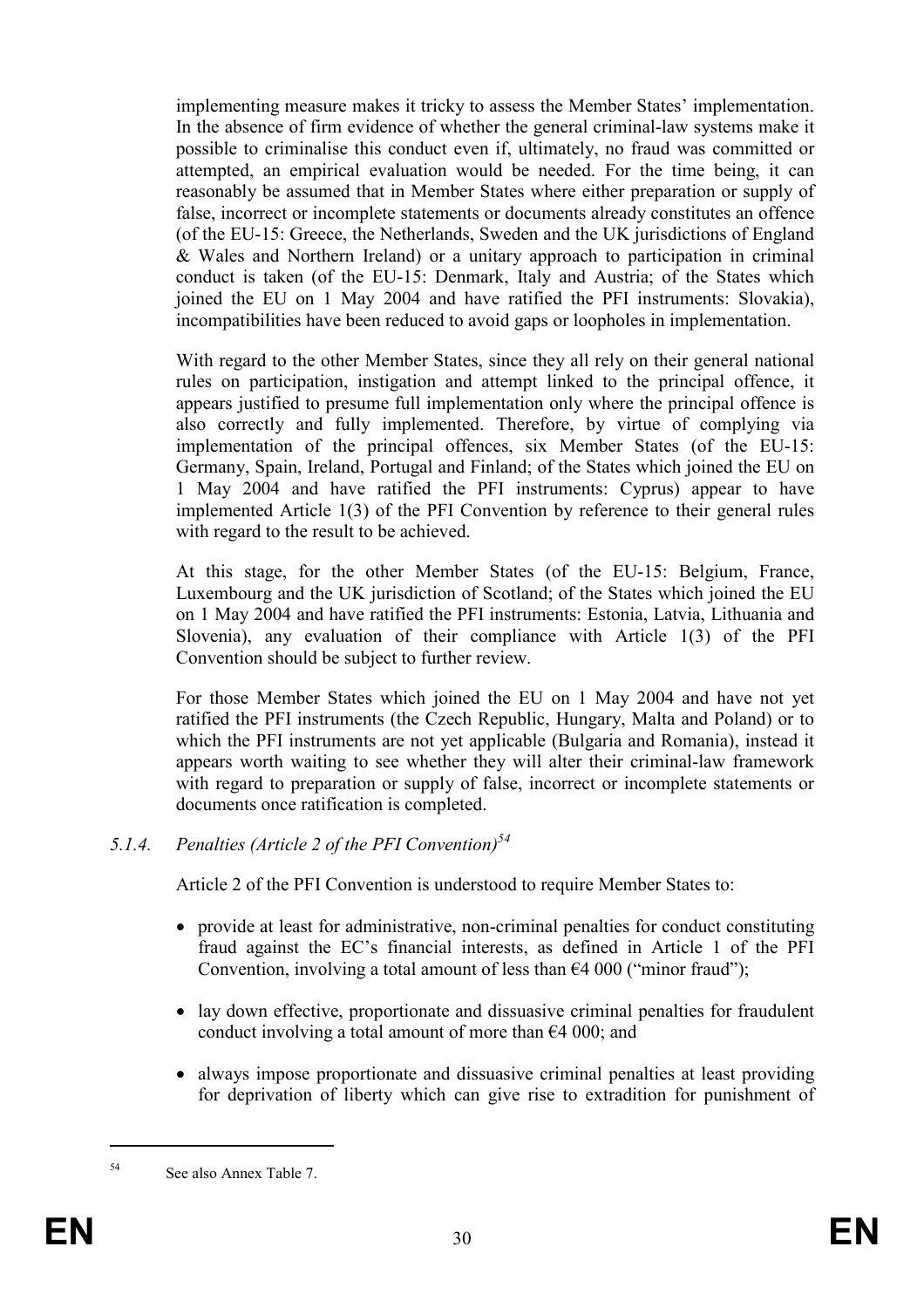fraudulent conduct involving a minimum amount in excess of  $\epsilon$ 50 000 ("serious fraud").

## State of play with implementation in the EU-15 – Developments since the first report

In Denmark and the UK jurisdictions of England & Wales and Northern Ireland the amendments to the legal framework applicable to fraud also affected the related penalties. In Denmark the reform of Article 289a reduced the punishment to deprivation of liberty for up to one and a half years or a fine, but increased it to deprivation of liberty for up to four years for severe fraud. Following the reform in the UK all the principal offences of fraudulent conduct are now punished in the same way, namely with up to ten years' imprisonment.

In response to the previous CSWP,<sup>55</sup> France explained that, in cases of tax or customs fraud, a penalty of imprisonment of up to five years applies under the General Tax Code.

## State of play with implementation in the Member States which joined on or after 1 May 2004 – Penalties under national legislation

In Cyprus, Slovenia, Slovakia and, of those States which have not yet ratified the Convention, the Czech Republic and Hungary, the principal offences of "standard" fraudulent conduct are punished in the same way. The Czech Republic provides for a minimum penalty of up to two years' imprisonment, Cyprus, Slovenia and Slovakia alike impose deprivation of liberty for up to three years and Hungary for up to five years. Cyprus allows alternative pecuniary punishment.

The penalty depends on the actual offence that was committed in the cases of Estonia, Latvia, Lithuania and, of those States which have not yet ratified the Convention, Malta and Poland. In Malta general fraudulent conduct is punished with deprivation of liberty for up to two years, yet the minimum punishment differs between expenditure and revenue fraud. In Lithuania subsidy fraud, general fraud and fiscal fraud are all punished in the same way, by deprivation of liberty for up to three years, yet smuggling and customs fraud is punished more severely, namely by deprivation of liberty for up to eight years. In Latvia, Estonia and Poland the possible penalties depend on the criminal conduct. Under Latvian law, subsidy fraud is punished with two years' imprisonment, yet a term of three years' imprisonment is set for the general fraud offence. The opposite is the case in Estonia, where subsidy fraud is liable to imprisonment of up to five years and general or fiscal fraud to up to three years. The most complex situation exists in Poland, where subsidy fraud is punished with imprisonment for between three months and five years and fiscal fraud offences are, likewise, liable to a maximum of five years' imprisonment, yet no minimum threshold is set and a fine may also be imposed. The general fraud offence is punished with imprisonment for between six months and eight years.

In Bulgaria and Romania too the possible penalties depend on the criminal conduct. In Bulgaria simple wrong declaration to the detriment of the EC's financial interests is punished with imprisonment for up to one year and a fine. In cases of

<sup>55</sup> SEC(2004) 1299 final, 25.10.2004, page 30.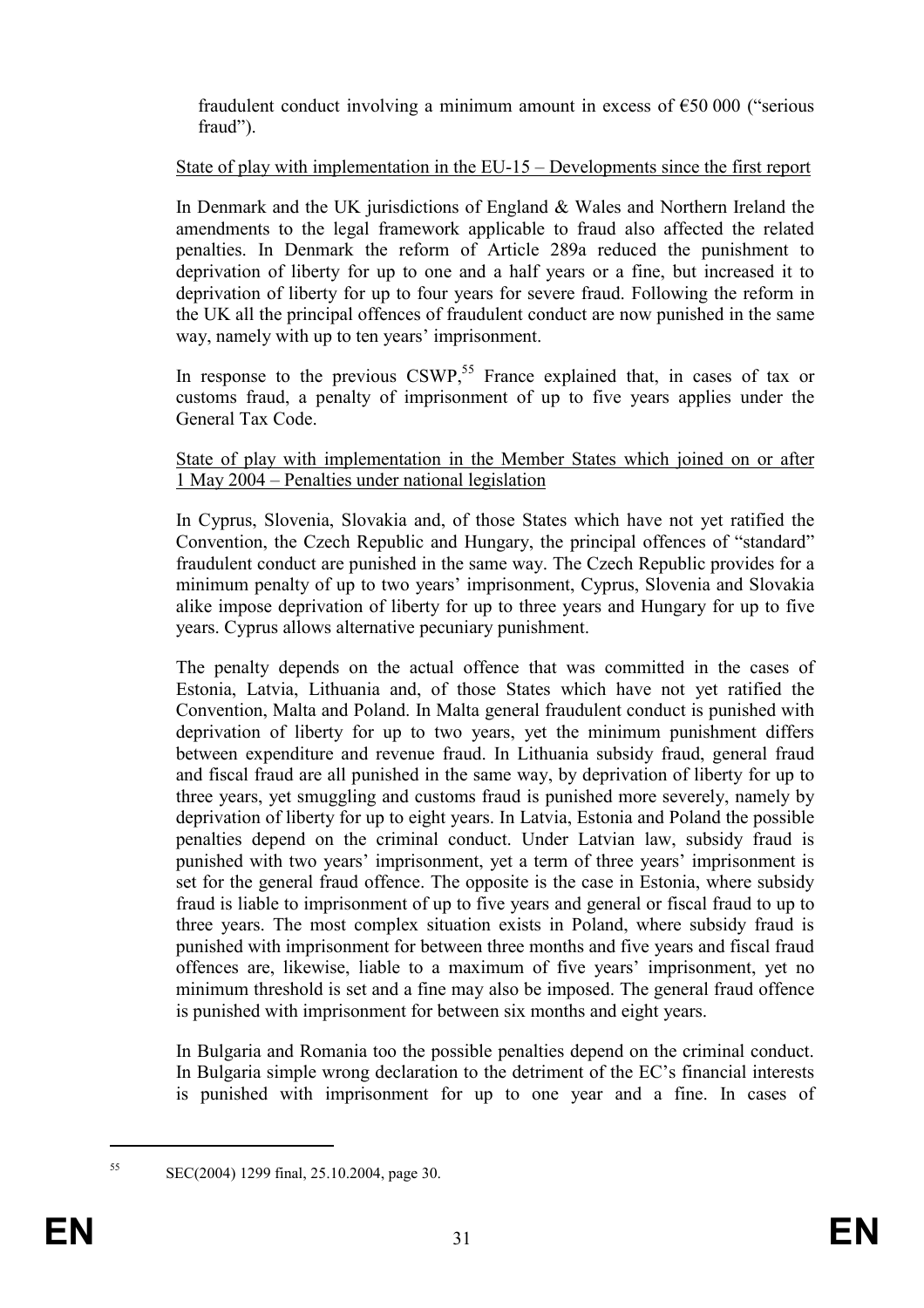misappropriation, the punishment rises to five years' imprisonment, while in cases of documentary fraud the punishment ranges from three to ten years' imprisonment. The system is simpler in Romania, where wrong declaration to the detriment of the EC's financial interests is punished with imprisonment ranging from three to fifteen years and misappropriation with imprisonment for between six months and five years.

State of play with implementation in the Member States which joined on or after 1 May 2004 – Thresholds for penalties under national legislation

An approach where the concept of serious and/or minor fraud exists alongside "normal" fraud in terms of the amount involved can be seen in Estonia, Cyprus and Slovakia and, of those States which have not yet acceded to the PFI instruments, in the Czech Republic and Malta.

Estonia considers only the concept of "minor" fraud with a threshold of  $E64$ , but provides for punishment only in the form of a fine.

The Czech Republic, Cyprus and Malta draw a distinction between minor and serious fraud, based on thresholds. In the Czech Republic fraud causing damage lower than €175 and in Cyprus fraud affecting financial interests lower than €1 196.20 is liable to a fine. In Malta minor fraud concerns amounts of less than  $E$ 23.29, but is still punished with imprisonment for up to three months.

Concerning serious fraud, the Czech criminal law sets various thresholds, under which the minimum and maximum punishment range from five to twelve years' imprisonment if the damage caused exceeds  $\epsilon$ 175 000. In Malta the punishment ranges from a minimum of thirteen months to a maximum of seven years' imprisonment if the damage caused adds up to at least  $\epsilon$ 2 329.97. In Cyprus the punishment is four years' imprisonment for damage of at least €68 344.10.

Slovakia provides only for "serious" fraud, for which more severe punishment is envisaged subject to various thresholds; the most severe punishment is from seven to twelve years' imprisonment if the damage caused exceeds €100 000.

Romania provides for "serious" fraud with more severe punishment, yet no specific threshold seems to be set in its legislation.

State of play with implementation in the Member States which joined on or after 1 May 2004 – Extradition under national legislation

Member States must provide for penalties involving deprivation of liberty which can give rise to extradition to punish fraudulent conduct involving a minimum amount which may not be set at a sum exceeding  $€50000$ .

Verifying whether the punishment imposed gives rise to extradition requires a reference to Council Framework Decision 2002/584/JHA on the European arrest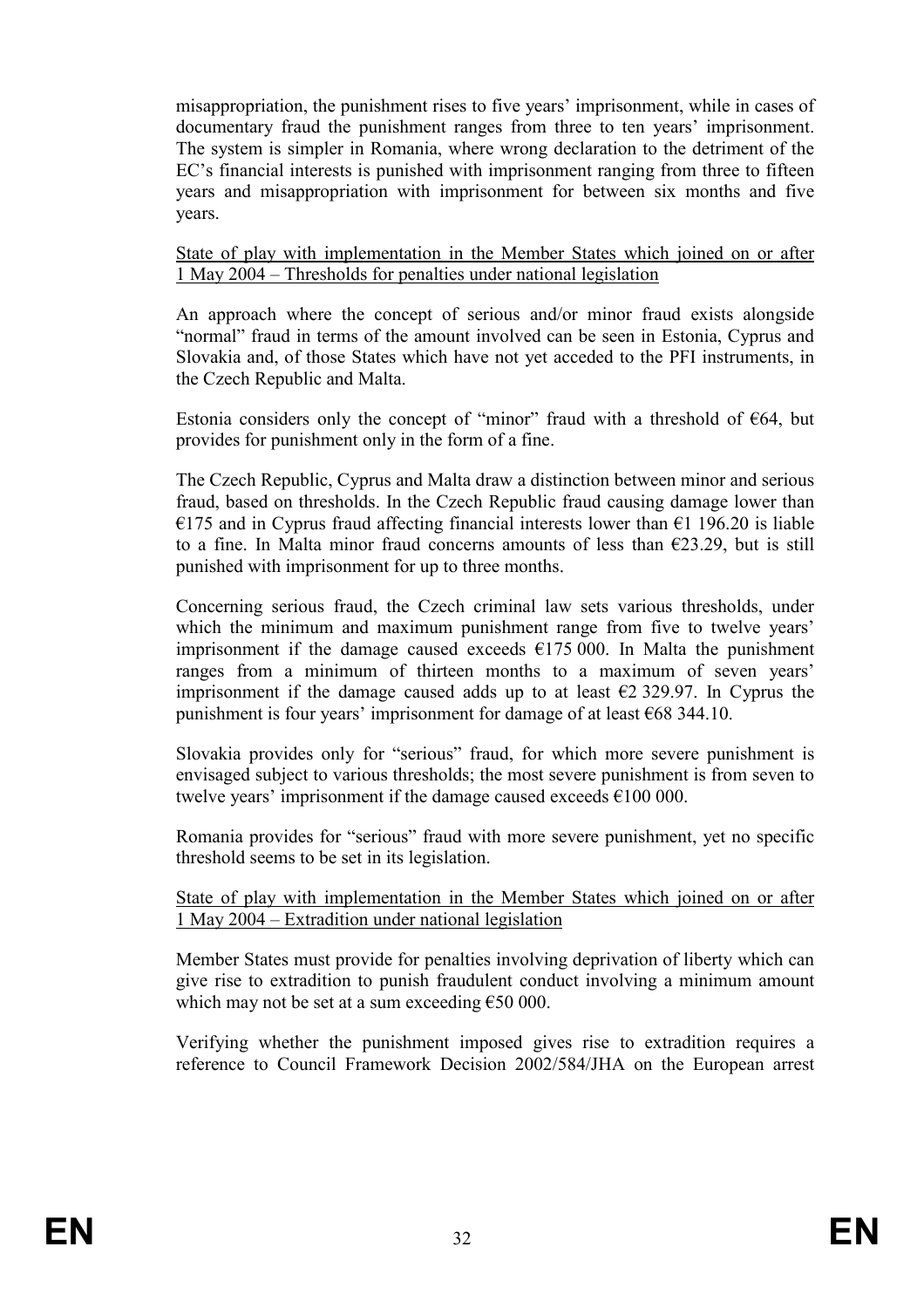warrant and surrender procedures between Member States.<sup>56</sup> That Framework Decision applies, *inter alia*, to fraud affecting the Communities' financial interests.

Knowing that in every Member State a maximum of at least one year's imprisonment is imposed for fraud offences, application of the European arrest warrant is guaranteed. Consequently, this evaluation reaches the same conclusion as the revised version of the Commission report on that Framework Decision.<sup>57</sup> Although that report, issued in 2006, does not refer to Bulgaria and Romania, which joined on 1 January 2007, there appears to be no need specifically to address the situation in these two countries, since both provide for sufficient levels of punishment to ensure application of the European arrest warrant.

## Evaluation

Although implementation of Article 2 of the PFI Convention regarding criminal penalties varies widely across the EU, the ranges of punishment can be considered somewhat similar in that they usually provide for a maximum punishment of imprisonment for between one and a half and five years. Where applicable, for "serious" fraud the range rises to a maximum of imprisonment for between four and twelve years.

The foregoing analysis of implementation also shows that, as regards effectiveness, the overall picture seems satisfactory, particularly since, in principle, all the Member States impose imprisonment as the standard punishment for fraudulent conduct. Given that the requirement of giving rise to extradition is fulfilled, the penalties imposed seem to be effective.

The overall picture would be even more positive if, of the EU-15, Belgium were to introduce imprisonment for some forms of customs fraud<sup>58</sup> and, of the States which joined the EU on 1 May 2004 and have acceded to the PFI instruments, Latvia, Lithuania and Slovenia were not to require a minimum amount of damage before imposing any punishment at all. $^{59}$ 

Furthermore, in some Member States (of the EU-15: Belgium, France, Italy and the UK jurisdiction of Scotland;<sup>60</sup> of the States which joined the EU on 1 May 2004 and have ratified the PFI instruments: Estonia, Latvia, Lithuania and Slovenia; of those which joined the EU on 1 May 2004 and have not yet ratified the PFI instruments: Malta and Poland; and of those which joined the EU on 1 January 2007: Bulgaria and Romania) some forms of fraudulent conduct are punished more heavily than others, depending on the circumstances in which the offence was committed or the actual interests affected. In Belgium and Italy,<sup>61</sup> for instance, the differences concern different forms of expenditure and revenue fraud. In this situation, implementation leaves much to be desired in terms of the dissuasive nature of the penalties.<sup>62</sup>

 $^{56}$  OJ L 190, 18.7.2002, p. 1.<br> $^{57}$  COM(2006) 9.5, 1, 524.1

 $57 \text{ COM}(2006) \text{ 8 final of } 24.1.2006.$ 

<sup>&</sup>lt;sup>58</sup> See the previous CSWP: SEC(2004) 1299 final, 25.10.2004, page 30.

 $59$  See Section 5.1.3.

<sup>&</sup>lt;sup>60</sup> See the previous CSWP: SEC(2004) 1299 final, 25.10.2004, pages 32 and 33.

<sup>&</sup>lt;sup>61</sup> See the previous CSWP: SEC(2004) 1299 final, 25.10.2004, page 33.

Italian Corte di Cassazione, Judgment 26351, 10.7.2002.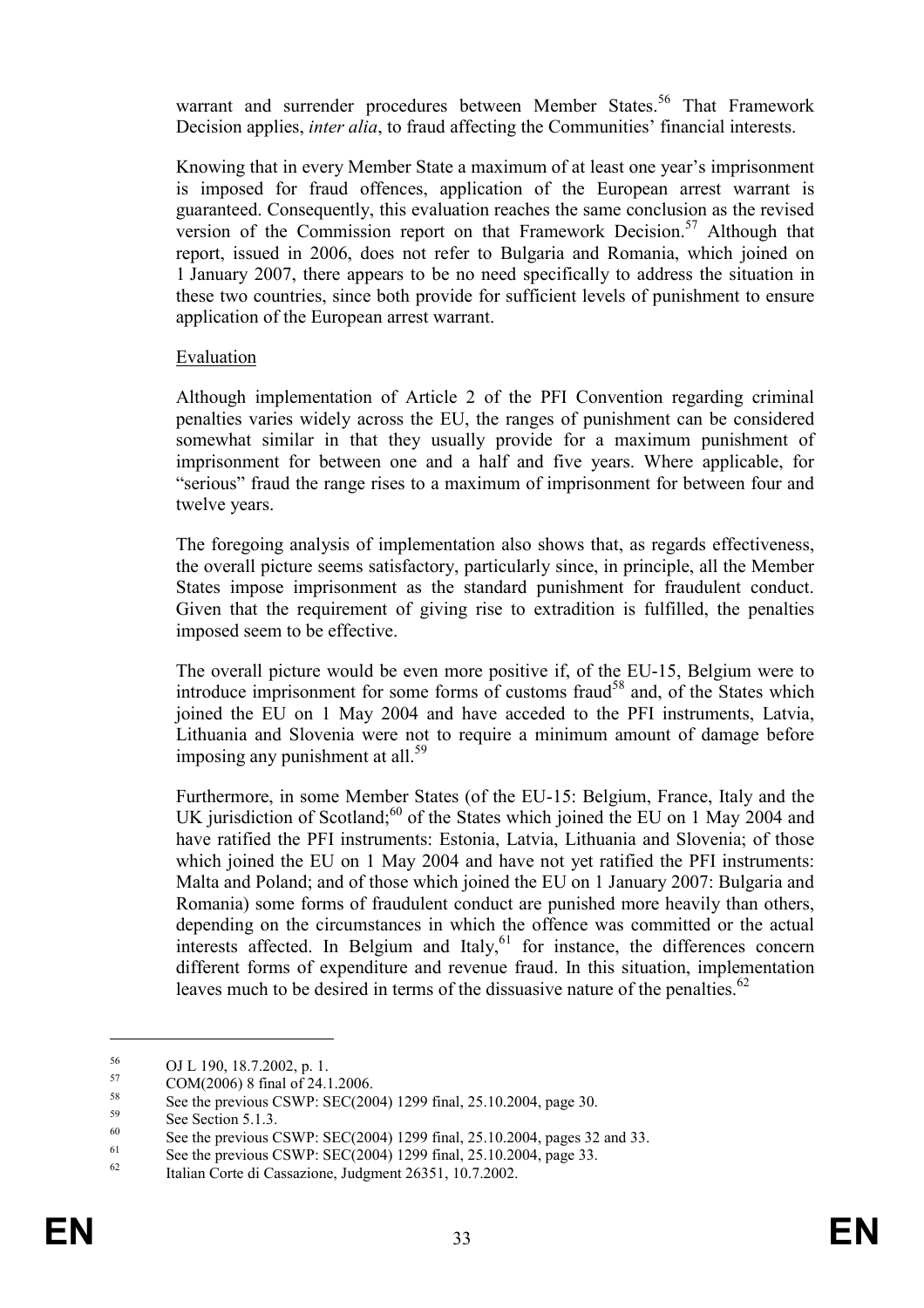It should be added that the probability of detecting criminal conduct, the type of prosecution (mandatory or discretionary) and court sentencing practice in each Member State have a further impact on the perception of penalties, especially on whether they are really dissuasive and effective.

5.1.5. Assimilation of Community officials and members of the institutions as regards fraud (Article 4(1), (2) and (3) of the 1st Protocol)<sup>63</sup>

Although assimilation of Community officials and members of the institutions as regards fraud is provided for in the 1st Protocol, it appears useful to analyse that provision in the light of the Member States' measures to criminalise fraudulent conduct. Essentially, Article 4(1) of the 1st Protocol requires Member States to extend application of their fraud offences to similar conduct on the part of Community officials or members of the institutions, thereby providing for an extension based not on the conduct but on the category of offender.<sup>64</sup>

The previous  $CSWP^{65}$  presumed compliance by Germany, due to its legislative action, and by the other 14 EU-15 Member States, since they regard fraud as applicable to any person. However, recent practical experience with cases in some Member States has shown that the requirements of the assimilation principle go further than just ensuring that Community officials or members of the institutions may also be liable for fraud offences. In addition, the punishment applicable to national officials for all offences involving fraudulent conduct, such as embezzlement or misuse of funds, must also be extended to Community officials or members of the institutions. For instance, a Community official who has committed embezzlement should be punished under the same conditions as a national official committing the same crime, not simply as any normal person.<sup>66</sup> Assimilation therefore covers all public offences concerning the handling of the Communities' financial interests.

Considering compliance from this angle, a positive, regulated extension to all the relevant forms of economic crime committed by Community officials can be found in the criminal laws of the following Member States: of the EU-15: Germany and Ireland; of the States which joined the EU on 1 May 2004 and have ratified the PFI instruments: Estonia, Latvia, Slovenia and Slovakia; and of those which joined the EU on 1 May 2004 and have not yet ratified the PFI instruments: Malta.

All offences by national officials also seem to have been extended to Community officials in Finland and Sweden out of the EU-15 and in Lithuania of the States which joined the EU on 1 May 2004 and have ratified the PFI instruments.

Assimilation also seems to be ensured in three EU-15 Member States (Spain, the Netherlands and the UK), where a wide definition of "official" allows an

 $63$  See also Annex Table 7.

<sup>&</sup>lt;sup>64</sup> Explanatory report on the 1st Protocol: OJ C 11, 15.1.1998, p. 9.<br>
<u>65</u> EXC(2004) 1200  $5 - 1.25102004$ 

 $65$  SEC(2004) 1299 final, 25.10.2004, page 33.

See, for instance, as an example of refusing to apply a specific provision on embezzlement by officials to Community officials and of applying the general embezzlement provision instead, the Belgian Cour de cassation (2e ch., F.), Judgment P.05.0120.F/1, 16.3.2005, Rechtskundige Weekblad 2007, 17.11.2007, p. 481.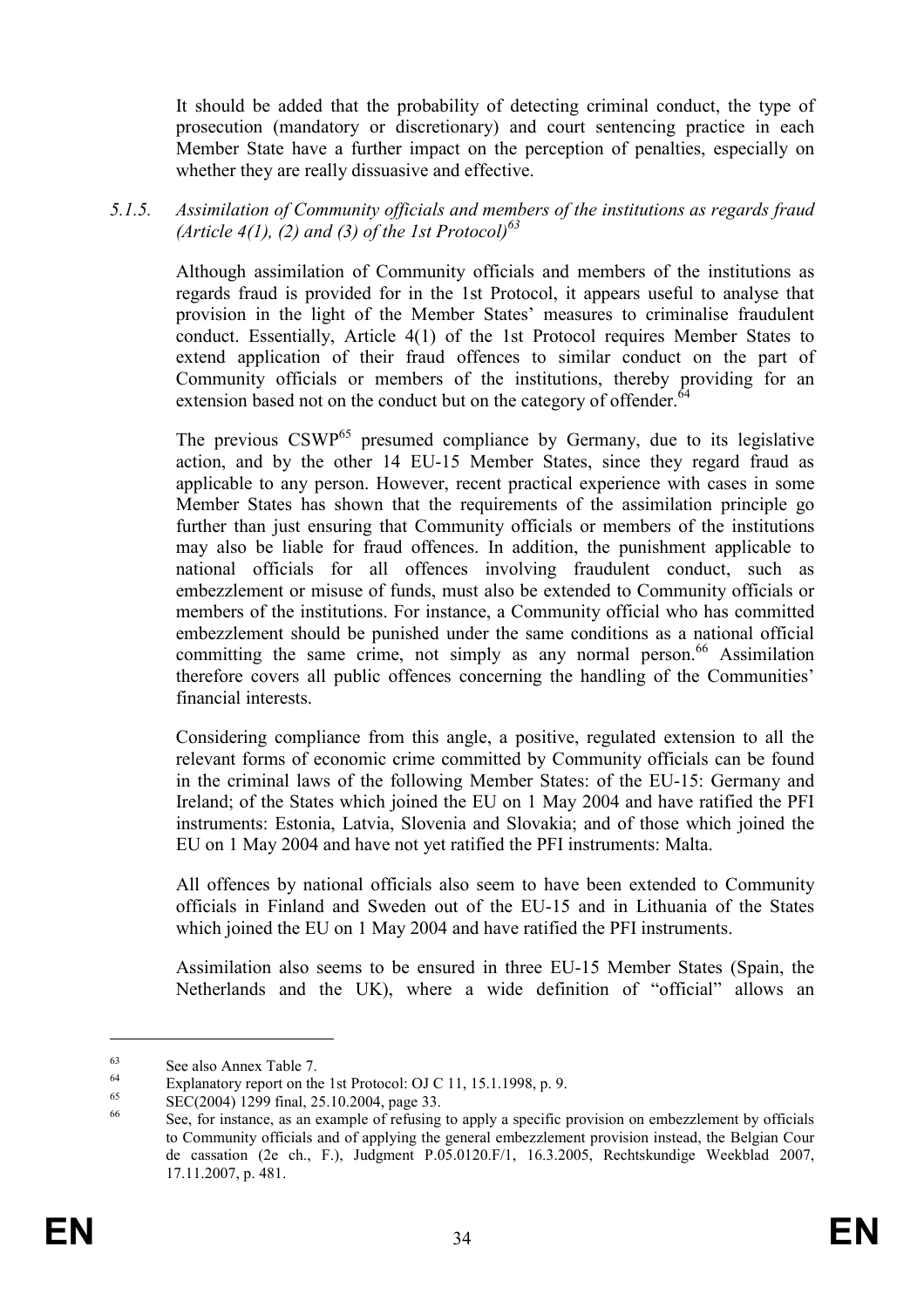interpretation that the rules on crimes committed by national officials likewise apply to Community officials.

By contrast, it is more doubtful whether the assimilation criteria may be fulfilled with a wider interpretation for the following Member States: of the EU-15: Belgium, Denmark, Greece, France, Italy, Luxembourg, Austria and Portugal; of the States which joined the EU on 1 May 2004 and have ratified the PFI instruments: Cyprus; of those which joined the EU on 1 May 2004 and have not yet ratified the PFI instruments: the Czech Republic, Hungary and Poland; and of those which joined the EU on 1 January 2007: Bulgaria and Romania. For these Member States, more information may be needed to confirm full assimilation, as required by Article 4(1) of the 1st Protocol.

## 5.2. Corruption

Since the previous  $CSWP^{67}$  political momentum at national, EU and international level to continue the fight against corruption, including that affecting the Communities' financial interests, has remained high. The EU Convention on the fight against corruption involving officials of the European Communities or officials of the EU Member States, which requires criminalisation of the same corrupt conduct as the 1st Protocol, but without being confined to acts or omissions which damage or are likely to damage the European Communities' financial interests, entered into force on 28 September 2005 following notification of ratification by Luxembourg. Furthermore, the Commission tabled a proposal for a Council Decision on the signature and subsequently conclusion, on behalf of the European Community, of the United Nations Convention against Corruption.<sup>68</sup> It also published a report based on Article 9 of Framework Decision 2003/568/JHA on combating corruption in the private sector<sup>69</sup> covering the Member States other than Bulgaria and Romania. As regards Bulgaria and Romania specifically, the Commission adopted a Decision for each of them establishing a mechanism for cooperation and verification of progress in these two Member States to address specific benchmarks in the areas of judicial reform and the fight against corruption and organised crime.<sup>70</sup>

## 5.2.1. Passive corruption (Article 2 of the 1st Protocol)<sup>71</sup>

The main difference between active and passive corruption is the person committing the offence. In passive corruption it is the official who is acting. The conduct to be punished under Article 2 of the 1st Protocol consists of requesting, accepting and receiving an advantage of any kind, directly or through an intermediary.

## State of play with implementation in the EU-15 – Developments since the first report

Following criticism by the OECD, Belgium revised its corruption provisions in 2007 in order to ensure better compliance with the OECD Convention on combating

 $^{67}$  SEC(2004) 1299 final, 25.10.2004, page 34.

 $^{68}$  COM(2006) 82 final, 2.3.2006.

<sup>&</sup>lt;sup>69</sup> COM(2007) 328 final and SEC(2007) 808 final, 18.6.2007.<br><sup>70</sup> C(2006) 6560 and C(2006) 6570, both published in OUL 35

 $^{70}$  C(2006) 6569 and C(2006) 6570, both published in OJ L 354, 14.12.2006, pages 56 and 58.

See also Annex Table 8.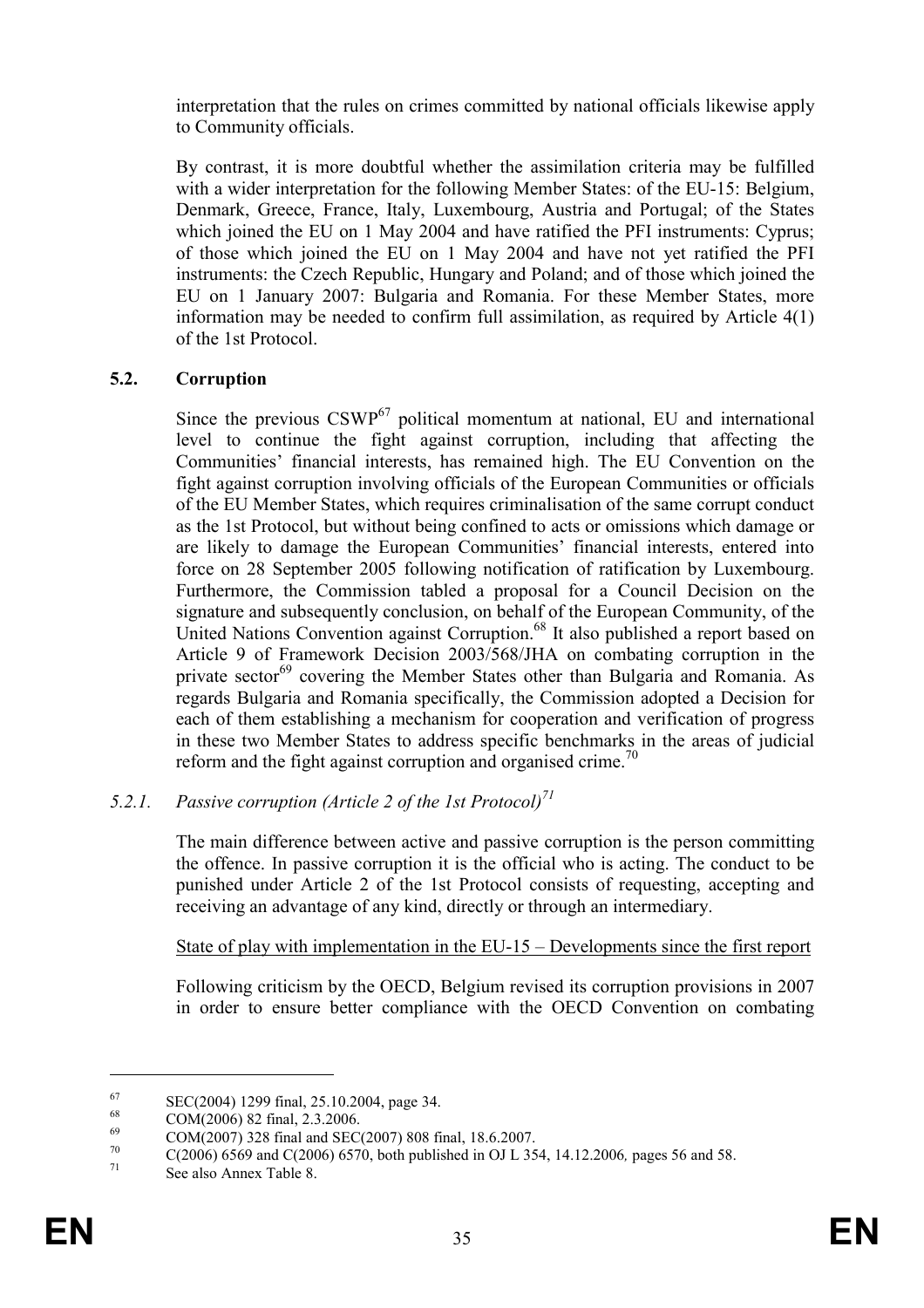bribery of foreign public officials in international business transactions.<sup>72</sup> The amendments concern better interpretation of passive bribery committed via an intermediary.

Linked to the EU Convention on the fight against corruption involving officials of the European Communities or officials of the EU Member States, the French amendments to ensure that the offence of passive corruption covers Member State or Community officials entered into force on 28 September 2005. In 2007 France made further amendments to its provisions on corruption offences, which led to reorganisation of the rules applicable in the Criminal Code. The amendment considers European Union institutions, bodies and agencies to be a public international organisation, as provided for in the different corruption offences, so that in substance there is no change with regard to implementation of the 1st Protocol.

Sweden and the UK commented on the findings of the previous  $CSWP<sup>73</sup>$  on their implementation. Sweden confirmed the Commission's assumption that application of corruption offences to Community or other Member States' officials was ensured by the wide definition of "official" in the Criminal Code. The UK clarified that it would prosecute bribery of foreign officials and officials of international organisations, including the Communities, under common law and the offence of corrupt transactions with agents under Section 1 of the Prevention of Corruption Act 1906. In this context, the Crown Prosecution Service feels confident that it can prosecute officials of the European Communities or officials of the EU Member States on corruption charges in the UK.<sup>74</sup>

Germany, Austria and the UK hinted at the ongoing reform of their rules on corruption offences: Germany envisages integrating in its Criminal Code an extension of the corruption offences to other Member States' or Community officials. In the meantime, Austria has enacted as of 1 January 2008 a reform in which corruption offences only distinguish whether the bribe is related to the official's duties or not, but no longer differentiate between bribery for illicit and licit deeds. The UK submitted a proposal for a new Corruption Bill 2006-07, which explicitly punishes bribery of foreign public officials. The proposed definition of foreign public officials covers both officials of foreign states and officials of international organisations.

In January 2007 the Spanish government submitted an amendment to the Criminal Code explicitly extending corruption offences to cover foreign and Community officials.

#### State of play with implementation in the Member States which joined on or after 1 May 2004 – Analysis

Cyprus, insofar as it has transposed the PFI instruments in a single legal text, has introduced a new specific offence modelled on Article 2 of the 1st Protocol in that

 $72$  See Article 1 of the OECD Convention on combating bribery of foreign public officials in international business transactions.

<sup>73</sup> SEC(2004) 1299 final, 25.10.2004, page 37.

<sup>74</sup> See also the Statement by the Attorney-General, Hansard, 4 December 2001, col. 818-819.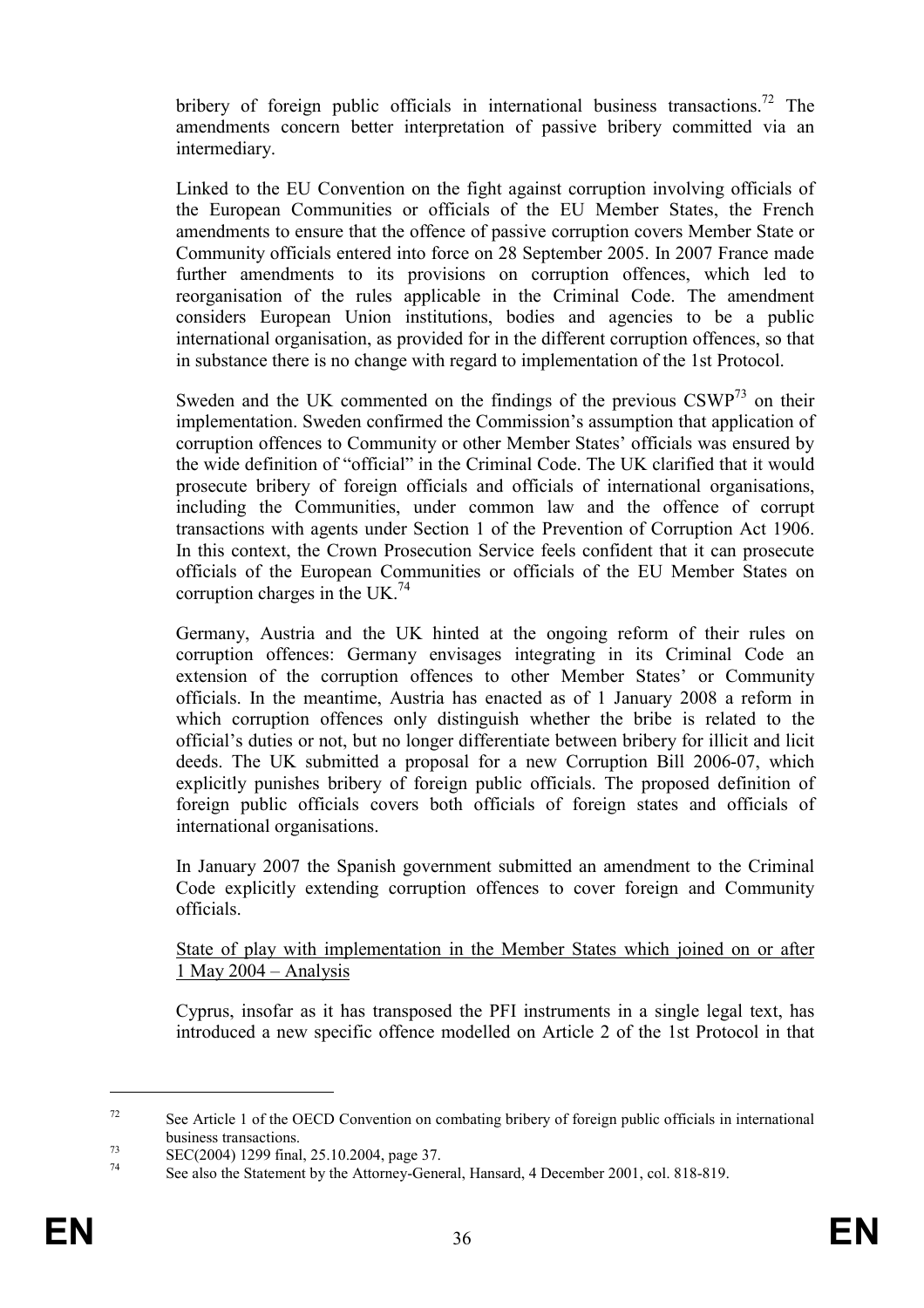the newly introduced offence is limited to an act or omission damaging or likely to damage the European Communities' financial interests.

Slovakia provides for an elaborate system of corruption offences, which are intended to ensure that a general offence applies in a subsidiary way in all cases where the specific conditions of the other forms of corruption offences are not fulfilled. That subsidiary offence covers foreign public officials, which means officials or servants of foreign countries and of public international organisations.

The other Member States which joined on 1 May 2004 and have ratified the PFI instruments (Estonia, Latvia, Lithuania and Slovenia) define an offence of passive bribery in their Criminal Codes and have extended its scope to officials or servants of foreign countries and of public international organisations.

The same technique is already used by the Member States which have not yet ratified the PFI instruments (the Czech Republic, Hungary, Malta and Poland) or which joined the EU on 1 January 2007 (Bulgaria and Romania).

## Evaluation

Bearing in mind that substantive criminal provisions must always provide for the highest standard of compliance, the Commission confirms its conclusion in the previous CSWP<sup>75</sup> that seven of the EU-15 Member States (Germany, Greece, France, Ireland, Italy, Luxembourg and Austria) can be considered to have criminalised at least the conduct to which Article 2 of the 1st Protocol applies and are fully compliant as regards the scope of their national provisions. Also Cyprus, of the States which joined the EU on 1 May 2004 and have ratified the PFI instruments, falls into this category.

For Germany, compliance is, however, only formal. The German criminal law complies only insofar as the 1st Protocol and the EU Convention are read as penalising conduct that includes performance of or abstention from any act within the powers of the holder of the office or function if the act concerned is carried out in breach of the official's duties.<sup>76</sup> As in the previous  $CSWP$ ,<sup>77</sup> the Commission must therefore reconfirm that Germany is still failing to live up to the requirements of the assimilation principle, as regards bribery for licit deeds, since the conduct is punished only if committed by a German national official respectively. Whereas the recently adopted reform of the corruption law in Austria ensures full assimilation of Community officials or officials of other EU Member States with the country's own national officials as of 1 January 2008, the pending German reform proposal does not. Given that the main purpose of the corruption offences defined by the 1st Protocol and the above-mentioned EU Convention is to ensure that all aspects of corruption are also penalised in one Member State if committed by Community officials or officials of another Member State, the mere formal compliance by

<sup>&</sup>lt;sup>75</sup> SEC(2004) 1299 final, 25.10.2004, page 38.

Explanatory report on the 1st Protocol: OJ C 11, 15.1.1998, p. 8; and Explanatory report on the EU Convention on the fight against corruption involving officials of the European Communities or officials of the EU Member States: OJ C 391, 15.12.1998, p. 5.

<sup>77</sup> SEC(2004) 1299 final, 25.10.2004, page 39.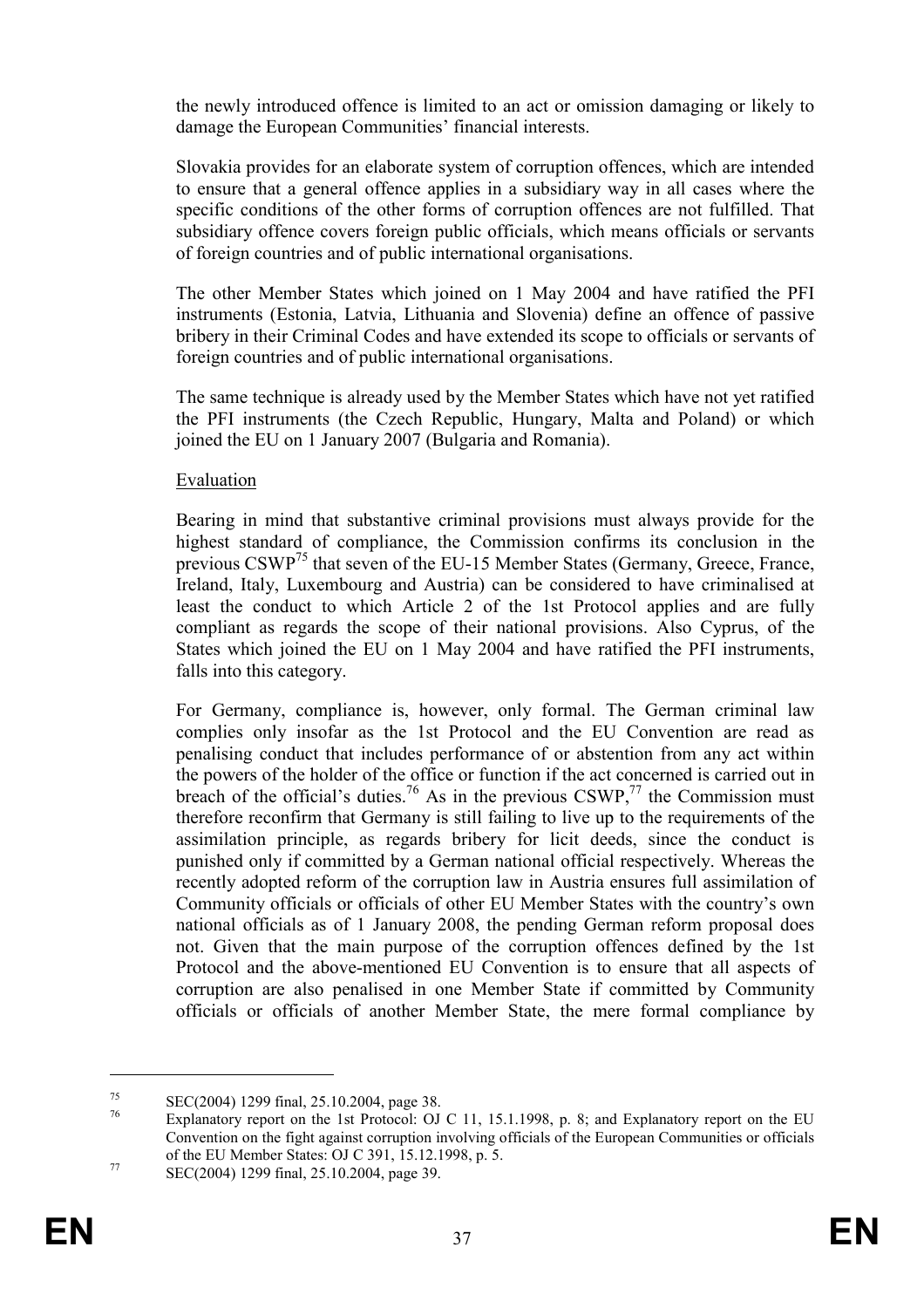Germany appears seriously to put at risk attainment of an equivalent level of criminal-law protection against corruption affecting the European Union.

The previous CSWP<sup>78</sup> stated that, concerning the five EU-15 Member States (Belgium, Denmark, the Netherlands, Portugal and Finland) that do not explicitly refer to Community officials but to "EU officials" (Portugal) or to officials of other international organisations (Belgium, Denmark, the Netherlands and Finland), despite lacking evidence to this effect, it seems very reasonable to assume that the concept used in the national laws is likely to be interpreted by the courts so as to match the definitions in Article 1 of the 1st Protocol. With this in mind, the Commission would deem Estonia, Latvia, Lithuania and Slovenia, out of the Member States which joined the EU on 1 May 2004 and have ratified the PFI instruments, as also compliant, since their criminal laws explicitly refer to officials of other countries or international organisations.

At first glance, also amongst the States which joined the EU on 1 May 2004 and have ratified the PFI instruments, the Slovakian system of corruption offences seems sufficient for transposition of the 1st Protocol, although it appears useful to keep an eye on actual application of this system, since there may be doubts whether these different provisions are compatible with the requirement of legal certainty or assimilation, insofar as the corrupt conduct is criminalised by superseding provisions, depending on different circumstances for the person acting and the facts of the cases.

Two (Sweden and UK) of the three EU-15 Member States (Spain, Sweden and the UK) where the Commission deemed it largely up to the courts to consider whether Community officials are within the scope of the relevant bribery offences<sup>79</sup> made statements confirming their confidence that they could prosecute officials of the European Communities or officials of the EU Member States on their own corruption charges. For the moment, the risk that the courts will deny that the offence of passive corruption can be committed by Community officials therefore appears rather low, although developments in case law in this regard will continue to be monitored. In Spain the risk is further reduced by the pending proposal for an amendment to the Spanish Criminal Code explicitly extending corruption offences to foreign and Community officials.

All the Member States which joined the EU on 1 May 2004 and have not yet ratified the PFI instruments (the Czech Republic, Hungary, Malta and Poland) or which joined the EU on 1 January 2007 (Bulgaria and Romania) apply rules on corruption offences that do not refer to Community officials or officials of other Member States but to foreign officials or officials of international organisations. Again, as for other Member States, it must be assumed reasonable that the concept used in the national laws is likely to be interpreted by the courts so as to match the definitions in Article 1 of the 1st Protocol.

 $^{78}$  SEC(2004) 1299 final, 25.10.2004, page 38.<br> $^{79}$  See the graviture CSWD: SEC(2004) 1200 fin

See the previous CSWP: SEC(2004) 1299 final, 25.10.2004, page 39.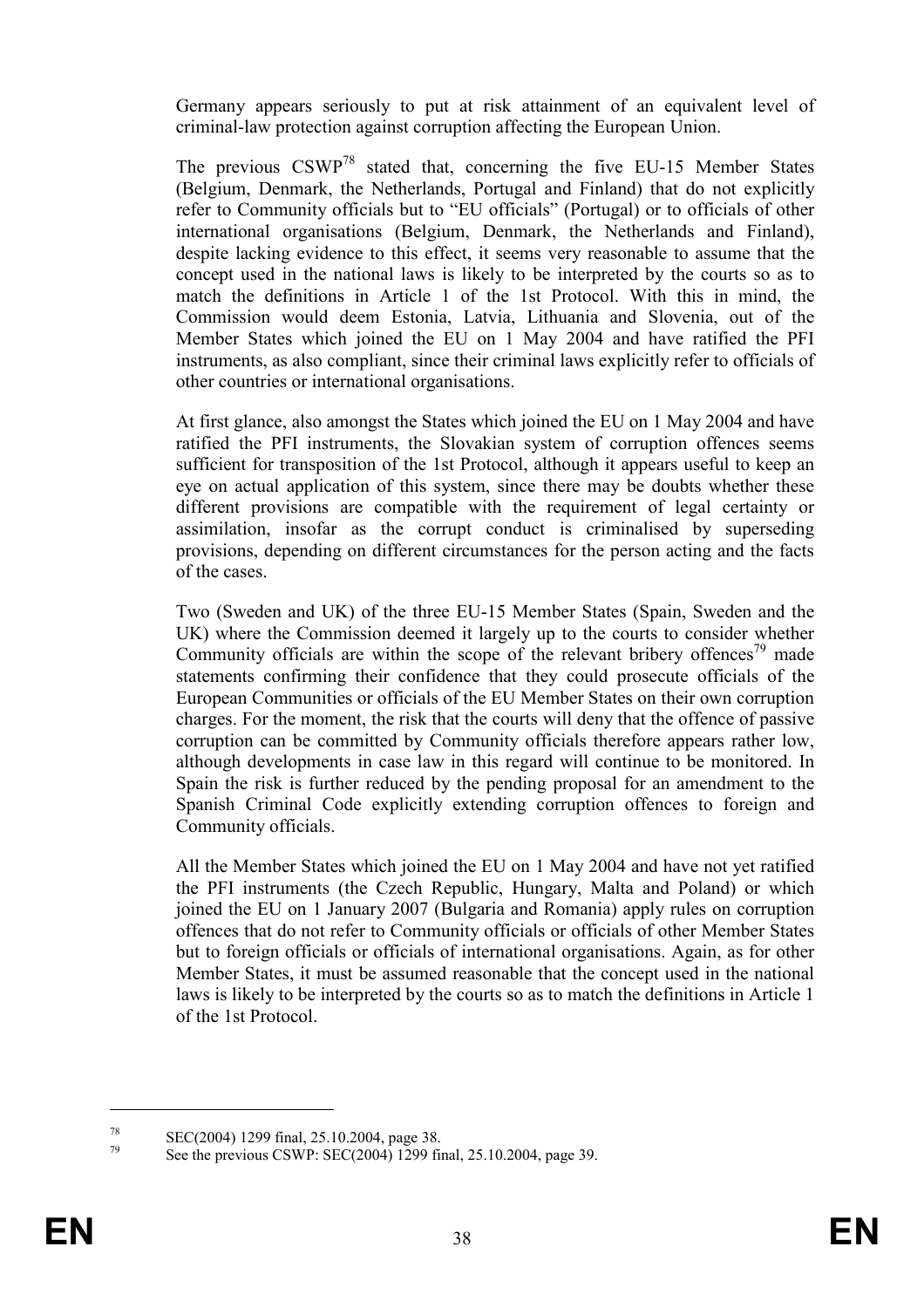# 5.2.2. Active corruption (Article 3 of the 1st Protocol) $80$

Active corruption is the corollary of the offence defined in Article 2 of the 1st Protocol, seen from the corruptor's side.<sup>81</sup> As regards the specific way of interpreting the offence, the foregoing considerations on passive corruption also apply to active corruption.

Nearly all the Member States which joined the EU on 1 May 2004 and have ratified the PFI instruments (Estonia, Latvia, Lithuania, Slovenia and Slovakia) separate active from passive corruption, yet use a common reference as regards the term "official". Only Cyprus penalises active and passive bribery as the same offence.

In five of the Member States which joined the EU on 1 May 2004 and have not yet ratified the PFI instruments (the Czech Republic, Hungary and Malta) or which joined the EU on 1 January 2007 (Bulgaria and Romania), the situation is the same. It is interesting to note that, whereas the Hungarian wording of the offence does not seem to cover active corruption via an intermediary, the interpretation by the judiciary does.<sup>82</sup> Unlike the others, Poland redefines the term "official" twice, but in the same way, for active and passive corruption alike.

Due to the parallelism of each Member State's measures in this regard, the evaluation of the Member States' implementing measures and how they relate to possible attainment of an equivalent level of criminal-law protection is identical to the foregoing evaluation on passive corruption.

## 5.2.3. Assimilation of members of the institutions as regards corruption (Article 4(2) and (3) of the 1st Protocol)<sup>8.</sup>

The purpose of Article 4 of the 1st Protocol is that members of national (parliamentary and government) bodies and members of the European institutions should be treated in the same way as regards the offences covered by the PFI instruments. On the one hand, criminal conduct by these persons must be criminalised, but on the other the specific situation of persons exercising a constitutional or political function should not be disregarded. Member States are required to ensure that, for punishable fraud and corruption offences, members of the Commission are assimilated to government ministers, members of the European Parliament to members of national parliaments, members of the ECJ to members of the highest national courts and members of the European Court of Auditors to their national counterparts.

#### State of play with implementation in the EU-15 – Developments since the first report

In response to the statement in the previous  $CSWP^{84}$  that neither statutory instruments nor common law in the UK seem to provide for the assimilation required by Article 4 of the 1st Protocol, the UK declared that no-one, whatever their

 $\frac{80}{81}$  See also Annex Table 8.

<sup>&</sup>lt;sup>81</sup> Explanatory report on the 1st Protocol: OJ C 11, 15.1.1998, p. 8.

<sup>&</sup>lt;sup>82</sup> Hungarian Supreme Court, Judgment Legf. Bír. Bfv. IV. 1544/1997; published under No BH1998.320.

<sup>&</sup>lt;sup>83</sup> See also Annex Table 8.

SEC(2004) 1299 final, 25.10.2004, page 41.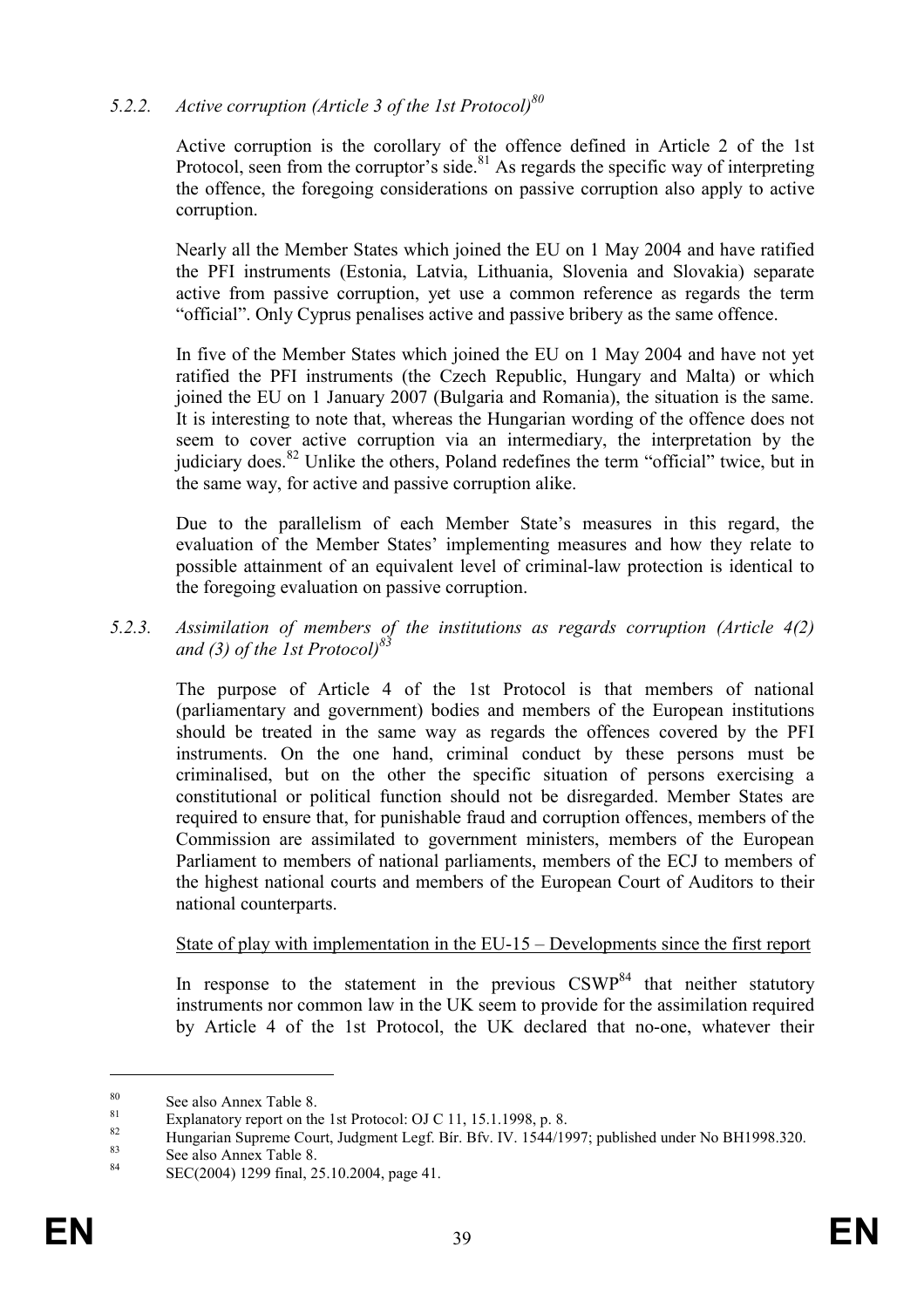function, except for the Head of State, is immune from prosecution and that assimilation is therefore fully guaranteed.

For Germany, the envisaged reform also intends to integrate the liability of members of the institutions into the Criminal Code. At present their liability is provided for in a specific separate law.

#### State of play with implementation in the Member States which joined on or after 1 May 2004 – Analysis

The Czech Republic, Estonia, Cyprus and Lithuania fail to provide explicitly for criminal liability of members of the Commission, European Parliament, ECJ and Court of Auditors. Instead, they seem to assume that national courts' practice will consider the term "official" as covering all appointed or elected members, including members of the European institutions.

The Criminal Codes of Bulgaria, Latvia, Hungary, Malta, Poland, Romania, Slovenia and Slovakia take a similar approach, but provide for at least extension to members of international parliamentary assemblies (Poland and Romania) or to judges of international organisations (Slovenia) or to both (Bulgaria, Latvia, Hungary, Malta and Slovakia), so that members of the European Parliament or the ECJ are already covered by the wording of the applicable offences. The Slovakian Criminal Code also makes explicit reference to MEPs, provided they are Slovak nationals.

As regards the derogations possible under Article 4(3) and (4) of the 1st Protocol, none of the Member States which joined the EU on 1 May 2004 appears to provide for specific rules regarding criminal prosecution of members of their national governments, parliaments or high courts also to apply to similar functions exercised by members of the Commission, the European Parliament and the ECJ.

## Evaluation

As in the previous CSWP,<sup>85</sup> all EU-15 Member States seem to ensure compliance with Article 4 of the 1st Protocol. For some of them, however, (Belgium, Denmark, Spain, the Netherlands, Portugal and the UK) full application will continue to be monitored, based on their possible court practice to be established. Again, the Spanish government proposal submitted in January 2007 explicitly lists members of the institutions as liable under the corruption offences.

Except for Cyprus, the approach of monitoring future case law on application of the corruption offences in the light of the assimilation requirements must also be taken for the Member States which joined the EU on 1 May 2004 or on 1 January 2007, regardless of whether the PFI instruments already apply to them or not.

## 5.2.4. Penalties (Article 5 of the 1st Protocol)<sup>86</sup>

Article 5 of the 1st Protocol requires the Member States to ensure that active and passive corruption, as defined in Articles 2 and 3, are always punishable by criminal

<sup>&</sup>lt;sup>85</sup> SEC(2004) 1299 final, 25.10.2004, page 41.

See also Annex Table 8.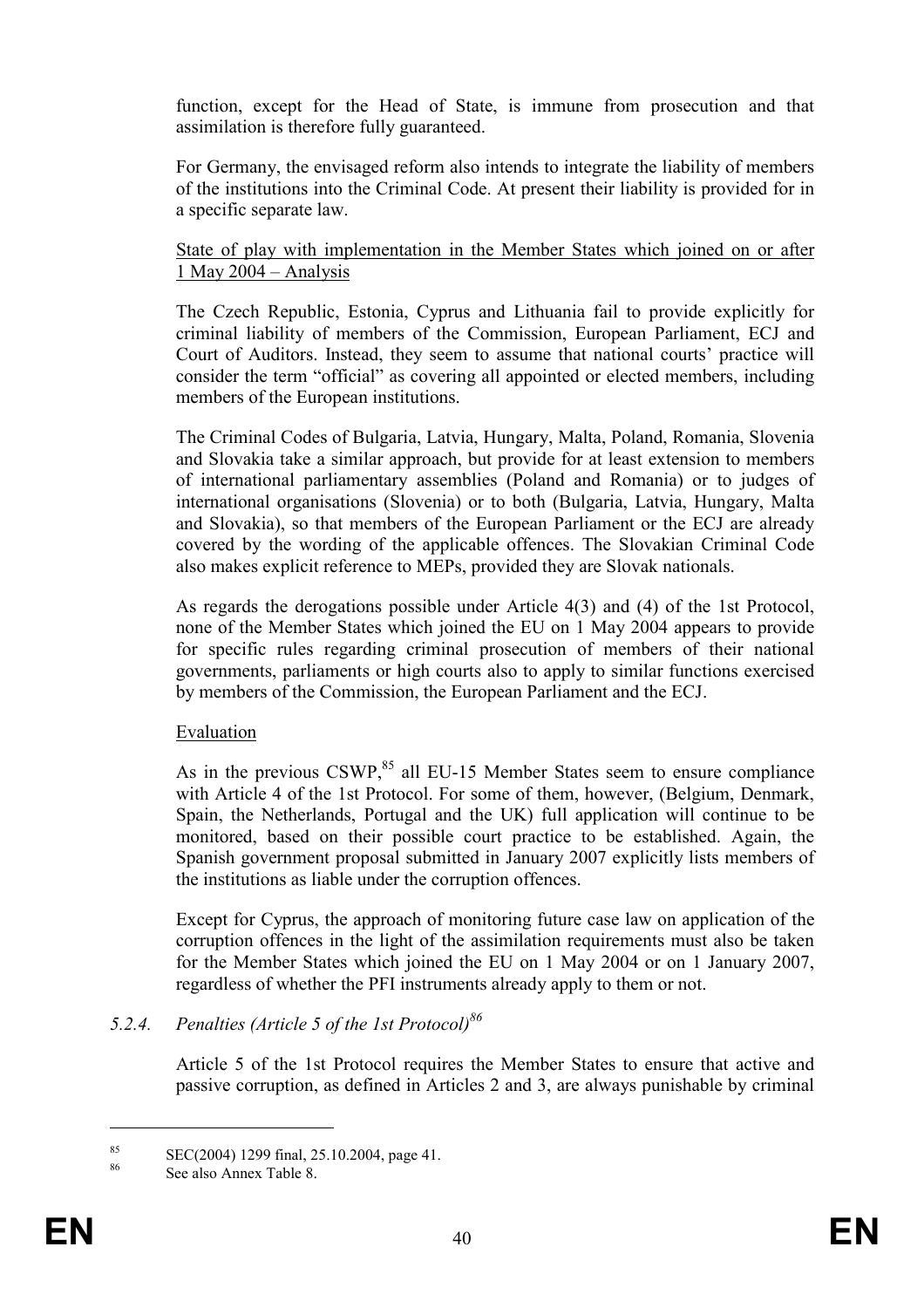penalties. It requires the Member States to provide for penalties involving deprivation of liberty, which can give rise to extradition in the most serious cases.

## State of play with implementation in the EU-15 – Developments since the first report

None of the EU-15 has indicated any new development as concerns penalties for corruption offences since the first report.

#### State of play with implementation in the Member States which joined on or after 1 May 2004 – Analysis

All the Member States which joined the EU on or after 1 May 2004 provide for criminal penalties for corruption. Punishment for the standard offence provided for by Articles 2 and 3 of the 1st Protocol varies between Member States, depending on whether the penalties for active and passive corruption are the same or not.

Estonia and Cyprus, of the States which have ratified the PFI instruments, and Bulgaria, the Czech Republic, Malta and Poland punish both active and passive corruption in the same way. The highest maximum punishment is provided for in Poland, where imprisonment for corruption ranges from one to ten years, followed by Cyprus, where imprisonment of up to seven years is possible, and Bulgaria, where the punishment can be up to six years' imprisonment plus a fine. Consistently, the Czech Republic, Estonia and Malta provide for a maximum punishment of five years' deprivation of liberty, yet the minimum punishment is nine months in Malta, one year in the Czech Republic and in Estonia. In Cyprus imprisonment may also be combined with a financial penalty.

In Latvia, Lithuania Slovakia and Slovenia and in Hungary and Romania, of the States to which the PFI instruments are not yet applicable, passive and active corruption are penalised differently, with active corruption punished less severely in all of them. Romania punishes passive corruption with imprisonment for between three and twelve years. In Latvia, Hungary and Slovenia imprisonment for passive corruption can be for up to a maximum of eight years, yet in Latvia there is no minimum punishment, in Slovenia it is one year and in Hungary two years. Lithuanian and Slovak law punish passive corruption with imprisonment for up to five years; Slovakia provides for a minimum imprisonment of two years. In Latvia the punishment for active corruption is up to six years' imprisonment, in Hungary and in Slovenia from one to five years and in Romania from six months to five years. Lithuanian law punishes active corruption with up to four years, Slovak law up to three years. Depending on the different forms of corrupt behaviour provided for in the Slovak system, the punishment may rise to imprisonment ranging from five to twelve years for more serious forms of passive corruption.

## Evaluation

The previous CSWP<sup>87</sup> considered that all EU-15 Member States clearly impose criminal penalties for the corruption offences punished in their legal system. This compliance with Article 5 of the 1st Protocol is also true for all the Member States which joined the EU on 1 May 2004. There is no need to verify whether the

 $\text{SEC}(2004)$  1299 final, 25, 10, 2004, page 43.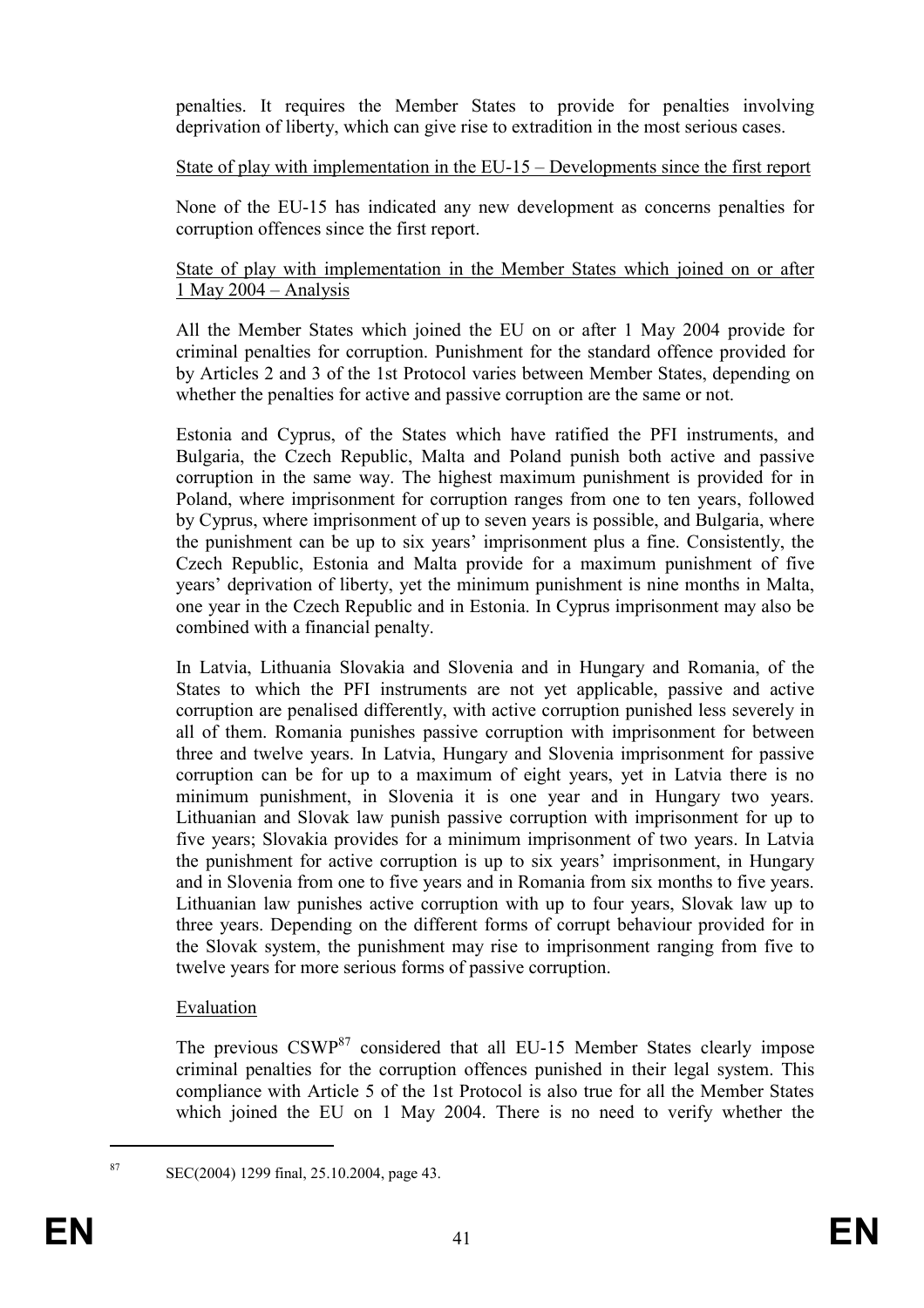punishment for corruption is long enough to allow extradition. Firstly, because all Member States always impose a penalty including deprivation of liberty and, secondly, because corruption is one of the offences listed in Article 2(2) of Framework Decision 2002/584/JHA on the European arrest warrant.

The more favourable starting conditions – namely that corruption was perceived by the existing legal traditions as conduct that needed to be punished – have led to an overall picture that seems satisfactory in terms of effectiveness and dissuasiveness, particularly since, in principle, all the Member States impose imprisonment as the standard punishment for active and passive corruption.

An overview of implementation with regard to the whole spectrum of corruption for the EU-15 and for the Member States which joined the EU on 1 May 2004 and have ratified the PFI instruments gives a result based essentially on the results of the evaluation on passive corruption, which is valid for all other aspects addressed in this regard too:

| Table 7: Implementation overview – corruption                                               |                                                                                                                                              |                                                                                                 |  |  |  |
|---------------------------------------------------------------------------------------------|----------------------------------------------------------------------------------------------------------------------------------------------|-------------------------------------------------------------------------------------------------|--|--|--|
| <b>Member States</b>                                                                        | <b>Transposition complete or</b><br>considered nearly complete                                                                               | <b>Transposition incomplete or</b><br>further information required to<br>evaluate transposition |  |  |  |
| $EU-15$                                                                                     | Belgium, Denmark, Greece, Spain,<br>France, Ireland, Italy, Luxembourg,<br>the Netherlands, Austria, Portugal,<br>Finland, Sweden and the UK | Germany                                                                                         |  |  |  |
| Member States which joined the<br>EU on 1 May 2004 and have<br>ratified the PFI instruments | Estonia, Cyprus, Latvia, Lithuania<br>and Slovenia                                                                                           | Slovakia                                                                                        |  |  |  |

## 5.3. Money laundering (Article 2 of the 2nd Protocol)<sup>88</sup>

Article 2 of the 2nd Protocol requires Member States to ensure that the criminal offence of money laundering in their national legislation also includes the offences of fraud, at least in serious cases, and of active and passive corruption as predicate offences. The same obligation is found in Article 3(5) of Directive 2005/60/EC on the prevention of the use of the financial system for the purpose of money laundering and terrorist financing<sup>89</sup> which repealed Directive  $91/308/EEC$ , as amended by Directive 2001/97/EC. The Member States have to bring into force the laws, regulations and administrative provisions necessary to comply with the new Directive by 15 December 2007 at the latest. In the criminal law area, the Directive is supplemented by Joint Action 98/699/JHA on money laundering, the identification, tracing, freezing, seizing and confiscation of instrumentalities and the proceeds from crime<sup>90</sup> and by Council Framework Decision 2001/500/JHA on money laundering, the identification, tracing, freezing, seizing and confiscation of instrumentalities and

<sup>&</sup>lt;sup>88</sup> See also Annex Table 9 and note that, as the 2nd Protocol providing for this offence has not yet entered into force, this section is included only for the sake of completeness.

 $^{89}$  OJ L 309, 25.11.2005, p. 15.

OJ L 333, 9.12.1998, p. 1.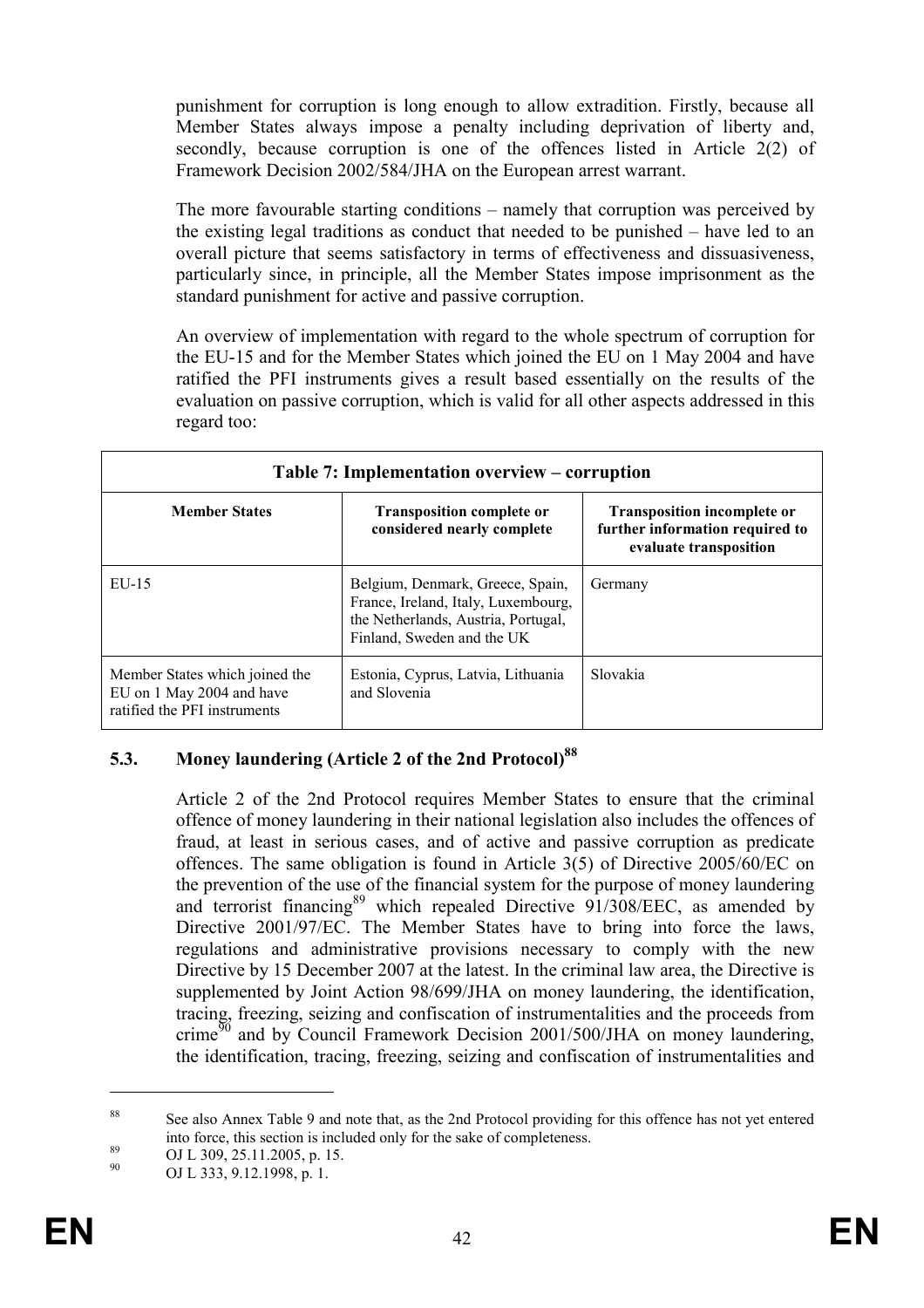the proceeds of crime, $91$  on which the Commission published a second report in  $2006^{92}$ 

#### State of play with implementation in the EU-15 – Developments since the first report

Greece and Luxembourg have amended their money-laundering provisions since the previous CSWP.<sup>93</sup> In 2005 Greece amended the money-laundering offence and extended it explicitly to the offences listed in the specific law on the protection of the Communities' financial interests and to the corruption offences. Amongst others, with a view to preparing for ratification of the 2nd Protocol, Luxembourg did the same in 2004 with regard to the specific offence of fraud affecting the Communities' financial interests and the corruption offences, both to be found in its Criminal Code. In this context, it should be added that Austria considered it unnecessary to amend its money-laundering offence in view of its ratification of the 2nd Protocol.

Germany and Sweden commented on the findings of the previous CSWP.<sup>94</sup> Sweden explained that tax and customs fraud are predicate offences within the definition of money laundering. Germany stressed the difference between "serious fraud", as defined in Article 2 of the PFI Convention, based on the specific threshold of  $\epsilon$ 50 000 and of "fraud, at least in serious cases" as referred to in Article 1(e) of the 2nd Protocol. In Germany's view, the latter is subject to the national assessment of seriousness and not tied to any threshold. That is why Germany should be deemed to have provided for full implementation, even if the predicate offences of its moneylaundering offence do not include tax fraud, unless conducted on a repetitive basis or by a gang, since this is one of the "serious cases" which Germany would consider to justify a predicate offence to money laundering. Following this line of argument, all other Member States would also benefit from the fact that predicate offences may be limited to circumstances or thresholds (for instance, Spain and Austria). At the moment, however, Germany would nonetheless not comply with the requirements of the 2nd Protocol. The case law of the German Bundesgerichtshof<sup>95</sup> considers that the circumstances used in the related predicate offence in Section 370a of the German Fiscal Code for serious tax fraud are not specific enough to satisfy constitutional criminal law guarantees, which leads the court to refuse to apply the offence at all. Consequently, de facto the whole aspect of revenue fraud is presently not applicable as a predicate offence to money laundering in Germany. Cutting out a whole aspect of fraud to the Community's revenue, as is presently the case in Germany, seems to go beyond the liberty given to Member States with the wording "fraud, at least in serious cases." In fact, Germany plans to revise the related offence for "serious tax fraud" in the near future, which should then lead to compliance, at least according to the German interpretation of the requirements of the 2nd Protocol.

State of play with implementation in the Member States which joined on or after 1 May 2004 – Analysis

 $^{91}_{92}$  OJ L 182, 5.7.2001, p. 1.

 $^{92}$  COM(2006) 72 final, 21.2.2006.

 $\text{SEC}(2004)$  1299 final, 25.10.2004, page 47.

<sup>&</sup>lt;sup>94</sup> SEC(2004) 1299 final, 25.10.2004, page 46.

<sup>95</sup> German Bundesgerichtshof, Judgment 5 StR 85/04, 22.7.2004.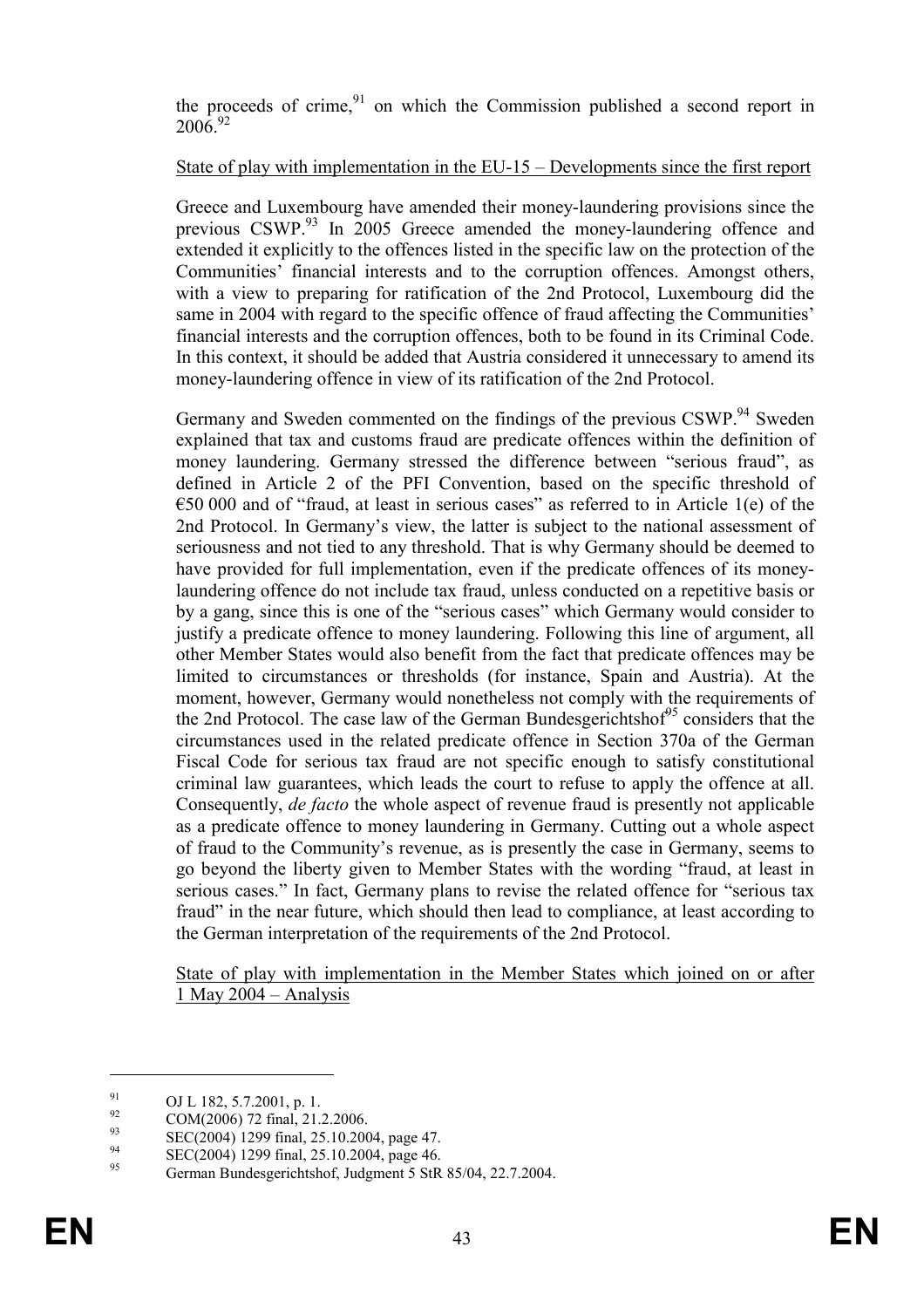The offence of money laundering, as provided for by the national provisions of Estonia, Latvia, Lithuania, Slovenia and Slovakia and also of Bulgaria, the Czech Republic, Hungary, Malta, Poland and Romania, out of the States where the PFI instruments are not yet applicable, considers as predicate offences all possible crimes under the relevant national legislation. In these countries fraud and corruption offences are therefore likewise covered. In Poland the reference to all possible offences as predicate offences seems to include tax fraud, criminalised outside the Criminal Code in the Polish Fiscal Criminal Code.

In Cyprus the offence of money laundering is linked to a set list of predicate offences, which the specific legislation on offences concerning the EC's financial interests extended to cover exactly these offences.

### Evaluation

To evaluate compliance with Article 2 of the 2nd Protocol and the impact, it must be borne in mind that, of the EU-15, Italy still has not ratified the 2nd Protocol, but will still have to comply with Directive 2005/60/EC. It is also clear that, due to various efforts by the EC, attainment of an adequate level of protection of the Communities' financial interests is well advanced in the field of money laundering.

Based on the additional information, 14 of the EU-15 Member States (Belgium, Denmark, Spain, Greece, France, Ireland, Italy, Luxembourg, the Netherlands, Finland, Austria, Portugal, Sweden and the UK) seem to comply with their obligations under Article 2 of the 2nd Protocol. The same can be said of all of the Member States which joined the EU on or after 1 May 2004, regardless of whether the PFI instruments are applicable to them (Estonia, Cyprus, Latvia, Lithuania, Slovenia and Slovakia) or not (Bulgaria, the Czech Republic, Hungary, Malta, Poland and Romania).

Despite its interpretation, Germany still seems to fall short of compliance as no form of revenue fraud, even if committed under circumstances defined nationally as serious, may be a predicate offence due to the case law in which courts refused to apply the predicate offence concerned. Germany is working on a legislative solution, and the situation will need to be looked at again after the ongoing reform.

| Table 8: Implementation overview – money laundering                                         |                                                                                                                                       |                                                                                                 |  |  |  |
|---------------------------------------------------------------------------------------------|---------------------------------------------------------------------------------------------------------------------------------------|-------------------------------------------------------------------------------------------------|--|--|--|
| <b>Member States</b>                                                                        | <b>Transposition complete or</b><br>considered nearly complete                                                                        | <b>Transposition incomplete or</b><br>further information required to<br>evaluate transposition |  |  |  |
| $EU-15$                                                                                     | Belgium, Denmark, Greece, Spain,<br>France, Ireland, Luxembourg, the<br>Netherlands, Austria, Portugal,<br>Finland, Sweden and the UK | Germany                                                                                         |  |  |  |
| Member States which joined the<br>EU on 1 May 2004 and have<br>ratified the PFI instruments | Estonia, Cyprus. Latvia, Lithuania,<br>Slovenia and Slovakia                                                                          |                                                                                                 |  |  |  |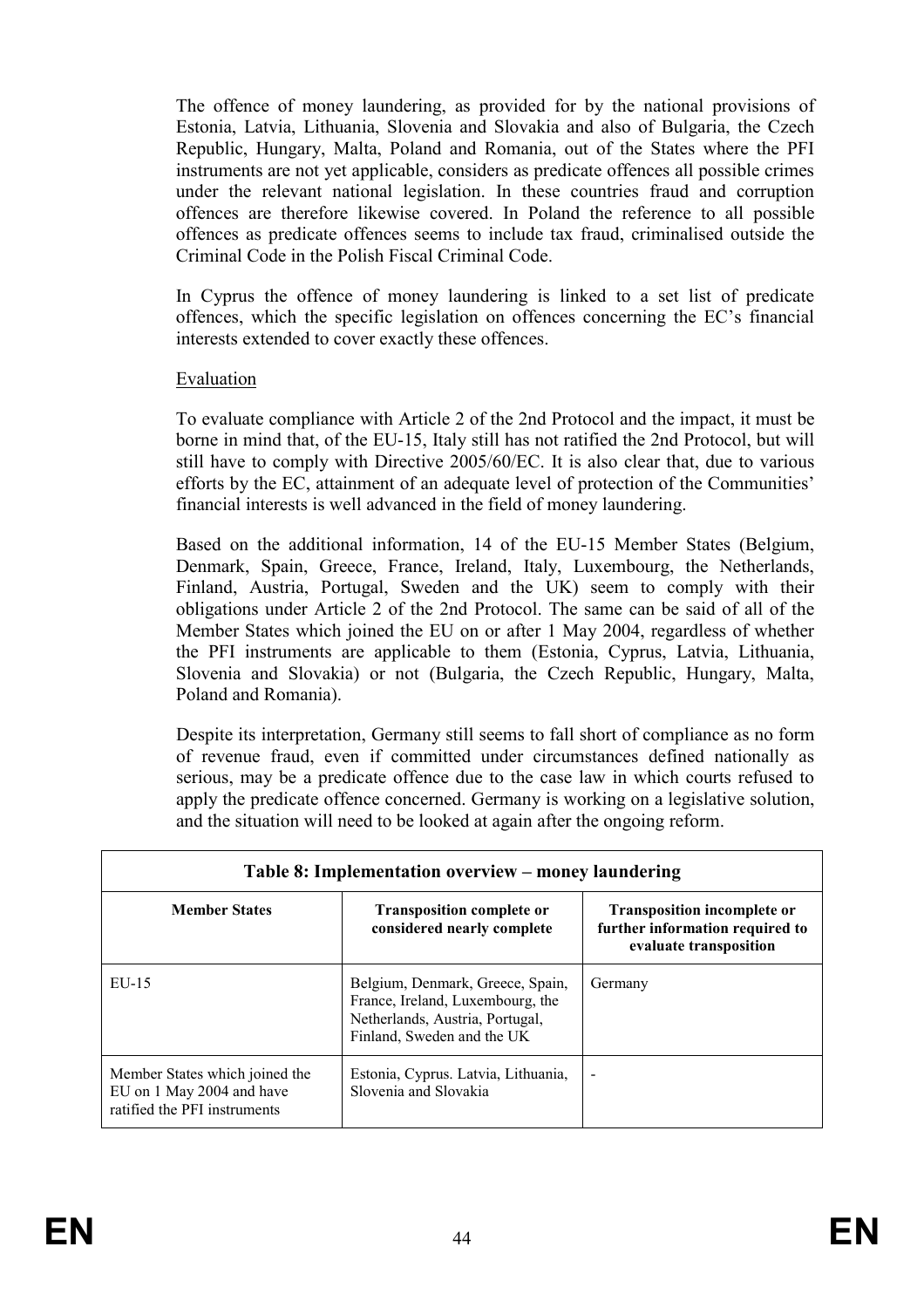Since Italy has not yet ratified the 2nd Protocol, it is not listed in the table for the  $E$ U-15.

## 6. PROVISIONS RELATING TO MORE GENERAL CONCEPTS OF SUBSTANTIVE CRIMINAL LAW

## 6.1. Criminal liability of heads of businesses (Article 3 of the PFI Convention, Article 7(1) of the 1st Protocol and Article 12(1) of the 2nd Protocol)<sup>96</sup>

The concept of criminal liability of heads of businesses, introduced by Article 3 of the PFI Convention and then extended to the offences of corruption and money laundering under the 1st and 2nd Protocols, is one of the innovative aspects of the PFI instruments. Article 3 of the PFI Convention establishes the principle that heads of businesses exercising legal or effective power within a business should not automatically be exempted from all criminal liability where an offence criminalised under the PFI instruments has been committed by a person under their authority acting on behalf of their business. The same provision requires each Member State to take the measures it deems necessary to allow heads of businesses or other persons with power to take decisions or exercise control within a business to be held criminally liable where the principles defined by its national law so permit. According to the explanatory report, Member States have retained considerable freedom to establish the basis for criminal liability of decision-makers and heads of businesses, notably based on their personal action as authors of, associates in, instigators of or participants in the main offence up to introducing specific offences.<sup>97</sup>

#### State of play with implementation in the EU-15 – Developments since the first report

The reform of the fraud law in the UK jurisdictions of England & Wales and Northern Ireland introduced a specific section providing that, for the fraud offences contained in the Fraud Act 2006, heads of businesses or other persons with power to take decisions or exercise control within a business are to be held criminally liable.

In response to the criticism in the previous  $CSWP^{98}$  on implementation of that principle, Greece, France, Ireland, Italy and Austria submitted comments. As regards the finding in the previous  $\text{CSWP}^{99}$  that Greece has imposed specific criminal liability on heads of businesses, Greece explained that the offence also criminalises failure to prevent criminal behaviour within an enterprise. In response to the proposal in the previous  $CSWP^{100}$  to look at case law in order to be able to assess the criminal liability of heads of businesses in some EU-15 Member States, France reiterated that the French courts acknowledge the principle of criminal liability of heads of businesses for any act or omission in breach of legislative or statutory rules. Italy and Austria explicitly emphasised that their system of joint responsibility also applies to the criminal liability of heads of businesses. In the same way, Sweden hinted that

 $\frac{96}{97}$  See also Annex Table 9.

<sup>&</sup>lt;sup>97</sup> Explanatory report on the PFI Convention: OJ C 191, 23.6.1997, p. 1.<br><sup>98</sup> EXECCION: 1200 S 1, 25.10.2004

 $\frac{98}{99}$  SEC(2004) 1299 final, 25.10.2004, page 50.

<sup>&</sup>lt;sup>99</sup> SEC(2004) 1299 final, 25.10.2004, page 50.

SEC(2004) 1299 final, 25.10.2004, page 51.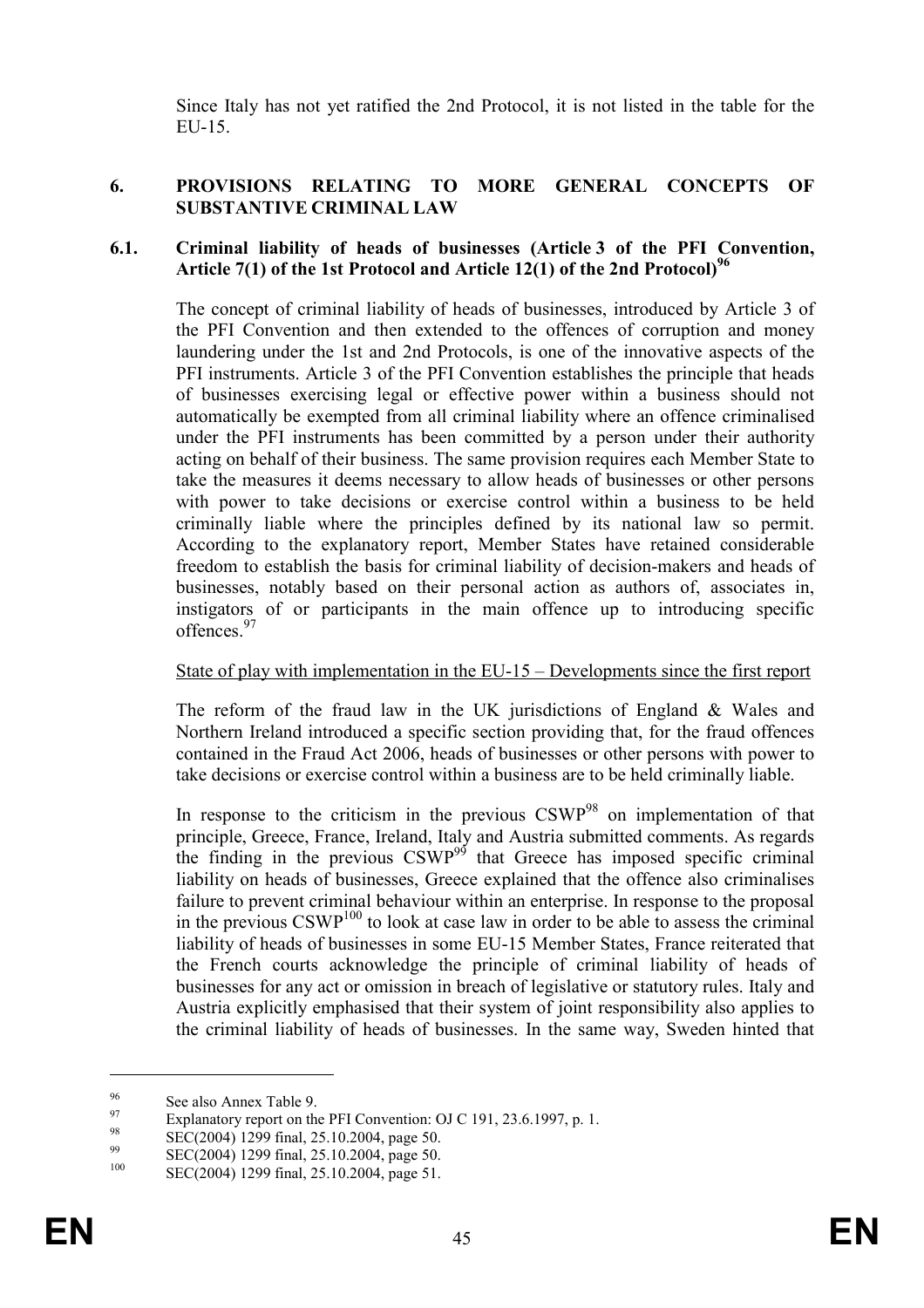complicity may also be construed through negligence and therefore be extended to heads of businesses. No Member State reported specific new case law on the criminal liability of heads of businesses.

State of play with implementation in the Member States which joined on or after 1 May 2004 – Analysis

In Cyprus the law implementing the PFI instruments contains a specific section providing that heads of businesses may be held criminally liable for the offences specified in that law in cases where they knew, or should have known, about the offence to be committed and failed to take all necessary action to forestall it.

Slovakia and, out of the States where the PFI instruments are not yet applicable, Bulgaria, Hungary and Romania also have a specific provision on the criminal liability of heads of businesses for making possible the particular fraud offences affecting the Communities' financial interests. However, this criminal liability of heads of businesses does not cover corruption or money laundering offences, for which heads of businesses may be criminally prosecuted only in accordance with the national rules on authors of, associates in, instigators of or participants in offences.

The Criminal Codes of Estonia, Latvia, Lithuania and Poland, which has not yet ratified the PFI instruments, recognise criminal liability of heads of businesses as a general concept of liability in their legal systems. Estonia, Latvia and Lithuania envisage a system whereby a negligent head of business may become liable for failure to perform organisational tasks to avoid offences. In Polish law penalties may be imposed on any natural person who is in control of unlawful behaviour.

The Czech Republic, Malta, Slovenia and, as regards offences other than fraud to the detriment of the Communities' financial interests, Hungary and Slovakia consider it sufficient that heads of businesses may be criminally prosecuted in accordance with their national rules on authors of, associates in, instigators of or participants in offences. The actual criminal liability of heads of businesses may vary, depending on the specific case.

## Evaluation

The previous CSWP<sup>101</sup> found it difficult to assess correct implementation of Article 3 of the PFI Convention due to the discretion left to Member States with regard to this concept, touching essentially on a general aspect of criminal-law systems.

In its previous  $CSWP$ ,<sup>102</sup> out of the EU-15 the Commission considered that the Netherlands, Greece, Spain, Portugal, Finland and the UK tended, in principle, to impose specific criminal liability on heads of businesses. Out of the Member States which joined on 1 May 2004 and have ratified the PFI instruments, Cyprus, Estonia, Latvia and Lithuania must be added to this group. Slovakia falls into this group only insofar as fraud affecting the Communities' financial interests themselves is concerned. Based on additional information, preliminary but no definitive conclusions can be drawn for those EU-15 Member States (Belgium, Denmark,

<sup>&</sup>lt;sup>101</sup> SEC(2004) 1299 final, 25.10.2004, page 48.

SEC(2004) 1299 final, 25.10.2004, page 50.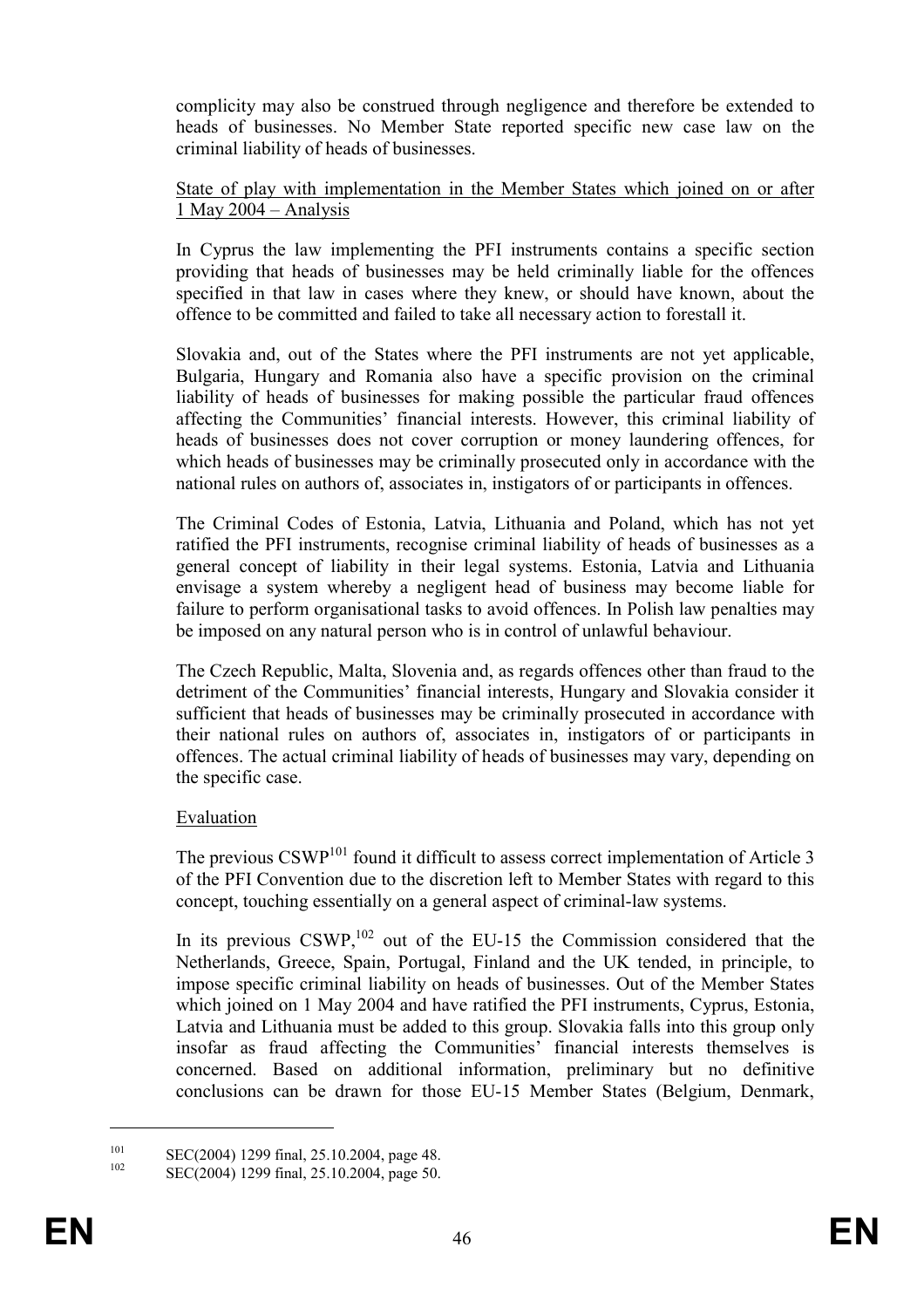Germany, France, Ireland, Italy, Luxembourg, Austria and Sweden) and also for Slovenia, as the only Member State which joined on 1 May 2004 and has ratified the PFI instruments, where the general rules on participation are considered sufficient.

The input from some of these Member States to demonstrate compliance still lacks really convincing examples from case law on the liability of heads of businesses. The Delmas-Marty report, $103$  which was the original inspiration behind Article 3 of the PFI Convention, demonstrated a need for harmonisation, since incompatibilities stem from the fact that the decision-maker is liable in very different circumstances, depending on the national legal system. With this in mind, the fact that in some Member States the rules on the criminal liability of heads of businesses have remained untouched also leads to the conclusion that, *prima facie*, incompatibilities persist and have not been reduced to avoid gaps or loopholes in implementation.

| Table 9: Implementation overview – criminal liability of heads of business                  |                                                                 |                                                                                                 |  |  |  |
|---------------------------------------------------------------------------------------------|-----------------------------------------------------------------|-------------------------------------------------------------------------------------------------|--|--|--|
| <b>Member States</b>                                                                        | <b>Transposition complete or</b><br>considered nearly complete  | <b>Transposition incomplete or</b><br>further information required to<br>evaluate transposition |  |  |  |
| EU-15                                                                                       | Greece, the Netherlands, Spain,<br>Portugal, Finland and the UK | Belgium, Denmark, Germany,<br>France, Ireland, Italy, Luxembourg,<br>Austria and Sweden         |  |  |  |
| Member States which joined the<br>EU on 1 May 2004 and have<br>ratified the PFI instruments | Estonia, Cyprus. Latvia, Lithuania<br>and Slovakia              | Slovenia                                                                                        |  |  |  |

For those Member States which joined the EU on 1 May 2004 and have not yet ratified the PFI instruments, Poland tends to impose specific criminal liability on heads of businesses. Hungary does so specifically but only with regard to fraud affecting the Communities' financial interests. Otherwise, Hungary, like the Czech Republic and Malta, considers the general rules on participation sufficient. The situation with Bulgaria and Romania is the same as in Hungary.

## 6.2. Liability of legal persons (Articles 3 and 4 of the 2nd Protocol) $104$

Article 3 of the 2nd Protocol has shaped the EU formula regarding the liability of legal persons for criminal activities. However, ten years after negotiation of that Protocol, legal persons' liability remains a difficult issue for Member States, despite the fact that many other EU third-pillar instruments and conventions of other international organisations to combat corruption impose introduction of such liability.<sup>105</sup> Under the 2nd Protocol, Member States are required to ensure that legal

<sup>103</sup> Delmas-Marty, "Incompatibilities between legal systems and harmonisation measures: Final report of the working party on a comparative study on the protection of the financial interests of the Community" in Commission of the European Communities, "The legal protection of the financial interests of the Community: Progress and prospects since the Brussels seminar of 1989", Brussels, 25 and 26 November 1993, analysis on p. 69 and recommendation on p. 91 (R. 9).

<sup>104</sup> See also Annex Table 10 and note that, as the 2nd Protocol providing for this concept has not yet entered into force, this section is included only for the sake of completeness. <sup>105</sup> See the previous CSWP: SEC(2004) 1299 final, 25.10.2004, page 52.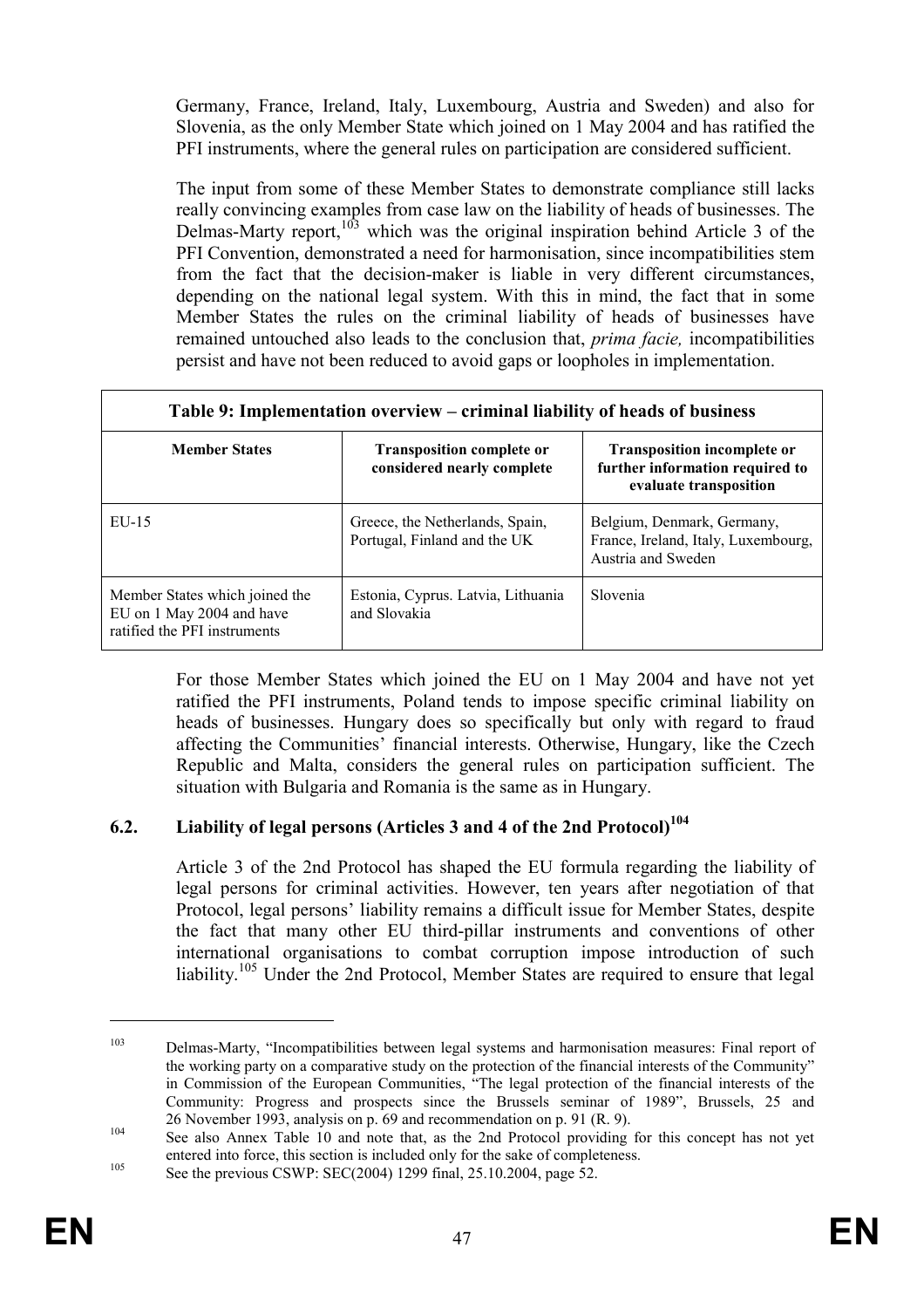persons can be held liable for fraud, active corruption and money laundering committed for their benefit by any person holding certain leading positions or decision-making powers within the legal entity.

The provision extends liability to cases where lack of supervision or control by a person in a position to exercise them rendered the offence possible. Article 3(3) of the 2nd Protocol stresses that the liability of a legal person should not exclude the liability of the natural person involved in commission of the offences for which the legal person is liable.

Article 4 of the 2nd Protocol addresses the issue of penalties against legal persons held liable for the offences referred to in Article 3, the minimum obligation being to impose criminal or administrative fines. It recognises the different forms of liability dealt with in Article 3, drawing a distinction between liability for an offence committed by a person in a leading position and liability for an offence committed by a subordinate employee.

Whatever the mechanism to establish criminal liability of legal persons, effective, proportionate and dissuasive penalties or measures must be provided for and, even if sanctions need not be provided for in the criminal legislation of the Member States, they should have a certain punitive character in the sense of going beyond mere reparation of damages or restitution of wrongful enrichment.<sup>106</sup> In the Commission's view, the liability of legal persons must result in sanctions having a punitive character. Those sanctions may then be supplemented by other measures, for instance as part of civil law.

#### 6.2.1. Liability of legal persons

Amongst the Member States under scrutiny, the previous  $\text{CSWP}^{107}$  identified, roughly speaking, four systems of liability of legal persons for fraud, active corruption and money laundering committed for their benefit:

- criminal liability for all criminal offences;
- criminal liability for specific offences;
- liability of legal persons for offences provided for in the criminal legislation but punished with "corporate fines"; and
- administrative law linking liability of legal persons to either all or specific criminal offences committed by natural persons. This system aims essentially to uphold the principle that only natural persons can commit criminal deeds.

## State of play with implementation in the EU-15 – Developments since the first report

With a view to ratification of the 2nd Protocol, in 2005 Austria enacted a comprehensive law on the criminal liability of legal persons. Under that law, legal persons can be held liable for all criminal offences, including fiscal offences,

<sup>&</sup>lt;sup>106</sup> Explanatory report on the 2nd Protocol, OJ C 91, 31.3.1998, p. 12.

SEC(2004) 1299 final, 25.10.2004, page 54.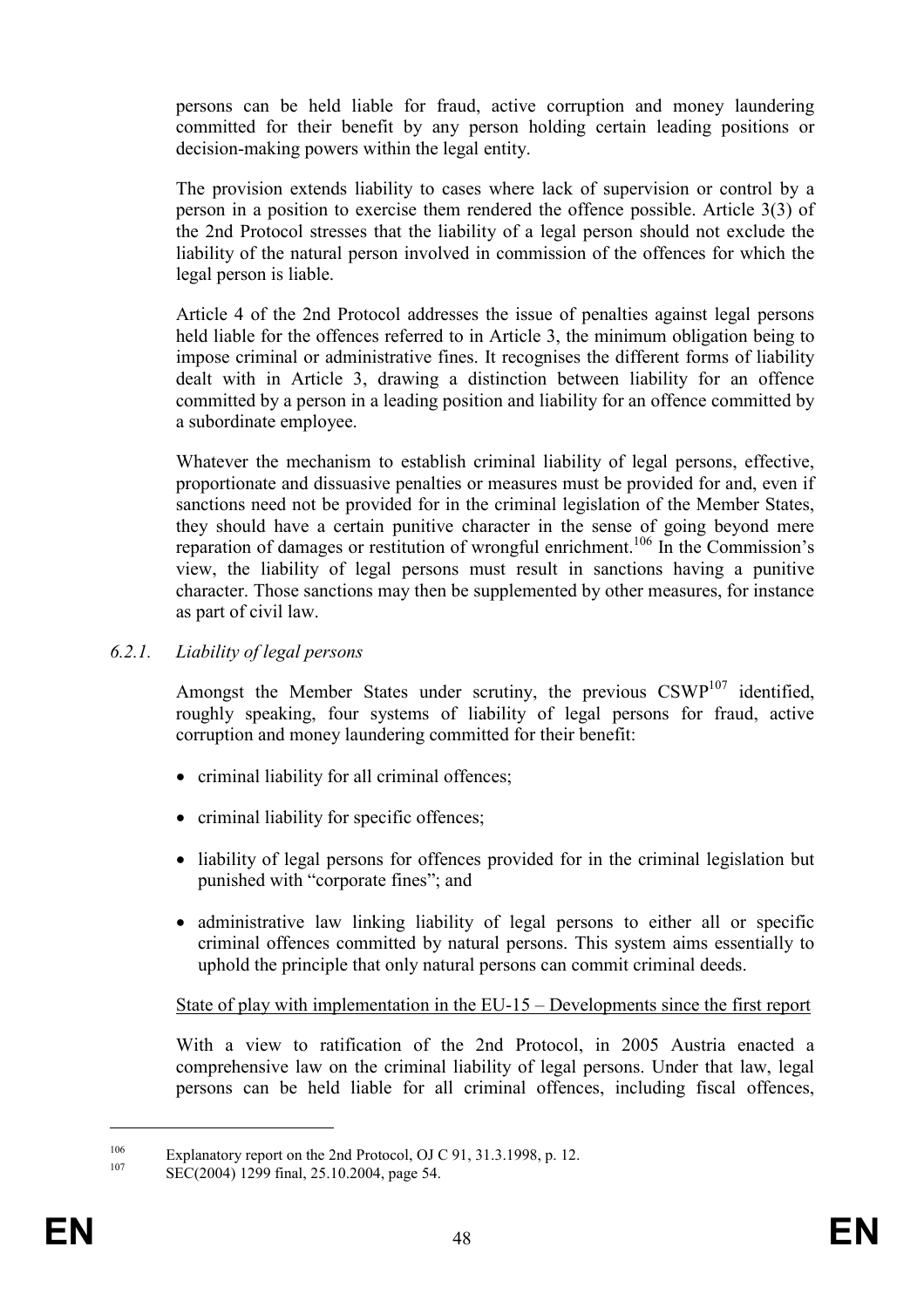committed for their benefit. The law also extends liability to the lack of supervision or control which rendered the offence possible.

Luxembourg, by contrast, has not yet introduced any general criminal liability for legal persons, since discussions are still in progress on the best way to introduce a system of liability of legal persons for criminal offences. In the mean time, Luxembourg will apply Article 203 of an amended Act of 10 August 1915 allowing judges to order the dissolution and liquidation of every legal person registered in Luxembourg which has committed a criminal offence. However, this system appears unsatisfactory in that it seems to lack the necessary effectiveness, proportionality and dissuasiveness. The fact that the government forwarded a draft law on the criminal liability of legal persons to the Luxembourg parliament in April 2007 is therefore welcomed.

According to the previous  $CSWP<sub>108</sub>$  the French and Portuguese systems provide that legal persons can be held criminally liable for specifically defined offences committed on their account by their representatives or managing bodies. Both France (in 2004) and Portugal (in 2007) have now extended the liability of legal persons – France to all criminal offences in its legislation, Portugal also to corruption and money laundering offences.

Although Italy has not yet ratified the 2nd Protocol, it already provides for the administrative liability of legal persons for specifically listed criminal offences. In 2006 money laundering was added to the list of offences possibly giving rise to the liability of legal persons.

In 2005 Sweden amended its Criminal Code in order to render legal persons liable if the persons in charge, including those performing supervisory tasks, fail to do what could reasonably be required of them to prevent the crime. However, Swedish criminal law continues to apply liability to legal persons only, if the crime entailed gross disregard for the special obligations associated with the business activities or is otherwise of a serious kind, thus limiting liability beyond that provided for in Article 3 of the 2nd Protocol.

Spain and the UK commented on the findings of the previous CSWP.<sup>109</sup> Spain stated that, since October 2004, it can impose penalties on legal persons for money laundering and corruption. Spain's wide definition of the money-laundering offence would, in principle, include merely receiving proceeds from all possible crimes, including serious fraud. However, the principal aim of the Spanish law is to attach liability to the persons acting on behalf of the legal person. Consequently, again the present system appears unsatisfactory in that it seems to lack the necessary effectiveness, proportionality and dissuasiveness. It should be added, however, that in January 2007 the Spanish government submitted an amendment to the Criminal Code providing for liability of legal persons for all criminal offences.

 $\frac{108}{109}$  SEC(2004) 1299 final, 25.10.2004, pages 57 and 58.

SEC(2004) 1299 final, 25.10.2004, page 54.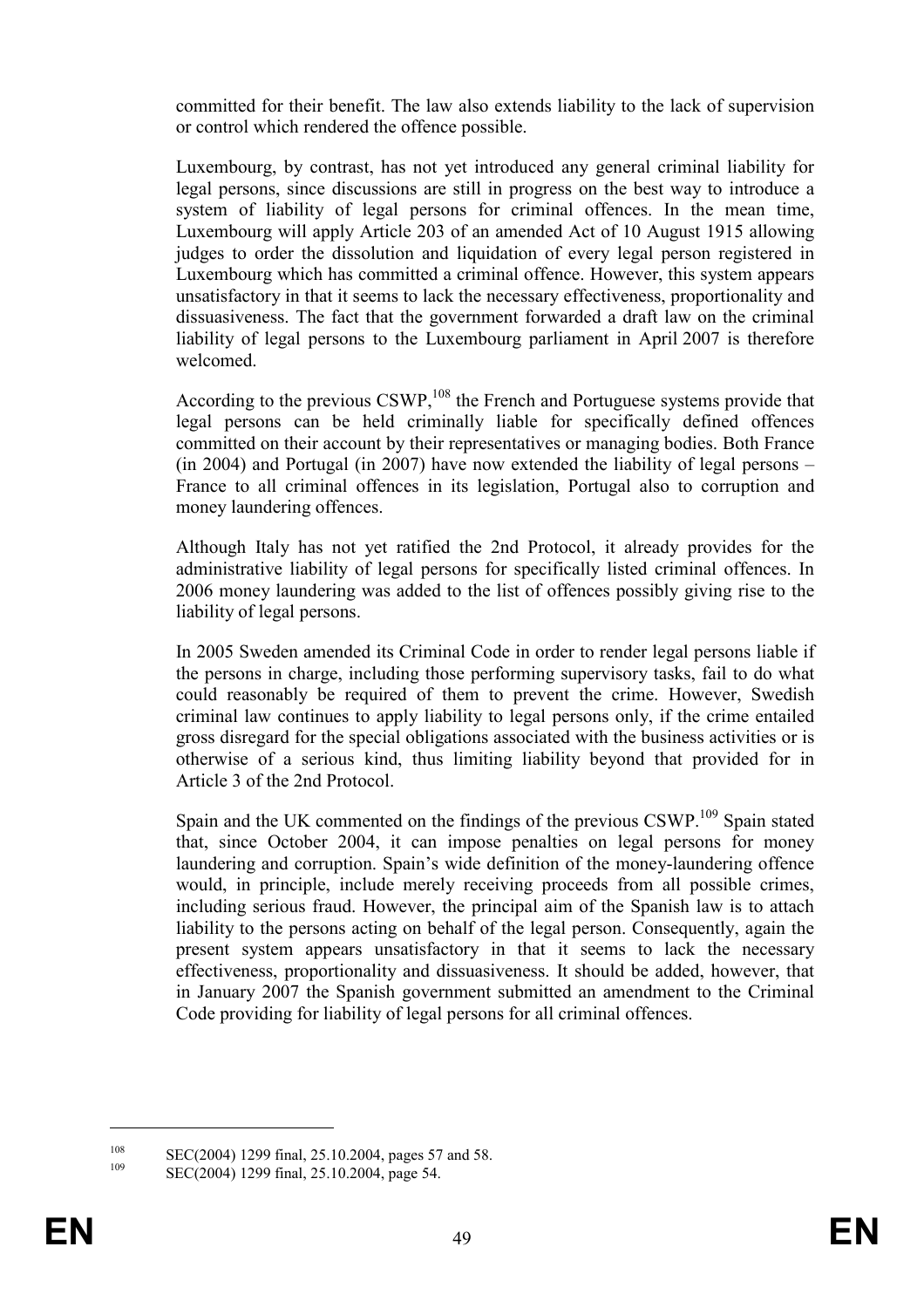The UK emphasised its position that civil law measures are sufficient to fulfil the requirements under the 2nd Protocol concerning lack of supervision and that it does not intend to adopt a specific act to provide for the liability of legal persons.

State of play with implementation in the Member States which joined on or after 1 May 2004 – Criminal liability for all criminal offences

Latvia and, of the States to which the PFI instruments are not yet applicable, Hungary and Romania consider that legal persons can be held criminally liable for all criminal offences committed for their benefit.

In Latvia criminal liability is regulated directly in the Criminal Code, which allows coercive measures to be applied to a legal person for criminal offences. While it provides that the coercive measures may also be applied with regard to the nature and consequences of the acts of the legal person, it is not clear whether a court may hold a legal person liable where its lack of supervision or control made the criminal offences possible. Furthermore, application of these coercive measures appears to depend on prior conviction of the natural person.

Hungary has introduced a specific law on the criminal liability of legal persons, if the crime resulted in a pecuniary advantage for a legal person. Liability of a legal person may also be established if the crime was facilitated by members of the supervisory board. In the Hungarian system too, the liability of the legal person depends on conviction of the natural person, unless the perpetrator is not punishable due to mental illness or death. Both Latvian and Hungarian law therefore lack any selfstanding liability of the legal person.

Romania's Criminal Code provides for the criminal liability of legal persons for all offences committed in their field of activity or in their interest. In Romanian law the liability of the legal person is not linked to prior conviction of the natural person. However, it is not clear whether a Romanian court may hold a legal person liable where its lack of supervision or control made the offences possible.

#### State of play with implementation in the Member States which joined on or after 1 May 2004 – Criminal liability for specific offences

Estonia and Lithuania provide for a system whereby the general provisions on the liability of a legal person for acts committed on its behalf apply if the specific offence defined states so. These general rules include lack of supervision and control as a basis for liability. In both Criminal Codes the criminal liability of legal persons extends to offences relating to the PFI instruments.

In Cyprus the specific law on the protection of the Communities' financial interests renders legal persons liable and open to prosecution for any of the offences listed therein, including where lack of supervision or control made any such offences possible.

Slovenia and, of the States which have not yet ratified the PFI instruments, Poland have introduced specific legislation on the criminal liability of legal persons. The legislation of both these countries includes liability for lack of supervision. The list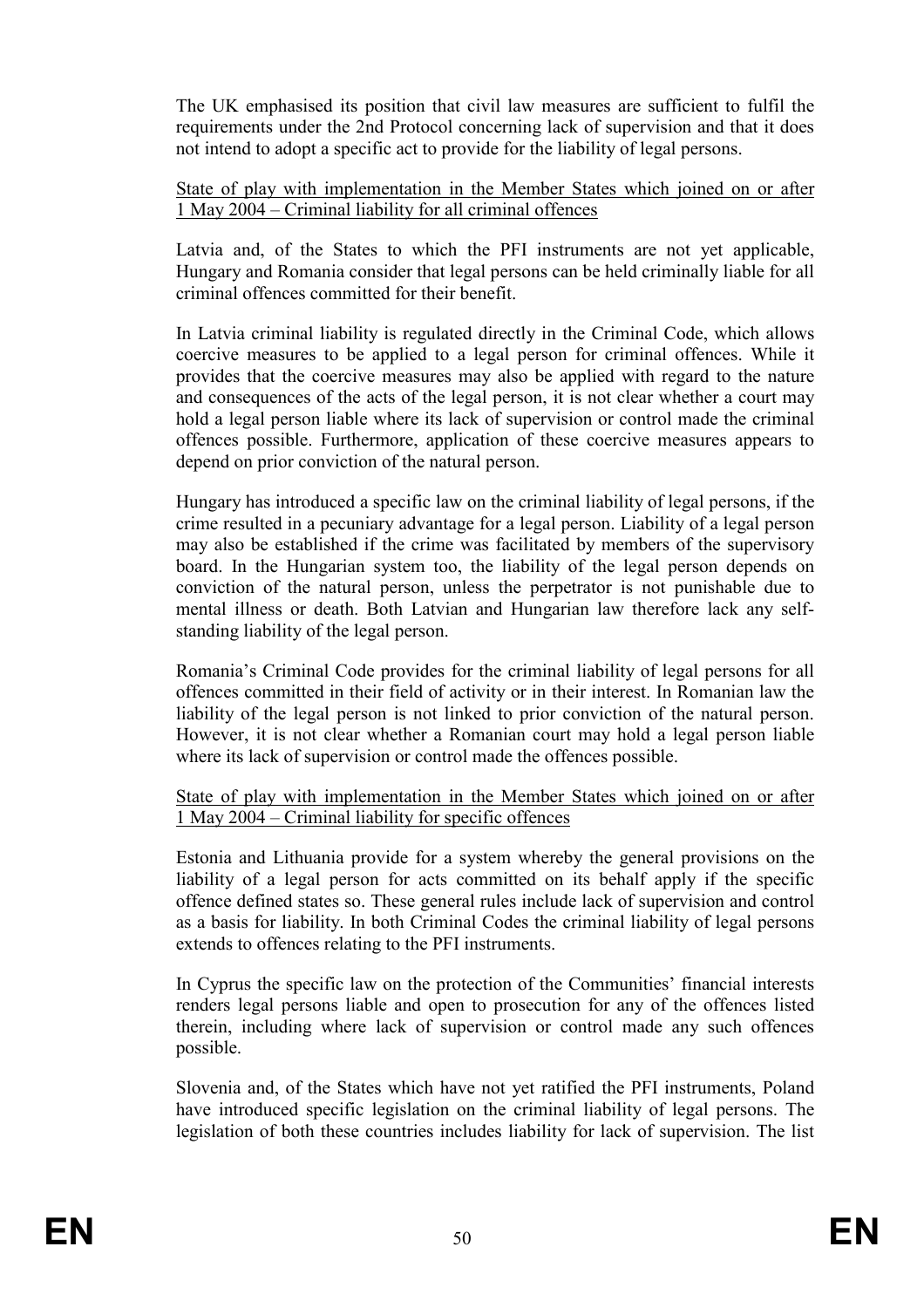of possible offences for which legal persons may be held liable includes, amongst others, the relevant crimes of fraud, corruption and money laundering.

In 2002 Malta, one of the Member States which has not yet ratified the PFI instruments, introduced criminal liability of legal persons for offences regarding abuse of public authority in Article 121D of its Criminal Code. These are essentially corruption offences. Later in the same year the liability of legal persons was extended, by reference, to the offences covered by the subtitle dealing with fraud and in the specific law dealing with money laundering. However, the reference does not cover the specific laws applicable to customs and tax offences. Liability also applies when lack of supervision facilitated the offence.

### State of play with implementation in the Member States which joined on or after 1 May 2004 – Administrative liability of legal persons

Bulgaria provides for administrative liability of legal persons for specifically listed offences, including all to the detriment of the EC's financial instruments. This liability is also triggered when lack of supervision or control made the offences possible.

State of play with implementation in the Member States which joined on or after 1 May 2004 – Neither criminal nor administrative law linking liability to legal persons

Slovakia and, of the States which have not yet ratified the PFI instruments, the Czech Republic make no provision for holding a legal person liable for criminal offences. In Slovakia discussions are in progress on the best way to introduce a system of liability of legal persons for criminal offences. One positive development is that the Slovakian government forwarded a draft law introducing liability of legal persons to parliament in 2007, notwithstanding that the Slovakian parliament has already once opposed a previous version of such a law.

## 6.2.2. Penalties for legal persons

## State of play with implementation in the EU-15 – Developments since the first report

The only EU-15 Member State to have introduced a new system for the liability of legal persons since 2004 is Austria, whose legislation provides for a fine calculated in relation to the punishment laid down for natural persons in the Criminal Code.

German law provides for the possibility of imposing administrative fines on legal persons for all criminal offences, as explained in the previous CSWP.<sup>110</sup> It should be added that the maximum administrative fine is one million euros, which is rather low considering the gains possible from economic crime. The fine may therefore lack deterrent effect, although it may be combined with confiscation of the proceeds of the offences committed. Recent practice in Germany shows that in cases of fraud, active or passive corruption or money laundering or other economic crime, confiscation of the proceeds may easily exceed the maximum administrative fine several times over. It is therefore doubtful whether effective, proportionate and

<sup>110</sup> SEC(2004) 1299 final, 25.10.2004, page 56.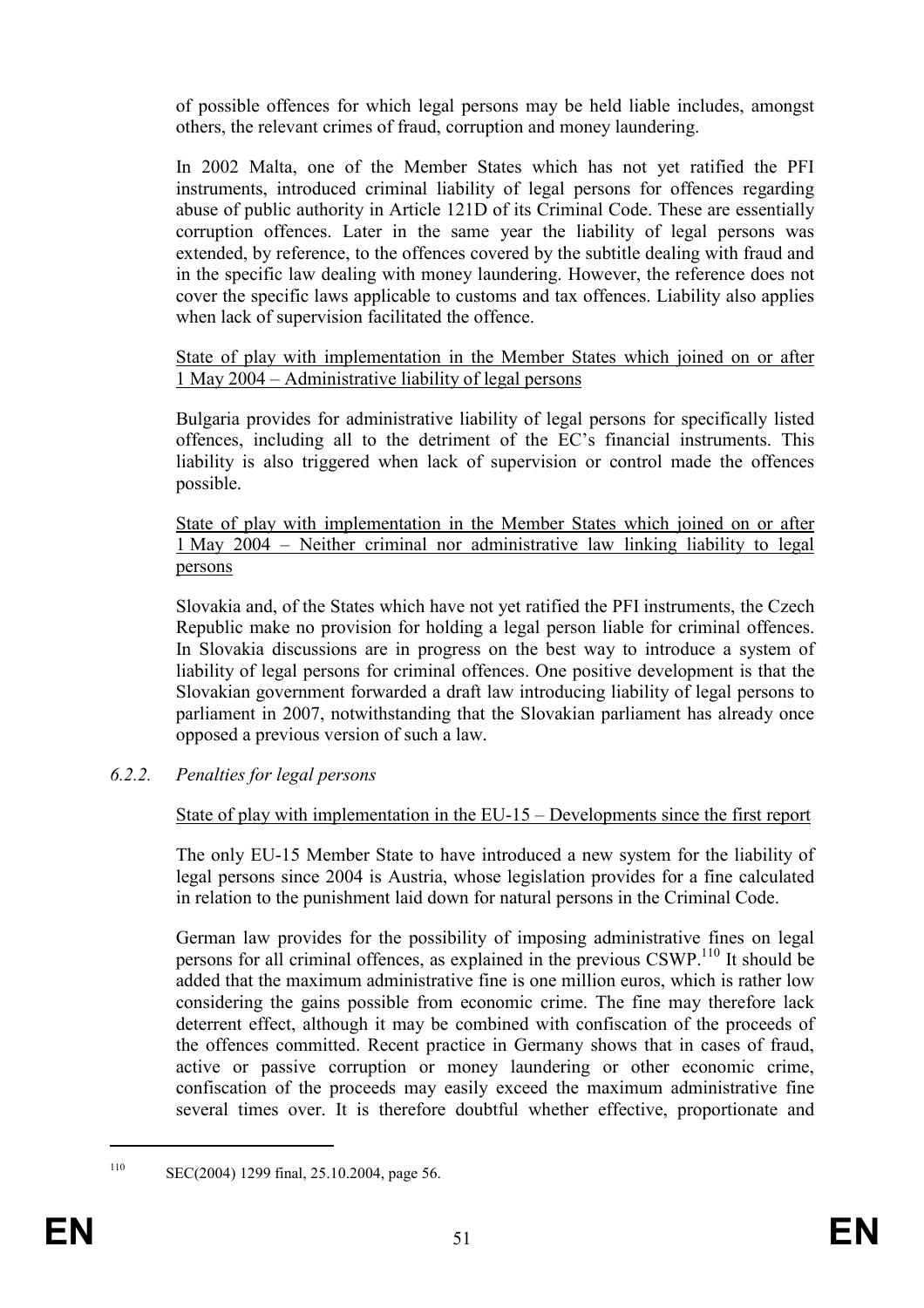dissuasive criminal penalties are applied to punish legal persons under this administrative system.

#### State of play with implementation in the Member States which joined on or after 1 May 2004 – Analysis

All the Member States which joined on or after 1 May 2004 and provide for some form of criminal liability of legal persons (Estonia, Cyprus, Latvia, Lithuania, Slovenia and, of those which have not yet ratified the PFI instruments, Hungary, Malta, Poland and Romania) provide, in the first place, for fines. In addition, some also provide for winding-up (Estonia, Cyprus, Latvia, Lithuania, Hungary, Romania and Slovenia), disqualification from business activities (Cyprus, Lithuania, Hungary and Romania) and exclusion from public benefits (Cyprus, Poland and Romania). Bulgaria provides for fines only.

For all EU Member States more information may be needed to ensure that, in practice, effective, proportionate and dissuasive criminal penalties are also applied to legal persons under Article 4 of the 2nd Protocol.

### 6.2.3. Overall evaluation

Due to the legislative efforts of France, Austria, Portugal and Sweden since 2004, eight EU-15 Member States that have ratified the 2nd Protocol (Germany, Greece, France, the Netherlands, Austria, Portugal, Finland and Sweden) plus four Member States which joined the EU on 1 May 2004 and have ratified the PFI instruments (Estonia, Cyprus, Lithuania and Slovenia) seem to comply with the obligations under Articles 3 and 4 of the 2nd Protocol alike.

For one EU-15 Member State (Spain) and one of those which joined the EU on 1 May 2004 and has acceded to the PFI instruments (Latvia), the fact that their legal systems still aim principally at attaching liability to the persons acting on behalf of the legal person leaves room for improvement in order to achieve the necessary effectiveness, proportionality and dissuasiveness. In the previous  $CSWP<sup>111</sup>$  the Commission criticised the fact that Spain does not provide for fines but only for other penalties, a system that appears not to meet the requirements of Article 4(1) of the 2nd Protocol.

As observed in the previous  $CSWP$ ,<sup>112</sup> compliance with the 2nd Protocol could be doubtful in the four remaining EU-15 Member States (Belgium, Denmark, Ireland and the UK) in cases where lack of supervision or control renders the offence possible or where the offence is committed by a subordinate person.

Although having ratified the 2nd Protocol, both Luxembourg, as an EU-15 Member State, and Slovakia, one which joined the EU on 1 May 2004 and has ratified the PFI instruments, lack a system of liability of legal persons for criminal deeds and are thus not in compliance with Articles 3 and 4 of the 2nd Protocol.

<sup>111</sup> SEC(2004) 1299 final, 25.10.2004, page 56.

SEC(2004) 1299 final, 25.10.2004, page 58.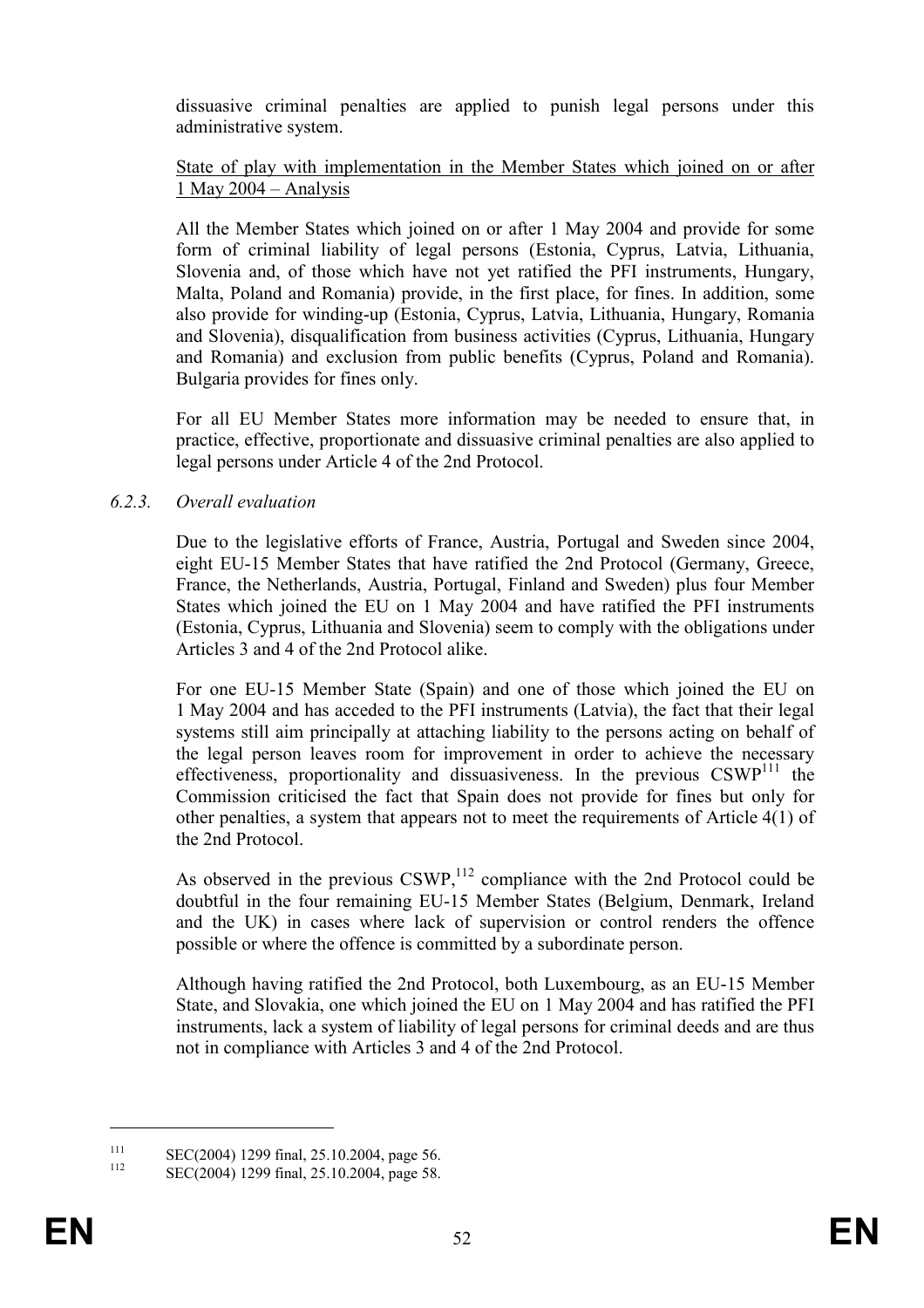These results are preliminary, since compliance with Article 4 of the 2nd Protocol still requires verifying whether, in practice, penalties imposed on legal persons are effective, proportionate and dissuasive.

| Table 10: Implementation overview – liability of legal persons                              |                                                                                       |                                                                                                 |  |  |  |
|---------------------------------------------------------------------------------------------|---------------------------------------------------------------------------------------|-------------------------------------------------------------------------------------------------|--|--|--|
| <b>Member States</b>                                                                        | <b>Transposition complete or</b><br>considered nearly complete                        | <b>Transposition incomplete or</b><br>further information required to<br>evaluate transposition |  |  |  |
| $EU-15$                                                                                     | Germany, Greece, France, the<br>Netherlands, Austria, Portugal,<br>Finland and Sweden | Belgium, Denmark, Spain, Ireland,<br>Luxembourg and the UK                                      |  |  |  |
| Member States which joined the<br>EU on 1 May 2004 and have<br>ratified the PFI instruments | Estonia, Cyprus, Lithuania and<br>Slovenia                                            | Latvia and Slovakia                                                                             |  |  |  |

Since Italy has not yet ratified the 2nd Protocol, it is not included in the table for the EU-15. However, following the reform, the Italian legislation now covers all the necessary offences giving rise to liability of legal persons and, in that respect, would be compliant. Also Bulgaria and Poland, as Member States which joined the EU on or after 1 May 2004 and not yet applying the PFI instruments, provide for liability of legal persons in accordance with the 2nd Protocol. For the other Member States in this category which, in principle, provide for liability of legal persons (Malta, Hungary and Bulgaria), it is unsure whether the Maltese legislation covers all the necessary offences, whether the Hungarian system lacks self-standing liability of legal persons separate from liability of natural persons and what is the Bulgarian approach when lack of supervision or control makes criminal offences possible. Finally, the Czech Republic still does not provide for the concept as such.

## 6.3. Confiscation (Article 5 of the 2nd Protocol) – Annex Table  $11^{113}$

Article 5 of the 2nd Protocol requires Member States to take measures to enable the seizure, confiscation or removal of the instruments used to commit fraud, active or passive corruption or money laundering and the proceeds of these offences or property of a value equivalent to such proceeds.

In this context, the previous  $CSWP<sup>114</sup>$  made reference to other EU legislation concerning confiscation orders, notably the above-mentioned Framework Decision 2001/500/JHA on money laundering, the identification, tracing, freezing, seizing and confiscation of instrumentalities and the proceeds of crime and Council Framework Decision 2003/577/JHA on the execution in the European Union of orders freezing property or evidence.<sup>115</sup> Since 2004 two other instruments have been added to this list, namely Council Framework Decision 2005/212/JHA on confiscation of crimerelated proceeds, instrumentalities and property<sup>116</sup> and Council Framework Decision

<sup>113</sup> Note that, as the 2nd Protocol calling for this provision has not yet entered into force, this section is included only for the sake of completeness.

<sup>114</sup> SEC(2004) 1299 final, 25.10.2004, page 59.

<sup>&</sup>lt;sup>115</sup> OJ L 196, 2.8.2003, p. 45.

OJ L 68, 15.3.2005, p. 49.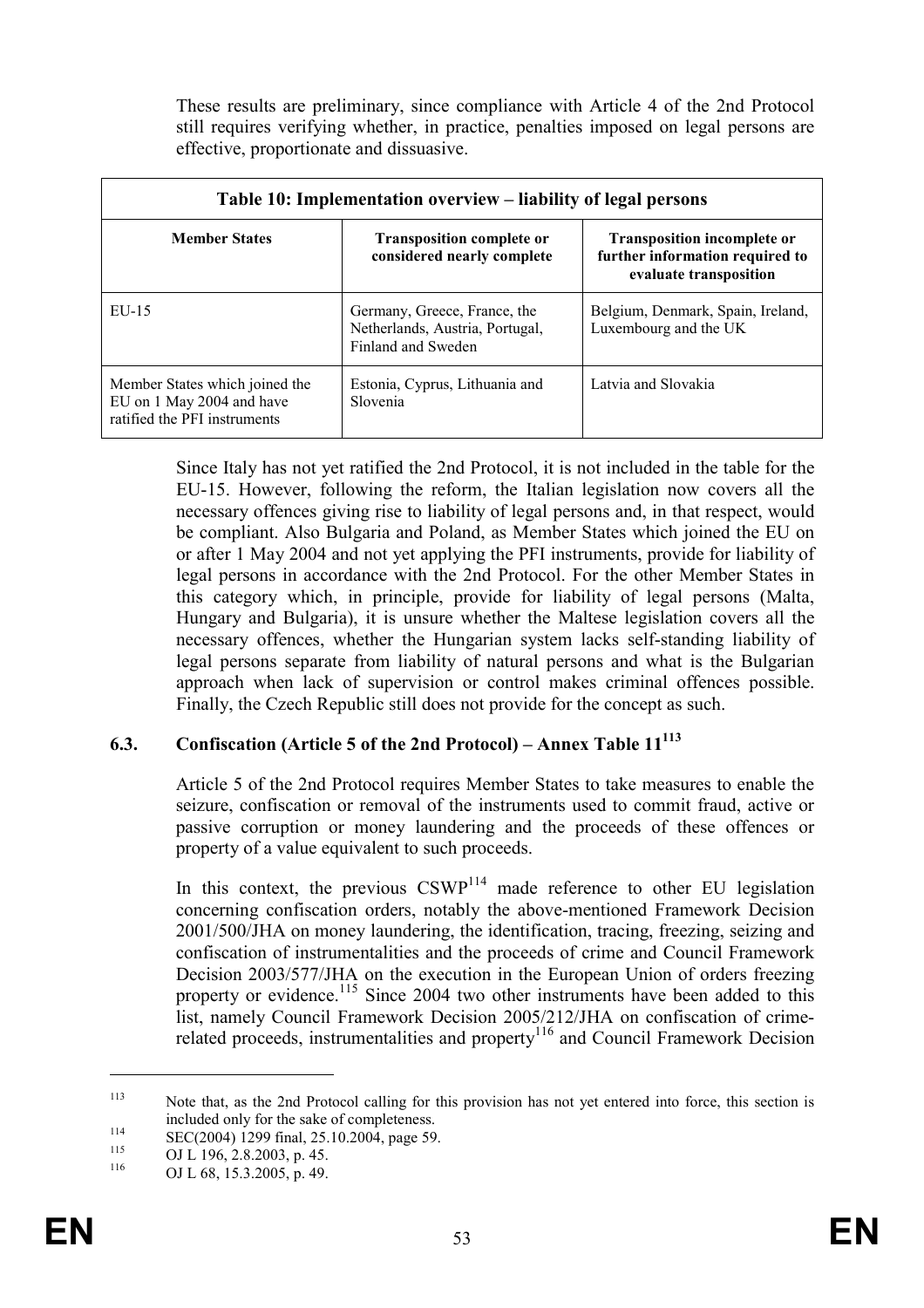2006/783/JHA on the application of the principle of mutual recognition to confiscation orders.<sup>117</sup> The aim of Framework Decision 2005/212/JHA is to ensure that all Member States have effective rules governing confiscation of proceeds from crime. The objective of Framework Decision 2006/783/JHA is to facilitate cooperation between Member States as regards mutual recognition and execution of orders to confiscate property so as to impose an obligation on each Member State to recognise and execute on its territory confiscation orders issued by a court competent in criminal matters of another Member State. Framework Decisions 2003/577/JHA and 2005/212/JHA refer, amongst others, to fraud affecting the Communities' financial interests and corruption as offences where, if punishable by the issuing Member State with a maximum period of three years, no verification of double criminality is needed to execute in one Member State a freezing order issued by a judicial authority of another Member State in the framework of criminal proceedings.

#### State of play with implementation in the EU-15 – Developments since the first report

The only EU-15 Member State to have amended the arrangements for confiscation is Luxembourg, whose law of 1 August 2007 amended Articles 31 and 32 of the Luxembourg Criminal Code to allow confiscation of the proceeds of money laundering, the instruments and proceeds of fraud and, in general, property of value equivalent to any proceeds from crime.

Five EU-15 Member States commented on the findings in the previous CSWP.<sup>118</sup> Greece clarified that money laundering can in fact give rise to confiscation under its legislation. The Spanish legislators, by implementing Framework Decision 2003/577/JHA, now also allow confiscation of property of a value equivalent to criminal proceeds. France, by contrast, stated that it is sufficient to provide for confiscation of property of whatever kind belonging to the convicted person for money laundering only, since Article 5 of the 2nd Protocol does not require confiscation of property for the other offences concerned, such as fraud and corruption. As regards the doubts about whether tax fraud is included in the reference to the possible offences giving rise to confiscation, Sweden stated that in its taxation system special charges equivalent to confiscation may be imposed on fiscal fraudsters. The UK also indicated that it applies the Proceeds of Crime Act 2002 in such a way that instruments of the offence can be seized.

State of play with implementation in the Member States which joined on or after 1 May 2004 – Analysis

All the Member States which joined the EU on 1 May 2004, except Latvia, provide in their criminal law for measures to enable the seizure, confiscation or removal of the instruments used to commit fraud, active or passive corruption or money laundering, of the proceeds of these offences and of property of a value equivalent to such proceeds, regardless of whether they have ratified the PFI instruments (Estonia, Cyprus, Lithuania, Slovenia and Slovakia) or not (the Czech Republic, Hungary, Malta and Poland). Also value confiscation seems to be available to varying degrees, but at least as an alternative measure, in the domestic procedures of these Member

 $117$  OJ L 328, 24.11.2006, p. 59.

SEC(2004) 1299 final, 25.10.2004, page 61.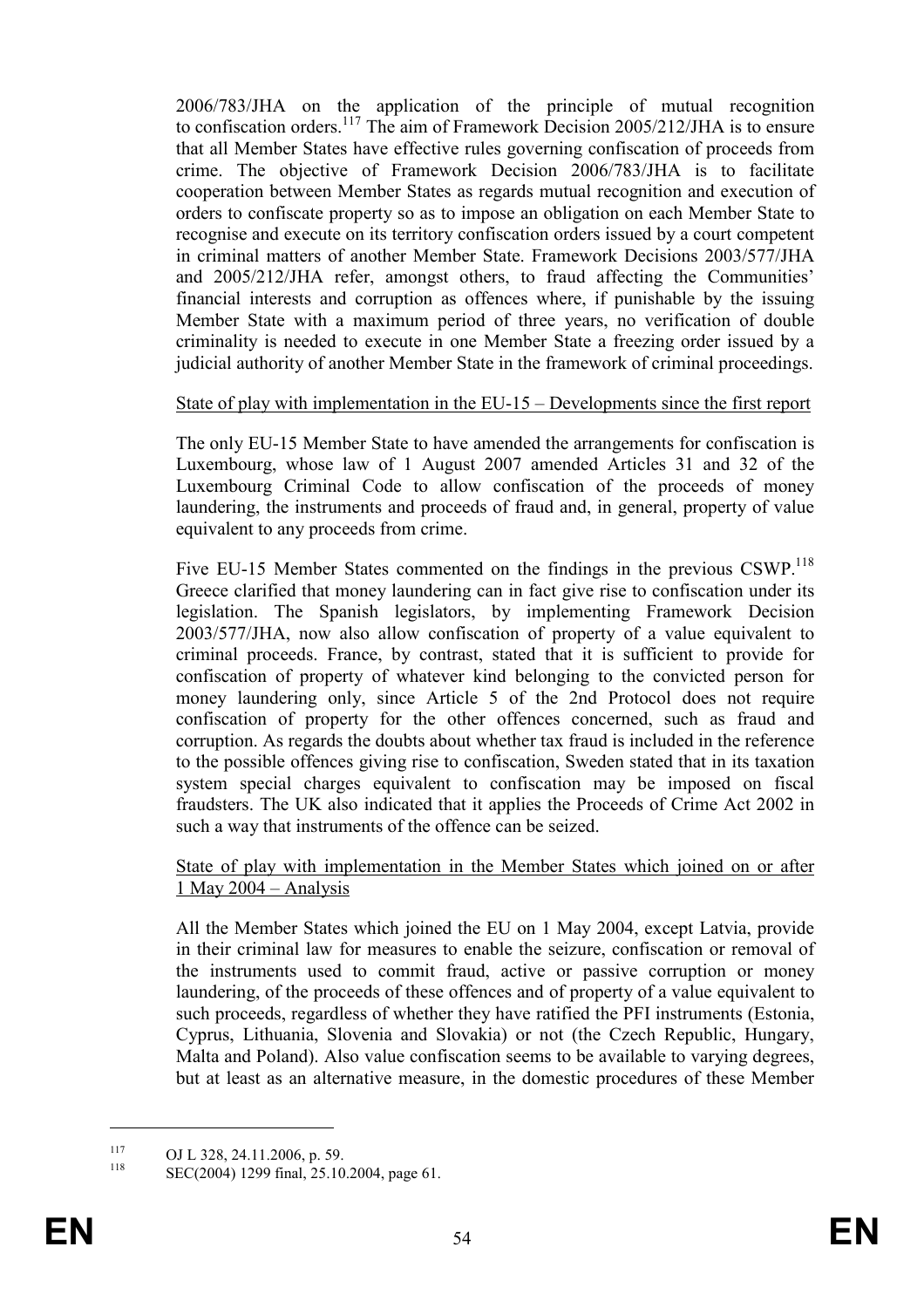States. The same is, in principle, true for Bulgaria and Romania, although in Romania confiscation of property of a value equivalent to criminal proceeds is doubtful in the case of money laundering.

Latvia is the exception and seems to have no such procedure for confiscation of the instruments used  $^{119}$ 

## Evaluation

Based on the additional information and recent amendments to the legislation, all the EU-15 Member States which have ratified the 2nd Protocol (Belgium, Denmark, Germany, Greece, Spain, France, Ireland, Luxembourg, the Netherlands, Austria, Portugal, Finland, Sweden and the UK) appear to comply with the requirements of Article 5 of the 2nd Protocol.

So do all the Member States which joined the EU on 1 May 2004 and have ratified the PFI instruments (Estonia, Cyprus, Lithuania, Slovenia and Slovakia), except for Latvia, which has no provisions on confiscation of instruments used.

| Table 11: Implementation overview – confiscation                                            |                                                                                                                                                   |                                                                                                 |  |  |  |
|---------------------------------------------------------------------------------------------|---------------------------------------------------------------------------------------------------------------------------------------------------|-------------------------------------------------------------------------------------------------|--|--|--|
| <b>Member States</b>                                                                        | <b>Transposition complete or</b><br>considered nearly complete                                                                                    | <b>Transposition incomplete or</b><br>further information required to<br>evaluate transposition |  |  |  |
| $EU-15$                                                                                     | Belgium, Denmark, Germany,<br>Greece, Spain, France, Ireland,<br>Luxembourg, the Netherlands,<br>Austria, Portugal, Finland, Sweden<br>and the UK |                                                                                                 |  |  |  |
| Member States which joined the<br>EU on 1 May 2004 and have<br>ratified the PFI instruments | Estonia, Cyprus, Lithuania,<br>Slovenia and Slovakia                                                                                              | Latvia                                                                                          |  |  |  |

Since Italy has not yet ratified the 2nd Protocol, it is not included in the table for the EU-15. However, in Italy for some crimes, including money laundering, it does not seem possible to confiscate property of a value equivalent to the proceeds. This gap was not addressed by Law No 2006/146, which otherwise put in place the material criminal law provisions of the 2nd Protocol.

The Member States which joined the EU on 1 May 2004 and have not yet ratified the PFI instruments (the Czech Republic, Hungary, Malta and Poland) all appear to provide for confiscation under terms that comply with Article 5 of the 2nd Protocol instead. Bulgaria also appears to comply with Article 5 of the 2nd Protocol. In Romania, it remains to be verified whether value confiscation is possible for money laundering.

<sup>&</sup>lt;sup>119</sup> The second Commission report based on Article 6 of Framework Decision 2001/500/JHA on money laundering, the identification, tracing, freezing, seizing and confiscation of instrumentalities and the proceeds of crime confirms this result  $(COM(2006) 72$  final,  $21.2.2006$ , page 6).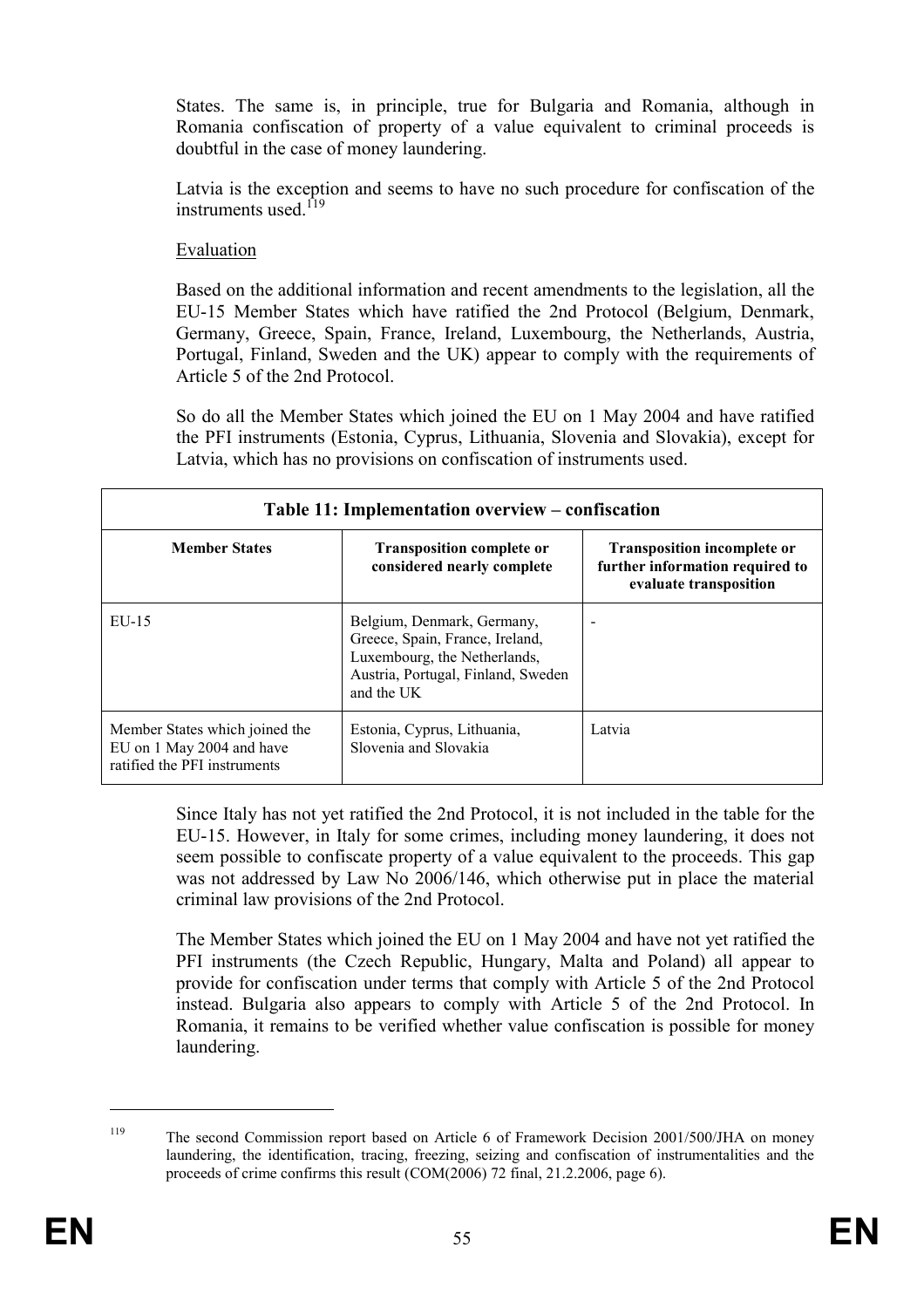## 7. ELEMENTS USUALLY RELATING TO CRIMINAL PROCEDURE

## 7.1. Jurisdiction

Since harmonising the Member States' substantive criminal law was not considered enough, the PFI instruments had to lay down jurisdiction rules to enable Member States' courts to prosecute and judge offences against the Communities' financial interests, in particular where such offences have been only partly committed within the territory of a specific Member State. That is why Article 4 of the PFI Convention and Article 6 of the 1st Protocol require the Member States to establish more extensive jurisdiction rules. These two different jurisdiction provisions will be looked at separately.

As regards extension of the personality principle, the PFI instruments allow each Member State to declare that it will not apply or will apply only in specific cases or conditions the jurisdiction rules relating to the personality principle in the PFI instruments. Whereas the EU-15 Member States (France and the UK with regard to Article 4 of the PFI Convention and Denmark, France, Italy, Luxembourg, the Netherlands, Austria, Portugal, Sweden, Finland and the UK with regard to Article 6 of the 1st Protocol) have made extensive use of such declarations, only Lithuania and Slovakia, of the Member States which joined the EU on 1 May 2004 and have acceded to the PFI instruments, have exercised their right to declare that they will not apply certain rules in accordance with Article 6 of the 1st Protocol.

The Commission still believes that, although allowed, declarations refusing some of the jurisdiction rules are detrimental to effective enforcement of substantive criminal law.

7.1.1. Jurisdiction over fraud and money laundering (Article 4 of the PFI Convention, by reference in Article 12(2) of the 2nd Protocol $\vec{J}$ 

Article 4 of the PFI Convention lays down rules on jurisdiction to prosecute and judge offences of fraud and, by reference in the 2nd Protocol, money laundering affecting the Communities' financial interests. The provision requires Member States to establish jurisdiction:

- where the offence, participation in the offence or the attempted offence has been committed in whole or in part within their territory, including situations in which the benefit of the offence has been obtained on the territory concerned (territoriality principle);
- where a person within their territory has knowingly committed the offence of participating in or instigating an offence committed on the territory of another Member State or third country (extended territoriality principle); and
- where the offender is a national of the relevant Member State, irrespective of where the offence was committed (active personality principle).

<sup>120</sup> See also Annex Table 11.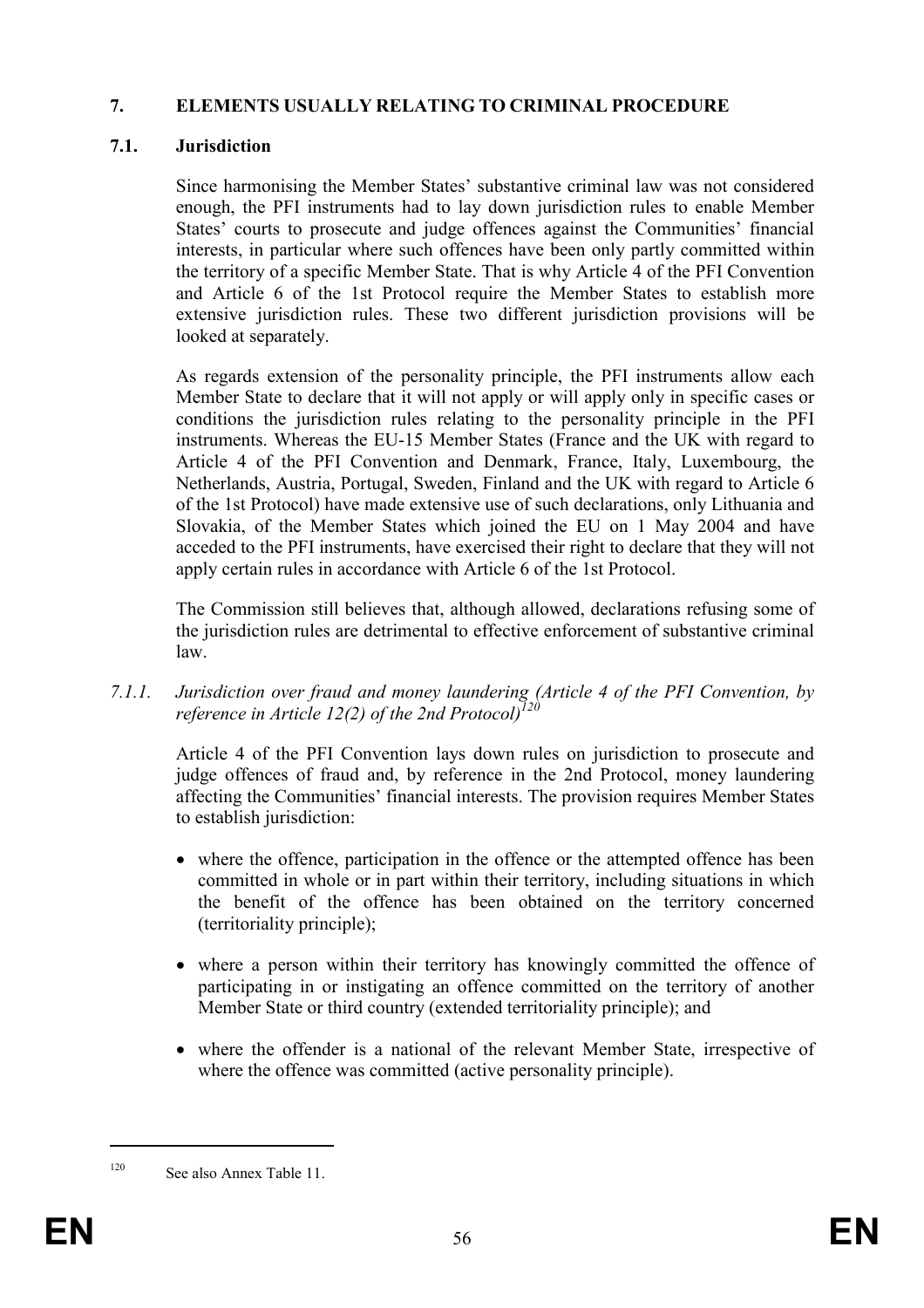In order to establish jurisdiction, Member States may require that the condition of double criminality is fulfilled.

## State of play with implementation in the EU-15 – Developments since the first report

None of the EU-15 Member States has amended the applicable provisions in its Criminal Code or, if applicable, Criminal Procedural Code. However, France, Austria and the UK commented on the findings in the previous  $CSWP$ <sup>121</sup>, which considered that the legislation of all three of them does not seem to have provided for full territorial jurisdiction for tax fraud or participation or attempts committed only in part within their territory but detrimental to another Member State's tax authority. France indicated that its case law would allow a wide interpretation of the applicable provisions, yet failed to provide references to this effect. Similarly, Austria argued that, insofar as administrative authorities are competent to pursue fiscal crimes, this competence also applies should the offender have acted in Austria or in cases where a jurisdiction clause is provided for under an international treaty, with the result that Austrian jurisdiction is ensured beyond the local jurisdiction of the administrative authorities concerned. For all three of its jurisdictions, the UK offered a fuller analysis offering case law under which tax fraud, participation in or attempts at fraud and money laundering committed only partially in the UK may be prosecuted, given that jurisdiction covers any "relevant event" on UK territory.

State of play with implementation in the Member States which joined on or after 1 May 2004 – Analysis

The principle of establishing jurisdiction based on territoriality posed no difficulty to the Member States which joined the EU on or after 1 May 2004. All of them, regardless of whether the PFI instruments apply (Estonia, Cyprus, Latvia, Lithuania, Slovenia and Slovakia) or not (Bulgaria, the Czech Republic, Hungary, Malta, Poland and Romania) provide for such jurisdiction.

The same is true for jurisdiction over a person who, within one Member State's territory, has knowingly committed the offence of participating in or instigating an offence committed on the territory of another Member State or of a non-EU country, although it must be added that the systems regarding aiding, abetting or being an accomplice to offences vary widely between Member States, which makes it difficult to gain an overview of jurisdiction over such acts.

Likewise, all these Member States provide for jurisdiction where the offender is a national of the Member State concerned, irrespective where the offence was committed. As allowed by the third indent of Article 4(1), Estonia, Slovenia and, of the States which have yet to apply the PFI instruments, Malta (but limited to fraud) and Romania require double criminality in such cases. It seems noteworthy that Poland, although it has not yet ratified the PFI instruments, provides such jurisdiction for fiscal offences only if the offence was directed against the Communities' financial interests.

 $\overline{a}$ 

<sup>121</sup> SEC(2004) 1299 final, 25.10.2004, page 65.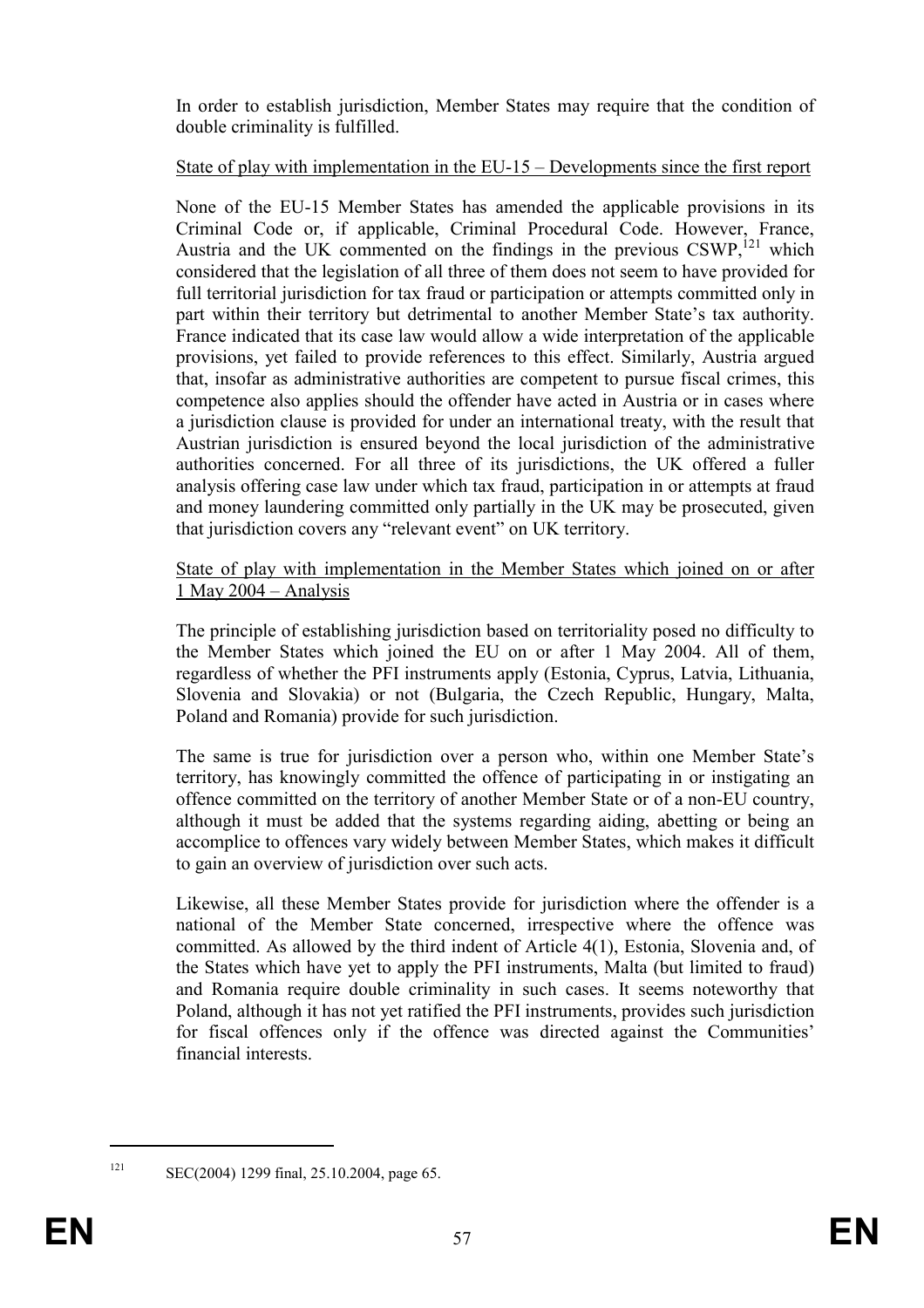From a legislative point of view, most of these Member States apply the general provisions of their Criminal Codes as regards jurisdiction. Only Cyprus and Malta have explicitly enacted jurisdiction clauses in response to Article 4 of the PFI **Convention** 

#### Evaluation

Compliance with the jurisdiction rules in the PFI instruments is difficult to evaluate since they essentially refer to general concepts of criminal law. Transposition by specific legislation may be superfluous if the general legal framework provides for adequate implementation.

All the Member States, including those which joined the EU on 1 May 2004 and have ratified the PFI instruments, provide for some form of jurisdiction under all three indents of Article 4(1) of the PFI Convention, apart from the UK, which explicitly invoked Article 4(2) of the PFI Convention to declare that it will not apply the third indent of Article 4(1).

As regards France and Austria, more information on case law concerning full territorial jurisdiction for tax fraud would be welcome. The previous  $CSWP^{122}$ criticised that Belgium appears not to ensure jurisdiction for some categories of participation in fraud or money laundering committed abroad and that Italy requires additional procedural barriers that are neither allowed by Article 4 of the PFI Convention nor covered by a declaration submitted by that country.

The concept of double criminality is now fully or partially applied in 11 of the EU-15 Member States (Belgium, Denmark, Germany, France, Luxembourg, the Netherlands, Austria, Finland and Sweden) or of those which have ratified the PFI instruments (Estonia and Slovenia).

| Table 12: Implementation overview – jurisdiction over fraud and money laundering            |                                                                                                                      |                                                                                                 |  |  |  |  |
|---------------------------------------------------------------------------------------------|----------------------------------------------------------------------------------------------------------------------|-------------------------------------------------------------------------------------------------|--|--|--|--|
| <b>Member States</b>                                                                        | <b>Transposition complete or</b><br>considered nearly complete                                                       | <b>Transposition incomplete or</b><br>further information required to<br>evaluate transposition |  |  |  |  |
| $EU-15$                                                                                     | Denmark, Germany, Greece, Spain,<br>Ireland, Luxembourg, the<br>Netherlands, Portugal, Finland,<br>Sweden and the UK | Belgium, France, Austria and Italy                                                              |  |  |  |  |
| Member States which joined the<br>EU on 1 May 2004 and have<br>ratified the PFI instruments | Estonia, Cyprus, Lithuania, Latvia,<br>Slovenia and Slovakia                                                         | $\overline{\phantom{a}}$                                                                        |  |  |  |  |

All the Member States which joined the EU on 1 May 2004 and have not yet ratified the PFI instruments (the Czech Republic, Hungary, Malta and Poland) or which joined the EU on 1 January 2007 (Bulgaria and Romania) appear to provide for

<sup>122</sup> SEC(2004) 1299 final, 25.10.2004, page 65.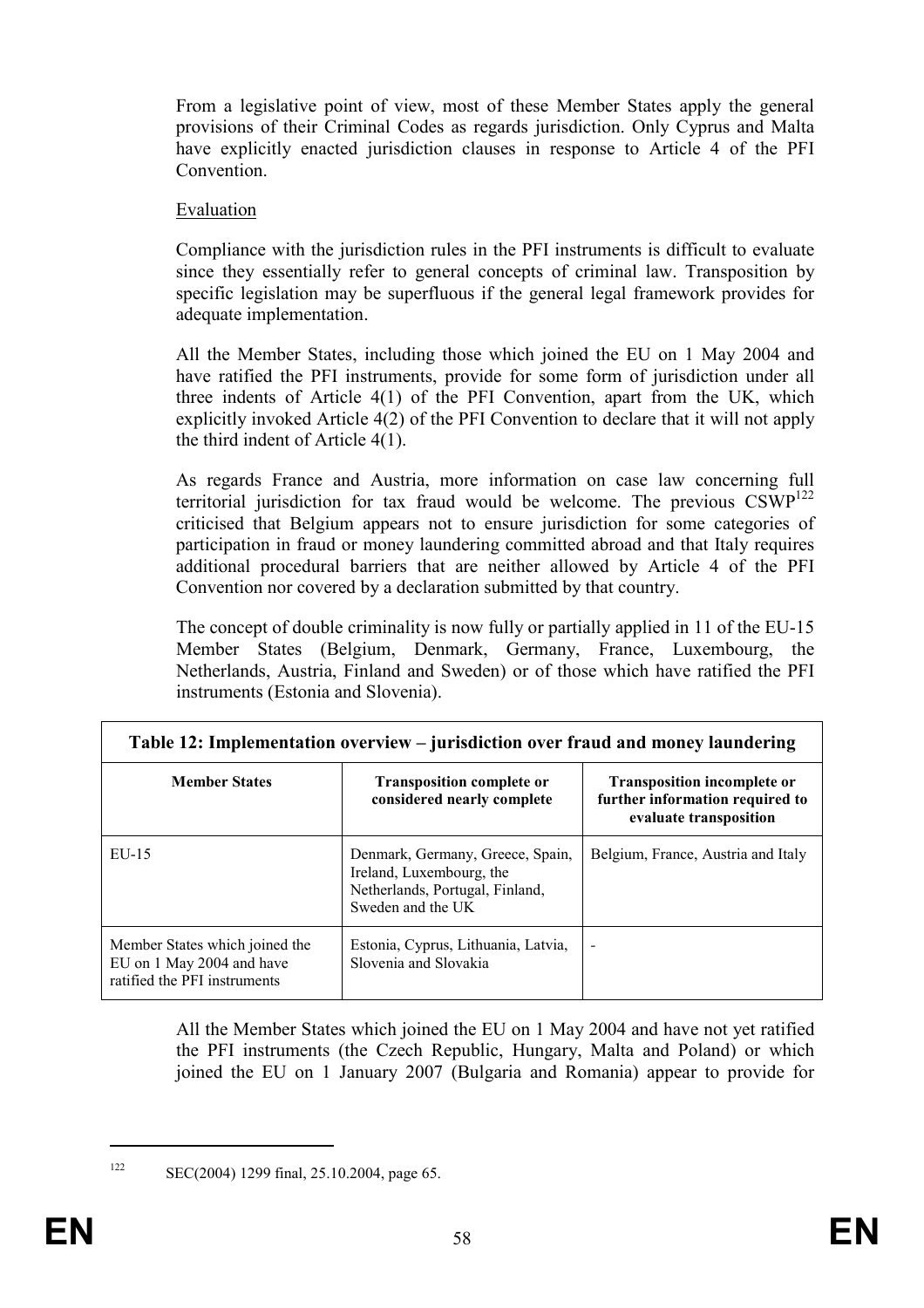jurisdiction in compliance with Article 4 of the PFI Convention instead. Of this group, only Malta requires double criminality as regards fraud.

## 7.1.2. Jurisdiction over corruption (Article 6 of the 1st Protocol)<sup>123</sup>

Article 6 of the 1st Protocol establishes different criteria for conferring jurisdiction to prosecute and try cases involving active and passive corruption:

- where the offence is committed in whole or in part on a Member State's territory (territoriality and extended territoriality principle);
- where the offender is a national or one of the Member State's officials (active personality principle);
- where active corruption is committed abroad by persons who are not nationals of the relevant Member State against a national of that Member State, who is a national or Community official or member of a Community institution (passive personality principle); and
- where the offender is a Community official working for a Community institution with its headquarters in the Member State concerned (headquarters principle).

## State of play with implementation in the EU-15 – Developments since the first report

The only EU-15 Member State to have made any significant changes to its rules on jurisdiction over corruption offences since 2004 is Belgium, as part of the general reform of corruption offences with the Law of 11 May 2007. As regards Belgian jurisdiction in cases where the offender is Belgian or the offence is committed against a Belgian, the law abolished the requirement for prosecution to take place only following an official complaint against the offence by the authorities of the country in which it was committed.

The UK commented on the previous  $CSWP$ ,<sup>124</sup> consistently stating that prosecution of corruption offences would use the provisions of the Prevention of Corruption Act 1906. That Act, read together with the Criminal Justice Act 1948, allows jurisdiction to be established where the offence is committed in whole or in part on UK territory or the offender is a UK national.

#### State of play with implementation in the Member States which joined on or after 1 May 2004 – Analysis

All the Member States which joined the EU on 1 May 2004 or on 1 May 2007 provide for jurisdiction if the corruption took place in whole or in part within their territory, regardless whether the Member State in question has ratified the PFI instruments or not.

As regards jurisdiction, the same applies if the offender is one of the Member State's nationals or one of its officials, i.e. under the "active personality principle". Estonia

<sup>&</sup>lt;sup>123</sup> See also Annex Table 12.

SEC(2004) 1299 final, 25.10.2004, page 70.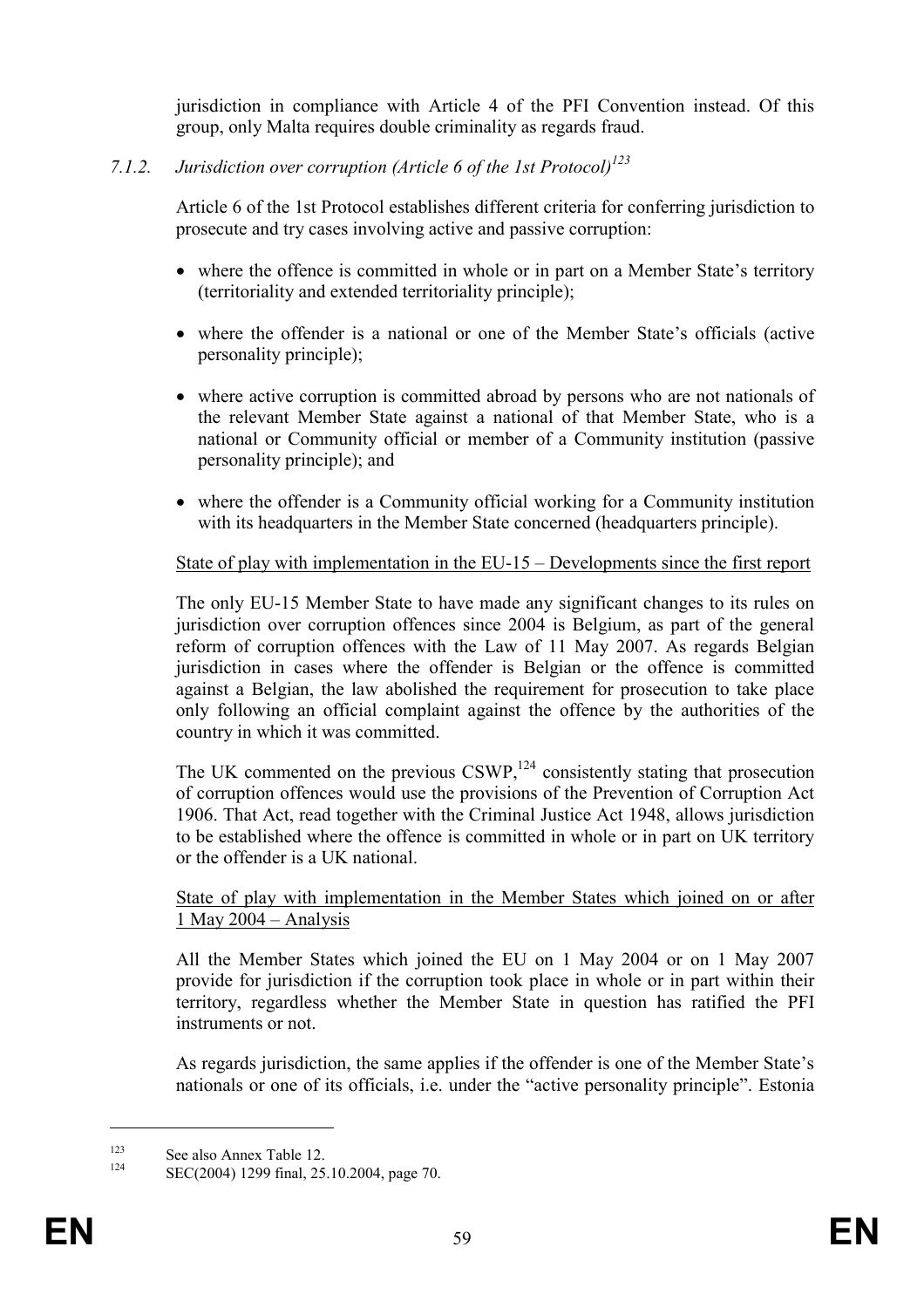and Slovenia, however, seem to make jurisdiction conditional on the offence being punishable under the legislation of the country in which the offence was committed or, in the case of Slovenia, if double criminality is not given, prosecution is subject to the permission of the Ministry of Justice. For all other Member States which joined on or after 1 May 2004, no such requirements exist, regardless of the state of ratification of the PFI instruments.

Of those States which have ratified the PFI instruments, Lithuania<sup>125</sup> and Slovakia<sup>126</sup> declared that they do not provide for jurisdiction with regard to the passive personality principle, meaning for offences committed against a national of their Member State, who is a national or Community official or member of a Community institution.

Latvia, by contrast, provides for such jurisdiction, as do Estonia and Slovenia. The situation for the latter two is the same as for the active personality principle. In Cyprus it is not clear whether such jurisdiction is granted or not on the basis of the national provisions making an international agreement, such as the 1st Protocol, directly applicable on jurisdiction.

Bulgaria, the Czech Republic, Hungary, Malta, Poland and Romania, despite not yet having to apply the PFI instruments, also provide for the passive personality principle. However, the Czech Republic, Hungary and Romania require that the offence must be punishable under the legislation of the country in which the offence was committed. For this reason, they may wish to amend their relevant law, or to submit an appropriate declaration to this end, when ratifying the PFI instruments.

Jurisdiction over an offender who is a Community official working for a Community institution with its headquarters in the Member State concerned appears to be the most complex. The jurisdiction rule appears applicable in Estonia, Cyprus and Slovakia, on the basis of the national provisions making an international agreement, such as the 1st Protocol, directly applicable on jurisdiction. Latvian and Slovenian law appear to imply that this jurisdiction rule is applicable only if the offender is a resident. However, neither of these two has submitted a declaration to this effect. According to the Lithuanian declaration, this jurisdiction rule is not applied. Out of those Member States which have not yet ratified the PFI instruments, Hungary has already indicated that it intends to declare, at the time of ratification, that it will not apply this jurisdiction rule. In Malta and Poland the present legislation requires that the offender must be a resident. Consequently, they may submit a declaration to this effect when ratifying the PFI instruments. Bulgarian, Czech and Romanian law contain a provision making international agreements directly applicable on jurisdiction.

<sup>&</sup>lt;sup>125</sup> The Lithuanian declaration reads: "Pursuant to paragraph 2 of Article 6 of the Protocol adopted on 27 September 1996 the Seimas of the Republic of Lithuania declares that the Republic of Lithuania does not apply the jurisdiction rules provided for in subparagraphs c and d of paragraph 1 of Article 6 of this Protocol."

 $126$  The Slovakian declaration reads: "The Slovak Republic declares that it shall not apply the rule according to Article 6(1), point (c) of the Protocol."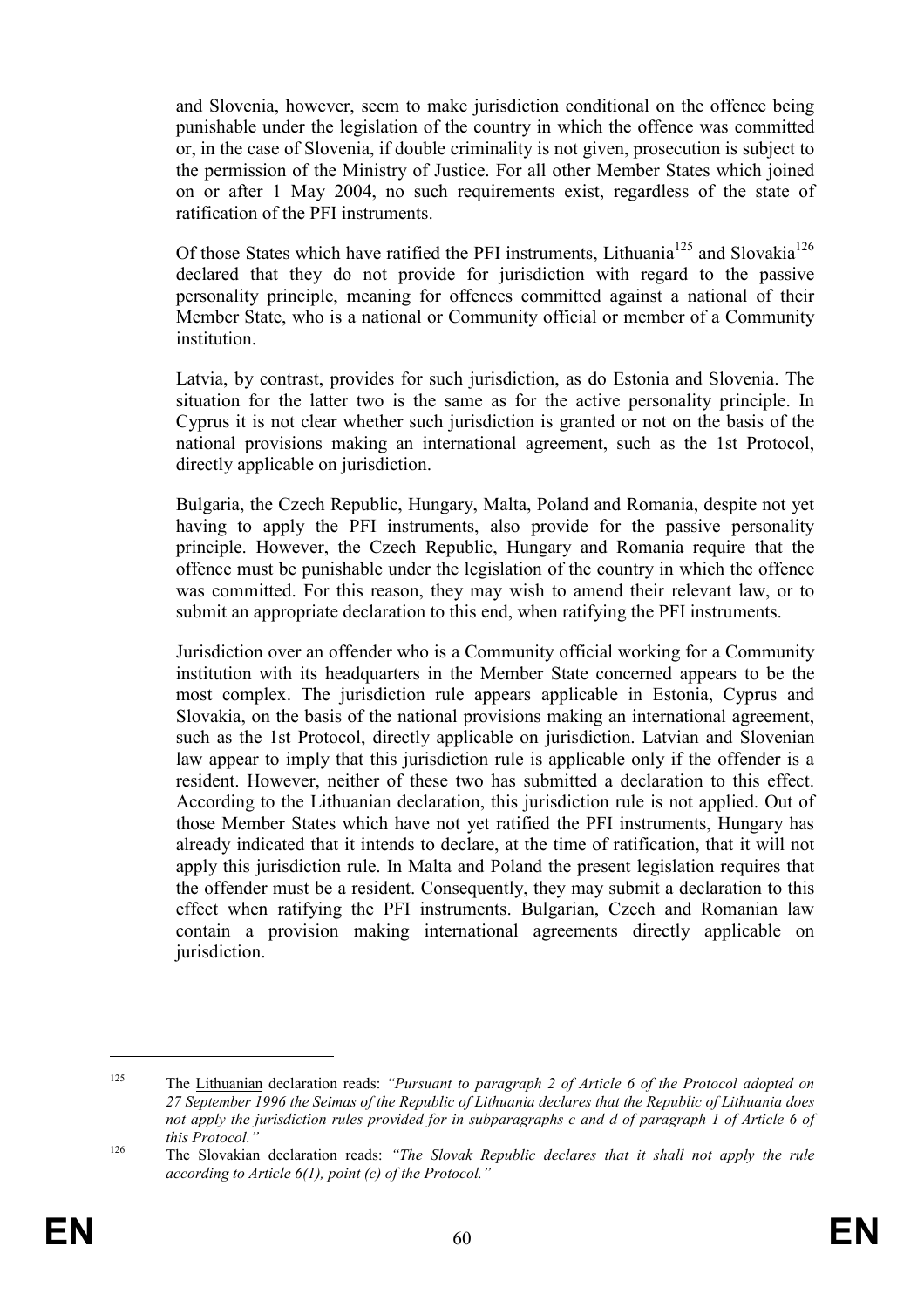## **Evaluation**

Assessment of compliance with Article 6 of the 1st Protocol gave quite a positive picture for the EU-15, since Member States have either provided for adequate jurisdiction or made a declaration under Article 6(2) of the 1st Protocol. The same is, in principle, also true for Cyprus, Lithuania and Slovakia, out of the Member States that joined the EU on 1 May 2004 and have ratified the PFI instruments, since Lithuania and Slovakia have made appropriate declarations and it can reasonably be assumed that the provisions of the 1st Protocol are applicable to the references in the national criminal jurisprudence rules in Cyprus and Slovakia. As regards the Member States which have ratified the PFI instruments and still require double criminality without having submitted a declaration to this effect, such as Estonia and Sweden, this appears less problematic as long as this requirement is fulfilled in practice with regard to the other EU Member States. Together with the amendments in Belgium and the clarifications from the UK, this brings compliance up to 18 Member States (EU-15: Belgium, Denmark, Germany, Greece, Spain, France, Italy, Luxembourg, the Netherlands, Austria, Portugal, Finland, Sweden and the UK; plus, out of the Member States which joined the EU on 1 May 2004 and have ratified the PFI instruments: Estonia, Cyprus, Lithuania and Slovakia).

The previous  $CSWP^{127}$  found that Ireland provides for application of the passive personality principle only for active corruption committed against Irish nationals. However, Article  $6(1)(c)$  of the 1st Protocol also includes passive corruption, so it is unclear why Ireland did not extend its jurisdiction to all other offences as well.

In the context of Article  $6(1)(d)$  – the headquarters principle – the Latvian and Slovenian condition that the offender must be a resident is not covered by the wording of the jurisdiction rule.

| Table 13: Implementation overview – jurisdiction over corruption                            |                                                                                                                                                 |                                                                                                 |  |  |  |
|---------------------------------------------------------------------------------------------|-------------------------------------------------------------------------------------------------------------------------------------------------|-------------------------------------------------------------------------------------------------|--|--|--|
| <b>Member States</b><br>$EU-15$                                                             | <b>Transposition complete or</b><br>considered nearly complete                                                                                  | <b>Transposition incomplete or</b><br>further information required to<br>evaluate transposition |  |  |  |
|                                                                                             | Belgium, Denmark, Germany,<br>Greece, Spain, France, Italy,<br>Luxembourg, the Netherlands,<br>Austria, Portugal, Finland, Sweden<br>and the UK | Ireland                                                                                         |  |  |  |
| Member States which joined the<br>EU on 1 May 2004 and have<br>ratified the PFI instruments | Estonia, Cyprus, Lithuania and<br>Slovakia                                                                                                      | Latvia and Slovenia                                                                             |  |  |  |

All the Member States which joined the EU on 1 May 2004 and have not yet ratified the PFI instruments (the Czech Republic, Hungary, Malta and Poland) or which joined the EU on 1 January 2007 (Bulgaria and Romania) intend to make

<sup>127</sup> SEC(2004) 1299 final, 25.10.2004, page 70.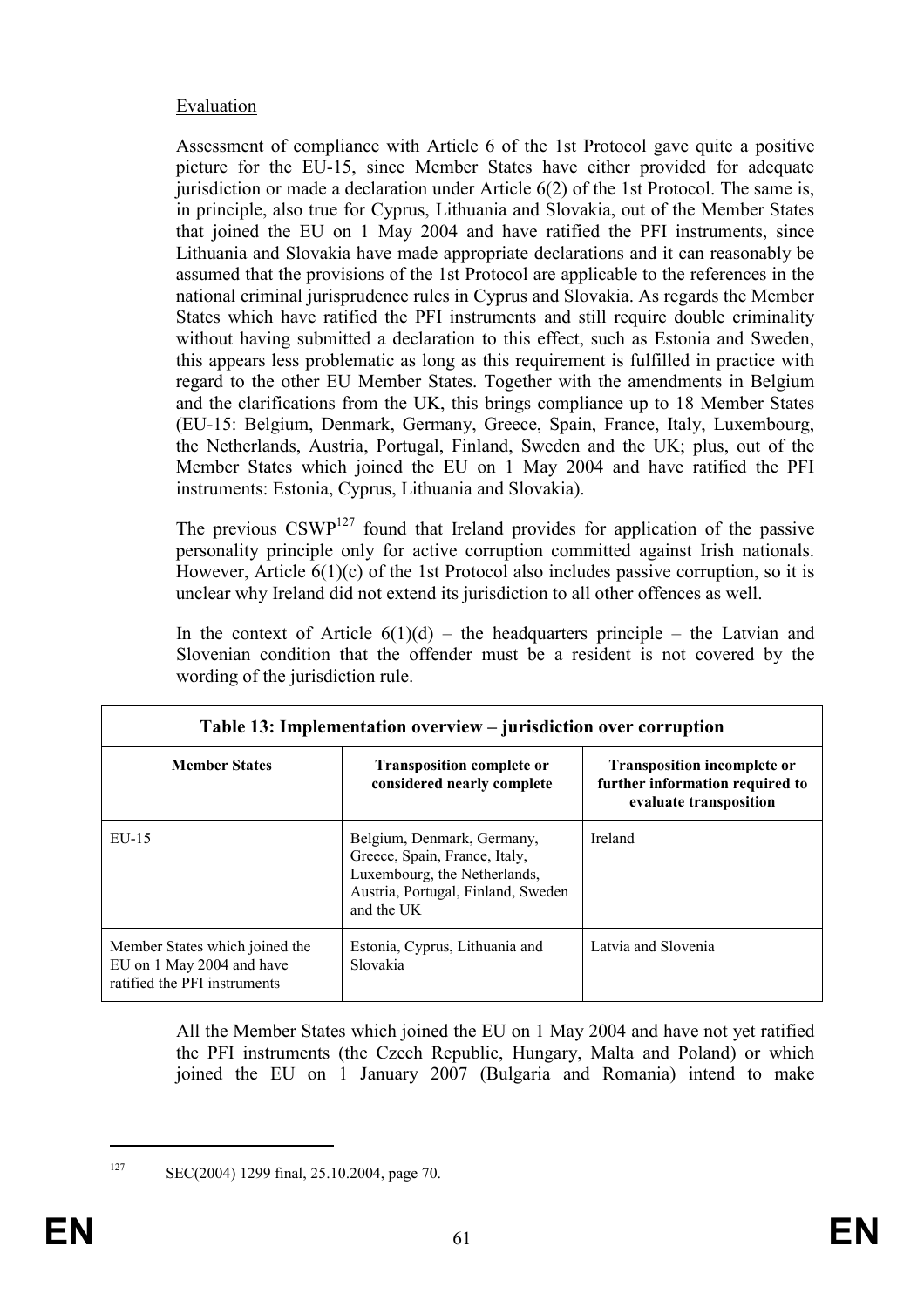declarations under Article 6(1)(c) and/or (d) to avoid not complying with the relevant requirements.

## 7.2. Extradition and prosecution (Article 5 of the PFI Convention, by reference in Article 7(1) of the 1st Protocol and Article 12(1) of the 2nd Protocol)

When the PFI instruments were drafted, the extradition rules established in Article 5 of the PFI Convention were designed to supplement the provisions on the extradition of own nationals and tax offences applying between Member States, especially under the European Convention on Extradition of 13 December 1957. In the mean time, the provisions of the European Convention on Extradition have, de facto, been replaced by Framework Decision 2002/584/JHA on the European arrest warrant. Under a European arrest warrant there is no possibility of refusing extradition solely on the grounds that it has been requested in connection with a tax or customs duty offence. Therefore, compliance with Framework Decision 2002/584/JHA means compliance with Article 5 of the PFI Convention.

Consequently, the same conclusion must be drawn as in the revised version of the Commission report on that Framework Decision.<sup>128</sup> That report provisionally concluded that the European arrest warrant is now operational in most of the cases provided for. Its impact has been positive, since the available indicators for judicial control, effectiveness and speed are favourable, while fundamental rights are being observed. Further effort is still required for certain Member States (in particular the Czech Republic, Denmark, Estonia, Ireland, Italy, Luxembourg, Malta, the Netherlands, Slovenia and the UK) to comply fully with the Framework Decision and for the EU to fill certain gaps in the system. The Commission report on the European arrest warrant does not refer to Bulgaria and Romania. However, there appears to be no need specifically to address the situation in these two countries in this CSWP.

#### 7.3. "Ne bis in idem" (Article 7 of the PFI Convention, by reference in Article 7(2) of the 1st Protocol and Article 12(1) of the 2nd Protocol $1^{129}$

The "ne bis in idem" rule in Article 7 of the PFI Convention is considered to be in line with Articles 54 to 58 of the Convention implementing the Schengen Agreement.<sup>130</sup> Article  $7(1)$  of the PFI Convention is worded nearly the same as Article 54 of the Convention implementing the Schengen Agreement of 14 June 1985, while Articles 7(2) and (3) of the PFI Convention are similar to Articles 55(1) and (3) of the Convention implementing the Schengen Agreement.

Since 2004 the "ne bis in idem" principle, along with the provisions of the Convention implementing the Schengen Agreement and, by reference, those of the PFI Convention, have been subject to political discussions in the wake of the Commission's Green Paper on Conflicts of Jurisdiction and the Principle of "ne bis in idem" in Criminal Proceedings.<sup>131</sup> It should be added that the Commission Staff

<sup>&</sup>lt;sup>128</sup> COM(2006) 8 final of 24.1.2006, page 7.

 $129$  See also Annex Table 13.

 $^{130}$  OJ L 239, 22.9.2000, p. 19.

COM(2005) 696 final, 23.12.2005.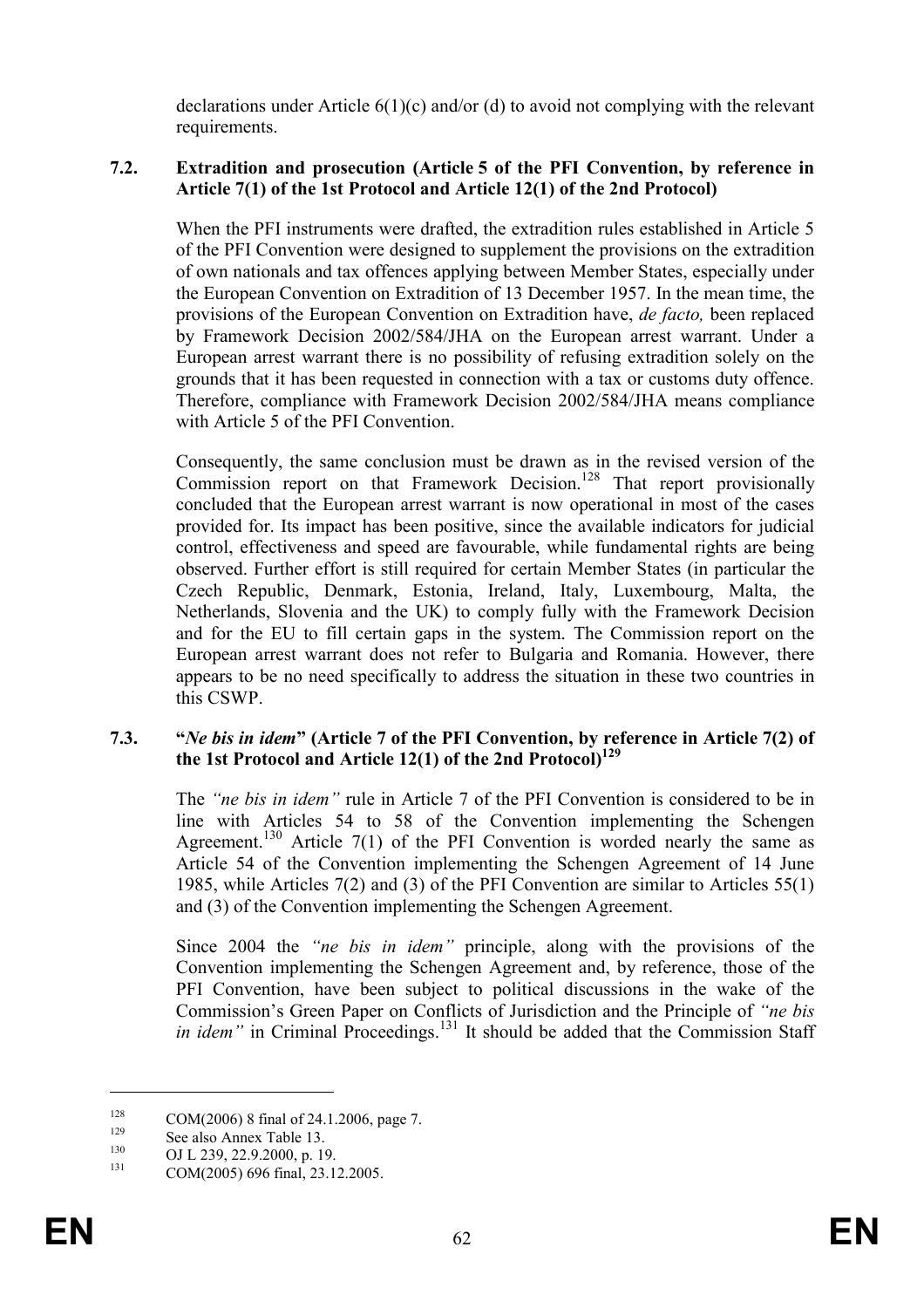Working Paper<sup>132</sup> accompanying the Green Paper highlights that the PFI instruments, notably Article 6(2) of the PFI Convention, are part of the EU criminal law, which places an obligation on the Member States or their authorities to cooperate with each other with the purpose of coming to a decision on the appropriate jurisdiction under which a specific case should be dealt with as regards specific types of crime to the detriment of the Communities' financial interests.

Also, the related ECJ case law on Article 54 of the Convention implementing the Schengen Agreement has further developed. Two cases are of particular interest, since the suspected crimes under the applicable national laws would fall under the definition of fraud in Article 1 of the PFI Convention and it therefore appears that they could possibly also have been subject to Article 7 of the PFI Convention. In the Gasparini case<sup>133</sup> the suspects were charged with having put smuggled olive oil onto the market of one of the Member States and in the Kretzinger case<sup>134</sup> with receiving, on a commercial basis, contraband cigarettes on which duty had not been paid. Article 7(2) of the PFI Convention allows declarations by the Member States and sets out specific cases where the "ne bis in idem" rule can be derogated. Out of the Member States which joined the EU on 1 May 2004 and have ratified the PFI instruments, Slovenia<sup>135</sup> and Slovakia<sup>136</sup> joined Greece, Denmark, Germany, Italy, Austria, Finland and Sweden in submitting declarations under this provision.

### State of play with implementation in the EU-15 – Developments since the first report

The developing case law of the ECJ concerning the "ne bis in idem" rule, as enshrined in the Schengen implementing Convention, supports those EU-15 Member States arguing that application of the principle results from the possible direct application of Article 7 of the PFI Convention or, de facto, from Article 54 of the Schengen implementing Convention. Since Ireland and the UK have agreed to apply, amongst others, the "ne bis in idem" provisions of the Schengen *acquis*, it appears that they have been successfully implemented for all EU-15 Member States.

State of play with implementation in the Member States which joined on or after 1 May 2004 – Analysis

Although, apart from Cyprus, the relevant Schengen acquis applies to the Member States which joined the EU on 1 May 2004 as from 21 December  $2007$ ,  $137$  it is worth

 $\text{SEC}(2005) \, 1767, \, 23.12.2005.$ 

<sup>&</sup>lt;sup>133</sup> Case C-467/04 *Gasparini* [2006] ECR I-9199.

 $134$  Case C-288/05 Kretzinger nyp.<br>
The Slovenian deeleration reed

The Slovenian declaration reads: "In relation to Article 7(1) of the Convention drawn up, on the basis of Article K.3 of the Treaty on European Union, on the protection of the European Communities' financial interests, the Republic of Slovenia declares that it shall not be bound by Article 7(1) in respect of those cases referred to in Article 7(2)(b) of the Convention."

<sup>136</sup> The Slovak declaration reads: "The Slovak Republic declares that it shall not be bound by Article 7(2) of the Convention if the acts which were the subject to the judgment issued abroad are crimes against security or another equally fundamental interest of the Slovak Republic."

<sup>137</sup> Council Decision 2007/801/EC on the full application of the provisions of the Schengen *acquis* in the Czech Republic, the Republic of Estonia, the Republic of Latvia, the Republic of Lithuania, the Republic of Hungary, the Republic of Malta, the Republic of Poland, the Republic of Slovenia and the Slovak Republic, OJ L 323, 8.12.2007, p. 34.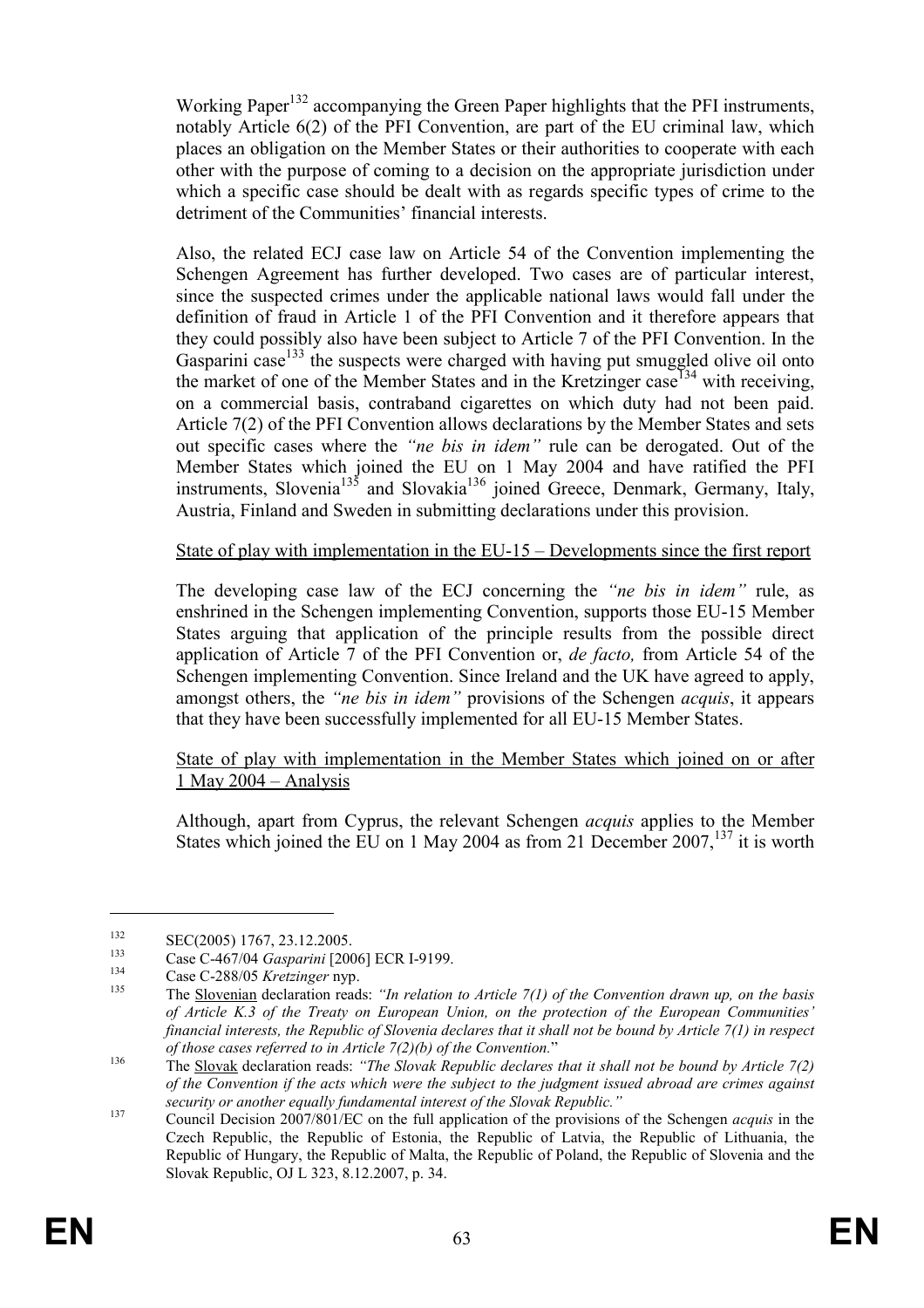briefly referring to the applicable "ne bis in idem" rules as regards Article 7 of the PFI Convention

The criminal law of Estonia, Latvia, Lithuania and Slovenia, all of which have ratified the PFI instruments, provides for a specific international "ne bis in idem" rule. In Slovakia compliance is ensured on the basis of a provision in the Criminal Procedural Code to apply the "*ne bis in idem*" rule where provided for in international agreements. As regards Cyprus, information is missing on application of the "ne bis in idem" rule with regard to other EU Member States.

Of the States which have not ratified the PFI instruments, the Procedural Codes of the Czech Republic, Poland and Romania seem to provide for the "ne bis in idem" rule where provided for in international agreements. In Hungary, by contrast, application of the "ne bis in idem" rule requires prior recognition of the foreign judgment in Hungary. Application of this rule with regard to other EU Member States is unclear in Bulgaria and in Malta.

## Evaluation

Cyprus is the only case where it appears unclear how and whether the "ne bis in idem" rule in Article 7 of the PFI Convention is applied.

| Table 14: Implementation overview – "ne bis in idem"                                        |                                                                                                                                                          |                                                                                                 |  |  |  |
|---------------------------------------------------------------------------------------------|----------------------------------------------------------------------------------------------------------------------------------------------------------|-------------------------------------------------------------------------------------------------|--|--|--|
| <b>Member States</b>                                                                        | <b>Transposition complete or</b><br>considered nearly complete                                                                                           | <b>Transposition incomplete or</b><br>further information required to<br>evaluate transposition |  |  |  |
| $EU-15$                                                                                     | Belgium, Denmark, Germany,<br>Greece, Spain, France, Italy,<br>Ireland, Luxembourg, the<br>Netherlands, Austria, Portugal,<br>Finland, Sweden and the UK |                                                                                                 |  |  |  |
| Member States which joined the<br>EU on 1 May 2004 and have<br>ratified the PFI instruments | Estonia, Latvia, Lithuania, Slovakia<br>and Slovenia                                                                                                     | Cyprus                                                                                          |  |  |  |

As regards the Member States which joined the EU on 1 May 2004 and have not yet ratified the PFI instruments or which joined the EU on 1 January 2007, the Czech Republic, Poland and Romania seem to have provisions that will allow them to apply the "ne bis in idem" rule in Article 7 of the PFI Convention, whereas Bulgaria, Malta and Hungary still need to explain or improve their application.

#### 7.4. Preliminary rulings by the Court of Justice of the European Communities on the Convention on the protection of the European Communities' financial interests and its protocols<sup>138</sup>

The Protocol on the interpretation by way of preliminary rulings by the ECJ adds a system for interpreting the PFI instruments. Essentially, Article 2 of the Protocol

<sup>138</sup> See also Annex Table 13.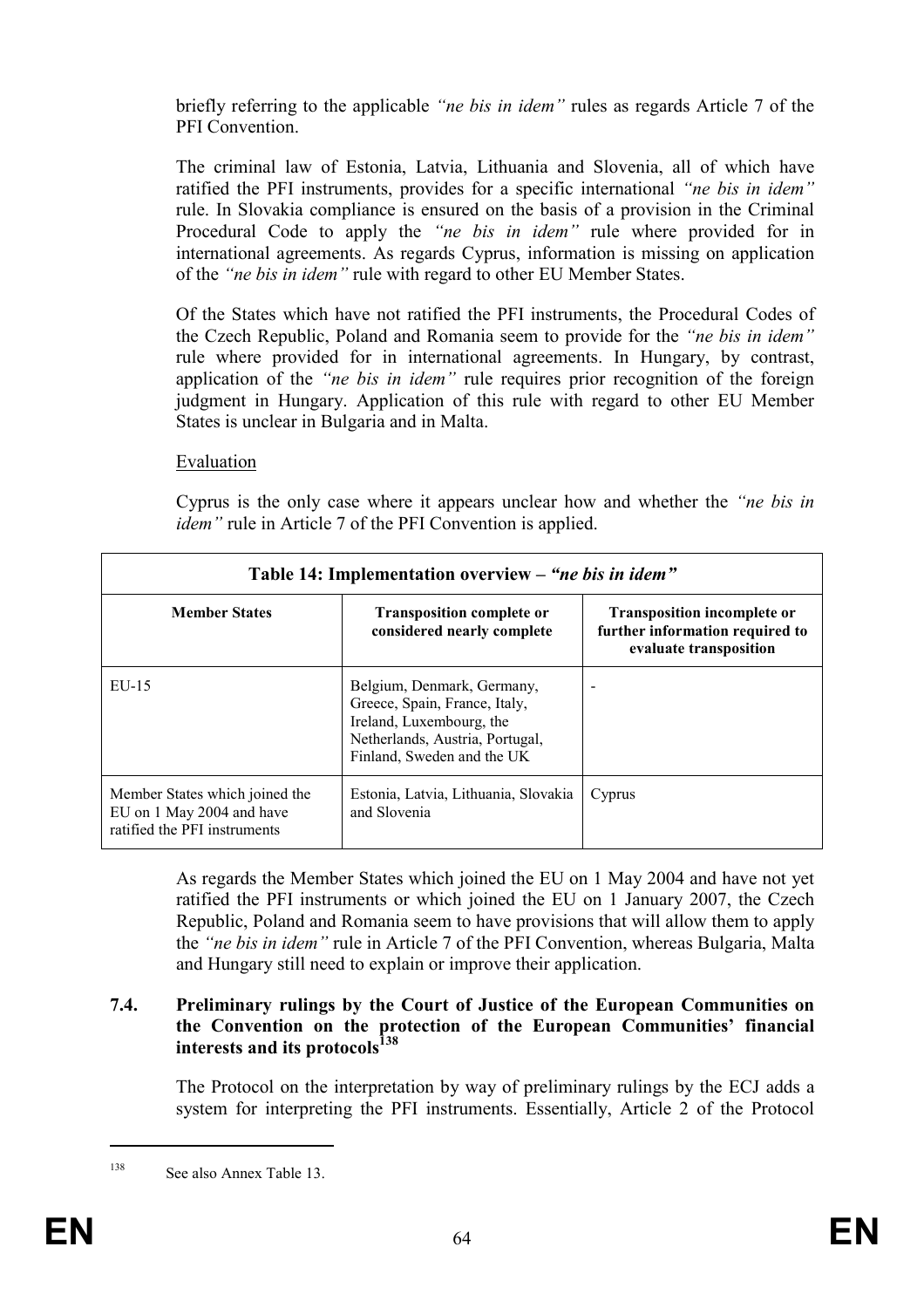allows two forms of implementation, namely either to allow only courts whose decisions are no longer subject to judicial remedies to request a preliminary ruling or to allow any court to do so.

## State of play with implementation in the EU-15 – Developments since the first report

In response to the previous  $CSWP<sub>139</sub>$  which stated that as regards the UK it is not clear on which legal basis courts are allowed to ask for preliminary rulings of the ECJ in the field of the PFI instruments, the UK answered that, in its view, it is sufficient to ratify the Protocol, without it containing any obligation to provide for implementing legislation. However, this argument runs against the obligation to enable the system to function effectively.

No other developments were reported from the other EU-15 Member States. In particular, Italy has still not enacted an implementing decree. It therefore remains unclear whether Italian courts may request a preliminary ruling in this field. Furthermore, no procedure under the Protocol seems to be pending before the ECJ.

State of play with implementation in the Member States which joined on or after 1 May 2004 – Analysis

Of those Member States which joined the EU on 1 May 2004 and have ratified the PFI instruments, Lithuania and Slovenia accepted that any of their courts may request the ECJ to give a preliminary ruling on a question raised in a case pending before them and concerning interpretation of the PFI instruments. In Latvia and Slovakia, only courts or tribunals against whose decisions there is no judicial remedy under national law may request such a preliminary ruling.

By contrast, the situation is unclear for Cyprus, which has not submitted any declaration accepting the jurisdiction of the ECJ to issue preliminary rulings indicating under which procedure Cyprus accepts its jurisdiction. Furthermore, Cyprus appears to have taken no legislative action to implement the Protocol.

It should be added that, besides the Czech Republic, Hungary, Malta and Poland, also Estonia, despite having adhered to the other PFI instruments, has not yet ratified the ECJ Protocol on the interpretation by way of preliminary rulings by the ECJ.

Bulgaria's national ratification declared that only courts or tribunals against whose decisions there is no judicial remedy under national law may request such a preliminary ruling. Romania still will have to make such a declaration.

#### Evaluation

Three Member States (Italy, Cyprus and the UK) have ratified the Protocol, but not taken implementing measures to ensure operation of the system on preliminary rulings by the ECJ, as provided for in the Protocol.

 $\overline{a}$ 

<sup>139</sup> SEC(2004) 1299 final, 25.10.2004, page 75.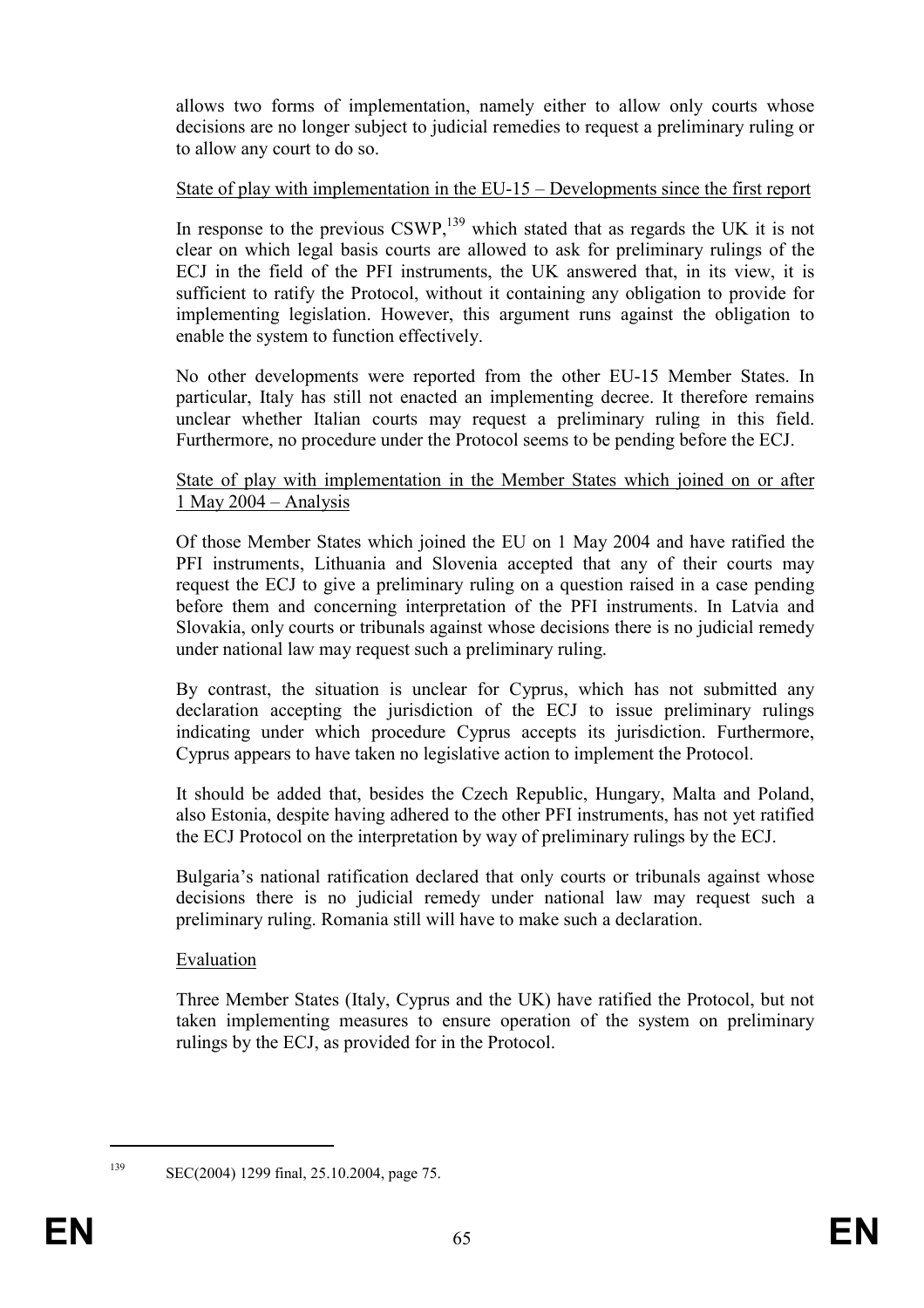| Table 15: Implementation overview – preliminary rulings by the Court of Justice of the<br><b>European Communities</b> |                                                                                                                                           |                                                                                                                |  |  |  |  |
|-----------------------------------------------------------------------------------------------------------------------|-------------------------------------------------------------------------------------------------------------------------------------------|----------------------------------------------------------------------------------------------------------------|--|--|--|--|
| <b>Member States</b>                                                                                                  | <b>Transposition complete or</b><br>considered nearly complete                                                                            | <b>Transposition incomplete or</b><br>further information required to<br>evaluate transposition as<br>complete |  |  |  |  |
| $EU-15$                                                                                                               | Belgium, Denmark, Germany,<br>Greece, Spain, France, Ireland,<br>Luxembourg, the Netherlands,<br>Austria, Portugal, Finland and<br>Sweden | Italy and the UK                                                                                               |  |  |  |  |
| Member States which joined the<br>EU on 1 May 2004 and have<br>ratified the PFI instruments                           | Latvia, Lithuania, Slovakia and<br>Slovenia                                                                                               | Cyprus                                                                                                         |  |  |  |  |

## 8. EXPLANATORY NOTES TO THE TABLES

The annexed tables are drafted in the same way as the tables in the previous  $\text{CSWP}^{\,140}_{\,1}$  but updated for the EU-15 and adding the Member States which joined the EU on or after 1 May 2004. This time they are preceded by an overview of transposition by the 27 Member States for easier reference, covering all the main provisions of the PFI instruments. That table is drawn up in a similar way to the table in the report on Framework Decision 2003/568/JHA on combating corruption in the private sector. $141$ 

The first four tables give a brief overview of the legislative activities of all the Member States regarding the PFI instruments. Following the same order as the analysis, the next nine tables present a compilation of the applicable national provisions of the Member States. The tables are based essentially on the information received by the Commission. The national provisions transposing each of the articles in the PFI instruments are indicated wherever considered relevant. The tables are intended to serve as a basis for easier reference to the national provisions referred to above but contain no information on the specifics of the national provisions concerned. No table is provided on the provisions on extradition and prosecution, since these issues are now addressed in the context of the European arrest warrant.

The tables cover all 27 Member States. They have been updated for the EU-15 and information has been added for the Member States which have not yet ratified some or all of the PFI instruments to allow a possibly complete overview.

#### 9. CONCLUSIONS

A distinction must be drawn between the EU-15 Member States, which were already covered by the first report, and the relevant criminal law provisions of the twelve

<sup>&</sup>lt;sup>140</sup> SEC(2004) 1299 final, 25.10.2004, pages 77 to 115.

COM(2007) 328 final and SEC(2007) 808.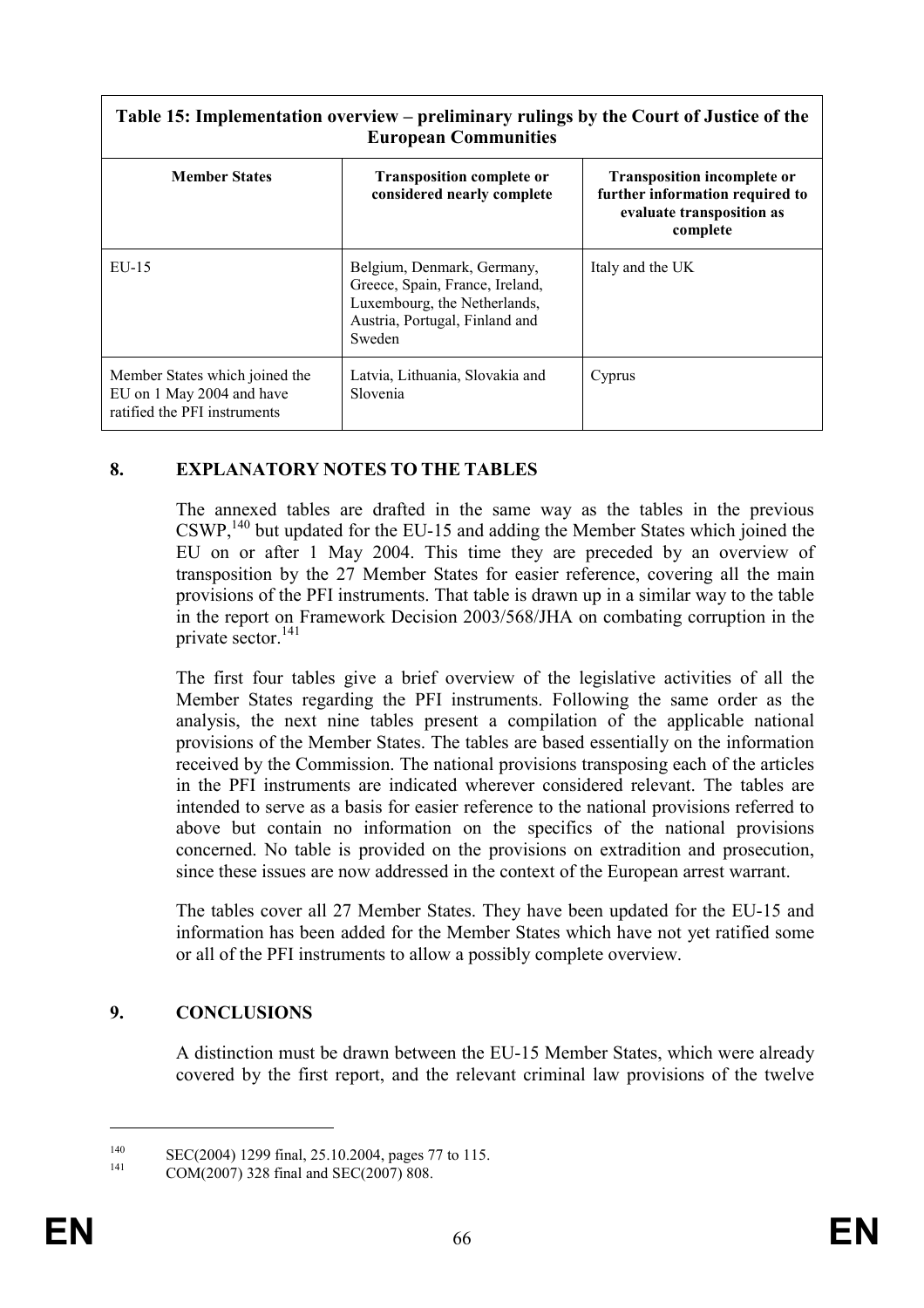"new" Member States, ten of which joined the EU on 1 May 2004 and two on 1 January 2007, since the PFI instruments have entered into force in only some of them.

Member States considered not to have supplied sufficient information are invited to do so with a view to a third report, which the Commission intends to submit once all Member States have notified their ratification of and/or accession to all the PFI instruments.

The Council, the European Parliament and the Commission have repeatedly invited Member States to ratify the 2nd Protocol without delay.<sup>142</sup> In 2006 the Commission addressed Italy as the only EU-15 State that has still not ratified the 2nd Protocol. The legislation necessary for ratification still does not seem even to have been tabled. Due to its non-ratification, Italy is indirectly impeding completion of the legal framework established by the PFI instruments, not only as regards the liability of legal persons but also with regard to the provisions on information exchange. The solidarity and coordination obligations under Article 10 and, especially, Article 280 of the EC Treaty should provide a means of tackling a situation where one Member State is holding back entry into force of a unanimously agreed legal instrument across the EU as a whole, if this instrument is a necessary measure contributing to the aims also required under the EC Treaty. This is, in particular, the case for the 2nd Protocol, which the Council considered "necessary … to improve the effectiveness of protection under criminal law of the European Communities' financial interests".<sup>143</sup>

The first report asked Member States to step up their efforts to reinforce their national criminal legislation and to treat the objective of full application of the PFI instruments as a priority. The Commission believes that the criminal legislation of the following EU-15 Member States still shows serious shortcomings in implementation of the other PFI instruments:

- (1) Belgium, since the Belgian Criminal Law does not fully comply with the definition of fraud because it requires the additional subjective element of being explicitly aware ("*sciemment*") that the offender is not entitled to the grant;
- (2) Germany, because it fails to meet the requirements of the assimilation principle for corruption offences, since bribery for licit deeds is punished only if committed by a German national official but not by European Community staff or by an official of another Member State;
- (3) France, for not punishing fraud in the form of non-disclosure;

<sup>&</sup>lt;sup>142</sup> For example: Resolution concerning a comprehensive EU policy against corruption, adopted by the Justice and Home Affairs Council on 14 April 2005 (Council Doc. 6902/05, 6901/2/05); European Parliament resolution on the protection of the financial interests of the Communities and the fight against fraud (OJ C 124 E, 15.5.2006, p. 232, paragraph 41); Report from the Commission to the European Parliament and the Council – Protection of the Communities' financial interests, COM(2006) 378 final.

<sup>&</sup>lt;sup>143</sup> Recital to the Council Act of 26 July 1995 drawing up the Convention on the protection of the European Communities' financial interests, OJ C 316, 27.11.1995, p. 48.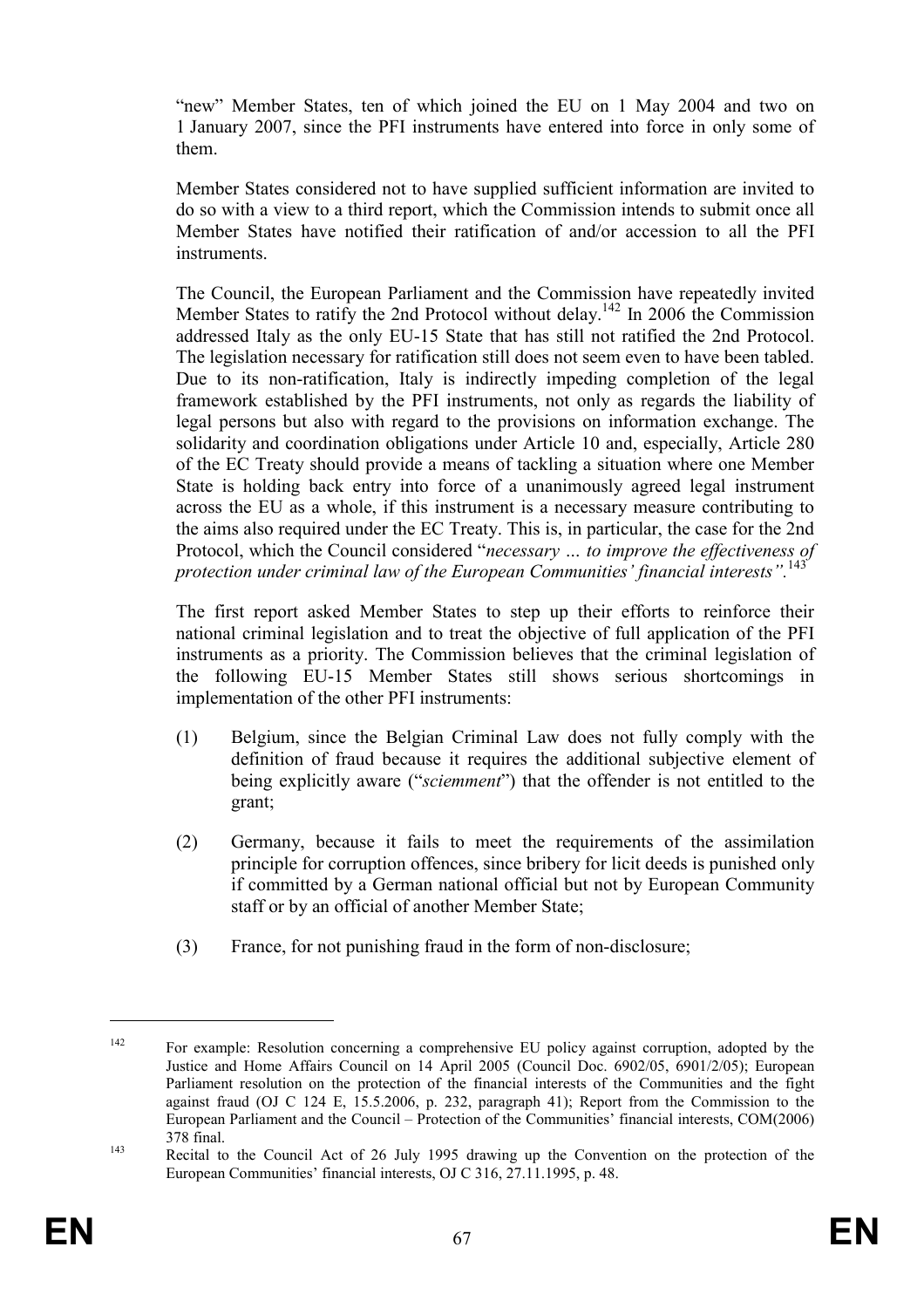- (4) Ireland, whose jurisdiction rules on passive personality do not cover passive corruption;
- (5) Italy, where the penalties provided for by the implementing provisions are inadequate, because they are neither dissuasive not proportionate;
- (6) Luxembourg, because for fraud it requires the additional subjective element of intentionally ("sciemment") making a false declaration;
- (7) Austria, whose criminal law requires, for fraud, proof of the additional subjective element of enrichment ("Bereicherungsvorsatz").

The Commission will address these seven Member States to gather their views on these alleged shortcomings. Should these contacts reveal diverging positions on application of the relevant provisions in the PFI instruments, initiation of procedures under Article 8 of the PFI Convention may be appropriate.

The Member States which joined the EU on 1 May 2004 or on 1 January 2007 are invited to meet their commitments under the Accession Treaties. Consequently, the Czech Republic, Hungary, Malta and Poland, together with Estonia in the case of the ECJ Protocol, should proceed as fast as possible with accession to the PFI instruments to which they have not yet acceded.

The remaining Member States are invited to step up their efforts to reinforce their national criminal legislation to protect the Communities' financial interests, in particular addressing the shortcomings identified in this report. Furthermore, those Member States considered not to have supplied sufficient information are invited to do so.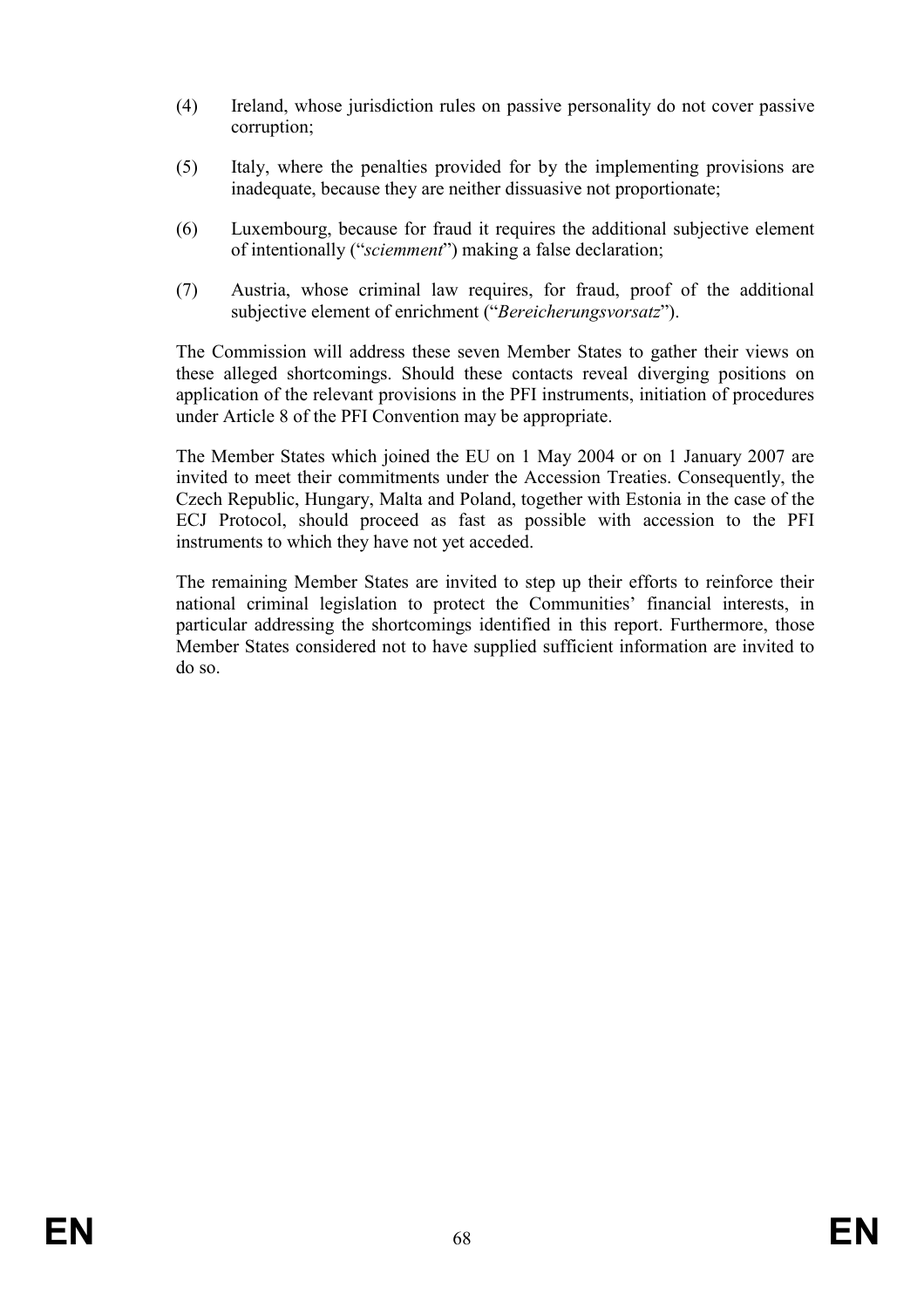# **Overview of transposition**

 $I = no/insufficient information; N = not transposed; P = partly transposed; T = fully transposed$ 

|  | $Nyr = not$ yet ratified (for the EU-15). Nya = not yet acceded (for the Member States which joined the EU on or after 1 May 2004) |  |
|--|------------------------------------------------------------------------------------------------------------------------------------|--|

| <b>Member</b><br><b>State</b><br>$(EU-15)$<br>in bold) | Article 1 of<br>the<br>Convention<br>(expenditure<br>fraud) | Article 1 of<br>the<br>Convention<br>(resource)<br>fraud)                 | <b>Articles 2</b><br>and 3 of the<br><b>1st Protocol</b><br>(corruption) | <b>Article 2 of</b><br>the 2nd<br>Protocol<br>(money)<br>laundering)<br><b>NOT YET</b><br><b>IN FORCE</b> | Article 3 of<br>the<br>Convention<br>(criminal<br>liability of<br>heads of<br>businesses) | <b>Articles 3</b><br>and 4 of the<br>2nd<br>Protocol<br>(liability of<br>legal<br>persons)<br><b>NOT YET</b><br><b>IN FORCE</b> | Article 5 of<br>the 2nd<br><b>Protocol</b><br>(confiscation)<br><b>NOT YET</b><br><b>IN FORCE</b> | <b>Article 4 of</b><br>the<br>Convention<br><i>(jurisdiction)</i><br>for fraud)                                                        | Article 6 of<br>the 1st<br>Protocol<br>(jurisdiction<br>for<br>corruption) |
|--------------------------------------------------------|-------------------------------------------------------------|---------------------------------------------------------------------------|--------------------------------------------------------------------------|-----------------------------------------------------------------------------------------------------------|-------------------------------------------------------------------------------------------|---------------------------------------------------------------------------------------------------------------------------------|---------------------------------------------------------------------------------------------------|----------------------------------------------------------------------------------------------------------------------------------------|----------------------------------------------------------------------------|
| BE                                                     | N (requires<br>specific<br>knowledge of<br>the offence)     | $N$ (no<br>effective,<br>proportionate<br>and<br>dissuasive<br>penalties) | T                                                                        | T                                                                                                         | I (lack of<br>case law)                                                                   | <b>N</b> (liability<br>for lack of<br>supervision)                                                                              | T                                                                                                 | N<br><i>(jurisdiction)</i><br>for some<br>categories of<br>participation<br>in fraud or<br>money<br>laundering<br>committed<br>abroad) | T                                                                          |
| <b>BG</b>                                              | T                                                           | T                                                                         | T                                                                        | Nya(T)                                                                                                    | T                                                                                         | Nya(T)                                                                                                                          | Nya(T)                                                                                            | T                                                                                                                                      | T                                                                          |
| CZ                                                     | Nya(N,<br>requires                                          | Nya(N,<br>requires                                                        | Nya(T)                                                                   | Nya(T)                                                                                                    | $Nya$ (I, lack                                                                            | Nya (N, no)<br>provision for                                                                                                    | Nya(T)                                                                                            | Nya(T)                                                                                                                                 | Nya (I,<br>depends on                                                      |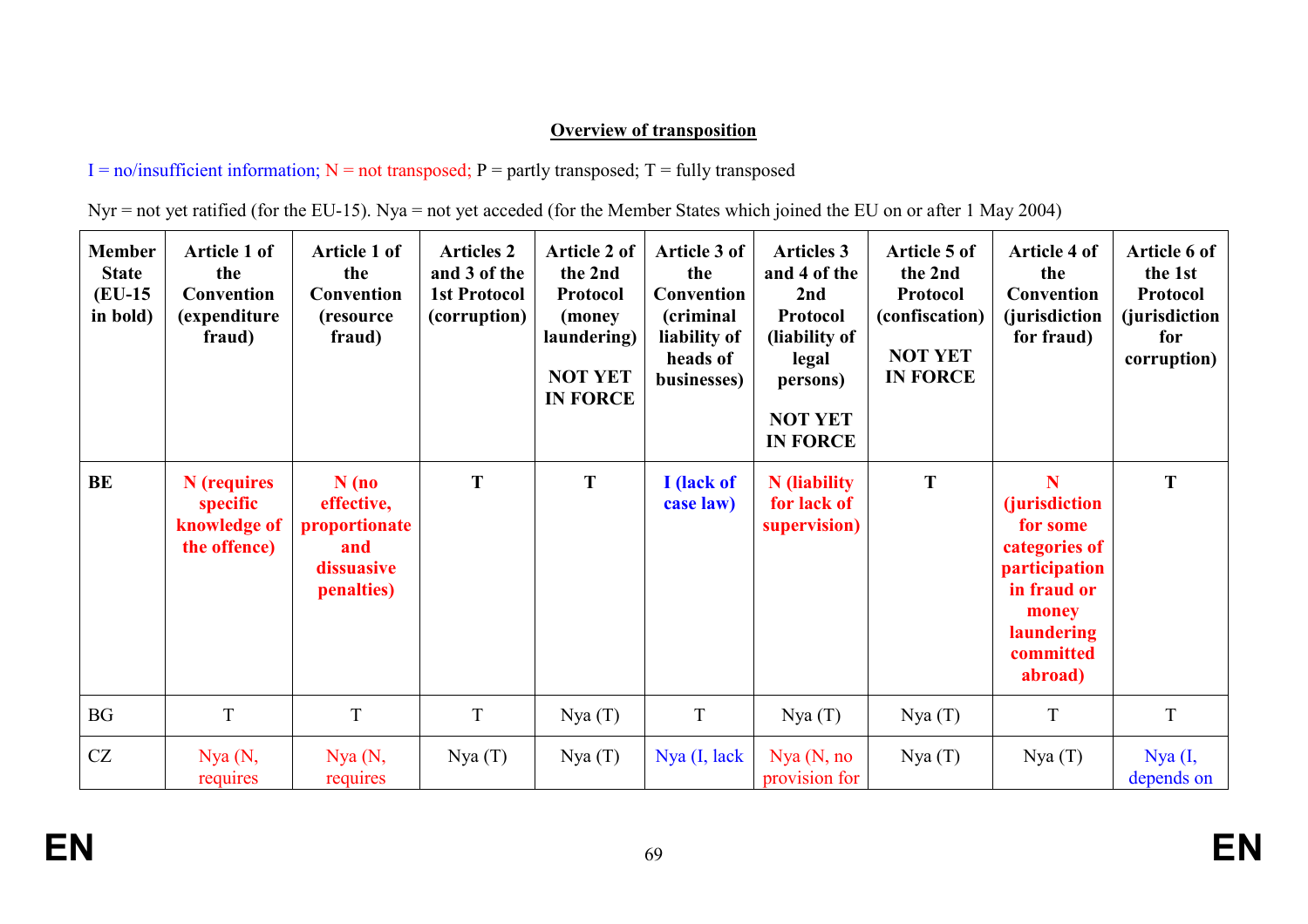|           | severely<br>distorted<br>information)                                                                                  | severely<br>distorted<br>information) |                                                              |                                                                               | of case law)            | liability of<br>legal<br>persons)                  |   |   | declaration)                                                                |
|-----------|------------------------------------------------------------------------------------------------------------------------|---------------------------------------|--------------------------------------------------------------|-------------------------------------------------------------------------------|-------------------------|----------------------------------------------------|---|---|-----------------------------------------------------------------------------|
| <b>DK</b> | T                                                                                                                      | T                                     | T                                                            | T                                                                             | I (lack of<br>case law) | <b>N</b> (liability<br>for lack of<br>supervision) | T | T | T                                                                           |
| <b>DE</b> | P (subsidiary<br>offence<br>requires<br>enrichment)                                                                    | T                                     | N (no full<br>assimilation<br>with<br>national<br>officials) | N (resource<br>fraud is <i>de</i><br><i>facto</i> no<br>predicate<br>offence) | I (lack of<br>case law) | T                                                  | T | T | T                                                                           |
| IE        | T                                                                                                                      | T                                     | T                                                            | T                                                                             | I (lack of<br>case law) | N (liability<br>for lack of<br>supervision)        | T | T | N (passive<br>personality<br>principle<br>for active<br>corruption<br>only) |
| EE        | N (subsidiary<br>offence<br>requires<br>deception;<br>misapplication<br>of funds does<br>not cover all<br>expenditure) | $\mathbf T$                           | $\mathbf T$                                                  | T                                                                             | T                       | T                                                  | T | T | P (depends<br>on<br>application<br>of double<br>criminality)                |
| EL        | T                                                                                                                      | T                                     | T                                                            | T                                                                             | T                       | T                                                  | T | T | T                                                                           |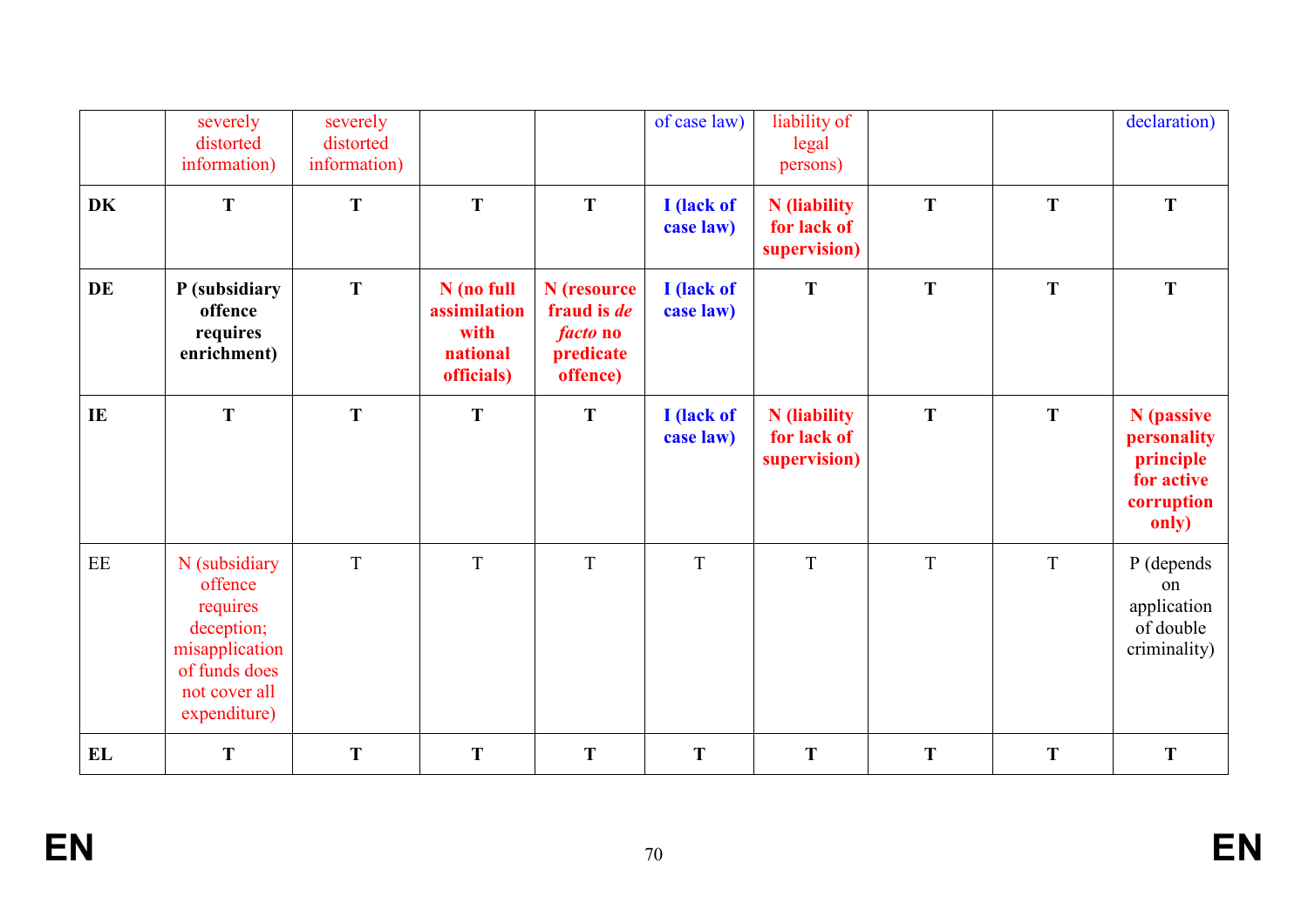| <b>ES</b>                  | T                                                                                                    | T                                                       | T           | T      | T                       | N<br><i>(subsidiary)</i><br>liability of<br>legal<br>persons) | T                                                         | T                                                   | T                                       |
|----------------------------|------------------------------------------------------------------------------------------------------|---------------------------------------------------------|-------------|--------|-------------------------|---------------------------------------------------------------|-----------------------------------------------------------|-----------------------------------------------------|-----------------------------------------|
| <b>FR</b>                  | N (no rules<br>on non-<br>disclosure)                                                                | T                                                       | T           | T      | I (lack of<br>case law) | T                                                             | T                                                         | I (lack of<br>case law)                             | T                                       |
| IT                         | $N$ (no<br>effective,<br>proportionate<br>and<br>dissuasive<br>penalties;<br>requires<br>enrichment) | T                                                       | T           | Nyr(T) | I (lack of<br>case law) | Nyr(T)                                                        | Nyr (N, value<br>confiscation<br>for money<br>laundering) | N<br><i>(additional)</i><br>procedural<br>barriers) | T                                       |
| <b>CY</b>                  | $\mathbf T$                                                                                          | $\mathbf T$                                             | $\mathbf T$ | T      | $\mathbf T$             | $\mathbf T$                                                   | T                                                         | T                                                   | T                                       |
| LV                         | N (requires<br>specific<br>knowledge of<br>the offence)                                              | N (requires<br>specific<br>knowledge of<br>the offence) | $\mathbf T$ | T      | $\mathbf T$             | N<br><i>(subsidiary)</i><br>liability of<br>legal<br>persons) | $N$ (no<br>confiscation<br>of<br>instruments)             | T                                                   | N (offender<br>has to be a<br>resident) |
| $\mathop{\rm LT}\nolimits$ | N (requires<br>specific<br>knowledge of<br>the offence)                                              | $N$ (no<br>punishment<br>for small<br>amounts)          | T           | T      | $\mathbf T$             | $\mathbf T$                                                   | $\overline{T}$                                            | $\mathbf T$                                         | $\mathbf T$                             |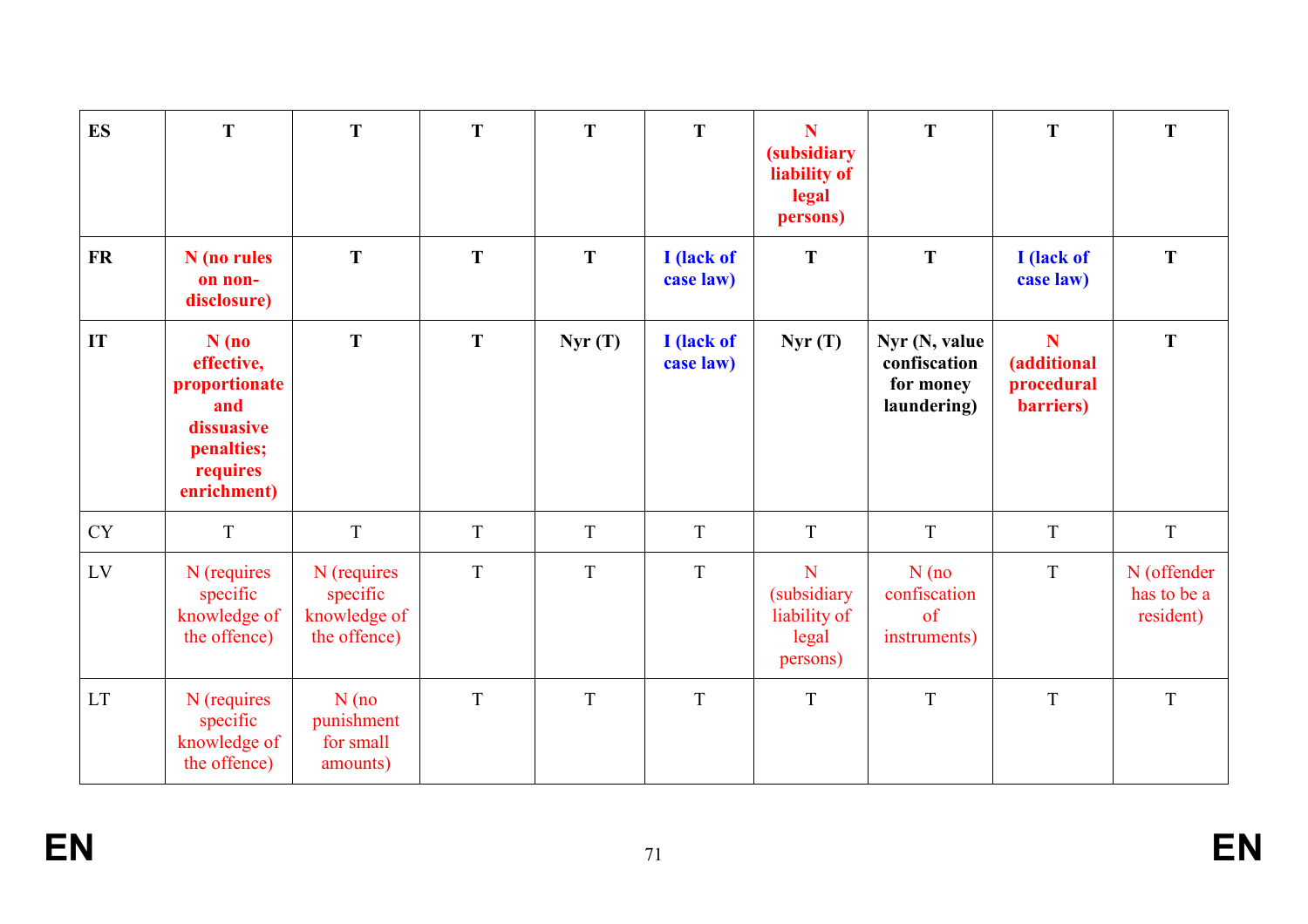| LU                     | N (requires<br>specific<br>knowledge of<br>the offence) | T                                       | T           | T      | I (lack of<br>case law)        | $N$ (no<br>liability of<br>legal<br>persons)              | T                        | T                       | T                                     |
|------------------------|---------------------------------------------------------|-----------------------------------------|-------------|--------|--------------------------------|-----------------------------------------------------------|--------------------------|-------------------------|---------------------------------------|
| HU                     | Nya (I,<br>definition of<br>"assistance")               | Nya (I,<br>definition of<br>"payments") | Nya(T)      | Nya(T) | Nya(P,<br>limited to<br>fraud) | Nya(N,<br>subsidiary<br>liability of<br>legal<br>persons) | Nya(T)                   | Nya(T)                  | Nya (I,<br>depends on<br>declaration) |
| MT                     | Nya(T)                                                  | Nya(T)                                  | Nya(T)      | Nya(T) | Nya (I, lack<br>of case law)   | Nya(P, no<br>liability for<br>fiscal<br>offences)         | Nya(T)                   | Nya(T)                  | Nya (I,<br>depends on<br>declaration) |
| NL                     | T                                                       | T                                       | T           | T      | T                              | T                                                         | T                        | T                       | T                                     |
| AT                     | N (requires<br>enrichment)                              | T                                       | $\mathbf T$ | T      | I (lack of<br>case law)        | T                                                         | T                        | I (lack of<br>case law) | ${\bf T}$                             |
| $\mathbf{P}\mathbf{L}$ | Nya(P,<br>requires<br>enrichment)                       | Nya(T)                                  | Nya(T)      | Nya(T) | Nya (I, lack<br>of case law)   | Nya(T)                                                    | Nya(T)                   | Nya(T)                  | Nya (I,<br>depends on<br>declaration) |
| PT                     | P (definition<br>of grants)                             | T                                       | T           | T      | T                              | T                                                         | T                        | T                       | T                                     |
| RO                     | T                                                       | $\mathbf T$                             | $\mathbf T$ | Nya(T) | I, lack of<br>case law         | Nya (I, lack<br>of                                        | Nya (N, lack<br>of value | T                       | $\mathbf T$                           |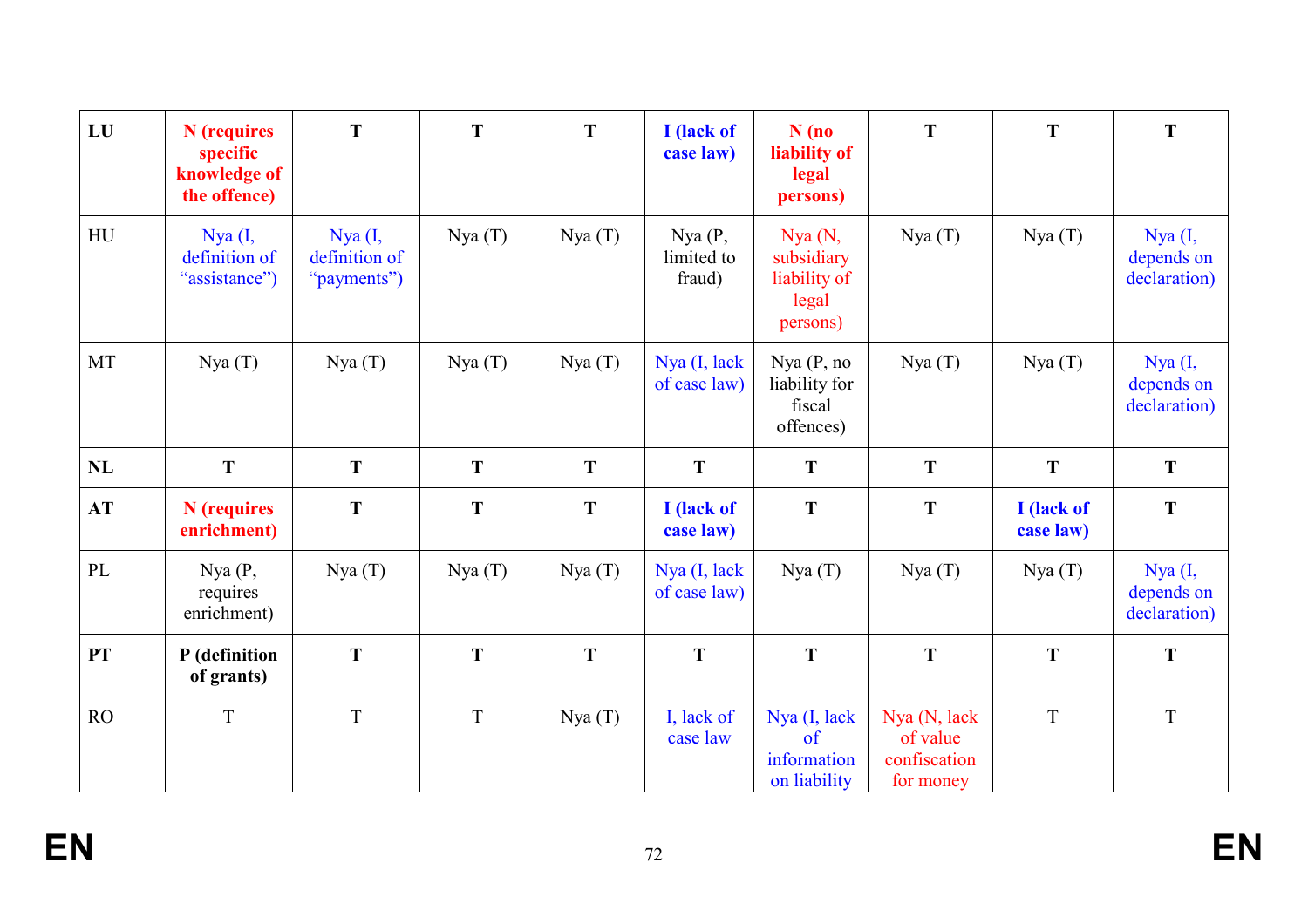|                                                  |                                                          |                                                          |                         |   |                         | for lack of<br>supervision)                             | laundering) |   |                                                              |
|--------------------------------------------------|----------------------------------------------------------|----------------------------------------------------------|-------------------------|---|-------------------------|---------------------------------------------------------|-------------|---|--------------------------------------------------------------|
| <b>SI</b>                                        | $\mathbf T$                                              | $N$ (no<br>punishment<br>for small<br>amounts)           | $\mathbf T$             | T | I (lack of<br>case law) | $\overline{\mathrm{T}}$                                 | T           | T | N (offender<br>has to be a<br>resident)                      |
| $\ensuremath{\mathbf{S}}\ensuremath{\mathbf{K}}$ | T                                                        | $\mathbf T$                                              | I (lack of<br>case law) | T | P (limited<br>to fraud) | $N$ (no<br>liability of<br>legal<br>persons)            | T           | T | $\bar{T}$                                                    |
| $FI$                                             | P (definition<br>of grants)                              | T                                                        | $\mathbf T$             | T | T                       | T                                                       | T           | T | $\mathbf T$                                                  |
| <b>SE</b>                                        | P (subsidiary<br>offence<br>requires<br>enrichment)      | T                                                        | T                       | T | I (lack of<br>case law) | T                                                       | T           | T | P (depends<br>on<br>application<br>of double<br>criminality) |
| <b>UK</b>                                        | T (England<br>& Wales and<br><b>Northern</b><br>Ireland) | T (England<br>& Wales and<br><b>Northern</b><br>Ireland) | T                       | T | T                       | N (criminal<br>liability for<br>lack of<br>supervision) | T           | T | $\mathbf T$                                                  |
|                                                  | <b>I</b> (Scotland)                                      | <b>I</b> (Scotland)                                      |                         |   |                         |                                                         |             |   |                                                              |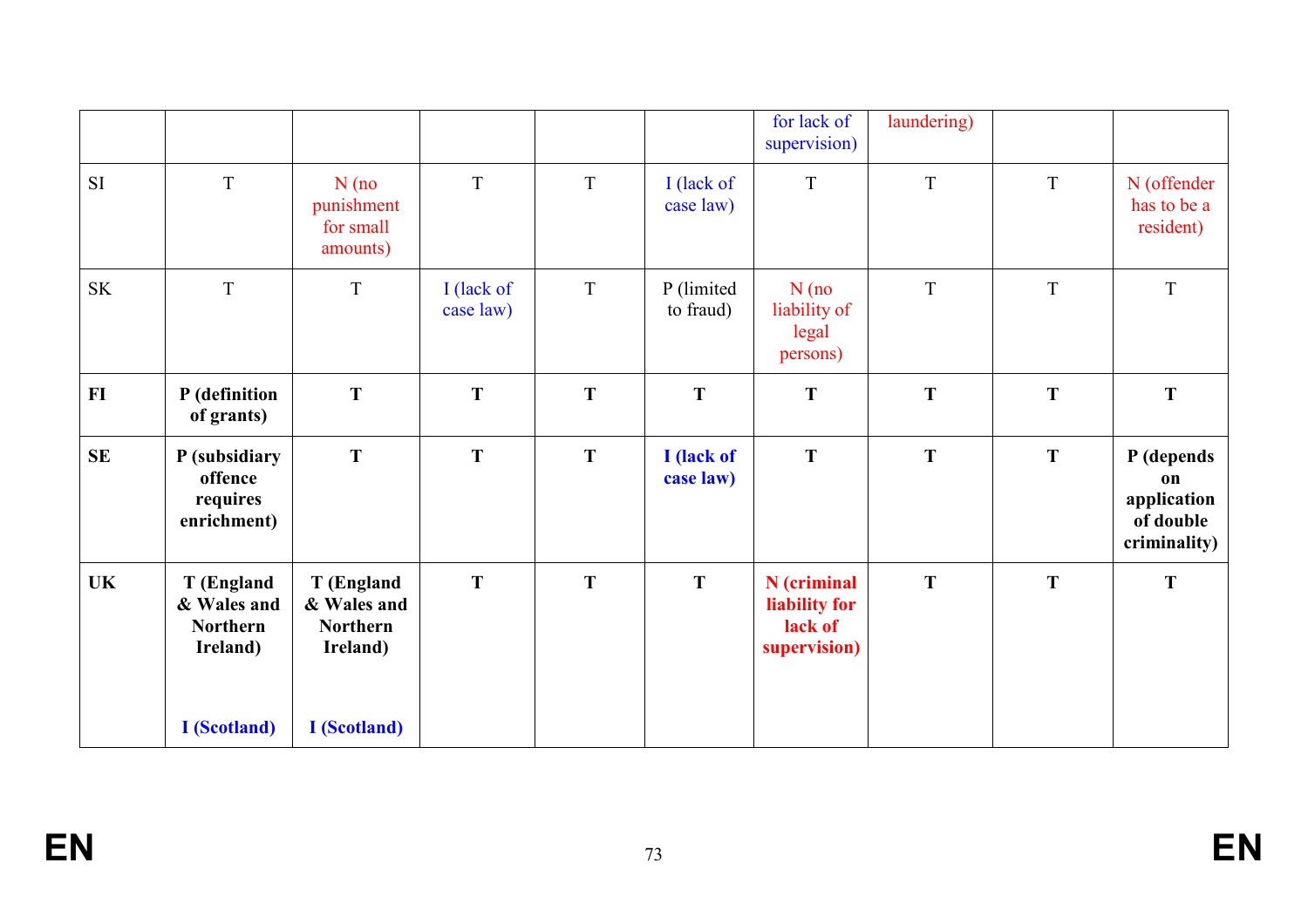| <b>Instrument</b>   | <b>PFI Convention</b>                                                           |                                                                                                                                                                                                                                                                                                                                                                            |                                                                                                                                                                                                                                                                                                                                                                                                                                             |  |  |  |
|---------------------|---------------------------------------------------------------------------------|----------------------------------------------------------------------------------------------------------------------------------------------------------------------------------------------------------------------------------------------------------------------------------------------------------------------------------------------------------------------------|---------------------------------------------------------------------------------------------------------------------------------------------------------------------------------------------------------------------------------------------------------------------------------------------------------------------------------------------------------------------------------------------------------------------------------------------|--|--|--|
| <b>Member State</b> | <b>Notification</b>                                                             | <b>Legislative text</b>                                                                                                                                                                                                                                                                                                                                                    | <b>Method of implementation</b>                                                                                                                                                                                                                                                                                                                                                                                                             |  |  |  |
| Belgium             | 12.3.2002                                                                       | Law of 17 February 2002 ratifying the PFI<br>Convention, the first Protocol, the second<br>Protocol, the ECJ Protocol<br>and the<br>Convention on the fight against corruption<br>involving officials of the<br>European<br>Communities (Belgisch Staatsblad/Moniteur<br>Belge of 15.5.2002, Ed. 2, page 20555)                                                            | No amendments to existing provisions were<br>made by Belgium at the time of ratification                                                                                                                                                                                                                                                                                                                                                    |  |  |  |
| Bulgaria            | 6.12.2007<br>according to<br>Article 2(1) of<br>Council Decision<br>2008/40/JHA | Ratification law of 24.1.2007, Bulgarian State<br>Gazette, Issue No 12 of 6.2.2007, page 4                                                                                                                                                                                                                                                                                 | No amendments to existing provisions of the<br>Criminal Code of 1968 were made by<br>Bulgaria at the time of ratification. The main<br>amendments to the provisions of interest were<br>published in Bulgarian State Gazette, Issue<br>No 92 of 27.9.2002 (new Art. 212(3) of the<br>Bulgarian Criminal Code) and Bulgarian<br>State Gazette, Issue No 24 of 22.3.2005 (new<br>Art. 254(2) and Art. 254b of the Bulgarian<br>Criminal Code) |  |  |  |
| Czech Republic      | Not yet ratified                                                                | Not yet ratified                                                                                                                                                                                                                                                                                                                                                           | No amendments to existing provisions of the Czech Criminal<br>Code of 1961 (Collection of Laws No 140/1961)                                                                                                                                                                                                                                                                                                                                 |  |  |  |
| Denmark             | 2.10.2000                                                                       | Law No 228 of 4 April 2000 amending the<br>Criminal Code                                                                                                                                                                                                                                                                                                                   | Amendment of the Criminal Code (insertion)<br>of §289a and amendment of §289) In the<br>mean time, §289a was amended by Law<br>No 366 of 24 May 2005                                                                                                                                                                                                                                                                                        |  |  |  |
| Germany             | 24.11.1998                                                                      | Federal Law on transposition of the PFI<br>Convention<br>(EG-Finanzschutzgesetz<br>$\overline{\phantom{m}}$<br>BGBI 1998 II, p. 2322)                                                                                                                                                                                                                                      | Amendment of the Criminal Code (insertion<br>of $\S264(1)$ , point (2) and amendment of<br>$\S264(7)$ ) and of the criminal provisions of the<br>German Fiscal Code (amendment of $\S370(7)$ )                                                                                                                                                                                                                                              |  |  |  |
| Estonia             | 3.2.2005                                                                        | Law ratifying the PFI Convention, the first<br>Protocol and the second Protocol (RT II,<br>6.1.2005, 1, 1)                                                                                                                                                                                                                                                                 | No amendments to existing provisions of the<br>new Criminal Code of 2001 were made by<br>Estonia at the time of ratification                                                                                                                                                                                                                                                                                                                |  |  |  |
| Greece              | 26.7.2000                                                                       | Law No 2803/2000 ratifying the PFI<br>Convention, the first Protocol, the second<br>Protocol and the ECJ Protocol (OJ of the<br>Hellenic Republic of 3.3.2000, Part A, No 48,<br>p.639                                                                                                                                                                                     | The law provides for codification of the<br>provisions on criminal offences relating to the<br>PFI Convention without amending the<br>Criminal Code                                                                                                                                                                                                                                                                                         |  |  |  |
| Spain               | 20.1.2000                                                                       | Organic Law 6/1995 introduced the main<br>concepts of the PFI Convention into the<br>Spanish Criminal Code of 1973. Shortly<br>afterwards, a new Criminal Code was enacted<br>by Organic Law 10/1995 incorporating the<br>amended rules. The Criminal Code 1995 was<br>amended by Organic Law 15/2003 as regards<br>fraud and corruption (BOE, 26.11.2003,<br>No 283-2003) | Amendment of the new Spanish Criminal<br>Code (Art. 305, 306 and 309 recently<br>amended by Organic Law 15/2003 without<br>any specific link to the PFI Convention)                                                                                                                                                                                                                                                                         |  |  |  |
| France              | 4.8.2000                                                                        | Law No 99-419 of 27 May 1999 ratifying the<br>PFI Convention (OJ of the French Republic,<br>28.5.1999, 7857)                                                                                                                                                                                                                                                               | No amendments to existing provisions were<br>made by France at the time of ratification                                                                                                                                                                                                                                                                                                                                                     |  |  |  |
| Ireland             | 3.6.2002                                                                        | Criminal Justice (Theft and Fraud Offences)<br>Act, 2001 (enacted as Act No 50 of 2001),<br>Section 41 giving the force of law to PFI<br>instruments (with conditions)                                                                                                                                                                                                     | Enactment of Criminal Justice (Theft and<br>Fraud Offences) Act, 2001. Part 6 of the Act<br>provides for codification of the provisions on<br>criminal offences relating to the PFI<br>Convention                                                                                                                                                                                                                                           |  |  |  |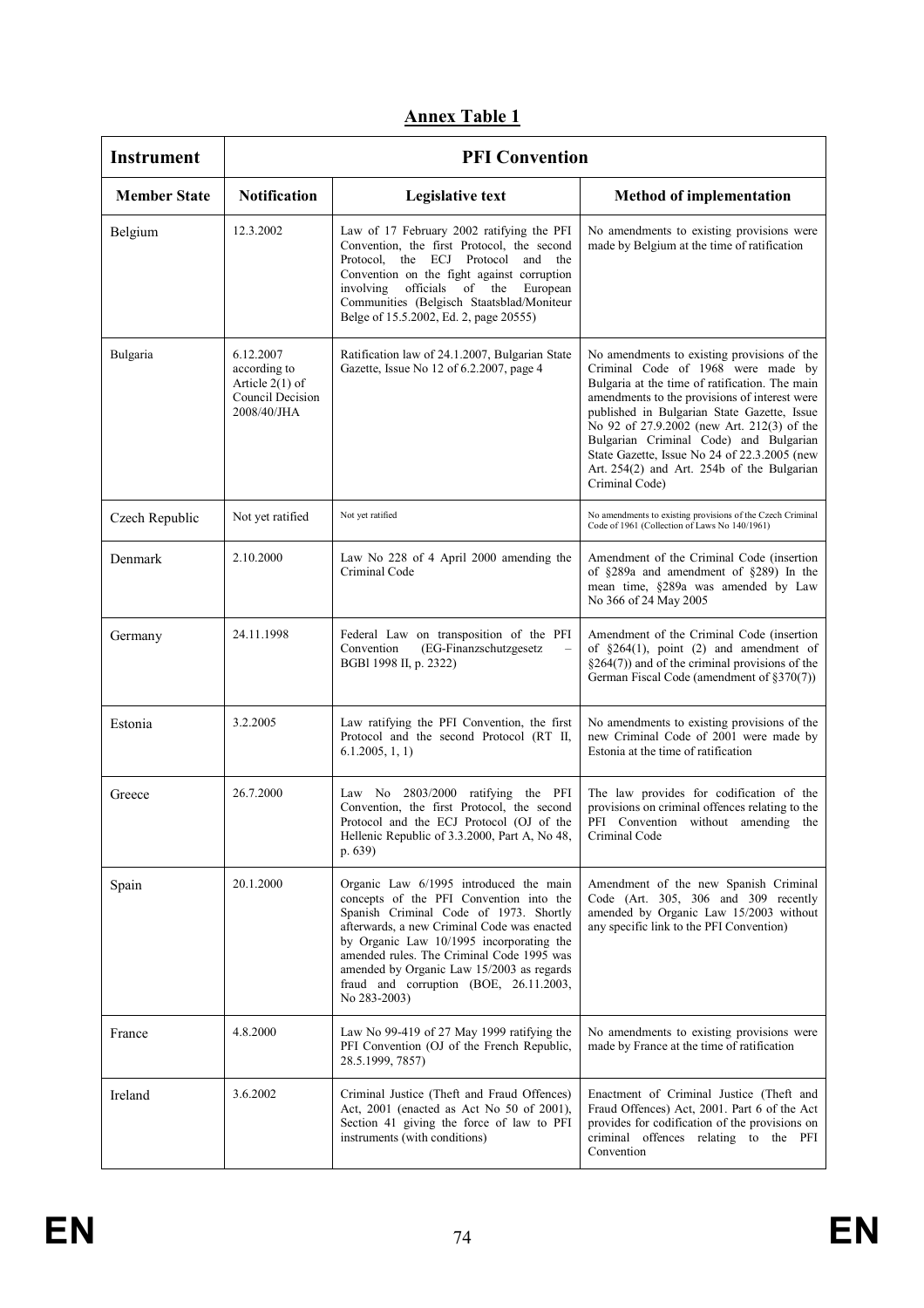| Italy       | 19.7.2002        | Law No 2000/300 ratifying and transposing<br>the PFI Convention, the first Protocol to the<br>PFI Convention, the Protocol on the<br>interpretation by the European Court of<br>Justice, the Convention on the fight against<br>corruption involving officials of the European<br>Communities and the OSCE Convention on<br>the fight against corruption involving foreign<br>public officials in international economic<br>operations as well as delegating<br>the<br>government to enact provisions on the<br>administrative liability of legal persons<br>(Legge 29 settembre 2000, No 300, GURI<br>No 250 of 25.10.2000)                                            | Amendment of the Italian Criminal Code<br>(insertion of Art. 316ter and amendment of<br>Art. 9) and of the amalgamated law in respect<br>of customs matters (amendment of Art. 295,<br>295bis and 297) and the law on fraud<br>affecting the European Agricultural Guidance<br>and Guarantee Fund (amendment of Art. 23) |
|-------------|------------------|-------------------------------------------------------------------------------------------------------------------------------------------------------------------------------------------------------------------------------------------------------------------------------------------------------------------------------------------------------------------------------------------------------------------------------------------------------------------------------------------------------------------------------------------------------------------------------------------------------------------------------------------------------------------------|--------------------------------------------------------------------------------------------------------------------------------------------------------------------------------------------------------------------------------------------------------------------------------------------------------------------------|
| Cyprus      | 31.3.2005        | 37(III)/2003<br>Law<br>No<br>containing<br>the<br>Convention on the protection of the European<br>financial<br>Communities'<br>interests<br>and<br>protocols (Ratification) Act (Government<br>Gazette I(III) No 3758 of 3.10.2003)                                                                                                                                                                                                                                                                                                                                                                                                                                     | The law provides for codification of the<br>provisions on criminal offences relating to the<br>PFI Convention without amending the<br>Criminal Code                                                                                                                                                                      |
| Latvia      | 31.8.2004        | Ratification by approval by the parliament of<br>3.4.2003 (Latvijas Vestnesis 60 (2825) of<br>17.4.2003)                                                                                                                                                                                                                                                                                                                                                                                                                                                                                                                                                                | No amendments to existing provisions of the<br>new Criminal Code of 1999 were made by<br>Latvia at the time of ratification                                                                                                                                                                                              |
| Lithuania   | 28.5.2004        | Ratification by Law No IX-2021 of 12.2.2004<br>(Valstybės žinios/Law Gazette of 29.4.2004,<br>No 67-2354)                                                                                                                                                                                                                                                                                                                                                                                                                                                                                                                                                               | No amendments to existing provisions of the<br>new Criminal Code of 2000 were made by<br>Lithuania at the time of ratification. The main<br>amendments to the provisions of interest were<br>made by Law No IX-2314 of 5.7.2004 and<br>Law No X-272 of 23.6.2005 as regards<br>customs fraud                             |
| Luxembourg  | 17.5.2001        | Law of 30 March 2001 ratifying the<br>Convention and the first Protocol and the<br>Protocol on the jurisdiction of the ECJ (OJ of<br>the Grand-Duché du Luxembourg, A-No 47,<br>26.4.2001)                                                                                                                                                                                                                                                                                                                                                                                                                                                                              | Amendment<br>Criminal<br>to<br>the<br>Code<br>(amendment of Art. 496-2 and Art. 496-3 and<br>insertion of Art. 496-4)                                                                                                                                                                                                    |
| Hungary     | Not yet ratified | Not yet ratified                                                                                                                                                                                                                                                                                                                                                                                                                                                                                                                                                                                                                                                        | No amendments to existing provisions of the Criminal Code,<br>Act IV of 1978, will need to be made by Hungary at the time<br>of ratification. The main amendments to the provisions of<br>interest in the Criminal Code were made by Act CXXI of<br>2001 (paragraph 69 introduced Art. 314)                              |
| Malta       | Not yet ratified | Not yet ratified                                                                                                                                                                                                                                                                                                                                                                                                                                                                                                                                                                                                                                                        | The main provisions of the Criminal Code (Chapter 9 of the<br>Laws of Malta) were amended by Act III of 2002<br>(paragraphs 55, 56 and 62 to 65 amending Art. 293, 294 and<br>308 to 310B)                                                                                                                               |
| Netherlands | 16.2.2001        | Kingdom Act of 13 December 2000 ratifying<br>the PFI Convention, the first Protocol to the<br>PFI Convention, the Protocol on the<br>interpretation by the European Court of<br>Justice, the Convention on the fight against<br>corruption involving officials of the European<br>Communities and the OSCE Convention on<br>the fight against corruption involving foreign<br>public officials in international economic<br>operations (Stb 2000 615) and Act of<br>13 December 2000 adapting some provisions<br>of the Criminal Code in connection with the<br>ratification and implementation of the<br>Conventions on the fight against corruption<br>(Stb 2000 616) | Amendment<br>of<br>Criminal<br>the<br>Code<br>(introduction of Art. 323a)                                                                                                                                                                                                                                                |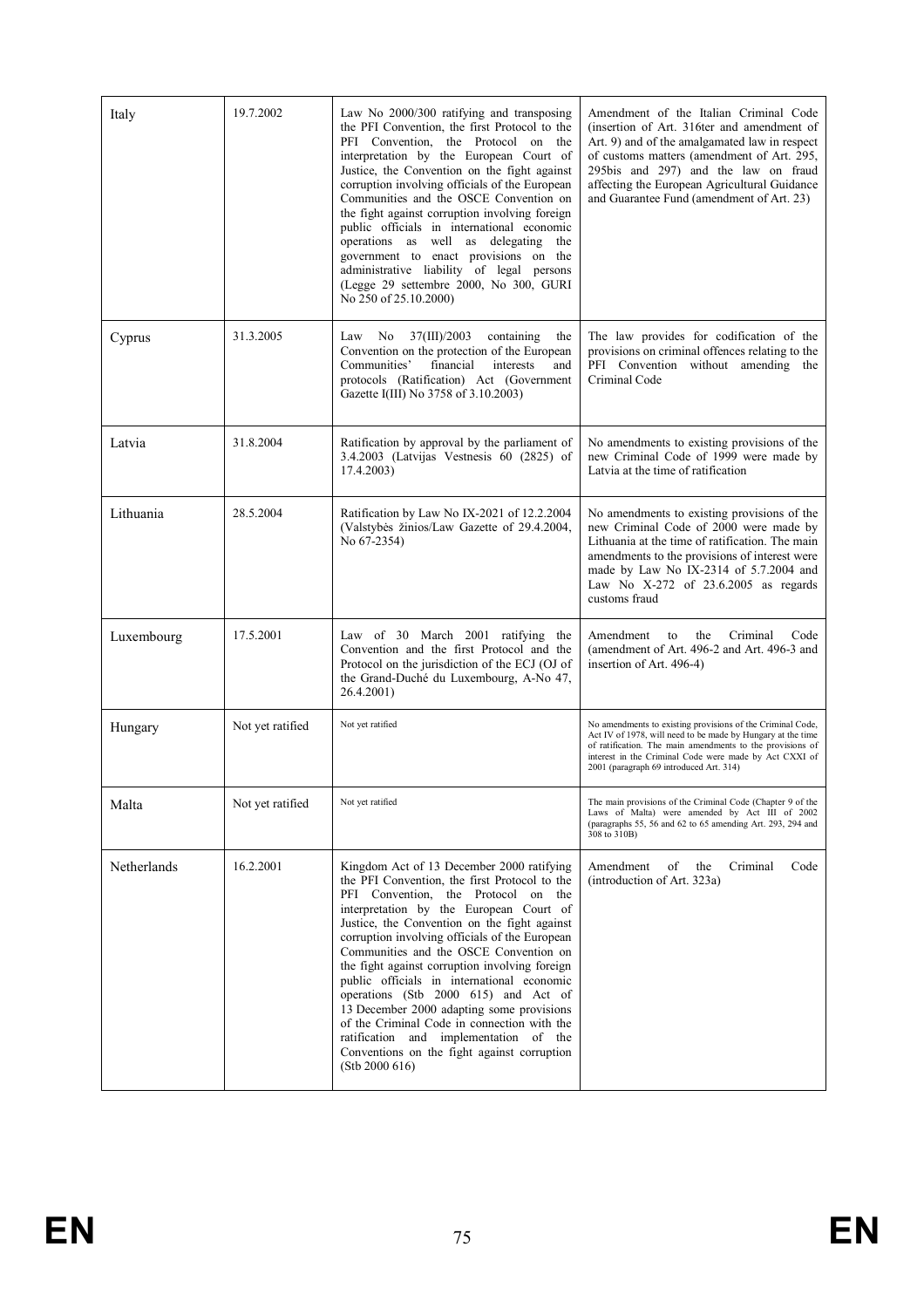| Austria                                 | 21.5.1999                                                                         | Federal Law of 1998 amending the Criminal<br>Code (Strafrechtsänderungsgesetz 1998 –<br>BGBI I 1998/153) and the Federal Law<br>amending levies and charges<br>(Abgabenänderungsgesetz 1998 - BGBI I<br>1999/28)                                                                                                  | Amendment of the Criminal Code (insertion)<br>of §153b) and of the Code of Criminal<br>Procedure (amendment of §34)                                                                                                                                                                                                                                               |
|-----------------------------------------|-----------------------------------------------------------------------------------|-------------------------------------------------------------------------------------------------------------------------------------------------------------------------------------------------------------------------------------------------------------------------------------------------------------------|-------------------------------------------------------------------------------------------------------------------------------------------------------------------------------------------------------------------------------------------------------------------------------------------------------------------------------------------------------------------|
| Poland                                  | Not yet ratified                                                                  | Not yet ratified                                                                                                                                                                                                                                                                                                  | No amendments to existing provisions of the new Criminal<br>Code of 1997 or the Fiscal Criminal Code of 1999 will need<br>to be made by Poland at the time of ratification. The main<br>amendments to the provisions of interest in the Criminal<br>Code were published in Dziennik Ustaw (Dz.U.) 04.69.626<br>and in the Fiscal Criminal Code (Dz.U.03.162.1569) |
| Portugal                                | 15.1.2001                                                                         | Parliamentary Resolution No 80/2000 (Diário<br>da república, Série I-A No 288 of 15.12.2000,<br>p. 7305) and Presidential Decree No 82/2000<br>(Diário da república, Série I-A No 288 of<br>15.12.2000, p. 7253) ratifying the PFI<br>Convention, the first Protocol, the second<br>Protocol and the ECJ Protocol | No amendments to existing provisions were<br>made by Portugal at the time of ratification                                                                                                                                                                                                                                                                         |
| Romania                                 | 6.12.2007<br>according to<br>Article $2(1)$ of<br>Council Decision<br>2008/40/JHA |                                                                                                                                                                                                                                                                                                                   | The main amendments to the provisions of<br>interest were made by Law 161/2003<br>(Monitorul Oficial No 279, 21 April 2003)<br>amending Law No 78/2000 on preventing,<br>discovering and sanctioning corruption,<br>published in the Monitorul Oficial No 219, 18<br>May 2000                                                                                     |
| Slovenia                                | 17.4.2007                                                                         | Ratification by "MKZFIES" Law No 26 of<br>9.2.2007 (Uradni list RS/Official Gazette RS<br>4/2007                                                                                                                                                                                                                  | No amendments to existing provisions of the<br>new Criminal Code of 1994 were made by<br>Slovenia at the time of ratification. However,<br>the concept of misappropriation was<br>introduced in Art. 235 (Fraud in obtaining<br>loans or related benefits) by Law No 1662<br>"KZ-B" of 7.4.2004 (Uradni list RS/Official<br>Gazette RS 40/2004)                   |
| Slovakia                                | 30.9.2004                                                                         | Ratified by the President on 25.8.2004<br>(Notification by the Minister for Foreign<br>Affairs, Collection of Laws No 703/2004)                                                                                                                                                                                   | The main concepts of the PFI Convention<br>were introduced into the Slovak Criminal<br>Code of 1961 (Collection of Laws<br>No 140/1961). Shortly afterwards, a new<br>Criminal Code was enacted incorporating<br>these offences, applicable as of 1.1.2006<br>(Collection of Laws No 300/2005)                                                                    |
| Finland                                 | 18.12.1998                                                                        | Decree of the President 834/2002 and Law<br>No 814/1998 (Finland's Statute Book of<br>18.11.1998, p. 2227) amending the Criminal<br>Law                                                                                                                                                                           | Amendment<br>of<br>the<br>Criminal<br>Code<br>(amendment of Chapter 1, §13 and of<br>Chapter 29, $\S5$ and $\S9$ )                                                                                                                                                                                                                                                |
| Sweden                                  | 10.6.1999                                                                         | Law No 1999:197 amending the Criminal<br>Code                                                                                                                                                                                                                                                                     | Amendment of the Criminal Code (insertion)<br>of Chapter 9, §3a and amendment of<br>Chapter 2, §5a)                                                                                                                                                                                                                                                               |
| United Kingdom-<br>England and<br>Wales | 11.10.1999                                                                        | Ratified by the Foreign Secretary signing the<br>necessary instruments of adoption<br>in<br>September 1999 in order to complete the<br>ratification process for mainland United<br>Kingdom, i.e. the three jurisdictions of                                                                                       | No amendments to existing provisions were<br>made by the UK at the time of ratification.<br>Ratification was<br>completed<br>after the<br>government had acted to bring into force<br>Part I of the Criminal Justice Act 1993 by the                                                                                                                              |
| United Kingdom $-$<br>Scotland          |                                                                                   | England and Wales, Scotland and Northern<br>Ireland                                                                                                                                                                                                                                                               | Criminal Justice Act 1993 (Commencement<br>No 10) Order 1999, Statutory Instrument<br>1999 N. 1189 (C 32). In the mean time, for<br>England & Wales and Northern Ireland the                                                                                                                                                                                      |
| United Kingdom-<br>Northern Ireland     |                                                                                   |                                                                                                                                                                                                                                                                                                                   | UK has enacted the Fraud Act 2006                                                                                                                                                                                                                                                                                                                                 |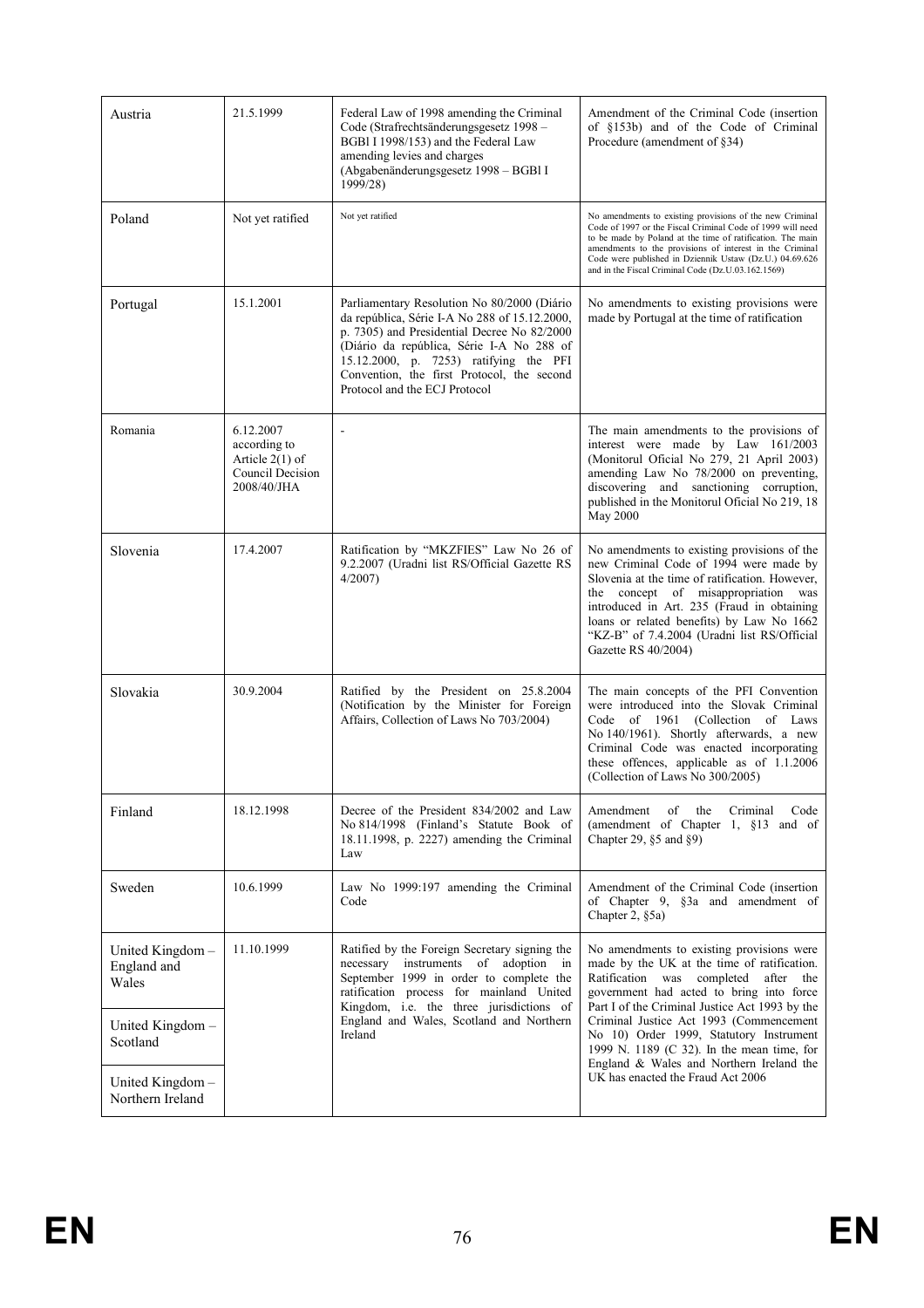| <b>Instrument</b>   | <b>First Protocol</b>                                                                |                                                                                                                                                                                                                                                                                                                                                                         |                                                                                                                                                                                                                                                                                                                                                                                                                                                                            |  |  |  |
|---------------------|--------------------------------------------------------------------------------------|-------------------------------------------------------------------------------------------------------------------------------------------------------------------------------------------------------------------------------------------------------------------------------------------------------------------------------------------------------------------------|----------------------------------------------------------------------------------------------------------------------------------------------------------------------------------------------------------------------------------------------------------------------------------------------------------------------------------------------------------------------------------------------------------------------------------------------------------------------------|--|--|--|
| <b>Member State</b> | <b>Notification</b>                                                                  | <b>Legislative text</b>                                                                                                                                                                                                                                                                                                                                                 | <b>Method of implementation</b>                                                                                                                                                                                                                                                                                                                                                                                                                                            |  |  |  |
| Belgium             | 12.3.2002                                                                            | Law of 17 February 2002 ratifying the PFI<br>Convention, the first Protocol, the second<br>Protocol, the ECJ Protocol and the Convention<br>on the fight against corruption involving<br>officials of the European Communities<br>(Belgisch Staatsblad/Moniteur Belge<br>of<br>15.5.2002, Ed. 2, page 20555)                                                            | No amendments to existing provisions were<br>made by Belgium at the time of ratification.<br>Belgium amended Art. 250 concerning the<br>application of corruption offences to foreign<br>and international officials, repealed Art. 251<br>of the Belgian Criminal Code and revised the<br>jurisdiction provision in Art. 10quater of the<br>Criminal Procedural Code by the Law of<br>11 May 2007 (Belgisch Staatsblad/Moniteur<br>Belge of 8.6.2007, N. 171, page 31224) |  |  |  |
| Bulgaria            | 6.12.2007<br>according to<br>Article $2(1)$ of<br>Council<br>Decision<br>2008/40/JHA | Ratification law of 24.1.2007, Bulgarian State<br>Gazette, Issue No 12 of 6.2.2007, page 4                                                                                                                                                                                                                                                                              | No amendments to existing provisions of the<br>Criminal Code of 1968 were made by<br>Bulgaria at the time of ratification. The main<br>amendments to the provisions of interest were<br>published in Bulgarian State Gazette, Issue<br>No 92 of $27.9.2002$ (adding a definition in<br>Art. 93(15), point c) and amending Art. 301<br>and 304 of the Bulgarian Criminal Code)                                                                                              |  |  |  |
| Czech Republic      | Not yet ratified                                                                     | Not yet ratified                                                                                                                                                                                                                                                                                                                                                        | No amendments to existing provisions of the Czech Criminal<br>Code of 1961 (Collection of Laws No 140/1961). However,<br>the provisions on corruption were extended to foreign and<br>national officials with the introduction of §162a by Collection<br>of Laws No 96/1999                                                                                                                                                                                                |  |  |  |
| Denmark             | 2.10.2000                                                                            | Law No 228 of 4 April 2000 amending the<br>Criminal Code                                                                                                                                                                                                                                                                                                                | Amendment of the Criminal Code (§122 and<br>§144)                                                                                                                                                                                                                                                                                                                                                                                                                          |  |  |  |
| Germany             | 24.11.1998                                                                           | Federal Law on transposition of the Protocol<br>to the PFI Convention (EU-Bestechungsgesetz)<br>(EU-BestG) – BGBI 1998 II, p. 2340)                                                                                                                                                                                                                                     | Additional provisions to implement the First<br>Protocol are included in the Federal law itself<br>(Art. 2, $\S1$ and $\S2$ ) and also amendments of<br>the Criminal Code (inserting a paragraph in §5<br>to extend jurisdiction on crimes under $§108a$ ).<br>The German government proposes to abolish<br>the EU-BestG and to integrate the definitions<br>into the Criminal Code (discussion of<br>19.4.2005; proposal of 30.5.2007)                                    |  |  |  |
| Estonia             | 3.2.2005                                                                             | Law ratifying the PFI Convention, the first<br>Protocol and the second Protocol (RT II,<br>6.1.2005, 1, 1)                                                                                                                                                                                                                                                              | No amendments to existing provisions of the<br>new Criminal Code of 2001 were made by<br>Estonia at the time of ratification                                                                                                                                                                                                                                                                                                                                               |  |  |  |
| Greece              | 26.7.2000                                                                            | Law No 2803/2000 ratifying the PFI<br>Convention, the first Protocol, the second<br>Protocol and the ECJ Protocol (OJ of the<br>Hellenic Republic of 3.3.2000, Part A, No 48,<br>p. 639)                                                                                                                                                                                | The law provides for codification of the<br>provisions on criminal offences relating to the<br>PFI Convention without amending the<br>Criminal Code                                                                                                                                                                                                                                                                                                                        |  |  |  |
| Spain               | 20.1.2000                                                                            | Organic Law 6/1995 introduced the main<br>concepts of the first Protocol into the Spanish<br>Criminal Code of 1973. Shortly afterwards, a<br>new Criminal Code was enacted by Organic<br>Law 10/1995 incorporating the amended rules.<br>The Criminal Code 1995 was amended by<br>Organic Law 15/2003 as regards fraud and<br>corruption (BOE, 26.11.2003, No 283-2003) | Organic Law 15/2003 did not amend the new<br>Spanish Criminal Code as regards the 1st<br>Protocol                                                                                                                                                                                                                                                                                                                                                                          |  |  |  |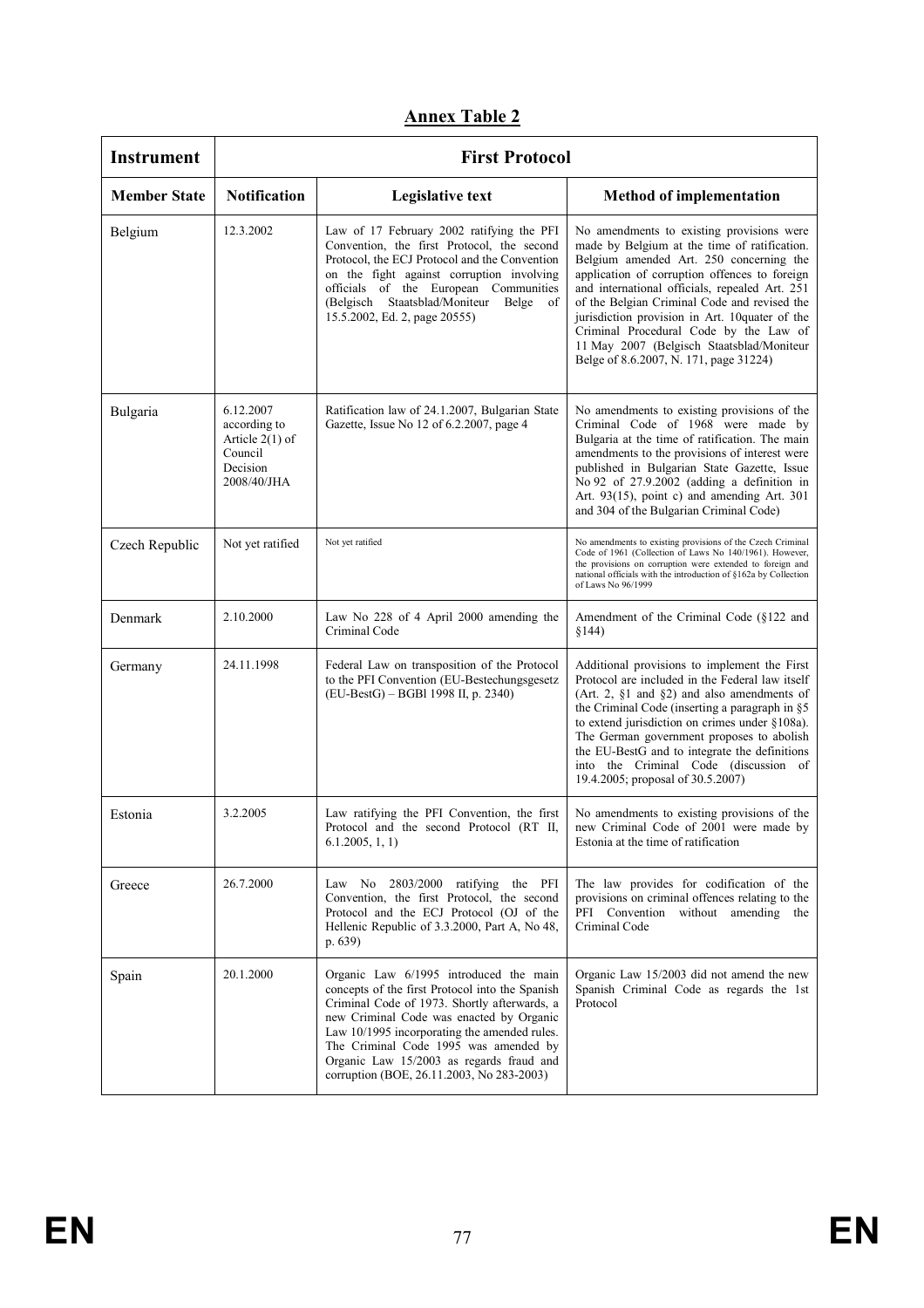| France     | 4.8.2000         | Law No 99-420 of 27 May 1999 ratifying the<br>PFI Convention (OJ of the French Republic,<br>28.5.1999, 7857)                                                                                                                                                                                                                                                                                                                                                                                                                                                                                                              | No amendments to existing provisions were<br>made by France at the time of ratification.<br>Subsequent amendments were introduced by<br>Law No 2000-595 of 30 June 2000 amending<br>the Criminal Code (introduction of Art. 435-1)<br>and Art. 435-2, but entered into force on<br>28.5.2005 in accordance with its Art. 3) and<br>the Code of Criminal Procedure concerning<br>the fight against corruption (OJ of the French<br>Republic, 1.1.2000, 9944). France amended<br>Art. 435-1 to 435-2, introduced Articles 435-3<br>to 435-15 and revised the jurisdiction<br>provision in Art. 689-8 of the Criminal<br>Procedural Code by Law No 2007-1598 of<br>13 November 2007 (OJ of the French<br>Republic, 14.11.2007, 18684) |
|------------|------------------|---------------------------------------------------------------------------------------------------------------------------------------------------------------------------------------------------------------------------------------------------------------------------------------------------------------------------------------------------------------------------------------------------------------------------------------------------------------------------------------------------------------------------------------------------------------------------------------------------------------------------|------------------------------------------------------------------------------------------------------------------------------------------------------------------------------------------------------------------------------------------------------------------------------------------------------------------------------------------------------------------------------------------------------------------------------------------------------------------------------------------------------------------------------------------------------------------------------------------------------------------------------------------------------------------------------------------------------------------------------------|
| Ireland    | 3.6.2002         | Criminal Justice (Theft and Fraud Offences)<br>Act, 2001 (enacted as No 50 of 2001),<br>Section 41 giving the force of law to PFI<br>instruments (with conditions)                                                                                                                                                                                                                                                                                                                                                                                                                                                        | Enactment of Criminal Justice (Theft and<br>Fraud Offences) Act, 2001. Part 6 of the Act<br>provides for codification of the provisions on<br>criminal offences relating to the Protocol                                                                                                                                                                                                                                                                                                                                                                                                                                                                                                                                           |
| Italy      | 19.7.2002        | Law No 2000/300 ratifying and transposing<br>the PFI Convention, the first Protocol to the<br>PFI Convention, the Protocol on the<br>interpretation by the European Court of<br>Justice, the Convention on the fight against<br>corruption involving officials of the European<br>Communities and the OSCE Convention on<br>the fight against corruption involving foreign<br>public officials in international economic<br>operations as well as delegating the<br>government to enact provisions on the<br>administrative liability of legal persons<br>(Legge 29 settembre 2000, No 300, GURI<br>No 250 of 25.10.2000) | Amendment of the Criminal Code (insertion<br>of Art. 322bis and amendment of Art. 10)                                                                                                                                                                                                                                                                                                                                                                                                                                                                                                                                                                                                                                              |
| Cyprus     | 31.3.2005        | No<br>37(III)/2003<br>containing<br>Law<br>the<br>Convention on the protection of the European<br>Communities' financial interests and protocols<br>(Ratification) Act (Government Gazette I(III)<br>No 3758 of 3.10.2003)                                                                                                                                                                                                                                                                                                                                                                                                | The law provides for codification of the<br>provisions on criminal offences relating to the<br>PFI Convention without amending the<br>Criminal Code                                                                                                                                                                                                                                                                                                                                                                                                                                                                                                                                                                                |
| Latvia     | 31.8.2004        | Ratification by approval by the parliament of<br>29.4.2004 (Latvijas Vestnesis 69 (3017) of<br>$1.5.2004$ )                                                                                                                                                                                                                                                                                                                                                                                                                                                                                                               | No amendments to existing provisions of the<br>new Criminal Code of 1999 were made by<br>Latvia at the time of ratification                                                                                                                                                                                                                                                                                                                                                                                                                                                                                                                                                                                                        |
| Lithuania  | 28.5.2004        | Ratification by Law No IX-2021 of 12.2.2004<br>(Valstybės žinios/Law Gazette of 29.4.2004,<br>No 67-2354)                                                                                                                                                                                                                                                                                                                                                                                                                                                                                                                 | No amendments to existing provisions of the<br>new Criminal Code of 2000 were made by<br>Lithuania at the time of ratification. The main<br>amendments to the provisions of interest were<br>made by Law No IX-2314 of 5.7.2004                                                                                                                                                                                                                                                                                                                                                                                                                                                                                                    |
| Luxembourg | 17.5.2001        | Law of 30 March 2001 ratifying the<br>Convention and the first Protocol and the<br>Protocol on the jurisdiction of the ECJ (OJ of<br>the Grand-Duché du Luxembourg, A-No 47,<br>26.4.2001)                                                                                                                                                                                                                                                                                                                                                                                                                                | Amendment to the Code of Criminal<br>Procedure (insertion of Art. 503-1) and of the<br>Law on judicial organisation (insertion of<br>paragraph 5 in Art. 40)                                                                                                                                                                                                                                                                                                                                                                                                                                                                                                                                                                       |
| Hungary    | Not yet ratified | Not yet ratified                                                                                                                                                                                                                                                                                                                                                                                                                                                                                                                                                                                                          | No amendments to existing provisions of the Criminal Code,<br>Act IV of 1978, will need to be made by Hungary at the time<br>of ratification. The main amendments to the provisions of<br>interest in the Criminal Code were made by Act CXXI of<br>2001 (paragraph 19 introduced Art. 137(3), subsequently<br>amended by Act CXXX of 2003, and paragraphs 47 to 50<br>introduced Articles 258/B to 258/D)                                                                                                                                                                                                                                                                                                                         |
| Malta      | Not yet ratified | Not yet ratified                                                                                                                                                                                                                                                                                                                                                                                                                                                                                                                                                                                                          | The main provisions of the Criminal Code (Chapter 9 of the<br>Laws of Malta) were amended by Act III of 2002 (paragraphs<br>70, 74 and 75 amending Art. 115, 120 and 121) and further<br>reviewed by Act III of 2004                                                                                                                                                                                                                                                                                                                                                                                                                                                                                                               |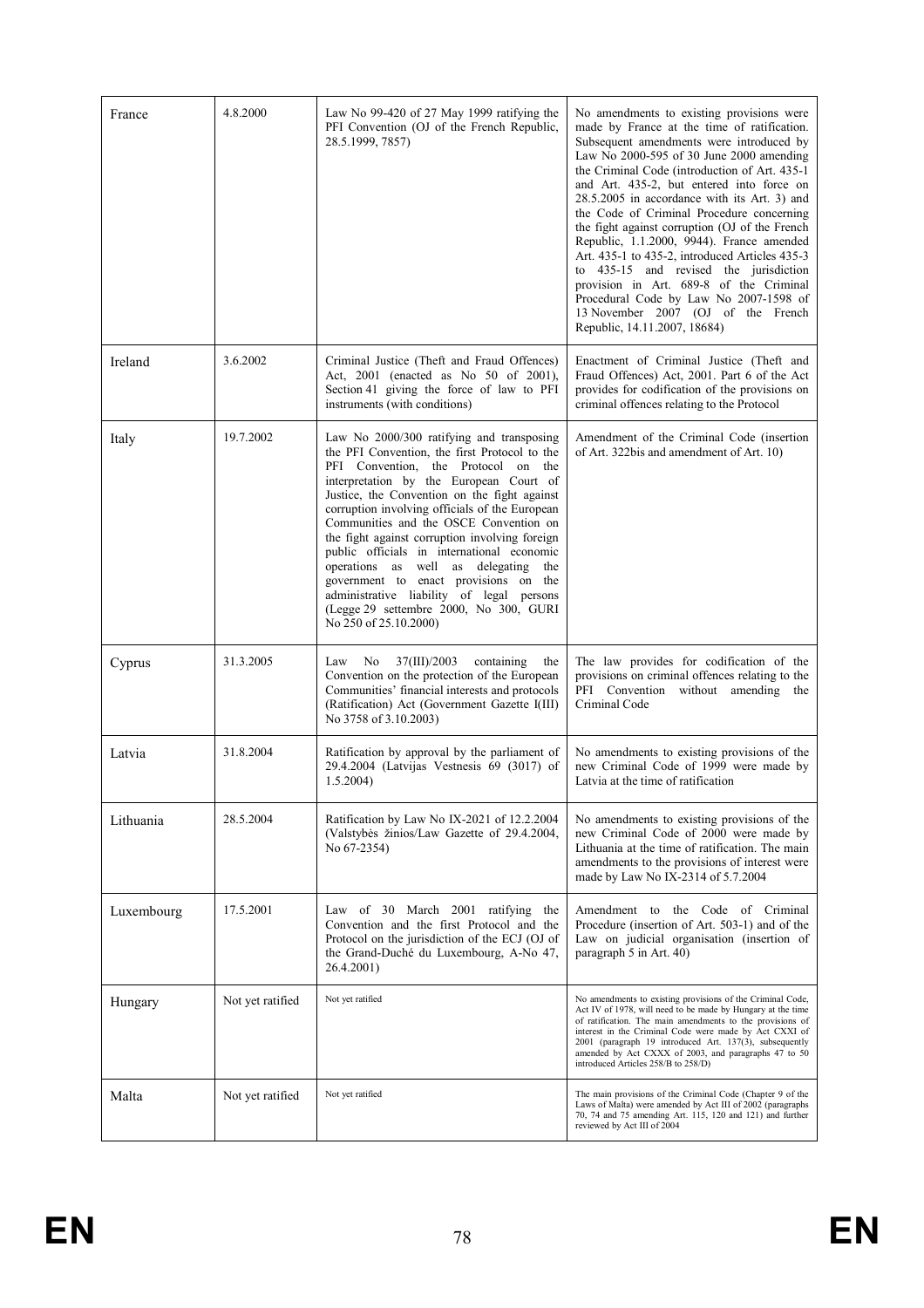| Netherlands | 28.3.2002                                                                            | Kingdom Act of 13 December 2000 ratifying<br>the PFI Convention, the first Protocol to the<br>PFI Convention, the Protocol on the<br>interpretation by the European Court of<br>Justice, the Convention on the fight against<br>corruption involving officials of the European<br>Communities and the OSCE Convention on<br>the fight against corruption involving foreign<br>public officials in international economic<br>operations (StB 2000 615) and Act of<br>13 December 2000 adapting some provisions<br>of the Criminal Code in connection with the<br>ratification and implementation of the<br>Conventions on the fight against corruption<br>(StB 2000 616) | Criminal<br>Code<br>Amendment<br>of<br>the<br>(Amendment of Art. 4, Art. 6, Art. 84,<br>Art. 363 and Art. 177 and introduction of<br>Art. 364a and Art. 178a)                                                                                                                                                                                                                                     |
|-------------|--------------------------------------------------------------------------------------|-------------------------------------------------------------------------------------------------------------------------------------------------------------------------------------------------------------------------------------------------------------------------------------------------------------------------------------------------------------------------------------------------------------------------------------------------------------------------------------------------------------------------------------------------------------------------------------------------------------------------------------------------------------------------|---------------------------------------------------------------------------------------------------------------------------------------------------------------------------------------------------------------------------------------------------------------------------------------------------------------------------------------------------------------------------------------------------|
| Austria     | 21.5.1999                                                                            | Federal Law of 1998 amending the Criminal<br>Code (Strafrechtsänderungsgesetz 1998 –<br>BGBI I 1998/153) and the Federal Law<br>amending levies and charges<br>(Abgabenänderungsgesetz 1998 – BGBI I<br>1999/28)                                                                                                                                                                                                                                                                                                                                                                                                                                                        | Amendment of the Criminal Code (insertion)<br>of point (4b) in $\S74(1)$ and amendment of<br>§304 and §307). The corruption provisions<br>were extended to all officials of foreign<br>countries or international organisations by<br>Federal Law of 2008 amending the Criminal<br>Code (Strafrechtsänderungsgesetz 2008 –<br>BGBI I 2007/109)                                                    |
| Poland      | Not yet ratified                                                                     | Not yet ratified                                                                                                                                                                                                                                                                                                                                                                                                                                                                                                                                                                                                                                                        | No amendments to existing provisions of the new Criminal<br>Code of 1997 will need to be made by Poland at the time of<br>ratification. The main amendments to the corruption<br>provisions in the Criminal Code were published in<br>Dz.U.00.93.1027 and Dz.U.03.111.1061                                                                                                                        |
| Portugal    | 15.1.2001                                                                            | Parliamentary Resolution No 80/2000 (Diário<br>da república, Série I-A No 288 of 15.12.2000,<br>p. 7305) and Presidential Decree No 82/2000<br>(Diário da república, Série I-A No 288 of<br>15.12.2000, p. 7253) ratifying the PFI<br>Convention, the first Protocol, the second<br>Protocol and the ECJ Protocol                                                                                                                                                                                                                                                                                                                                                       | No amendments to existing provisions were<br>made by Portugal at the time of ratification.<br>However, Law No 108/2001 following up the<br>Council of Europe Criminal Law Convention<br>on Corruption amended Art. 372, Art. 386 and<br>Art. 3, Art. 16 and Art. 18 of Law No 34/87                                                                                                               |
| Romania     | 6.12.2007<br>according to<br>Article $2(1)$ of<br>Council<br>Decision<br>2008/40/JHA | $\blacksquare$                                                                                                                                                                                                                                                                                                                                                                                                                                                                                                                                                                                                                                                          | The main amendments to the provisions of<br>interest were made by Law 161/2003<br>(Monitorul Oficial No 279, 21 April 2003)<br>amending Law No 78/2000 on preventing,<br>discovering and sanctioning corruption,<br>published in the Monitorul Oficial No 219, 18<br>May 2000                                                                                                                     |
| Slovenia    | 17.4.2007                                                                            | Ratification by "MKZFIES" Law No 26 of<br>9.2.2007 (Uradni list RS/Official Gazette RS<br>4/2007                                                                                                                                                                                                                                                                                                                                                                                                                                                                                                                                                                        | No amendments to existing provisions of the<br>new Criminal Code of 1994 were made by<br>Slovenia at the time of ratification. However,<br>the corruption offences laid down in Art. 267,<br>268, 269 and 269a were revised by Law<br>No 1662 "KZ-B" of 7.4.2004 (Uradni list<br>RS/Official Gazette RS 40/2004)                                                                                  |
| Slovakia    | 30.9.2004                                                                            | Ratified by the President on 25.8.2004<br>(Notification by the Minister for Foreign<br>Affairs, Collection of Laws No 704/2004)                                                                                                                                                                                                                                                                                                                                                                                                                                                                                                                                         | The main concepts of the PFI Convention<br>were introduced into the Slovak Criminal<br>Code<br>of 1961<br>(Collection of Laws<br>No 140/1961). Shortly afterwards, a new<br>Criminal Code was enacted incorporating<br>these offences, applicable as of 1.1.2006<br>(Collection of Laws No 300/2005) The<br>corruption offences were slightly amended in<br>2005 (Collection of Laws No 650/2005) |
| Finland     | 18.12.1998                                                                           | Decree of the President 836/2002 and Law<br>No 815/1998 (Finland's Statute Book of<br>18.11.1998, p. 2229) amending the Criminal<br>Law (the provisions concerned<br>were<br>essentially amended by Law No 604/2002<br>extending criminal liability for these crimes to<br>public international organisations as such)                                                                                                                                                                                                                                                                                                                                                  | Amendment<br>of<br>the<br>Criminal<br>Code<br>(amendment of Chapter 16, §13 and §20 and<br>Chapter 40, §9. However, amendments<br>superseded by Law No 604/2002)                                                                                                                                                                                                                                  |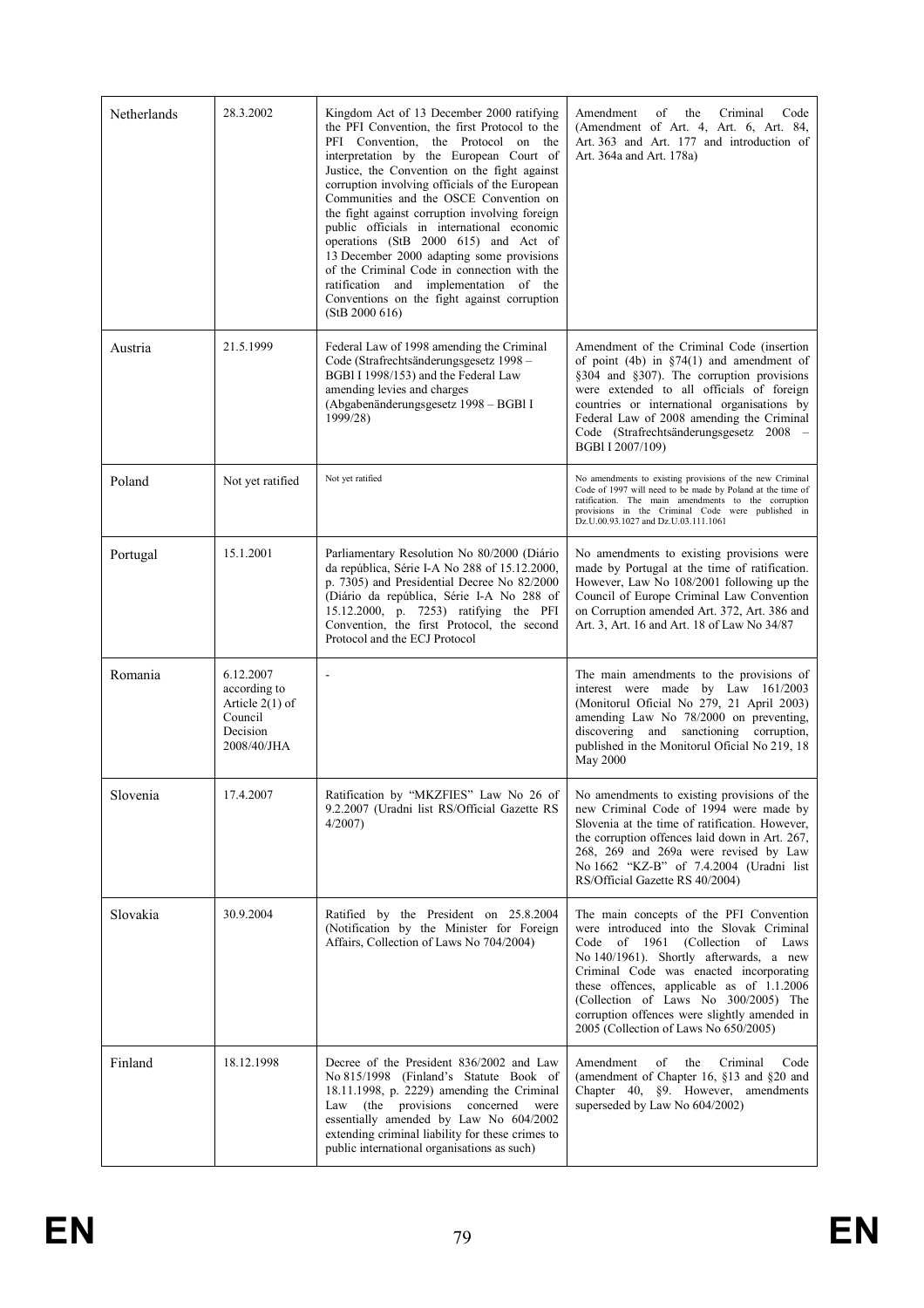| Sweden                                                                                                                | 10.6.1999  | Law No 1999:197 amending the Criminal<br>Code                                                                                                                                                                                                                                             | Amendment of the Criminal Code (insertion)<br>of Chapter 9, §3a and amendment of<br>Chapter 17, $\S 7$ and $\S 17$ and of Chapter 20, $\S 2$<br>and $\S5$ )                                                                                                                                                                                                                                                                                                                                                                                                                                                                                                                                                                    |
|-----------------------------------------------------------------------------------------------------------------------|------------|-------------------------------------------------------------------------------------------------------------------------------------------------------------------------------------------------------------------------------------------------------------------------------------------|--------------------------------------------------------------------------------------------------------------------------------------------------------------------------------------------------------------------------------------------------------------------------------------------------------------------------------------------------------------------------------------------------------------------------------------------------------------------------------------------------------------------------------------------------------------------------------------------------------------------------------------------------------------------------------------------------------------------------------|
| United Kingdom<br>- England and<br>Wales<br>United Kingdom<br>- Scotland<br>United Kingdom<br>$-$ Northern<br>Ireland | 11.10.1999 | Ratified by the Foreign Secretary signing the<br>instruments of adoption in<br>necessary<br>September 1999 in order to complete the<br>ratification process for mainland United<br>Kingdom, <i>i.e.</i> the three jurisdictions of<br>England and Wales, Scotland and Northern<br>Ireland | No amendments to existing provisions were<br>made by the United Kingdom at the time of<br>ratification. Ratification was completed after<br>the government had acted to bring into force<br>Part I of the Criminal Justice Act 1993 by the<br>Criminal Justice Act 1993 (Commencement<br>No 10) Order 1999, Statutory Instrument 1999<br>No $1189$ (C 32). However, the Anti-terrorism,<br>Crime and Security Act 2001 extended the<br>common law crime of bribery and of<br>corruption to foreign agents in all jurisdictions<br>of the United Kingdom. The Home Office is<br>taking measures to reform the corruption<br>offences via a new corruption bill (Bill 126<br>$2006 - 2007$ of $14.6.2007$ – House of<br>Commons) |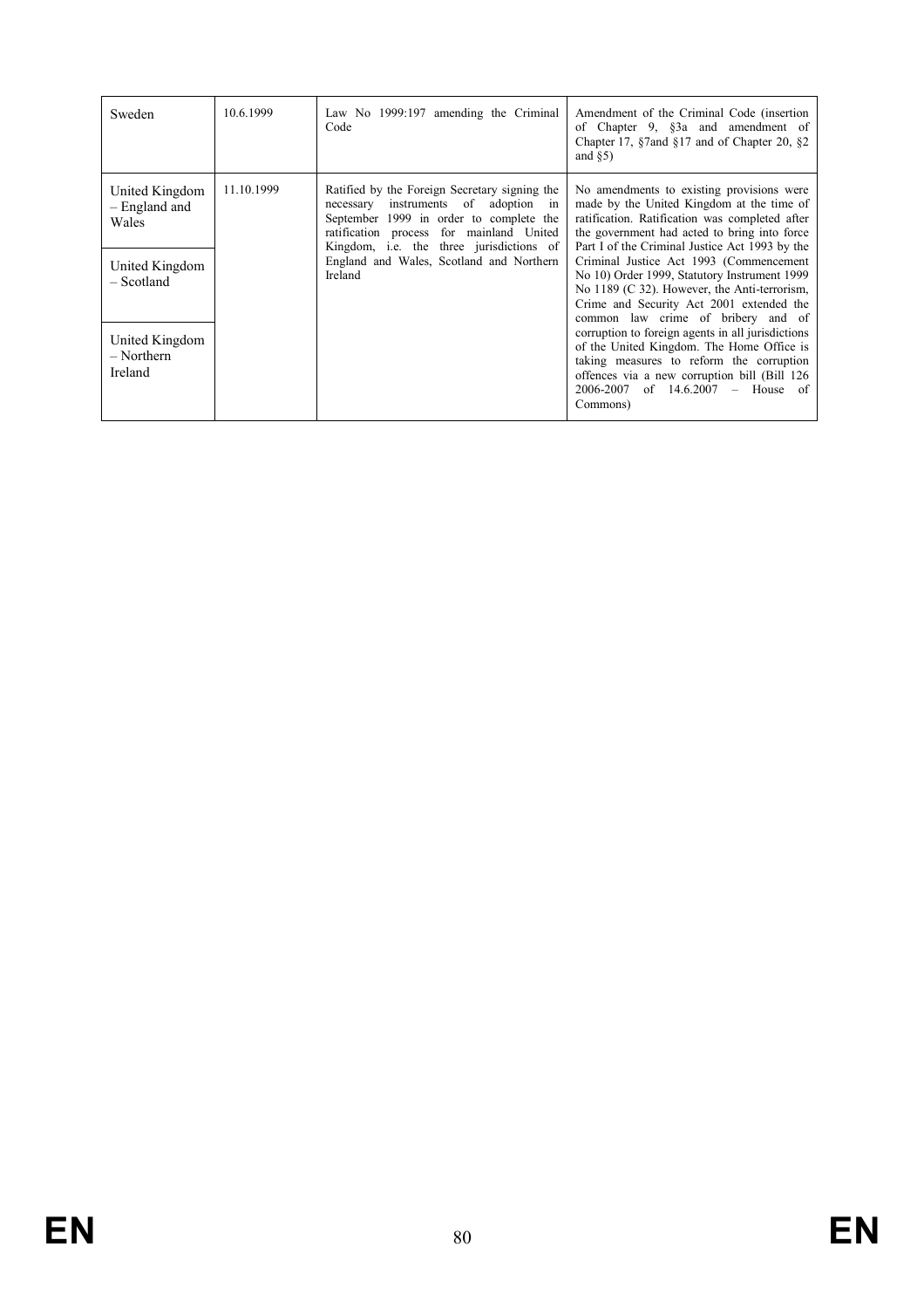| <b>Instrument</b>      | <b>ECJ Protocol</b>                                                                  |                                                                                                                                                                                                                                                                                                           |                                                                                                                                                                                                                      |  |  |  |
|------------------------|--------------------------------------------------------------------------------------|-----------------------------------------------------------------------------------------------------------------------------------------------------------------------------------------------------------------------------------------------------------------------------------------------------------|----------------------------------------------------------------------------------------------------------------------------------------------------------------------------------------------------------------------|--|--|--|
| Member<br><b>State</b> | <b>Notification</b>                                                                  | <b>Legislative text</b>                                                                                                                                                                                                                                                                                   | <b>Method of implementation</b>                                                                                                                                                                                      |  |  |  |
| Belgium                | 12.3.2002                                                                            | Law of 17 February 2002 ratifying the PFI<br>Convention, the first Protocol, the second<br>Protocol, the ECJ Protocol and the Convention<br>on the fight against corruption involving<br>officials of the European Communities<br>(Belgisch Staatsblad/Moniteur Belge of<br>15.5.2002, Ed. 2, page 20555) | No amendments to existing provisions were<br>made by Belgium at the time of ratification                                                                                                                             |  |  |  |
| Bulgaria               | 6.12.2007<br>according to<br>Article $2(1)$ of<br>Council<br>Decision<br>2008/40/JHA | Ratification law of 24.1.2007, Bulgarian State<br>Gazette, Issue No 12 of 6.2.2007, page 4                                                                                                                                                                                                                | Bulgaria appears to consider that it will not be<br>necessary to provide for any additional<br>implementing measure                                                                                                  |  |  |  |
| Czech Republic         | Not yet ratified                                                                     | Not yet ratified                                                                                                                                                                                                                                                                                          | The Czech Republic considers that it will not be necessary to<br>provide for any implementing measure since there are already<br>provisions on application of the ECJ's competence under<br>Art. 35 of the EU Treaty |  |  |  |
| Denmark                | 2.10.2000                                                                            | Law No 228 of 4 April 2000 amending the<br>Criminal Code                                                                                                                                                                                                                                                  | §2 of Law No 228 of 4.4.2000                                                                                                                                                                                         |  |  |  |
| Germany                | 3.7.2001                                                                             | Law on the preliminary rulings of the<br>European Court of Justice in the field of police<br>and judicial cooperation in criminal matters<br>under Art. 35 of the EU Treaty (EuGH-Gesetz<br>$-$ BGBI 1998 I, 2035)                                                                                        | Specific law on the related procedure before<br>German courts                                                                                                                                                        |  |  |  |
| Estonia                | Not yet ratified                                                                     | Not yet ratified                                                                                                                                                                                                                                                                                          |                                                                                                                                                                                                                      |  |  |  |
| Greece                 | 26.7.2000                                                                            | Law No 2803/2000 ratifying the PFI<br>Convention, the first Protocol, the second<br>Protocol and the ECJ Protocol (OJ of the<br>Hellenic Republic of 3.3.2000, Part A, No 48,<br>p. 639)                                                                                                                  | Art. 12 of Law No 2803/2000                                                                                                                                                                                          |  |  |  |
| Spain                  | 20.1.2000                                                                            | The ECJ Protocol was published in the Spain appears to consider that it is not<br>Spanish Official Journal together with the<br>declarations as regards its application and<br>entry into force (BOE, 29.7.2003, No 180-<br>2003)                                                                         | necessary to provide for any additional<br>implementing measure                                                                                                                                                      |  |  |  |
| France                 | 4.8.2000                                                                             | Law No 99-421 of 27 May 1999 ratifying the<br>Protocol on the jurisdiction of the ECJ (OJ of<br>the French Republic, 28.5.1999, 7857)                                                                                                                                                                     | No amendments or no implementing<br>provisions were adopted by France at the time<br>of ratification                                                                                                                 |  |  |  |
| Ireland                | 3.6.2002                                                                             | Criminal Justice (Theft and Fraud Offences)<br>Act, 2001 (enacted as Act No 50 of 2001),<br>Section 41 giving the force of law to PFI<br>instruments (with conditions)                                                                                                                                    | Enactment of Criminal Justice (Theft and<br>Fraud Offences) Act, 2001. Section 41 refers<br>to application of the ECJ-Protocol                                                                                       |  |  |  |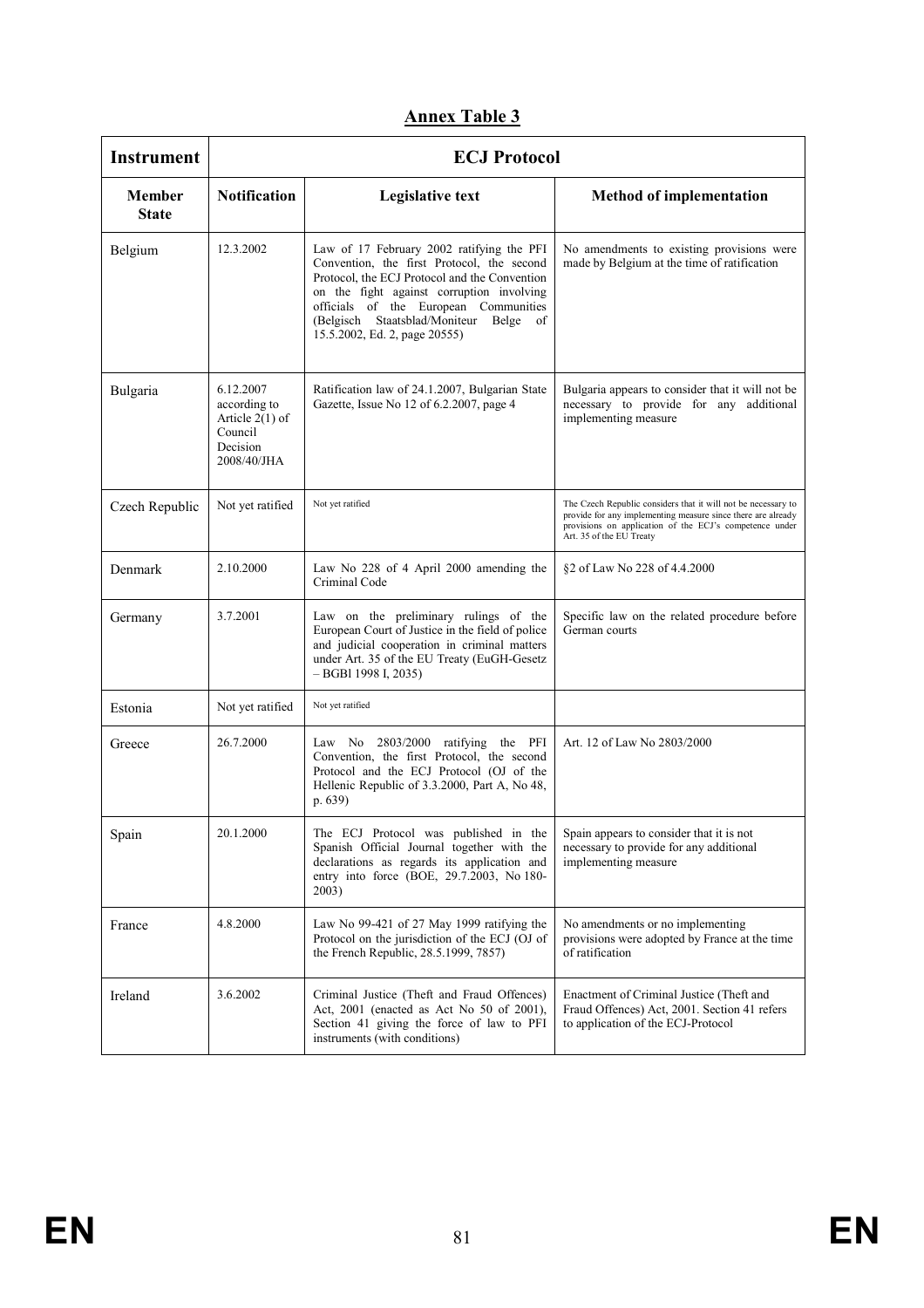| Italy       | 19.7.2002        | Law No 2000/300 ratifying and transposing<br>the PFI Convention, the first Protocol to the<br>PFI Convention, the Protocol on the<br>interpretation by the European Court of<br>Justice, the Convention on the fight against<br>corruption involving officials of the European<br>Communities and the OSCE Convention on<br>the fight against corruption involving foreign<br>public officials in international economic<br>operations as well as delegating the<br>government to enact provision on the<br>administrative liability of legal persons (Legge<br>29 settembre 2000, No 300, GURI No 250 of<br>25.10.2000) | Need for the government to enact an<br>implementing decree on the basis of Art. 12 of<br>Law No 2000/300 ratifying and transposing<br>the PFI Convention etc., but no such decree<br>seems to have been enacted yet |
|-------------|------------------|--------------------------------------------------------------------------------------------------------------------------------------------------------------------------------------------------------------------------------------------------------------------------------------------------------------------------------------------------------------------------------------------------------------------------------------------------------------------------------------------------------------------------------------------------------------------------------------------------------------------------|---------------------------------------------------------------------------------------------------------------------------------------------------------------------------------------------------------------------|
| Cyprus      | 31.3.2005        | 37(III)/2003<br>Law<br>No.<br>containing<br>the<br>Convention on the protection of the European<br>Communities' financial interests and protocols<br>(Ratification) Act (Government Gazette I(III)<br>No 3758 of 3.10.2003)                                                                                                                                                                                                                                                                                                                                                                                              | No amendments to existing provisions were<br>made by Cyprus at the time of ratification                                                                                                                             |
| Latvia      | 31.8.2004        | Ratification by approval by the parliament of<br>29.4.2004 (Latvijas Vestnesis 69 (3017) of<br>1.5.2004                                                                                                                                                                                                                                                                                                                                                                                                                                                                                                                  | Latvia appears to consider that it is not<br>necessary to provide for any additional<br>implementing measure                                                                                                        |
| Lithuania   | 28.5.2004        | Ratification by Law No IX-2021 of 12.2.2004<br>(Valstybės žinios/Law Gazette of 29.4.2004,<br>No 67-2354)                                                                                                                                                                                                                                                                                                                                                                                                                                                                                                                | Lithuania appears to consider that it is not<br>necessary to provide for any additional<br>implementing measure                                                                                                     |
| Luxembourg  | 17.5.2001        | Law of 30 March 2001 ratifying the<br>Convention and the first Protocol and the<br>Protocol on the jurisdiction of the ECJ (OJ of<br>the Grand-Duché du Luxembourg, A-No 47,<br>26.4.2001)                                                                                                                                                                                                                                                                                                                                                                                                                               | Art. 8 of Law of 30 March 2001                                                                                                                                                                                      |
| Hungary     | Not yet ratified | Not yet ratified                                                                                                                                                                                                                                                                                                                                                                                                                                                                                                                                                                                                         |                                                                                                                                                                                                                     |
| Malta       | Not yet ratified | Not yet ratified                                                                                                                                                                                                                                                                                                                                                                                                                                                                                                                                                                                                         | $\overline{a}$                                                                                                                                                                                                      |
| Netherlands | 16.2.2001        | Kingdom Act of 13 December 2000 ratifying<br>the PFI Convention, the first Protocol to the<br>PFI Convention, the Protocol on the<br>interpretation by the European Court of<br>Justice, the Convention on the fight against<br>corruption involving officials of the European<br>Communities and the OSCE Convention on<br>the fight against corruption involving foreign<br>public officials in international economic<br>operations (Stb 2000 615)                                                                                                                                                                    | The Netherlands appears to consider that it is<br>not necessary to provide for any additional<br>implementing measure                                                                                               |
| Austria     | 21.5.1999        | Federal Law on preliminary rulings by the<br>Court of Justice of the European Communities<br>in the field of police and judicial cooperation<br>in criminal matters (BGBI I 1999/89) in<br>relation to the updated list as announced by<br>the Federal Chancellor (BGBI III 2003/5)                                                                                                                                                                                                                                                                                                                                      | Specific law on the related procedure before<br>Austrian courts                                                                                                                                                     |
| Poland      | Not yet ratified | Not yet ratified                                                                                                                                                                                                                                                                                                                                                                                                                                                                                                                                                                                                         | Poland considers that it will not be necessary to provide for<br>any implementing measure                                                                                                                           |
| Portugal    | 15.1.2001        | Parliamentary Resolution No 80/2000 (Diário<br>da república, Série I-A No 288 of 15.12.2000,<br>p. 7305) and Presidential Decree No 82/2000<br>(Diário da república, Série I-A No 288 of<br>15.12.2000, p. 7253) ratifying the PFI<br>Convention, the first Protocol, the second<br>Protocol and the ECJ Protocol                                                                                                                                                                                                                                                                                                        | Portugal considers that it is not necessary to<br>provide for any implementing measure                                                                                                                              |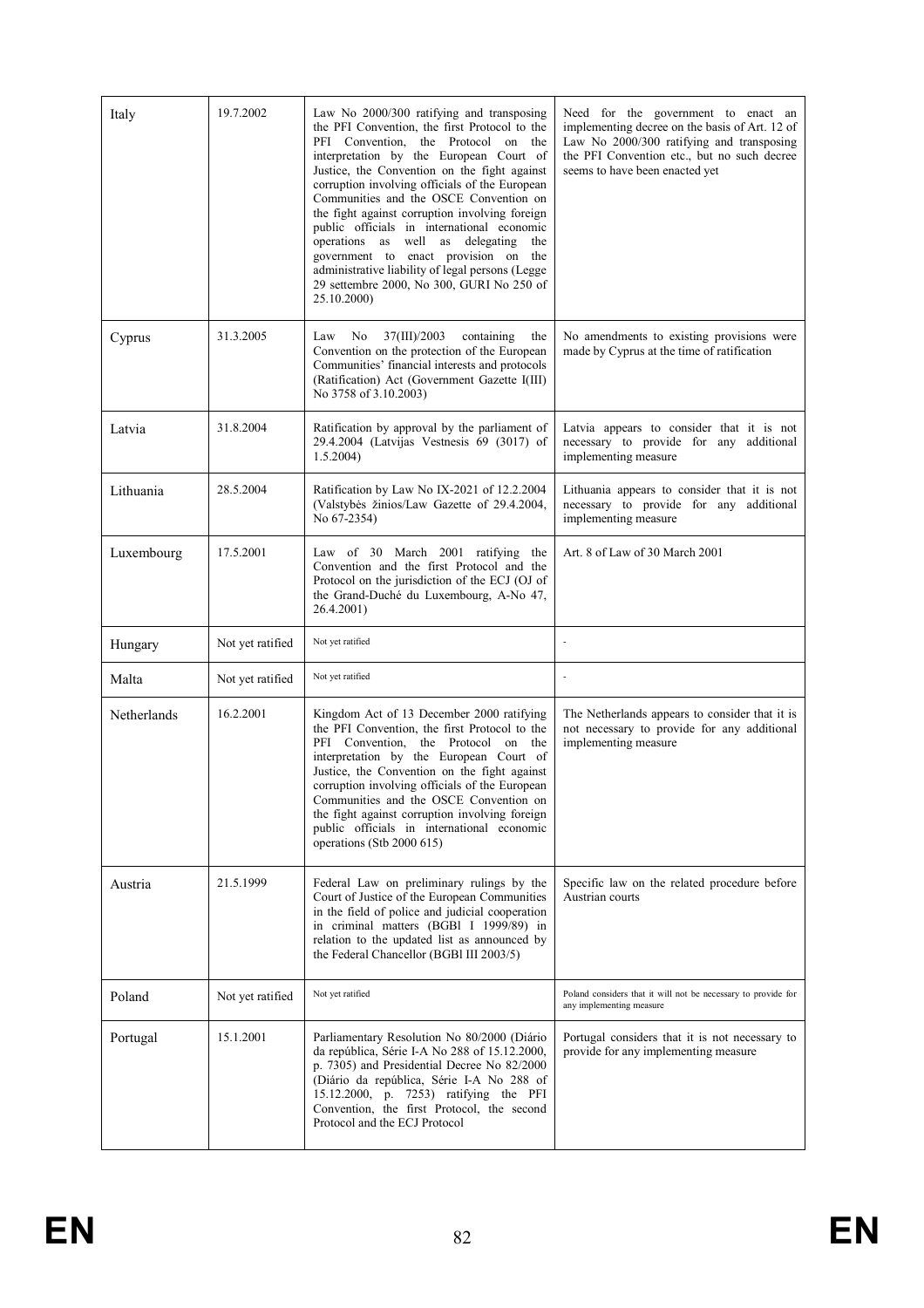| Romania                                       | 6.12.2007<br>according to<br>Article $2(1)$ of<br>Council<br>Decision<br>2008/40/JHA |                                                                                                                                                                                                                             | Romania has not transmitted any declaration<br>of acceptance of the ECJ's jurisdiction                                                                                                  |
|-----------------------------------------------|--------------------------------------------------------------------------------------|-----------------------------------------------------------------------------------------------------------------------------------------------------------------------------------------------------------------------------|-----------------------------------------------------------------------------------------------------------------------------------------------------------------------------------------|
| Slovenia                                      | 17.4.2007                                                                            | Ratification by "MKZFIES" Law No 26 of<br>9.2.2007 (Uradni list RS/Official Gazette RS<br>$4/2007$ )                                                                                                                        | Under Art. 3, point 2 of the "MKZFIES" Law<br>Slovenia accepts the jurisdiction of the Court<br>of Justice pursuant to the conditions specified<br>in Article $2(2)(b)$ of the Protocol |
| Slovakia                                      | 30.9.2004                                                                            | Ratified by the President on 25.8.2004<br>(Notification by the Minister for Foreign<br>Affairs, Collection of Laws No 705/2004)                                                                                             | Slovakia considers that it is not necessary to<br>provide for any implementing measure                                                                                                  |
| Finland                                       | 18.12.1998                                                                           | Decree of the President 838/2002 and Law<br>No 837/2002 giving the content of the<br>Protocol legislative status of an act of<br>parliament in Finland (Finland's Statute Book<br>of 9.10.2002, p. 3968)                    | Finland considers that it is not necessary to<br>provide for any implementing measure                                                                                                   |
| Sweden                                        | 10.6.1999                                                                            | Law No 1999:197 amending the Criminal<br>Code also ratifies the ECJ Protocol                                                                                                                                                | Law 1998:1352 provides for implementation<br>of all conventions based on Title VI of the EU<br>Treaty                                                                                   |
| United<br>$Kingdom -$<br>England and<br>Wales | 11.10.1999                                                                           | Ratified by the Foreign Secretary signing the<br>necessary instruments of<br>adoption in<br>September 1999 in order to complete the<br>ratification process for mainland United<br>Kingdom, i.e. the three jurisdictions of | No amendments to existing provisions were<br>made by the United Kingdom at the time of<br>ratification                                                                                  |
| United<br>$Kingdom -$<br>Scotland             |                                                                                      | England and Wales, Scotland and Northern<br>Ireland                                                                                                                                                                         |                                                                                                                                                                                         |
| United<br>$Kingdom -$<br>Northern<br>Ireland  |                                                                                      |                                                                                                                                                                                                                             |                                                                                                                                                                                         |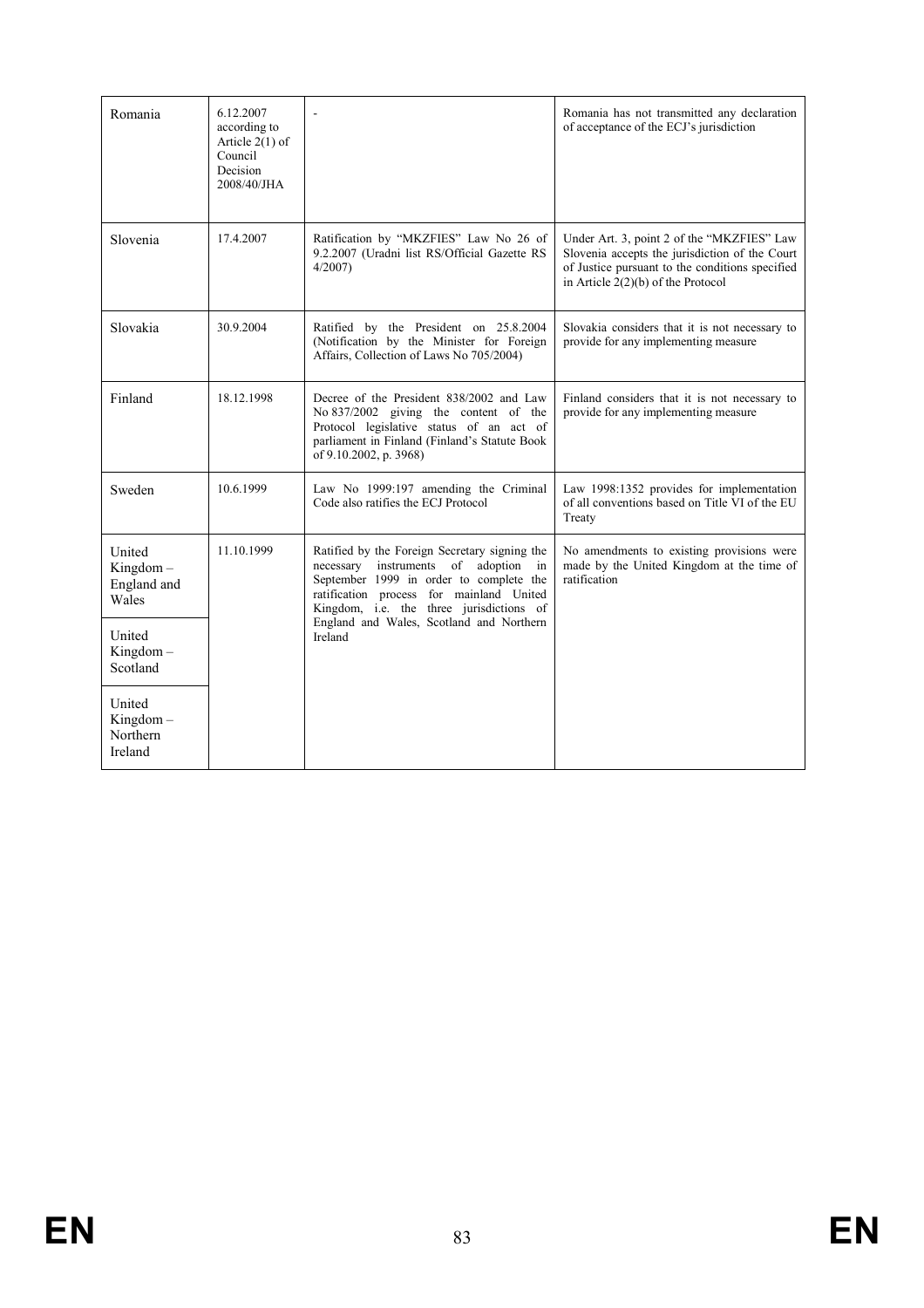| <b>Instrument</b>             | Second Protocol (not yet entered into force)                                                    |                                                                                                                                                                                                                                                                                                                                                                                            |                                                                                                                                                                                                                                                                          |  |
|-------------------------------|-------------------------------------------------------------------------------------------------|--------------------------------------------------------------------------------------------------------------------------------------------------------------------------------------------------------------------------------------------------------------------------------------------------------------------------------------------------------------------------------------------|--------------------------------------------------------------------------------------------------------------------------------------------------------------------------------------------------------------------------------------------------------------------------|--|
| <b>Member</b><br><b>State</b> | <b>Notification</b>                                                                             | <b>Legislative text</b>                                                                                                                                                                                                                                                                                                                                                                    | <b>Method of implementation</b>                                                                                                                                                                                                                                          |  |
| Belgium                       | 12.3.2002                                                                                       | Law of 17 February 2002 ratifying the PFI<br>Convention, the first Protocol, the second<br>Protocol, the ECJ Protocol and the Convention<br>on the fight against corruption involving<br>officials of the European Communities<br>(Belgisch Staatsblad/Moniteur Belge of<br>15.05.2002, Ed. 2, page 20555)                                                                                 | No amendments to existing provisions were<br>made by Belgium at the time of ratification                                                                                                                                                                                 |  |
| Bulgaria                      | Date of entry into<br>force according to<br>Article 2(2) of Council<br>Decision<br>2008/40/JHA. | Ratification law of 24.1.2007, Bulgarian State Gazette, Issue<br>No 12 of 6.2.2007, page 4                                                                                                                                                                                                                                                                                                 | No amendments to existing provisions of the Criminal Code<br>of 1968. An amendment to the Administrative Violations and<br>Sanctions Act introducing the liability of legal entities was<br>published in Bulgarian State Gazette, Issue No 79 of<br>4.10.2005            |  |
| Czech Republic                | Not yet ratified                                                                                | Not yet ratified                                                                                                                                                                                                                                                                                                                                                                           | No amendments to existing provisions of the Czech Criminal<br>Code of 1961 (Collection of Laws No 140/1961). However,<br>the provisions on money laundering were amended by the<br>introduction of §252a by Collection of Laws No 134/2002                               |  |
| Denmark                       | 2.10.2000                                                                                       | Law No 228 of 4 April 2000 amending the<br>Criminal Code                                                                                                                                                                                                                                                                                                                                   | Amendment<br>of<br>the<br>Criminal<br>Code<br>(amendment of §284 and insertion of §306)                                                                                                                                                                                  |  |
| Germany                       | 5.3.2003                                                                                        | Federal Law on the transposition of the second<br>Protocol to the PFI Convention, the Joint<br>Action of 22 December 1998 on corruption in<br>the private sector and the Framework Decision<br>of 29 May 2000 on increasing protection by<br>criminal penalties and other sanctions against<br>counterfeiting in connection with the<br>introduction of the euro (BGBI 2002 I,<br>p. 3387) | Amendment of the Law on administrative<br>sanctions (amendment of §30 and §130), of<br>the Criminal Code (by adding a point (5) to<br>§75) and of the Federal Law on transposition<br>of the Protocol to the PFI Convention<br>(extending its scope to money laundering) |  |
| Estonia                       | 3.2.2005                                                                                        | Law ratifying the PFI Convention, the first<br>Protocol and the second Protocol (RT II,<br>6.1.2005, 1, 1)                                                                                                                                                                                                                                                                                 | No amendments to existing provisions of the<br>new Criminal Code of 2001 were made by<br>Estonia at the time of ratification                                                                                                                                             |  |
| Greece                        | 26.7.2000                                                                                       | Law No 2803/2000 ratifying the PFI<br>Convention, the first Protocol, the second<br>Protocol and the ECJ Protocol (OJ of the<br>Hellenic Republic of 3.3.2000, Part A, No 48,<br>p. 639) As regards the second Protocol, the<br>law will come into force in Greece on<br>ratification by every Member State (Art. 13 of<br>Law No 2803/2000)                                               | Amendment of Law No 2331/1995 on<br>prevention and combating the legalisation of<br>income from criminal activities                                                                                                                                                      |  |
| Spain                         | 20.1.2000                                                                                       | A new Criminal Code was enacted by Organic<br>Law 10/1995. The Criminal Code 1995 was<br>amended by Organic Law 15/2003 as regards<br>fraud and corruption (BOE, 26.11.2003,<br>No 283-2003)                                                                                                                                                                                               | Amendment of the new Spanish Criminal<br>Code (Art. 31, 127, 129 and 301 recently<br>amended by Organic Law 15/2003 without<br>any specific link to the 2nd Protocol)                                                                                                    |  |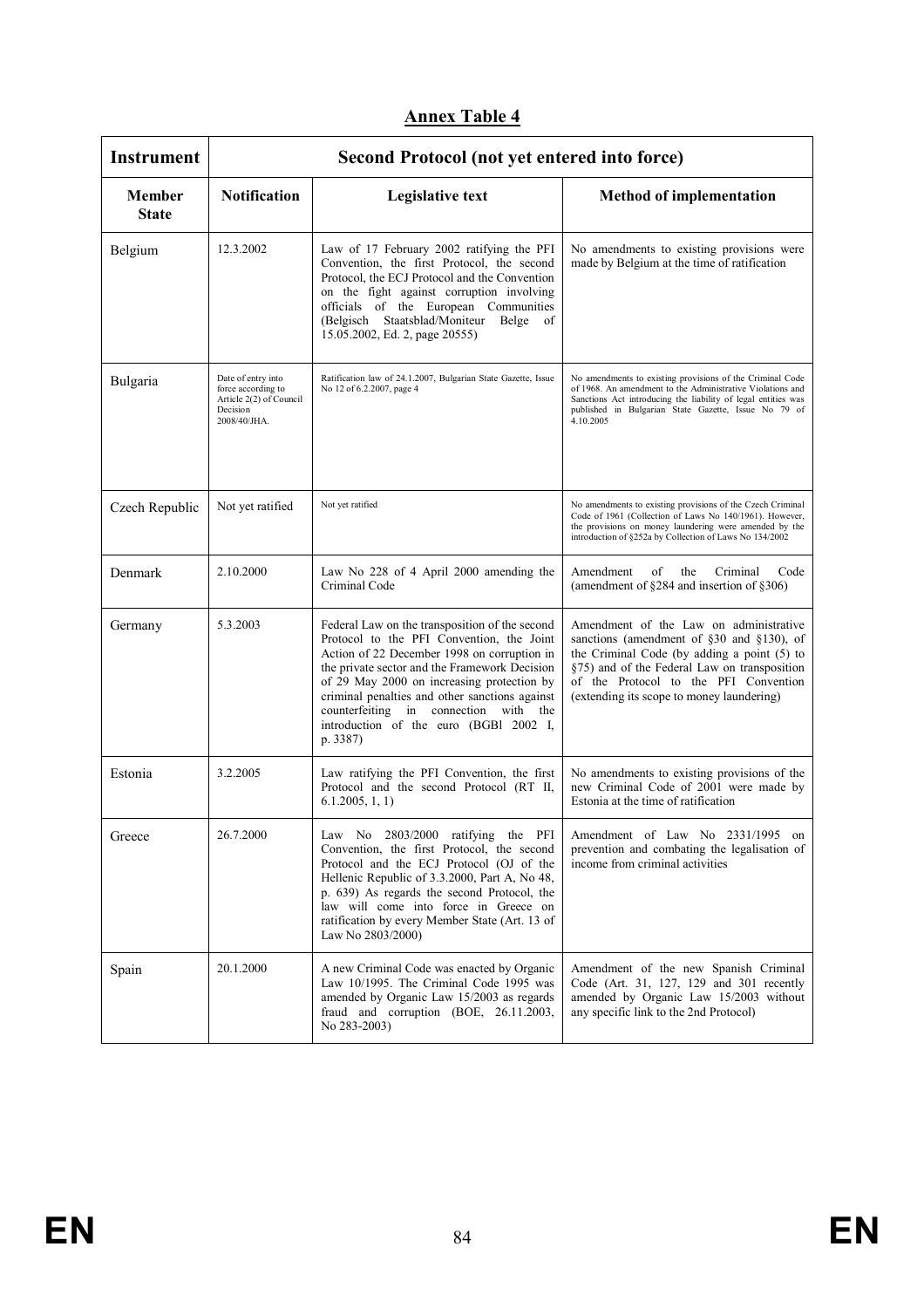| France      | 4.8.2000         | Law No 99-422 of 27 May 1999 ratifying the<br>second Protocol (OJ of the French Republic,<br>28.5.1999, 7858)                                                                                                                                                                                                                                                                                                                  | No amendments to existing provisions were<br>made by France at the time of ratification.<br>Art. 121-2 of the French Criminal Code<br>concerning the liability of legal persons was<br>amended by Art. 54 of Law No 2004-204 of<br>9 March 2004 (OJ of the French Republic,<br>$10.5.2004$ , $4567$ ) and extended to all crimes in<br>French legislation                                                            |
|-------------|------------------|--------------------------------------------------------------------------------------------------------------------------------------------------------------------------------------------------------------------------------------------------------------------------------------------------------------------------------------------------------------------------------------------------------------------------------|----------------------------------------------------------------------------------------------------------------------------------------------------------------------------------------------------------------------------------------------------------------------------------------------------------------------------------------------------------------------------------------------------------------------|
| Ireland     | 3.6.2002         | Criminal Justice (Theft and Fraud Offences)<br>Act, 2001 (enacted as Act No 50 of 2001),<br>Section 41 giving the force of law to PFI<br>instruments (with conditions)                                                                                                                                                                                                                                                         | Enactment of Criminal Justice (Theft and<br>Fraud Offences) Act, 2001. Part 6 of the Act<br>provides for codification of the provisions on<br>criminal offences relating to the second<br>Protocol                                                                                                                                                                                                                   |
| Italy       | Not yet ratified | Not yet ratified: Law No 2006/146 ratifying the UN<br>Convention on transnational organised crimes extended the<br>concept of administrative criminal liability for legal persons<br>to money laundering $(Art. 10(5))$                                                                                                                                                                                                        | Envisaged method of implementation is to enact a new law as<br>proposed in the legislative proposal                                                                                                                                                                                                                                                                                                                  |
| Cyprus      | 31.3.2005        | 37(III)/2003<br>Law<br>No<br>containing<br>the<br>Convention on the protection of the European<br>Communities' financial interests and protocols<br>(Ratification) Act (Government Gazette I(III)<br>No 3758 of 3.10.2003)                                                                                                                                                                                                     | Reference to the Acts (1996-2003) governing<br>concealment,<br>investigation<br>the<br>and<br>confiscation of the proceeds of certain<br>criminal acts in Art. 2 of Law No 37(III)/2003                                                                                                                                                                                                                              |
| Latvia      | 19.10.2005       | Ratification by approval by the parliament of<br>29.4.2004 (Latvijas Vestnesis 69 (3017) of<br>1.5.2004                                                                                                                                                                                                                                                                                                                        | No amendments to existing provisions were<br>made by Latvia at the time of ratification                                                                                                                                                                                                                                                                                                                              |
| Lithuania   | 28.5.2004        | Ratification by Law No IX-2021 of 12.2.2004<br>(Valstybės žinios/Law Gazette of 29.4.2004,<br>No 67-2354)                                                                                                                                                                                                                                                                                                                      | No amendments to existing provisions of the<br>new Criminal Code of 2000 were made by<br>Lithuania at the time of ratification. The main<br>amendments to the money laundering<br>provisions were made by Law No IX-1992 of<br>29.1.2004 and to those on confiscation by Law<br>No IX-2314 of 5.7.2004                                                                                                               |
| Luxembourg  | 13.7.2005        | Act of 23 May 2005 ratifying the Convention<br>on the fight against corruption involving<br>officials of the European Communities, the<br>second Protocol, the Strasbourg Convention<br>and its Protocol and amending the Criminal<br>Code (OJ<br>of the<br>Grand-Duché<br>du<br>Luxembourg, A-No 74, 9.6.2005)                                                                                                                | Amendments to the Luxembourg Criminal<br>Code (amending Art. 252 and adding Articles<br>310 and 310-1). The offence of money<br>laundering (Art. 506-1) was amended earlier<br>by the Law of 12 November 2004 (OJ of the<br>Grand-Duché du Luxembourg, A-No 183,<br>19.11.2004). The confiscation rules were<br>amended by the Law of 1 August 2007 (OJ of<br>the Grand-Duché du Luxembourg, A-No 136,<br>13.8.2007) |
| Hungary     | Not yet ratified | Not yet ratified<br>No amendments to existing provisions of the Criminal Code,<br>Act IV of 1978, will need to be made by Hungary at the time<br>of ratification. The main amendments to the provisions of<br>interest in the Criminal Code were made by Act CXXI of<br>2001 (paragraph 60 amended Art. 303 on money laundering)<br>and a specific law on the liability of legal entities was<br>introduced by Act CIV of 2001 |                                                                                                                                                                                                                                                                                                                                                                                                                      |
| Malta       | Not yet ratified | Not yet ratified                                                                                                                                                                                                                                                                                                                                                                                                               | The main provisions of the Criminal Code (Chapter 9 of the<br>Laws of Malta) were amended by Act III of 2002 introducing<br>and extending forfeiture provisions and the liability of legal<br>persons (paragraph 9 on Art. 23A and 23B and paragraph 29<br>on Art. 121D)                                                                                                                                             |
| Netherlands | 28.3.2002        | Kingdom Act of 22 June 2001 ratifying the<br>second Protocol to the PFI Convention and the<br>Convention on the fight against corruption<br>(Stb 2001 315)                                                                                                                                                                                                                                                                     | No amendments to existing provisions were<br>made by the Netherlands at the time of<br>ratification                                                                                                                                                                                                                                                                                                                  |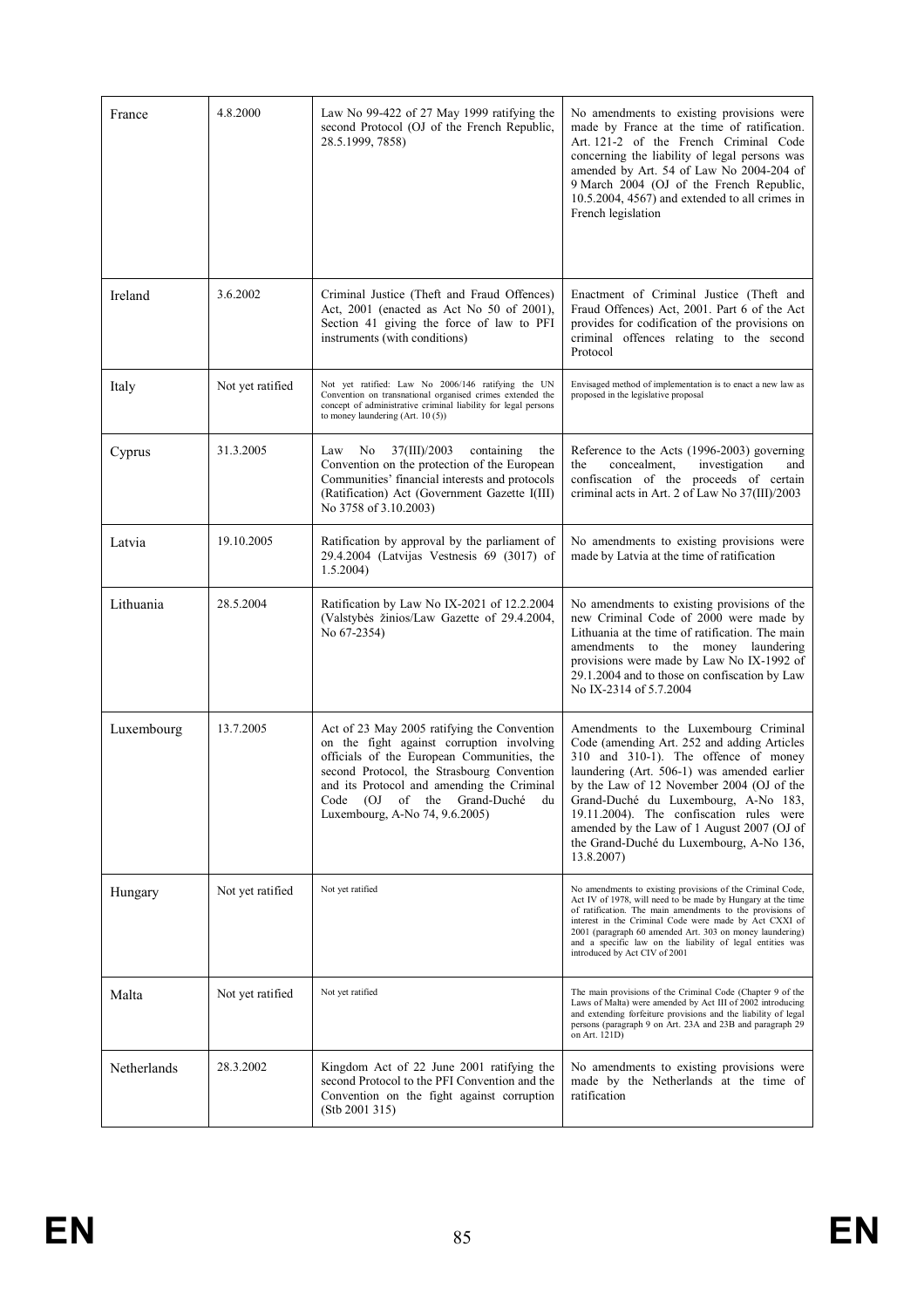| Austria                                       | 20.7.2006                                                                                       | Resolution<br>of<br>21.4.2006<br>Parliamentary<br>ratifying the second Protocol (not published in<br>the BGBI)                                                                                                                                                                                                    | Prior to ratification, enactment of a specific<br>law on the liability of legal persons for crimes<br>(Verbandsverantwortlichkeitsgesetz (VbVG) -<br>BGBI I 2005/151) and also relevant<br>amendments to the Fiscal Criminal Code<br>(BGBI I 2005/161)                                                                                                                                                                                                              |
|-----------------------------------------------|-------------------------------------------------------------------------------------------------|-------------------------------------------------------------------------------------------------------------------------------------------------------------------------------------------------------------------------------------------------------------------------------------------------------------------|---------------------------------------------------------------------------------------------------------------------------------------------------------------------------------------------------------------------------------------------------------------------------------------------------------------------------------------------------------------------------------------------------------------------------------------------------------------------|
| Poland                                        | Not yet ratified                                                                                | Not yet ratified                                                                                                                                                                                                                                                                                                  | A specific law on the liability of legal entities was published<br>in 2002 (Dz.U. 02.197.1661)                                                                                                                                                                                                                                                                                                                                                                      |
| Portugal                                      | 15.1.2001                                                                                       | Parliamentary Resolution No 80/2000 (Diário<br>da república, Série I-A No 288 of 15.12.2000,<br>p. 7305) and Presidential Decree No 82/2000<br>(Diário da república, Série I-A No 288 of<br>15.12.2000, p. 7253) ratifying the PFI<br>Convention, the first Protocol, the second<br>Protocol and the ECJ Protocol | No amendments to existing provisions were<br>made by Portugal at the time of ratification.<br>However, Law No 10/2002 amended Art. 2 of<br>Decree-Law No 325/95 extending it to fiscal<br>fraud. Liability of legal persons for certain<br>crimes was introduced into the Portuguese<br>Criminal Code by Law No 59/2007 (Diário da<br>república, Série I-A No 170 of 4.9.2007,<br>p. $6181$ )                                                                       |
| Romania                                       | Date of entry into<br>force according to<br>Article 2(2) of Council<br>Decision<br>2008/40/JHA. | Not yet applicable                                                                                                                                                                                                                                                                                                | The liability of legal persons was introduced by amendments<br>made to the Criminal Code by Law 278/2006 (Monitorul<br>Oficial No 601, 12 July 2006). Money laundering provisions<br>were introduced by Law 656/2002 (Monitorul Oficial No 904,<br>12 December 2002)                                                                                                                                                                                                |
| Slovenia                                      | 17.4.2007                                                                                       | Ratification by "MKZFIES" Law No 26 of<br>9.2.2007 (Uradni list RS/Official Gazette RS<br>$4/2007$ )                                                                                                                                                                                                              | No amendments to existing provisions of the<br>new Criminal Code of 1994 were made by<br>Slovenia at the time of ratification. However,<br>the law which introduced the criminal liability<br>of legal entities $-$ Law No 2791 of 16.7.1999<br>"ZOPOKD" (Uradni list RS/Official Gazette<br>RS 59/1999) – was revised by Law No 2294<br>"ZOPOKD-A" of 30.4.2004 (Uradni list<br>RS/Official Gazette RS 50/2004) as regards<br>extension to all corruption offences |
| Slovakia                                      | 30.9.2004                                                                                       | Ratified by the President on 25.8.2004.<br>However, the notification by the Minister for<br>Foreign Affairs will not be published in the<br>Collection of Laws until the second Protocol<br>enters into force                                                                                                     | The main concepts of the PFI Convention<br>were introduced into the Slovak Criminal<br>Code<br>of 1961<br>(Collection)<br>of Laws<br>No 140/1961). Shortly afterwards, a new<br>Criminal Code was enacted incorporating<br>these offences, applicable as of 1.1.2006<br>(Collection of Laws No 300/2005). The<br>corruption offences were slightly amended in<br>2005 (Collection of Laws No 650/2005)                                                              |
| Finland                                       | 26.2.2003                                                                                       | Law No 1191/2002 (Finland's Statute Book of<br>$27.12.2002$ , p. 4795) giving the content of the<br>Protocol the legislative status of an act of<br>parliament in Finland (the provisions of the<br>Finnish Criminal Code were not altered, but<br>were essentially amended later by Law No<br>61/2003            | No amendments to existing provisions were<br>made by Finland at the time of ratification                                                                                                                                                                                                                                                                                                                                                                            |
| Sweden                                        | 12.3.2002                                                                                       | Law No 2001:780 amending the Criminal<br>Code                                                                                                                                                                                                                                                                     | of<br>Amendment<br>the<br>Criminal<br>Code<br>(amendment of Chapter 2, §5a and Chapter 9,<br>\$11)                                                                                                                                                                                                                                                                                                                                                                  |
| United<br>$Kingdom -$<br>England and<br>Wales | 11.10.1999                                                                                      | Ratified by the Foreign Secretary signing the<br>necessary instruments of adoption<br>in<br>September 1999 in order to complete the<br>ratification process for mainland United<br>Kingdom, i.e. the three jurisdictions of                                                                                       | No amendments to existing provisions were<br>made by the United Kingdom at the time of<br>ratification. Ratification was completed after<br>the government had acted to bring into force<br>Part I of the Criminal Justice Act 1993 by the                                                                                                                                                                                                                          |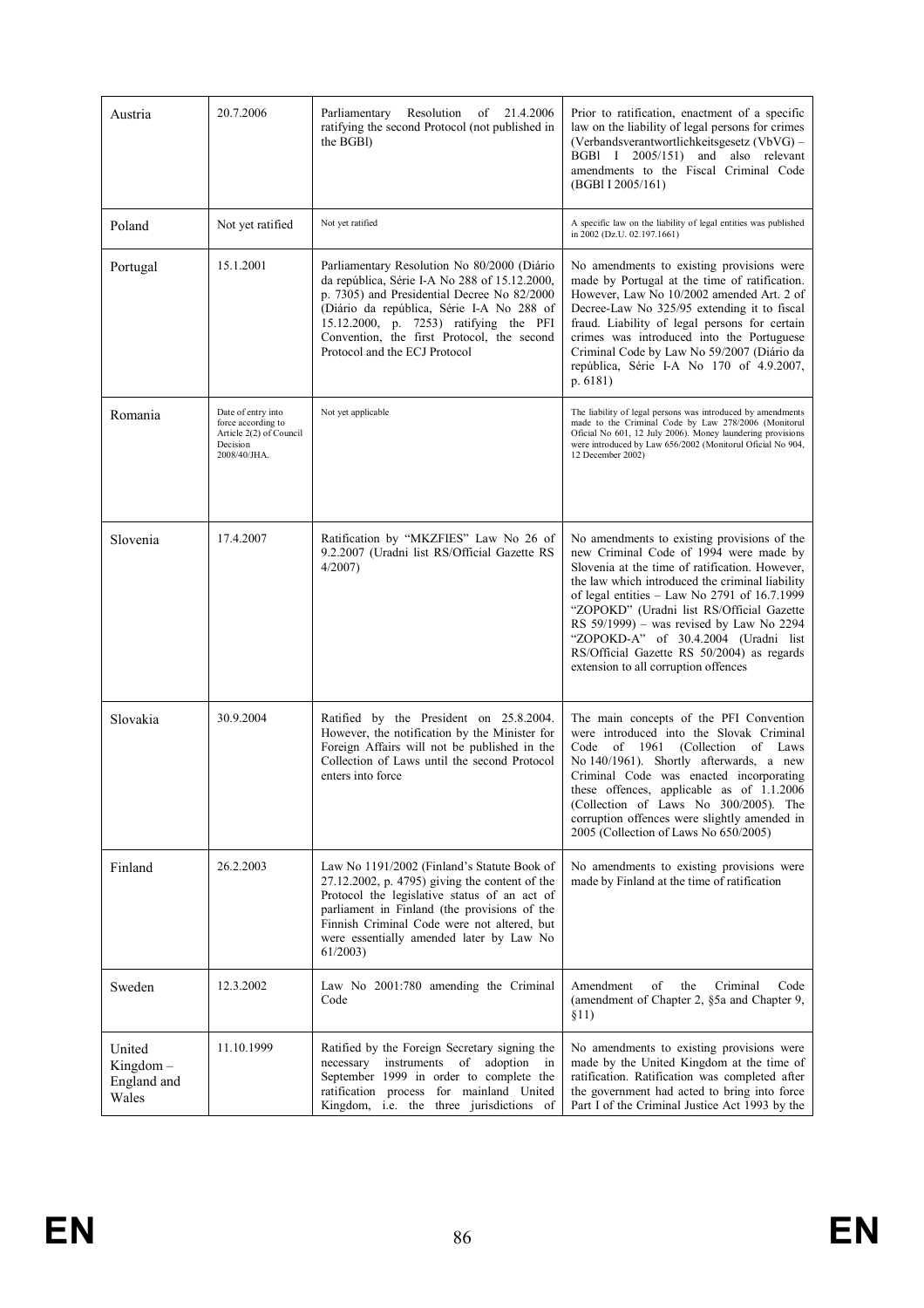| United<br>$Kingdom -$<br>Scotland            | England and Wales, Scotland and Northern<br>Ireland |  | Criminal Justice Act 1993 (Commencement<br>No 10) Order 1999, Statutory Instrument 1999<br>No 1189 (C 32). However, the Proceeds of<br>Crime Act 2002 extends the anti-money-<br>laundering rules to all criminal conduct which |
|----------------------------------------------|-----------------------------------------------------|--|---------------------------------------------------------------------------------------------------------------------------------------------------------------------------------------------------------------------------------|
| United<br>$Kingdom -$<br>Northern<br>Ireland |                                                     |  | constitutes an offence in the United Kingdom                                                                                                                                                                                    |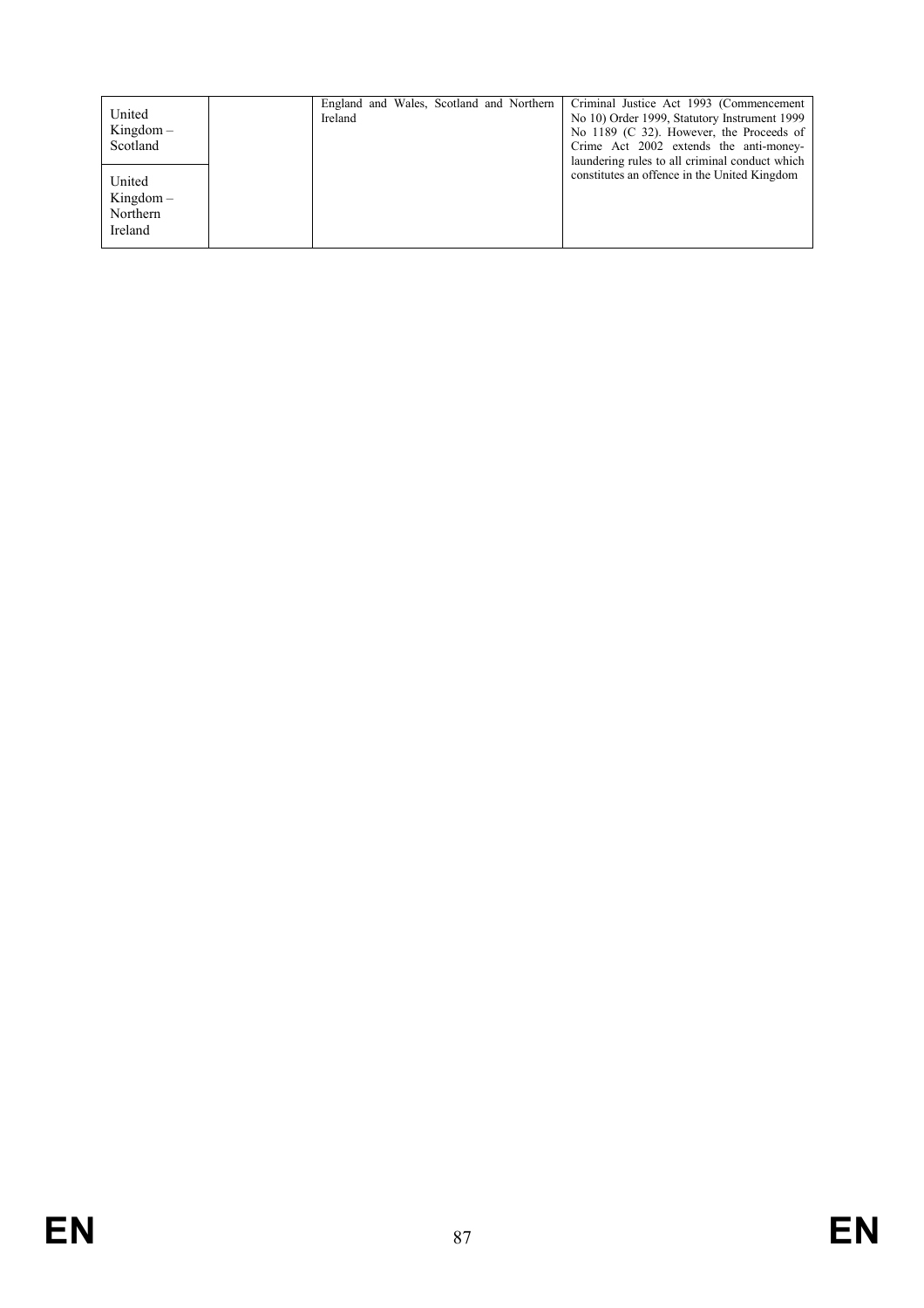| <b>Instrument</b>             |                                                                                                                                                                                                                                                                                                                                                                        | <b>PFI Convention</b>                                                                                                                                                                                                                                                                                                         |                                                                                                                                                                                                    |
|-------------------------------|------------------------------------------------------------------------------------------------------------------------------------------------------------------------------------------------------------------------------------------------------------------------------------------------------------------------------------------------------------------------|-------------------------------------------------------------------------------------------------------------------------------------------------------------------------------------------------------------------------------------------------------------------------------------------------------------------------------|----------------------------------------------------------------------------------------------------------------------------------------------------------------------------------------------------|
| <b>Member</b><br><b>State</b> | Art $1(1)(a)$ , first indent -<br><b>Expenditure fraud</b>                                                                                                                                                                                                                                                                                                             | Art. $1(1)(a)$ , second indent -<br><b>Expenditure fraud</b>                                                                                                                                                                                                                                                                  | Art. $1(1)(a)$ , third indent -<br><b>Expenditure fraud</b>                                                                                                                                        |
|                               |                                                                                                                                                                                                                                                                                                                                                                        |                                                                                                                                                                                                                                                                                                                               |                                                                                                                                                                                                    |
| Belgium                       | Art. 2, §2 of Royal Decision of<br>31 May 1933                                                                                                                                                                                                                                                                                                                         | Art. 2, §2 of Royal Decision of<br>31 May 1933                                                                                                                                                                                                                                                                                | Art. 2, §3 of Royal Decision of<br>31 May 1933                                                                                                                                                     |
| Bulgaria                      | Art. 254(2) of the Bulgarian<br>Criminal Code for the specific<br>purpose of appropriating EU funds.<br>Subsidiary Art. 212 (3) of the<br>Bulgarian Criminal Code for use of<br>false contents or inauthentic or<br>forged documents for the specific<br>purpose of appropriating EU funds,<br>but limited to use of documents.<br>Subsidiary general fraud (Art. 209) | Art. 254(2) of the Bulgarian<br>Criminal Code for the specific<br>purpose of appropriating EU funds.<br>Subsidiary Art. 212(3) of the<br>Bulgarian Criminal Code for use of<br>false contents or inauthentic or<br>forged documents for the specific<br>purpose of appropriating EU funds,<br>but limited to use of documents | Art. 254b of the Bulgarian Criminal<br>Code specifically for "EU funds"                                                                                                                            |
| Czech Republic                | §250b(1) of the Czech Criminal Code for subsidy<br>fraud. §250 of the Czech Criminal Code as<br>general fraud offence. This subsidiary general<br>offence of fraud requires minimum damage<br>above $E175$ . (For damage lower than<br>approximately $E175$ §50 of Collection of Laws<br>No 200/1990 applies)                                                          | §250b(1) of the Czech Criminal Code for subsidy<br>fraud. §250 of the Czech Criminal Code as<br>subsidiary general fraud offence for minimum<br>damage above $E175$ . (For damage lower than<br>approximately $E175$ §50 of Collection of Laws<br>No 200/1990 applies)                                                        | §250b(2) of the Czech Criminal Code for subsidy<br>fraud                                                                                                                                           |
| Denmark                       | §289a(1) of the Danish Criminal<br>Code                                                                                                                                                                                                                                                                                                                                | §289a(1) of the Danish Criminal<br>Code                                                                                                                                                                                                                                                                                       | §289a(2) of the Danish Criminal<br>Code                                                                                                                                                            |
| Germany                       | $\S264(1)$ , points (1) and (4) or<br>§263(1) of the German Criminal<br>Code                                                                                                                                                                                                                                                                                           | $\S 264(1)$ , point (3) or $\S 263(1)$ of the<br>German Criminal Code                                                                                                                                                                                                                                                         | $§264(1)$ , point (2) of the German<br>Criminal Code                                                                                                                                               |
| Estonia                       | §210(2) of the Estonian Criminal<br>Code for subsidy fraud, where<br>"subsidy" is defined as all "public<br>funds" $(\S 210(1))$ . $\S 209(1)$ of the<br>Estonian Criminal Code as general<br>fraud offence. In addition, §280 of<br>the Estonian Criminal Code<br>criminalises submission of false<br>information to administrative<br>authorities                    | $\S210(2)$ of the Estonian Criminal<br>Code for subsidy fraud, where<br>"subsidy" is defined as all "public<br>funds" $(\S 210(1))$ . $\S 209(1)$ of the<br>Estonian Criminal Code as general<br>fraud offence                                                                                                                | §210(3) of the Estonian Criminal<br>Code for subsidy fraud                                                                                                                                         |
| Greece                        | Art. $4(1)$ of Law No 2803/2000 or<br>Art. 386 of the Greek Criminal Code                                                                                                                                                                                                                                                                                              | Art. $4(1)$ of Law No $2803/2000$ or<br>Art. 386 of the Greek Criminal Code                                                                                                                                                                                                                                                   | Art. 4(1) of Law No 2803/2000                                                                                                                                                                      |
| Spain                         | Art. 309 of the Spanish Criminal<br>Code for fraud above $\epsilon$ 50 000;<br>Art. 627 of the Spanish Criminal<br>Code for offences for amounts<br>between $\epsilon$ 4 000 and $\epsilon$ 50 000                                                                                                                                                                     | Art. 309 of the Spanish Criminal<br>Code for fraud above $\epsilon$ 50 000;<br>Art. 627 of the Spanish Criminal<br>Code for offences for amounts<br>between $\epsilon$ 4 000 and $\epsilon$ 50 000                                                                                                                            | Art. 306 of the Spanish Criminal<br>Code for fraud above $\epsilon$ 50 000;<br>Art. 628 of the Spanish Criminal<br>Code for offences for amounts<br>between $\epsilon$ 4 000 and $\epsilon$ 50 000 |
| France                        | Art. 313-1 or Art. 441-1 or Art. 441-<br>6, third indent of the French<br>Criminal Code                                                                                                                                                                                                                                                                                |                                                                                                                                                                                                                                                                                                                               | Art. 314-1 of the French Criminal<br>Code                                                                                                                                                          |
| Ireland                       | Section 42 of the Criminal Justice<br>(Theft and Fraud Offences) Act,<br>2001                                                                                                                                                                                                                                                                                          | Section 42 of the Criminal Justice<br>(Theft and Fraud Offences) Act,<br>2001                                                                                                                                                                                                                                                 | Section 42 of the Criminal Justice<br>(Theft and Fraud Offences) Act,<br>2001                                                                                                                      |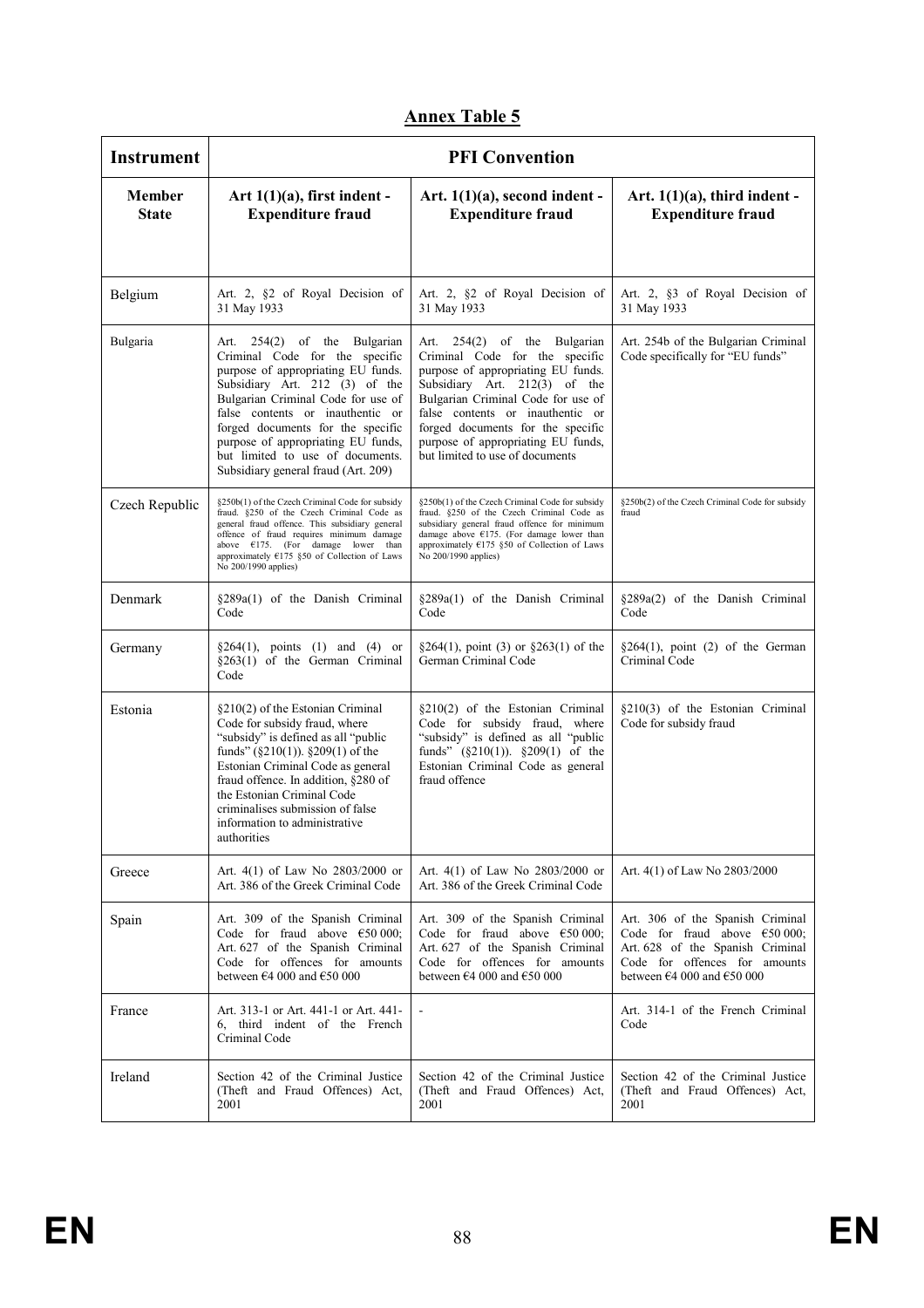| Italy       | Art. 316ter or Art. 640bis of the<br>Italian Criminal Code or, for fraud<br>concerning the EAGGF, Art. $2(1)$ of<br>Law No 1986/898                                                                                                                                                                                                                                                | Art. 316ter of the Italian Criminal<br>Art. 316bis of the Italian Criminal<br>Code or Art. 640bis of the Italian<br>Code<br>Criminal Code                                                                                                                                |                                                                                                                                                                                                                                                                                                                                                                                                                   |
|-------------|------------------------------------------------------------------------------------------------------------------------------------------------------------------------------------------------------------------------------------------------------------------------------------------------------------------------------------------------------------------------------------|--------------------------------------------------------------------------------------------------------------------------------------------------------------------------------------------------------------------------------------------------------------------------|-------------------------------------------------------------------------------------------------------------------------------------------------------------------------------------------------------------------------------------------------------------------------------------------------------------------------------------------------------------------------------------------------------------------|
| Cyprus      | Art. $5(1)$ of Law No $37(III)/2003$                                                                                                                                                                                                                                                                                                                                               | Art. $5(1)$ of Law No $37(III)/2003$                                                                                                                                                                                                                                     | Art. 5(1) of Law No 37(III)/2003                                                                                                                                                                                                                                                                                                                                                                                  |
| Latvia      | Section 210 of the Latvian Criminal<br>Code for subsidy fraud; Section 177<br>of the Latvian Criminal Code as<br>general fraud offence                                                                                                                                                                                                                                             | Section 210 of the Latvian Criminal<br>Code for subsidy fraud; Section 177<br>of the Latvian Criminal Code as<br>general fraud offence                                                                                                                                   | Section $210(2)$ of the Latvian<br>Criminal Code; Section 177 of the<br>Latvian Criminal Code as general<br>fraud offence                                                                                                                                                                                                                                                                                         |
| Lithuania   | Art. 207 of the Lithuanian Criminal<br>Code for subsidy fraud; Art. 182 of<br>the Lithuanian Criminal Code as<br>general fraud offence. In addition,<br>Art. 186 of the Lithuanian Criminal<br>Code punishes anyone who<br>dishonestly avoids compulsory<br>payments and Art. 205 submission<br>of false information to national or<br>international administrative<br>authorities | Article 207 of the Lithuanian<br>Criminal Code for subsidy fraud.<br>Article 221 of the Lithuanian<br>Criminal Code on non-submission of<br>declarations, accounts or other<br>documents                                                                                 | Article 206 of the Lithuanian<br>Criminal Code. As a subsidiary<br>offence, such behaviour may fall<br>under Article 182 of the Lithuanian<br>Criminal Code as general fraud<br>offence, which also covers the<br>elimination of property-related<br>obligations, Art. 183 concerning the<br>misappropriation of another person's<br>property and Art. 184 concerning the<br>wasting of another person's property |
| Luxembourg  | Art. 496-1 of the Luxembourg<br>Criminal Code                                                                                                                                                                                                                                                                                                                                      | Art. 496-1 and also Art. 496-3 of the<br>Luxembourg Criminal Code                                                                                                                                                                                                        | Art. 496-2 of the Luxembourg<br>Criminal Code                                                                                                                                                                                                                                                                                                                                                                     |
| Hungary     | Article 314(1), point (a) of the Hungarian<br>Criminal Code                                                                                                                                                                                                                                                                                                                        | Article 314(1), point (a) of the Hungarian<br>Criminal Code                                                                                                                                                                                                              | Article 314(2), point (a) of the Hungarian<br>Criminal Code                                                                                                                                                                                                                                                                                                                                                       |
| Malta       | Art. 293 (misappropriation) in the form of<br>Art. 294 of the Maltese Criminal Code; as a<br>subsidiary offence Art. 308 (obtaining money or<br>property by false pretences) and Art. 309 (other<br>cases of fraudulent gain) may apply                                                                                                                                            | Art. 293 (misappropriation) in the form of<br>Art. 294 of the Maltese Criminal Code; as a<br>subsidiary offence Art. 308 (obtaining money or<br>property by false pretences) and Art. 309 (other<br>cases of fraudulent gain) may apply                                  | Art. 293 (misappropriation) in the form of<br>Art. 294 of the Maltese Criminal Code                                                                                                                                                                                                                                                                                                                               |
| Netherlands | Art. 326 or Art. 225(2) or Art. 227a<br>of the Dutch Criminal Code                                                                                                                                                                                                                                                                                                                 | Art. 326 or Art. 227b of the Dutch<br>Criminal Code.                                                                                                                                                                                                                     | Art. 323a of the Dutch Criminal<br>Code                                                                                                                                                                                                                                                                                                                                                                           |
| Austria     | $§146$ and $§147$ of the Austrian<br>Criminal Code; specifically for<br>export subsidies: §7 of the Austrian<br>Law on export subsidies referring to<br>§35 of the Austrian Fiscal Criminal<br>Code (for import or export duties or<br>customs)                                                                                                                                    | $§146$ and $§147$ read together with $§2$<br>of the Austrian Criminal Code;<br>specifically for export subsidies: \$7<br>of the Austrian Law on export<br>subsidies referring to §35 of the<br>Austrian Fiscal Criminal Code (for<br>import or export duties or customs) | §153b of the Austrian Criminal<br>specifically<br>for<br>Code;<br>export<br>subsidies: §7 of the Austrian Law on<br>export subsidies referring to §35 of<br>the Austrian Fiscal Criminal Code<br>(for import or export duties or<br>customs)                                                                                                                                                                      |
| Poland      | Article 297(1) of the Polish Criminal Code for<br>subsidies                                                                                                                                                                                                                                                                                                                        | Article 297(2) of the Polish Criminal Code for<br>subsidies. In addition, the subsidiary general<br>offence of fraud in Poland (Article 286 of the<br>Polish Criminal Code) applies.                                                                                     | Article 82 of the Polish Fiscal Criminal Code. As<br>a subsidiary offence, such behaviour may fall<br>under Article 284 of the Polish Criminal Code<br>concerning misappropriation of another person's<br>property                                                                                                                                                                                                |
| Portugal    | Art. 36(1) of Decree-Law No 28/84                                                                                                                                                                                                                                                                                                                                                  | Art. $36(1)$ of Decree-Law No $28/84$                                                                                                                                                                                                                                    | Art. 37(1) of Decree-Law No 28/84                                                                                                                                                                                                                                                                                                                                                                                 |
| Romania     | Art. 18.1(1) of Law No 78/2000                                                                                                                                                                                                                                                                                                                                                     | Art. 18.1(2) of Law No 78/2000                                                                                                                                                                                                                                           | Art. 18.2(1) of Law No 78/2000                                                                                                                                                                                                                                                                                                                                                                                    |
| Slovenia    | Art. 235(1) of the Slovenian<br>Criminal Code for subsidy fraud.<br>Art. 217 of the Slovenian Criminal<br>Code as general fraud offence                                                                                                                                                                                                                                            | Art. 235(1) of the Slovenian<br>Criminal Code for subsidy fraud.<br>Art. 217 of the Slovenian Criminal<br>Code as general fraud offence. Both<br>cover suppression or concealment of<br>information                                                                      | Art. 235(2) of the Slovenian<br>Criminal Code. As a subsidiary<br>offence, such behaviour may fall<br>under Art. 234a of the Slovenian<br>Criminal Code as business fraud if<br>an economic activity is concerned,<br>Art. 245 concerning misapplication,<br>Art. 246 concerning misapplication<br>of entrusted property or Art. 264<br>concerning<br>misapplication<br>of<br>entrusted property in office        |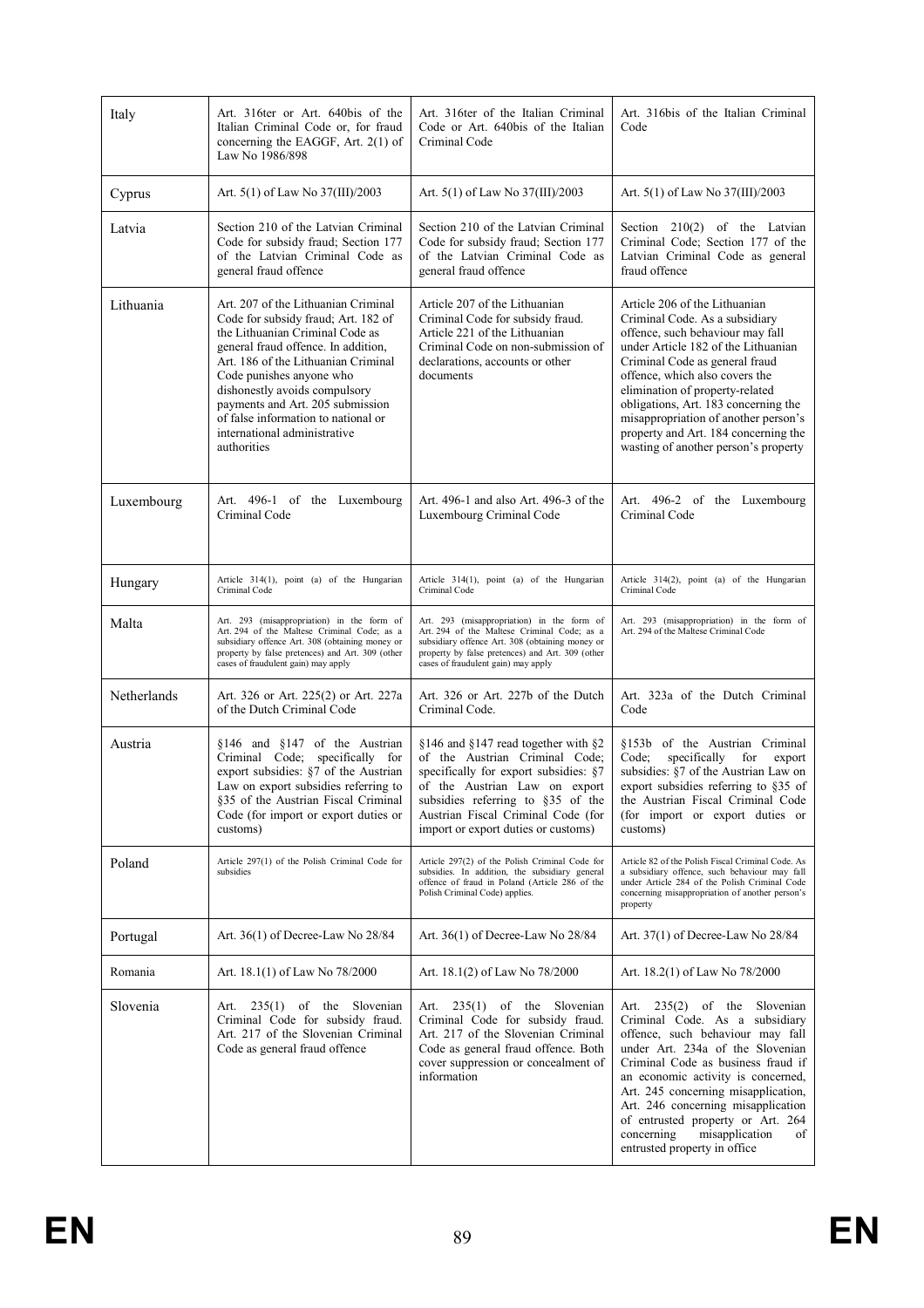| Slovakia                                      | §261 of the Slovak Criminal Code                                                                                                                                                                       | §261 of the Slovak Criminal Code                                                                                                                                                                       | §261 of the Slovak Criminal Code                                                                                                                                                                     |
|-----------------------------------------------|--------------------------------------------------------------------------------------------------------------------------------------------------------------------------------------------------------|--------------------------------------------------------------------------------------------------------------------------------------------------------------------------------------------------------|------------------------------------------------------------------------------------------------------------------------------------------------------------------------------------------------------|
| Finland                                       | Chapter 29, $\S5(1)$ of the Finnish<br>Criminal Code applicable to<br>expenditure on behalf of the<br>European Communities due to<br>reference in Chapter 29, $\S9(2)$ of the<br>Finnish Criminal Code | Chapter 29, $\S5(2)$ of the Finnish<br>Criminal Code applicable to<br>expenditure on behalf of the<br>European Communities due to<br>reference in Chapter 29, $\S9(2)$ of the<br>Finnish Criminal Code | Chapter 29, $\S$ 7 of the Finnish<br>Criminal Code applicable to<br>expenditure on behalf of the<br>European Communities due to<br>reference in Chapter 29, $\S9(2)$ of the<br>Finnish Criminal Code |
| Sweden                                        | Chapter 9, $\S1(1)$ of the Swedish<br>Criminal Code                                                                                                                                                    | Chapter 9, $\S1(1)$ of the Swedish<br>Criminal Code                                                                                                                                                    | Chapter 9, §3a of the Swedish<br>Criminal Code                                                                                                                                                       |
| United<br>$Kingdom -$<br>England and<br>Wales | Section 2 of the Fraud Act 2006<br>(fraud by false representation). If<br>committed by at least two persons,<br>conspiracy to defraud is a common<br>law offence                                       | Section 3 of the Fraud Act 2006<br>by<br>failing to<br>(fraud<br>disclose<br>information)                                                                                                              | Section 4 of the Fraud Act 2006<br>(fraud by abuse of position)                                                                                                                                      |
| United<br>$Kingdom -$<br>Scotland             | Fraud is a common law offence.<br>Scotland provides for the common<br>law offence of fraud, which also<br>affecting<br>conduct<br>the<br>covers<br>European Communities' expenditure                   |                                                                                                                                                                                                        | Misapplication could be assumed as<br>embezzlement under common law                                                                                                                                  |
| United<br>$Kingdom -$<br>Northern<br>Ireland  | Section 2 of the Fraud Act 2006<br>(fraud by false representation). If<br>committed by at least two persons,<br>conspiracy to defraud is a common<br>law offence                                       | Section 3 of the Fraud Act 2006<br>(fraud by failing to disclose)<br>information)                                                                                                                      | Section 4 of the Fraud Act 2006<br>(fraud by abuse of position)                                                                                                                                      |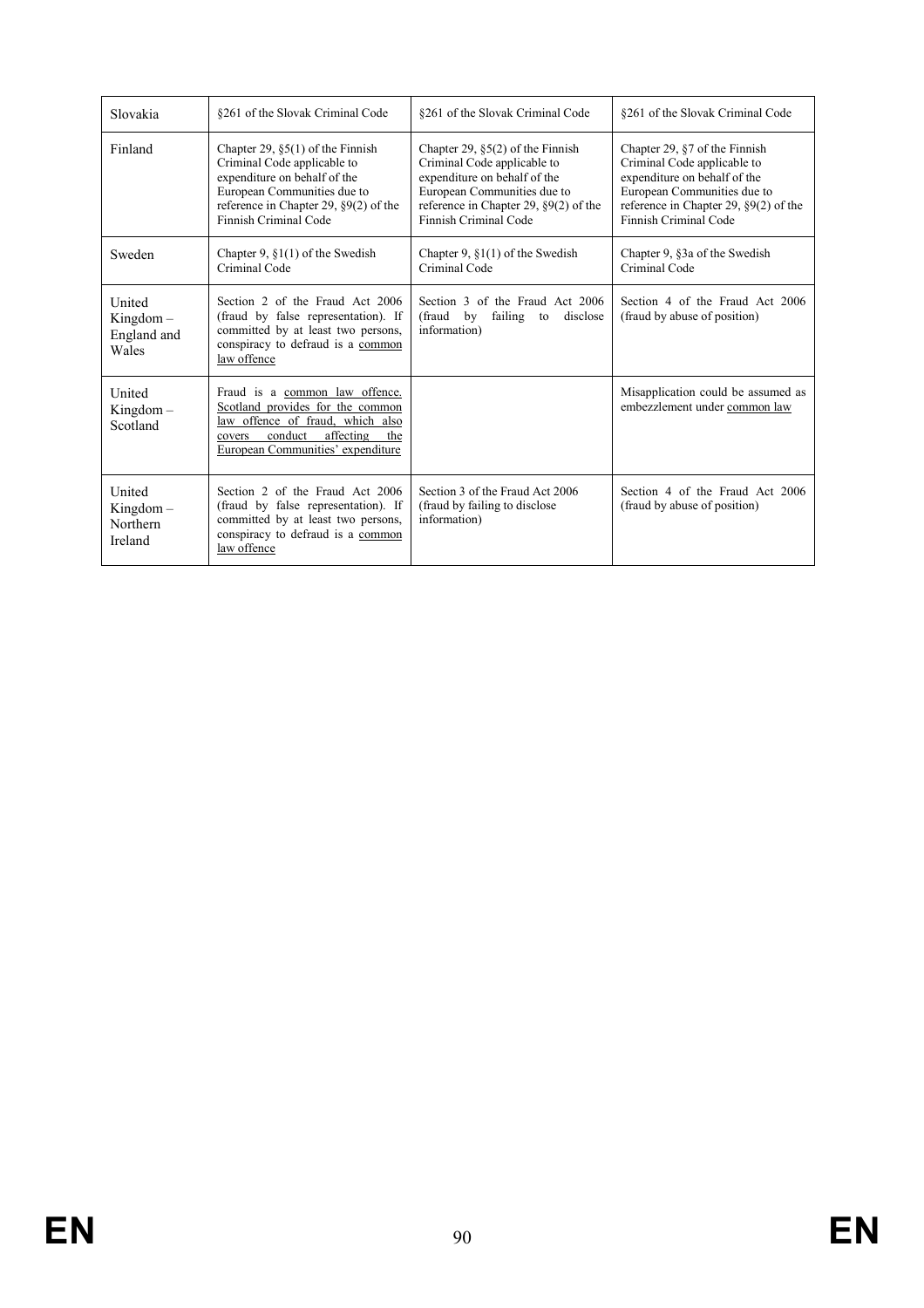| <b>Instrument</b>   | <b>PFI Convention</b>                                                                                                                                                                                                                                                                                                                                                                                                                                                                                             |                                                                                                                                                                                                                                                                                                                                                                                                    |                                                                                                                                                                                                                                                                                        |  |  |
|---------------------|-------------------------------------------------------------------------------------------------------------------------------------------------------------------------------------------------------------------------------------------------------------------------------------------------------------------------------------------------------------------------------------------------------------------------------------------------------------------------------------------------------------------|----------------------------------------------------------------------------------------------------------------------------------------------------------------------------------------------------------------------------------------------------------------------------------------------------------------------------------------------------------------------------------------------------|----------------------------------------------------------------------------------------------------------------------------------------------------------------------------------------------------------------------------------------------------------------------------------------|--|--|
| <b>Member State</b> | Art. $1(1)(b)$ , first indent –<br><b>Revenue fraud</b>                                                                                                                                                                                                                                                                                                                                                                                                                                                           | Art. $1(1)(b)$ , second indent<br>- Revenue fraud                                                                                                                                                                                                                                                                                                                                                  | Art. $1(1)(b)$ , third indent –<br><b>Revenue fraud</b>                                                                                                                                                                                                                                |  |  |
| Belgium             | Art. 259, point 2 and Art. 261 of the<br>General Law on customs and excise<br>tax or Art. 10 of the Law of<br>11 September 1962 concerning the<br>importation, exportation and transit<br>of goods and related technologies.<br>On VAT fraud, Art. 73 to Art. 73bis<br>of the VAT Code                                                                                                                                                                                                                            | Art. 259, point 2 and Art. 261 of the<br>General Law on customs and excise<br>tax or Art. 10 of the Law of<br>11 September 1962 concerning the<br>importation, exportation and transit<br>of goods and related technologies.<br>On VAT fraud, Art. 73 to Art. 73bis<br>of the VAT Code                                                                                                             | Art. 259, point 2 and Art. 261 of the<br>General Law on customs and excise<br>tax or Art. 10 of the Law of<br>11 September 1962 concerning the<br>importation, exportation and transit<br>of goods and related technologies.<br>On VAT fraud, Art. 73 to Art. 73bis<br>of the VAT Code |  |  |
| Bulgaria            | Art. 254(2) of the Bulgarian<br>Criminal Code for the specific<br>purpose of appropriating EU funds.<br>As a subsidiary offence, Art. 212(3)<br>of the Bulgarian Criminal Code for<br>use of false contents or inauthentic<br>or forged documents for the specific<br>purpose of appropriating EU funds,<br>limited to the use of documents. For<br>smuggling, Art. 242 of the Bulgarian<br>Criminal Code and for taxes,<br>including VAT, Art. 255, 256 and<br>257 of the Bulgarian Criminal Code<br>also apply. | Art. 254(2) of the Bulgarian<br>Criminal Code for the specific<br>purpose of appropriating EU funds.<br>As a subsidiary offence, Art. 212(3)<br>of the Bulgarian Criminal Code for<br>use of false contents or inauthentic<br>or forged documents for the specific<br>purpose of appropriating EU funds,<br>limited to the use of documents                                                        | Art. 254b of the Bulgarian Criminal<br>Code specifically for "EU funds"                                                                                                                                                                                                                |  |  |
| Czech Republic      | §250 of the Czech Criminal Code as general<br>fraud offence for minimum damage above $E175$ .<br>(For damage lower than approximately $£175$ §50<br>of Collection of Laws No 200/1990 applies)                                                                                                                                                                                                                                                                                                                    | §250 of the Czech Criminal Code as general<br>fraud offence for minimum damage above $£175$ .<br>(For damage lower than approximately $£175$ §50<br>of Collection of Laws No 200/1990 applies)                                                                                                                                                                                                     |                                                                                                                                                                                                                                                                                        |  |  |
| Denmark             | §289a(1) of the Danish Criminal<br>Code                                                                                                                                                                                                                                                                                                                                                                                                                                                                           | §289a(1) of the Danish Criminal<br>Code                                                                                                                                                                                                                                                                                                                                                            | §289a(2) of the Danish Criminal<br>Code                                                                                                                                                                                                                                                |  |  |
| Germany             | $\S370(1)$ , point (1) of the German<br><b>Fiscal Code</b>                                                                                                                                                                                                                                                                                                                                                                                                                                                        | $\S370(1)$ , point (2) of the German<br><b>Fiscal Code</b>                                                                                                                                                                                                                                                                                                                                         | $§370(1)$ , point (1) of the German<br>Fiscal Code due to the reference to<br>§153 of the German Fiscal Code                                                                                                                                                                           |  |  |
| Estonia             | \$385 of the Estonian Criminal Code<br>for fraudulent miscalculation of tax;<br>§391 for illicit trafficking as a<br>customs offence. In addition, §280<br>of the Estonian Criminal Code<br>criminalises submission of false<br>information<br>administrative<br>to<br>authorities. §152 of the Taxation Act<br>and §73 of the Customs Act also<br>provide<br>for<br>complementary<br>misdemeanours                                                                                                               | §385 of the Estonian Criminal Code<br>for fraudulent miscalculation of tax;<br>§391 for illicit trafficking as a<br>customs offence. In addition, §280<br>of the Estonian Criminal Code<br>criminalises submission of false<br>information<br>administrative<br>to<br>authorities. §152 of the Taxation Act<br>and §73 of the Customs Act also<br>provide<br>for<br>complementary<br>misdemeanours | §385 of the Estonian Criminal Code<br>for fraudulent miscalculation of tax;<br>§391 for illicit trafficking as a<br>customs offence. §152 of the<br>Taxation Act and §73 of the<br>Customs Act also provide for<br>complementary misdemeanours                                         |  |  |
| Greece              | Art. $4(1)$ of Law No 2803/2000 or<br>Art. $102(1)$ of the Customs Code                                                                                                                                                                                                                                                                                                                                                                                                                                           | Art. $4(1)$ of Law No 2803/2000 or<br>Art. 102(1) of the Customs Code                                                                                                                                                                                                                                                                                                                              | Art. 4(1) of Law No 2803/2000                                                                                                                                                                                                                                                          |  |  |
| Spain               | Art. $305(1)$ and (3) of the Spanish<br>Criminal Code for fraud above<br>$€50000$ , referred to as offences;<br>Art. 628 of the Spanish Criminal<br>Code for amounts between $€4000$<br>and $650000$ or Art. 2 of Organic<br>Law 12/1995 for smuggling                                                                                                                                                                                                                                                            | Art. $305(1)$ and (3) of the Spanish<br>Criminal Code for fraud above<br>$€50000$ , referred to as offences;<br>Art. 628 of the Spanish Criminal<br>Code for amounts between $€4000$<br>and €50 000 or Art. 2 of Organic<br>Law 12/1995 for smuggling                                                                                                                                              | Art. $305(1)$ and (3) of the Spanish<br>Criminal Code for fraud above<br>$\epsilon$ 50 000, referred to as offences;<br>Art. 628 of the Spanish Criminal<br>Code for amounts between $€4000$<br>and €50 000 or Art. 2 of Organic<br>Law 12/1995 for smuggling                          |  |  |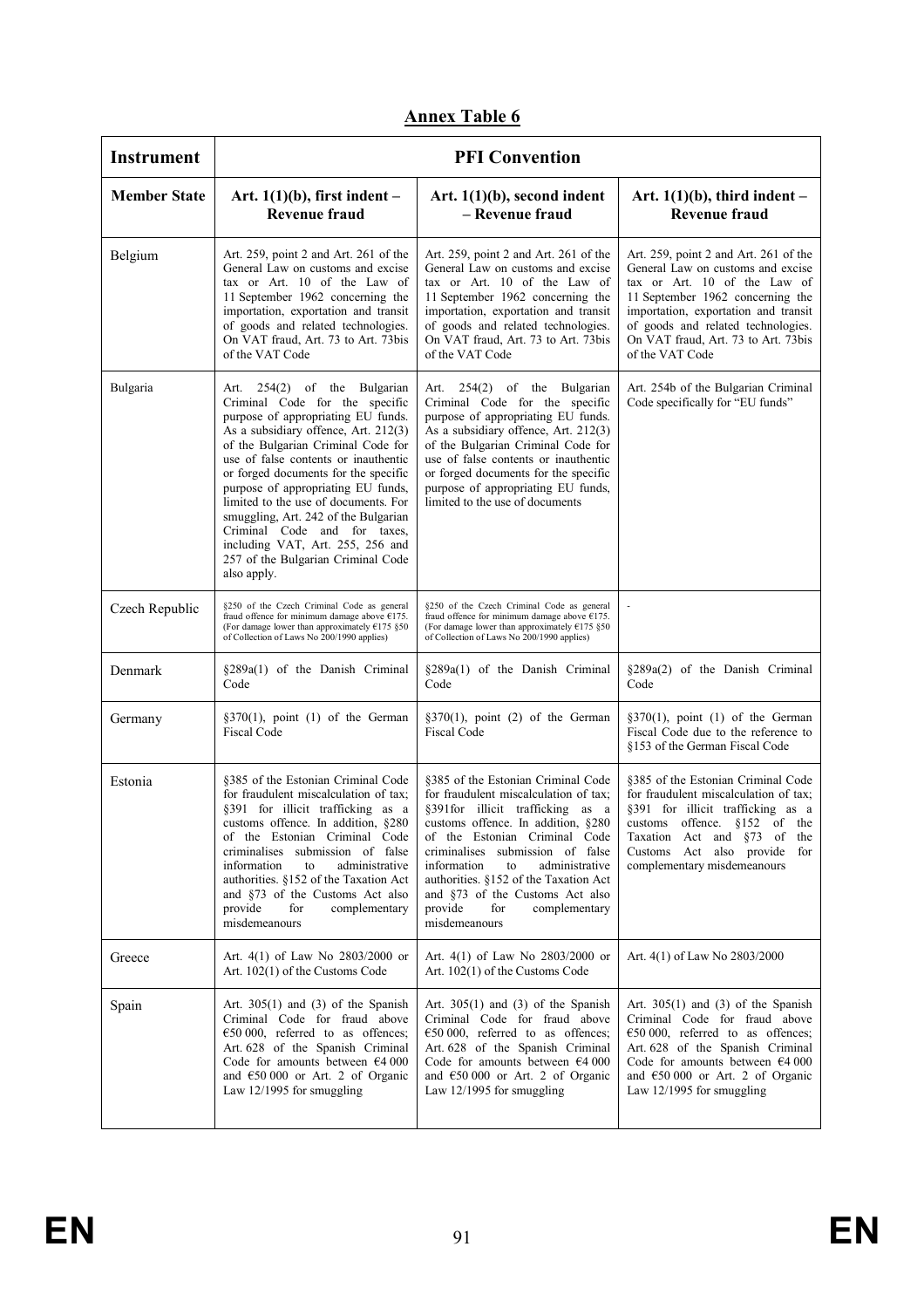| France      | Punishable criminally under Art. 414                                                                                                                                                                                                                                                                                                                                                                                                                                                                                                                                                                                                                            | Punishable criminally under Art. 414                                                                                                                                                        | Punishable criminally under Art. 414                                                                                                                                                                                                                                                                                        |
|-------------|-----------------------------------------------------------------------------------------------------------------------------------------------------------------------------------------------------------------------------------------------------------------------------------------------------------------------------------------------------------------------------------------------------------------------------------------------------------------------------------------------------------------------------------------------------------------------------------------------------------------------------------------------------------------|---------------------------------------------------------------------------------------------------------------------------------------------------------------------------------------------|-----------------------------------------------------------------------------------------------------------------------------------------------------------------------------------------------------------------------------------------------------------------------------------------------------------------------------|
|             | to 417 and administratively under                                                                                                                                                                                                                                                                                                                                                                                                                                                                                                                                                                                                                               | to 417 and administratively under                                                                                                                                                           | to 417 and administratively under                                                                                                                                                                                                                                                                                           |
|             | Art. 410 to 412 of the Customs Code                                                                                                                                                                                                                                                                                                                                                                                                                                                                                                                                                                                                                             | Art. 410 to 412 of the Customs Code                                                                                                                                                         | Art. 410 to 412 of the Customs Code                                                                                                                                                                                                                                                                                         |
|             | under                                                                                                                                                                                                                                                                                                                                                                                                                                                                                                                                                                                                                                                           | under                                                                                                                                                                                       | under                                                                                                                                                                                                                                                                                                                       |
|             | Art.                                                                                                                                                                                                                                                                                                                                                                                                                                                                                                                                                                                                                                                            | Art.                                                                                                                                                                                        | Art.                                                                                                                                                                                                                                                                                                                        |
|             | 1741                                                                                                                                                                                                                                                                                                                                                                                                                                                                                                                                                                                                                                                            | 1741                                                                                                                                                                                        | 1741                                                                                                                                                                                                                                                                                                                        |
|             | and                                                                                                                                                                                                                                                                                                                                                                                                                                                                                                                                                                                                                                                             | and                                                                                                                                                                                         | and                                                                                                                                                                                                                                                                                                                         |
|             | or                                                                                                                                                                                                                                                                                                                                                                                                                                                                                                                                                                                                                                                              | or                                                                                                                                                                                          | $\alpha$                                                                                                                                                                                                                                                                                                                    |
|             | administratively under Art. 1728 to                                                                                                                                                                                                                                                                                                                                                                                                                                                                                                                                                                                                                             | administratively under Art. 1728 to                                                                                                                                                         | administratively under Art. 1728 to                                                                                                                                                                                                                                                                                         |
|             | 1729 of the General Tax Code                                                                                                                                                                                                                                                                                                                                                                                                                                                                                                                                                                                                                                    | 1729 of the General Tax Code                                                                                                                                                                | 1729 of the General Tax Code                                                                                                                                                                                                                                                                                                |
| Ireland     | Section 42 of the Criminal Justice                                                                                                                                                                                                                                                                                                                                                                                                                                                                                                                                                                                                                              | Section 42 of the Criminal Justice                                                                                                                                                          | Section 42 of the Criminal Justice                                                                                                                                                                                                                                                                                          |
|             | (Theft and Fraud Offences) Act,                                                                                                                                                                                                                                                                                                                                                                                                                                                                                                                                                                                                                                 | (Theft and Fraud Offences) Act,                                                                                                                                                             | (Theft and Fraud Offences) Act,                                                                                                                                                                                                                                                                                             |
|             | 2001                                                                                                                                                                                                                                                                                                                                                                                                                                                                                                                                                                                                                                                            | 2001                                                                                                                                                                                        | 2001                                                                                                                                                                                                                                                                                                                        |
| Italy       | Art. 640bis of the Italian Criminal                                                                                                                                                                                                                                                                                                                                                                                                                                                                                                                                                                                                                             | Art. 640bis of the Italian Criminal                                                                                                                                                         | Art. 640bis of the Italian Criminal                                                                                                                                                                                                                                                                                         |
|             | Code or, for customs duties, Art. 282                                                                                                                                                                                                                                                                                                                                                                                                                                                                                                                                                                                                                           | Code or, for customs duties, Art. 282                                                                                                                                                       | Code or, for customs duties, Art. 282                                                                                                                                                                                                                                                                                       |
|             | to 292 of the amalgamated Law in                                                                                                                                                                                                                                                                                                                                                                                                                                                                                                                                                                                                                                | to 292 of the amalgamated Law in                                                                                                                                                            | to 292 of the amalgamated Law in                                                                                                                                                                                                                                                                                            |
|             | respect of customs matters for                                                                                                                                                                                                                                                                                                                                                                                                                                                                                                                                                                                                                                  | respect of customs matters for                                                                                                                                                              | respect of customs matters for                                                                                                                                                                                                                                                                                              |
|             | smuggling or, for taxes, Art. 2 of                                                                                                                                                                                                                                                                                                                                                                                                                                                                                                                                                                                                                              | smuggling or, for taxes, Art. 2 of                                                                                                                                                          | smuggling or, for taxes, Art. 2 of                                                                                                                                                                                                                                                                                          |
|             | implementing Decree 2000/74 on the                                                                                                                                                                                                                                                                                                                                                                                                                                                                                                                                                                                                                              | implementing Decree 2000/74 on the                                                                                                                                                          | implementing Decree 2000/74 on the                                                                                                                                                                                                                                                                                          |
|             | new                                                                                                                                                                                                                                                                                                                                                                                                                                                                                                                                                                                                                                                             | provisions                                                                                                                                                                                  | provisions                                                                                                                                                                                                                                                                                                                  |
|             | provisions                                                                                                                                                                                                                                                                                                                                                                                                                                                                                                                                                                                                                                                      | offences                                                                                                                                                                                    | new                                                                                                                                                                                                                                                                                                                         |
|             | on                                                                                                                                                                                                                                                                                                                                                                                                                                                                                                                                                                                                                                                              | new                                                                                                                                                                                         | on                                                                                                                                                                                                                                                                                                                          |
|             | offences                                                                                                                                                                                                                                                                                                                                                                                                                                                                                                                                                                                                                                                        | on                                                                                                                                                                                          | offences                                                                                                                                                                                                                                                                                                                    |
|             | concerning taxes on income and                                                                                                                                                                                                                                                                                                                                                                                                                                                                                                                                                                                                                                  | concerning taxes on income and                                                                                                                                                              | concerning taxes on income and                                                                                                                                                                                                                                                                                              |
|             | value added                                                                                                                                                                                                                                                                                                                                                                                                                                                                                                                                                                                                                                                     | value added                                                                                                                                                                                 | value added                                                                                                                                                                                                                                                                                                                 |
| Cyprus      | Art. $5(2)$ of Law No $37(III)/2003$                                                                                                                                                                                                                                                                                                                                                                                                                                                                                                                                                                                                                            | Art. 5(2) of Law No 37(III)/2003                                                                                                                                                            | Art. 5(2) of Law No 37(III)/2003                                                                                                                                                                                                                                                                                            |
| Latvia      | Section 177 of the Latvian Criminal                                                                                                                                                                                                                                                                                                                                                                                                                                                                                                                                                                                                                             | Section 177 of the Latvian Criminal                                                                                                                                                         | Section 177 of the Latvian Criminal                                                                                                                                                                                                                                                                                         |
|             | Code as general fraud offence,                                                                                                                                                                                                                                                                                                                                                                                                                                                                                                                                                                                                                                  | Code as general fraud offence,                                                                                                                                                              | Code as general fraud offence,                                                                                                                                                                                                                                                                                              |
|             | which also applies to tax fraud                                                                                                                                                                                                                                                                                                                                                                                                                                                                                                                                                                                                                                 | which also applies to tax fraud                                                                                                                                                             | which also applies to tax fraud                                                                                                                                                                                                                                                                                             |
| Lithuania   | Art. 199 and 199-1 of the Lithuanian<br>Criminal Code for smuggling and<br>customs fraud (for amounts<br>exceeding $\epsilon$ 9 413). Art. 220(1) of<br>the Lithuanian Criminal Code for<br>false information on taxes.<br>Art. $220(2)$ for tax evasion (only for<br>amounts exceeding $\epsilon$ 377). As a<br>subsidiary offence, Art. 182 of the<br>Lithuanian Criminal Code as general<br>fraud offence, Art. 186 concerning<br>persons who dishonestly avoid<br>compulsory payments and Art. 205<br>for submission of false information<br>to national or international<br>administrative authorities, if done on<br>behalf of a legal person, also apply | Article 207 of the Lithuanian<br>Criminal Code for subsidy fraud.<br>Article 221 of the Lithuanian<br>Criminal Code on non-submission of<br>declarations.<br>accounts or other<br>documents | Such behaviour may be considered<br>to fall under the subsidiary offences<br>provided for in Article 182 of the<br>Lithuanian Criminal Code as general<br>fraud offence; Art. 183 concerning<br>the misappropriation of another<br>person's property and Art. 184<br>concerning the wasting of another<br>person's property |
| Luxembourg  | Art. 496-4 of the Luxembourg                                                                                                                                                                                                                                                                                                                                                                                                                                                                                                                                                                                                                                    | Art. 496-4 of the Luxembourg                                                                                                                                                                | Art. 496-4 of the Luxembourg                                                                                                                                                                                                                                                                                                |
|             | Criminal Code                                                                                                                                                                                                                                                                                                                                                                                                                                                                                                                                                                                                                                                   | Criminal Code                                                                                                                                                                               | Criminal Code                                                                                                                                                                                                                                                                                                               |
| Hungary     | Article 314(1), point (b) of the Hungarian                                                                                                                                                                                                                                                                                                                                                                                                                                                                                                                                                                                                                      | Article 314(1), point (b) of the Hungarian                                                                                                                                                  | Article 314(2), point (b) of the Hungarian                                                                                                                                                                                                                                                                                  |
|             | Criminal Code                                                                                                                                                                                                                                                                                                                                                                                                                                                                                                                                                                                                                                                   | Criminal Code                                                                                                                                                                               | Criminal Code                                                                                                                                                                                                                                                                                                               |
| Malta       | For customs Art. 62 of the Customs Ordinance                                                                                                                                                                                                                                                                                                                                                                                                                                                                                                                                                                                                                    | For customs, Art. 62 of the Customs Ordinance                                                                                                                                               | For customs, Art. 62 of the Customs Ordinance                                                                                                                                                                                                                                                                               |
|             | (Chapter 37 of the Laws of Malta) and for VAT                                                                                                                                                                                                                                                                                                                                                                                                                                                                                                                                                                                                                   | (Chapter 37 of the Laws of Malta) and for VAT                                                                                                                                               | (Chapter 37 of the Laws of Malta) and for VAT                                                                                                                                                                                                                                                                               |
|             | Art. 77 of the Value Added Tax Act                                                                                                                                                                                                                                                                                                                                                                                                                                                                                                                                                                                                                              | Art. 77 of the Value Added Tax Act                                                                                                                                                          | Art. 77 of the Value Added Tax Act                                                                                                                                                                                                                                                                                          |
|             | (Chapter 406 of the Laws of Malta). As a                                                                                                                                                                                                                                                                                                                                                                                                                                                                                                                                                                                                                        | (Chapter 406 of the Laws of Malta). As a                                                                                                                                                    | (Chapter 406 of the Laws of Malta). As a                                                                                                                                                                                                                                                                                    |
|             | subsidiary offence, the offences provided for in                                                                                                                                                                                                                                                                                                                                                                                                                                                                                                                                                                                                                | subsidiary offence, the offences provided for in                                                                                                                                            | subsidiary offence, the offences provided for in                                                                                                                                                                                                                                                                            |
|             | Art. 308 (obtaining money or property by false                                                                                                                                                                                                                                                                                                                                                                                                                                                                                                                                                                                                                  | Art. 308 (obtaining money or property by false                                                                                                                                              | Art. 308 (obtaining money or property by false                                                                                                                                                                                                                                                                              |
|             | pretences) and 309 (other cases of fraudulent                                                                                                                                                                                                                                                                                                                                                                                                                                                                                                                                                                                                                   | pretences) and 309 (other cases of fraudulent                                                                                                                                               | pretences) and 309 (other cases of fraudulent                                                                                                                                                                                                                                                                               |
|             | gain) may apply                                                                                                                                                                                                                                                                                                                                                                                                                                                                                                                                                                                                                                                 | gain) may apply                                                                                                                                                                             | gain) may apply                                                                                                                                                                                                                                                                                                             |
| Netherlands | Art. 326 or Art. 225(2) or Art. 227a<br>of the Dutch Criminal Code or<br>Art. 47 of the Customs Law or<br>Art. 18 of the Import and Exports<br>Act or Art. 68 of the State Taxes<br>Law                                                                                                                                                                                                                                                                                                                                                                                                                                                                         | Art. 326 or Art. 225(2) or Art. 227a<br>of the Dutch Criminal Code or<br>Art. 47 of the Customs Law or<br>Art. 18 of the Import and Exports<br>Act or Art. 68 of the State Taxes<br>Law     | Art. 47 of the Customs Law or<br>Art. 225(2), 227a and 227b of the<br>Dutch Criminal Code                                                                                                                                                                                                                                   |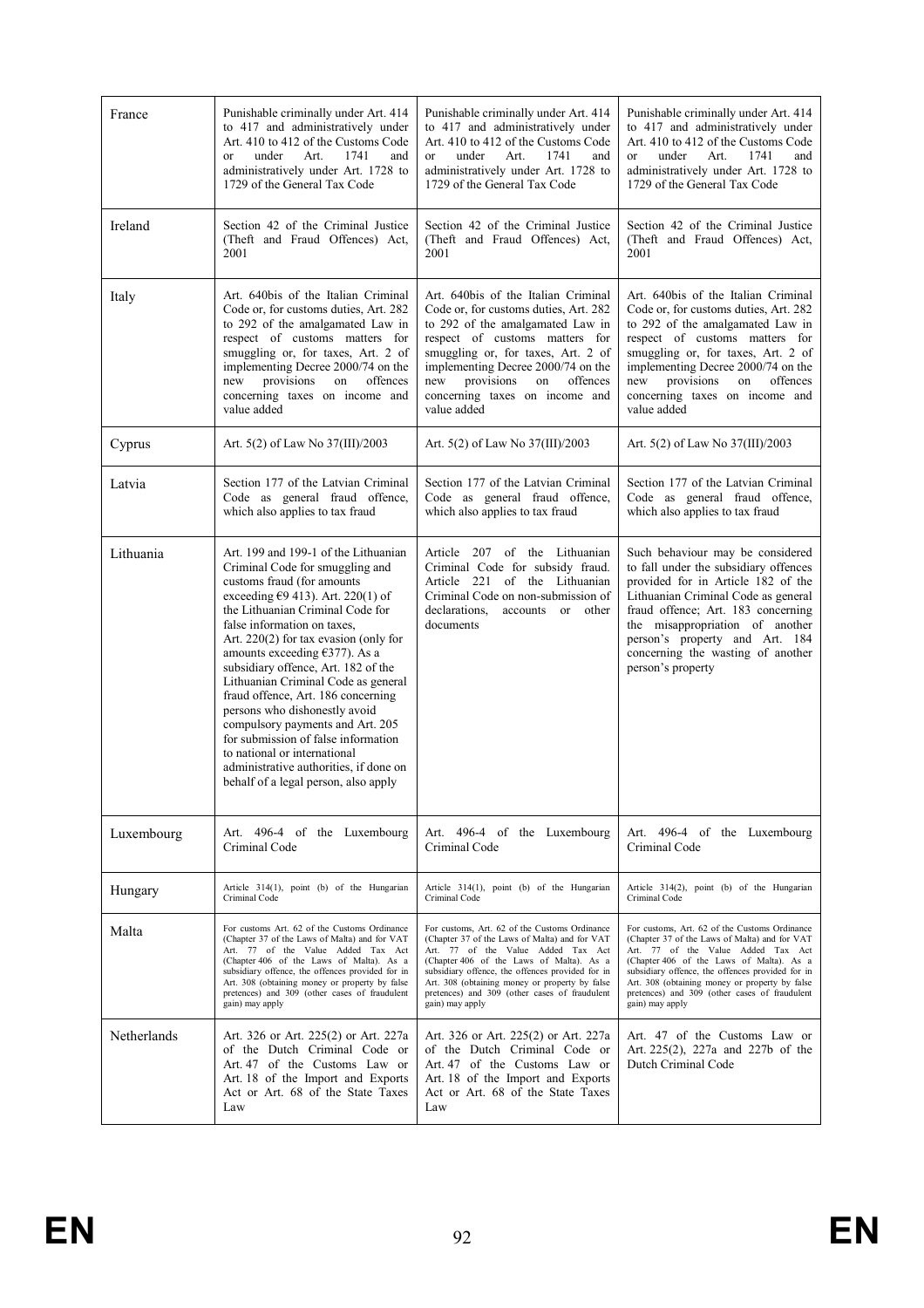| Austria                                   | §33 of the Austrian Fiscal Criminal<br>Code (for taxes) and $§35$ of the<br>Austrian Fiscal Criminal Code (for<br>import or export duties or customs)                                                                    | §33 of the Austrian Fiscal Criminal<br>Code (for taxes) and $§35$ of the<br>Austrian Fiscal Criminal Code (for<br>import or export duties or customs)                                                                    | §33 of the Austrian Fiscal Criminal<br>Code (for taxes) and $§35$ of the<br>Austrian Fiscal Criminal Code (for<br>import or export duties or customs)                                                           |
|-------------------------------------------|--------------------------------------------------------------------------------------------------------------------------------------------------------------------------------------------------------------------------|--------------------------------------------------------------------------------------------------------------------------------------------------------------------------------------------------------------------------|-----------------------------------------------------------------------------------------------------------------------------------------------------------------------------------------------------------------|
| Poland                                    | Art. 53 to 56 and 76 of the Polish Fiscal<br>Criminal Code (for taxes, including resources of<br>the EC in accordance with Art. 53(26a)) and<br>Art. 86 to 88 and 92 of the Polish Fiscal Criminal<br>Code (for customs) | Art. 53 to 56 and 76 of the Polish Fiscal Criminal<br>Code (for taxes, including resources of the EC in<br>accordance with Art. 53(26a)) and Art. 86 to 88<br>and 92 of the Polish Fiscal Criminal Code (for<br>customs) | Article 82 of the Polish Fiscal Criminal Code                                                                                                                                                                   |
| Portugal                                  | Art. 23 of the Fiscal Offence Code<br>or Art. 23 of the Customs Offence<br>Code                                                                                                                                          | Art. 23 of the Fiscal Offence Code<br>or Art. 23 of the Customs Offence<br>Code                                                                                                                                          | Art. 23 of the Fiscal Offence Code<br>and Art. 23 of the Customs Offence<br>Code                                                                                                                                |
| Romania                                   | Art. 18.3(1) of Law No 78/2000                                                                                                                                                                                           | Art. 18.3(2) of Law No78/2000                                                                                                                                                                                            | Art. 18.2(3) of Law No 78/2000                                                                                                                                                                                  |
| Slovenia                                  | Art. 255 of the Slovenian Criminal<br>Code for smuggling; Art. $254(1)$ of<br>Slovenian Criminal Code<br>the<br>including all taxes or financial<br>obligations                                                          | Art. 255 of the Slovenian Criminal<br>Code for smuggling; Art. $254(2)$ of<br>Slovenian Criminal Code<br>the<br>including all taxes or financial<br>obligations                                                          | Art. 254(2) of the Slovenian<br>Criminal Code including all taxes or<br>financial obligations                                                                                                                   |
| Slovakia                                  | §261 of the Slovak Criminal Code.<br>Tax evasion, including VAT, is<br>punished under §276 of the Slovak<br>Criminal Code                                                                                                | §261 of the Slovak Criminal Code                                                                                                                                                                                         | §261 of the Slovak Criminal Code                                                                                                                                                                                |
| Finland                                   | Chapter 29, $§1$ of the Finnish<br>Criminal Code applicable to a levy<br>collected on behalf of the European<br>Communities due to reference in<br>Chapter 29, $\S9(1)$ and (2) of the<br>Finnish Criminal Code          | Chapter 29, $§1$ of the Finnish<br>Criminal Code applicable to a levy<br>collected on behalf of the European<br>Communities due to reference in<br>Chapter 29, $\S9(1)$ and (2) of the<br>Finnish Criminal Code          | Chapter 29, $§1$ of the Finnish<br>Criminal Code applicable to a levy<br>collected on behalf of the European<br>Communities due to reference in<br>Chapter 29, $\S9(1)$ and (2) of the<br>Finnish Criminal Code |
| Sweden                                    | Chapter 9, $\S1(1)$ of the Swedish<br>Criminal Code or §2 of the Fiscal<br>Criminal Code or the Law on<br>criminal charges for smuggling                                                                                 | Chapter 9, §1(1) of the Swedish<br>Criminal Code or §2 of the Fiscal<br>Criminal Code or the Law on<br>criminal charges for smuggling                                                                                    | Chapter 9, §3a of the Swedish<br>Criminal Code                                                                                                                                                                  |
| United Kingdom<br>- England and<br>Wales  | Cheating revenue is a common law<br>offence. Sections 167 and 168 or<br>of<br>170<br>the<br>Customs<br>and<br>Management Excise Act 1979 or<br>Section 72 of the VAT Act 1994                                            | Cheating revenue is a common law<br>offence. Sections 167 and 168 or<br>170<br>of<br>the<br>Customs<br>and<br>Management Excise Act 1979 or<br>Section 72 of the VAT Act 1994                                            |                                                                                                                                                                                                                 |
| United Kingdom<br>– Scotland              | Sections 167 and 168 or 170 of the<br>Customs and Management Excise<br>Act 1979 or Section 72 of the VAT<br>Act 1994                                                                                                     | Sections 167 and 168 or 170 of the<br>Customs and Management Excise<br>Act 1979 or Section 72 of the VAT<br>Act 1994                                                                                                     |                                                                                                                                                                                                                 |
| United Kingdom<br>$-$ Northern<br>Ireland | Cheating revenue is a common law<br>offence. Sections 167 and 168 or<br>170<br>of<br>the<br>Customs<br>and<br>Management Excise Act 1979 or<br>Section 72 of the VAT Act 1994                                            | Cheating revenue is a common law<br>offence. Sections 167 and 168 or<br>170<br>of<br>the<br>Customs<br>and<br>Management Excise Act 1979 or<br>Section 72 of the VAT Act 1994                                            |                                                                                                                                                                                                                 |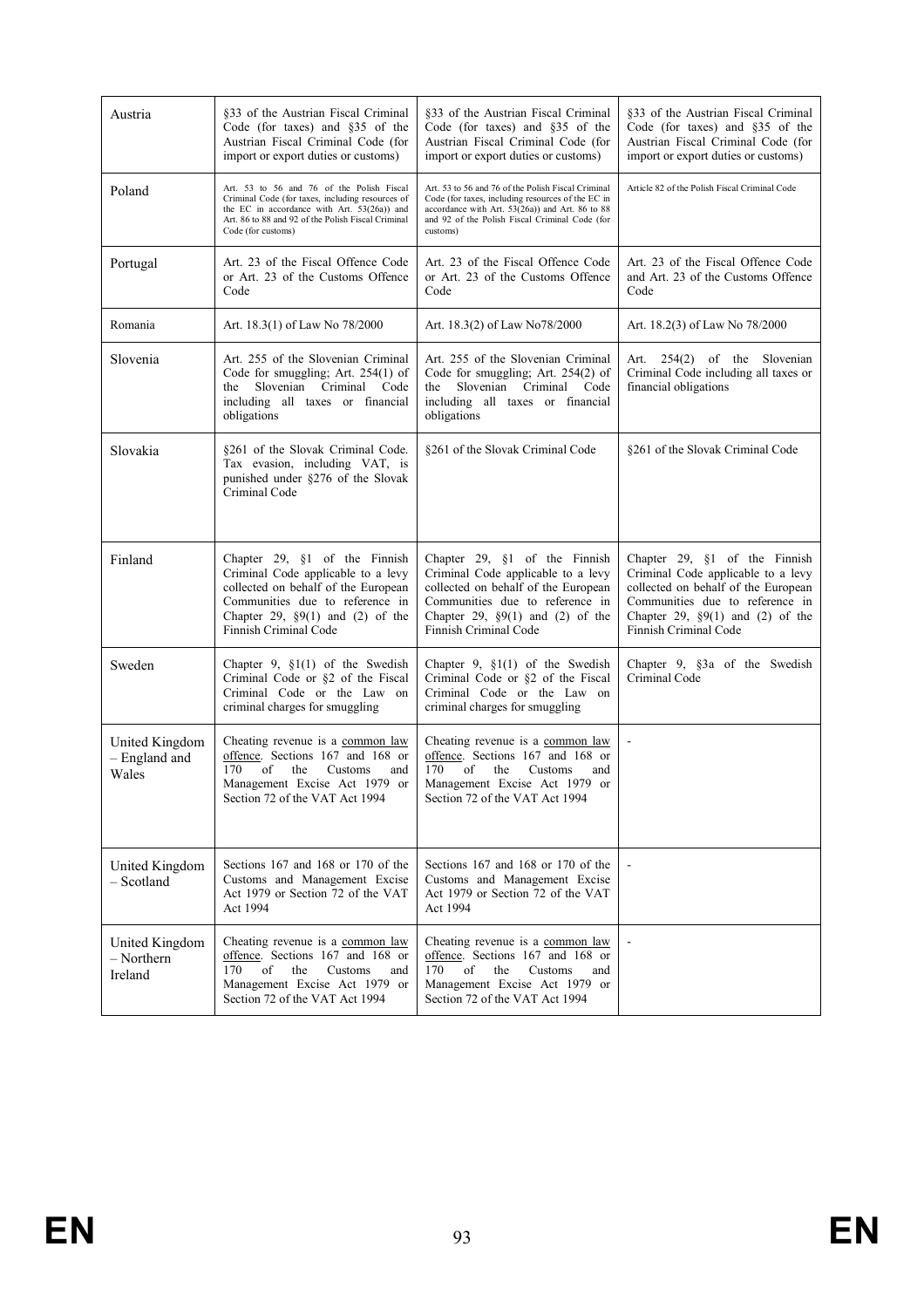| <b>Instrument</b>      |                                                                                                                                                                                                                                                                                                                                                                                                                                                                                          | <b>PFI Convention</b>                                                                                                                                                                                                                                                                                                                                                                                                                                                                                                                                                            |                                                                                                                                                                                                                                                                           |                                                                                                                                      | <b>First Protocol</b>                                                                                                                                                                             |
|------------------------|------------------------------------------------------------------------------------------------------------------------------------------------------------------------------------------------------------------------------------------------------------------------------------------------------------------------------------------------------------------------------------------------------------------------------------------------------------------------------------------|----------------------------------------------------------------------------------------------------------------------------------------------------------------------------------------------------------------------------------------------------------------------------------------------------------------------------------------------------------------------------------------------------------------------------------------------------------------------------------------------------------------------------------------------------------------------------------|---------------------------------------------------------------------------------------------------------------------------------------------------------------------------------------------------------------------------------------------------------------------------|--------------------------------------------------------------------------------------------------------------------------------------|---------------------------------------------------------------------------------------------------------------------------------------------------------------------------------------------------|
| Member<br><b>State</b> | Art. $1(3)$ –<br><b>Preparative action</b>                                                                                                                                                                                                                                                                                                                                                                                                                                               | Art. $2(1)$ –<br><b>Penalties for fraud</b>                                                                                                                                                                                                                                                                                                                                                                                                                                                                                                                                      | Art. $2(1)$ –<br><b>Penalties</b><br>for<br>serious<br>fraud                                                                                                                                                                                                              | Art. $2(2)$ –<br><b>Penalties</b><br>for minor<br>fraud                                                                              | Art. $4(1)$ –<br><b>Assimilation of</b><br>Community<br>officials                                                                                                                                 |
| Belgium                | Art. 51 of the Belgian<br>Criminal Code penalises<br>attempt and Art. 67 of<br>the Belgian Criminal<br>Code participation.<br>Art. 259, point 1 and<br>Art. 260 of the General<br>Law on customs and<br>excise tax provide for a<br>specific offence of<br>preparing documents<br>intended for customs<br>fraud                                                                                                                                                                          | Art. 2, §2 of Royal<br>Decision 1933:<br>deprivation of liberty<br>from 6 months to 3 years<br>and fine; Art. $2, §3$ of<br>Royal Decision 1933:<br>deprivation of liberty<br>from 6 months to 5<br>years; Art. 2, §4 of<br>Royal Decision 1933:<br>deprivation of liberty<br>from 1 to 5 years and<br>fine; Art. 259, Art. 260<br>and Art. 261 of the<br>General Law on customs<br>and excise tax: fine;<br>Art. 73 of the VAT<br>Code: fine and<br>deprivation of liberty up<br>to 2 years. Art. 73bis of<br>the VAT Code: fine and<br>deprivation of liberty up<br>to 5 years |                                                                                                                                                                                                                                                                           |                                                                                                                                      |                                                                                                                                                                                                   |
| Bulgaria               | 212(3)<br>of<br>Art.<br>the<br><b>Bulgarian Criminal Code</b><br>for use of false contents<br>or inauthentic or forged<br>documents<br>for<br>the<br>specific<br>purpose<br>of<br>appropriating EU funds,<br>limited to the use of<br>documents.<br>Bulgarian<br>criminal law provides for<br>rules on participation,<br>instigation and attempt<br>under Art. 17 to 19<br>(attempt) and Art. 20 to<br>22<br>(accomplice)<br>and<br>participant)<br>of<br>the<br>Bulgarian Criminal Code | Art. 254(2) (wrong<br>declaration to the<br>detriment of EC funds):<br>imprisonment of up to 1<br>year and fine; Art.<br>$212(3)$ (false documents<br>to the detriment of EC<br>funds): imprisonment of<br>3 to 10 years; Art. 254b<br>(misappropriation to the<br>detriment of EC funds):<br>imprisonment of up to 5<br>years                                                                                                                                                                                                                                                   | $\overline{\phantom{a}}$                                                                                                                                                                                                                                                  |                                                                                                                                      | Misappropriation of<br>EU funds is punished<br>more harshly, but only<br>if committed by<br>Bulgarian officials<br>(Art. 201 and 202(2)),<br>point 3 of the<br><b>Bulgarian Criminal</b><br>Code) |
| Czech Republic         | §8 (attempt) and §§9 and 10<br>(accomplice and participant) of<br>the Czech Criminal Code                                                                                                                                                                                                                                                                                                                                                                                                | Deprivation of liberty for up to 2<br>years under both §250 and §250b<br>of the Czech Criminal Code                                                                                                                                                                                                                                                                                                                                                                                                                                                                              | For damage<br>exceeding €875:<br>deprivation of<br>liberty from 6<br>months to 3 years;<br>for damage<br>exceeding<br>€17 500:<br>deprivation of<br>liberty from 2 to 8<br>vears; for damage<br>exceeding<br>€175 000:<br>deprivation of<br>liberty from 5 to<br>12 years | For damage lower<br>than approximately<br>€175 §50 of<br>Collection of Laws<br>No 200/1990<br>provides for a fine of<br>up to $€525$ |                                                                                                                                                                                                   |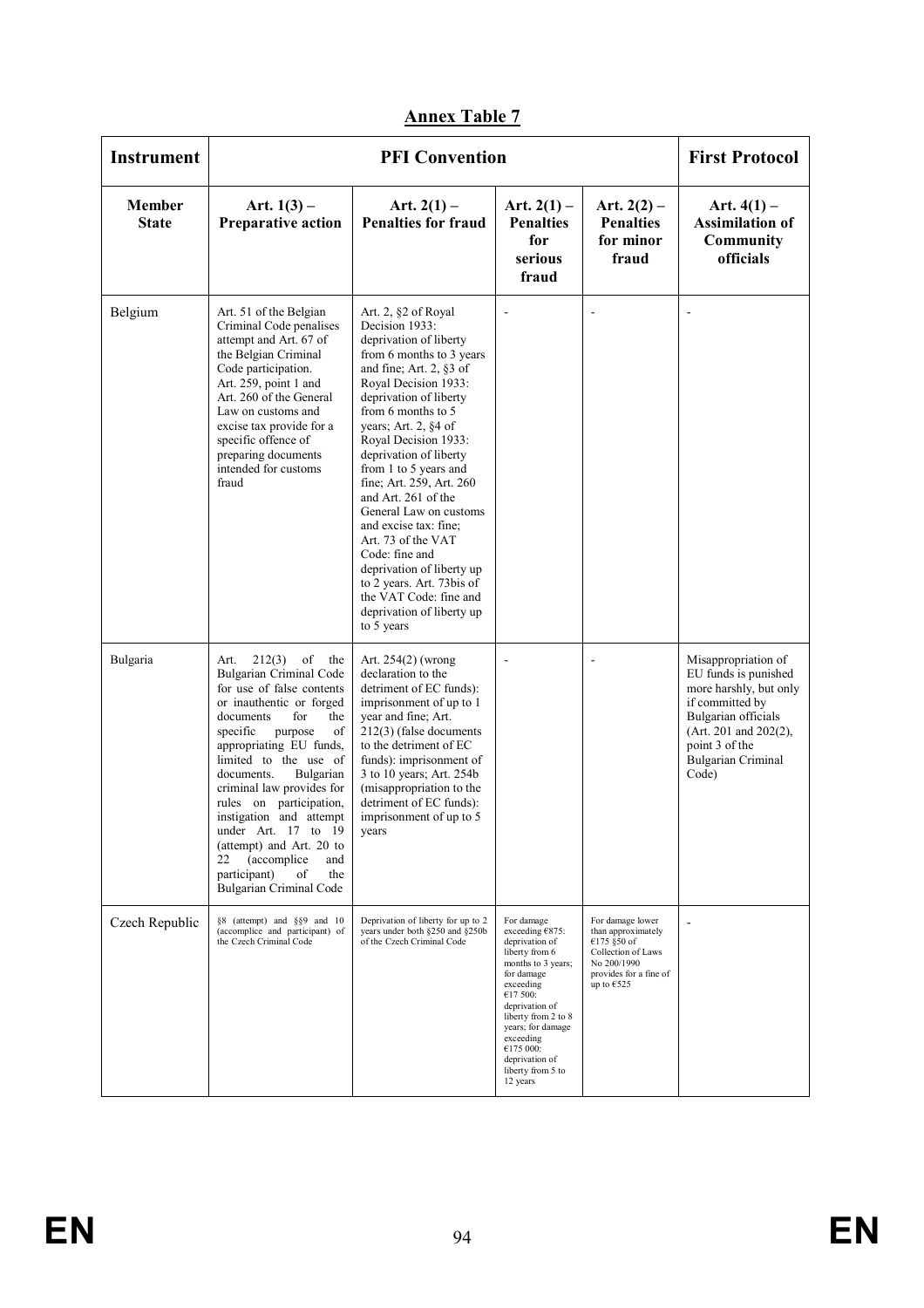| Denmark | §21 and §23 of the<br>Danish Criminal Code<br>provide for punishing<br>attempt and participation<br>in all crimes under the<br>Danish Criminal Code.<br>\$171 of the Danish<br>Criminal Code<br>criminalises document<br>forgery           | Deprivation of liberty up<br>to 1 year and 6 months<br>plus fine for all crimes<br>under §289a of the<br>Danish Criminal Code.<br>In severe cases, up to 8<br>years for §289 and §289a<br>of the Danish Criminal<br>Code                                                                                                                                                                                                                                                                     |                                                                                                                                                                                                                   |                                                                                                                                                                                                   |                                                                                                                                                                                                                                                                                                                                       |
|---------|--------------------------------------------------------------------------------------------------------------------------------------------------------------------------------------------------------------------------------------------|----------------------------------------------------------------------------------------------------------------------------------------------------------------------------------------------------------------------------------------------------------------------------------------------------------------------------------------------------------------------------------------------------------------------------------------------------------------------------------------------|-------------------------------------------------------------------------------------------------------------------------------------------------------------------------------------------------------------------|---------------------------------------------------------------------------------------------------------------------------------------------------------------------------------------------------|---------------------------------------------------------------------------------------------------------------------------------------------------------------------------------------------------------------------------------------------------------------------------------------------------------------------------------------|
| Germany | $§264(1)$ , point (4) of the<br>German Criminal Code<br>and $§25$ to $§27$ of the<br>German Criminal Code<br>for participation. §267 of<br>the German Criminal<br>Code criminalises<br>document forgery                                    | Deprivation of liberty up<br>to 5 years or financial<br>penalty                                                                                                                                                                                                                                                                                                                                                                                                                              | $\blacksquare$                                                                                                                                                                                                    | For revenue<br>fraud for sums<br>below $\epsilon$ 125,<br>alternative<br>measure other<br>than criminal<br>sanctions                                                                              | Assimilation for fraud<br>committed by<br>Community officials<br>ensured by reference<br>made in Art. 2, $\S1(2)$<br>of the Federal Law on<br>transposition of the<br>Protocol to the PFI<br>Convention                                                                                                                               |
| Estonia | 822 of the Estonian<br>Criminal<br>Code<br>for<br>participation. §25 of the<br>Estonian Criminal Code<br>for attempt                                                                                                                       | $\S210(1)$ (subsidy fraud)<br>of the Estonian Criminal<br>Code: pecuniary<br>punishment or<br>deprivation of liberty up<br>to 5 years; §209(1)<br>(normal fraud), $§386(1)$<br>(fraudulent<br>miscalculation of tax)<br>and $§391(1)$ (illicit<br>trafficking) of the<br>Estonian Criminal Code:<br>pecuniary punishment or<br>deprivation of liberty up<br>to 3 years. $§280$<br>(submission of false<br>information): pecuniary<br>punishment or<br>deprivation of liberty up<br>to 1 year |                                                                                                                                                                                                                   | As regards<br>fraud and<br>subsidy fraud.<br>§218 of the<br>Estonian<br>Criminal Code<br>applies and<br>provides for<br>only<br>misdemeanour<br>punishment<br>(fines) for a<br>value below<br>€64 | Assimilation for all<br>aggravating<br>circumstances for<br>illicit trafficking<br>$(\$391(2), point (1))$<br>and additional liability<br>for misuse of official<br>position $(\S 289)$ via the<br>definition in $\S 288(2)$<br>of the Estonian<br>Criminal Code also<br>applying to "officials<br>of international<br>organisations" |
| Greece  | Art. 6 of Law No<br>2803/2000 unless<br>punished by another<br>provision or as attempt at<br>a crime punished under<br>another provision<br>(deprivation of liberty up<br>to 1 year)                                                       | Deprivation of liberty up<br>to 10 years (Art. $4(2)$ of<br>Law No 2803/2000),<br>unless below $€5$ 878                                                                                                                                                                                                                                                                                                                                                                                      | Deprivation<br>of liberty up<br>to 20 years<br>(Art. 4(2) of<br>Law No<br>2803/2000)<br>above<br>€73 475                                                                                                          | Deprivation of<br>liberty up to $\perp$<br>vear or fine<br>(Art. 5 of Law<br>No 2803/2000)<br>below $€5878$                                                                                       |                                                                                                                                                                                                                                                                                                                                       |
| Spain   | Art. $15(1)$ , in connection<br>with Art. 305, 306 and<br>309, plus Art. 15(2) in<br>connection with Art. 627<br>and 628 of the Spanish<br>Criminal Code. Articles<br>27 and 28 of the Spanish<br>Criminal<br>Code<br>for<br>participation | Penalty from 1 to 2<br>months, that is to say a<br>pecuniary penalty<br>of<br>between $\epsilon$ 2 and $\epsilon$ 400 per<br>day for the period from 1<br>to 2 months (Art. 627<br>and 628 of the Spanish<br>Criminal Code), unless<br>below $€4000$                                                                                                                                                                                                                                         | Deprivation<br>of liberty<br>from $1$ to $4$<br>years and<br>financial<br>penalty<br>(Art. 305,<br>306 and 309<br>of the<br>Spanish<br>Criminal<br>Code) if the<br>total amount<br>involved<br>exceeds<br>€50 000 | "Non-criminal"<br>sanctions for<br>fraud for sums<br>below $€4000$                                                                                                                                | Assimilation for fraud<br>committed by<br>Community officials<br>ensured through the<br>wide definition of<br>official in Art. 24(2)<br>of the Spanish<br>Criminal Code                                                                                                                                                               |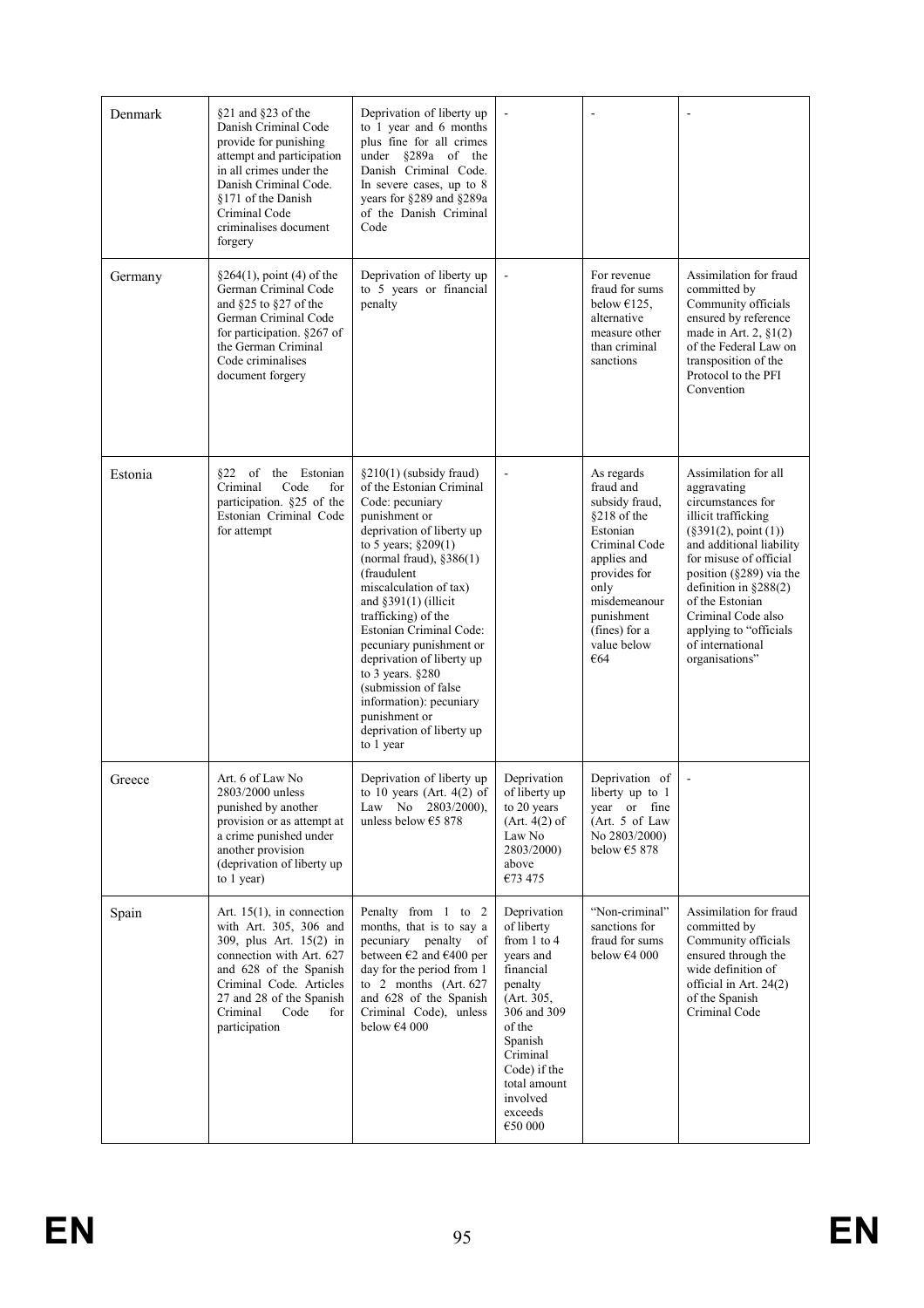| France  | Article 121-4 of the<br>French Criminal Code<br>for attempt and<br>Article 121-6 of the<br>French Criminal Code<br>for participation                                                         | Expenditure fraud:<br>Art. 313-2 of the French<br>Criminal Code: punished<br>by 5 years deprivation of<br>liberty and fine:<br>Art. 441-2 of the French<br>Criminal Code: 3 years<br>deprivation of liberty<br>and fine; Art.314-2 and<br>Art. 314-3 of the French<br>Criminal Code: 3 years<br>deprivation of liberty<br>and fine, Revenue fraud:<br>first-degree customs<br>misdemeanour under<br>Art. 414 of the Customs<br>Code: 3 years<br>deprivation of liberty<br>and fine. Art. 1741 of the<br>General Code on taxes<br>provides for up to 5<br>years' deprivation of<br>liberty |                                                                                                                                                                                                                                                                                                             | No reference to<br>minor<br>fraud.<br>but<br>administrative<br>penalties<br>against<br>VAT<br>offences<br>and<br>customs fraud                                                                                                                                                         |                                                                                  |
|---------|----------------------------------------------------------------------------------------------------------------------------------------------------------------------------------------------|-------------------------------------------------------------------------------------------------------------------------------------------------------------------------------------------------------------------------------------------------------------------------------------------------------------------------------------------------------------------------------------------------------------------------------------------------------------------------------------------------------------------------------------------------------------------------------------------|-------------------------------------------------------------------------------------------------------------------------------------------------------------------------------------------------------------------------------------------------------------------------------------------------------------|----------------------------------------------------------------------------------------------------------------------------------------------------------------------------------------------------------------------------------------------------------------------------------------|----------------------------------------------------------------------------------|
| Ireland | Participation,<br>attempt<br>and instigation punished<br>as the principal offence<br>under<br>Section<br>42.<br>point (b) of the Criminal<br>Justice (Theft and Fraud<br>Offences) Act, 2001 | 42<br>of<br>Section<br>the<br>Criminal Justice (Theft<br>and Fraud Offences) Act,<br>2001: maximum of an<br>unlimited fine and/or<br>maximum imprisonment<br>of 5 years                                                                                                                                                                                                                                                                                                                                                                                                                   |                                                                                                                                                                                                                                                                                                             | ÷,                                                                                                                                                                                                                                                                                     | Section 45 of the<br>Criminal Justice<br>(Theft and Fraud<br>Offences) Act, 2001 |
| Italy   | Art. 110 of the Italian<br>Criminal<br>Code<br>on<br>participation and Art. 56<br>on attempt                                                                                                 | Art. 640bis of the Italian<br>Criminal Code:<br>deprivation of liberty<br>from $1$ to $6$ years;<br>Art. 316ter of the Italian<br>Criminal Code:<br>deprivation of liberty<br>from 6 months to<br>3 years; Art. 316bis of<br>the Italian Criminal<br>Code: deprivation of<br>liberty from 6 months to<br>4 years; Art. 2(1) of Law<br>No 1986/898:<br>deprivation of liberty<br>from 6 months to 3 years                                                                                                                                                                                  | Art. 282 to<br>292 of the<br>amalgamated<br>Law in<br>respect of<br>customs<br>matters<br>provides for<br>financial<br>penalties,<br>Art. 295 of<br>the same Law<br>provides for<br>deprivation of<br>liberty up to 3<br>years in<br>addition to<br>the financial<br>penalty, if<br>exceeding<br>€49 993.03 | Art. $2(1)$ of<br>Law No<br>1986/898 and<br>for the customs<br>crimes<br>punishable<br>under Art. 282<br>to 292 of the<br>amalgamated<br>Law in respect<br>of customs<br>matters<br>$(Art. 295$ bis of<br>that Law),<br>below<br>€3 999.96,<br>financial<br>administrative<br>sanction |                                                                                  |
| Cyprus  | Art. 6 and 7 of Law<br>No $37(III)/2003$ referring<br>for participation and for<br>attempt to Sections 20<br>and 366 of the Criminal<br>Code respectively                                    | Deprivation of liberty up<br>to<br>years<br>and/or<br>3<br>pecuniary<br>penalty<br>(Art. 5(1) and (2) of Law)<br>No $37(III)/2003$ ), unless<br>below $61200$                                                                                                                                                                                                                                                                                                                                                                                                                             | Deprivation<br>of liberty up<br>to 4 years<br>and/or<br>pecuniary<br>penalty<br>(Art. 5(3) of)<br>Law No<br>37(III)/2003)<br>if exceeding<br>€68 344.10                                                                                                                                                     | Pecuniary<br>penalty<br>(Art. 5(4) of<br>Law No<br>37(III)/2003)<br>below<br>€1 196.20                                                                                                                                                                                                 |                                                                                  |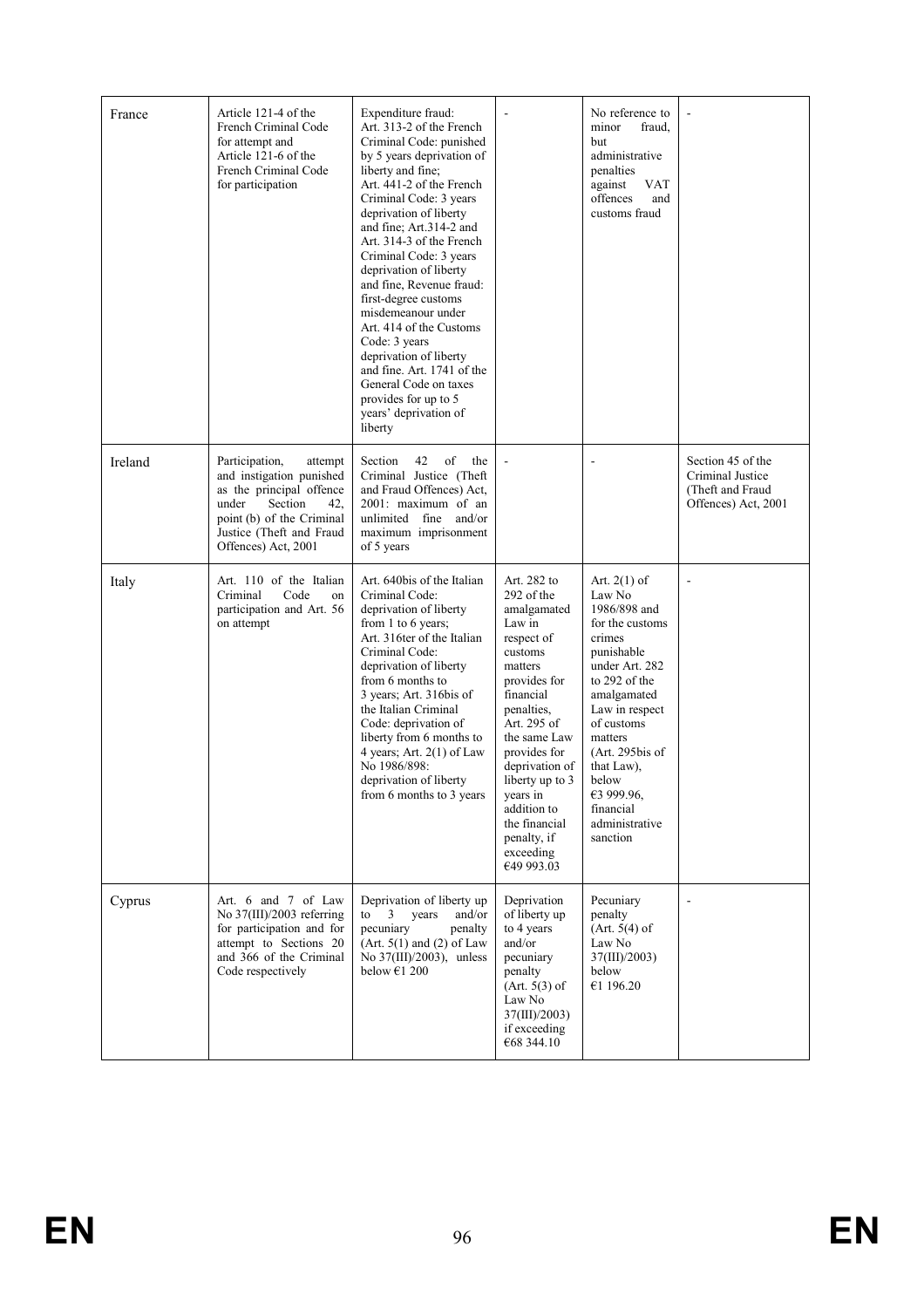| Latvia     | Section 20 of the Latvian<br>Criminal Code on<br>participation; Section 15<br>on attempt                                                                                                                         | Section 210 of the<br>Latvian Criminal Code:<br>deprivation of liberty up<br>to 2 years; Section 177<br>of the Latvian Criminal<br>Code: deprivation of<br>liberty up to 3 years                                                                                                                                                                                                                                                                                                                                                                                                                                                                                                                                                                                                         |                          |                          | Extension of public<br>fraud offences in the<br>Latvian Criminal<br>Code, such as<br>Section 317<br>(exceeding official<br>authority),<br>Section 326 (unlawful<br>participation in<br>property transactions)<br>and Section 327<br>(forging official<br>documents) to<br>"officials of<br>international<br>organisations" as<br>defined in<br>Section $316(3)$ |
|------------|------------------------------------------------------------------------------------------------------------------------------------------------------------------------------------------------------------------|------------------------------------------------------------------------------------------------------------------------------------------------------------------------------------------------------------------------------------------------------------------------------------------------------------------------------------------------------------------------------------------------------------------------------------------------------------------------------------------------------------------------------------------------------------------------------------------------------------------------------------------------------------------------------------------------------------------------------------------------------------------------------------------|--------------------------|--------------------------|-----------------------------------------------------------------------------------------------------------------------------------------------------------------------------------------------------------------------------------------------------------------------------------------------------------------------------------------------------------------|
| Lithuania  | Art. 24 and 26 of the<br>Lithuanian Criminal<br>Code on participation;<br>Art. 22 on attempt                                                                                                                     | For offences under<br>Art. 221 (non-<br>submission of<br>declarations):<br>community work or fine.<br>For offences under<br>Art. 206<br>(misapplication):<br>deprivation of liberty up<br>to 1 year (if exceeding<br>€5 648). For offences<br>under Art. 184 (waste of<br>resources), 186<br>(infliction of financial<br>loss) and 205 (fraudulent<br>statements): fine or<br>deprivation of liberty up<br>to 2 years. For offences<br>under Art. 182 (fraud),<br>183 (infliction of<br>financial loss), 207<br>(subsidy fraud) and 220<br>(tax evasion): fine or<br>deprivation of liberty up<br>to 3 years. For offences<br>under Art. 199 and 199-1<br>(smuggling and customs)<br>fraud, if exceeding<br>€9 413, otherwise no<br>punishment): deprivation<br>of liberty up to 8 years |                          |                          |                                                                                                                                                                                                                                                                                                                                                                 |
| Luxembourg | Art. 66 of the<br>Luxembourg Criminal<br>Code on complicity.<br>Preparation of false or<br>incorrect documents and<br>statements may also fall<br>under Art. 194 of the<br>Luxembourg Criminal<br>Code (forgery) | For offences under<br>Art. 496, 496-1, 496-2<br>and 496-4 of the<br>Luxembourg Criminal<br>Code: deprivation of<br>liberty from one month<br>to 5 years, plus a fine.<br>For offences under<br>Art. 496-3, deprivation<br>of liberty from 8 days to<br>2 years and fine                                                                                                                                                                                                                                                                                                                                                                                                                                                                                                                  | $\overline{\phantom{a}}$ | $\overline{\phantom{a}}$ |                                                                                                                                                                                                                                                                                                                                                                 |
| Hungary    | Art. 16 to 18 (attempt) and 19 to<br>21 (perpetration) of the<br>Hungarian Criminal Code.                                                                                                                        | Art. 314 of the Hungarian<br>Criminal Code: deprivation of<br>liberty up to 5 years                                                                                                                                                                                                                                                                                                                                                                                                                                                                                                                                                                                                                                                                                                      |                          | $\overline{a}$           |                                                                                                                                                                                                                                                                                                                                                                 |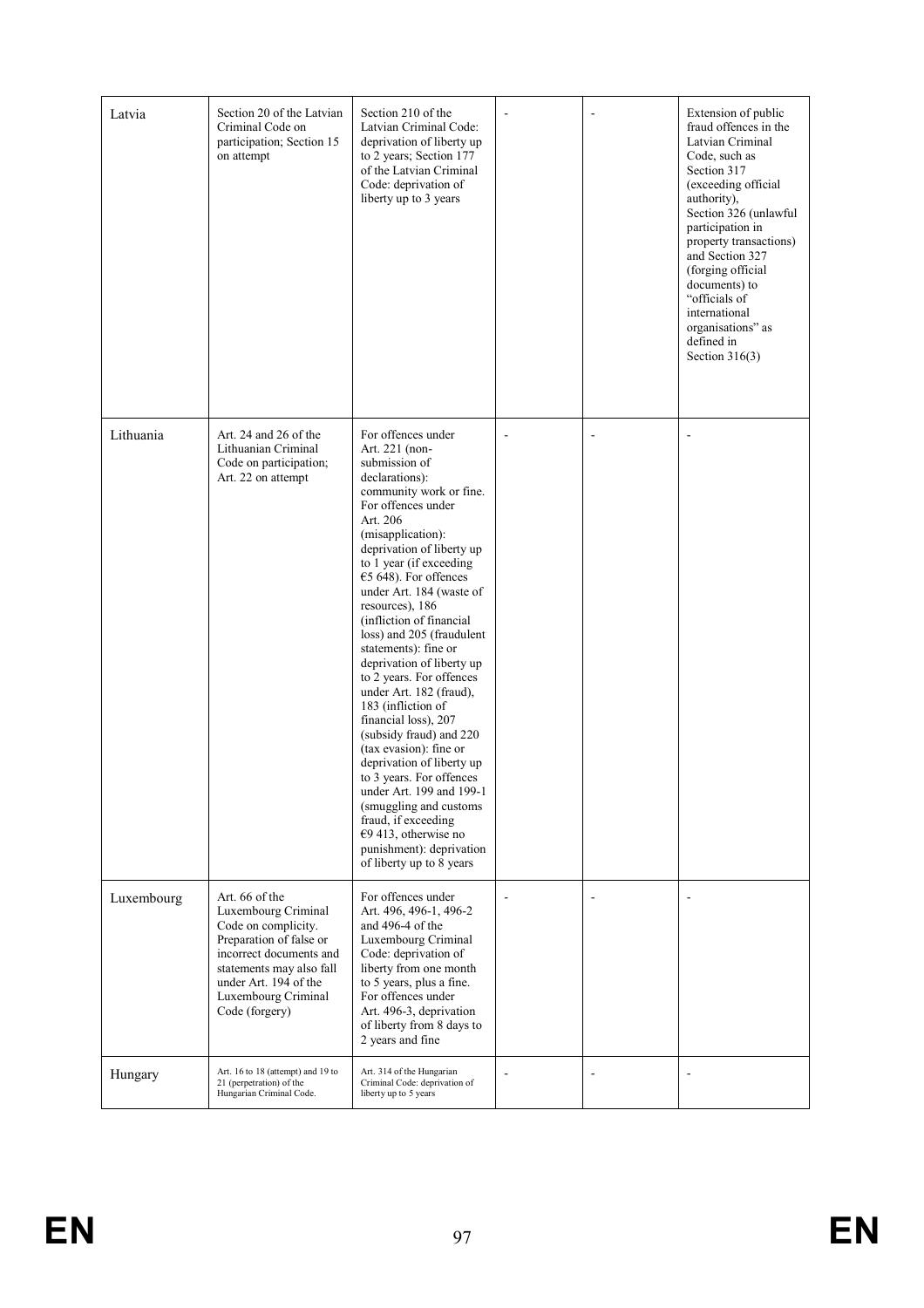| Malta       | Art. 41 (attempt) and 42 to 47<br>(accomplices) of the Maltese<br>Criminal Code. The Code also<br>provides for liability for<br>conspiracy (Art. 48A)                                                     | Expenditure fraud: Art. 293 in<br>the form provided for by Art. 294<br>(misappropriation) and Art. 308<br>(obtaining money or property by<br>false pretences) of the Maltese<br>Criminal Code: imprisonment<br>from 7 months to 2 years. For<br>resource fraud: Art. 62 of the<br>Customs Ordinance:<br>imprisonment up to 2 years;<br>Art. 77 of the Value Added Tax<br>Act: up to 6 months                                                                                                                                                                                                                                                                                                                                                                                                                                                                | Serious fraud for<br>amounts<br>exceeding<br>€2 329.37:<br>imprisonment<br>from 13 months to<br>7 years<br>(Art. 310(1), point)<br>(a) of the Maltese<br>Criminal Code)                                                                                                                                                                                                                                                                                   | Minor fraud for<br>amounts below<br>€2 329.37:<br>imprisonment up to<br>3 months<br>(Art. 310(1),<br>point (c) of the<br>Maltese Criminal<br>Code)                                                                                          | Art. 112 of the Maltese<br>Criminal Code<br>(embezzlement) as extended<br>to foreign public officials and<br>officials of international<br>organisations by Art. 121(4)<br>of the Maltese Criminal Code |
|-------------|-----------------------------------------------------------------------------------------------------------------------------------------------------------------------------------------------------------|-------------------------------------------------------------------------------------------------------------------------------------------------------------------------------------------------------------------------------------------------------------------------------------------------------------------------------------------------------------------------------------------------------------------------------------------------------------------------------------------------------------------------------------------------------------------------------------------------------------------------------------------------------------------------------------------------------------------------------------------------------------------------------------------------------------------------------------------------------------|-----------------------------------------------------------------------------------------------------------------------------------------------------------------------------------------------------------------------------------------------------------------------------------------------------------------------------------------------------------------------------------------------------------------------------------------------------------|---------------------------------------------------------------------------------------------------------------------------------------------------------------------------------------------------------------------------------------------|---------------------------------------------------------------------------------------------------------------------------------------------------------------------------------------------------------|
| Netherlands | Art. $225(1)$ of the Dutch<br>Criminal Code                                                                                                                                                               | Art. $225(1)$ and (2) of the<br>Dutch Criminal Code:<br>deprivation of liberty up<br>to 6 years or fine.<br>Art. 227a and Art. 227b<br>of the Dutch Criminal<br>Code: deprivation of<br>liberty up to 4 years or<br>fine. Art. 323a and<br>Art. 326 of the Dutch<br>Criminal Code:<br>deprivation of liberty up<br>to 3 years or fine. Art. 68<br>of the State Taxes Act:<br>deprivation of liberty up<br>to 6 months or fine.<br>Art. 18 of the Import and<br>Exports Act: deprivation<br>of liberty up to 6 years or<br>fine. Art. 48 of the<br>Customs Law:<br>deprivation of liberty up<br>to 6 years or fine or the<br>equivalent of the sum of<br>duties due, if higher than<br>€45 000. Art. 47 of the<br>Customs Law:<br>deprivation of liberty up<br>to 1 year or fine or the<br>equivalent of the sum of<br>duties due, if higher than<br>€11 250 |                                                                                                                                                                                                                                                                                                                                                                                                                                                           |                                                                                                                                                                                                                                             |                                                                                                                                                                                                         |
| Austria     | §15 in conjunction with<br>$$146$ and $$153b$ of the<br>Austrian Criminal Code<br>for expenditure and §13<br>in conjunction with $§$ 33<br>and §35 of the Austrian<br>Fiscal Criminal Code for<br>revenue | $$146$ and $$147(2)$ of the<br>Austrian Criminal Code:<br>deprivation of liberty up<br>to 3 years for amounts<br>exceeding €2 000.<br>§153b(3) of the Austrian<br>Criminal Code:<br>deprivation of liberty up<br>to 2 years for amounts<br>exceeding $€2 000$ . For<br>fraud concerning<br>revenue, provision is<br>made for a financial<br>penalty imposed by the<br>fiscal administration<br>unless considered serious<br>fraud (beyond $€37500$<br>for customs and $€75000$<br>for tax fraud)                                                                                                                                                                                                                                                                                                                                                            | Serious fraud<br>for<br>expenditure<br>at $€40000$<br>under $§146$<br>and $$147(3)$<br>of the<br>Austrian<br>Criminal<br>Code:<br>deprivation of<br>liberty from 1<br>to 10 years.<br>$$153b(4)$ of<br>the Austrian<br>Criminal<br>Code:<br>deprivation of<br>liberty from 6<br>months to 5<br>years. Serious<br>fraud for<br>customs at<br>€37 500 and<br>for taxes at<br>€75 000:<br>§33(5),<br>$§35(4)$ and<br>§53(2),<br>point (a) of<br>the Austrian | For fraud<br>concerning<br>expenditure<br>under $§146$ of<br>the Austrian<br>Criminal Code<br>and $$153b(1)$<br>of the Austrian<br>Criminal Code:<br>deprivation of<br>liberty up to 6<br>months or<br>financial<br>penalty below<br>€2 000 |                                                                                                                                                                                                         |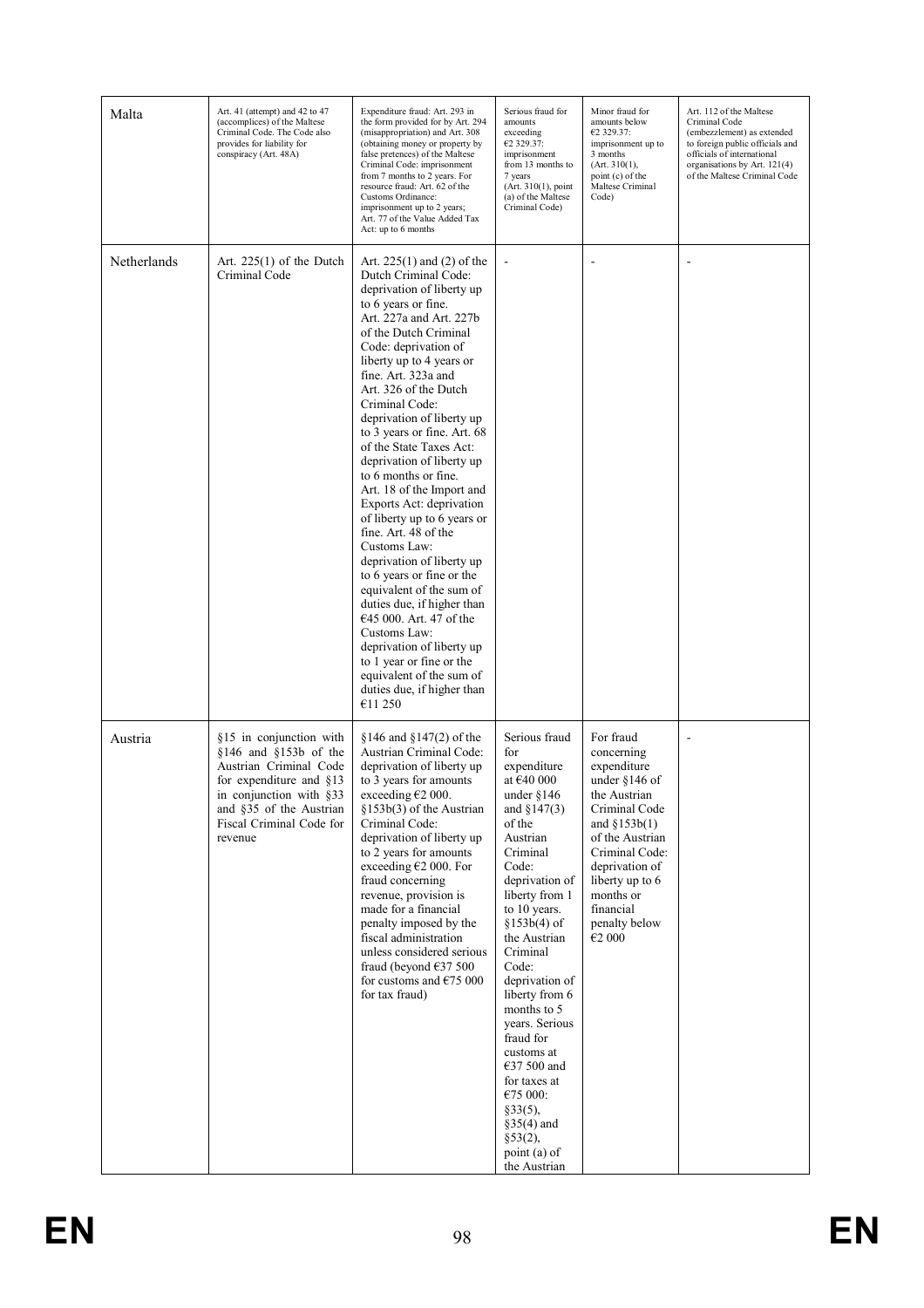|          |                                                                                                                                                                                                                                                                                                                                                                                                                                                                                                                                                                                                  |                                                                                                                                                                                                                                                                                                                                                                                                                                                                                                                                                                                         | Fiscal<br>Criminal<br>Code:<br>deprivation of<br>liberty up to 2<br>years; if<br>exceeding<br>€500 000, up<br>to 5 years                                                                                                                            |    |  |
|----------|--------------------------------------------------------------------------------------------------------------------------------------------------------------------------------------------------------------------------------------------------------------------------------------------------------------------------------------------------------------------------------------------------------------------------------------------------------------------------------------------------------------------------------------------------------------------------------------------------|-----------------------------------------------------------------------------------------------------------------------------------------------------------------------------------------------------------------------------------------------------------------------------------------------------------------------------------------------------------------------------------------------------------------------------------------------------------------------------------------------------------------------------------------------------------------------------------------|-----------------------------------------------------------------------------------------------------------------------------------------------------------------------------------------------------------------------------------------------------|----|--|
| Poland   | Art. 13 in conjunction with<br>Art. 297 and 286 of the Polish<br>Criminal Code for attempt.<br>Art. 53(28) of the Polish Fiscal<br>Criminal Code; Art. 82 and 88 of<br>the Polish Fiscal Criminal Code<br>(attempt); Art. $21(1)$ of the Polish<br>Fiscal Criminal Code only if the<br>penalty exceeds one year, which<br>is the case for all offences under<br>Art. 54, 55, 56, 76, 86, 87 and 92<br>of the Polish Fiscal Criminal<br>Code; Art. 18 of the Polish<br>Criminal Code and, by reference<br>to it, Art. 20 of the Polish Fiscal<br>Criminal Code (participation and<br>instigation) | For fraud concerning<br>expenditure: Art. 297 of the<br>Polish Criminal Code:<br>deprivation of liberty between<br>3 months and 5 years; Art. 286 of<br>the Polish Criminal Code<br>deprivation of liberty between<br>6 months and 8 years; Art. 82 of<br>the Polish Fiscal Criminal Code:<br>fine. For fraud concerning<br>revenue: Art. 88 of the Polish<br>Fiscal Criminal Code fine;<br>Art. 54, 56, 76, 86, 87 and 92:<br>fine and deprivation of liberty up<br>to 5 years (Art. 27 of the Polish<br>Fiscal Criminal Code); Art. 55:<br>deprivation of liberty of up to 3<br>years |                                                                                                                                                                                                                                                     |    |  |
| Portugal | Art. 2 on liability for<br>action taken on behalf of<br>others and Art. 4 for<br>attempt in connection<br>with offences punished<br>under Art. 36 and 37 of<br>Decree-Law No 28/84<br>for expenditure and<br>Art. 6 on liability for<br>action taken on behalf of<br>others in connection with<br>Art. $23(2)$ of the<br>Portuguese Fiscal<br>Offence Code for<br>revenue                                                                                                                                                                                                                        | fraud concerning<br>For<br>expenditure: deprivation<br>of liberty from 1 to 5<br>years and fine when<br>punishable under Art. 36<br>of Decree-Law No 28/84<br>deprivation<br>and<br>of<br>liberty up to 2 years and<br>a tine when punishable<br>under Art. 37 of Decree-<br>Law No 28/84. For fraud<br>concerning<br>revenue:<br>deprivation of liberty up<br>to 3 years and fine for<br>crimes under Art. 23 of<br>the Portuguese Fiscal<br>Offence Code                                                                                                                              |                                                                                                                                                                                                                                                     | ÷. |  |
| Romania  | Art. 18.4 of Law No<br>78/2000<br>specifically<br>punishes<br>attempted<br>offences under Art. 18.1<br>to $18.3$ . Articles $23$ to $31$<br>(on participation<br>and<br>instigation)<br>of<br>the<br>Romanian<br>Criminal<br>Code also apply                                                                                                                                                                                                                                                                                                                                                     | Imprisonment from 3 to<br>15 years and denial of<br>certain<br>rights<br>for<br>offences<br>under<br>Art.<br>$18.1(1)$ ,<br>Art. $18.1(2)$ ,<br>Art.<br>18.3(1)<br>and<br>Art. $18.3(2)$<br>of<br>Law<br>No 78/2000.<br>Imprisonment from 6<br>months to 5 years for<br>offences<br>under<br>Art. $18.2(1)$<br>and<br>Art.<br>18.2(3)<br>of Law<br>No<br>78/2000                                                                                                                                                                                                                        | Imprisonment<br>from $10$ to $20$<br>years and<br>denial of<br>certain rights<br>for offences<br>with very<br>serious<br>outcomes<br>(Art. 18.1(3))<br>and Art.<br>$18.3(3)$ of<br>Law<br>No 78/2000).<br>Imprisonment<br>from 5 to 15<br>vears and |    |  |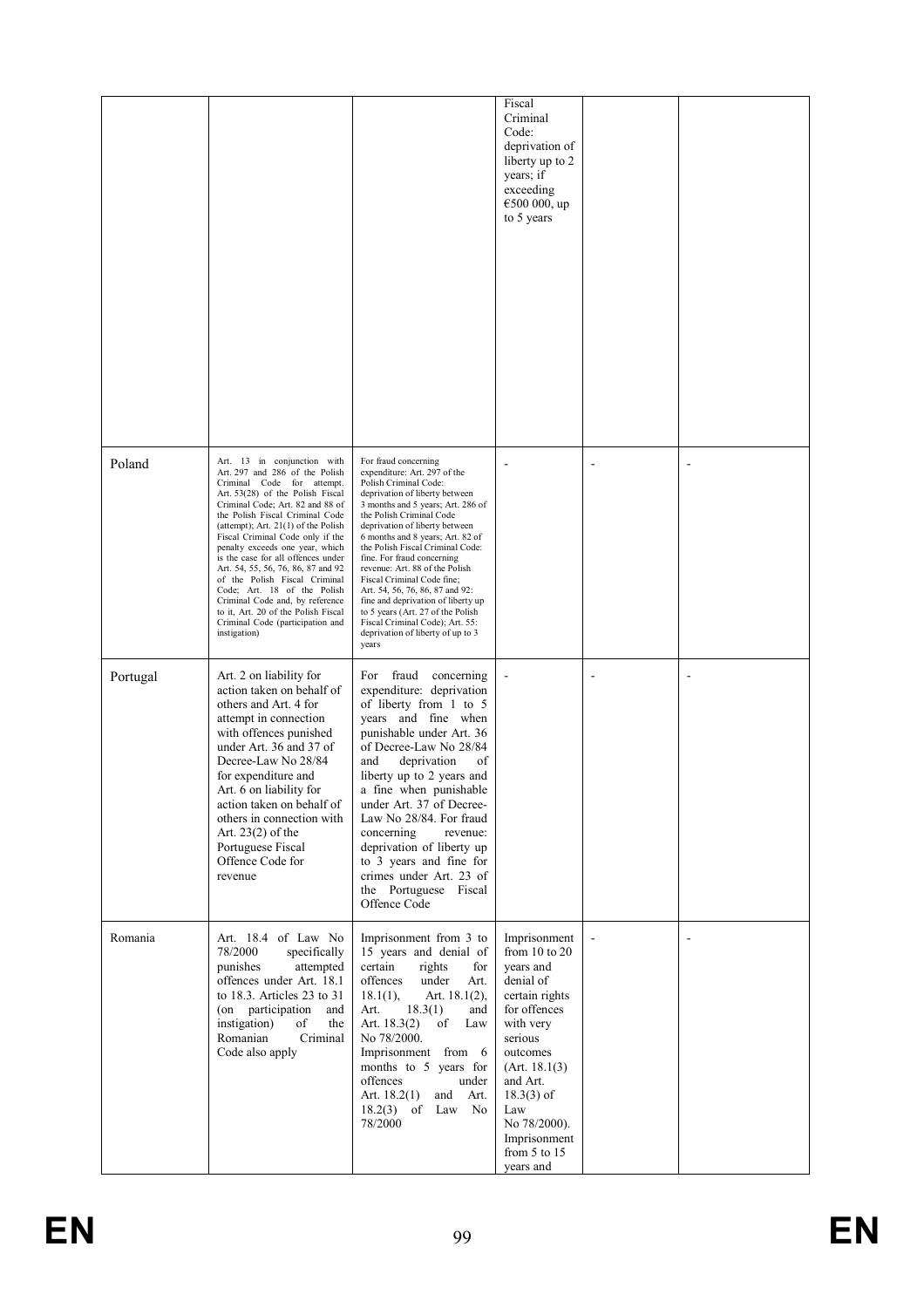|          |                                                                                                                                                                                |                                                                                                                                                                                                                                                                                                                                                                                                                                 | denial of<br>certain rights<br>for the same<br>offences with<br>very serious<br>outcomes<br>(Art. 18.2(2))<br>of Law No<br>78/2000)                                                                                                                                                                                                                   |                          |                                                                                                                                                                                      |
|----------|--------------------------------------------------------------------------------------------------------------------------------------------------------------------------------|---------------------------------------------------------------------------------------------------------------------------------------------------------------------------------------------------------------------------------------------------------------------------------------------------------------------------------------------------------------------------------------------------------------------------------|-------------------------------------------------------------------------------------------------------------------------------------------------------------------------------------------------------------------------------------------------------------------------------------------------------------------------------------------------------|--------------------------|--------------------------------------------------------------------------------------------------------------------------------------------------------------------------------------|
| Slovenia | Art. 25 to 28 of the<br>Slovenian Criminal Code<br>on participation; Art. 22<br>on attempt                                                                                     | Expenditure and revenue<br>fraud: Art. 235 (subsidy<br>fraud), Art. 217 (general<br>fraud), Art. 254 (evasion<br>of fiscal obligations),<br>Art. 255 (smuggling),<br>Art. 246 (misapplication<br>of entrusted property)<br>and Art. 264<br>(misapplication of<br>entrusted property in<br>office): deprivation of<br>liberty up to 3 years;<br>Art. 234a (business<br>fraud) and Art. 245<br>(misapplication): up to 5<br>years |                                                                                                                                                                                                                                                                                                                                                       | $\overline{a}$           | For Art. 264 via the<br>definitions of officials<br>including those<br>working for<br>international<br>organisations in<br>Art. 126(2), point 6 of<br>the Slovenian<br>Criminal Code |
| Slovakia | $8263$ of the<br>Slovak<br>Criminal Code covers<br>negligent action. Also<br>§20 (complicity) and §14<br>(attempts) in conjunction<br>with §261 of the Slovak<br>Criminal Code | $$261(1)$ of the Slovak<br>Criminal Code:<br>deprivation of liberty<br>from 6 months to 3 years                                                                                                                                                                                                                                                                                                                                 | Aggravated<br>fraud for<br>amounts of at<br>least $\epsilon$ 2 000<br>defined as<br>serious<br>damage<br>(S125)<br>punishment 1<br>to 5 years),<br>€20 000<br>defined as<br>considerable<br>damage<br>$(\S 125)$<br>punishment 3<br>to 8 years)<br>and $€100000$<br>defined as<br>large-scale<br>damage<br>$(8125)$ :<br>punishment 7<br>to 12 years) | $\overline{\phantom{a}}$ | $$128(1)$ of the Slovak<br>Criminal Code                                                                                                                                             |
| Finland  | Chapter<br>5,<br>§1<br>in<br>conjunction with Chapter<br>$29\S$ 1 and 5 of the<br>Finnish Criminal Code                                                                        | Deprivation of liberty up<br>to 2 years or financial<br>penalty                                                                                                                                                                                                                                                                                                                                                                 |                                                                                                                                                                                                                                                                                                                                                       | $\blacksquare$           | $\blacksquare$                                                                                                                                                                       |
| Sweden   | Chapter 15, §11 of the<br>Swedish Criminal Code                                                                                                                                | Deprivation of liberty up<br>to 2 years for all crimes<br>falling under Chapter 9,<br>§1 and §3a and<br>Chapter 15, §11 of the<br>Swedish Criminal Code<br>and §2 of the Fiscal<br>Criminal Code. §11 of<br>Chapter 9 provides<br>specifically for<br>punishment for<br>attempting fraud in<br>accordance with<br>Chapter 9, §1 and §3a                                                                                         |                                                                                                                                                                                                                                                                                                                                                       | $\overline{a}$           |                                                                                                                                                                                      |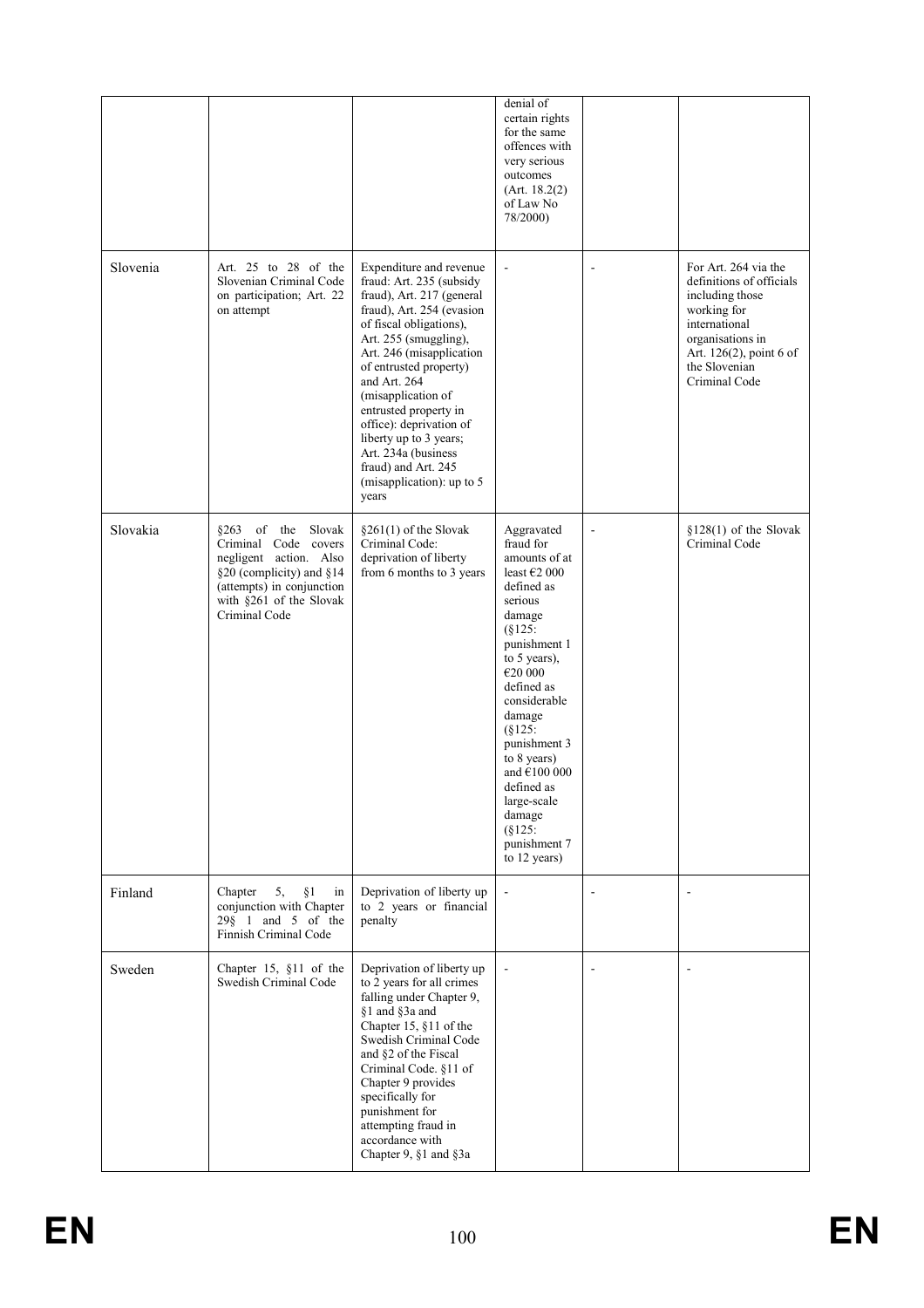| United<br>$Kingdom -$<br>England and<br>Wales | Sections 6 and 7 of the<br>Fraud Act 2006.<br>Participation and<br>instigation punished as a<br>principal offence under<br>Section 8 of the<br>Accessories and Abettors<br>Act 1861. Incitement<br>(crime) is a common law<br>offence in itself. Attempt<br>punishable under<br>Section 1 of the Criminal<br>Attempts Act 1981.<br>Using a false instrument<br>is contrary to the Forgery<br>and Counterfeiting Act<br>1981                                                                                                                             | For fraud concerning<br>expenditure: for offences<br>under the Fraud Act<br>2006: maximum<br>imprisonment of 10<br>vears. For fraud<br>concerning revenue: for<br>cheating the revenue, no<br>limit on penalties since<br>covered by common law.<br>For offences under<br>Section 170 of the<br>Customs and<br>Management Excise Act<br>1979 and Section 72 of<br>the VAT Act 1994:<br>maximum imprisonment<br>of 7 years and/or<br>unlimited fine; for<br>offences under<br>Sections 167 and 168 of<br>the Customs and<br>Management Excise Act<br>1979: maximum<br>imprisonment of 2 years<br>and/or unlimited fine |  |  |
|-----------------------------------------------|---------------------------------------------------------------------------------------------------------------------------------------------------------------------------------------------------------------------------------------------------------------------------------------------------------------------------------------------------------------------------------------------------------------------------------------------------------------------------------------------------------------------------------------------------------|-----------------------------------------------------------------------------------------------------------------------------------------------------------------------------------------------------------------------------------------------------------------------------------------------------------------------------------------------------------------------------------------------------------------------------------------------------------------------------------------------------------------------------------------------------------------------------------------------------------------------|--|--|
| United<br>Kingdom-<br>Scotland                | In Scotland, participation<br>is punishable under<br>Section 293 of the<br>Criminal Procedure<br>(Scotland) Act 1995;<br>incitement and<br>instigation are common<br>law offences. Attempt is<br>regarded as a crime<br>under Section 294 of the<br>Criminal Procedure<br>(Scotland) Act 1995                                                                                                                                                                                                                                                           | For fraud concerning<br>expenditure: for fraud<br>and embezzlement, no<br>limit on penalties since<br>covered by common law.<br>For fraud concerning<br>revenue: for offences<br>under Section 170 of the<br>Customs and<br>Management Excise Act<br>1979 and Section 72 of<br>the VAT Act 1994,<br>maximum imprisonment<br>of 7 years and/or<br>unlimited fine; for<br>offences under<br>Sections 167 and 168 of<br>the Customs and<br>Management Excise Act<br>1979, maximum<br>imprisonment of 2 years<br>and/or unlimited fine                                                                                    |  |  |
| United<br>Kingdom-<br>Northern<br>Ireland     | Sections 6 and 7 of the<br>Fraud Act 2006.<br>Participation and<br>instigation punished as a<br>principal offence under<br>Section 8 of the<br>Accessories and Abettors<br>Act 1861 applicable also<br>to Northern Ireland.<br>Incitement (crime) is a<br>common law offence in<br>itself. Attempt<br>punishable under<br>Article 3 of the Criminal<br>Attempts and Conspiracy<br>(Northern Ireland) Order<br>1983. Using a false<br>instrument is contrary to<br>the Forgery and<br>Counterfeiting Act 1981,<br>applicable also to<br>Northern Ireland | For fraud concerning<br>expenditure: for offences<br>under the Fraud Act<br>2006, maximum<br>imprisonment of 10<br>years. For fraud<br>concerning revenue: for<br>cheating the revenue, no<br>limit on penalties since<br>covered by common law.<br>For offences under<br>Section 170 of the<br>Customs and<br>Management Excise Act<br>1979 and Section 72 of<br>the VAT Act 1994,<br>maximum imprisonment<br>of 7 years and/or<br>unlimited fine; for<br>offences under<br>Sections 167 and 168 of<br>the Customs and<br>Management Excise Act<br>1979, maximum                                                     |  |  |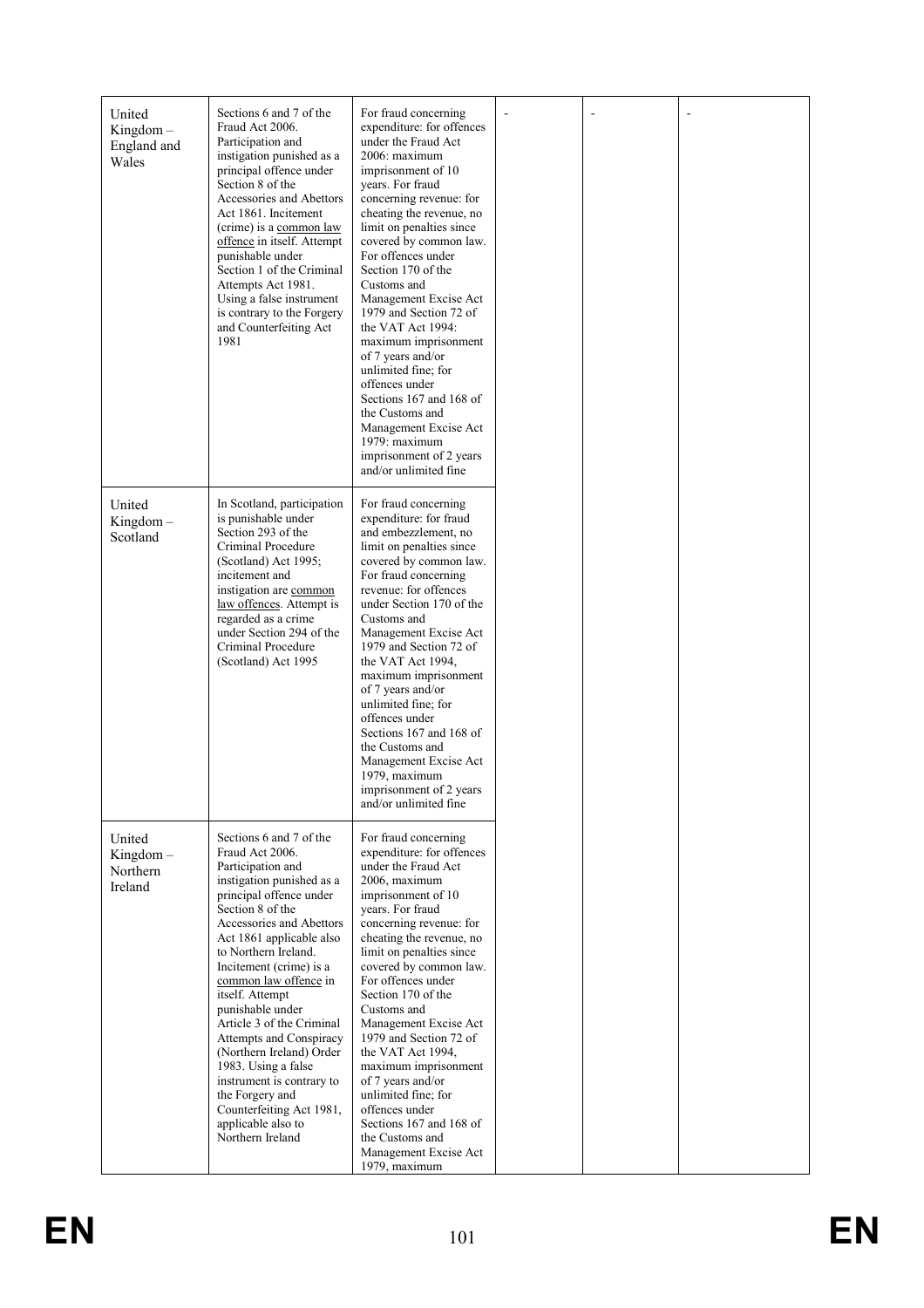| imprisonment of 2 years<br>and/or unlimited fine |  |  |
|--------------------------------------------------|--|--|
|                                                  |  |  |
|                                                  |  |  |
|                                                  |  |  |
|                                                  |  |  |
|                                                  |  |  |
|                                                  |  |  |
|                                                  |  |  |
|                                                  |  |  |
|                                                  |  |  |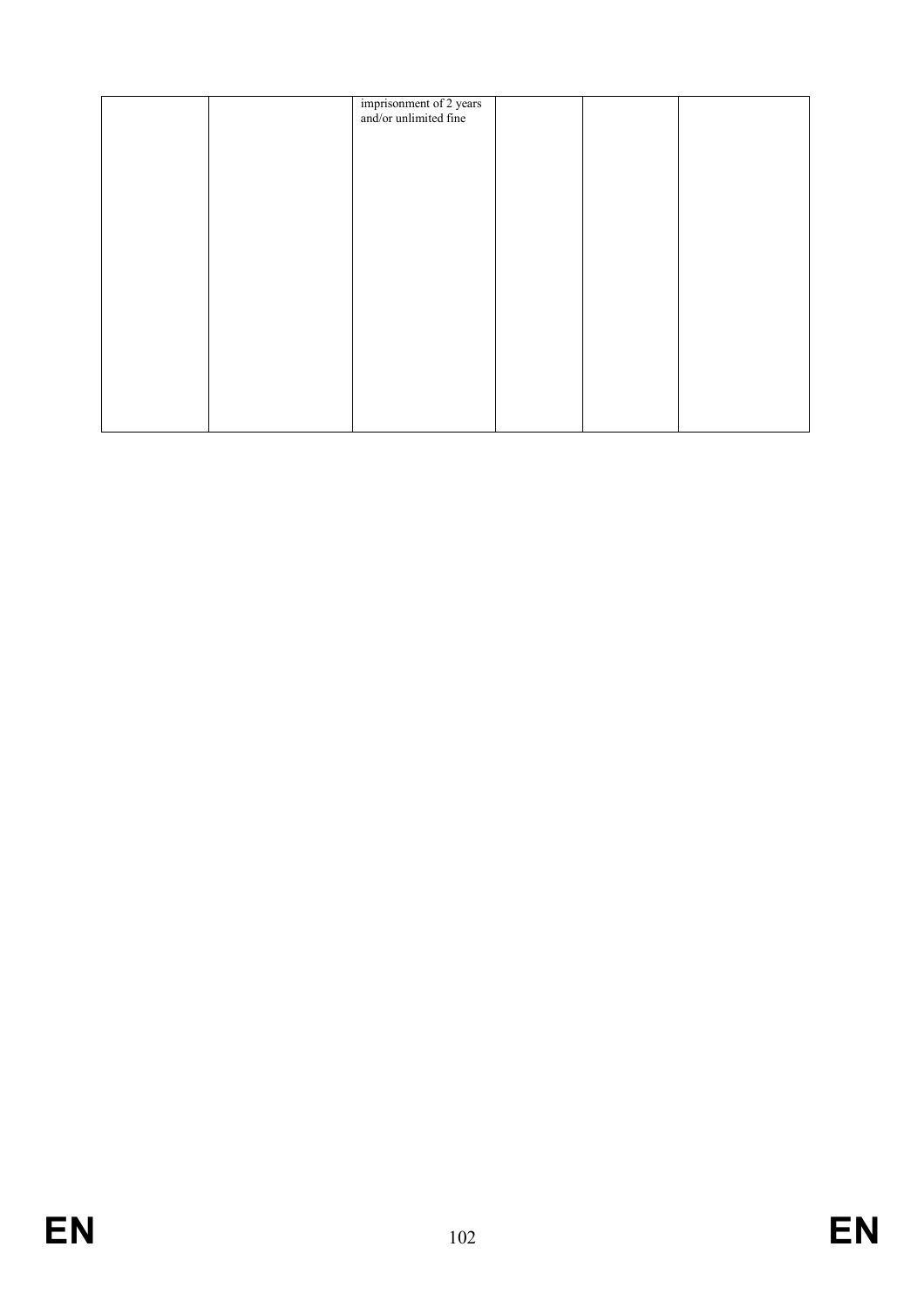| <b>Instrument</b>   | <b>First Protocol</b>                                                                                                                                                                                                                                                      |                                                                                                                                                                                                                                                                 |                                                                                                                                                                                                                                        |                                                                                                                                                                                      |  |
|---------------------|----------------------------------------------------------------------------------------------------------------------------------------------------------------------------------------------------------------------------------------------------------------------------|-----------------------------------------------------------------------------------------------------------------------------------------------------------------------------------------------------------------------------------------------------------------|----------------------------------------------------------------------------------------------------------------------------------------------------------------------------------------------------------------------------------------|--------------------------------------------------------------------------------------------------------------------------------------------------------------------------------------|--|
| <b>Member State</b> | Art. $2-$<br><b>Passive</b><br>corruption                                                                                                                                                                                                                                  | Art. $3-$<br>Active<br>corruption                                                                                                                                                                                                                               | Art. $4(2)$ and $(3)$ –<br><b>Assimilation of</b><br>members of the<br><b>European</b><br>institutions                                                                                                                                 | Art. $5-$<br><b>Penalties for corruption</b>                                                                                                                                         |  |
| Belgium             | Art. 246, §1 and<br>Art. 247, §2 of the<br>Belgian Criminal Code<br>apply to foreign public<br>officials and officials of<br>a public international<br>organisation by<br>reference in Art. 250 of<br>the Belgian Criminal<br>Code                                         | Art. 246, §2 and<br>Art. 247, §2 of the<br><b>Belgian Criminal</b><br>Code apply to foreign<br>public officials and<br>officials of a public<br>international<br>organisation by<br>reference in Art. 250<br>of the Belgian<br>Criminal Code                    |                                                                                                                                                                                                                                        | Active and passive corruption<br>alike (Art. $247,$ $\S$ 2 of the<br>Belgian Criminal Code):<br>deprivation of liberty from<br>6 months to 2 years and fine                          |  |
| Bulgaria            | Art. $301(5)$ of the<br><b>Bulgarian Criminal</b><br>Code extends<br>application to public<br>officials in a foreign<br>state or in an<br>international<br>organisation, based on<br>the definitions in<br>Art. 93, point $15$ of the<br><b>Bulgarian Criminal</b><br>Code | Art. 304(3) of the<br>Bulgarian Criminal<br>Code extends<br>application to public<br>officials in a foreign<br>state or in an<br>international<br>organisation, based on<br>the definitions in Art.<br>93, point 15 of the<br><b>Bulgarian Criminal</b><br>Code | Article 93, point 15 of<br>the Bulgarian Criminal<br>Code                                                                                                                                                                              | Active and passive corruption<br>alike $(Art. 301(1)$ and Art.<br>$304(1)$ of the Bulgarian<br>Criminal Code): deprivation of<br>liberty up to 6 years and fine                      |  |
| Czech Republic      | $§160(3)$ , point (b) of the Czech<br>Criminal Code extends to<br>public officials in a foreign<br>state or in an international<br>organisation in accordance with<br>§162a(2) of the Czech Criminal<br>Code                                                               | $§161(2)$ , point (b) of the<br>Czech Criminal Code extends<br>to public officials in a foreign<br>state or in an international<br>organisation in accordance<br>with $$162a(2)$ of the Czech<br>Criminal Code                                                  | $§162a(2)$ , point (b)                                                                                                                                                                                                                 | Active and passive corruption of public<br>officials alike (§160(3), point (b) and<br>§161(2), point (b) of the Czech Criminal<br>Code): deprivation of liberty from 1 to 5<br>vears |  |
| Denmark             | §144 of the Danish<br>Criminal Code includes<br>foreign public officials<br>and officials of a public<br>international<br>organisation                                                                                                                                     | §122 of the Danish<br>Criminal Code<br>includes foreign<br>public officials and<br>officials of a public<br>international<br>organisation                                                                                                                       | Reference to bodies<br>representing<br>international<br>organisations in §122<br>and §144 of the Danish<br>Criminal Code. For<br>members of the<br>European Commission<br>the special procedure<br>for ministers' liability<br>applies | Active corruption: deprivation<br>of liberty up to 3 years; passive<br>corruption: deprivation of<br>liberty up to 6 years                                                           |  |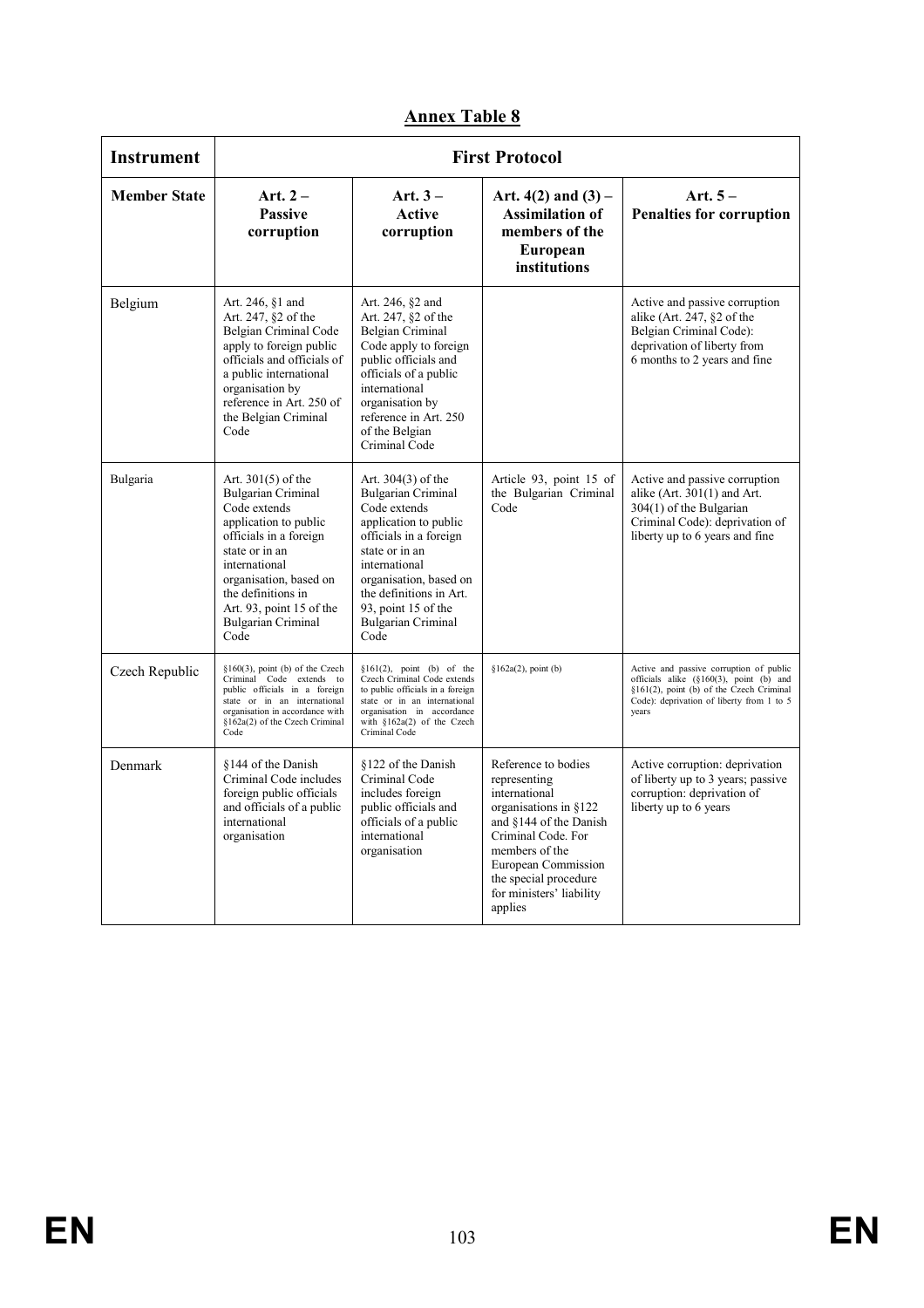| Germany | §332 of the German<br>Criminal Code applies<br>to other Member States'<br>and Community<br>officials for the<br>purposes of the<br>Protocol due to a<br>reference made in<br>Art. 2, $\S1(2)$ of the<br>Federal Law on<br>transposition of the<br>Protocol to the PFI<br>Convention | §334 of the German<br>Criminal<br>Code<br>on<br>active<br>corruption<br>applies<br>other<br>to<br>Member States' and<br>Community officials<br>due to a reference<br>made in Art. 2, $\S1(2)$<br>of the Federal Law on<br>transposition of the<br>Protocol to the PFI<br>Convention                                                     | Criminal<br>liability<br>of<br>members<br>the<br>of<br>European Commission,<br>Court of Justice and<br>Court of Auditors is<br>provided<br>for<br>by<br>a<br>reference<br>made<br>in<br>Art. 2, $\S1(1)$ and (2) of<br>the Federal Law on<br>transposition<br>of<br>the<br>Protocol to the PFI<br>Convention. No liability<br>for national members of<br>parliament and, hence,<br>nor for members of the<br>European<br>Parliament.<br>Active corruption by<br>members<br>of<br>the<br>European<br>Parliament<br>and of the German<br>national parliaments is a<br>criminal offence under<br>§108e of the German<br>Criminal Code | Deprivation of liberty from 6<br>months (passive corruption)<br>months<br>and<br>3<br>(active)<br>corruption) up to $5$ years or<br>financial penalty              |
|---------|-------------------------------------------------------------------------------------------------------------------------------------------------------------------------------------------------------------------------------------------------------------------------------------|-----------------------------------------------------------------------------------------------------------------------------------------------------------------------------------------------------------------------------------------------------------------------------------------------------------------------------------------|------------------------------------------------------------------------------------------------------------------------------------------------------------------------------------------------------------------------------------------------------------------------------------------------------------------------------------------------------------------------------------------------------------------------------------------------------------------------------------------------------------------------------------------------------------------------------------------------------------------------------------|--------------------------------------------------------------------------------------------------------------------------------------------------------------------|
| Estonia | §294 of the Estonian<br>Criminal Code includes<br>"foreign officials" and<br>"officials of<br>international<br>organisations", based<br>on the definition in<br>$\S 288(2)$                                                                                                         | §298 of the Estonian<br>Criminal Code, based<br>on the definition in<br>\$288(2)                                                                                                                                                                                                                                                        | Extensive definition of<br>Community<br>officials<br>given in $\S 288(1)$ and (2)<br>of the Estonian Criminal<br>Code                                                                                                                                                                                                                                                                                                                                                                                                                                                                                                              | Deprivation of liberty between<br>1 and 5 years                                                                                                                    |
| Greece  | Art. 3 of Law<br>No 2803/2000 or<br>Art. 235 of the Greek<br>Criminal Code                                                                                                                                                                                                          | Art. 3 of Law<br>No 2803/2000 or<br>Art. 236 of the Greek<br>Criminal Code                                                                                                                                                                                                                                                              | Criminal liability of<br>members of the<br>European Commission,<br>the European<br>Parliament, Court of<br>Justice and Court of<br>Auditors is provided for<br>by a reference made in<br>Art. 10(2) of Law<br>No 2803/2000 to<br>Articles 3 (active and<br>passive corruption), 4, 5<br>and $6 \text{ (fraud)}$                                                                                                                                                                                                                                                                                                                    | Deprivation of liberty of at least<br>1 year                                                                                                                       |
| Spain   | Art. 420 of the Spanish<br>Criminal Code applies<br>to Community officials<br>for the purposes of the<br>Protocol due to the<br>wide<br>definition<br>of<br>official in Art. 24(2) of<br>the Spanish Criminal<br>Code                                                               | 423<br>of<br>Art.<br>the<br>Criminal<br>Spanish<br>Code<br>applies<br>to<br>Community officials<br>for the purposes of the<br>Protocol due to the<br>wide<br>definition<br>of<br>official in Art. 24(2)<br>of<br>the<br>Spanish<br>Criminal Code plus<br>reference<br>the<br>in<br>Art. 445<br>of<br>the<br>Spanish<br>Criminal<br>Code | Criminal liability of<br>members of the<br>European Commission,<br>Court of Justice and<br>Court of Auditors is<br>provided for by the wide<br>definition in Art. $24(2)$<br>of the Spanish Criminal<br>Code. Assimilation of<br>members of the<br>European Parliament to<br>members of the<br>chambers of the Spanish<br>parliaments is explicitly<br>mentioned in Art. $24(1)$<br>of the Spanish Criminal<br>Code                                                                                                                                                                                                                | Art. 420 and 423 of the Spanish<br>Criminal Code: deprivation of<br>liberty from 1 to 4 years; if the<br>official does not succeed in<br>acting: from 1 to 2 years |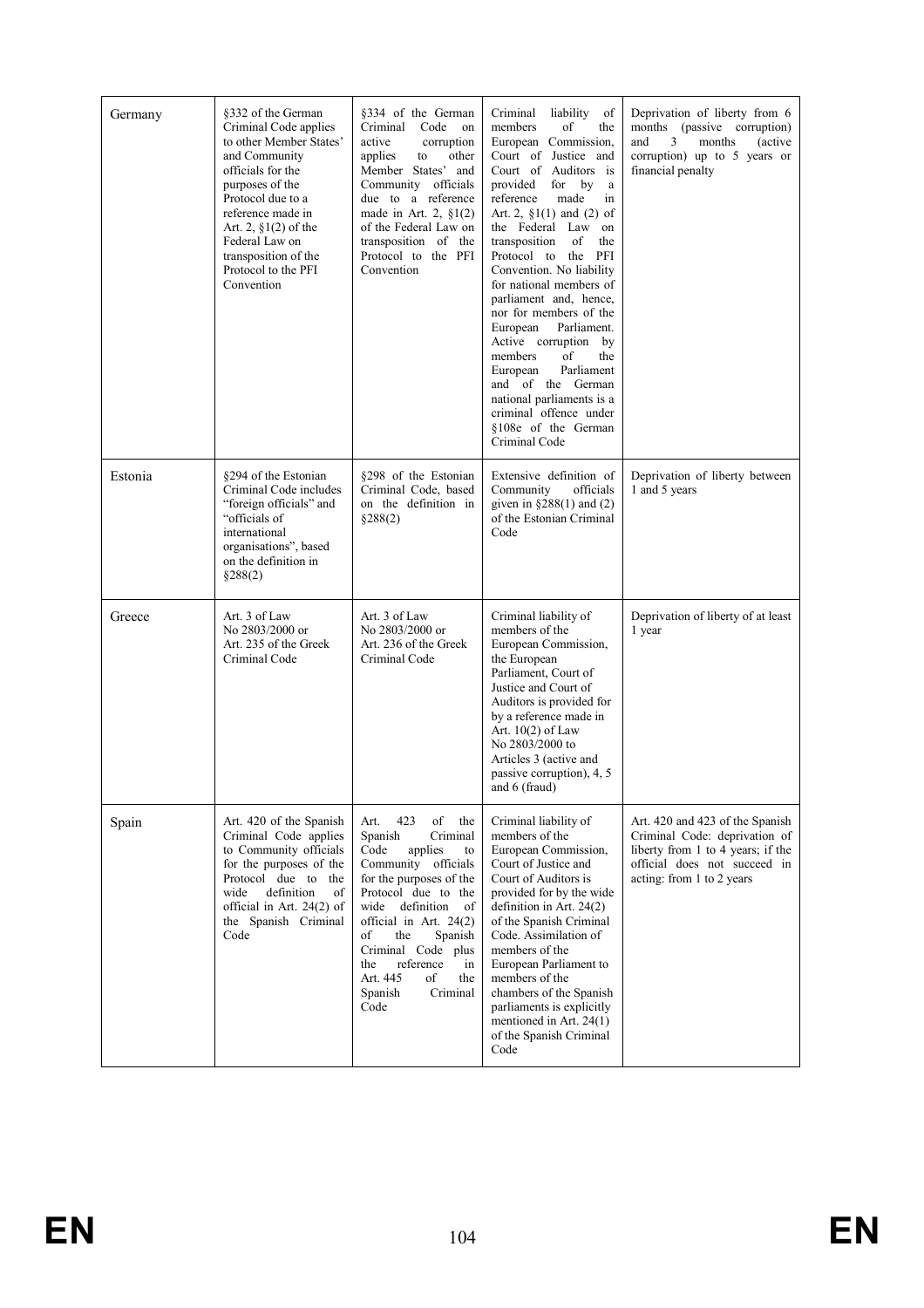| France  | Art. 435-1 of the<br>French Criminal Code<br>is directly applicable to<br>other Member States'<br>officials and to officials<br>of the European<br>Communities under<br>Art. 435-5 of the<br>French Criminal Code                                                                                                               | Art. 435-3 of the<br>French Criminal Code<br>is directly applicable<br>other<br>Member<br>to<br>States' officials and to<br>officials<br>of<br>the<br>European<br>Communities<br>under<br>Art. 435-5 of the<br>French Criminal Code                                                                          | Assimilation of the<br>members of the<br>European Commission,<br>the European Parliament<br>and the European Court<br>of Auditors based on the<br>definitions of national<br>functions comparable to<br>those in international<br>public organisations to<br>which the European<br>Union is equivalent<br>under Art. 435-3 of the<br>French Criminal Code.<br>Corruption of members<br>of the European Court<br>of Justice is also<br>assimilated, via<br>Art. 435-3, to the<br>offences in Art. 435-7<br>and 435-9 of the French<br>Criminal Code                                 | For offences of active and<br>corruption<br>passive<br>under<br>Art. 435-1 and 435-3 of the<br>Code:<br>French<br>Criminal<br>deprivation of liberty of 10<br>years and fine                                                                                                                                                                                                                                                                                                                      |
|---------|---------------------------------------------------------------------------------------------------------------------------------------------------------------------------------------------------------------------------------------------------------------------------------------------------------------------------------|--------------------------------------------------------------------------------------------------------------------------------------------------------------------------------------------------------------------------------------------------------------------------------------------------------------|------------------------------------------------------------------------------------------------------------------------------------------------------------------------------------------------------------------------------------------------------------------------------------------------------------------------------------------------------------------------------------------------------------------------------------------------------------------------------------------------------------------------------------------------------------------------------------|---------------------------------------------------------------------------------------------------------------------------------------------------------------------------------------------------------------------------------------------------------------------------------------------------------------------------------------------------------------------------------------------------------------------------------------------------------------------------------------------------|
| Ireland | 44<br>of<br>Section<br>the<br>Criminal Justice (Theft)<br>and Fraud Offences)<br>Act, 2001 applies to<br>Member States'<br>and<br>Community<br>officials<br>for the purposes of the<br>Protocol<br>due to<br>a<br>reference thereto made<br>in Section 40 of the<br>Criminal Justice (Theft<br>and Fraud Offences)<br>Act, 2001 | Section 43 of the<br>Criminal Justice<br>(Theft and Fraud<br>Offences) Act, 2001<br>applies to Member<br>States' and<br>Community officials<br>for the purposes of the<br>Protocol due to a<br>reference thereto<br>made in Section 40 of<br>the Criminal Justice<br>(Theft and Fraud<br>Offences) Act, 2001 | Section $40(1)$ of the<br>Criminal Justice (Theft)<br>and Fraud Offences)<br>Act, 2001: assimilation<br>to national officials,<br>including ministers of<br>the government, the<br>Attorney-General, the<br>Controller and Auditor-<br>General, members of the<br>national parliament,<br>judges of a court in the<br>state, director of public<br>prosecutions and<br>directors of public<br>bodies                                                                                                                                                                               | Section 43 of the Criminal<br>Justice<br>(Theft)<br>and<br>Fraud<br>Offences) Act,<br>2001<br><i>(active)</i><br>corruption):<br>fine<br>or<br>imprisonment for a term not<br>exceeding 5 years or both.<br>Section 44 of the Criminal<br>Justice (Theft<br>and<br>Fraud<br>Offences) Act, 2001 (passive<br>corruption): same penalty                                                                                                                                                             |
| Italy   | Art. 319 of the Italian<br>Criminal Code applies<br>to Member States' and<br>Community<br>officials<br>for the purposes of the<br>Protocol<br>due<br>to<br>a<br>reference thereto made<br>in Art. $322bis(1)$ of the<br>Italian Criminal Code                                                                                   | Art. 321 of the Italian<br>Criminal Code applies<br>to Member States' and<br>Community officials<br>for the purposes of the<br>Protocol due to a<br>reference<br>thereto<br>made in Art. $322bis(1)$<br>of the Italian Criminal<br>Code                                                                      | Criminal liability of<br>members of the<br>European Commission,<br>the European<br>Parliament, Court of<br>Justice and Court of<br>Auditors is provided for<br>by a reference made in<br>Art. 322bis(1), point 1<br>of the Italian Criminal<br>Code. As regards the<br>members of the Court of<br>Justice, Art. 319ter of<br>the Italian Criminal<br>Code provides for<br>specific incrimination as<br>regards judicial<br>proceedings, which is<br>likewise to be<br>considered applicable to<br>active and passive<br>corruption regarding<br>members of the Court of<br>Justice | Deprivation of liberty from 2 to<br>5 years for active and passive<br>corruption alike. For attempted<br>corruption the punishment is<br>reduced by a third by Art. 322<br>of the Italian Criminal Code. In<br>the case of corruption aiming at<br>conclusion of contracts, the<br>punishment may be increased<br>by a third (Art. 319bis of the<br>Italian Criminal Code). For<br>crimes under Art. 319ter of the<br>Criminal<br>Italian<br>Code.<br>deprivation of liberty from 3 to<br>8 years |
| Cyprus  | Art. 9 of Law<br>No 37(III)/2003                                                                                                                                                                                                                                                                                                | Art. 9 of Law<br>No 37(III)/2003                                                                                                                                                                                                                                                                             | Art. 9 is a general<br>offence that may cover<br>anyone, including<br>members of the<br>European institutions<br>(see implicitly also<br>Art. 4, point (e) of Law<br>No 37(III)/2003)                                                                                                                                                                                                                                                                                                                                                                                              | Deprivation of liberty up to 7<br>years and pecuniary penalty                                                                                                                                                                                                                                                                                                                                                                                                                                     |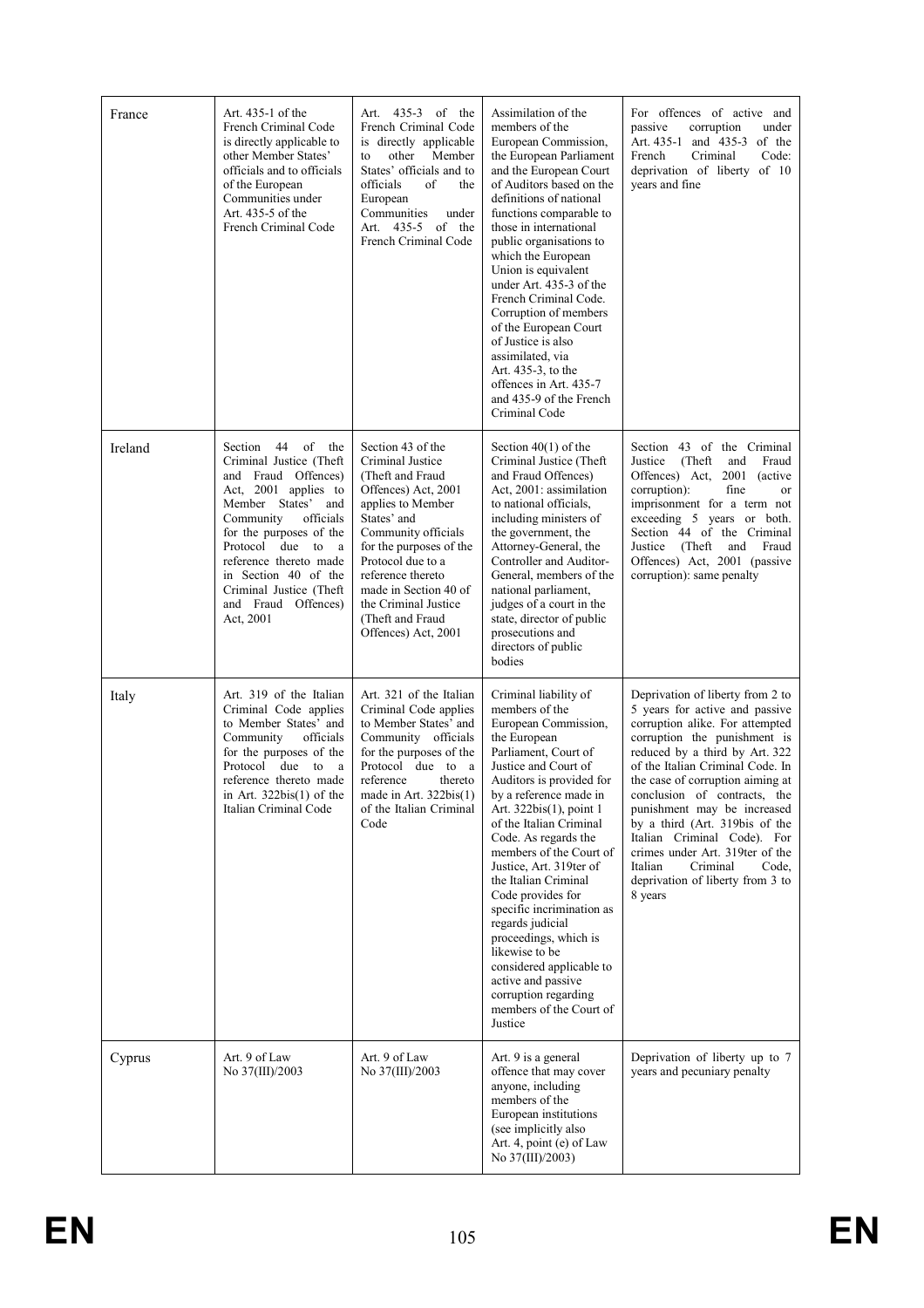| Latvia     | Section 320 of the<br>Latvian Criminal Code<br>includes "foreign public"<br>officials" and "officials<br>of international<br>organisations", based<br>on the definition in<br>Section $316(3)$                                                                                                         | Section 323 of the<br>Latvian Criminal<br>Code, based on the<br>definition in<br>Section $316(3)$                                                                                                                                                                                                             | Section $316(3)$ of the<br>Latvian Criminal Code                                                                                                                                                                                                                                                                                                                                                                                                                                                                                                                                                                                                                                                                                                                                                                                                                                                                                                                                                       | Active corruption: deprivation<br>of liberty up to 6 years. Passive<br>corruption: deprivation of<br>liberty up to 8 years                                                                                                                                                                       |
|------------|--------------------------------------------------------------------------------------------------------------------------------------------------------------------------------------------------------------------------------------------------------------------------------------------------------|---------------------------------------------------------------------------------------------------------------------------------------------------------------------------------------------------------------------------------------------------------------------------------------------------------------|--------------------------------------------------------------------------------------------------------------------------------------------------------------------------------------------------------------------------------------------------------------------------------------------------------------------------------------------------------------------------------------------------------------------------------------------------------------------------------------------------------------------------------------------------------------------------------------------------------------------------------------------------------------------------------------------------------------------------------------------------------------------------------------------------------------------------------------------------------------------------------------------------------------------------------------------------------------------------------------------------------|--------------------------------------------------------------------------------------------------------------------------------------------------------------------------------------------------------------------------------------------------------------------------------------------------|
| Lithuania  | 225(2)<br>of the<br>Art.<br>Lithuanian<br>Criminal<br>Code includes officials<br>of "foreign states" and<br>of "international public<br>organisations",<br>based<br>on the definition in<br>Art. $230(2)$                                                                                              | Art. $227(2)$ of the<br>Criminal<br>Lithuanian<br>Code<br>includes<br>officials of "foreign<br>states"<br>of<br>and<br>"international<br>public<br>organisations", based<br>on the definition in<br>Art. $230(2)$                                                                                             | of the<br>230(1)<br>Art.<br>Lithuanian<br>Criminal<br>Code                                                                                                                                                                                                                                                                                                                                                                                                                                                                                                                                                                                                                                                                                                                                                                                                                                                                                                                                             | Active corruption: deprivation<br>of liberty up to 4 years. Passive<br>corruption: deprivation of<br>liberty up to 5 years                                                                                                                                                                       |
| Luxembourg | Art. 246 of the<br>Luxembourg Criminal<br>Code applies to other<br>Member States' and<br>Community officials<br>for the purposes of the<br>Protocol due to a<br>reference in<br>Article $252(1)$ of the<br>Luxembourg Criminal<br>Code                                                                 | Art. 247 of the<br>Luxembourg Criminal<br>Code applies to other<br>Member States' and<br>Community officials<br>for the purposes of the<br>Protocol due to a<br>reference in<br>Article $252(1)$ of the<br>Luxembourg Criminal<br>Code                                                                        | Art. $252$ of the<br>Luxembourg Criminal<br>Code refers to members<br>of the Commission, the<br>European Parliament,<br>the Court of Justice and<br>the Court of Auditors.<br>Art. 40 of the Law on<br>judicial organisation<br>assimilates members of<br>the European<br>Commission to<br>members of the<br>government under<br>accusation by virtue of<br>Art. 82 of the<br>Constitution for the<br>offences referred to in<br>Art. 496-1 to 496-4 and<br>Art. 246 to 252 of the<br>Luxembourg Criminal<br>Code committed in the<br>exercise of their<br>functions. Art. 503-1 of<br>the Luxembourg<br>Criminal Code<br>assimilates members of<br>the European Court of<br>Justice to members of<br>the courts other than the<br>Supreme Court (Cour de<br>cassation) for the<br>offences referred to in<br>Art. 496-1 to 496-4 and<br>Art. 246 to 252 of the<br>Luxembourg Criminal<br>Code committed in the<br>exercise of their<br>functions (application of<br>Art. 485 of the Criminal<br>Code) | Active and passive corruption<br>alike: deprivation of liberty<br>from 5 years up to 10 years and<br>fine. As regards corruption of<br>judges, either active or passive:<br>Art. 250 of the Luxembourg<br>Criminal Code provides for<br>deprivation of liberty from 10<br>to 15 years and a fine |
| Hungary    | Art. 250 of the Hungarian<br>Criminal Code for national<br>public officials and Art. 258/D<br>for "foreign public officials",<br>which includes persons in the<br>service of a foreign country or<br>an international organisation in<br>accordance with Art. 137(3) of<br>the Hungarian Criminal Code | Art. 253 of the Hungarian<br>Criminal Code for national<br>public officials and Art.<br>258/B for "foreign public<br>officials", which includes<br>persons in the service of a<br>foreign country or an<br>international organisation in<br>accordance with Art. 137(3)<br>of the Hungarian Criminal<br>Code. | Art. 137(1), points (b), (c) and<br>(d) of the Hungarian Criminal<br>Code                                                                                                                                                                                                                                                                                                                                                                                                                                                                                                                                                                                                                                                                                                                                                                                                                                                                                                                              | For passive corruption (Art. 250(3) and<br>Art. 258/D(2)): deprivation of liberty (for<br>breach of duty) from 2 to 8 years; for<br>active corruption (Art. 253(2) and<br>Art. 258/B(2)): deprivation of liberty (for<br>breach of duty) from 1 to 5 years                                       |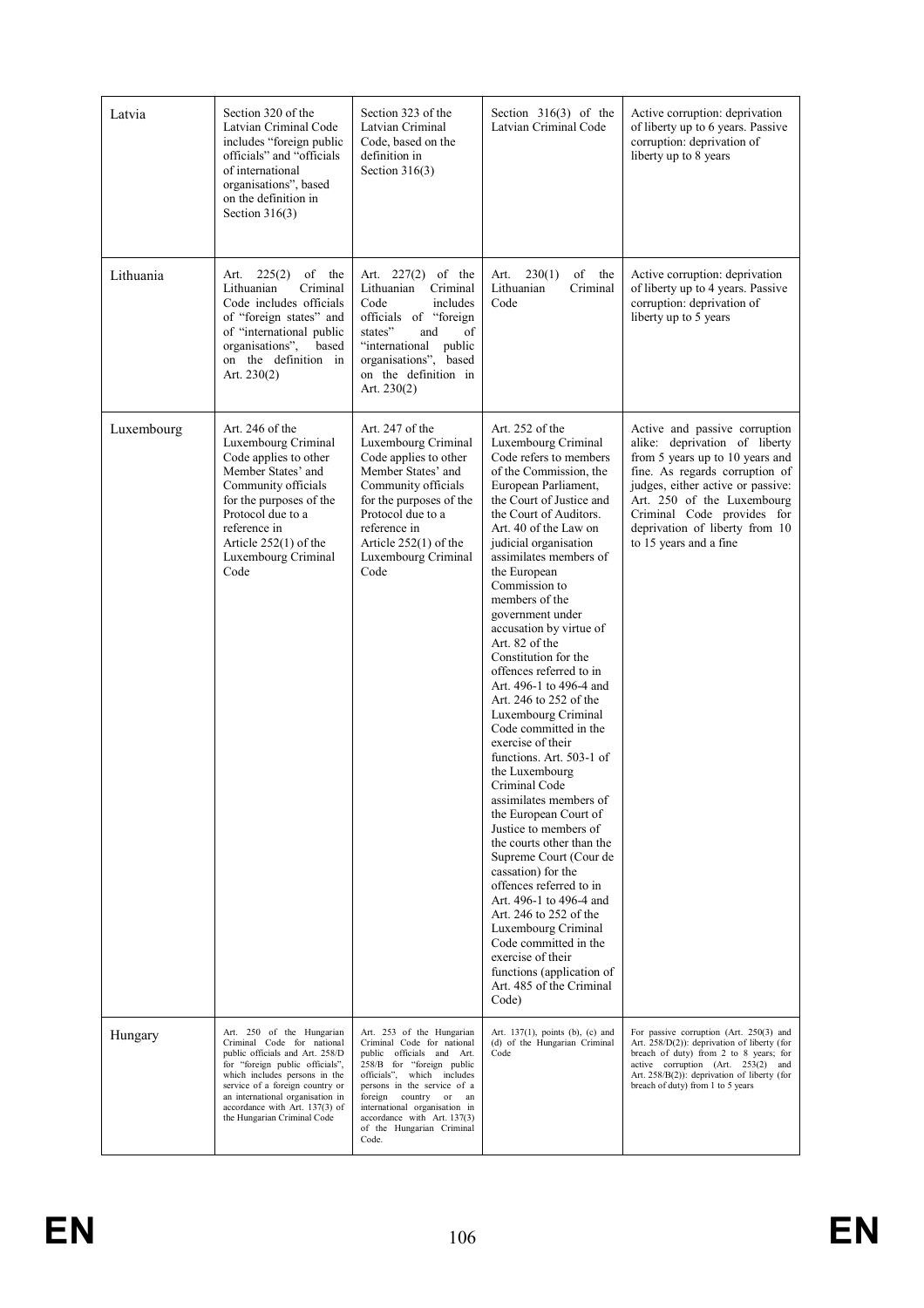| Malta       | Art. 115 (bribery), as extended<br>to foreign public officials and<br>officials of international<br>organisations by Art. 121(4) of<br>the Maltese Criminal Code                                                                                                                                                                                                  | Art. 120 (punishment for<br>persons bribing public<br>officials or servants), as<br>extended to foreign public<br>officials and officials of<br>international organisations by<br>Art. 121(4) of the Maltese<br>Criminal Code                                                                                                                                        | Art. 115 of the Maltese Criminal<br>Code; Art.121 $(4)$ , points $(b)$ , $(c)$<br>and $(d)$                                                                                                                                                                                                                                                                                                                                                                                                                                                                                                                                                                                                                                                                                                                                                                                                                                                                                                                                                                                           | Active and passive corruption: Art. 115<br>and, by reference, Art. 120. For inducing:<br>imprisonment from 9 months to 5 years.<br>For acting against duty: from 1 to 8 years.<br>For active corruption without success:<br>imprisonment from 6 months to 3 years.                                                                                                                                                                                           |
|-------------|-------------------------------------------------------------------------------------------------------------------------------------------------------------------------------------------------------------------------------------------------------------------------------------------------------------------------------------------------------------------|----------------------------------------------------------------------------------------------------------------------------------------------------------------------------------------------------------------------------------------------------------------------------------------------------------------------------------------------------------------------|---------------------------------------------------------------------------------------------------------------------------------------------------------------------------------------------------------------------------------------------------------------------------------------------------------------------------------------------------------------------------------------------------------------------------------------------------------------------------------------------------------------------------------------------------------------------------------------------------------------------------------------------------------------------------------------------------------------------------------------------------------------------------------------------------------------------------------------------------------------------------------------------------------------------------------------------------------------------------------------------------------------------------------------------------------------------------------------|--------------------------------------------------------------------------------------------------------------------------------------------------------------------------------------------------------------------------------------------------------------------------------------------------------------------------------------------------------------------------------------------------------------------------------------------------------------|
| Netherlands | Art. 363 of the Dutch<br>Criminal Code applies<br>to other Member States'<br>and Community<br>officials for the<br>purposes of the<br>Protocol due to a<br>reference in<br>Article 364a(1) which<br>defines "foreign public<br>official" as a person<br>holding a public<br>function on behalf of a<br>foreign state or a public<br>international<br>organisation | Art. 177 of the Dutch<br>Criminal Code applies<br>to other Member<br>States' and<br>Community officials<br>for the purposes of the<br>Protocol due to a<br>reference in<br>Article 178a(1) which<br>defines "foreign<br>public official" as a<br>person holding a<br>public function on<br>behalf of a foreign<br>state or a public<br>international<br>organisation | Criminal liability of<br>members of the<br>European Commission,<br>the European<br>Parliament, Court of<br>Justice and Court of<br>Auditors is provided for<br>by a reference made in<br>Art. 84 of the Dutch<br>Criminal Code<br>extending the definition<br>of "officials" to<br>members appointed to a<br>function or elected<br>thereto. As regards<br>members of the Court of<br>Justice, Art. 178a(3) and<br>$364a(3)$ of the Dutch<br>Criminal Code provide<br>for a specific offence of<br>judicial corruption,<br>which is likewise to be<br>considered applicable to<br>active and passive<br>corruption regarding<br>members of judicial<br>bodies of international<br>organisations. Members<br>of the Commission and<br>of the European<br>Parliament are subject<br>to a specific criminal<br>procedure before the<br>Hoge Raad provided for<br>members of the Dutch<br>government and<br>Parliament by Art. 94 of<br>the Law on Judicial<br>Organisation. For<br>members of the<br>European Commission<br>the special procedure<br>for ministers' liability<br>applies | Active and passive corruption<br>alike: deprivation of liberty up<br>to 4 years or fine. As regards<br>corruption<br>of judges:<br>for<br>passive corruption, deprivation<br>of liberty up to 9 years or, in<br>criminal proceedings, 12 years;<br>active<br>corruption,<br>for<br>deprivation of liberty up to 6<br>criminal<br>years<br>or.<br>in<br>proceedings, 9 years for all<br>crimes or, alternatively, a fine                                      |
| Austria     | §304(1) of the Austrian<br>Criminal Code which,<br>under $\S74(1)$ , point (4a)<br>explicitly applies<br>to<br>foreign or international<br>officials                                                                                                                                                                                                              | $§307(1)$ , point (1) of<br>the Austrian Criminal<br>Code which, under<br>$§74(1)$ , point (4a),<br>explicitly applies to<br>foreign or<br>international officials                                                                                                                                                                                                   | Criminal<br>liability<br>of<br>members<br>of<br>the<br>European Commission,<br>Court of Justice and<br>Court of Auditors is<br>provided for by the<br>extensive definition of<br>Community officials in<br>$\S 74(1)$ , point (4b) of the<br>Austrian Criminal Code                                                                                                                                                                                                                                                                                                                                                                                                                                                                                                                                                                                                                                                                                                                                                                                                                   | For<br>passive<br>and<br>active<br>corruption alike: deprivation of<br>liberty up to 3 years. However,<br>if punishable under §153 of the<br>Austrian<br>Criminal<br>Code.<br>deprivation of liberty up to 6<br>months or financial penalty for<br>below<br>damage<br>€2 000.<br>deprivation of liberty up to 3<br>years for damage between<br>€2 000<br>€40 000<br>and<br>and<br>deprivation of liberty from 1 to<br>10 years for damage beyond<br>€40 000. |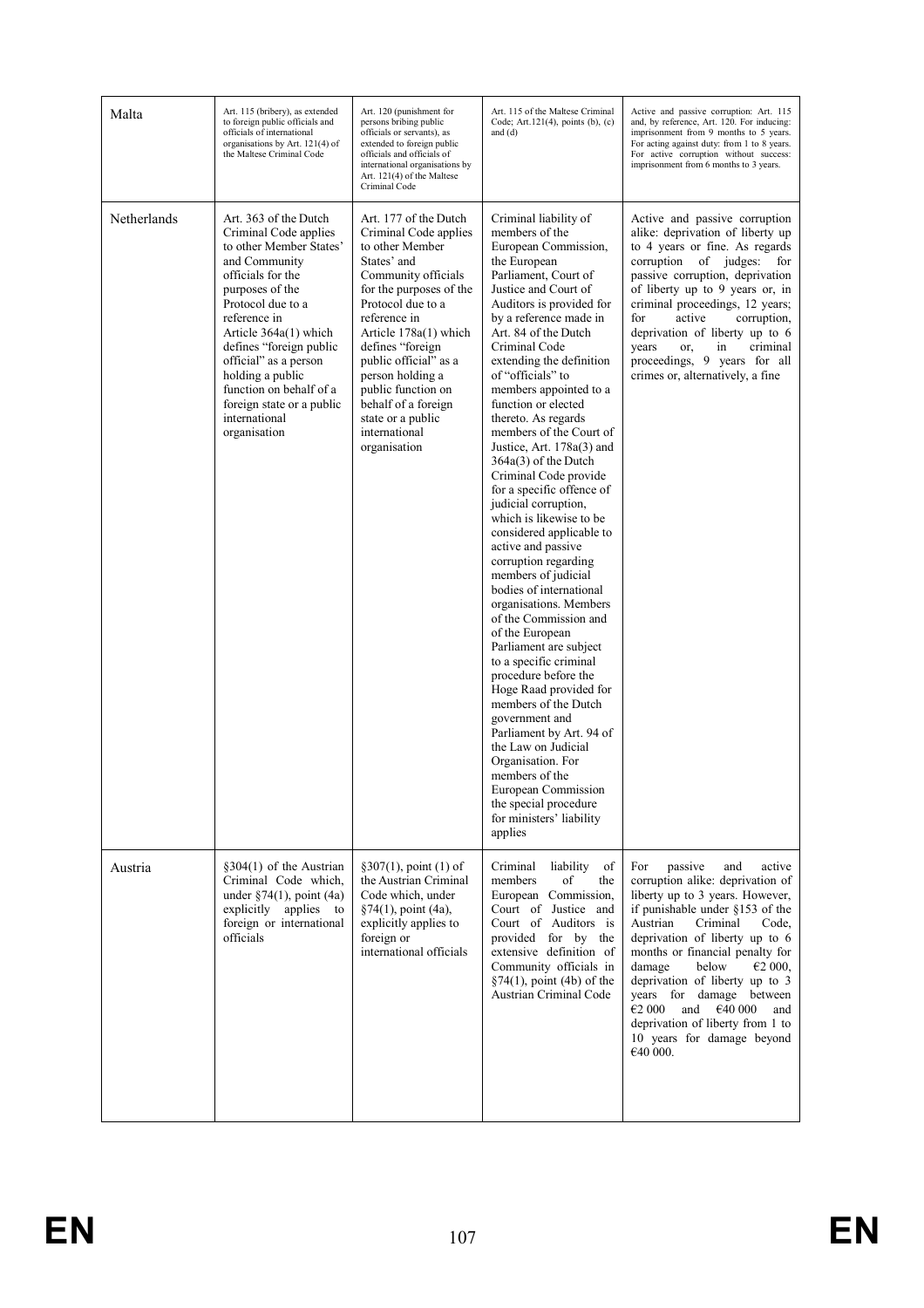| Poland   | Art. 228(6) of the Polish<br>Criminal Code extends liability<br>and punishment to any person<br>who exercises a public function<br>in a foreign state or an<br>international organisation                                                                                                                                             | Art. 229(5) of the Polish<br>Criminal<br>Code<br>extends<br>liability and punishment to<br>any person who exercises a<br>public function in a foreign<br>state or an international<br>organisation                                                                                | $115(13)$ , point $(2a)$ ,<br>Art.<br>Art. 228(6) and Art. 229(5) of<br>the Polish Criminal Code                                                                                                                                                                                                                                                                                                                                                                                                     | For active and passive corruption<br>(standard): deprivation of liberty from 6<br>months to 8 years; if for breach of law<br>from 1 to 10 years                                                                                                                                                                                                             |
|----------|---------------------------------------------------------------------------------------------------------------------------------------------------------------------------------------------------------------------------------------------------------------------------------------------------------------------------------------|-----------------------------------------------------------------------------------------------------------------------------------------------------------------------------------------------------------------------------------------------------------------------------------|------------------------------------------------------------------------------------------------------------------------------------------------------------------------------------------------------------------------------------------------------------------------------------------------------------------------------------------------------------------------------------------------------------------------------------------------------------------------------------------------------|-------------------------------------------------------------------------------------------------------------------------------------------------------------------------------------------------------------------------------------------------------------------------------------------------------------------------------------------------------------|
| Portugal | Art. 373(1) of the<br>Portuguese Criminal<br>Code applies to<br>Member States' and<br>Community officials<br>for the purposes of the<br>Protocol due to a<br>reference in<br>Art. $386(3)$ , points (a)<br>and $(b)$                                                                                                                  | Art. 374 referring to<br>the definitions in<br>Art. 373 of the<br>Portuguese Criminal<br>Code applies to<br>Member States' and<br>Community officials<br>for the purposes of the<br>Protocol due to a<br>reference in<br>Art. $386(3)$ , points (a)<br>and $(b)$                  | Criminal liability of<br>members of the<br>European Commission<br>and the European<br>Parliament fall under<br>the definition of<br>political functions in<br>Art. 3 of Law No 34/87.<br>Art. 16 and Art. 18 of<br>Law No 34/87 establish<br>specific offences of<br>passive and active<br>corruption. Members of<br>the Court of Justice and<br>Court of Auditors seem<br>to fall under the<br>definition of<br>"magistrates" in<br>Art. $386(3)$ , point (a) of<br>the Portuguese Criminal<br>Code | Deprivation of liberty from 1 to<br>8 years (passive corruption<br>under Art.<br>372<br>of<br>the<br>Portuguese Criminal Code) or<br>from 2 to 8 years (passive<br>corruption under Art. 16 of Law<br>No $34/87$ ) and 6 months to 5<br>years (active corruption under<br>Art. 374 of the Portuguese<br>Criminal Code and Art. 18 of<br>Law No 34/87 alike) |
| Romania  | 254<br>of<br>Art.<br>the<br>Criminal<br>Romanian<br>Code<br>applies<br>to<br>Member States'<br>and<br>officials<br>Community<br>due to a reference in<br>Art. 8.1, points (a), $(c)$<br>and (e) of Law 78/2000                                                                                                                        | 255<br>of<br>Art.<br>the<br>Criminal<br>Romanian<br>Code<br>applies<br>to<br>Member States' and<br>Community officials<br>due to a reference in<br>Art. 8.1, points (a), (c)<br>(e)<br>of Law<br>and<br>No 78/2000                                                                | Article 8.1, point (a) of<br>Law No 78/2000                                                                                                                                                                                                                                                                                                                                                                                                                                                          | Passive corruption (Art. 254 of<br>the Romanian Criminal Code):<br>deprivation of liberty from 3 to<br>12 years. Active corruption<br>(Art. 255 of the Romanian<br>Criminal Code): deprivation of<br>liberty from 6 months to 5 years                                                                                                                       |
| Slovenia | Art. $267(1)$ of the<br>Slovenian Criminal<br>Code applies to foreign<br>officials under<br>Art. $126(2)$ , point 5 and<br>to international officials<br>or officials of<br>international courts<br>under Art. 126(2),<br>points 6 and 7                                                                                              | Art. $268(1)$ of the<br>Slovenian Criminal<br>Code applies to<br>foreign officials under<br>Art. 126(2), point 5<br>and to international<br>officials or officials of<br>international courts<br>under Art. 126(2),<br>points 6 and 7                                             | Art. 126, points $6$ and $7$<br>of the Slovenian<br>Criminal Code                                                                                                                                                                                                                                                                                                                                                                                                                                    | Passive corruption: Art. $267(1)$<br>deprivation of liberty from 1 to<br>8 years and a fine. Active<br>corruption: Art. $268(1)$ from 1<br>to 5 years and a fine                                                                                                                                                                                            |
| Slovakia | §328 of the Slovak<br>Criminal Code which,<br>under $$128(1)$ ,<br>explicitly applies to<br>Slovak MEPs. If not<br>covered by the general<br>offence, §330 of the<br>Slovak Criminal Code<br>which, under $§128(2)$ ,<br>explicitly applies to<br>other Member States'<br>and Community<br>officials as "foreign<br>public officials" | §332 of the Slovak<br>Criminal Code which,<br>under $$128(1)$ ,<br>explicitly applies to<br>MEPs. §334 of the<br>Slovak Criminal Code<br>which, under $§128(2)$ ,<br>explicitly applies to<br>other Member States'<br>and Community<br>officials as "foreign<br>public officials" | MPs and judges of<br>international<br>organisations are<br>explicitly mentioned in<br>§331 and §335 of the<br>Slovak Criminal Code                                                                                                                                                                                                                                                                                                                                                                   | Passive<br>corruption:<br>§328<br>deprivation of liberty from 2 to<br>5 years; §330 and §331 from 5<br>to 12 years. Active corruption:<br>§332 up to 3 years, §334 and<br>§335 from 2 to 5 years                                                                                                                                                            |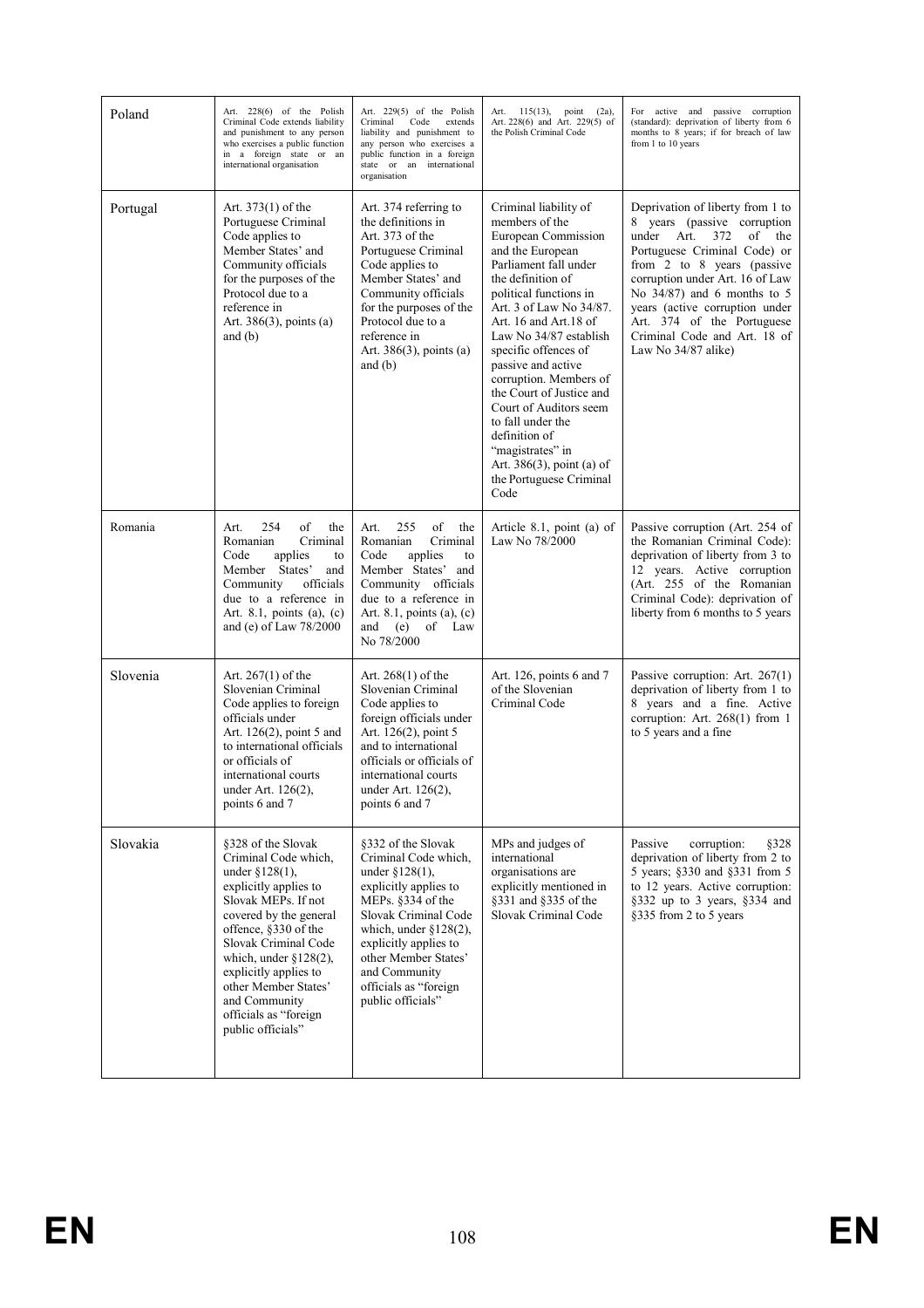| Finland                                  | Chapter 40, $\S1(1)$ and<br>$(2)$ of the Finnish<br>Criminal Code applies<br>to Member States' and<br>Community officials<br>for the purposes of the<br>Protocol due to a<br>reference in Chapter 40,<br>$§12(3)$ and a definition<br>of "foreign public<br>official" as a person<br>who attends to a public<br>function on behalf of a<br>foreign state or a public<br>international<br>organisation in<br>accordance with<br>Chapter 40, $$11(4)$ | Chapter 16, §13 of the<br>Finnish Criminal<br>Code applies to<br>Member States' and<br>Community officials<br>for the purposes of the<br>Protocol due to a<br>reference in<br>Chapter 16, §20 to the<br>definition of "foreign<br>public official" as a<br>person who attends to<br>a public function on<br>behalf of a foreign<br>state or a public<br>international<br>organisation in<br>accordance with<br>Chapter 40, §11(4) | Criminal liability of<br>members of the<br>European Commission,<br>Court of Justice and<br>Court of Auditors is<br>provided for by the<br>extensive definition of<br>Community officials in<br>Chapter 40, §11(4) of<br>the Finnish Criminal<br>Code. No liability for<br>national members of<br>parliament and, hence,<br>nor for members of the<br>European Parliament.<br>Active corruption by<br>members of the<br>European Parliament<br>and of the national<br>parliaments is a criminal<br>offence under<br>Chapter 16, $§14a$ of the<br>Finnish Criminal Code<br>due to a reference in<br>Chapter 16, $§20$ to the<br>definition of member of<br>a foreign parliament in<br>accordance with<br>Chapter 40, $§11(6)$ | Deprivation of liberty up to 2<br>years or financial penalty for<br>active and passive corruption<br>alike. In aggravated cases,<br>Chapter 40, §2 and Chapter 16,<br>§14 increase the penalty to<br>deprivation of liberty from 4<br>months to 4 years                                                                                                                                                                                                              |
|------------------------------------------|-----------------------------------------------------------------------------------------------------------------------------------------------------------------------------------------------------------------------------------------------------------------------------------------------------------------------------------------------------------------------------------------------------------------------------------------------------|-----------------------------------------------------------------------------------------------------------------------------------------------------------------------------------------------------------------------------------------------------------------------------------------------------------------------------------------------------------------------------------------------------------------------------------|-----------------------------------------------------------------------------------------------------------------------------------------------------------------------------------------------------------------------------------------------------------------------------------------------------------------------------------------------------------------------------------------------------------------------------------------------------------------------------------------------------------------------------------------------------------------------------------------------------------------------------------------------------------------------------------------------------------------------------|----------------------------------------------------------------------------------------------------------------------------------------------------------------------------------------------------------------------------------------------------------------------------------------------------------------------------------------------------------------------------------------------------------------------------------------------------------------------|
| Sweden                                   | Chapter 20, $\S2(1)$ of the<br>Swedish Criminal Code<br>applies to other<br>Member States' and<br>Community officials<br>for the purposes of the<br>Protocol due to a<br>reference in Chapter 20,<br>$\S2(2)$ , point 4 giving a<br>wide definition of<br>persons "exercising<br>public powers"                                                                                                                                                     | Chapter 17, $§7$ of the<br>Swedish Criminal<br>Code applies to other<br>Member States' and<br>Community officials<br>for the purposes of the<br>Protocol due to a<br>reference in<br>Chapter 20, $\S2(2)$ ,<br>point 4 giving a wide<br>definition of persons<br>"exercising public<br>powers"                                                                                                                                    | Criminal liability of<br>members of the<br>European Commission,<br>European Parliament,<br>Court of Justice and<br>Court of Auditors<br>concerning fraud is<br>provided for by general<br>application of<br>Chapter 9, §1. As<br>regards active and<br>passive corruption,<br>Chapter 20, §2(2),<br>point 6 of the Swedish<br>Criminal Code lists<br>members of the<br>European Commission,<br>European Parliament,<br>Court of Justice and<br>Court of Auditors as<br>possible offenders and<br>victims. Chapter 17, §17<br>regulates the role of<br>public prosecutor in this<br>regard                                                                                                                                   | Deprivation of liberty up to 2<br>years or financial penalty for<br>active and passive corruption<br>alike. For passive corruption, in<br>aggravated cases Chapter 20,<br>§2 increases the penalty to<br>deprivation of liberty for up to<br>6 years                                                                                                                                                                                                                 |
| United Kingdom<br>- England and<br>Wales | Bribery is a common law offence. Section $1(1)$ of<br>the Prevention of Corruption Act 1906                                                                                                                                                                                                                                                                                                                                                         |                                                                                                                                                                                                                                                                                                                                                                                                                                   |                                                                                                                                                                                                                                                                                                                                                                                                                                                                                                                                                                                                                                                                                                                             | For bribery, no limit on<br>penalties since it is covered by<br>common<br>law.<br>Under<br>Section $1(1)$ of the Prevention<br>of Corruption Act 1906, the<br>offender is guilty<br>of a<br>misdemeanour<br>and<br>liable:<br>(a) on summary conviction to<br>imprisonment for a term not<br>exceeding 6 months or to a fine<br>up to the statutory maximum or<br>to both; (b) on conviction on<br>indictment to imprisonment for<br>a term not exceeding 7 years or |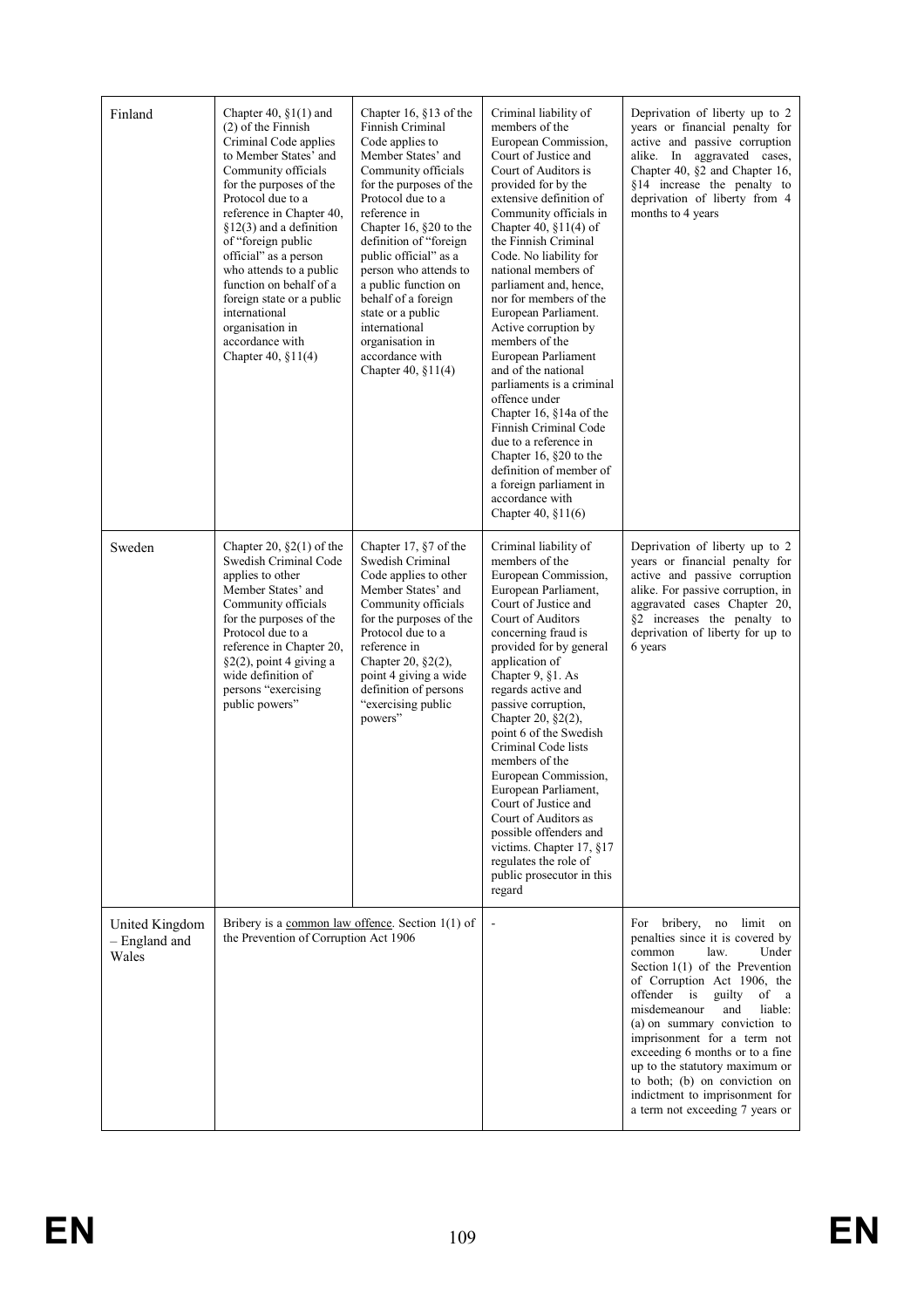| United Kingdom<br>- Scotland              | In Scotland, bribery as a common law offence is<br>limited to judicial officers. Section $1(1)$ of the<br>Prevention of Corruption Act 1906 | to a fine or to both |
|-------------------------------------------|---------------------------------------------------------------------------------------------------------------------------------------------|----------------------|
| United Kingdom<br>$-$ Northern<br>Ireland | Bribery is a common law offence. Section $1(1)$ of<br>the Prevention of Corruption Act 1906                                                 |                      |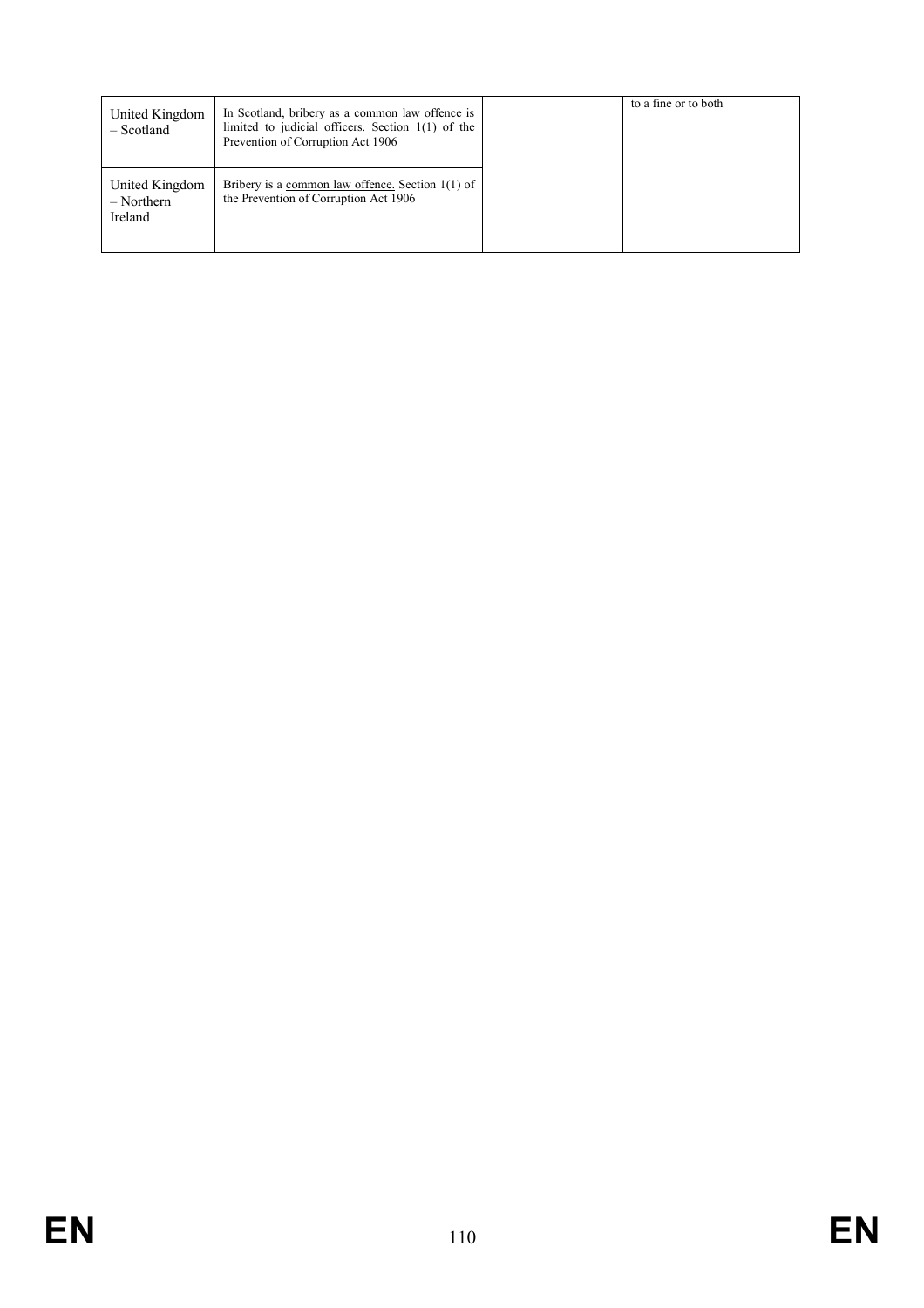| <b>Instrument</b>      | <b>Second Protocol</b><br>(not yet entered into force)                                                                                                                                                                                                                                                                                                                                        | <b>PFI</b> Convention                                                                                                                                                                                                                                                  |
|------------------------|-----------------------------------------------------------------------------------------------------------------------------------------------------------------------------------------------------------------------------------------------------------------------------------------------------------------------------------------------------------------------------------------------|------------------------------------------------------------------------------------------------------------------------------------------------------------------------------------------------------------------------------------------------------------------------|
| Member<br><b>State</b> | Art. $2-$<br>Money laundering related to the proceeds<br>of fraud, at least in serious cases, and of<br>active and passive corruption                                                                                                                                                                                                                                                         | Art. $3-$<br><b>Criminal liability of heads of businesses</b>                                                                                                                                                                                                          |
| Belgium                | Art. 505 of the Belgian Criminal Code covers all<br>proceeds of any crime under Art. 42 of the Belgian<br>Criminal Code                                                                                                                                                                                                                                                                       |                                                                                                                                                                                                                                                                        |
| Bulgaria               | Art. 253(4) of the Bulgarian Criminal Code                                                                                                                                                                                                                                                                                                                                                    | Art. 219(2) of the Bulgarian Criminal Code provides for<br>criminal liability of any person not sufficiently<br>supervising persons who misadminister public funds and<br>thereby cause substantial damage                                                             |
| Czech Republic         | §252a of the Czech Criminal Code                                                                                                                                                                                                                                                                                                                                                              | ÷.                                                                                                                                                                                                                                                                     |
| Denmark                | §290 of the Danish Criminal Code, as amended by Law<br>No 465 of 7 June 2001 (which abolished §284 of the<br>Danish Criminal Code which originally referred<br>explicitly to §289(2) and §289a (fraud) as predicate<br>offences)                                                                                                                                                              |                                                                                                                                                                                                                                                                        |
| Germany                | §261 of the German Criminal Code                                                                                                                                                                                                                                                                                                                                                              |                                                                                                                                                                                                                                                                        |
| Estonia                | §394 of the Estonian Criminal Code                                                                                                                                                                                                                                                                                                                                                            | §290 of the Estonian Criminal Code provides generally<br>for liability of any person neglecting their duties of<br>employment, if major damage is caused to another<br>person's interests protected by law. This implies a<br>certain liability of heads of businesses |
| Greece                 | Law No 2331/1995 on prevention and combating the<br>legalisation of income from criminal activities penalises<br>money laundering. By Law No 3424/2005 Greece<br>amended Law No 2331/1995 and extended its scope<br>explicitly to Articles 2, 3, 4 and 6 of Law No 2803/2000<br>and corruption offences under Law No 2658/1998 and<br>2802/2000 (general corruption offences of EC officials) | Art. 7 of Law No 2803/2000 provides specifically for<br>criminal liability of heads of businesses                                                                                                                                                                      |
| Spain                  | Art. 301 of the Spanish Criminal Code                                                                                                                                                                                                                                                                                                                                                         | Art. 31 of the Spanish Criminal Code                                                                                                                                                                                                                                   |
| France                 | Art. 324-1 of the French Criminal Code. Specific<br>provision on money laundering of the proceeds derived<br>from tax offences (Art. 415 of the Customs Code)                                                                                                                                                                                                                                 |                                                                                                                                                                                                                                                                        |
| Ireland                | Section 31(1) of the Criminal Justice Act, 1994, as<br>amended by Section 21 of the Criminal Justice (Theft<br>and Fraud Offences) Act, 2001                                                                                                                                                                                                                                                  |                                                                                                                                                                                                                                                                        |
| Italy                  | Not yet ratified: Art. 648bis of the Italian Criminal Code                                                                                                                                                                                                                                                                                                                                    | -                                                                                                                                                                                                                                                                      |
| Cyprus                 | Art. 5 of the Prevention and Suppression of Money<br>Laundering Activities Law No 61(I)/96 which includes<br>the offences provided for in Law No 37(III)/2003 as<br>predicate offences under Art. 12 of the same law                                                                                                                                                                          | Art. 8 of Law No 37(III)/2003 because the head of<br>business either knew or should have known and failed to<br>take all the action necessary to forestall the offence                                                                                                 |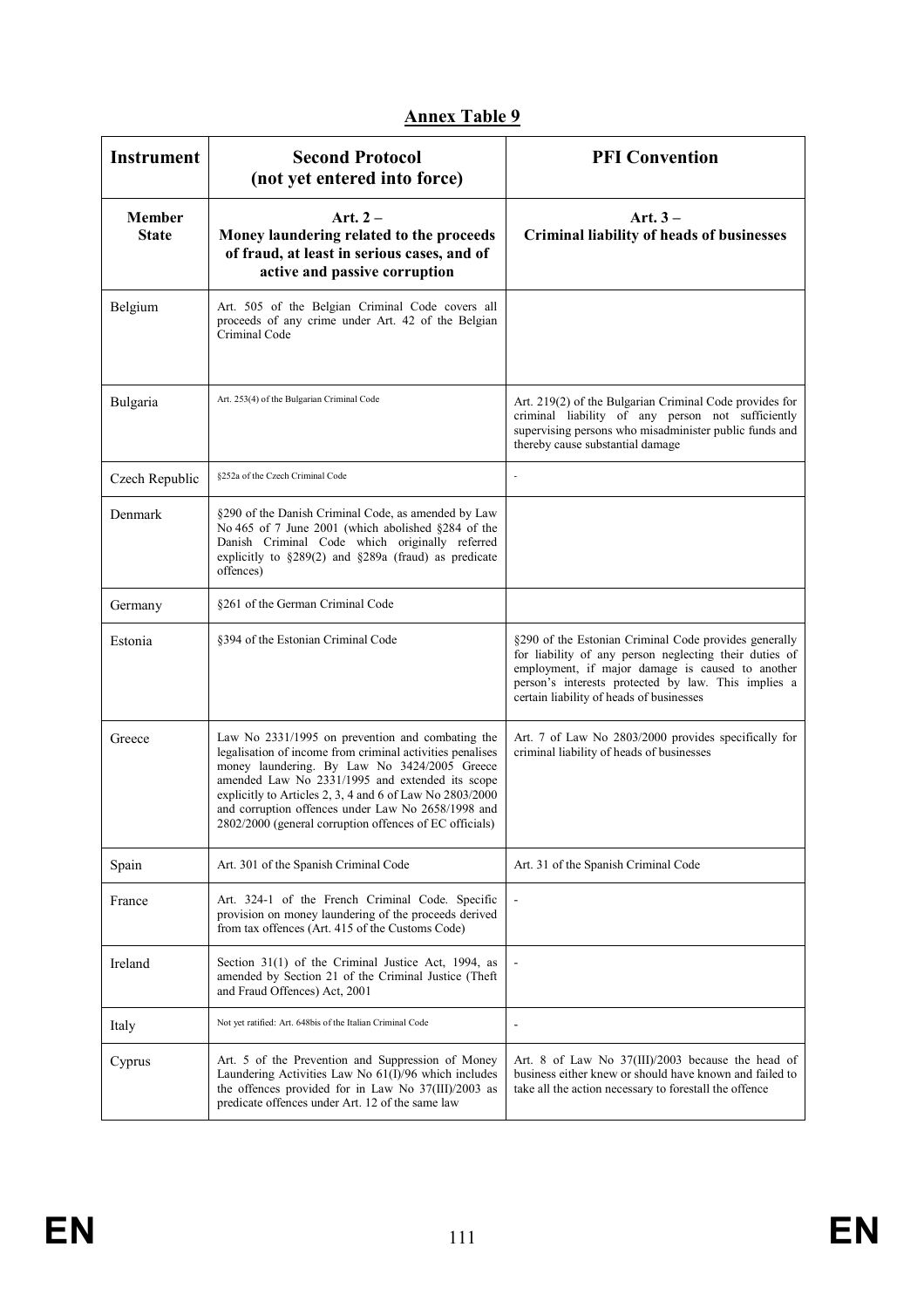| Latvia      | Section 195 of the Latvian Criminal Code                                                                                                                                                                                                                                                                                                                                                                       | Section 197 of the Latvian Criminal Code provides<br>generally for liability of any person neglecting their<br>duties of employment, if substantial harm is caused to<br>another person's interests protected by law. This implies<br>a certain liability of heads of businesses                                                                                                                                                   |
|-------------|----------------------------------------------------------------------------------------------------------------------------------------------------------------------------------------------------------------------------------------------------------------------------------------------------------------------------------------------------------------------------------------------------------------|------------------------------------------------------------------------------------------------------------------------------------------------------------------------------------------------------------------------------------------------------------------------------------------------------------------------------------------------------------------------------------------------------------------------------------|
| Lithuania   | Art. 216 of the Lithuanian Criminal Code and Art. 189<br>of the Lithuanian Criminal Code                                                                                                                                                                                                                                                                                                                       | Art. 229 of the Lithuanian Criminal Code provides for<br>liability of persons working in an enterprise and entitled<br>to act on its behalf or holding administrative powers<br>$(Art. 230(3))$ , if they neglectfully cause major harm.<br>This implies a certain liability of heads of businesses                                                                                                                                |
| Luxembourg  | Article 506-1(1) of the Luxembourg Criminal Code, as<br>amended by Article 10 of the Act of 12 November<br>2004, criminalises money laundering related to fraud<br>detrimental to the Communities' financial interests,<br>prohibited by Articles 496-1 to 496-4 of the<br>Luxembourg Criminal Code. Article 506-1(1) of the<br>Luxembourg Criminal Code also covers money<br>laundering related to corruption |                                                                                                                                                                                                                                                                                                                                                                                                                                    |
| Hungary     | Art. 303(1) of the Hungarian Criminal Code                                                                                                                                                                                                                                                                                                                                                                     | Art. 314(3) of the Hungarian Criminal Code provides specifically for<br>criminal liability of persons in a management or supervisory position who<br>make offences under Art. 314 of the Hungarian Criminal Code possible                                                                                                                                                                                                          |
| Malta       | Art. 3 of the Prevention of Money Laundering Act (Chapter 373 of the<br>Laws of Malta)                                                                                                                                                                                                                                                                                                                         | $\overline{a}$                                                                                                                                                                                                                                                                                                                                                                                                                     |
| Netherlands | Art. 420bis of the Dutch Criminal Code                                                                                                                                                                                                                                                                                                                                                                         | Art. 51(2), point (2) of the Dutch Criminal Code<br>provides for punishment of natural persons "who have<br>ordered the commission of the criminal offence and []<br>those in control of such unlawful behaviour"                                                                                                                                                                                                                  |
| Austria     | §165(1) of the Austrian Criminal Code                                                                                                                                                                                                                                                                                                                                                                          | As regards misapplication of expenditure, due to the<br>structure of the offence, a specific provision on criminal<br>liability of heads of businesses is provided for in<br>§153b(2) of the Austrian Criminal Code                                                                                                                                                                                                                |
| Poland      | Art. 299 of the Polish Criminal Code                                                                                                                                                                                                                                                                                                                                                                           | Art. 18(1) of the Polish Criminal Code and Art. 9 of the Polish Fiscal<br>Criminal Code provide for criminal liability of persons supervising or<br>instructing the perpetration of offences                                                                                                                                                                                                                                       |
| Portugal    | Art. 1 of Decree-Law No 325/95 and Art. 368-A of the<br>Portuguese Criminal Code                                                                                                                                                                                                                                                                                                                               | Art. 2 on liability for action taken on behalf of others in<br>connection with offences punished under Art. 36 and 37<br>of Decree-Law No 28/84 for expenditure and Art. 6 on<br>liability for action taken on behalf of others in<br>connection with Art. 23(2) of the Portuguese Fiscal<br>Offence Code. Art. 12 of the Portuguese Criminal Code<br>provides for such criminal liability in general for all<br>criminal offences |
| Romania     | Art. 34 of Law No 656/2002.                                                                                                                                                                                                                                                                                                                                                                                    | Art. 18.5 of Law No 78/2000 makes heads of businesses<br>criminally liable for breach of duty owing to negligence,<br>when this results in the perpetration by subordinates of<br>any of the criminal offences provided for in Art. 18.1 to<br>18.3 of Law No 78/2000                                                                                                                                                              |
| Slovenia    | Art. 252 of the Slovenian Criminal Code                                                                                                                                                                                                                                                                                                                                                                        |                                                                                                                                                                                                                                                                                                                                                                                                                                    |
| Slovakia    | §233 of the Slovak Criminal Code                                                                                                                                                                                                                                                                                                                                                                               | §262 of the Slovak Criminal Code provides specifically<br>for criminal liability of persons in a management or<br>supervisory position who make possible commission of<br>offences under §261 of the Slovak Criminal Code                                                                                                                                                                                                          |
| Finland     | Chapter 32, §6 of the Finnish Criminal Code                                                                                                                                                                                                                                                                                                                                                                    | Chapter 5, §8 of the Finnish Criminal Code provides<br>specifically for criminal liability of heads of businesses                                                                                                                                                                                                                                                                                                                  |
| Sweden      | Chapter 9, §6a and Chapter 6, §6a of the Swedish<br>Criminal Code                                                                                                                                                                                                                                                                                                                                              |                                                                                                                                                                                                                                                                                                                                                                                                                                    |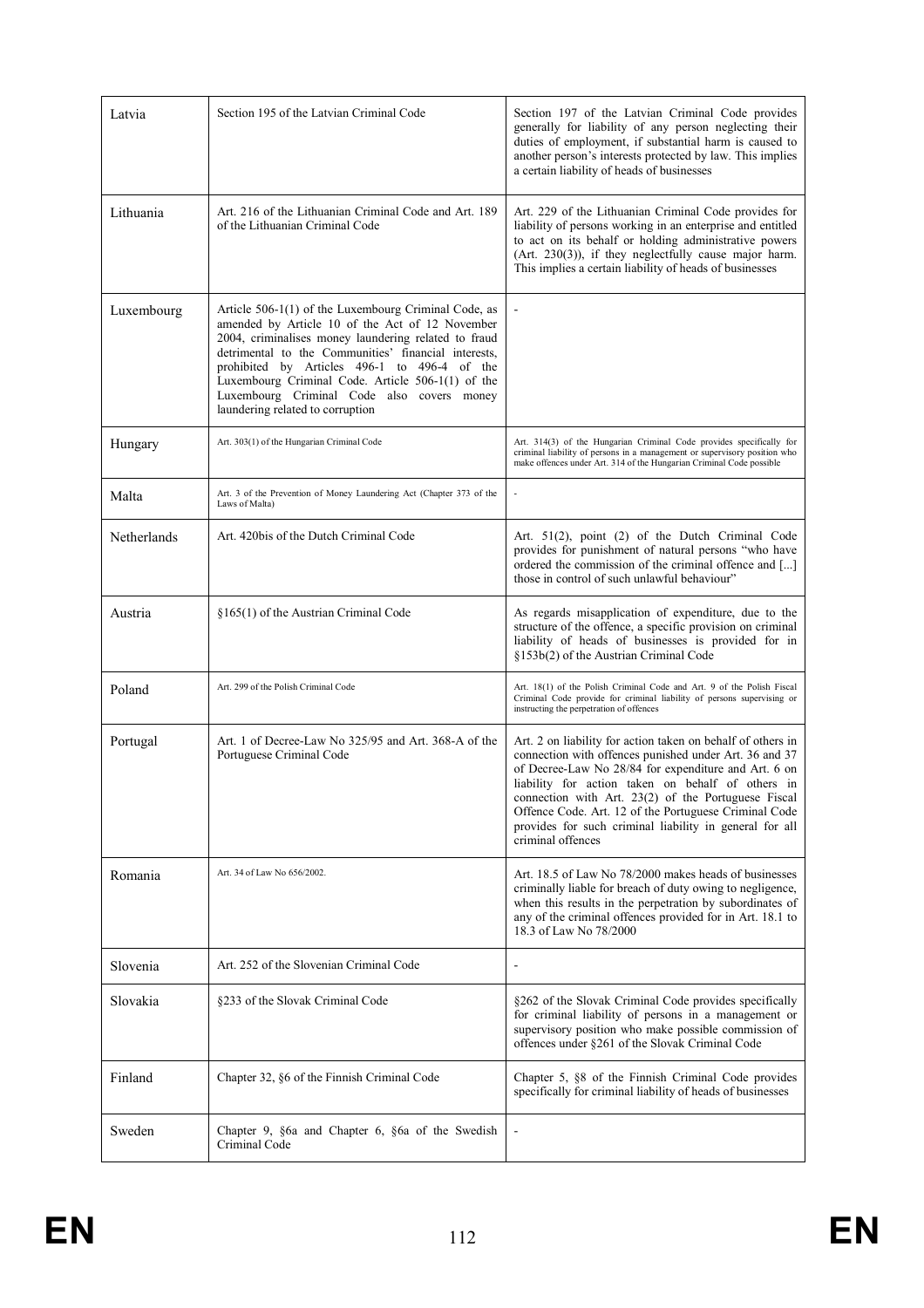| United<br>$Kingdom -$<br>England and<br>Wales | Section 340 of the Proceeds of Crime Act 2002,<br>applicable to all three jurisdictions | Section 12 of the Fraud Act 2006. The United Kingdom<br>indicated that, under Schedule 1 of the Interpretation<br>Act 1978, the principle of criminal liability of heads of<br>businesses is acknowledged in cases where there is the<br>possibility of attributing the offence to the person<br>concerned and also in case of lack of control or<br>supervision                    |
|-----------------------------------------------|-----------------------------------------------------------------------------------------|-------------------------------------------------------------------------------------------------------------------------------------------------------------------------------------------------------------------------------------------------------------------------------------------------------------------------------------------------------------------------------------|
| United<br>$Kingdom -$<br>Scotland             |                                                                                         | The United Kingdom indicated that, under Schedule 1 of<br>the Interpretation Act 1978, applicable also to Scotland,<br>the principle of criminal liability of heads of businesses<br>is acknowledged in cases where there is the possibility<br>of attributing the offence to the person concerned and<br>also in case of lack of control or supervision                            |
| United<br>$Kingdom -$<br>Northern<br>Ireland  |                                                                                         | Section 12 of the Fraud Act 2006. The United Kingdom<br>indicated that, under Section 37 of the Interpretation<br>(Northern Ireland) Act 1954, the principle of criminal<br>liability of heads of businesses is acknowledged in cases<br>where there is the possibility of attributing the offence to<br>the person concerned and also in case of lack of control<br>or supervision |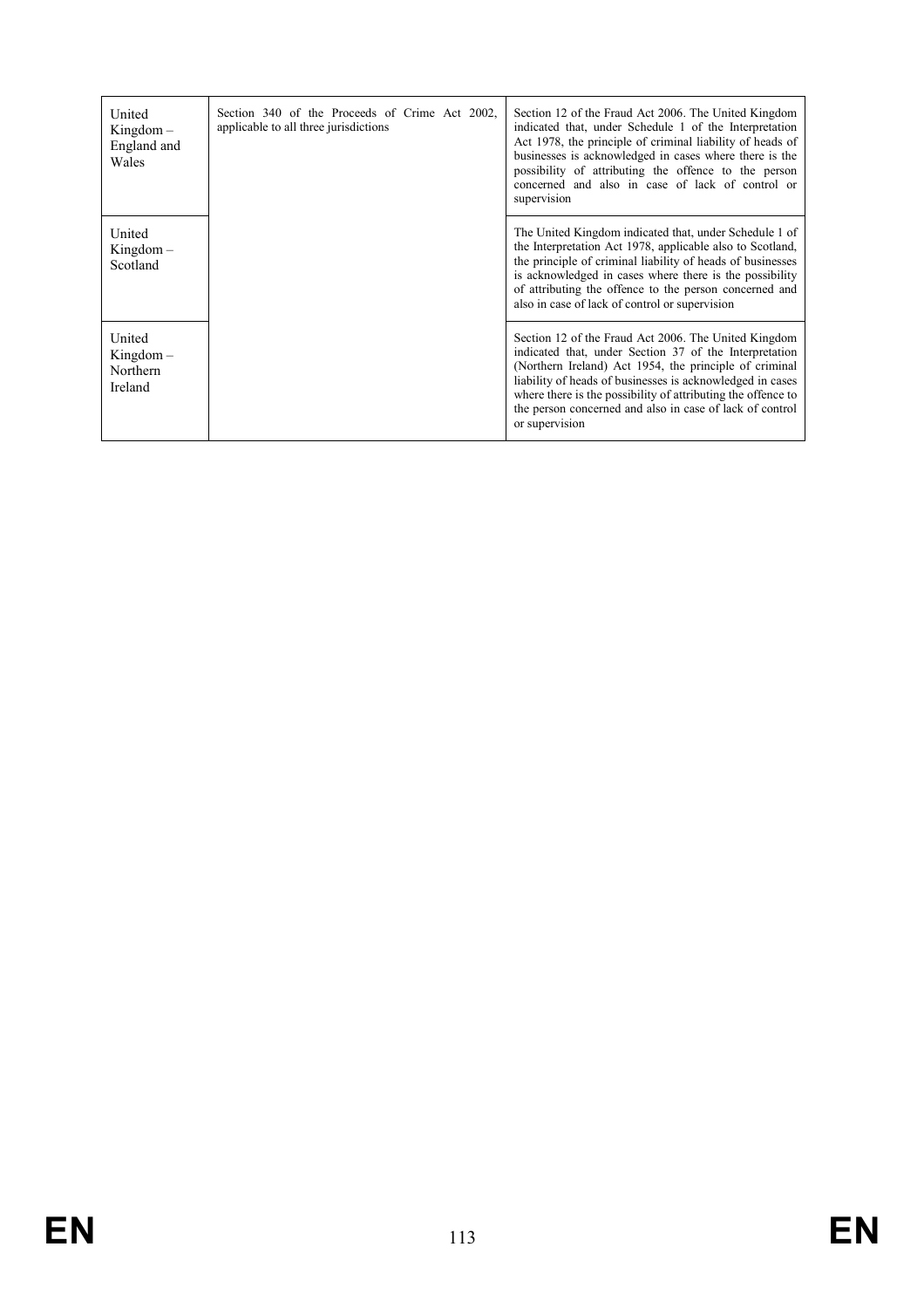| <b>Instrument</b>   | <b>Second Protocol</b><br>(not yet entered into force)                                                                                                                                                                                                                                                                                                                                                                                                        |                                                                                                                                                                                       |                                                                                                                                                                                                                                                                                                 |  |
|---------------------|---------------------------------------------------------------------------------------------------------------------------------------------------------------------------------------------------------------------------------------------------------------------------------------------------------------------------------------------------------------------------------------------------------------------------------------------------------------|---------------------------------------------------------------------------------------------------------------------------------------------------------------------------------------|-------------------------------------------------------------------------------------------------------------------------------------------------------------------------------------------------------------------------------------------------------------------------------------------------|--|
| <b>Member State</b> | Art. $3(1)$ –<br><b>Liability of legal persons</b><br>for fraud, active corruption<br>or money laundering                                                                                                                                                                                                                                                                                                                                                     | Art. $3(2)$ –<br><b>Liability of legal persons</b><br>for lack of supervision and<br>control                                                                                          | Art. $4(1)$ –<br><b>Sanctions for liability</b><br>under Art. 3                                                                                                                                                                                                                                 |  |
| Belgium             | Art. 5 of the Belgian Criminal Code                                                                                                                                                                                                                                                                                                                                                                                                                           |                                                                                                                                                                                       | Art. 7bis of the Belgian Criminal<br>Code provides for a criminal<br>financial penalty and for taking other<br>measures, namely winding up the<br>company, closing the enterprise or<br>establishments.<br>some<br>of<br>its<br>temporarily suspending activities<br>and publishing the verdict |  |
| Bulgaria            | Art. 83a of the Administrative Violations and<br>Sanctions Act provides for administrative<br>liability of legal persons for specifically listed<br>offences, including Art. 212, 253, 254, 254b and<br>301 to 307                                                                                                                                                                                                                                            | Art. 83a of the Administrative Violations and<br>Sanctions Act also covers "persons chosen in a<br>control or supervisory body"                                                       | Administrative/"non criminal" fines                                                                                                                                                                                                                                                             |  |
| Czech Republic      |                                                                                                                                                                                                                                                                                                                                                                                                                                                               |                                                                                                                                                                                       |                                                                                                                                                                                                                                                                                                 |  |
| Denmark             | §25 to §27 of the Danish Criminal<br>Code provide for criminal liability of<br>legal persons, who are<br>held<br>responsible for an act of any of their<br>members (originally §306 provided<br>for legal persons' criminal liability<br>specifically for the offences in §122,<br>§144 and §289a; however, §306 was<br>amended by Law No 378 of<br>6.6.2002 to extend it to all crimes<br>under the Criminal Code, hence also<br>including money laundering) |                                                                                                                                                                                       | Legal persons are sanctioned with<br>fines                                                                                                                                                                                                                                                      |  |
| Germany             | §30 of the Law on administrative<br>sanctions provides for liability of<br>legal persons for all criminal<br>offences                                                                                                                                                                                                                                                                                                                                         | §30 in conjunction with §130 of the<br>Law on administrative sanctions<br>provides for liability of legal persons<br>for lack of supervision and control<br>for all criminal offences | Administrative/"non criminal" fines<br>of up to 1 million euro: §30 of the<br>Law on administrative sanctions in<br>combination with other measures.<br>such as civil law action for damages<br>or commercial law sanctions, such as<br>winding up the company in serious<br>cases              |  |
| Estonia             | $\S209(3)$ (general fraud),<br>§210(3) (subsidy fraud),<br>§280(2) (submission of false<br>information), §386(2) (fraudulent<br>miscalculation of tax),<br>§391(3) (illicit trafficking),<br>§298(4) (active corruption),<br>§294 (accepting a bribe) and<br>§294(3) (money laundering) of the<br>Estonian Criminal Code plus<br>§152(2) of the Taxation Act and<br>§73(2) of the Customs Act all<br>provide for punishment of legal<br>persons               | Lack of supervision seems to be<br>included insofar as acts of the<br>supervisory bodies may trigger<br>liability (by reference in §14 of the<br>Estonian Criminal Code)              | Legal persons are liable to pecuniary<br>punishment for corruption offences<br>$(\S294$ and $\S298)$ and also to<br>compulsory dissolution                                                                                                                                                      |  |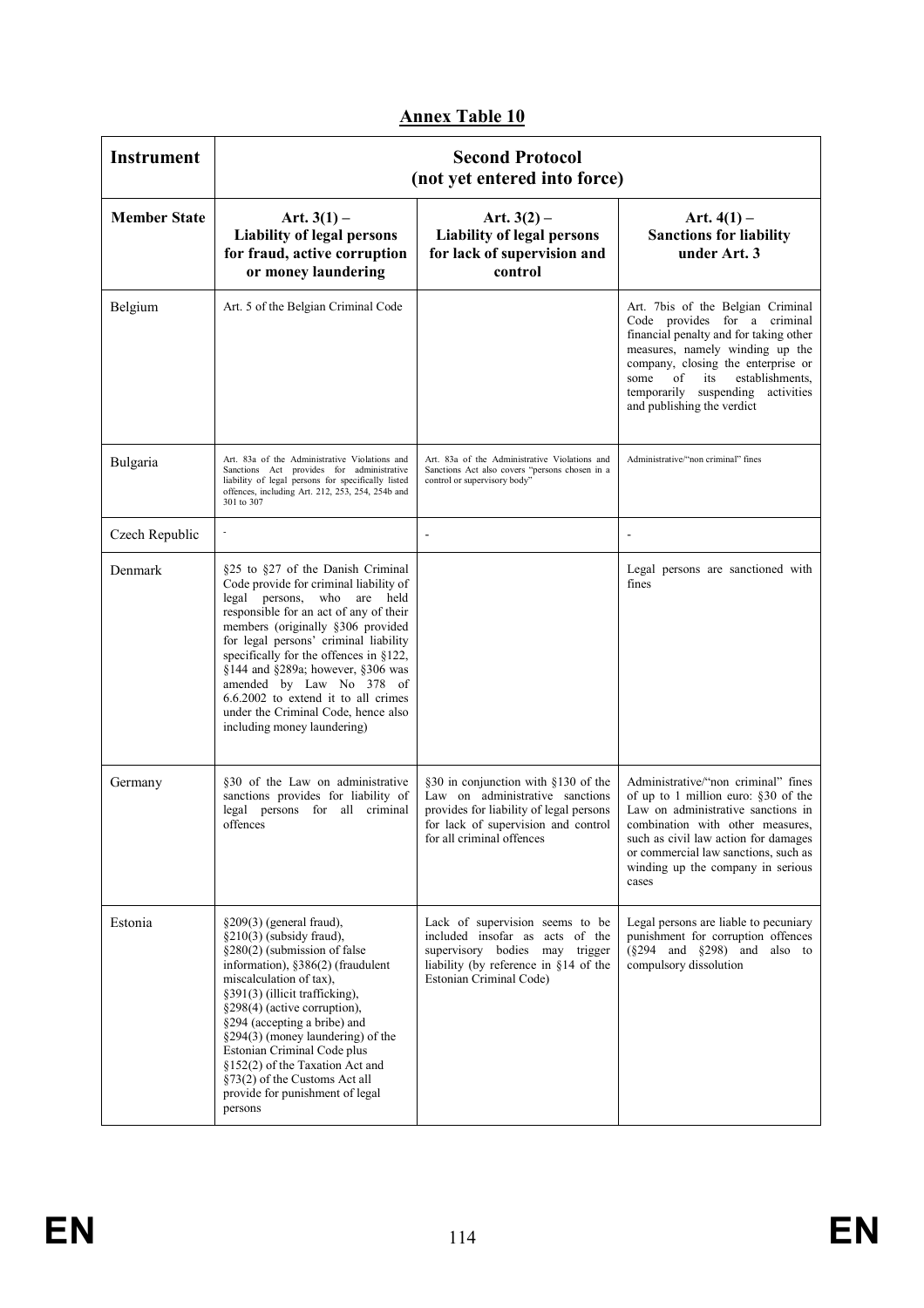| Greece  | Art. 8 of Law No 2803/2000<br>provides for liability of legal persons<br>for all criminal offences                                                                                                                                                                                                                                                                                                                                                           | Art. 8 of Law No 2803/2000<br>provides for liability of legal persons<br>for all criminal offences                                                                                                                                                                                                                                                                                                         | Art. 8 of Law No 2803/2000<br>provides for administrative fines or<br>permanent or temporary exclusion<br>from entitlement to public benefits<br>or aid or for temporary or permanent<br>disqualification from commercial<br>activities. The fines are imposed by<br>an administrative authority and<br>temporary measures may be imposed<br>for from 1 month up to 2 years                                                                                                                                                                                                                                                                                                                                                                                      |
|---------|--------------------------------------------------------------------------------------------------------------------------------------------------------------------------------------------------------------------------------------------------------------------------------------------------------------------------------------------------------------------------------------------------------------------------------------------------------------|------------------------------------------------------------------------------------------------------------------------------------------------------------------------------------------------------------------------------------------------------------------------------------------------------------------------------------------------------------------------------------------------------------|------------------------------------------------------------------------------------------------------------------------------------------------------------------------------------------------------------------------------------------------------------------------------------------------------------------------------------------------------------------------------------------------------------------------------------------------------------------------------------------------------------------------------------------------------------------------------------------------------------------------------------------------------------------------------------------------------------------------------------------------------------------|
| Spain   | Possible<br>civil<br>liability<br>under<br>circumstances set out in Art. 301 of<br>the Spanish Criminal Code allowing<br>application of Art. 129 of the<br>Spanish Criminal Code                                                                                                                                                                                                                                                                             |                                                                                                                                                                                                                                                                                                                                                                                                            | Art. 301 of the Spanish Criminal<br>Code provides for civil liability of<br>legal persons. Art. 129 provides for<br>possible additional measures                                                                                                                                                                                                                                                                                                                                                                                                                                                                                                                                                                                                                 |
| France  | Art. 121-2, first indent of the<br>Criminal Code provides that legal<br>persons, except public entities, are<br>liable to criminal prosecution for<br>offences committed on their behalf<br>by their representatives or organs in<br>the cases specified by law. Art. 121-<br>2, second indent provides for<br>liability of territorial communities<br>limited to activities subject to sub-<br>contracting. Criminal liability for all<br>criminal offences |                                                                                                                                                                                                                                                                                                                                                                                                            | Art. 313-9, 324-9 and 435-15 of the<br>French Criminal Code refer to<br>Art. 121-2 of the French Criminal<br>Code imposing a fine of up to 5<br>times the maximum amount applied<br>to natural persons (Art. 131-38).<br>Penalties are listed in Art. 131-39<br>(winding up; ban on carrying out<br>professional or social activities<br>during which the offence was<br>committed; placing under judicial<br>supervision; definitive or provisional<br>closing of the firm's establishments;<br>exclusion from entitlement to public<br>procurement; ban on applying for<br>public investment; ban on writing<br>cheques or using credit cards;<br>confiscation of the instrument or the<br>proceeds<br>of<br>the<br>offence:<br>dissemination of the judgment) |
| Ireland | The Interpretation Act 1937 reflects<br>the opinion that there is<br>no<br>distinction between natural and legal<br>persons                                                                                                                                                                                                                                                                                                                                  |                                                                                                                                                                                                                                                                                                                                                                                                            |                                                                                                                                                                                                                                                                                                                                                                                                                                                                                                                                                                                                                                                                                                                                                                  |
| Italy   | Not yet ratified: Art. 5 of implementing Decree<br>No $2001/231$ , together with Art. 11(1), point (a)<br>of Law No 2000/300 ratifying and transposing<br>the PFI Convention, etc. provides for liability of<br>legal persons for fraud and active and passive<br>corruption and Art. 10(5) of Law 2006/146 also<br>for money laundering                                                                                                                     | Not yet ratified: Art. 7 of implementing Decree<br>No $2001/231$ , together with Art. $11(1)$ , point (a)<br>of Law No 2000/300 ratifying and transposing<br>the PFI Convention, etc. provides for liability of<br>legal persons for lack of supervision and control<br>regarding fraud and active and passive corruption<br>and, on the basis of Art. 10(5) of Law 2006/146,<br>also for money laundering | Not yet ratified: administrative/"non-criminal"<br>fines in accordance with Art. 10 to 12 of<br>implementing<br>Decree No 2001/231<br>in<br>combination with other measures, such as<br>winding up the company, exclusion from<br>entitlement to public benefits, temporary or<br>permanent disqualification from commercial<br>practice, prohibition to contract with the public<br>authorities and prohibition to advertise its goods<br>or services in serious cases                                                                                                                                                                                                                                                                                          |
| Cyprus  | Art. 10(1) of Law No 37(III)/2003                                                                                                                                                                                                                                                                                                                                                                                                                            | Art. 10(2) of Law No 37(III)/2003                                                                                                                                                                                                                                                                                                                                                                          | Art. 11 of Law No 37(III)/2003<br>provides for a pecuniary penalty and,<br>possibly, in addition exclusion from<br>public<br>benefits,<br>temporary<br>or<br>disqualification from<br>permanent<br>business activities and judicial<br>winding-up                                                                                                                                                                                                                                                                                                                                                                                                                                                                                                                |
| Latvia  | Criminal liability of legal persons is<br>covered by Section 70-1 of the<br>Latvian Criminal Code on coercive<br>measures applied to legal persons for<br>all crimes                                                                                                                                                                                                                                                                                         | Section 70-8 of the Latvian Criminal<br>Code appears to include imposition<br>of measures in case of lack of<br>control                                                                                                                                                                                                                                                                                    | Section 70-2 of the Latvian Criminal<br>Code provides for: liquidation,<br>limitation of rights, confiscation and<br>pecuniary sanctions. The measures<br>are further set out in Sections 70-3 to                                                                                                                                                                                                                                                                                                                                                                                                                                                                                                                                                                |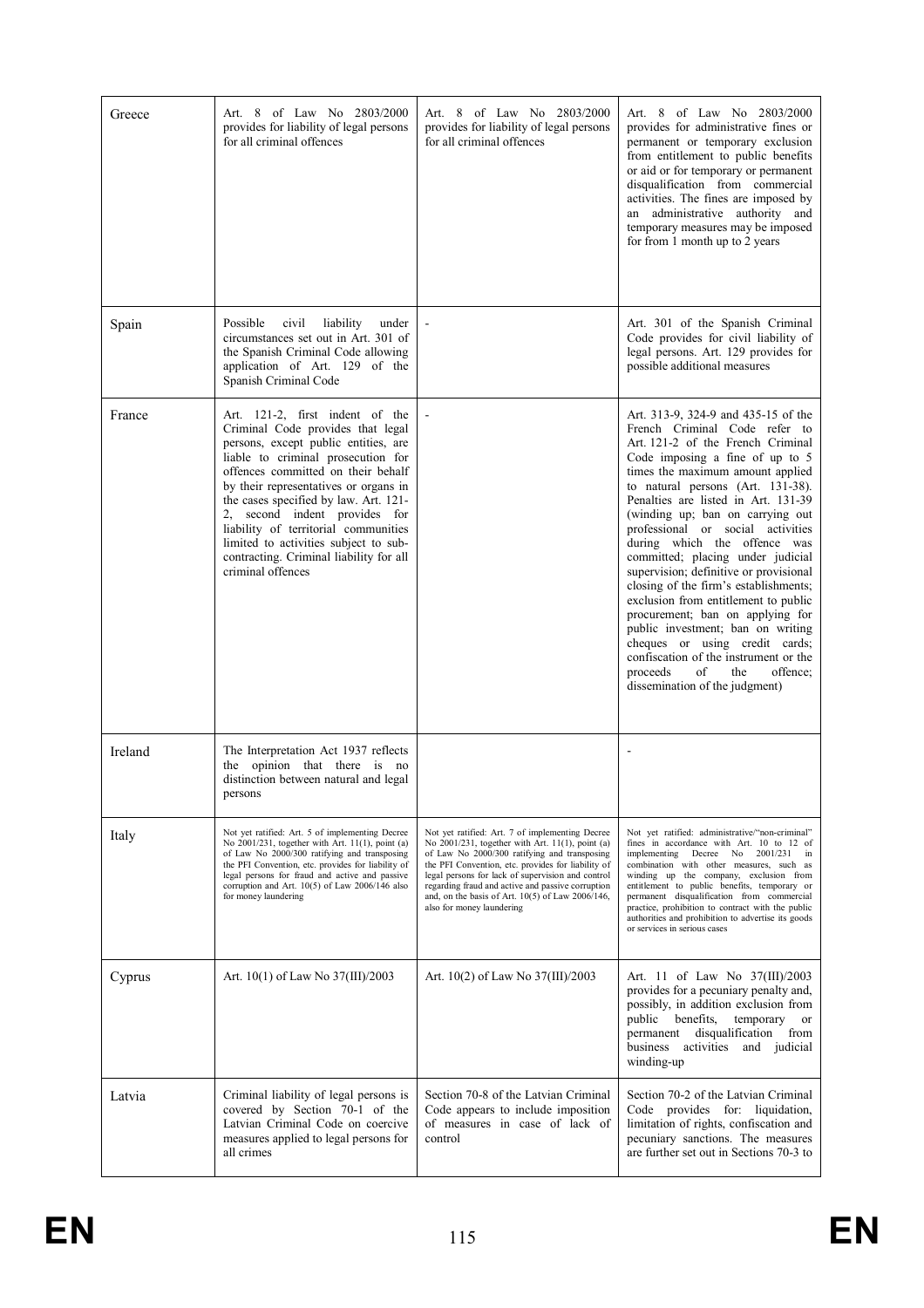|             |                                                                                                                                                                                                                                                                                                                                                                                                                                                                                                                                                       |                                                                                                                                                                                                             | 70-7 of the Latvian Criminal Code                                                                                                                                                                            |
|-------------|-------------------------------------------------------------------------------------------------------------------------------------------------------------------------------------------------------------------------------------------------------------------------------------------------------------------------------------------------------------------------------------------------------------------------------------------------------------------------------------------------------------------------------------------------------|-------------------------------------------------------------------------------------------------------------------------------------------------------------------------------------------------------------|--------------------------------------------------------------------------------------------------------------------------------------------------------------------------------------------------------------|
|             |                                                                                                                                                                                                                                                                                                                                                                                                                                                                                                                                                       |                                                                                                                                                                                                             |                                                                                                                                                                                                              |
| Lithuania   | Art. $182(5)$ (fraud),<br>183(4) (infliction of financial loss),<br>186(3) (infliction of financial loss),<br>189(4) (use of criminal assets),<br>199(3) and 199-1(2) (smuggling and<br>customs fraud), 205(2) (fraudulent<br>statements), 206(3) (misapplication),<br>$207(2)$ (subsidy fraud).<br>216(2) (legalisation of criminal<br>assets), $220(3)$ (tax evasion),<br>$221(3)$ (non-submission of<br>declarations) and 227(5) (bribery),<br>together with Art. 20 of the<br>Lithuanian Criminal Code, provide<br>for liability of legal persons | Art. $20(2)$ , point 3 of the Lithuanian<br>Criminal Code includes liability of<br>legal persons for acts of persons<br>exercising control within the legal<br>person                                       | Art. 43 of the Lithuanian Criminal<br>Code provides for fines, restriction<br>of activities and liquidation                                                                                                  |
| Luxembourg  | Article 203 of the amended Act of<br>10 August 1915                                                                                                                                                                                                                                                                                                                                                                                                                                                                                                   |                                                                                                                                                                                                             | Article 203 of the 1915 Act on<br>business associations provides that<br>the commercial court can wind up<br>any company involved in criminal<br>activity                                                    |
| Hungary     | Criminal liability of legal persons is laid down in<br>Act CIV of 2001, which provides for liability for<br>all crimes under the Criminal Code if the crime<br>was facilitated or resulted in a pecuniary<br>advantage                                                                                                                                                                                                                                                                                                                                | Art. 2 point (a) of Act CIV of 2001 covers<br>facilitation by a member of the supervisory board                                                                                                             | Dissolution, restriction of operation or fine<br>(Art. 3(1) and, in more detail, Art. 4 to 6 of Act<br>CIV of 2001)                                                                                          |
| Malta       | Art. 121D of the Maltese Criminal Code applies<br>to all corruption offences, by reference to the<br>fraud offences via Art. 310A of the Maltese<br>Criminal Code and to money laundering via<br>Art.3(4) of the Prevention of Money Laundering<br>Act (Chapter 373 of the Laws of Malta)                                                                                                                                                                                                                                                             | Art. 121D of the Maltese Criminal Code also<br>covers persons "having the authority to exercise<br>control"                                                                                                 | Fine of between $E1$ 150 and $E1$ 150 000                                                                                                                                                                    |
| Netherlands | Art. $51(2)$ , point (1) of the Dutch<br>Criminal Code provides in general<br>for punishment of legal persons                                                                                                                                                                                                                                                                                                                                                                                                                                         | Art. $51(2)$ , point (2) of the Dutch<br>Criminal Code, which provides in<br>general for punishment of legal<br>persons, also extends to control due<br>to the possibility to punish heads of<br>businesses | Usually the fine applied to legal<br>persons may be increased by the<br>judge (Art. 23(7) of the Dutch<br>Criminal Code)                                                                                     |
| Austria     | Criminal liability of legal persons is<br>provided for in a specific Law<br>(VbVG) and covers all kinds of<br>criminal offences, including fiscal<br>offences $(\S 1 \text{ of the VbVG})$                                                                                                                                                                                                                                                                                                                                                            | §3 of the specific Law on criminal<br>liability of legal persons (VbVG)<br>refers to failures of collaborators and<br>punishes the legal person for any<br>failure in supervision                           | The judge imposes a fine calculated<br>in relation to the punishment for<br>natural persons, based on the legal<br>persons' turnover or economic<br>capacity (§4 of the VbVG)                                |
| Poland      | Criminal liability of legal persons is provided for<br>in a specific Law of 2002 (Dz.U. 02.197.1661),<br>which establishes a list for legal persons'<br>criminal liability specifically including, amongst<br>others, the fraud, corruption and money<br>laundering offences in the Criminal Code and<br>Fiscal Criminal Code of interest (Art. 16(1),<br>points $(1)(a)$ , $(3)$ and $(6)$ for the Criminal Code<br>and (2) points (1) and (2) for the Fiscal Criminal<br>Code).                                                                     | Art. 3 of the Law of 2002 covers the acts of<br>individuals with the knowledge or consent of<br>persons asked to supervise the legal entity                                                                 | The judge imposes a fine limited to 10% of the<br>legal person's revenue (Art. 6 of the Law of<br>2002). In addition, the legal person may be<br>excluded from grants and procurement<br>procedures (Art. 9) |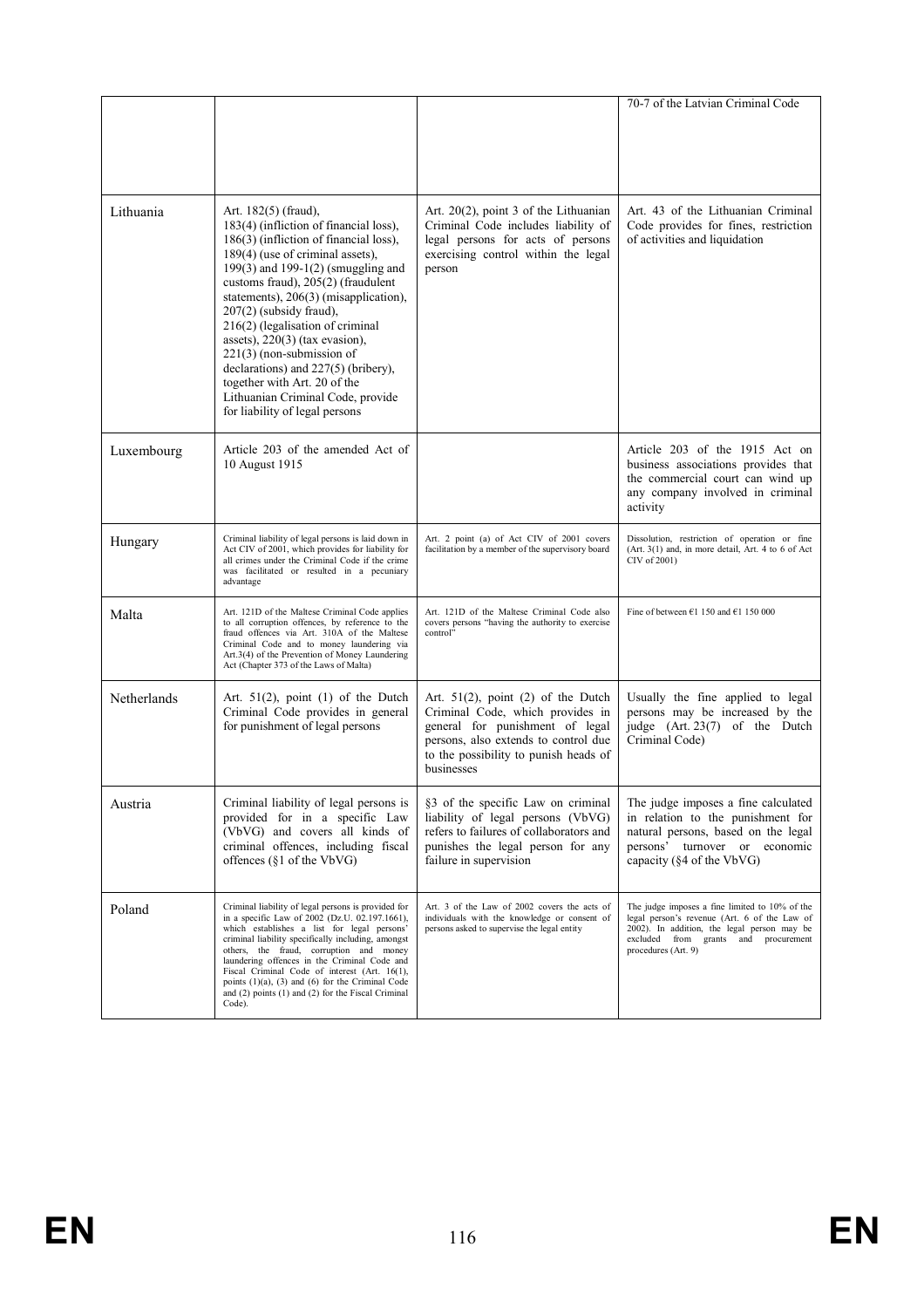| Criminal liability of legal persons is<br>provided for in Art. 3 of Decree-Law<br>No 28/84 (therefore covering the<br>offences of subsidy fraud under<br>Art. 36 and 37 of Decree-Law<br>No $28/84$ ) and in Art. 7 of the<br>Portuguese Fiscal Offence Code<br>(therefore covering the fiscal fraud<br>under Art. 23 of the Portuguese<br>Fiscal Offence Code). Law No<br>59/2007 introduced criminal liability<br>of legal persons, amongst others for<br>corruption offences (Art. 372 to 374)<br>and money laundering (Art. 368-A)<br>in the Portuguese Criminal Code<br>(Art. 11) | Criminal liability of legal persons<br>for lack of supervision also now<br>exists under Art. 11                                                                                                                                                                                                                                                                                                 | For offences of subsidy fraud under<br>Art. 36 and 37 of Decree-Law<br>No 28/84, legal persons may be<br>sentenced to a fine and the judge<br>may order dissolution of the<br>36(3)<br>enterprise<br>(Art.<br>and<br>Art. 37(4)). For fiscal fraud, the<br>same is provided for under Art. 12 of<br>the Portuguese Fiscal Offence Code.<br>The same is provided for in Art. 11<br>of the Criminal Code                                                        |
|----------------------------------------------------------------------------------------------------------------------------------------------------------------------------------------------------------------------------------------------------------------------------------------------------------------------------------------------------------------------------------------------------------------------------------------------------------------------------------------------------------------------------------------------------------------------------------------|-------------------------------------------------------------------------------------------------------------------------------------------------------------------------------------------------------------------------------------------------------------------------------------------------------------------------------------------------------------------------------------------------|---------------------------------------------------------------------------------------------------------------------------------------------------------------------------------------------------------------------------------------------------------------------------------------------------------------------------------------------------------------------------------------------------------------------------------------------------------------|
| Art. 19.1 of the Romanian Criminal Code                                                                                                                                                                                                                                                                                                                                                                                                                                                                                                                                                | Art. 21 of the Romanian Criminal Code                                                                                                                                                                                                                                                                                                                                                           | Art. 53 and Art. 71.1, 71.2, 71.3, 71.5 and 71.6<br>of the Romanian Criminal Code provide that the<br>principal punishment applicable to legal persons<br>is a fine (up to a maximum of RON 900 000),<br>with the complementary punishments of<br>dissolution, suspension of the activity or one of<br>the activities of the liable legal person, closure of<br>some of its establishments and prohibition to<br>participate in public procurement procedures |
| Criminal liability of legal persons is<br>provided for in a specific law - Law<br>No 2791 of 16.7.1999 "ZOPOKD"<br>(Uradni list RS/Official Gazette RS<br>59/1999), as amended by Law No<br>2294 of 30.4.2004. Art. 25, points 5,<br>7 and 8 thereof provide a list of legal<br>criminal<br>liability<br>persons'<br>specifically including,<br>amongst<br>others, the fraud, active corruption<br>and money-laundering offences in<br>the Criminal Code                                                                                                                               | Art. 4, point 4 of the Law on<br>criminal liability of legal persons<br>(ZOPOKD)<br>includes<br>offences<br>committed under the obligatory<br>supervision of the management or<br>supervisory bodies                                                                                                                                                                                            | Art. 12 of the Law on criminal<br>liability of legal persons (ZOPOKD)<br>for<br>provides<br>fines<br>$(Art. 13)$ ,<br>expropriation of property (Art. 14)<br>and liquidation (Art. 15)                                                                                                                                                                                                                                                                        |
| $\overline{a}$                                                                                                                                                                                                                                                                                                                                                                                                                                                                                                                                                                         |                                                                                                                                                                                                                                                                                                                                                                                                 |                                                                                                                                                                                                                                                                                                                                                                                                                                                               |
| Chapter $9, \S 2$ of the Finnish<br>Criminal<br>Code<br>provides<br>for<br>corporate criminal liability<br>for<br>"persons belonging to a statutory"<br>organ or other management body or<br>exercising actual power of decision"<br>and provides for corporate fines.<br>Reference is made thereto for fraud<br>(Chapter 29, $\S10$ ), active corruption<br>(Chapter 16, §18) and money<br>laundering (Chapter 32, §14)                                                                                                                                                               | Chapter 9, $\S$ 2 of the Finnish<br>Criminal Code<br>provides<br>for<br>corporate criminal liability "if the<br>care and diligence necessary for the<br>prevention of the offence has not<br>been observed" and provides for<br>corporate fines. Reference is made<br>thereto for fraud (Chapter 29, §10),<br>active corruption (Chapter 16, §18)<br>and money laundering (Chapter 32,<br>\$14) | Chapter 9, $\S5$ of the Finnish<br>Code<br>Criminal<br>provides<br>for<br>compulsory corporate fines ranging<br>from €850 to €850 000                                                                                                                                                                                                                                                                                                                         |
| Criminal liability of legal persons is<br>covered by Chapter 36, §7 of the<br>Swedish Criminal Code on corporate<br>fines                                                                                                                                                                                                                                                                                                                                                                                                                                                              | Sweden considers that criminal<br>liability of legal persons is covered<br>by Chapter 36, §7 of the Swedish<br>Criminal Code on corporate fines,<br>which also provides for punishment<br>for action which has not been taken<br>but could reasonably have been<br>expected                                                                                                                     | At the request of the public<br>prosecutor only, fines of between<br>SKr 10 000 and SKr 3 000 000 may<br>be imposed on legal persons under<br>Chapter 36, §8 of the Swedish<br>Criminal Code                                                                                                                                                                                                                                                                  |
| Criminal liability of corporations is<br>recognised by case law in all three<br>jurisdictions of the United Kingdom<br>in application of the principle of<br>identification                                                                                                                                                                                                                                                                                                                                                                                                            | Liability for insufficient supervision<br>or control is addressed, in all three<br>jurisdictions, under civil law of<br>negligence with a view to repairing<br>damages. The United Kingdom<br>considers this sufficient to fulfil the<br>requirements of the 2nd Protocol                                                                                                                       | Legal persons are liable to the same<br>penalties as natural persons by virtue<br>of the Interpretation Act 1978, also<br>applicable to Scotland and to<br>Northern Ireland, under Section 37<br>of the Interpretation (Northern<br>Ireland) Act 1954: in practice, courts                                                                                                                                                                                    |
|                                                                                                                                                                                                                                                                                                                                                                                                                                                                                                                                                                                        |                                                                                                                                                                                                                                                                                                                                                                                                 |                                                                                                                                                                                                                                                                                                                                                                                                                                                               |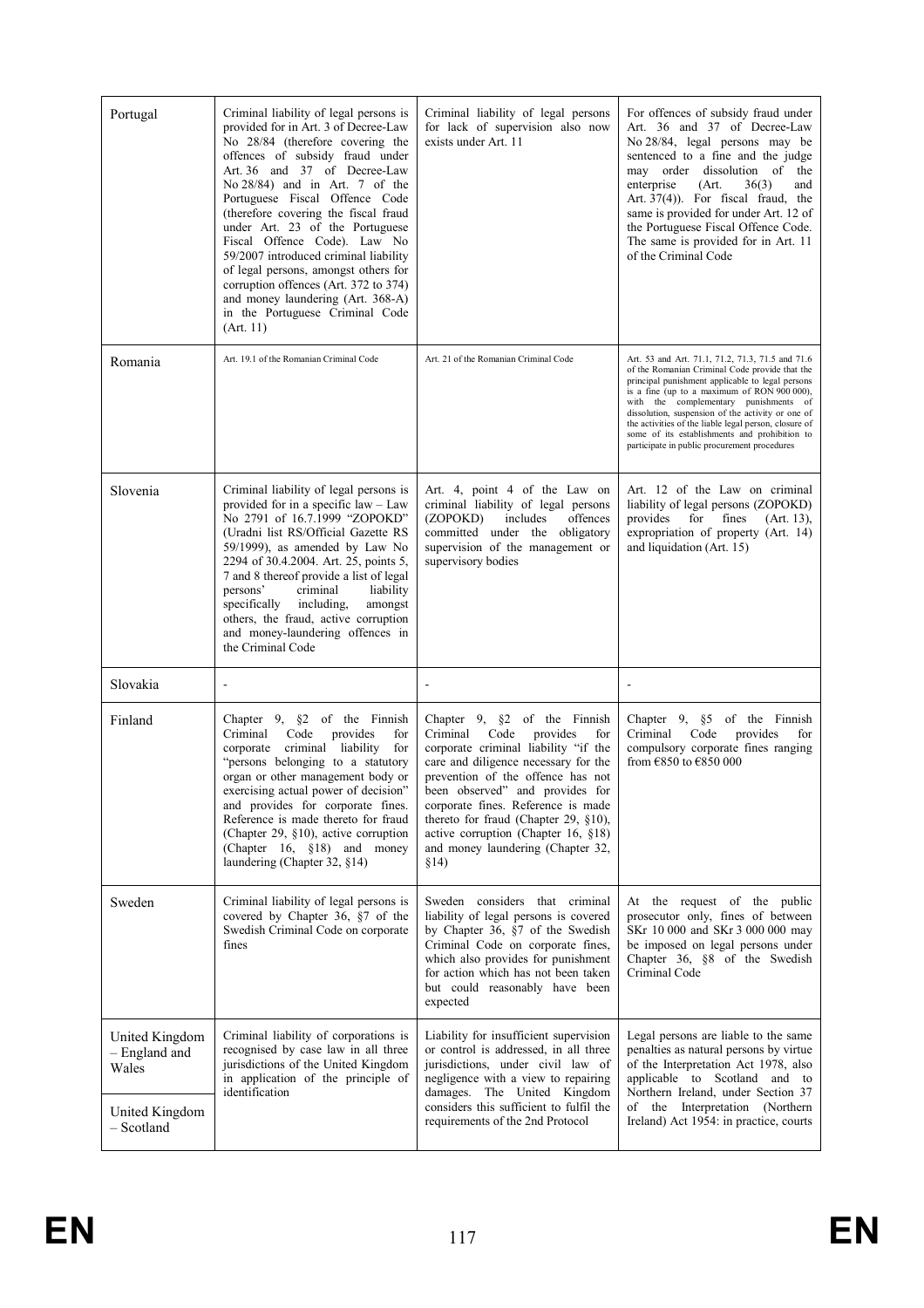| United Kingdom<br>$-$ Northern<br>Ireland |  | impose penalties on organisations |
|-------------------------------------------|--|-----------------------------------|
|                                           |  |                                   |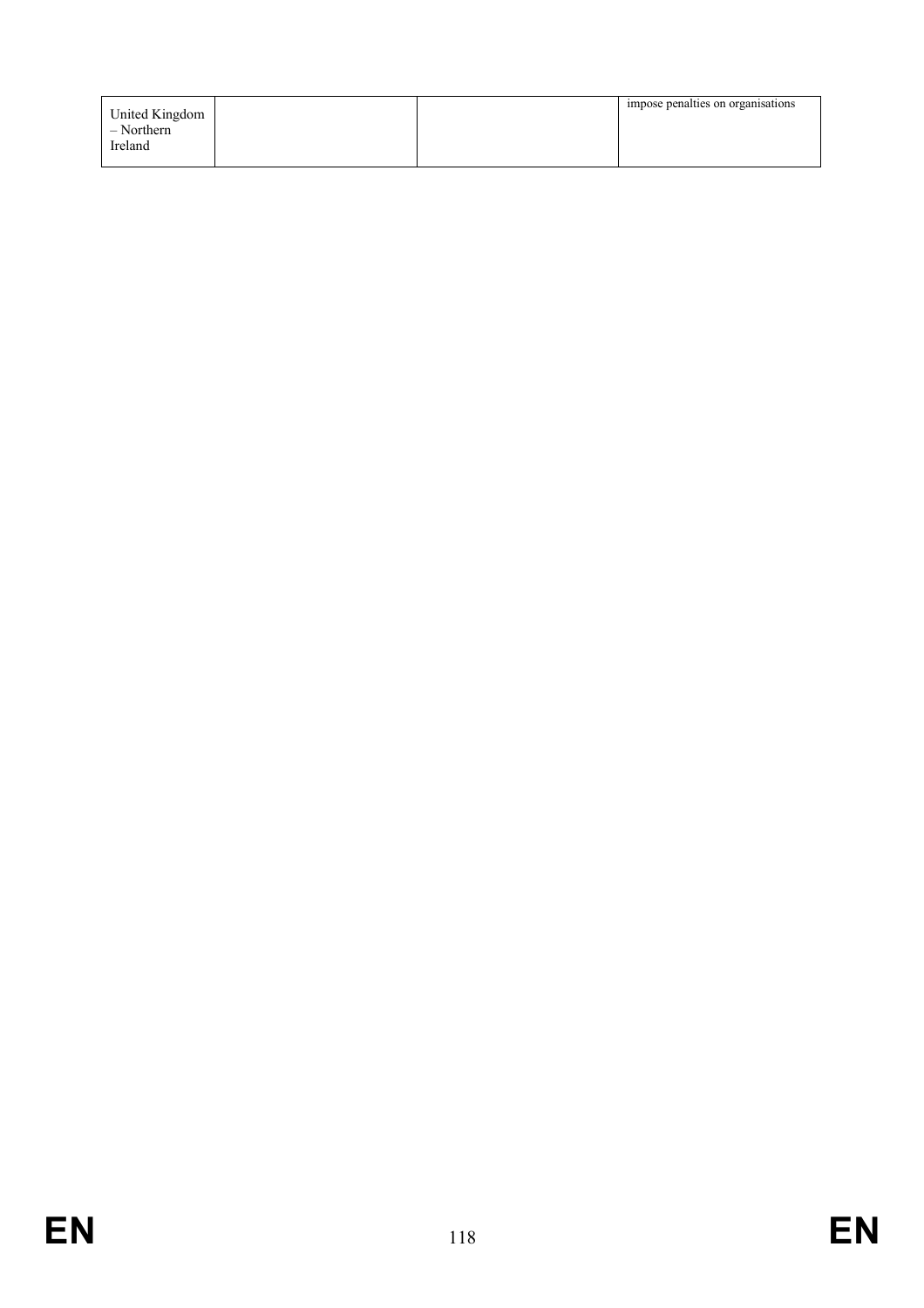| <b>Instrument</b>      | <b>Second Protocol</b><br>(not yet entered into<br>force)                                                                                                                                                                                                                                 | <b>PFI Convention</b>                                                                                                                               |                                                                                                                                                                                                                                                                                                            |                                                                                                                                                                         |
|------------------------|-------------------------------------------------------------------------------------------------------------------------------------------------------------------------------------------------------------------------------------------------------------------------------------------|-----------------------------------------------------------------------------------------------------------------------------------------------------|------------------------------------------------------------------------------------------------------------------------------------------------------------------------------------------------------------------------------------------------------------------------------------------------------------|-------------------------------------------------------------------------------------------------------------------------------------------------------------------------|
| Member<br><b>State</b> | Art. $5-$<br>Confiscation                                                                                                                                                                                                                                                                 | Art. $4(1)$ , first<br>indent of the PFI<br>Convention-<br><b>Jurisdiction</b> over<br>fraud committed<br>on the Member<br><b>State's territory</b> | Art. $4(1)$ , second<br>indent of the PFI<br>Convention-<br><b>Jurisdiction over</b><br>persons<br>committing fraud<br>on the Member<br><b>State's territory</b>                                                                                                                                           | Art. $4(1)$ , third<br>indent of the PFI<br>Convention-<br><b>Jurisdiction</b> over<br>nationals of a<br>Member State -<br>possible<br>declaration under<br>Art. $4(2)$ |
| Belgium                | Art. 42 of the Belgian Criminal<br>Code and, for the value of proceeds,<br>Art 43bis of the Belgian Criminal<br>Code                                                                                                                                                                      | Art. 3 of the Belgian<br>Criminal Code                                                                                                              | Art. 3 of the Belgian<br>Criminal Code insofar<br>as assisting and<br>inducing fall under<br>"committing" an<br>offence as defined in<br>Art. 66 of the Belgian<br>Criminal Code, but not<br>insofar as only<br>"participation", as<br>defined in Art. 67 of<br>the Belgian Criminal<br>Code, is concerned | Art. 7,<br>$§1$ of the<br>Code<br>Belgian<br>of<br>Criminal Procedure on<br>condition of "double<br>criminality"                                                        |
| Bulgaria               | Art. 53 of the Bulgarian Criminal Code for<br>"forfeiture"                                                                                                                                                                                                                                | of<br>3(1)<br>the<br>Art.<br>Bulgarian<br>Criminal<br>Code                                                                                          | of<br>Art.<br>3(1)<br>the<br>Bulgarian<br>Criminal<br>Code                                                                                                                                                                                                                                                 | of<br>Art.<br>4(1)<br>the<br>Bulgarian<br>Criminal<br>Code                                                                                                              |
| Czech Republic         | §51, §56 and §56a of the Czech Criminal Code,<br>which allow forfeiture only for fraud under §250<br>of the Czech Criminal Code                                                                                                                                                           | §17(1) of the Czech Criminal<br>Code                                                                                                                | $§17(1)$ and (2) of the Czech<br>Criminal Code                                                                                                                                                                                                                                                             | §18 of the Czech Criminal<br>Code                                                                                                                                       |
| Denmark                | §75 of the Danish Criminal Code<br>and, for the value of proceeds, §77<br>of the Danish Criminal Code                                                                                                                                                                                     | $§6$ , point (1) of the<br>Danish Criminal Code                                                                                                     | §6, point (1) and §9 of<br>the Danish Criminal<br>Code                                                                                                                                                                                                                                                     | Generally provided for<br>in $\S7(1)$ of the Danish<br>Criminal<br>Code<br>on<br>condition of "double<br>criminality"                                                   |
| Germany                | §73 of the German Criminal Code                                                                                                                                                                                                                                                           | §3 of the German<br>Criminal Code                                                                                                                   | §3 and §9 $(2)$ of the<br>German Criminal Code                                                                                                                                                                                                                                                             | For money laundering<br>on condition of "double<br>criminality" (§7 of the<br>German Criminal<br>Code)                                                                  |
| Estonia                | §83(1) of the Estonian Criminal<br>Code<br>allows<br>seizure<br>and<br>confiscation or removal of the<br>instruments and proceeds and §84<br>confiscation of their value. For<br>money laundering (§394)<br>the<br>objects used for preparation of the<br>offence may also be confiscated | §6 of the Estonian<br>Criminal Code                                                                                                                 | $§6$ and $§11(2)$ of the<br>Estonian Criminal<br>Code                                                                                                                                                                                                                                                      | $\S7(1)$ , point 3 of the<br>Estonian<br>Criminal<br>Code on condition of<br>"double criminality"                                                                       |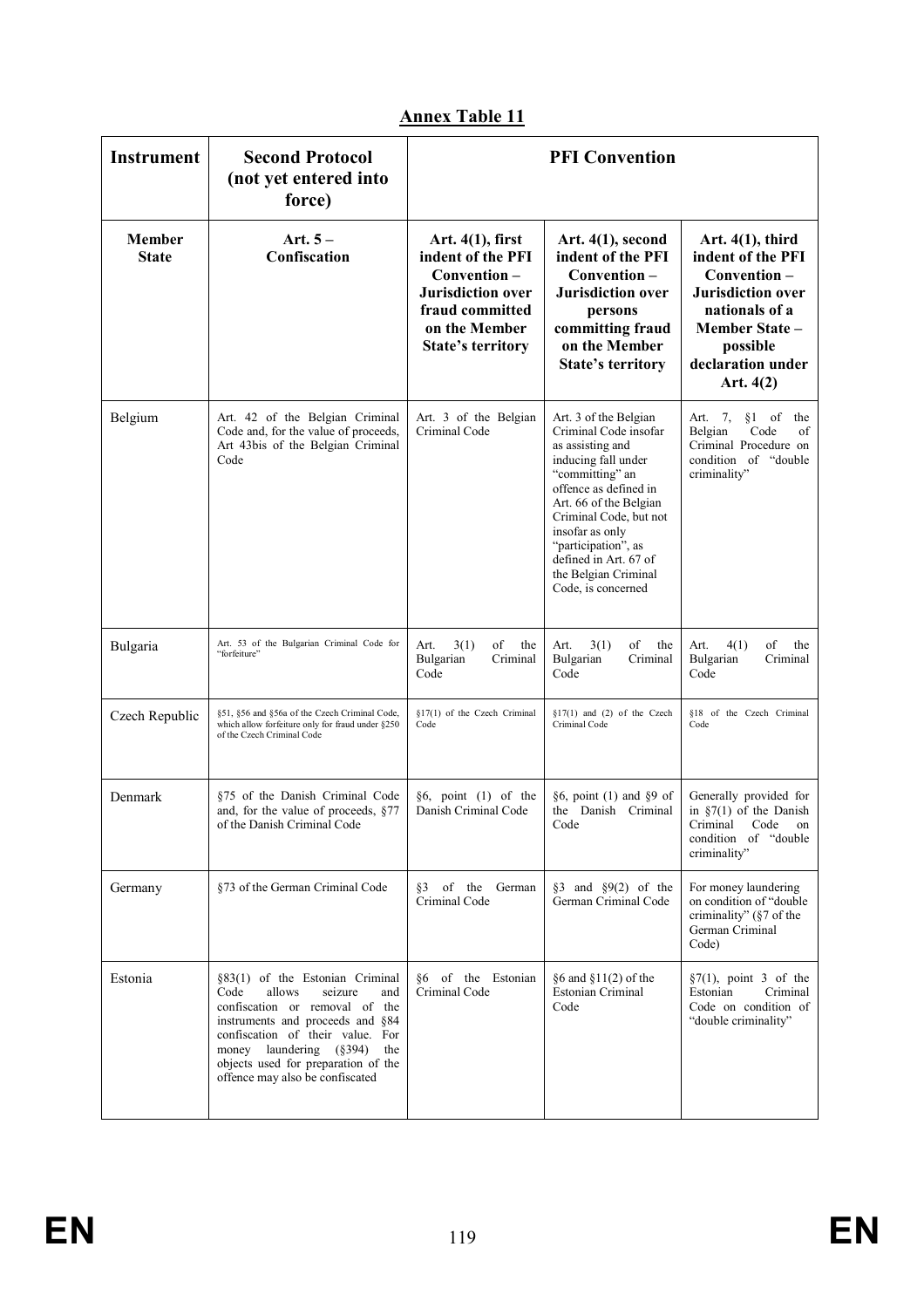| Greece  | Art. 76(1) of the Greek Criminal<br>Code. Art. 2 of Law 2331/95 allows<br>confiscation for money laundering                                                                                                                                                                                                                                                                                                                                                                                                                                                                                                                                                                                                                                                | Art. 11 of Law No<br>2803/2000<br>referring<br>directly to jurisdiction<br>as set out in Art. 4 of<br>the PFI Convention | Art. 11 of Law No<br>2803/2000<br>referring<br>directly to jurisdiction<br>as set out in Art. 4 of<br>the PFI Convention | Art. 11 of Law No<br>2803/2000                                                                                                                                                                                                |
|---------|------------------------------------------------------------------------------------------------------------------------------------------------------------------------------------------------------------------------------------------------------------------------------------------------------------------------------------------------------------------------------------------------------------------------------------------------------------------------------------------------------------------------------------------------------------------------------------------------------------------------------------------------------------------------------------------------------------------------------------------------------------|--------------------------------------------------------------------------------------------------------------------------|--------------------------------------------------------------------------------------------------------------------------|-------------------------------------------------------------------------------------------------------------------------------------------------------------------------------------------------------------------------------|
| Spain   | Article 302 and Art. 127 of the<br>Spanish Criminal Code. Article 589<br>of the Spanish Code of Criminal<br>Procedure                                                                                                                                                                                                                                                                                                                                                                                                                                                                                                                                                                                                                                      | Art. $23(1)$ and $23(4)$ ,<br>point (g) of the Spanish<br>Law<br>on<br>Judiciary<br>(Law 6/1985)                         | Art. $23(1)$ and $23(4)$ ,<br>point (g) of the Spanish<br>Law<br>on<br>Judiciary<br>(Law 6/1985)                         | $23(2)$ of<br>the<br>Art.<br>Spanish<br>Law<br>on<br>Judiciary (Law 6/1985)<br>only on specific request<br>by the damaged party<br>or by the Ministry of<br>Financial Affairs and<br>on condition of "double"<br>criminality" |
| France  | Art. 414 of the Customs Code<br>provides for confiscation of the<br>object of fraud and means of<br>transport and concealment; Art. 412<br>of the Customs Code: confiscation<br>of the defrauded goods only.<br>Art. 131-21, second indent of the<br>French Criminal Code applies to<br>fraud (Art. 313-7 of the French<br>Criminal Code), active and passive<br>corruption (Art. 435-5 of the French<br>Criminal<br>Code)<br>and<br>money<br>laundering (Art. 324-7 of the French<br>Criminal Code) and provides for<br>confiscation of the instrument and<br>the proceeds. For money laundering<br>Art. 324-7 of the French Criminal<br>Code provides for confiscation of<br>possessions (of whatever nature)<br>belonging to the convicted person       | of<br>$113 - 2$<br>the<br>Art.<br>French Criminal Code                                                                   | Art.113-5 of the French<br>Criminal Code                                                                                 | of<br>Art. 113-6<br>the<br>French Criminal Code                                                                                                                                                                               |
| Ireland | Section 9 (1) of the Criminal Justice<br>Act, 1994: confiscation order by a<br>court is possible against the person<br>sentenced for an indictable offence,<br>but aims at recovering a sum of<br>money equal to the value of the<br>pecuniary advantage derived from<br>the offence                                                                                                                                                                                                                                                                                                                                                                                                                                                                       | Common law                                                                                                               | Section $45(1)$ of the<br>Criminal Justice (Theft<br>and Fraud Offences)<br>Act, 2001                                    | Section $45(1)$ of the<br>Criminal Justice (Theft<br>and Fraud Offences)<br>Act, 2001                                                                                                                                         |
| Italy   | Not yet ratified: for crimes under Art. 316bis,<br>Art. 316ter, Art. 319, Art. 321 (applicable also<br>under the conditions of Art. 322bis) and<br>Art. 640bis of the Italian Criminal Code<br>(i.e. fraud for expenditure and corruption),<br>Art. 322ter and the reference in Art. 640 quarter<br>provide for obligatory confiscation, also of the<br>value. As regards crimes under Art. 648bis of<br>the Italian Criminal Code (i.e. fraud for revenue<br>and money laundering) or fraud by presenting<br>false data related to revenue of the EAGGF<br>under Art. 2(1) of Law No 1986/898 and<br>customs crimes punishable under Art. 282 to<br>292 of the amalgamated Law in respect of<br>customs matters, Art. 240 of the Italian Criminal<br>Code | Art. 6 of the Italian<br>Criminal Code                                                                                   | Art. 6 of the Italian<br>Criminal Code                                                                                   | Art. 9 of the Italian<br>Criminal<br>Code<br>on<br>specific request by the<br>Ministry<br>Italian<br>of<br>Justice                                                                                                            |
| Cyprus  | Art. 6 to 13 of the Prevention and<br>Suppression of Money Laundering<br>Activities Law No 61(I)/96 which<br>includes confiscation for all the<br>offences under Law No 37(III)/2003<br>predicate<br>offences<br>under<br>as<br>Article 12 of the same Law                                                                                                                                                                                                                                                                                                                                                                                                                                                                                                 | Art. 4, points (a) and<br>$(b)$ of Law<br>No 37(III)/2003                                                                | Art. 4, point (d) of Law<br>No 37(III)/2003                                                                              | Art. 4, point (c) of Law<br>No 37(III)/2003                                                                                                                                                                                   |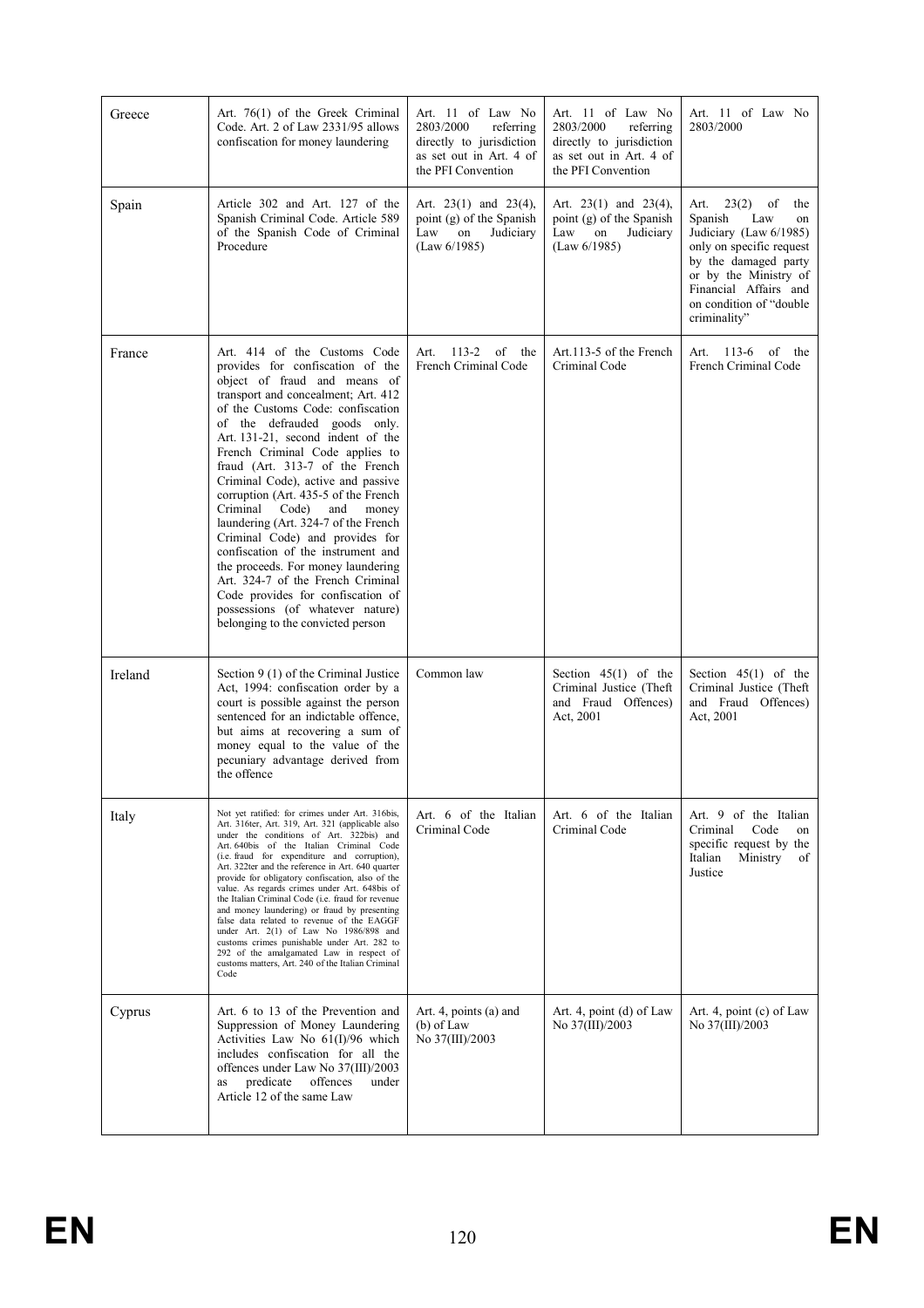| Latvia      | Section 358 of the Latvian Criminal<br>Procedural Code for confiscation of<br>criminally acquired property and<br>also of the value                                                                                                      | Section 2 of the Latvian<br>Criminal Code                                                                                                                                                                                                                                                   | Section 2 of the Latvian<br>Criminal Code                                                                                                                                                                                                                                         | Section $4(1)$ of the<br>Latvian Criminal Code                                                                                                                                                                                                                                                                                    |
|-------------|------------------------------------------------------------------------------------------------------------------------------------------------------------------------------------------------------------------------------------------|---------------------------------------------------------------------------------------------------------------------------------------------------------------------------------------------------------------------------------------------------------------------------------------------|-----------------------------------------------------------------------------------------------------------------------------------------------------------------------------------------------------------------------------------------------------------------------------------|-----------------------------------------------------------------------------------------------------------------------------------------------------------------------------------------------------------------------------------------------------------------------------------------------------------------------------------|
| Lithuania   | Art. 72 of the Lithuanian Criminal<br>Code                                                                                                                                                                                               | Art. $4(1)$ and $(3)$ of the<br>Lithuanian<br>Criminal<br>Code                                                                                                                                                                                                                              | Art. $4(2)$ and $(3)$ of the<br>Lithuanian<br>Criminal<br>Code                                                                                                                                                                                                                    | Art. 5 of the Lithuanian<br>Criminal Code                                                                                                                                                                                                                                                                                         |
| Luxembourg  | Articles 31 and 32-1 of the<br>Luxembourg Criminal Code                                                                                                                                                                                  | $7 - 2$<br>of<br>the<br>Art.<br>Luxembourg Code of<br>Criminal Procedure                                                                                                                                                                                                                    | $7 - 2$<br>of<br>Art.<br>the<br>Luxembourg Code of<br>Procedure<br>Criminal<br>together<br>with<br>read<br>Art. 66 and 67 of the<br>Luxembourg Criminal<br>Code                                                                                                                   | Art. $5(2)$ of the<br>Luxembourg Code of<br>Criminal Procedure on<br>condition of "double"<br>criminality"                                                                                                                                                                                                                        |
| Hungary     | Art. 77 of the Hungarian Criminal Code                                                                                                                                                                                                   | Art. 3(1) of the Hungarian<br>Criminal Code                                                                                                                                                                                                                                                 | Art. 3(1) of the Hungarian<br>Criminal Code                                                                                                                                                                                                                                       | Art. 3(1) of the Hungarian<br>Criminal Code                                                                                                                                                                                                                                                                                       |
| Malta       | Art. 23B of the Maltese Criminal Code and<br>Art. 60 of the Customs Ordinance (Chapter 37<br>of the Laws of Malta)                                                                                                                       | For fraud offences Art. 310B,<br>points (a) and (b) of the<br>Maltese Criminal Code; for<br>money laundering Art. 121C,<br>point (a) of the Maltese<br>Criminal Code; under reference<br>of Art. 3(6) of the Prevention<br>of Money Laundering Act<br>(Chapter 373 of the Laws of<br>Malta) | For fraud offences Art. 310B,<br>point (c) of the Maltese<br>Criminal Code; for money<br>laundering Art. 121C, point (a)<br>of the Maltese Criminal Code;<br>under reference of Art. $3(6)$ of<br>the Prevention of Money<br>Laundering Act (Chapter 373<br>of the Laws of Malta) | For fraud offences Art. 310B,<br>point (d) of the Maltese<br>Criminal Code, on condition of<br>criminality";<br>"double<br>for<br>money laundering Art. 121C,<br>point (b) of the Maltese<br>Criminal Code; under reference<br>of Art. 3(6) of the Prevention<br>of Money Laundering Act<br>(Chapter 373 of the Laws of<br>Malta) |
| Netherlands | Articles 33 to 33a of the Dutch<br>Criminal Code and Art. 36 for<br>confiscation of the value of<br>proceeds                                                                                                                             | Art. 2 of the Dutch<br>Criminal Code                                                                                                                                                                                                                                                        | Art. 2 of the Dutch<br>Criminal Code read<br>together with Art. 47 of<br>the Dutch Criminal<br>Code                                                                                                                                                                               | Art. $5(1)$ , second intent<br>of the Dutch Criminal<br>Code on condition of<br>"double criminality"                                                                                                                                                                                                                              |
| Austria     | §20, §20b(2), §26 and §65 of the<br>Austrian Criminal Code; §17 to §19<br>of the Austrian Fiscal Criminal<br>Code                                                                                                                        | For expenditure: §62,<br>as explained by $\S67(2)$<br>of<br>Austrian<br>the<br>Criminal Code. For<br>revenue: $\S5(1)$ and (2)<br>of the Austrian Fiscal<br>Criminal Code                                                                                                                   | For expenditure: §62,<br>as explained by $\S67(2)$<br>including reference to<br>§12 of the Austrian<br>Criminal Code. For<br>revenue: $\S5(1)$ and (2)<br>including reference to<br>§11 of the Austrian<br><b>Fiscal Criminal Code</b>                                            | $§65(1)$ , point (1) of the<br>Austrian Criminal Code<br>on condition of "double"<br>criminality" (§65(4) of<br>the Austrian Criminal<br>Code)                                                                                                                                                                                    |
| Poland      | Art. 44 and 45 of the Polish Criminal Code:<br>Art. 29 to 33 of the Polish Fiscal Criminal Code                                                                                                                                          | Art. 5 of the Polish Criminal<br>Code; Art. 3(2) of the Polish<br><b>Fiscal Code</b>                                                                                                                                                                                                        | Art. 5 of the Polish Criminal<br>Code; Art. 3(2) of the Polish<br>Fiscal Code                                                                                                                                                                                                     | Art. 109 of the Polish Criminal<br>Law and Art. $3(5)$ of the Polish<br>Fiscal<br>Code,<br>the<br>latter<br>specifically if the offence is<br>directed against the financial<br>interests of the EC                                                                                                                               |
| Portugal    | Art. 109 to 111 of the Portuguese<br>Code<br>allow<br>general<br>Criminal<br>confiscation, also of the value of<br>proceeds                                                                                                              | Art. 4 of the Portuguese<br>Criminal Code                                                                                                                                                                                                                                                   | Art. 4 and 7 of the<br>Portuguese<br>Criminal<br>Code                                                                                                                                                                                                                             | Art. $5(1)$ , point (c) of<br>the Portuguese<br>Criminal Code                                                                                                                                                                                                                                                                     |
| Romania     | Art. 118 of the Romanian Criminal Code.<br>Confiscation of the cash equivalent is<br>specifically provided for in Art. 254 and 255 of<br>the Romanian Criminal Code for corruption and<br>in Art. 19 of Law No 78/200 for fraud offences | Art. 3 of the Romanian<br>Criminal Code                                                                                                                                                                                                                                                     | Art. 4 of the Romanian<br>Criminal Code                                                                                                                                                                                                                                           | Art. 5 in conjunction<br>with Art. 6 of the<br>Romanian<br>Criminal<br>Code on condition of<br>"double criminality"                                                                                                                                                                                                               |
| Slovenia    | Art. 95, 96 and 98 of the Slovenian<br>Criminal Code                                                                                                                                                                                     | of the<br>Art.<br>120(1)<br>Slovenian<br>Criminal<br>Code                                                                                                                                                                                                                                   | 120(1)<br>of the<br>Art.<br>Slovenian<br>Criminal<br>Code                                                                                                                                                                                                                         | of<br>Art.<br>122<br>the<br>Slovenian<br>Criminal<br>Code on condition of<br>"double<br>criminality"<br>due to Art. $124(3)$                                                                                                                                                                                                      |
| Slovakia    | §60 of the Slovak Criminal Code                                                                                                                                                                                                          | §3<br>Slovak<br>of<br>the                                                                                                                                                                                                                                                                   | $\S3(2)$ of the Slovak                                                                                                                                                                                                                                                            | §4<br>of<br>Slovak<br>the                                                                                                                                                                                                                                                                                                         |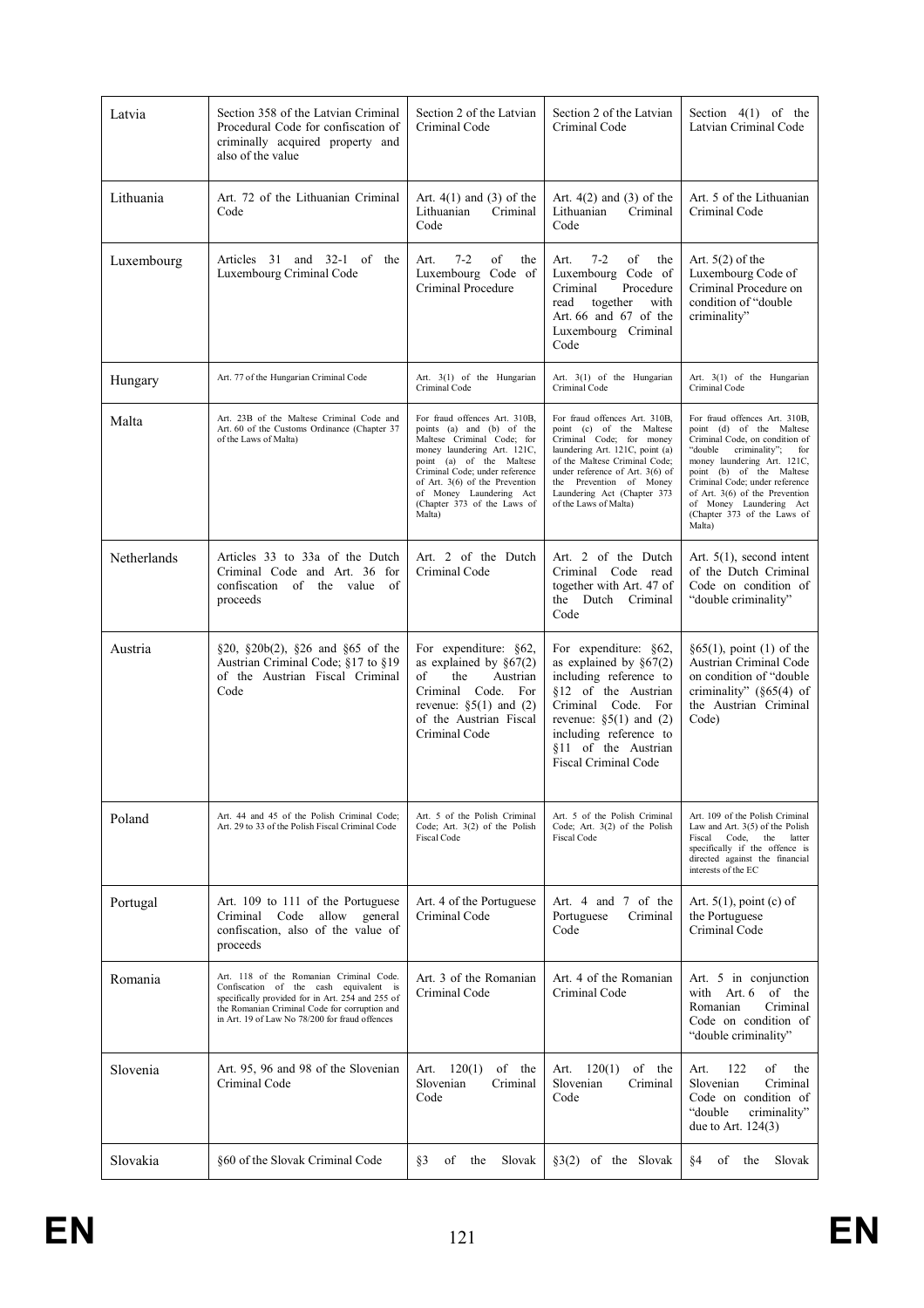|                                               |                                                                                                                                                                                                                                                              | Criminal Code                                                                                                                                                                                                                                                                                                                                                                                                                          | Criminal Code                                                                                                                                                                                                                                                                                                                                                                                                                                                                                                                                                                                   | Criminal Code                                                                                                                                           |
|-----------------------------------------------|--------------------------------------------------------------------------------------------------------------------------------------------------------------------------------------------------------------------------------------------------------------|----------------------------------------------------------------------------------------------------------------------------------------------------------------------------------------------------------------------------------------------------------------------------------------------------------------------------------------------------------------------------------------------------------------------------------------|-------------------------------------------------------------------------------------------------------------------------------------------------------------------------------------------------------------------------------------------------------------------------------------------------------------------------------------------------------------------------------------------------------------------------------------------------------------------------------------------------------------------------------------------------------------------------------------------------|---------------------------------------------------------------------------------------------------------------------------------------------------------|
| Finland                                       | Chapter 10, §3 of the Finnish<br>Criminal Code appears to provide<br>confiscation<br>for<br>for<br>fraud,<br>corruption and money laundering.<br>Chapter 10, §8 also<br>allows<br>confiscation of the value                                                  | Chapter $1, \S 1,$<br>as<br>explained by §10 of the<br>Finnish Criminal Code                                                                                                                                                                                                                                                                                                                                                           | Chapter $1, \S 1,$<br>as<br>explained by §10 of the<br>Finnish Criminal Code                                                                                                                                                                                                                                                                                                                                                                                                                                                                                                                    | Generally provided for<br>in Chapter 1, §6 of the<br>Finnish Criminal Code<br>on condition of "double"<br>criminality"<br>due to<br>Chapter $1, §11(1)$ |
| Sweden                                        | Chapter 36, §1 of the Swedish<br>Criminal Code appears to provide<br>for confiscation for any offence.<br>Chapter<br>36,<br>§4<br>also<br>allows<br>confiscation of the value. Chapters 4<br>and 5 of the Tax Offence Code are<br>equivalent to confiscation | Chapter 2, $§1$ of the<br>Swedish Criminal Code                                                                                                                                                                                                                                                                                                                                                                                        | Chapter $2, \S1,$<br>as<br>explained by §4 of the<br>Swedish Criminal Code                                                                                                                                                                                                                                                                                                                                                                                                                                                                                                                      | Chapter 2, $\S2(1)$ ,<br>point $(1)$ of the<br>Swedish Criminal Code<br>on condition of "double"<br>criminality" due to<br>Chapter 2, $\S1(1)$          |
| United<br>$Kingdom -$<br>England and<br>Wales | Part 2 Proceeds of Crime Act 2002                                                                                                                                                                                                                            | offences<br>For<br>under<br>Sections 15, 16 and 17<br>of the Thefts Act 1968<br>and Sections 1 to 5 of<br>the<br>Forgery<br>and<br>Counterfeiting<br>Act<br>1981<br>jurisdiction is<br>established for<br>any<br>event that occurred in<br>England and Wales<br>$2$ of<br>(Section<br>the<br>Criminal Justice Act<br>1993) or if the benefit<br>is obtained in England<br>and Wales (Section 4 of<br>the Criminal Justice<br>Act 1993) | offences<br>For<br>under<br>Sections 15, 16 and 17<br>of the Thefts Act 1968<br>and Sections 1 to 5 of<br>the<br>Forgery<br>and<br>Counterfeiting<br>Act<br>1981 jurisdiction is<br>established for<br>any<br>event that occurred in<br>England and Wales<br>$2$ of<br>(Section)<br>the<br>Criminal Justice Act<br>1993) or if the benefit<br>is obtained in England<br>and Wales (Section 4 of<br>the Criminal Justice<br>Act 1993)                                                                                                                                                            | The United Kingdom<br>declared that it does not<br>apply this rule                                                                                      |
| United<br>Kingdom-<br>Scotland                |                                                                                                                                                                                                                                                              | Common law                                                                                                                                                                                                                                                                                                                                                                                                                             | Section 71 of the<br>Criminal Justice Act<br>1993 extends<br>jurisdiction to persons<br>within the United<br>Kingdom who assist<br>with or induce a serious<br>offence outside the UK<br>against the law of<br>another Member State<br>in relation to<br>Community provisions<br>on duties and taxes.<br>agricultural levies or<br>movement of goods.<br>However, United<br>Kingdom courts require<br>proof that the offence is<br>serious under the law of<br>a foreign Member State<br>- such proof failed in<br>the Southwark fraud<br>case (Customs and<br>Excise v Ghiselli.<br>15.5.1996) |                                                                                                                                                         |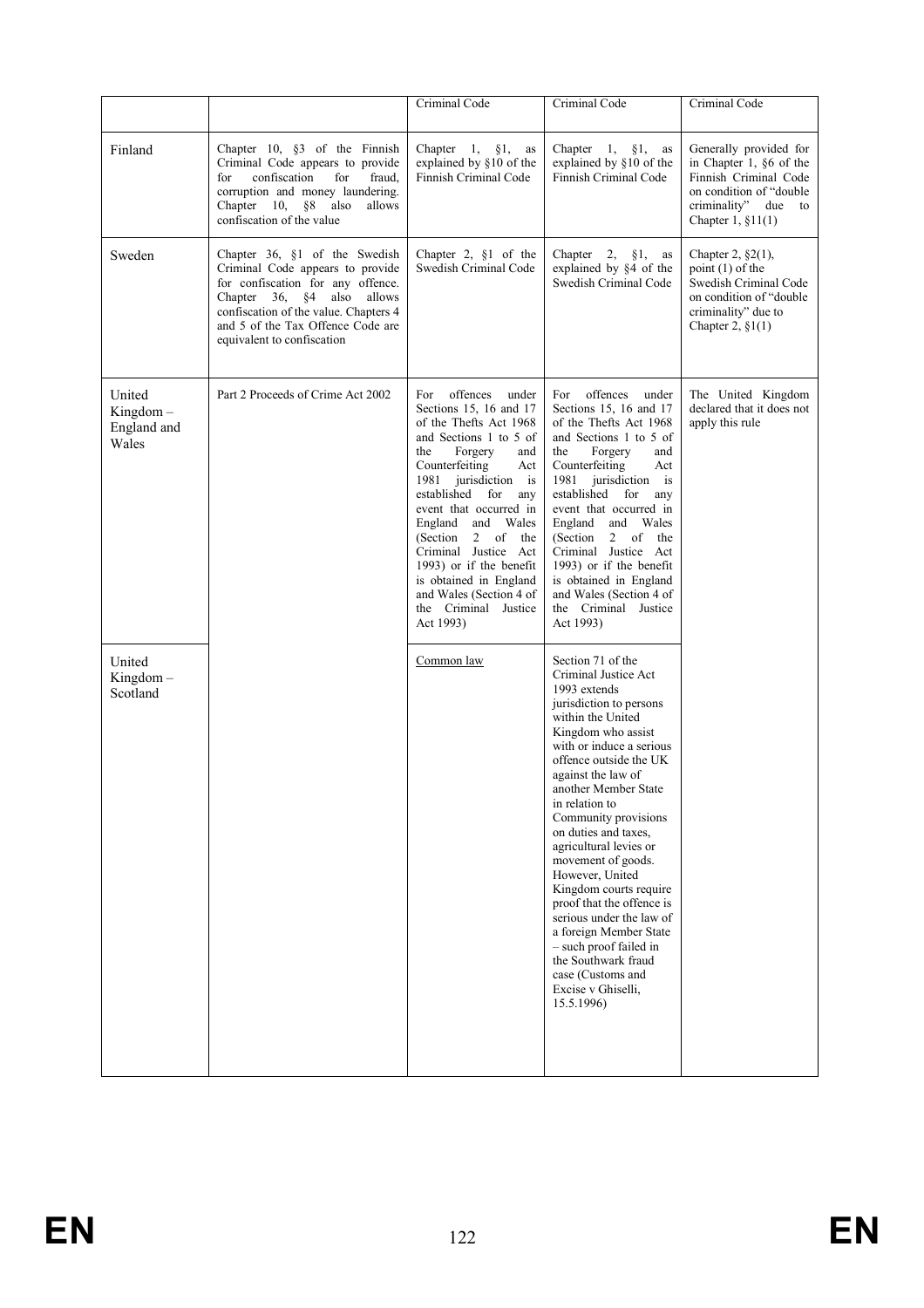| United<br>$Kingdom -$<br>Northern<br>Ireland | For offences under<br>Sections 15, 16 and 17<br>of the Thefts (Northern<br>Ireland) Act 1969 and<br>Sections 1 to 5 of the<br>Forgery and<br>Counterfeiting Act<br>1981 jurisdiction is<br>established for any<br>event that occurred in<br>Northern Ireland or if<br>the benefit is obtained<br>in Northern Ireland<br>(Article 42 of the<br>Criminal Justice<br>(Northern Ireland) | offences<br>under<br>For<br>Sections 15, 16 and 17<br>of the Thefts Act 1968<br>and Sections 1 to 5 of<br>Forgery<br>the<br>and<br>Counterfeiting<br>Act<br>1981 jurisdiction is<br>established for<br>any<br>event that occurred in<br>England<br>Wales<br>and<br>(Section $2$ of<br>the<br>Criminal Justice Act<br>1993) or if the benefit<br>is obtained in England<br>and Wales (Section 4 of<br>the Criminal<br>Justice |  |
|----------------------------------------------|--------------------------------------------------------------------------------------------------------------------------------------------------------------------------------------------------------------------------------------------------------------------------------------------------------------------------------------------------------------------------------------|------------------------------------------------------------------------------------------------------------------------------------------------------------------------------------------------------------------------------------------------------------------------------------------------------------------------------------------------------------------------------------------------------------------------------|--|
|                                              | Order 1996)                                                                                                                                                                                                                                                                                                                                                                          | Act 1993)                                                                                                                                                                                                                                                                                                                                                                                                                    |  |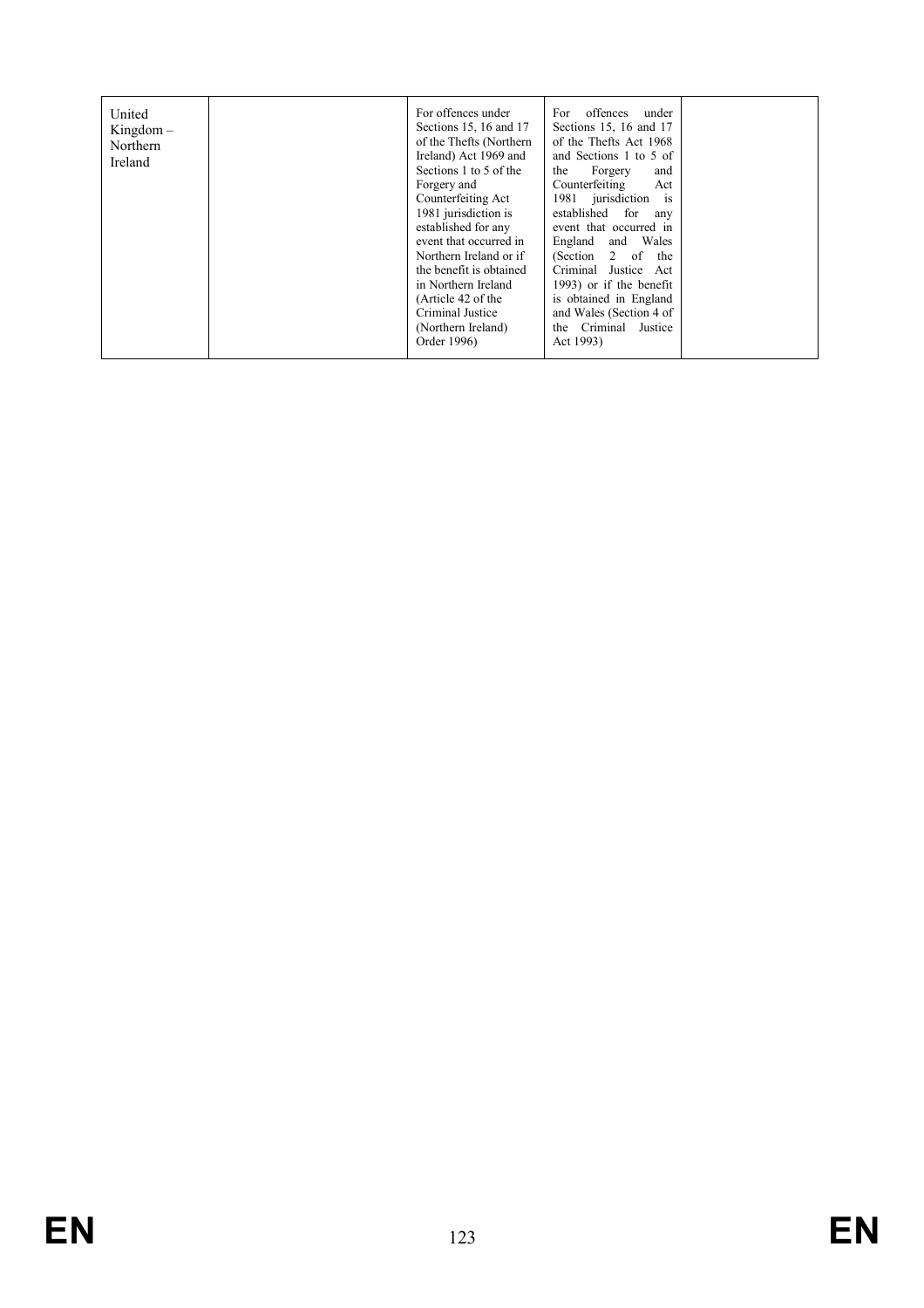| <b>Instrument</b>             | <b>First Protocol</b>                                                                                                                    |                                                                                                                                                                                                                                                |                                                                                                                                                                                                                                                |                                                                                                                                                                                                                    |
|-------------------------------|------------------------------------------------------------------------------------------------------------------------------------------|------------------------------------------------------------------------------------------------------------------------------------------------------------------------------------------------------------------------------------------------|------------------------------------------------------------------------------------------------------------------------------------------------------------------------------------------------------------------------------------------------|--------------------------------------------------------------------------------------------------------------------------------------------------------------------------------------------------------------------|
| <b>Member</b><br><b>State</b> | Art. $6(1)(a)$ –<br><b>Jurisdiction</b>                                                                                                  | Art. $6(1)(b)$ –<br>Jurisdiction-<br><b>Declaration under</b><br>Art. $6(2)$                                                                                                                                                                   | Art. $6(1)(c)$ –<br>Jurisdiction-<br><b>Declaration under</b><br>Art. $6(2)$                                                                                                                                                                   | Art. $6(1)(d)$ –<br>Jurisdiction-<br><b>Declaration under</b><br>Art. $6(2)$                                                                                                                                       |
| Belgium                       | Art. 3 of the Belgian<br>Criminal Code and<br>Art. 10quarter of the<br>Preliminary Title of the<br>Belgian Code of Criminal<br>Procedure | 10 quarter of the<br>Art.<br>Preliminary Title of the<br>Belgian Code of Criminal<br>Procedure                                                                                                                                                 | 10quarter of the<br>Art.<br>Preliminary Title of the<br>Belgian Code of Criminal<br>Procedure                                                                                                                                                  | 10quarter of the<br>Art.<br>Preliminary Title of the<br>Belgian Code of Criminal<br>Procedure                                                                                                                      |
| Bulgaria                      | Art. $3(1)$ of the Bulgarian<br>Criminal Code                                                                                            | Art. $4(1)$ of the Bulgarian<br>Criminal Code                                                                                                                                                                                                  | Art. 5 of the Bulgarian<br>Criminal Code                                                                                                                                                                                                       | Art. $6(2)$ of the Bulgarian<br>Criminal Code applies<br>international agreements to<br>which Bulgaria adhered                                                                                                     |
| Czech Republic                | $$17(1)$ and (2) of the Czech<br>Criminal Code                                                                                           | §18 of the Czech Criminal Code                                                                                                                                                                                                                 | §20(1) of the Czech Criminal Code.<br>However, §20a of the Czech<br>Criminal Code makes international<br>agreements prevail, once ratified                                                                                                     | 820a of the Czech Criminal Code<br>makes international agreements<br>prevail, once ratified                                                                                                                        |
| Denmark                       | §6, point (1) of the Danish<br>Criminal Code                                                                                             | §7(1)<br>of<br>the<br>Danish<br>Criminal<br>Code<br>on<br>"double<br>condition<br>of<br>criminality"                                                                                                                                           | §8, point (3) of the Danish<br>Criminal Code                                                                                                                                                                                                   | §8, point (5) of the Danish<br>Criminal Code                                                                                                                                                                       |
| Germany                       | §3 of the German Criminal<br>Code                                                                                                        | §3 and $§9(2)$ of the<br>German Criminal Code                                                                                                                                                                                                  | Jurisdiction for corruption<br>against nationals<br>committed outside German<br>territory ensured by<br>reference made in Art. 2.<br>§2 of the Federal Law on<br>transposition of the<br>Protocol to the PFI<br>Convention                     | Jurisdiction on corruption<br>due to headquarters of the<br>institution concerned<br>ensured by reference made<br>in Art. 2, §2 of the Federal<br>Law on transposition of<br>the Protocol to the PFI<br>Convention |
| Estonia                       | §6<br>of<br>Estonian<br>the<br>Criminal Code                                                                                             | $\S7(1)$ , point 3 of the<br>Estonian Criminal Code<br>on condition of "double<br>criminality". Estonia has<br>not submitted a declaration<br>to this effect. §8 of the<br>Estonian Criminal Code<br>makes international<br>agreements prevail | $\S7(1)$ , point 1 of the<br>Estonian Criminal Code<br>on condition of "double<br>criminality". Estonia has<br>not submitted a declaration<br>to this effect. §8 of the<br>Estonian Criminal Code<br>makes international<br>agreements prevail | §8 of the Estonian<br>Criminal Code makes<br>international agreements<br>applicable and prevail for<br>punishability accepted by<br>Estonia for acts committed<br>outside its territory                            |
| Greece                        | of Law No<br>Art.<br>-11<br>2803/2000 refers directly<br>to jurisdiction as set out in<br>Art. 6 of the first Protocol                   | Art. 11 of Law No<br>2803/2000 refers directly<br>to jurisdiction as set out in<br>Art. 6 of the first Protocol                                                                                                                                | Art. 11 of Law No<br>2803/2000 refers directly<br>to jurisdiction as set out in<br>Art. 6 of the first Protocol                                                                                                                                | - 11<br>of Law No<br>Art.<br>2803/2000 refers directly<br>to jurisdiction as set out in<br>Art. 6 of the first Protocol                                                                                            |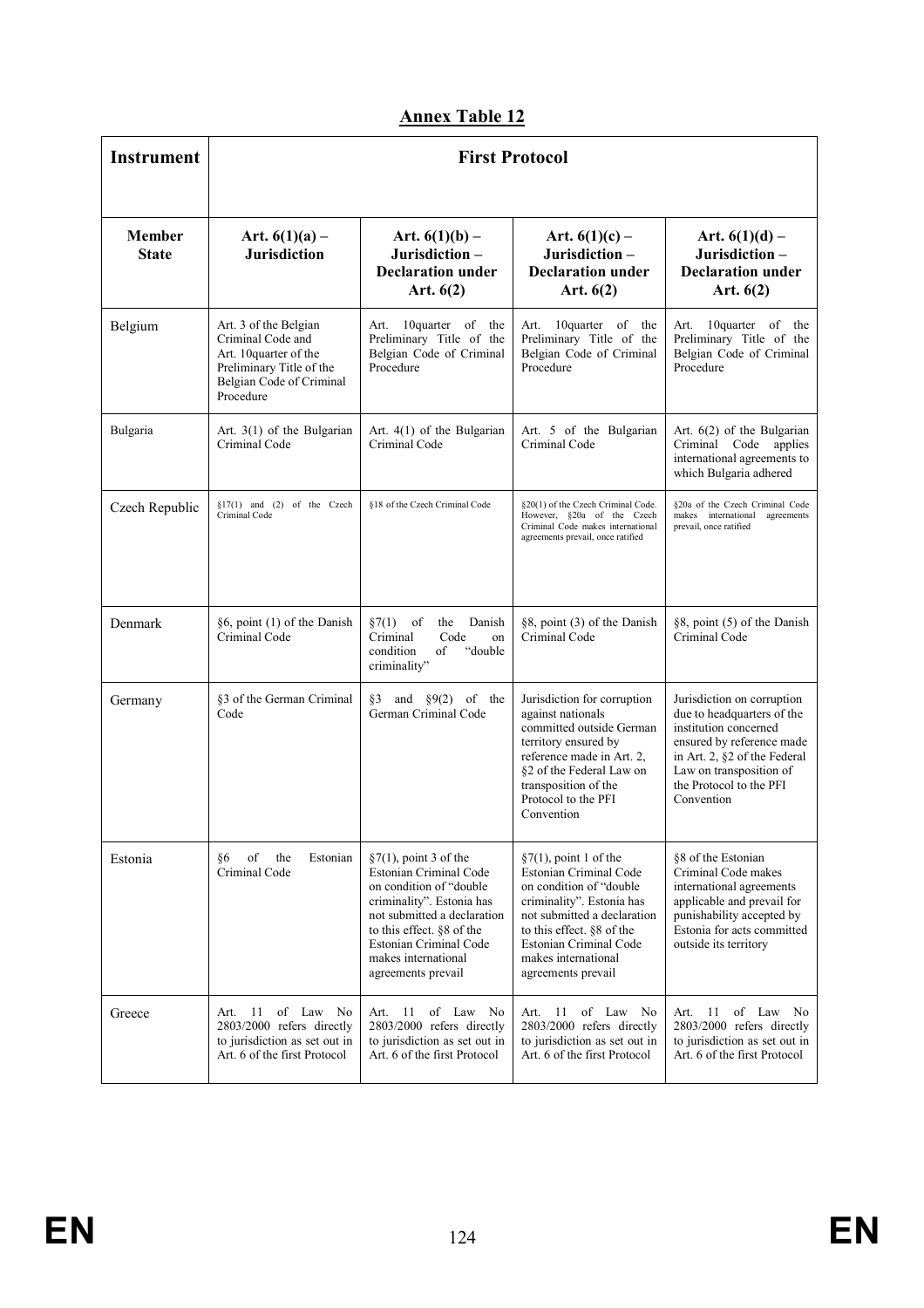| Spain      | Art. $23(1)$ and $23(4)$ ,<br>point (g) of the Spanish<br>Law on the Judiciary<br>(Law 6/1985)  | Art. $23(1)$ and $23(4)$ ,<br>point (g) of the Spanish<br>Law on the Judiciary<br>(Law 6/1985). Rules on<br>participation and<br>instigation in Articles 27,<br>28 and 29 of the Spanish<br>Criminal Code                                                                                                                                                            | Art. $23(3)$ , point (h) of<br>Organic Law 6/1985 on<br>the Judiciary                                                                                                                                                                                                                                                         | Art. 23(1) of Organic Law<br>6/1985 on the Judiciary<br>together with the wide<br>definition of public official<br>in Art. $24(2)$ of the<br>Spanish Criminal Code                                                                                                                                                                                                                                                     |
|------------|-------------------------------------------------------------------------------------------------|----------------------------------------------------------------------------------------------------------------------------------------------------------------------------------------------------------------------------------------------------------------------------------------------------------------------------------------------------------------------|-------------------------------------------------------------------------------------------------------------------------------------------------------------------------------------------------------------------------------------------------------------------------------------------------------------------------------|------------------------------------------------------------------------------------------------------------------------------------------------------------------------------------------------------------------------------------------------------------------------------------------------------------------------------------------------------------------------------------------------------------------------|
| France     | Art. 113-2 of the French<br>Criminal Code                                                       | Art. 689-8, second indent<br>of the French Code of<br>Criminal Procedure<br>provides for prosecution of<br>any national individual<br>and national official on<br>French territory guilty of<br>the offences described in<br>Art. 435-1 and 435-2 of<br>the French Criminal Code.<br>France submitted a<br>declaration setting out the<br>conditions for prosecution | Art. 689-8, third indent of<br>French<br>Code<br>the<br>of<br>Criminal<br>Procedure<br>provides for prosecution of<br>any person on French<br>territory guilty of<br>the<br>offence<br>described<br>in<br>Art. 435-2 of the Criminal<br>Code. France submitted a<br>declaration setting out the<br>conditions for prosecution | Art. 689-8, first indent of<br>the French Code of<br>Criminal Procedure<br>provides for prosecution of<br>any Community official<br>working in an EU body<br>with its headquarters on<br>French territory who is on<br>French territory for<br>commission of the offence<br>described in Art. 435-1 of<br>the French Criminal Code.<br>France submitted a<br>declaration setting out the<br>conditions for prosecution |
| Ireland    | Common law                                                                                      | Section $45(2)$ , point (a) of<br>the Criminal Justice (Theft<br>and Fraud Offences) Act,<br>2001                                                                                                                                                                                                                                                                    | Section $45(2)$ , point (b) of<br>the Criminal Justice (Theft<br>and Fraud Offences) Act.<br>2001                                                                                                                                                                                                                             | Section $45(2)$ , point (a) of<br>the Criminal Justice (Theft<br>and Fraud Offences) Act,<br>2001                                                                                                                                                                                                                                                                                                                      |
| Italy      | Art. 6 of the Italian<br>Criminal Code                                                          | Art. 6 of the Italian<br>Code.<br>Criminal<br>Italy<br>submitted a declaration<br>setting out the conditions<br>for prosecution                                                                                                                                                                                                                                      | Art. 10 of the Italian<br>Criminal<br>Code.<br>Italy<br>submitted a declaration<br>setting out the conditions<br>for prosecution                                                                                                                                                                                              | 6<br>of the<br>Italian<br>Art.<br>Criminal Code                                                                                                                                                                                                                                                                                                                                                                        |
| Cyprus     | Art. 4, point (a) of Law No<br>37(III)/2003                                                     | Art. 4, point (c) of Law No<br>37(III)/2003                                                                                                                                                                                                                                                                                                                          | ÷,                                                                                                                                                                                                                                                                                                                            | $\blacksquare$                                                                                                                                                                                                                                                                                                                                                                                                         |
| Latvia     | Section 2 of the Latvian<br>Criminal Code, including<br>joint participation under<br>Section 20 | Section 4(1) of the Latvian<br>Criminal Code                                                                                                                                                                                                                                                                                                                         | Section 4(3) of the Latvian<br>Criminal Code but only for<br>crimes,<br>which<br>serious<br>include the corruption<br>offences (Section 320 and<br>323) under Section $7(4)$ of<br>the Latvian Criminal Code                                                                                                                  |                                                                                                                                                                                                                                                                                                                                                                                                                        |
| Lithuania  | Art. $4(1)$ to $(3)$ of the<br>Lithuanian Criminal Code                                         | Art. 5 of the Lithuanian<br>Criminal Code                                                                                                                                                                                                                                                                                                                            | Lithuania declared that it<br>not<br>does<br>apply<br>this<br>jurisdiction rule                                                                                                                                                                                                                                               | Lithuania declared that it<br>not<br>does<br>apply<br>this<br>jurisdiction rule                                                                                                                                                                                                                                                                                                                                        |
| Luxembourg | Art.<br>$7 - 2$<br>of<br>the<br>Luxembourg<br>Code<br>of<br>Criminal Procedure                  | Luxembourg declared that<br>would<br>apply<br>it<br>the<br>jurisdiction rules referred<br>to in Article $6(1)$ , point (b)<br>of the Protocol only if the<br>offender is a Luxembourg<br>national. As regards its<br>nationals.<br>Luxembourg<br>will apply Art. 5 of the<br>Code<br>of<br>Criminal<br>Procedure                                                     | Luxembourg declared that<br>would<br>apply<br>it<br>the<br>jurisdiction rules referred<br>to in Article $6(1)$ , point (c)<br>of the Protocol only if the<br>offender is a Luxembourg<br>national                                                                                                                             | Luxembourg declared that<br>would<br>it<br>apply<br>the<br>jurisdiction rules referred<br>to in Article $6(1)$ , point (d)<br>of the Protocol only if the<br>offender is a Luxembourg<br>national                                                                                                                                                                                                                      |
| Hungary    | Art. 3(1) of the Hungarian Criminal<br>Code                                                     | Art. 3(1) of the Hungarian Criminal<br>Code                                                                                                                                                                                                                                                                                                                          | Art. $4(1)$ , point (a) of the Hungarian<br>Criminal Code, but only applicable<br>for cases of "double criminality", in<br>which case Hungary may envisage<br>making a declaration under<br>Art. $6(2)$ at the time of ratification<br>(letter of 8.2.2007)                                                                   | Hungary may envisage making a<br>declaration under Art. $6(2)$ at the<br>time of ratification (letter of<br>8.2.2007)                                                                                                                                                                                                                                                                                                  |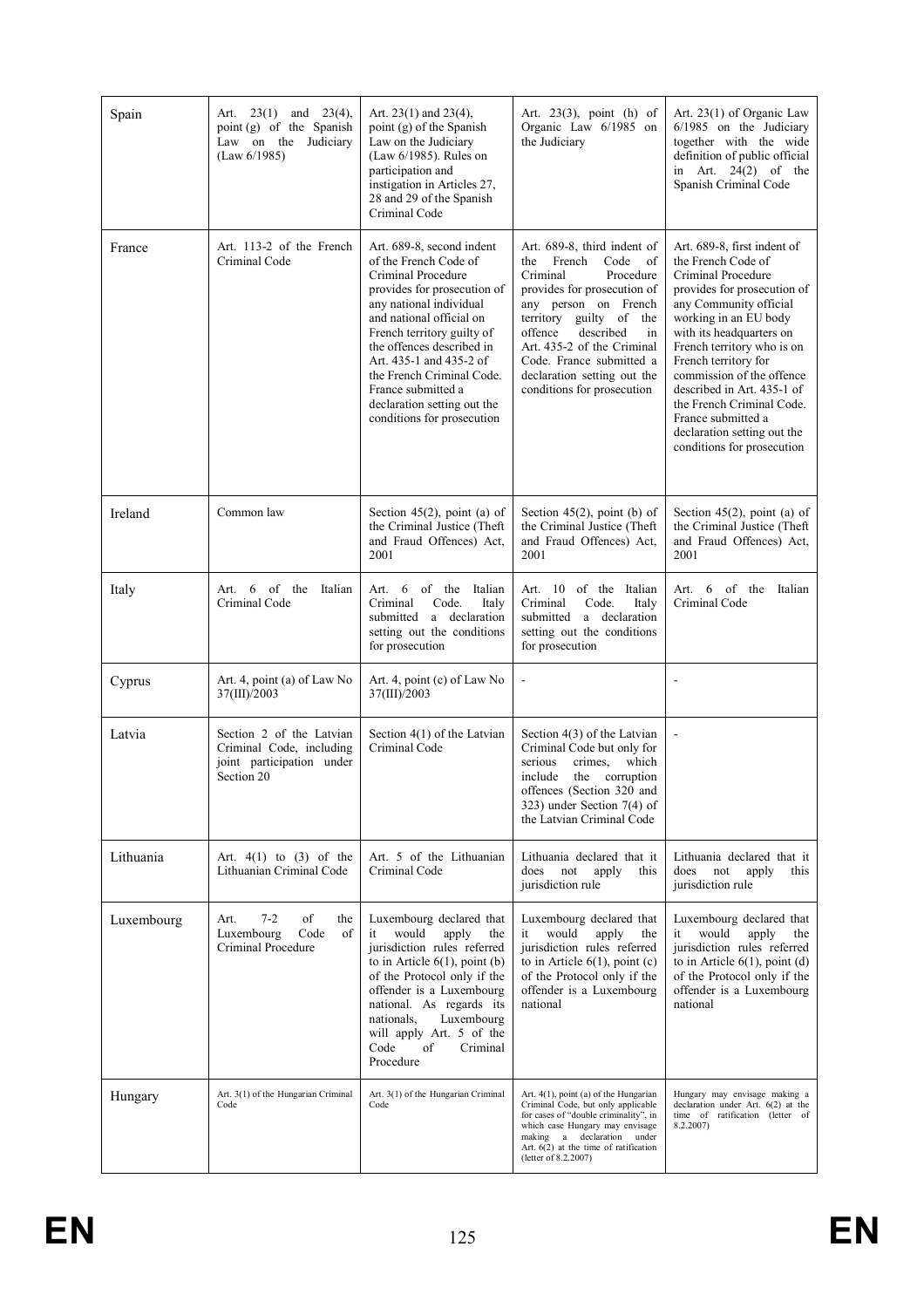| Malta       | Art. 121C, point (a) of the Maltese<br>Criminal Code                       | Art. 121C, point (b) of the Maltese<br>Criminal Code                                                                                                                                                                                                                                                             | Art. 121C, point (d) of the Maltese<br>Criminal Code                                                                                                                                         | Art. 121C seems to apply only to<br>the other cases, i.e. to residents in<br>Malta, despite criminal liability in<br>of<br>international<br>the<br>case<br>organisations<br>with<br>their<br>headquarters in Malta<br>under<br>Art. 121(4), point (g)                                                                  |
|-------------|----------------------------------------------------------------------------|------------------------------------------------------------------------------------------------------------------------------------------------------------------------------------------------------------------------------------------------------------------------------------------------------------------|----------------------------------------------------------------------------------------------------------------------------------------------------------------------------------------------|------------------------------------------------------------------------------------------------------------------------------------------------------------------------------------------------------------------------------------------------------------------------------------------------------------------------|
| Netherlands | Art. 2 of the Dutch<br>Criminal Code                                       | The Netherlands submitted<br>a declaration setting out<br>conditions<br>the<br>for<br>prosecution                                                                                                                                                                                                                | The Netherlands submitted<br>a declaration setting out<br>conditions<br>the<br>for<br>prosecution                                                                                            | The Netherlands submitted<br>a declaration setting out<br>conditions<br>the<br>for<br>prosecution                                                                                                                                                                                                                      |
| Austria     | §62,<br>explained<br>as<br>by<br>$§67(2)$ of the Austrian<br>Criminal Code | $§65(1)$ , point (1) of the<br>Austrian Criminal Code on<br>"double"<br>condition<br>of<br>criminality".<br>Austria<br>submitted a declaration<br>setting out the conditions<br>for prosecution                                                                                                                  | considers<br>Austria<br>this<br>article of the Protocol an<br>international obligation for<br>prosecution<br>based<br>on<br>$§64(1)$ , point (6) of the<br>Austrian Criminal Code            | considers<br>this<br>Austria<br>article of the Protocol an<br>international obligation for<br>prosecution<br>based<br>on<br>$§64(1)$ , point (6) of the<br>Austrian Criminal Code                                                                                                                                      |
| Poland      | Art. 5 of the Polish Criminal Code                                         | Art. 109 of the Polish Criminal Law                                                                                                                                                                                                                                                                              | Art. 110 of the Polish Criminal Law                                                                                                                                                          | Art. 110 of the Polish Criminal<br>Law, but not applicable in cases<br>where a foreigner committed the act<br>outside Poland, in which case<br>Poland envisages making a<br>declaration under Art. $6(2)$ at the<br>time of ratification                                                                               |
| Portugal    | Art. 4 of the Portuguese<br>Criminal Code                                  | Portugal<br>submitted<br>$\mathbf a$<br>declaration setting out the<br>conditions for prosecution                                                                                                                                                                                                                | Portugal declared that it<br>does<br>not<br>apply<br>this<br>jurisdiction rule                                                                                                               | Portugal declared that it<br>does<br>not<br>apply<br>this<br>jurisdiction rule                                                                                                                                                                                                                                         |
| Romania     | Art. 3 of the Romanian<br>Criminal Code                                    | Art. 4 of the Romanian<br>Criminal Code                                                                                                                                                                                                                                                                          | Art. 5 in conjunction with<br>Art. 6 of the Romanian<br>Criminal<br>Code<br>on<br>"double<br>condition<br>of<br>criminality"                                                                 | Art. 3 of the Romanian<br>Criminal<br>Code<br>(territoriality principle) in<br>cases where the offence is<br>committed on Romania's<br>territory<br>since<br>the<br>Community organisation<br>has its seat in Romania.<br>Otherwise Art. 7 of the<br>Romanian Criminal Code<br>as regards international<br>conventions |
| Slovenia    | 120(1)<br>of<br>the<br>Art.<br>Slovenian Criminal Code                     | Art. 122 of the Slovenian<br>Criminal<br>Code<br>on<br>of<br>"double"<br>condition<br>criminality"<br>due<br>to<br>Art. $124(3)$ or, failing that,<br>subject to permission by<br>the Ministry of Justice for<br>prosecution under Art.<br>124(4). Slovenia has not<br>submitted a declaration to<br>this effect | 123(1)<br>Art.<br>of<br>the<br>Slovenian Criminal Code<br>on condition of "double<br>criminality"<br>due<br>to<br>Art. 124(3). Slovenia has<br>not submitted a declaration<br>to this effect |                                                                                                                                                                                                                                                                                                                        |
| Slovakia    | §3 of the Slovak Criminal<br>Code                                          | §4 of the Slovak Criminal<br>Code                                                                                                                                                                                                                                                                                | Slovakia declared that it<br>does not<br>apply<br>this<br>jurisdiction rule                                                                                                                  | §7 of the Slovak Criminal<br>which<br>Code.<br>makes<br>international<br>agreements<br>prevail over §5 and §6 of<br>the Slovak Criminal Code                                                                                                                                                                           |
| Finland     | Chapter 1, $\S1$ , as explained<br>by §10 of the Finnish<br>Criminal Code  | Finland<br>submitted<br>a<br>declaration setting out the<br>conditions for prosecution                                                                                                                                                                                                                           | Finland declared that it<br>does not<br>apply<br>this<br>jurisdiction rule                                                                                                                   | Finland declared that it<br>does not<br>apply<br>this<br>jurisdiction rule                                                                                                                                                                                                                                             |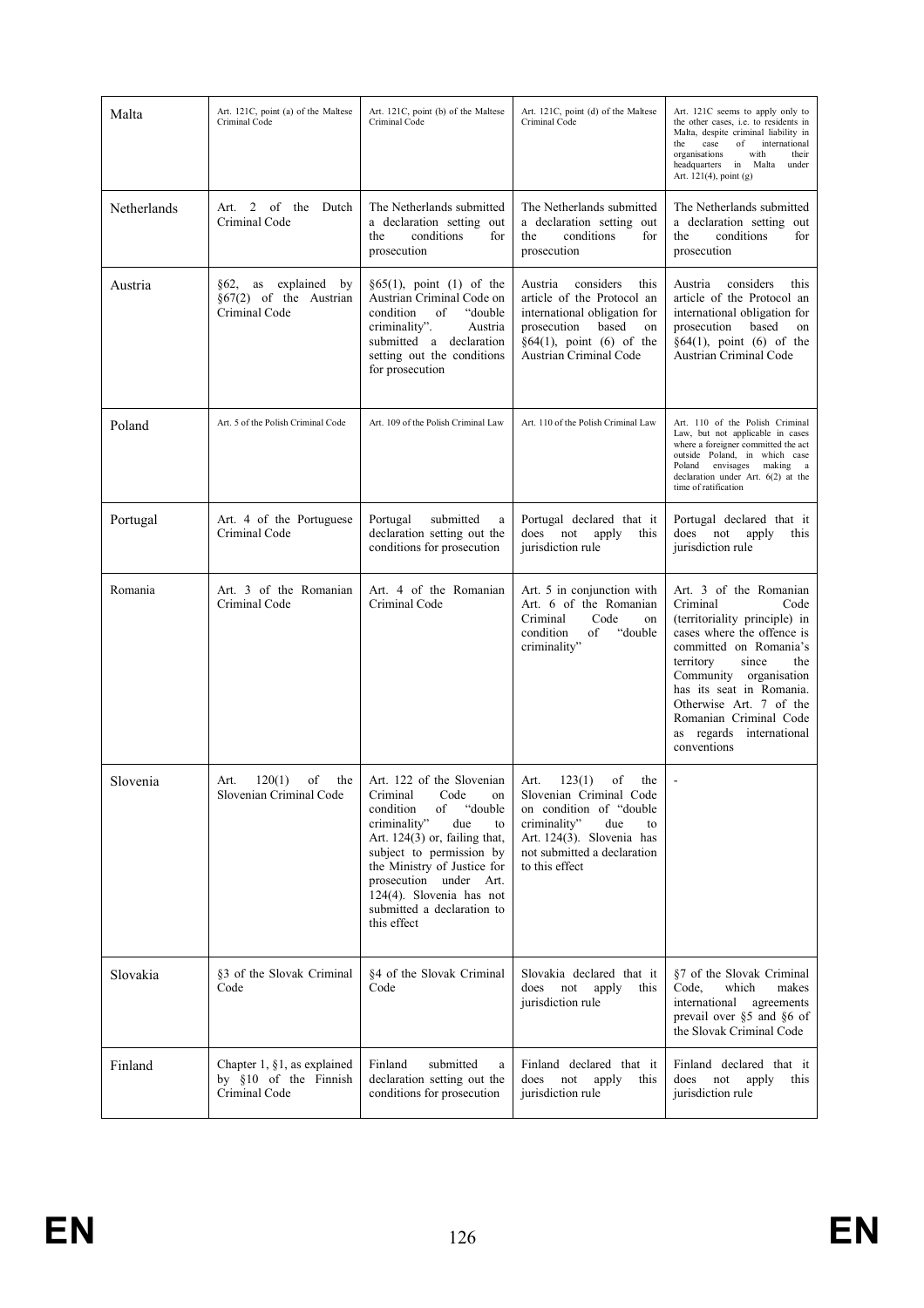| Sweden                                                                                                                             | Chapter 2, $§1$ of the<br>Swedish Criminal Code                                                                                  | Chapter 2, $\S2(1)$ , point (1)<br>of the Swedish Criminal<br>Code on condition of<br>"double criminality"                                                                                                                                                                                                                                                                                                                                                                                                                    | Sweden<br>submitted<br>a<br>declaration setting out the<br>conditions for prosecution                                | Sweden declared that it<br>not exercise<br>does<br>its<br>jurisdiction in cases where<br>the<br>offender<br>is<br>a<br>Community<br>official<br>working for an institution<br>or body which has its<br>headquarters in Sweden |
|------------------------------------------------------------------------------------------------------------------------------------|----------------------------------------------------------------------------------------------------------------------------------|-------------------------------------------------------------------------------------------------------------------------------------------------------------------------------------------------------------------------------------------------------------------------------------------------------------------------------------------------------------------------------------------------------------------------------------------------------------------------------------------------------------------------------|----------------------------------------------------------------------------------------------------------------------|-------------------------------------------------------------------------------------------------------------------------------------------------------------------------------------------------------------------------------|
| United<br>$Kingdom -$<br>England and<br>Wales<br>United<br>$Kingdom -$<br>Scotland<br>United<br>$Kingdom -$<br>Northern<br>Ireland | The<br>Prevention<br>of<br>1906<br>Corruption<br>Act<br>together with the<br>Anti-<br>terrorism.<br>Crime<br>and<br>Security Act | The United Kingdom<br>declared that it does not<br>apply the jurisdiction rules<br>laid down in Article<br>$6(1)(b)$ . However, Section<br>109 of the Anti-Terrorism.<br>Crime and Security Act<br>2001 provides that<br>nationals of the United<br>Kingdom may be punished<br>if they do anything outside<br>the United Kingdom that<br>constitutes, if committed<br>in the United Kingdom,<br>the offence of bribery<br>under common law or<br>under Section 1 of the<br><b>Public Bodies Corrupt</b><br>Practices Act 1889 | The United Kingdom<br>declared that it does not<br>apply the jurisdiction rules<br>laid down in<br>Article $6(1)(c)$ | The United Kingdom<br>declared that it does not<br>apply the jurisdiction rules<br>laid down in<br>Article $6(1)(d)$                                                                                                          |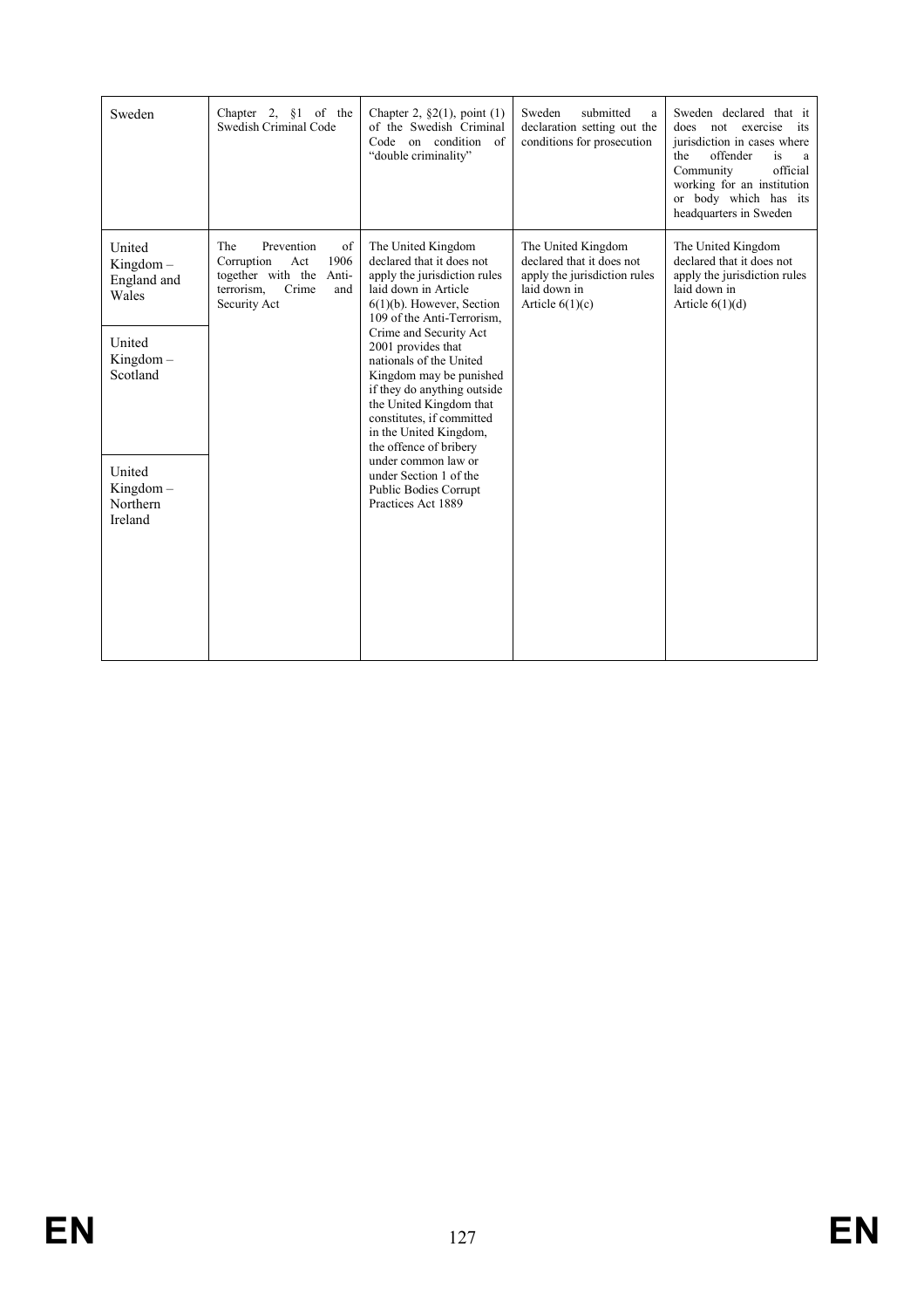| <b>Instrument</b>             | <b>PFI Convention</b>                                                                                                            | <b>ECJ Protocol</b>                                                                                                                                                                                                                                                                                                                                                                                                                                                                                         |                                                                                                             |  |
|-------------------------------|----------------------------------------------------------------------------------------------------------------------------------|-------------------------------------------------------------------------------------------------------------------------------------------------------------------------------------------------------------------------------------------------------------------------------------------------------------------------------------------------------------------------------------------------------------------------------------------------------------------------------------------------------------|-------------------------------------------------------------------------------------------------------------|--|
| <b>Member</b><br><b>State</b> | Art. $7(1)$ –<br>"ne bis in idem"                                                                                                | Art. $2(1)$ –<br><b>Declaration of acceptance</b><br>of the jurisdiction of the<br>Court under Art. 2(2)(a)                                                                                                                                                                                                                                                                                                                                                                                                 | Art. $2(1)$ –<br><b>Declaration of acceptance</b><br>of the jurisdiction of the<br>Court under Art. 2(2)(b) |  |
| Belgium                       | Art. 13 of the Preliminary Title of<br>the Belgian Code of Criminal<br>Procedure if the offence was<br>committed outside Belgium |                                                                                                                                                                                                                                                                                                                                                                                                                                                                                                             | Belgium declared that it accepts<br>Court's<br>jurisdiction,<br>the<br>as<br>provided for by Art. 2(2)(b)   |  |
| Bulgaria                      | ÷                                                                                                                                | Not yet applicable, but Bulgaria<br>has already declared that it accepts<br>Court's jurisdiction,<br>the<br>as<br>provided for by Art. $2(2)(a)$                                                                                                                                                                                                                                                                                                                                                            |                                                                                                             |  |
| Czech Republic                | §11(4) of the Czech Criminal Procedural Code                                                                                     | Not yet ratified                                                                                                                                                                                                                                                                                                                                                                                                                                                                                            | Not yet ratified                                                                                            |  |
| Denmark                       | §10a of the Danish Criminal Code<br>for all conventions concluded by<br>Denmark                                                  |                                                                                                                                                                                                                                                                                                                                                                                                                                                                                                             | §2(1) of Law No 228 of 4.4.2000<br>accepts the Court's jurisdiction, as<br>provided for by Art. 2(2)(b)     |  |
| Germany                       | Art. $7(1)$ is directly applicable and<br>hence ensures the "ne his in idem"<br>rule between Member States                       |                                                                                                                                                                                                                                                                                                                                                                                                                                                                                                             | Greece accepts the Court's<br>jurisdiction with reservations                                                |  |
| Estonia                       | §2 of the Estonian Criminal Code<br>ensures the " <i>ne bis in idem</i> " rule<br>for all<br>foreign<br>punishments<br>imposed   | Not yet ratified                                                                                                                                                                                                                                                                                                                                                                                                                                                                                            | Not yet ratified                                                                                            |  |
| Greece                        | Art. 57 of the Greek Code of<br>Criminal Procedure                                                                               |                                                                                                                                                                                                                                                                                                                                                                                                                                                                                                             | Art. 12(2) of Law No 2803/2000<br>accepts the Court's jurisdiction, as<br>provided for by Art. $2(2)(b)$    |  |
| Spain                         | $\overline{a}$                                                                                                                   | Spain accepts the Court's<br>jurisdiction with reservations                                                                                                                                                                                                                                                                                                                                                                                                                                                 |                                                                                                             |  |
| France                        | Art. 692 of the Criminal Procedural<br>Code                                                                                      |                                                                                                                                                                                                                                                                                                                                                                                                                                                                                                             | France stated at the time of<br>notification that it accepts the<br>Court's jurisdiction                    |  |
| Ireland                       | Common law                                                                                                                       | Ireland<br>accepts<br>the<br>Court's<br>jurisdiction; under Section 41(1) of<br>the Criminal Justice (Theft and<br>Fraud Offences) Act, 2001, the<br>Protocol on interpretation (other<br>than Art. $2(2)(b)$ has the force of<br>law in the State. Under Section<br>$41(2)$ of the Criminal Justice (Theft)<br>and Fraud Offences) Act, 2001,<br>judicial notice of any ruling,<br>decision or opinion of the ECJ<br>relating to the meaning or effect of<br>any provision of<br>the<br>PFI<br>instruments |                                                                                                             |  |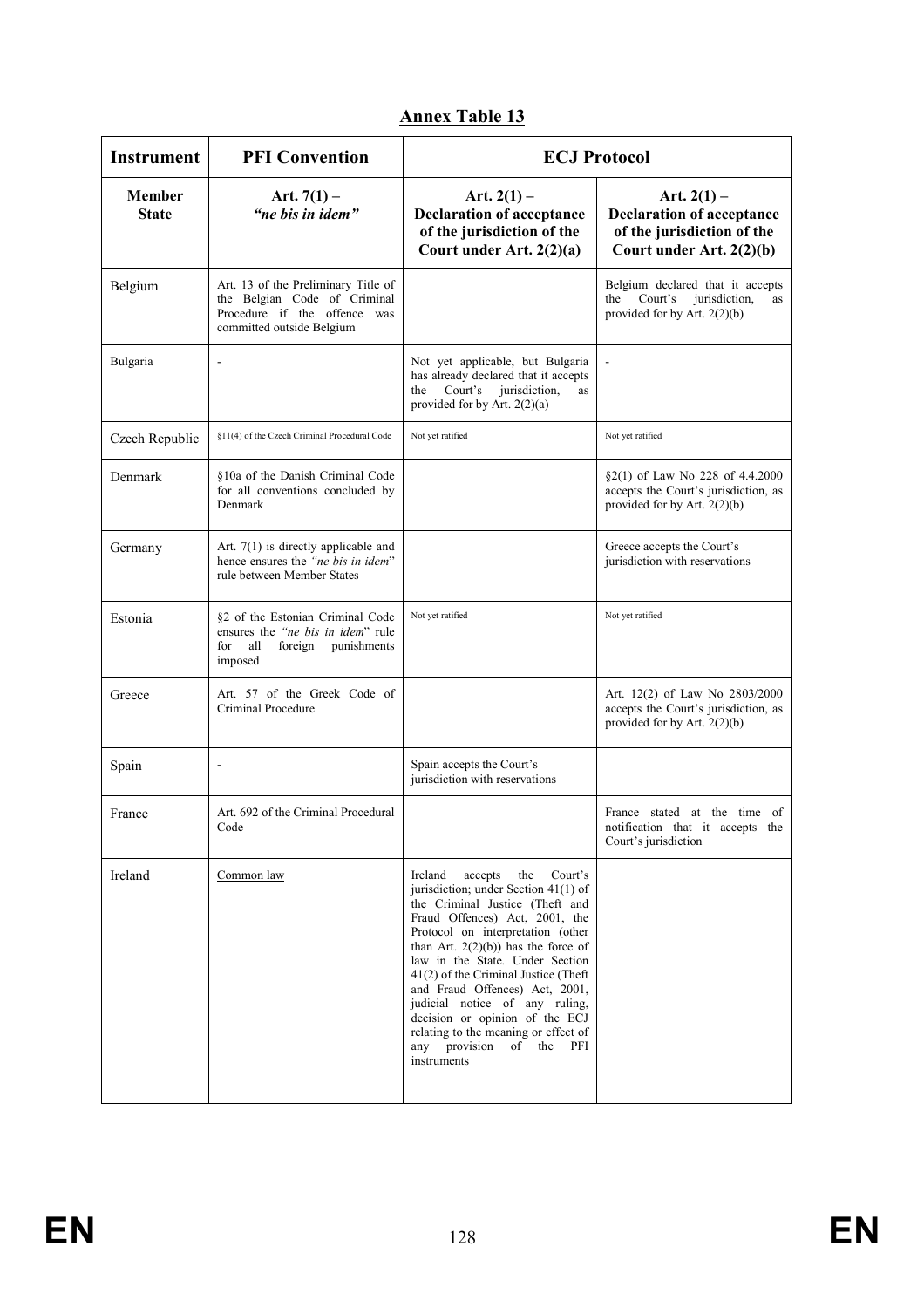| Italy       | Art. 731 of the Italian Code of<br>Criminal Procedure                                                                                                                                                                                    |                                                                                                                                                                                                                                    | Italy, however, has already<br>declared that it accepts the Court's<br>jurisdiction, as provided for by<br>Art. $2(2)(b)$ . |
|-------------|------------------------------------------------------------------------------------------------------------------------------------------------------------------------------------------------------------------------------------------|------------------------------------------------------------------------------------------------------------------------------------------------------------------------------------------------------------------------------------|-----------------------------------------------------------------------------------------------------------------------------|
| Cyprus      | $\overline{a}$                                                                                                                                                                                                                           | $\overline{\phantom{a}}$                                                                                                                                                                                                           | $\blacksquare$                                                                                                              |
| Latvia      | Section 25(6) of the Latvian<br>Criminal Code ensures the " <i>ne bis</i> "<br><i>in idem</i> " rule on the basis of<br>international conventions<br>concluded by Latvia                                                                 | Latvia declared that it accepts the<br>Court's jurisdiction, as provided<br>for by Art. $2(2)(a)$                                                                                                                                  |                                                                                                                             |
| Lithuania   | Art. 8 of the Lithuanian Criminal<br>Code ensures the "ne bis in idem"<br>rule for all foreign punishments<br>imposed                                                                                                                    | $\overline{\phantom{a}}$                                                                                                                                                                                                           | Lithuania declared that it accepts<br>Court's<br>jurisdiction,<br>the<br>as<br>provided for by Art. $2(2)(b)$               |
| Luxembourg  | Art. 5(4) of the Luxembourg Code<br>of Criminal Procedure                                                                                                                                                                                |                                                                                                                                                                                                                                    | Art. 8 of the Law of 30 March<br>2001<br>Court's<br>accepts<br>the<br>jurisdiction, as provided for by<br>Art. $2(2)(b)$    |
| Hungary     | The "ne bis in idem" rule seems to require<br>prior recognition of the foreign judgment in<br>accordance with the procedure in Art. 579 of<br>the Hungarian Criminal Procedural Code                                                     | Not yet ratified                                                                                                                                                                                                                   | Not yet ratified                                                                                                            |
| Malta       |                                                                                                                                                                                                                                          | Not yet ratified                                                                                                                                                                                                                   | Not yet ratified                                                                                                            |
| Netherlands | Art. 68 of the Dutch Criminal Code                                                                                                                                                                                                       |                                                                                                                                                                                                                                    | The<br>Netherlands<br>accepts<br>the<br>Court's<br>jurisdiction<br>with<br>reservations                                     |
| Austria     | §34 of the Austrian Code of<br>Criminal Procedure                                                                                                                                                                                        |                                                                                                                                                                                                                                    | the<br>accepts<br>Court's<br>Austria<br>jurisdiction with reservations                                                      |
| Poland      | Art. 114(3), point (3) of the Polish Criminal<br>Code: applicable as of the time of ratification.<br>The principle also applies, via Art. 20(2) of the<br>Polish Fiscal Criminal Code, to the offences<br>under the Fiscal Criminal Code | Not yet ratified                                                                                                                                                                                                                   | Not yet ratified                                                                                                            |
| Portugal    | Art. 229 of the Portuguese Code of<br>Criminal Procedure ensures the "ne<br>bis in idem" rule on the basis of<br>international conventions<br>concluded by Portugal                                                                      | Portugal accepts the Court's<br>jurisdiction (Art. 2 of the<br>Presidential Decree)                                                                                                                                                |                                                                                                                             |
| Romania     | Art. 10, indent 1, point $(i)$ of the<br>Romanian Criminal Procedural<br>Code                                                                                                                                                            |                                                                                                                                                                                                                                    |                                                                                                                             |
| Slovenia    | Art. 124(1) and (2) and Art. 125 of<br>the Slovenian Criminal Code                                                                                                                                                                       |                                                                                                                                                                                                                                    | Slovenia declared that it accepts<br>the<br>Court's<br>jurisdiction,<br>as<br>provided for by Art. $2(2)(b)$                |
| Slovakia    | §2(8) of the Slovak Code of<br>Criminal Procedure together with<br>§9 ensures the "ne bis in idem"<br>rule on the basis of international<br>conventions concluded by Slovakia                                                            | Slovakia accepts<br>the Court's<br>jurisdiction (final sentence of<br>Notification by the Minister for<br>Foreign Affairs, Collection of<br>Laws No 705/2004). Procedure is<br>set out in the Slovak Code of<br>Criminal Procedure |                                                                                                                             |
| Finland     | Chapter 1, $§13$ of the Finnish<br>Criminal Code                                                                                                                                                                                         |                                                                                                                                                                                                                                    | Finland accepts the Court's<br>jurisdiction                                                                                 |